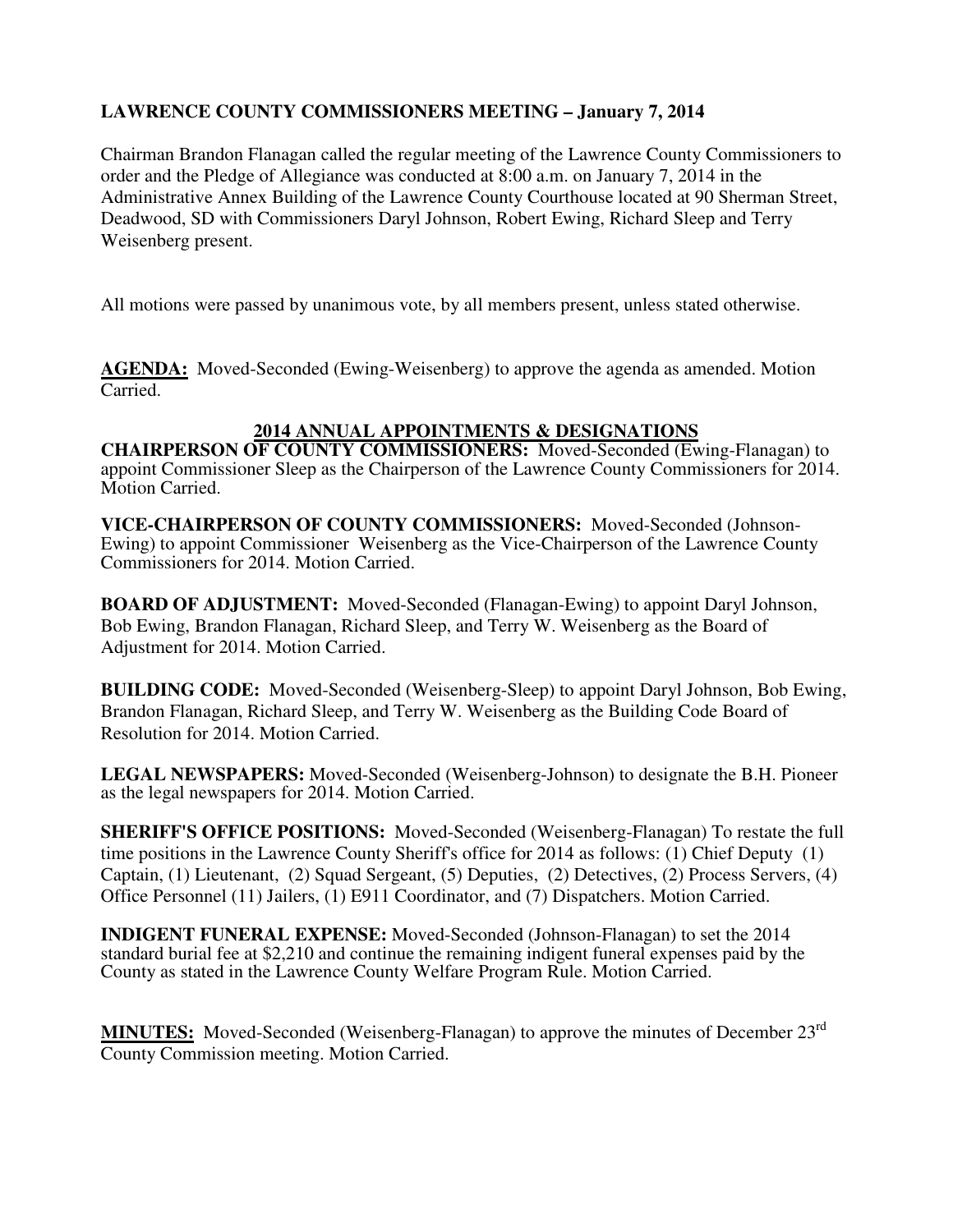Moved-Seconded (Weisenberg-Sleep) to approve the minutes of December  $31<sup>st</sup>$ , 2013 with the correction that on C.U.P. #424, Stolen Kiss Ranch the vote was 4-1 with Johnson voting Nay. Motion Carried.

#### *COUNTY BOARDS AND COMMITTEES:*

**AIRPORT BOARD:** Moved-Seconded (Ewing-Flanagan) to appoint Commissioner Johnson as representative, Commissioner Sleep as alternate for 2014; and to appoint Don Aaker for a five-year term to end 1-2019. Motion Carried.

**ENVIRONMENTAL REVIEW / AG COMMITTEE:** Moved-Seconded (Weisenberg-Flanagan) to appoint Leo Orme to the AG Committee for a three year term to expire 1-2017. Motion Carried.

Moved-Seconded (Weisenberg-Flanagan) to appoint Bob Ewing to the AG Committee for a three year term to expire 1-2017. Motion Carried.

**ENVIRONMENTAL REVIEW / TIMBER COMMITTEE:** Moved-Seconded (Flanagan-Sleep) To appoint John Frederickson to the Timber Committee for a three year term to expire 1-2017. Motion Carried

**ENVIRONMENTAL REVIEW / WILDLIFE, RECREATION & TOURISM COMMITTEE:** Moved-Seconded (Ewing-Weisenberg) To appoint Lee Schmunk to the Wildlife, Recreation  $\&$ Tourism Committee for a three year term to expire 1-2017. Motion Carried.

#### **ENVIRONMENTAL REVIEW / CUSTOM, CULTURE & ECONOMIC PLAN**

**COMMITTEE:** Moved-Seconded (Flanagan-Ewing) To appoint Dave Heck, Bill Coburn, Richard Sleep, John Fredrickson, Amber Vogt, Bruce Outka, Jim Nelson, Rob Mattox and Mike Whalen to the Custom, Culture & Economic Plan Committee for a one year term to expire 1-2015. Motion Carried

**EMERGENCY MANAGEMENT LOCAL EMERGENCY PLANNING COMMITTEE AND EMERGENCY OPERATIONS PLAN:** Moved-Seconded (Flanagan-Sleep) to appoint Commissioner Johnson for 2014. Motion Carried.

**FAIR BOARD:** Moved-Seconded (Johnson-Flanagan) To appoint Commissioner Sleep to the Fair Board for 2014 and to appoint Sheryl Pittman for a (3) year term to expire 1-2017. Motion Carried.

**HOUSING & REDEVELOPMENT COMMISSION:** Moved-Seconded (Johnson-Ewing) to appoint Gordon Campbell to the Housing and Redevelopment Commission for a (5) year term to expire 12-31-2018. Motion Carried.

**INSURANCE COMMITTEE:** Moved-Seconded (Johnson-Flanagan) to appoint Commissioner Weisenberg for 2014. Motion Carried.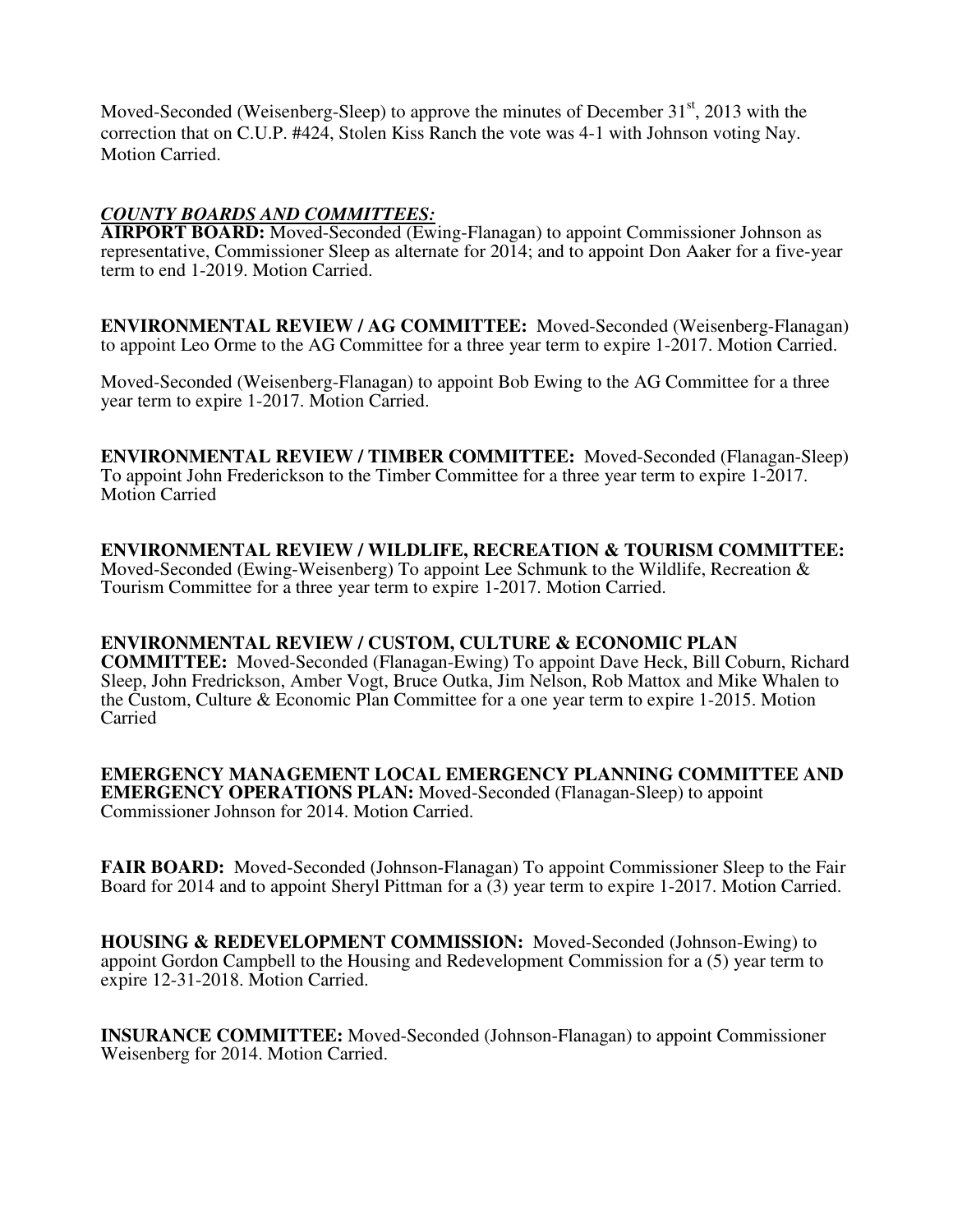**INVASIVE SPECIES MANAGEMENT**: Moved-Seconded (Ewing-Weisenberg) To appoint Commissioner Sleep for 2014 and to appoint Commissioner Johnson as Alternate for 2014. Motion Carried.

Moved-Seconded (Ewing-Weisenberg) To appoint Clint Ridley to the Invasive Species Management Board District #2, and to appoint Shad Schnieder to the Invasive Species Management Board District Spearfish for a 3 year term to expire 12-2016. Motion Carried.

**MOUNTAIN PINE BEETLE PLAN ADVISORY COMMITTEE:** Moved-Seconded (Johnson-Flanagan) To appoint Dave Heck, Bruce Outka, Bill Coburn, Rob Mattox and Bob Ewing to the Mountain Pine Beetle Plan Advisory Committee for 1 year to expire 12-31-2014. Motion Carried. Aye-Johnson, Weisenberg, Flanagan and Sleep. Nay-Ewing.

**PLANNING & ZONING BOARD:** Moved-Seconded (Flanagan-Johnson) to appoint Commissioner Ewing and to appoint Commissioner Sleep as the alternate for 2014; and to appoint Craig Mickelson to the Planning and Zoning Board for a five year term to expire 1-2019. Motion Carried.

**PUBLIC DEFENDER**: Moved-Seconded (Johnson-Flanagan) To appoint Commissioner Ewing, Commissioner Weisenberg, and Jaci Pearson to the Public Defender Board for 2014. Motion Carried.

**B.H. COUNCIL OF LOCAL GOVERNMENTS:** Moved-Seconded (Weisenberg-Johnson) to appoint Commissioner Flanagan as Representative and Commissioner Sleep as Alternate for 2014. Motion Carried.

**LAWRENCE COUNTY REVOLVING LOAN FUND:** Moved-Seconded (Ewing-Sleep) to appoint Commissioner Flanagan, Commissioner Weisenberg, and Blaise Emerson to the Lawrence County Revolving Loan Fund Board for 2014. Motion Carried.

**LIBRARY BOARD:** Moved-Seconded (Johnson-Ewing) to appoint Commissioner Weisenberg for 2014. Motion Carried.

**SPEARFISH ECONOMIC DEVELOPMENT BOARD:** Moved-Seconded (Weisenberg-Flanagan) to appoint Commissioner Johnson to the Spearfish Economic Development Board for 2014 and Commissioner Sleep as the alternate for 2014. Motion Carried.

**STATE DIVISION OF FORESTRY CONTACT PERSON / RANGE LAND FIRES**: Moved-Seconded (Flanagan-Ewing) to appoint Chairperson Sleep, and Emergency Management Director, Paul Thomson for 2014. Motion Carried.

**MULTIPLE USE COMMITTEE:** Moved-Seconded (Ewing-Flanagan) to appoint Commissioner Weisenberg to the Multiple Use Committee for 2014. Motion Carried.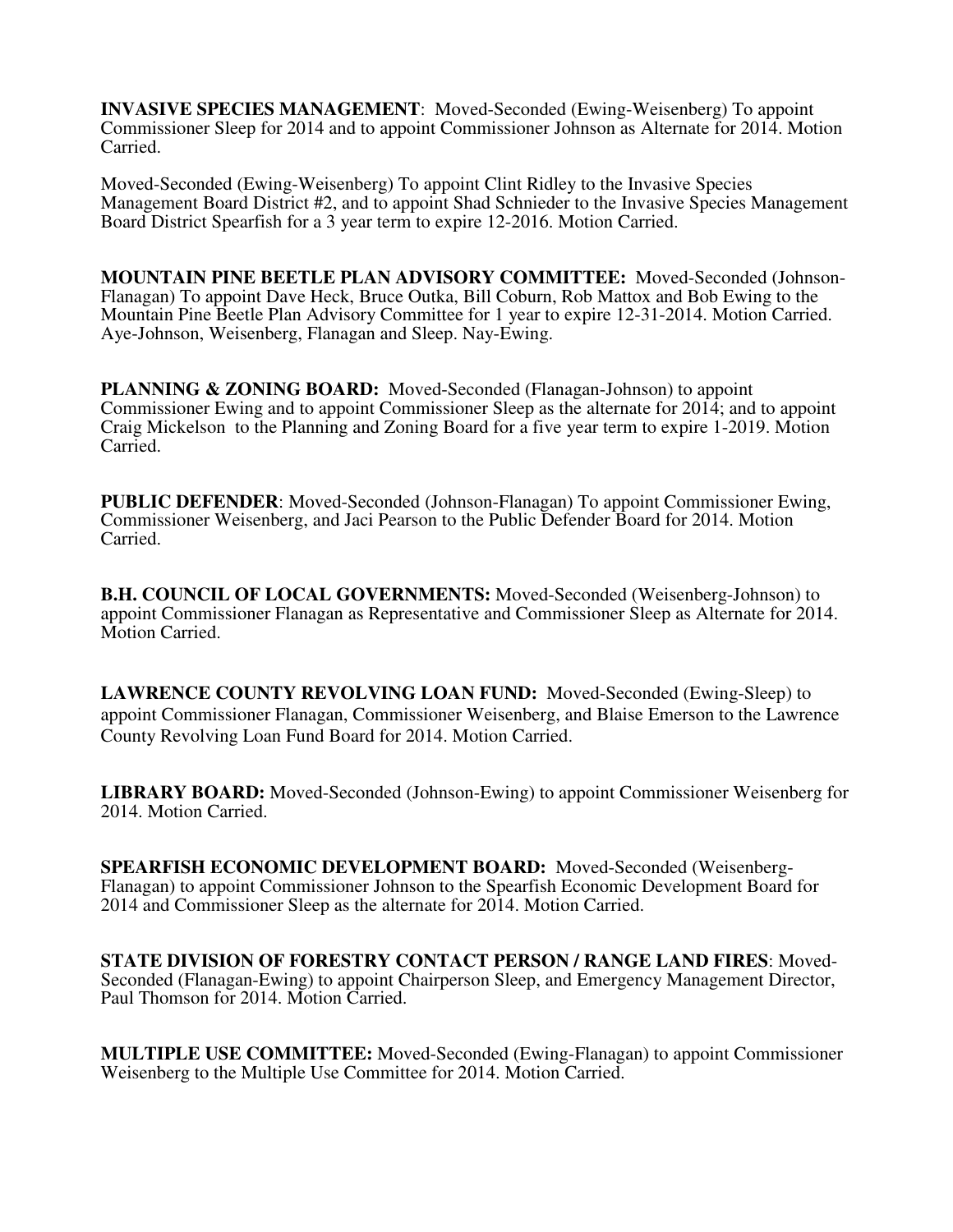**WESTERN SD COMMUNITY ACTION:** Moved-Seconded (Weisenberg-Sleep) to appoint Ida Marie Snorteland for 2014. Motion Carried.

**WESTERN SD JUVENILE SERVICES CENTER COMPACT:** Moved-Seconded (Ewing-Johnson) To appoint Commissioner Sleep to the Western SD Juvenile Services Center Compact for 2014. Motion Carried.

**LEAD OPERA HOUSE:** Moved-Seconded (Flanagan-Johnson) to appoint Commissioner Weisenberg to the Historic Lead Opera House Board for 2014. Motion Carried.

**BH CENTRAL RESERVATIONS:** Moved-Seconded (Johnson-Flanagan) not to make an appoint to the BH Central Reservation Board. Motion Carried.

**BH DISTRICT:** Moved-Seconded (Flanagan-Johnson) to acknowledge Weisenberg on the Black Hills District Board. Motion Carried.

**SDPAA:** Moved-Seconded (Flanagan-Johnson) to acknowledge Weisenberg on the SDPAA. Motion Carried.

**SPECIAL RULE OF ORDER & ROBERTS RULES OF ORDER:** Moved-Seconded (Johnson-Weisenberg) to adopt the special rule of order requiring three members approval to pass a motion for 2014, and the Newly Revised Roberts Rules of Order for the County Commissioners and all County Boards and Committees. Motion Carried.

**2014 WAGES & SCALES:** Moved-Seconded (Johnson-Flanagan) to accept the following 2014 longevity pay policy, Per Diem, Cell Phone Per Diem, Wage Scales, and Wages for the salaried personnel and per hour for hourly personnel, unless stated otherwise, effective December 29, 2013. Motion Carried.

**LONGEVITY PAY:** Longevity pay will be awarded to permanent employees who have been employed for a minimum of five  $(5)$  years. Eligibility takes place on anniversary date of  $5<sup>th</sup>$  year of employment, with increases on the  $10^{th}$  year of employment,  $15^{th}$  year of employment, and  $20^{th}$  year of employment. Longevity pay schedule is as follows: 5 Years -1 cent per hour for each year of employment; 10 Years- 2 cents per hour for each year of employment; 15 Years-3 cents per hour for each year of employment; 20 Years-4 cents per hour for each year of employment. Elected Officials are eligible for longevity pay. Elected County Commissioners are not eligible for longevity pay. Seasonal employees working consecutive years are eligible for longevity pay.

**PERDIEM:** Sheriff Deputies-\$6.00 per day, for a maximum of 5 days a week. Correctional Officers-\$1.00 per each day physically worked.

## **2014 CELL PHONE PER DIEM:**

Bruce Outka-75.00; Greg Dias-75.00; Randy McGruder-75.00; Rick Wisser-75.00; Allan Bonnema-75.00; Steve Ryan-50.00; Bob McCormick-50.00; Norm Burleson-50.00; Rick Frerichs-50.00; Tim Agena-50.00; Connie Atkinson-75.00; Brenda McGruder-\$50.00 Deb Tridle-75.00; Sheree Green-75.00; Amber Vogt-60.00; Jeff Schroeder-50.00; Paul Thomson-136.00; Rene' Larson-68.00; Jason Fischer-\$50.00; Mike Meehan-50.00; Brett Runge-50.00; Carmen Symonds-50.00; Tim Hodson-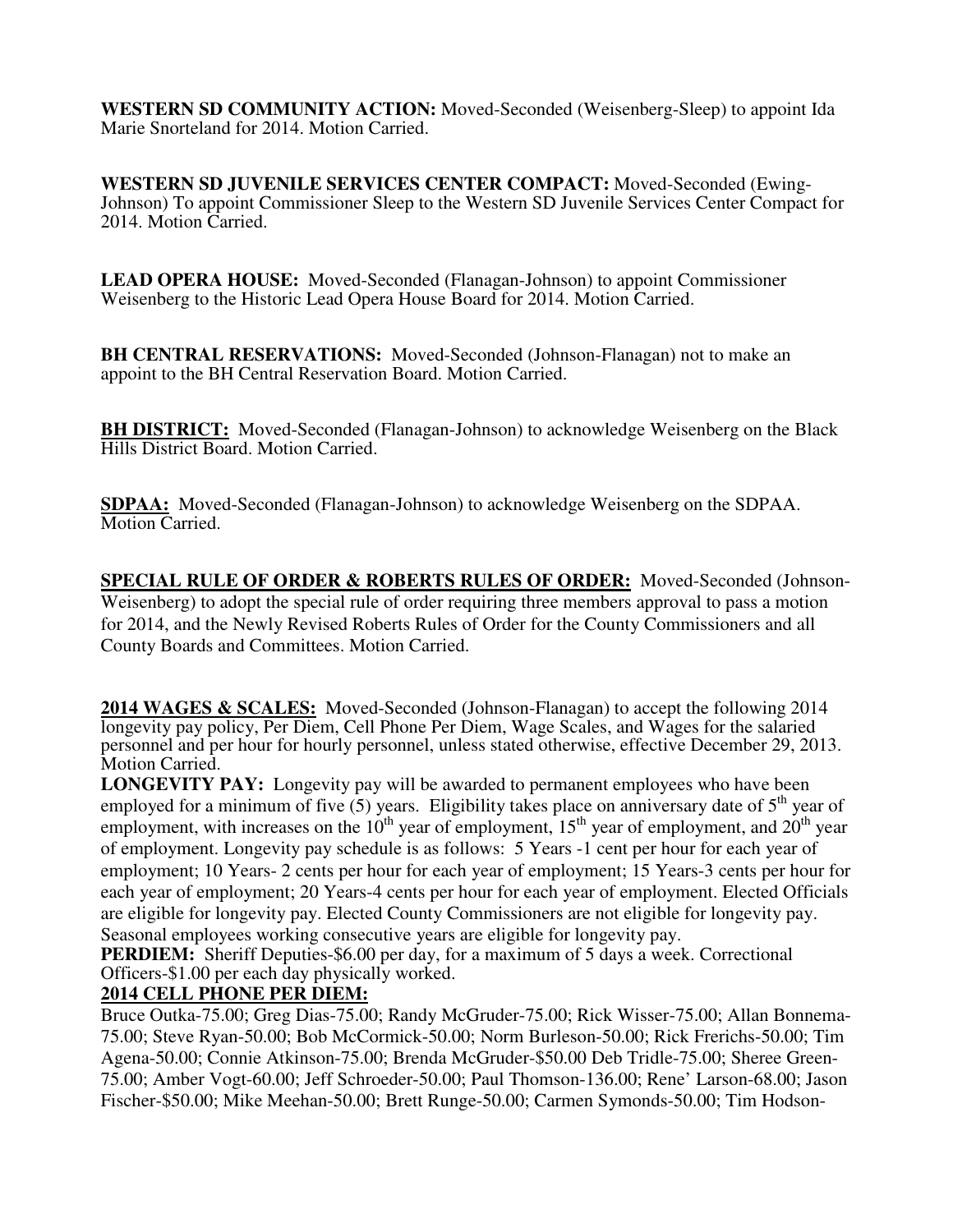50.00; Rick Mowell-126.00; Brian Dean-126.00; Paul Hansen-126.00; Marty Goetsch-126.00; Tavis Little-126.00; Nathanial Davis-\$104.00; Joe Leveque-104.00; Rob Ruffato-104.00; Katie Tkach-104.00; Larry Gabriel-126.00; Seth Brennen-104.00; Tom Derby-104.00; Pat Johnson-104.00; Megan Merwin-\$104.00; Matthew McCroden-\$104.00; Dave Heck-50.00; Brian Lewis- \$50.00; and Gary Gould-50.00.

**2014 WAGES** (per SDCL 6-1-10): Commissioners: Brandon Flanagan-12,468.33; Ewing,Bob-12,468.33; Richard Sleep-12,468.33; Johnson,Daryl-12,468.33; Weisenberg,Terry-12,468.33; Outka,Bruce-91,958.23. Auditor: Atkinson,Connie-66,900.40; McGruder,Brenda-21.29; Lucero, Robin-17.05; Nelson,Melody-17.86; Sargent,Debbie-17.26. Treasurer: Tridle,Debora-61,743.16; Adams, Julia-17.05; Atkinson,Sally-19.11; Brownlow,Carleen-17.06; Haupt,Janice-18.00; Marshall, Laurie-17.05; Quenzer, Linda-15.49. Information System & Technology: Dias,Gregory-77,081.17; Leatherman, Debra-17.92; McGruder,Randall-25.40; Wisser, Ricky-22.53. States Attorney: Fitzgerald, John-81,664.61; Baumann, Brianna-9.00; Baumann,Michelle-22.85; Silvernail,Janice-18.23; Stoflet,Margie-19.69; Harvey,Brenda-56,289.02; Thielen, Trevor-54,030.71. Public Defender: Pike,Matthew-\$76,788.03; Lopez,Amber-67,299.18; Albertson, Kirk-58,383.90; Smith,Molly-22.05; Peterson, Virginia-17.99. Maintenance: Frerichs,Richard-26.42; Carr,Zoe-15.27; Agena, Timothy-22.00; Lee,Laura-12.89; Latuseck, Kelby-13.47; Mattson,Robert-12.68. Director of Equalization: Hodson, Timothy-52,887.57; Bridenstine,Nancy-18.16; Carrico,Linda-18.24; Fisher, Jason-17.04; Meehan, Michael-16.68; Runge,Brett-22.54; Symonds,Carmen-19.76; Woodle,Sharon-18.53. Register of Deeds: Green Sheree-58,641.50; Carr, Marie-15.77; Feterl,Florence-17.54; Hansen,Davida-18.89; Podoll, Keri-17.07. Veterans Service Officer: Locken,William-33,186.59. Sheriff: Mowell, Richard-72,516.11; Dean,Brian-64,351.04; E-911-Black,Sue-22.03; Dispatch: Abernathy, Emily-18.18; Greeley,Laurie-18.27; Hamilton,Marian-19.02; Iverson, Andrew-18.18; Johnson, Ross-17.83; Steffen,Peggy-18.25; Torgerson, Daleen-17.83; White,Richard-18.44; Sheriff: Davis, Nathaniel-23.24; Derby, Tommie II-23.24; Dragoo, Shelley-19.24; Gabriel,Larry-20.51; Gould, Gary-17.89; Hansen, Paul-25.70; Johnson, Patrick-23.92; Kellogg, Susan;-17.22; Leveque,Victor-24.22; Little,Tavis-24.63; Mccroden, Matthew-22.89; Mellaragno, Anthony-17.89; Merwin, Megan-21.42; Nelson,Kesha-18.94; Rakow, Julie-17.32; Rosenau, Randall-17.89; Ruffatto,Robert-23.31; Symonds, Matthew-17.89; Thompson,Colin-17.89; Tkach, Katherine-23.92; Utecht,Jerome-15.55; Wainman, John Jr-17.89; Walker,John-17.89; Jail: Abell, Mary-17.83; Allen, Dawn-19.08; Antar, Nadim III-18.18; Berndt,Wendy-18.27; Brennan, Seth-23.50; Cortez, Frank-18.88; Crandall, Marc-18.18; Culver,Kim-18.44; Goetsch,Martin-25.75; Hanson, Jordan-15.88; Harmon, Justin-18.18; Harter, Ralph-17.49; Johnson, Michael-18.18; Kampa, Kerry-18.18; Kellogg,Susan-18.40; Kotak,Joe-17.49; Moraga, Virgina-17.49; Nash, Christina-18.18; Schleep, Neil-22.55; Sherer, Stacey-17.83; Wainman, John Sr.-13.55; Coroner: Gould, Gary- \$6,000 yr &100.00 call; Isburg,Damon-200.00 call; Pedneau, Darin-200.00 call; Schumacher, Kristy-200.00 call; Rosenau, Randall-200.00 call. Emergency Management: Thomson,Paul-60,494.67; Larson,Rene-\$17.56. Highway: Bonnema, Allan-72,291.17; Bey,John-26.54; Burleson, Norman-21.70; Burnitt, James-21.16; Cooper, John-21.16; Dittes, Bonnie-21.00; Eide,Curtis-22.32; Engel,Paul-21.38; Grenstiner,Edwin-22.68; Harley, Troy-21.16; Harper,Jeffrey-21.25; Heying,Bradley-21.96; Holen, Gerald-21.16; Larimore,Mark-21.23; McCormick,Robert-26.90; Patino,Mark-21.44; Ryan,Steve-26.74; Sheeler, Daniel-21.16; Silvernail,Dennis-22.28; Skavang, Robert-21.21; Vandenberg,Maria-17.28; Waisanen, Jimmy-21.16. Airport: Harmon, James-18.11; Aaker, Donald-40.00 meeting; Randy Diebert-40.00 meeting, Jim Seward-40.00 meeting; Hanna, Brooks-40.00 meeting; Lantis,Travis-40.00 meeting; Rath, Michael-40.00 meeting. Mental Health Board: Johns,Timothy-\$84.00; Strawn,Eric-84.00; Oswald, Rod-84.00. Invasive Species Management: Heck,David-52,127.13; Lewis, Brian-15.24; Hauge,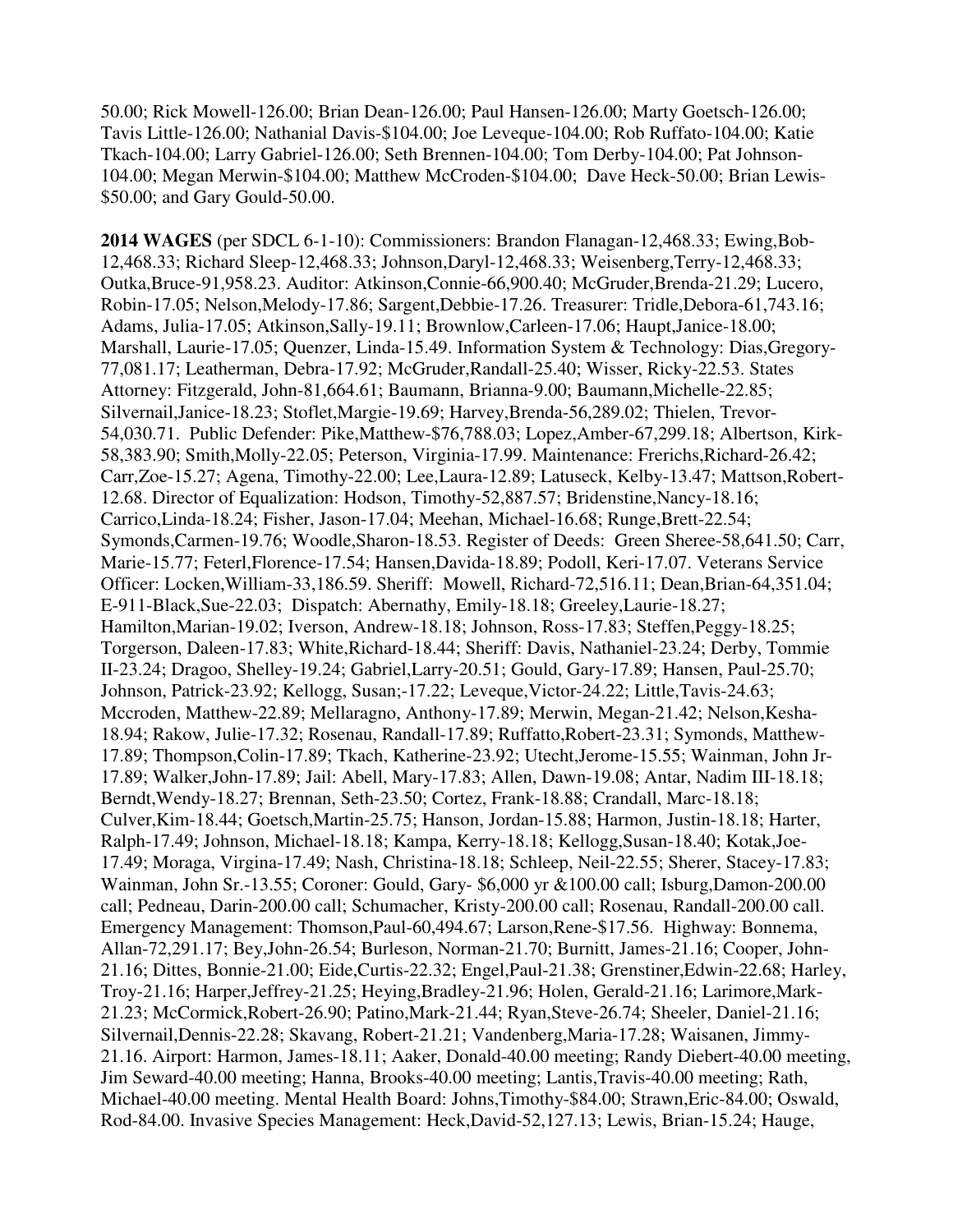John-40.00 meeting; Ridley, Clint-40.00 meeting; Schneider, Shad-40.00 meeting; Kyle Vavruska-40.00 meeting; Whalen, Michael-40.00 meeting; Seasonal Invasive Species Employees-Soderstrom, Steven-13.73; Tyson, Chase-13.73; Eisenbruan, Darick-12.21 Planning&Zoning: Vogt,Amber-52,278.45; Schulz,Sherryl-17.40; Schroeder, Jeffery-20.09; Brady,Thomas-40.00 meeting; Coburn,William-40.00 meeting; Mickelson,Criag-40.00 meeting; Stone,Julie-40.00 meeting; Schenk, Travis-40.00 meeting; Tysdal,Richard-40.00 meeting; Seasonal Tree Markers: Abrahamson, Finn-12.00; Addington, Jeremy-12.00; Anderson, Lucas-12.00; Baker, Alexander-12.00; Bau-Cameron, Adam-12.00; Bennett, Luke-12.00; Brown, Braden-12.00; Bueno, Chance-12.00; Burrows, Rocky-12.00; Cleveland, Brandon-12.00; Conn, Craig-12.00; Creviston, Rhonda-12.00; Delatore, Aaron-12.00; Dieffenderfer, Randy-12.00; Dunn, Steven-12.00; Engel, Joshua-12.00; Evans, Jesse-12.00; Farley, Sean-12.00; Feiler, David-12.00; Fluegel, Edward-12.00; Gillespie, Merryse-12.00; Gordon-Sartain, Ruth-12.00; Hazledine, Tyson-13.33; Heath, Trenton-12.00; Herberg, Nicholas-12.00; Johnson, Andrew-12.00; Johnson, Cody-12.00; Johnson, Jason-12.00; Johnson, Matthew-12.00; Kegler, David-12.00; Koski, Michele-12.00; Krog, Chase-12.00; Krueger, Spencer-12.00; Laney, Dylan-12.00; Lauer, Robert-12.00; Lee, James-12.00; Lewis, Jeremy-12.00; Limbert, Josh-12.00; Ludens, Brandon-12.00; Mazza, Mark-12.00; McDonald, Joshua-12.00; McDonald, Robert-12.00; McKee, Kevin-12.00; Miller, Jessica-12.00; Miranda, Joeray-12.00; Mosher, Andrew-13.33; Myers, Wyatt-12.00; Nielsen, Jason-12.00; Palmer, Ryan-13.33; Pearson, Brodie-12.00; Pearson, Travis-12.00; Pontius, James-12.00; Pummel, Josh-12.00; Roth, Benjamin-12.00; Ruby, Jeremy-12.00; Sadler, Cody-12.00; Smith, Danny-13.33; Staley, Jacob-12.00; Statler, Tyler-12.00; Tasset, Matthew-12.00; Taylor, David-12.00; Tillman, Tanner-12.00; Turbiville, Patricia-13.33; Vandevelde, Paul-12.00; Wellman, Mark-12.00; Wheeler, Cody-12.00; White, Aaron-12.00.

| <b>NEWLY ELECTED BASE</b> | <b>2014 BASE</b> | <b>SDCL#</b> |
|---------------------------|------------------|--------------|
| <b>AUDITOR</b>            | 33,444.00        | SDCL 7-7-9.1 |
| <b>TREASURER</b>          | 33,444.00        | SDCL 7-7-9.1 |
| <b>REGISTER DEEDS</b>     | 33,444.00        | SDCL 7-7-9.1 |
| <b>STATES ATTORNEY</b>    | 61,900.00        | SDCL 7-7-12  |
| <b>SHERIFF</b>            | 50.721.00        | SDCL 7-12-15 |

**RESOLUTION #14-01 / ELECTION OFFICIALS COMPENSATION:** Moved-Seconded (Johnson-Weisenberg) to approve the following Resolution #2014-01 Election Officials Compensation. Motion Carried. **RESOLUTION #2014-01 ELECTION OFFICIALS COMPENSATION** WHEREAS, SDCL 12-15-11 requires the Lawrence County Commission at its first regular meeting each year to set the compensation to be paid out of the County Treasury to election Superintendents and Judges of each Election Board. NOW, THEREFORE**,** the following election officials shall be compensated at the rate set below: Superintendents \$175.00; Judges \$150.00 IN ADDITION**,** each of the election officials and workers who participate in an election school prior to any election shall be compensated an additional \$20.00. All election officials and employees shall be paid mileage for all travel incurred in regard to said employment at the state rate per mile. Extra help hired to work on election night in the Auditor's Office will be paid at the rate of  $$15.00$  per hour. DATED this 7<sup>th</sup> day of January 2014. For the Board, Richard Sleep, Chairperson. ATTEST: Connie Atkinson, Auditor.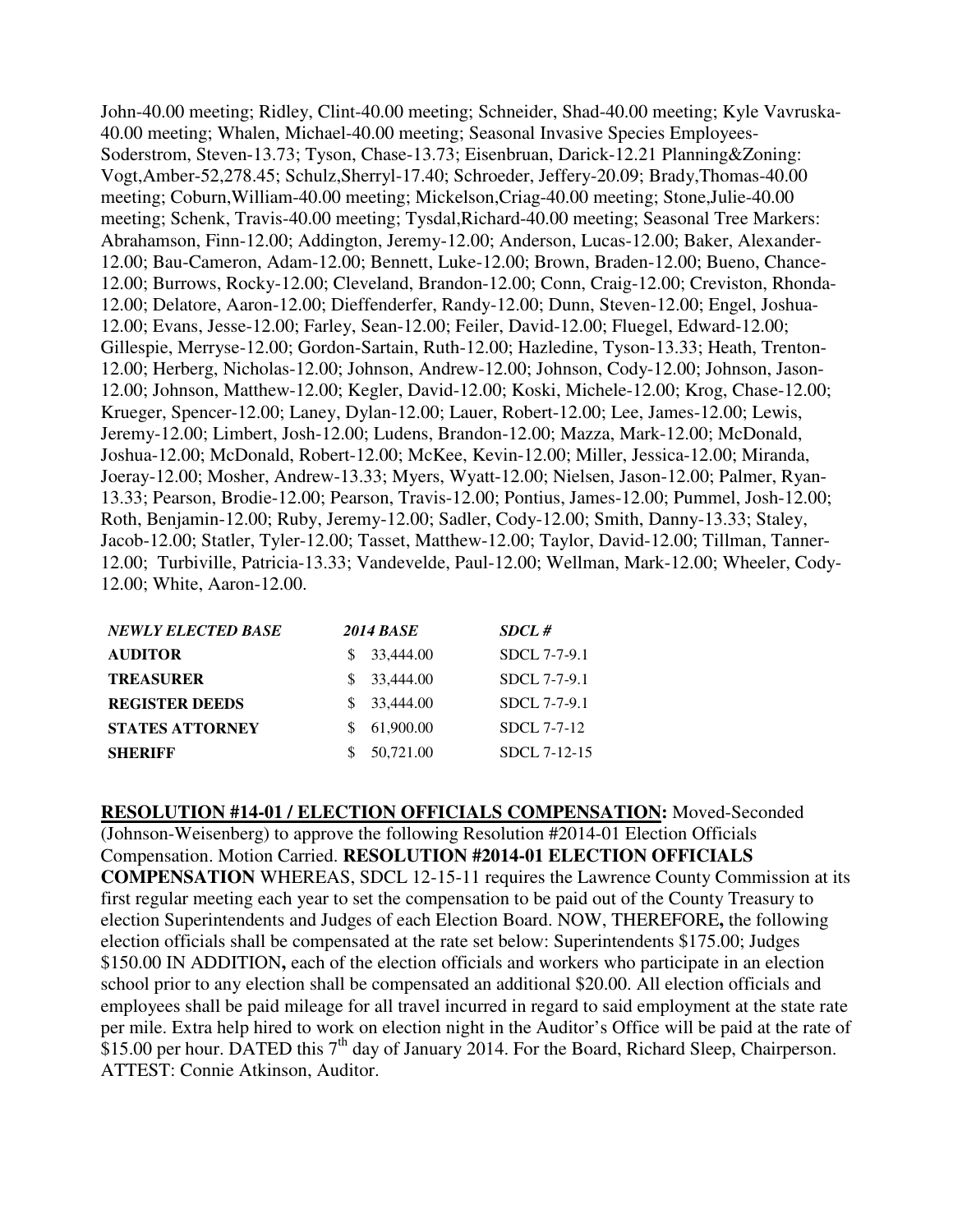**RESOLUTION #14-02 POLLING PLACES & PRECINCTS:** Moved-Seconded (Flanagan-Johnson) to approve the following resolution setting the polling places and precincts in 2014. Motion Carried. **WHEREAS,** SDCL 12-14-1 requires that the Lawrence County Commission shall by resolution provide for election precincts throughout its county and shall designate polling places within such precincts, NOW**, THEREFORE,** for all county elections, except where elections by ward or a boundary other than a precinct is required, the following polling places shall be established for the precincts in Lawrence County: **Lead -** Golden Hills Resort & Convention Center; **Deadwood-**Lawrence County Administrative Annex; **Spearfish 1st Ward-**Senior Citizen's Center; **Spearfish 2nd Ward-**Senior Citizen's Center; **Spearfish 3rd Ward-**Senior Citizen's Center; **Nemo-**Nemo Church; **Rural #1-**Lawrence County; Administrative Annex; **St. Onge-**St. Onge Community Hall; **Whitewood-**Whitewood City Hall; **Rural #2-**Spearfish Park Pavilion. **DATED** this 7<sup>th</sup> day of January 2014. For the Board, Richard Sleep, Chairperson. ATTEST: Connie Atkinson, Auditor.

**RESOLUTION #14-03 TO ESTABLISH OFFICIAL DEPOSITORIES:** Moved-Seconded (Johnson-Flanagan) to follow the recommendation of Deb Tridle, Treasurer and approve the following Resolution #14-03 to Establish Official Depositories in Lawrence County. Motion Carried. RESOLUTION 14-03 ESTABLISH OFFICIAL DEPOSITORIES: Whereas, SDCL 7-20-13 requires the County Board of Commissioners to approve the designation of each depository for the deposit of County funds, and Whereas, several different financial institutions are doing business in Lawrence County and meet the requirements established under SDCL Chapter 7- 20, and Whereas, the Lawrence County Treasurer has requested the following financial institutions be designated as official depositories for the fiscal year 2014: Wells Fargo-South Dakota 721 Main St. Deadwood, SD; First Interstate Bank 696 Main St. Deadwood, SD; First National Bank 197 Glendale Dr., Lead, SD; Pioneer Bank 140 E Jackson Blvd Spearfish, SD; and Great Western Bank 526 Main St. Spearfish, SD; and Be It Therefore Resolved, that the Lawrence County Board of Commissioners designates the above named financial institutions as official depositories for Lawrence County for the fiscal year 2014. Dated this  $7<sup>th</sup>$  day of January 2014. For the Board of County Commissioners: Richard Sleep, Chairperson Attest: Connie Atkinson, Auditor

**VOLUNTEER FIRE FIGHTER / SEARCH & RESCUE MEMBERS:** Moved-Seconded (Flanagan-Johnson) to approve the following list of 2014 Volunteer Fire Fighters and Search  $\&$ Rescue Members for insurance purposes and thank members for their service. Motion Carried. **Brownsville:** Dennis Anderson, Mike Anderson, Brian Bergman, Chris Bergman, Derek Berman, Loren Dobyns, Dennis Hoover, Chad Krantz, Robert Mattox, Bryce Quaschnick, Jared Quaschnick, Lynette Quaschnick, Don Quaschnick, Tim Quaschnick, Scott Reif, Frank Stamp, Loren Vrem, Jason Wichterman, Brett Winsell, and Dennis Winsell. **Search & Rescue:** Albertson, Kirk; Baumberger, Ashana; Bradley, Hunter; Carlson, Richard; Davis, Lynn; Ewing, Bob; Hover, Paul; Hover, William; Huhnerkoch, Chris M; Leonard, Rob; Lillehaug, Arlando L; Lillehaug, Gary D; Mattox, Rob L; McCroden, Matt; McFarling, William L; Millard, Raymond L; Radliff, Megan; Radliff, Rick; Raubach, Fred L; Rear, Kay L; Regan, Daniel J; Sanchez, Sharon; Schroeder, Jeff; Siedschlaw, Robert W; Smith, Molly; Stahl, Mike J; Tollefson, Jamey L; Tollefson, Melanie L; Wisser, Rick; Wilczynski, Joy; Thomson, Paul. **Nemo**: Janna Bechard, Jeff Bechard, Kelsey Chaloupka, Virginia Clark, Jeane Henrichsen, Justin Henrichsen, Jerry Hood, Patrica Hood, Troy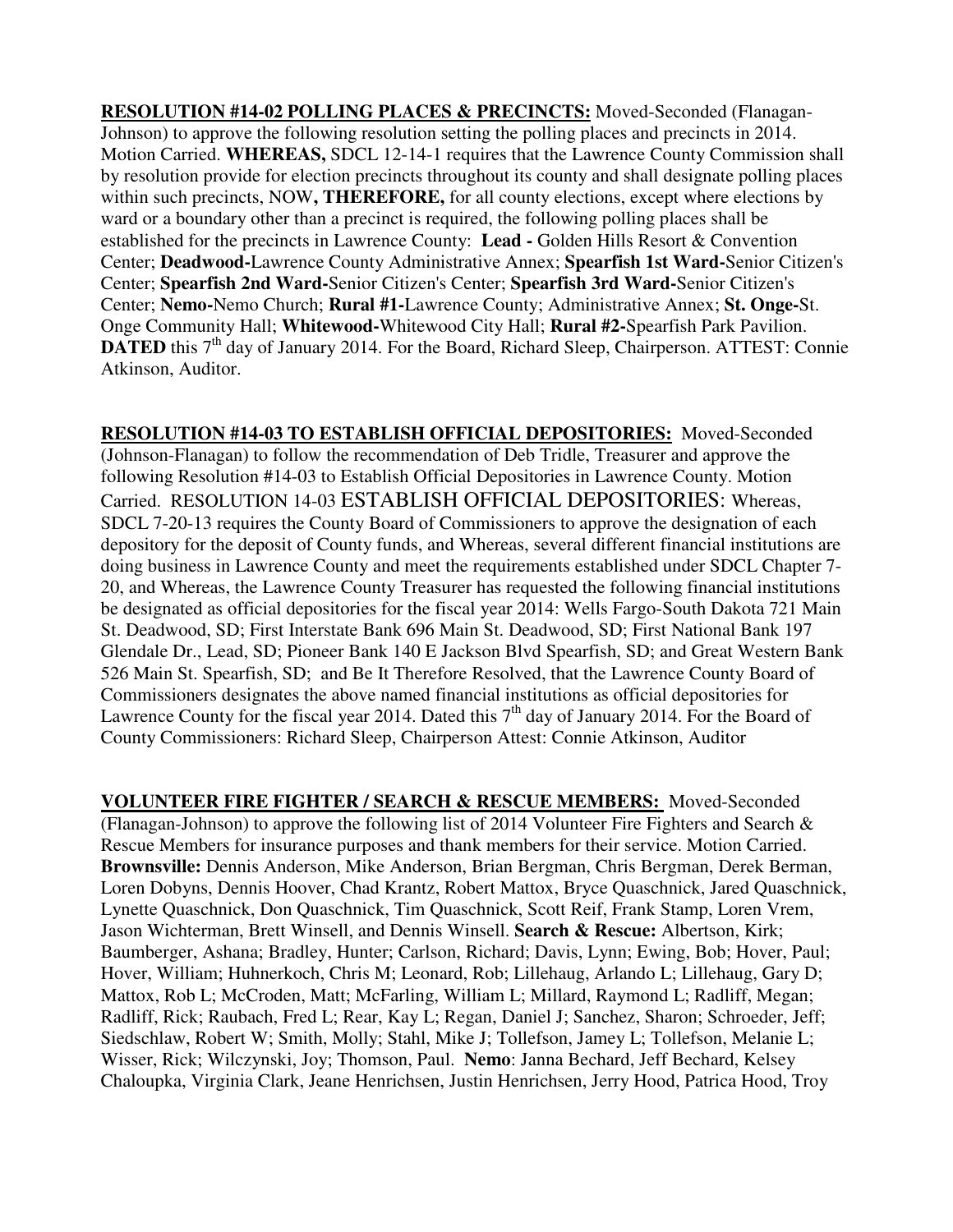Krull, Larry Marquette, Greg Nepstad, Vince Pfeifle, Larry Rhodes, Chad Solaas, Cindy Solaas, and Kathy Stygles.

## **PERSONNEL:**

**EQUALIZATION:** Moved-Seconded (Ewing-Flanagan) to approve a step raise for Michael Meehan as Appraiser II G3 at the base rate of \$17.04, effective January 12, 2014. Motion Carried.

## **TRAVEL REQUEST:**

**HIGHWAY**: Moved-Seconded (Flanagan-Johnson) to approve the Travel Request for Allan Bonnema to attend the Annual National Association of County Engineers (NACE) Conference in Baton Rouge, Louisiana on April 13<sup>th</sup> thru 17<sup>th</sup>, 2014; contingent upon the signed travel and training agreement. Motion Carried.

## **AUDITOR'S ACCOUNT WITH TREASURER REPORT:** Moved-Seconded (Ewing-

Flanagan) to accept the Auditor's Account with the County Treasurer. Motion Carried. As of December 31, 2013 showed the following: Total amount of actual cash-\$1,350.00; Total amount of Checks and drafts in Treasurer's possession not exceeding three days (check deposit in transit)- \$40,788.58; Total amount of cash in transit in Treasurer's possession (cash deposit in transit)- \$2,811.18; petty Cash-\$1,860.00; Total amount of deposits in bank include: CD's-\$3,650,000; Bank Balance \$4,421,841.71, Money Market \$2,132,727.00; Savings-\$6,421,215.41; Total \$16,672,593.88

**2014 FAIR AGREEMENT:** Moved-Seconded (Ewing-Flanagan) to approve and authorize the Chairman to sign the 2014 Fair Agreement with Butte County. Motion Carried.

**SHERIFF BUSINESS:** Brian Dean, Chief Deputy was present to discuss issues in the Sheriff's Office.

**HIGHWAY BUSINESS:** Allan Bonnema, Highway Superintendent was present to update the Board on Highway Business. The Board discussed the Rizzi Road and water drainage / run-off. The Board was in agreement that no action be taken at this time.

Moved-Seconded (Ewing-Johnson) to set the bid opening for (2) New Dump Bodies with Hoists  $\&$ Hydraulic Systems, (2) New Stainless Steel Sand spreaders, and (2) New Truck Snow Wings for February  $11^{th}$ , 2014 at 8:30 a.m. Motion Carried.

## **AIRPORT:**

**RESOLUTION 2014-4 - NOTICE OF INTENT TO ENTER INTO LEASE OF COUNTY OWNED PROPERTY:** A public hearing was held on the County's Intent to Enter Into Lease Of County Owned Property. No public input was voiced and the hearing was closed. Moved-Seconded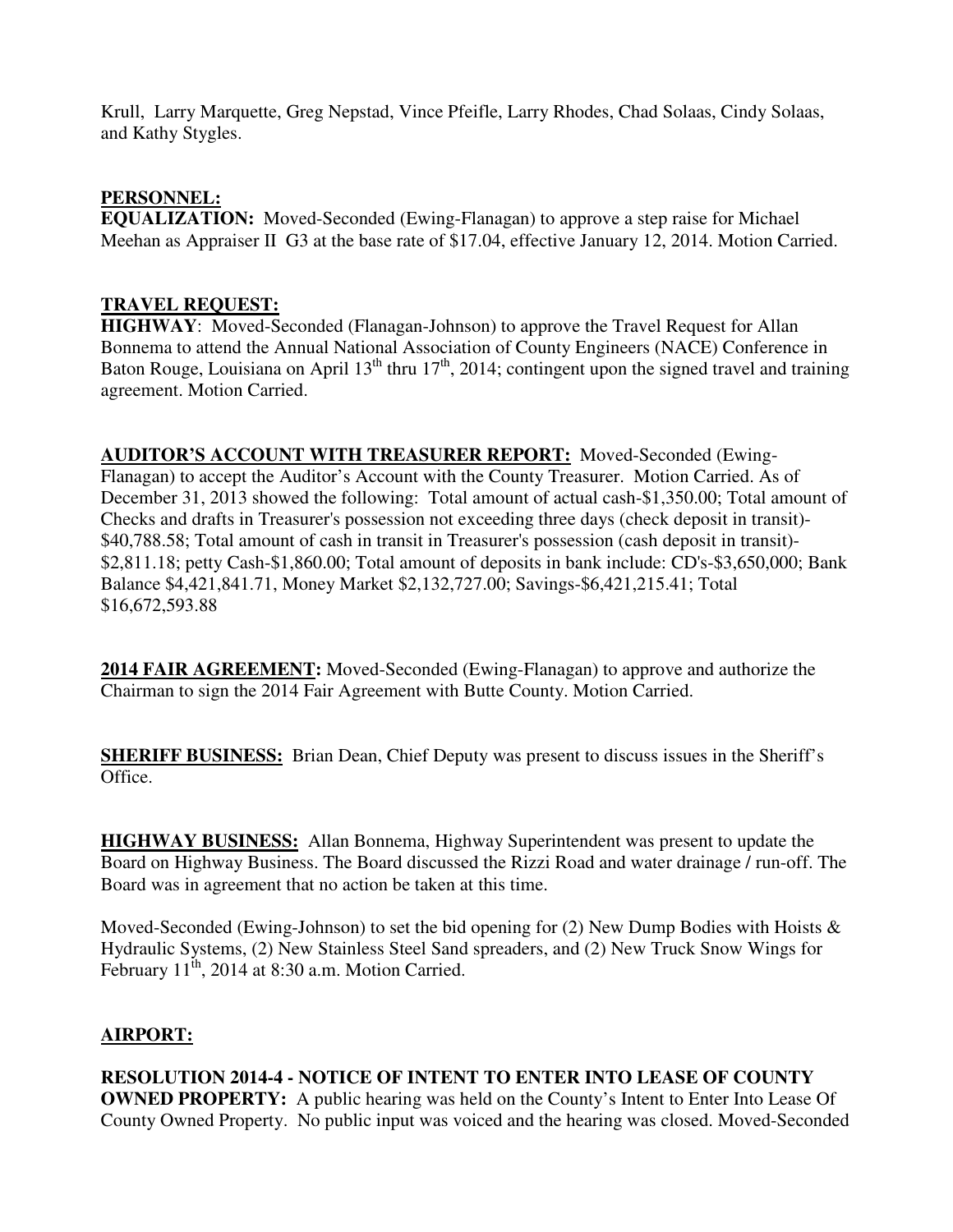(Flanagan-Ewing) to approve and authorize the Chairman to sign the following Resolution 2014-4 - Notice Of Intent To Enter Into Leases For County Owned Airport Hangers, Bare Land Sites For Private Hangar Construction And Haying. Motion Carried.

LAWRENCE COUNTY RESOLUTION NO. 2014-4: A RESOLUTION DECLARING NOTICE OF INTENT TO ENTER INTO LEASES FOR COUNTY OWNED AIRPORT HANGARS, BARE LAND SITES FOR PRIVATE HANGAR CONSTRUCTION AND HAYING: WHEREAS, Lawrence County (the "County") owns the premises known as Black Hills Airport/Clyde Ice Field (the "Airport"); WHEREAS, fifty three (53) County owned "THangars" are situated at the Airport together with several bare land sites set aside for lease and construction of privately owned hangars; WHEREAS, from time to time, "THangar" sites become available for lease, and interest is expressed by private individuals desiring to lease bare land sites for purposes of constructing privately owned hangars; WHEREAS, the income derived from the lease of "THangars" and bare land sites contributes to reducing the costs and expenses associated with operating and maintaining the Airport; WHEREAS, the County has adopted a policy for prioritization and allocation of County owned "THangars" and bare land sites at the Airport; WHEREAS, the County has also developed a standard lease agreement for lease of "THangars" and bare land sites; WHEREAS, areas of the Airport premises are also suitable for haying; WHEREAS, each year the County typically enters into a lease permitting haying at the Airport; WHEREAS, the income derived from the haying lease also contributes to offsetting the costs and expenses associated with operating and maintaining the Airport; WHEREAS, pursuant to SDCL 71832, if the County Commission agrees to lease any county owned property to any private individual for a term exceeding one hundred twenty days and for an amount exceeding five hundred dollars annual value, it shall adopt a resolution of intent to enter into such lease(s) and fix a time for public hearing concerning the adoption of the resolution; WHEREAS, the "THangars" leases, bare land leases and haying lease to be offered by the County may be for a term exceeding one hundred twenty days and for an amount exceeding five hundred dollars annual value; and NOW THEREFORE, BE IT RESOLVED, that the Board of Lawrence County Commissioners has given its notice of intent to lease certain County owned property at the Airport, and that a PUBLIC HEARING on adoption of this Resolution was held on January 7, 2013, and that NOTICE of said hearing was published in the official newspaper once, at least 10 days prior to the hearing; and BE IT FURTHER RESOLVED, that the Board of County Commissioners authorizes the Lawrence County Airport Board and/or the Airport Manager to enter into leases of County owned "THangars", bare land sites and a haying lease at the Airport according to the terms and conditions of the standard lease agreement, the Airport Rules and Regulations and Minimum Standards. Dated this 7th day of January, 2014. FOR THE BOARD: Richard Sleep, CHAIRMAN. ATTEST: Connie Atkinson, Auditor.

#### **ABATEMENTS:**

Moved-Seconded (Johnson-Ewing) To approve and authorize the Chairman to sign the following Abatements for the State of South Dakota for 2013. Motion Carried.

## **PARCEL** LEGAL LEGAL

**COMMON WEALTH TO STATE OF SOUTH DAKOTA**

| 14000-00404-080-00 |
|--------------------|
| 26280-00138-000-00 |
| 26280-00188-000-00 |
| 26280-00189-000-00 |

600 GOVT LOTS 3, 4, 5, & 7 **M.S. 138 ANCHOR** M.S. 188 RATTLESNAKE JACK M.S. 189 CENTER FR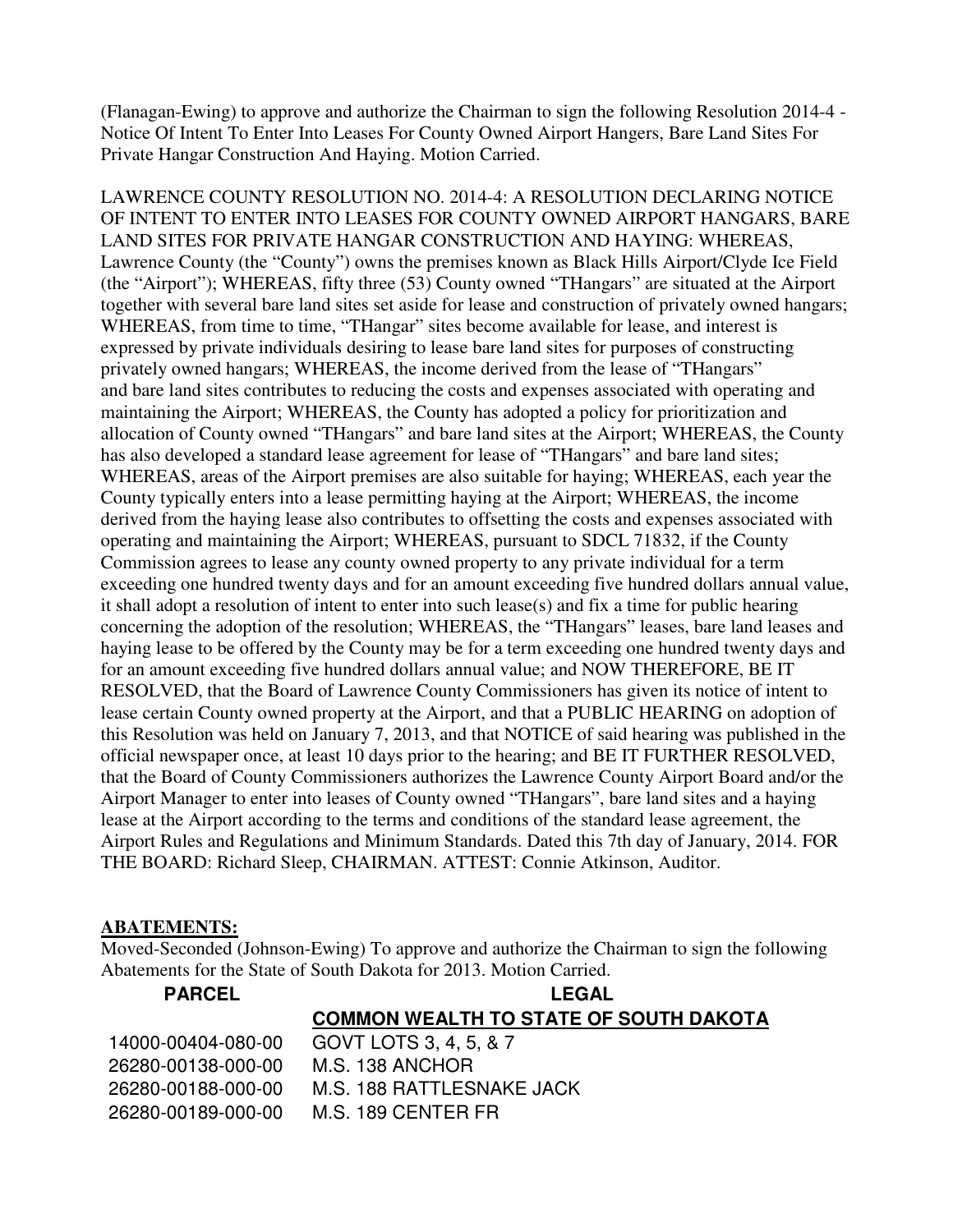| 26280-00218-000-00                                                                                                                                                                                                                                                                                                                                                                                                                              | M.S. 218 LITTLE GIANT                          |  |
|-------------------------------------------------------------------------------------------------------------------------------------------------------------------------------------------------------------------------------------------------------------------------------------------------------------------------------------------------------------------------------------------------------------------------------------------------|------------------------------------------------|--|
| 26280-00311-000-00                                                                                                                                                                                                                                                                                                                                                                                                                              | M.S. 2311 MONTENEGRO                           |  |
| 26280-00328-000-00                                                                                                                                                                                                                                                                                                                                                                                                                              | M.S. 328 GILT EDGE                             |  |
| 26280-00483-000-00                                                                                                                                                                                                                                                                                                                                                                                                                              | <b>M.S. 483 OPHIR</b>                          |  |
| 26280-00646-000-00                                                                                                                                                                                                                                                                                                                                                                                                                              | M.S. 646 ORA FINO                              |  |
| 26280-00648-000-10                                                                                                                                                                                                                                                                                                                                                                                                                              | M.S. 648 ORO BELLA 3/8 INT                     |  |
| 26280-00649-000-10                                                                                                                                                                                                                                                                                                                                                                                                                              | M.S 649 WAGGONER 3/8 INT                       |  |
| 26280-00650-000-00                                                                                                                                                                                                                                                                                                                                                                                                                              | M.S. 650 SUNDAY                                |  |
| 26280-00699-000-00                                                                                                                                                                                                                                                                                                                                                                                                                              | M.S. 699 TWO BEARS                             |  |
| 26280-00700-000-00                                                                                                                                                                                                                                                                                                                                                                                                                              | M.S. 700 SONORA                                |  |
| 26280-00712-000-10                                                                                                                                                                                                                                                                                                                                                                                                                              | M.S. 712 STRAWBERRY CREEK PLACER M & B         |  |
| 26340-00884-000-00                                                                                                                                                                                                                                                                                                                                                                                                                              | M.S. 884 BISMARK, GOLDEN STAR ETAL             |  |
| 26340-00927-000-00                                                                                                                                                                                                                                                                                                                                                                                                                              | M.S. 927 HALEY & THEODOR                       |  |
| 26340-00975-000-20                                                                                                                                                                                                                                                                                                                                                                                                                              | M.S. 975 DELHIGH BINGHAMPTON ETAL              |  |
| 26340-00975-000-30                                                                                                                                                                                                                                                                                                                                                                                                                              | M.S. 975 ONTARIO                               |  |
| 26380-01069-000-00                                                                                                                                                                                                                                                                                                                                                                                                                              | M.S. 1069 ALGOL FR ETAL                        |  |
| 26540-01225-000-00                                                                                                                                                                                                                                                                                                                                                                                                                              | M.S. 1225 DAKOTA MAID & DAKOTA MAID FR         |  |
|                                                                                                                                                                                                                                                                                                                                                                                                                                                 | M.S. 1239 HAPPY NEW YEAR, GOLDEN CREST &       |  |
| 26540-01239-000-00                                                                                                                                                                                                                                                                                                                                                                                                                              | <b>MIANTONOM</b>                               |  |
| 26680-01575-000-10                                                                                                                                                                                                                                                                                                                                                                                                                              | M.S. 1575 OSSA MINNA & PELION                  |  |
| 26680-01575-000-20                                                                                                                                                                                                                                                                                                                                                                                                                              | M.S. 1575 WATERLOO & BUNKER HILL               |  |
|                                                                                                                                                                                                                                                                                                                                                                                                                                                 | <b>BROHM TO STATE OF SOUTH DAKOTA</b>          |  |
| 26340-00975-000-25                                                                                                                                                                                                                                                                                                                                                                                                                              | BLDGS ON LEASED SITE M.S. 975 & M.S. 1134 ETAL |  |
|                                                                                                                                                                                                                                                                                                                                                                                                                                                 | <b>BORSCH TO STATE OF SOUTH DAKOTA</b>         |  |
| 26280-00327-000-10                                                                                                                                                                                                                                                                                                                                                                                                                              | M.S. 327 BLACK DAN 1/2 INTEREST                |  |
| 26680-01632-000-10                                                                                                                                                                                                                                                                                                                                                                                                                              | M.S. 1632 OLD PENNSYLVANIA 1/2 INTEREST        |  |
| 26680-01681-000-10                                                                                                                                                                                                                                                                                                                                                                                                                              | M.S. 1681 BARRETTE FR 1/2 INTEREST             |  |
| 26840-01964-000-10                                                                                                                                                                                                                                                                                                                                                                                                                              | M.S. 1964 FISSURE-CEDAR HILL ETAL 1/2 INTEREST |  |
|                                                                                                                                                                                                                                                                                                                                                                                                                                                 |                                                |  |
| Moved-Seconded (Johnson-Flanagan) To approve and authorize the Chairman to sign the<br>$\mathcal{C}^{11}$ $\mathcal{C}$ $\mathcal{C}^{11}$ $\mathcal{C}$ $\mathcal{C}$ $\mathcal{C}$ $\mathcal{C}$ $\mathcal{C}$ $\mathcal{C}$ $\mathcal{C}$ $\mathcal{C}$ $\mathcal{C}$ $\mathcal{C}$ $\mathcal{C}$ $\mathcal{C}$ $\mathcal{C}$ $\mathcal{C}$ $\mathcal{C}$ $\mathcal{C}$ $\mathcal{C}$ $\mathcal{C}$ $\mathcal{C}$ $\mathcal{C}$ $\mathcal{C$ |                                                |  |

following partial Abatements for the State of South Dakota for 2013. Motion Carried. **PARTIAL ABATEMENT** 

| 26340-00926-000-10 | M.S. 926 ST. PATRICK, SUMMIT, & MARY ELLEN |
|--------------------|--------------------------------------------|
| 26340-01031-000-10 | M.S. 1031 BAVARIA ETAL                     |

**EMERGENCY MANAGEMENT / SEARCH & RESCUE:** Paul Thomson, Jeff Schroeder and Rick Wisser were present to update the Board on Search & Rescue issues and current equipment. The request was made to purchase a new larger trailer for approximately \$11,000. The trailer can also be used as a command center if needed in the future. The Board thanked Search & Rescue for their service and offered support in the purchase.

**TOUR JAIL FACILITY:** The Board toured the Jail facility.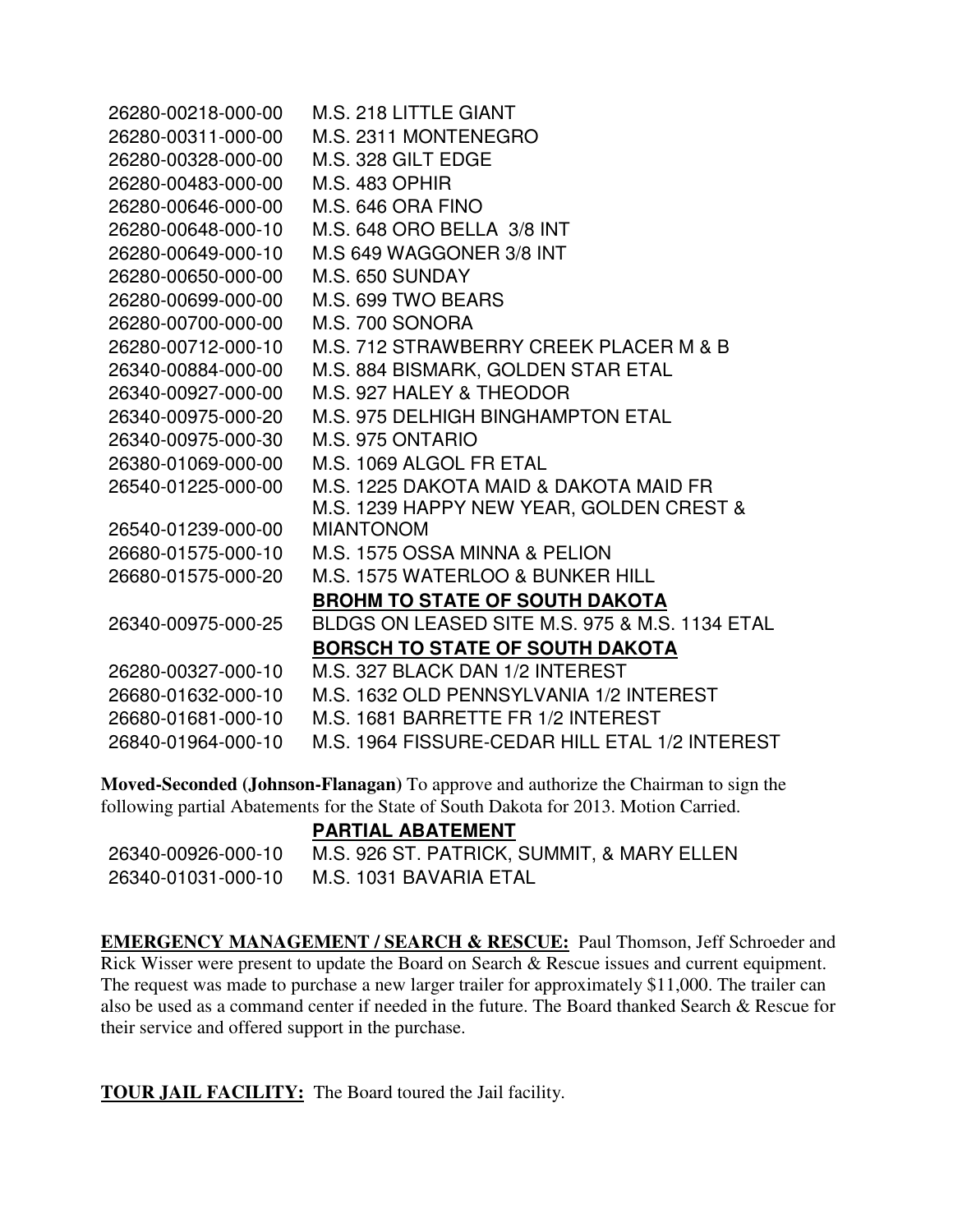## **PLANNING & ZONING:**

**ORDINANCE #13-06 CONTRACTOR LICENSING**: Second Reading was held on ORDINANCE #13-06, Contractor Licensing.

Moved-Seconded (Weisenberg-Johnson) to approve ORDINANCE #13-06, Contractor Licensing / An Ordinance Amending The Lawrence County Zoning Ordinance, Amendments and Additions Thereto: Chapter 13 Building Permits. Motion Carried.

#### **BILLS:**

Moved-Seconded (Flanagan-Johnson) to approve payment of the following payroll and vouchers listed below for expenditures for insurance, professional services, publications, rentals, supplies, repairs, maintenance, travel, conference fees, utilities, furniture and equipment drawn on the proper funds and various departments. Motion Carried.

**Payroll:** Comm-\$5,857.93; Aud-\$8,264.78; Treas-\$10,401.15; Comp-\$8,097.04; States Atty- \$12,142.64; Pub Def-\$10,263.97; Gen Govt Bldg-\$8,120.77; Equal-\$11,885.66; Rod-\$7,635.73; Vso-\$1,238.55; Disp-\$13,847.05; Sher-\$32,651.31; Jail-\$25,753.94; Coroner-\$23.08; 24/7-\$117.74; Emerg Mgnt-\$3,734.92; E911-\$1,574.72; Highway-\$39,284.79; Air-\$1,054.20; Weed-\$80.00; Pz- \$4,838.60; Cty Mpb-\$28,934.75; **Bills:** Mowell,Richard-\$8,796.00; Evans,Jesse-\$192.40; A&B Business,Inc Solutions-\$383.26; Alco Store-\$5.98; At&T Mobility-\$759.05; BH Chemical Company-\$916.70; BH Federal Credit Union-\$8,084.00; BH Pioneer-\$544.00; BH Power-\$601.08; Black Hills Pure-\$94.50; Bob Barker Company-\$246.32; Butte Electric Coop-\$772.48; City/County Alcohol&Drug-\$840.00; Claggett,Dave Pc-\$868.14; Clerk Of Courts-\$50.00; DWare-\$1,550.00; David W Kauffman Phd-\$2,769.50; Dept Of The Treasury-\$61,754.21; Diversified Collections- \$100.00; Ellingson,Joseph-\$1,164.88; Frederickson,John R-\$3,029.15; Great Plains Chemical- \$180.00; Grimm's Pump Service-\$426.76; Heartland Paper Co-\$137.27; Heisler Hardware-\$16.99; Hewlett-Packard Company-\$77.56; Kosel,Joseph-\$4,377.72; LC Conservation Dist-\$5,000.00; Lead,City Of-\$56.95; Lead-Deadwood Sanitary-\$554.28; Lee,James-\$15.00; Marco-\$37.35; Mcgas Propane-\$856.86; Midcontinent Communications-\$33.98; Montana Dakota Utilities-\$1,228.14; Neve's Uniforms-\$229.95; Office Of Child Support-\$1,145.54; Office Technology/Supply-\$272.80; Ohio Child Support-\$136.43; Pennington Co Auditor-\$59.00; Rabe Elevator-\$881.87; Rapid Delivery-\$10.80; Regional Health Physicians-\$151.63; Rocket Lube-\$88.98; SD Public Assur Alliance-\$29,362.15; SD State Treasurer-\$13,623.51; Sander,Duane-\$400.00; Sdaco-\$2,211.79; Spearfish Ambulance Service-\$5,225.00; Spearfish Auto Supply-\$434.38; Spearfish Husky-\$15.00; Sturdevant's Auto Parts-\$455.58; Toddy Boy's-\$124.11; Twin City Hardware&Lumber-\$204.07; Usd School Of Law-\$200.00; Victims Of Violence-\$645.00; Washington State Support Reg- \$75.00; Waste Connections-\$645.70; Watertree-\$31.30; West River International-\$71.85; Wex Bank-\$309.98; Whisler Bearing Co-\$141.77; White's Queen City Motors-\$447.64; Wilde&Hunt, Prof. Llc-\$1,374.83; **Witness & Jurors:** Bernards,P-\$11.48; Black,D-\$61.10; Chapeau,C-\$64.80; Cook,B-\$64.80; Corey,K-\$24.80; Cowen,C-\$52.22; Derosia,G-\$10.74; Dimond,B-\$12.22; Edwards,C-\$24.80; Gabel,B-\$12.22; Haivala, J-\$21.10; Hall,P-\$23.32; Holien,G-\$69.24; Hopewell,C-\$23.32; Jones,B-\$28.50; Keim, R-\$22.58; Lavoie,R-\$59.62; Law,J-\$52.22; Mason,L- \$52.22; Mitcheltree,R-\$50.74; Motzko,D-\$23.32; Ray,K-\$21.84; Rhodes,B-\$20.36; Rohla,R- \$21.10; Sleep,R-\$29.24; Sargent,D-\$12.22; Saye,W-\$21.10; Startz,Z-\$57.40; Sutfin,D-\$12.22; Syman,A-\$21.10;Trevino,B-\$15.92; Whiton,S-\$11.48; Willingham,K-\$12.22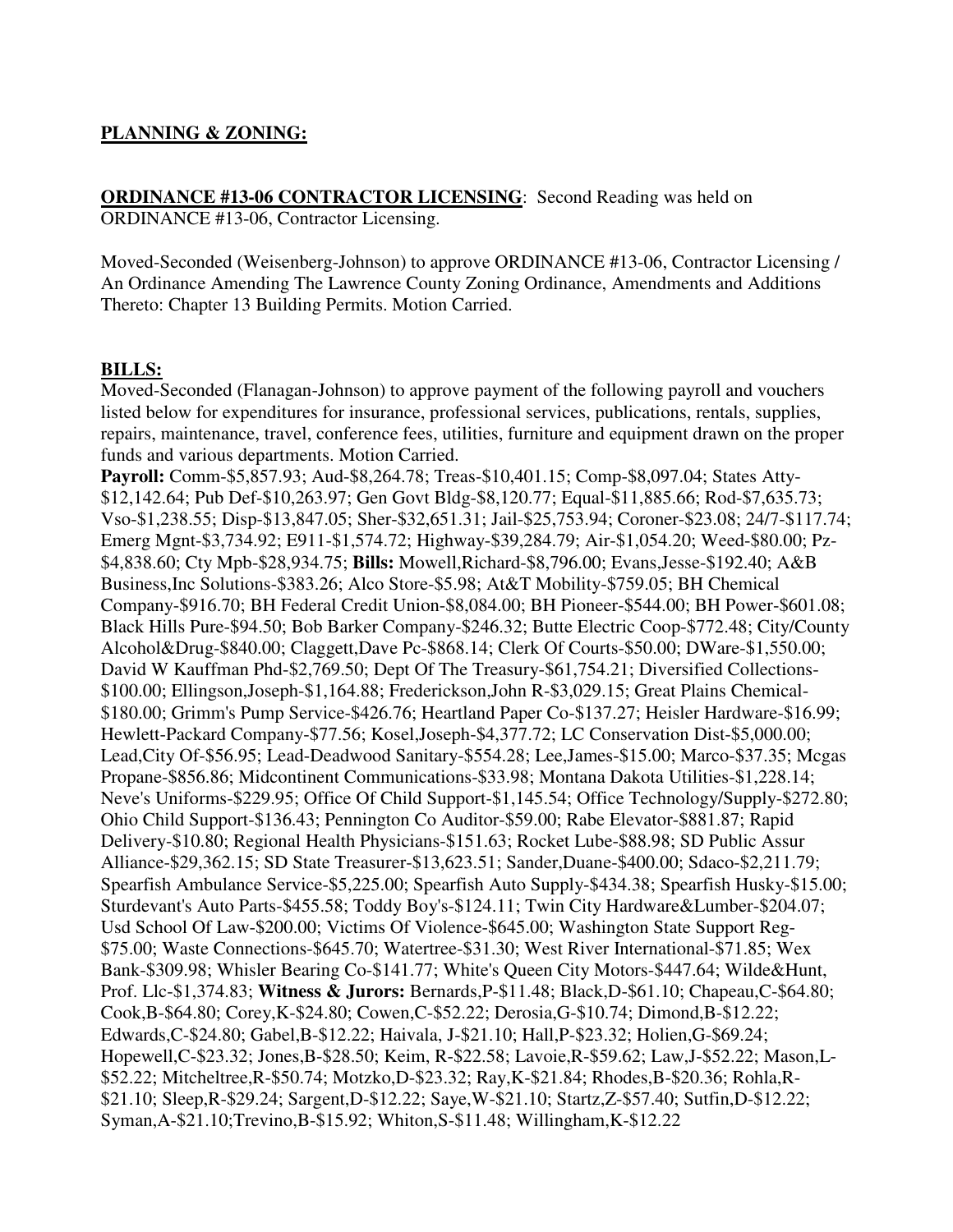**ADJOURN:** 9:40 a.m. Moved-Seconded (Ewing-Flanagan) there being no further business the meeting was adjourned. Motion Carried.

 $\overline{\phantom{a}}$  , and the contract of the contract of the contract of the contract of the contract of the contract of the contract of the contract of the contract of the contract of the contract of the contract of the contrac

 $\overline{\phantom{a}}$  , and the contract of the contract of the contract of the contract of the contract of the contract of the contract of the contract of the contract of the contract of the contract of the contract of the contrac

Date Approved

ATTEST:

Richard Sleep, Chairman

\_\_\_\_\_\_\_\_\_\_\_\_\_\_\_\_\_\_\_\_\_\_\_\_\_\_\_\_\_\_\_ Connie Atkinson, Auditor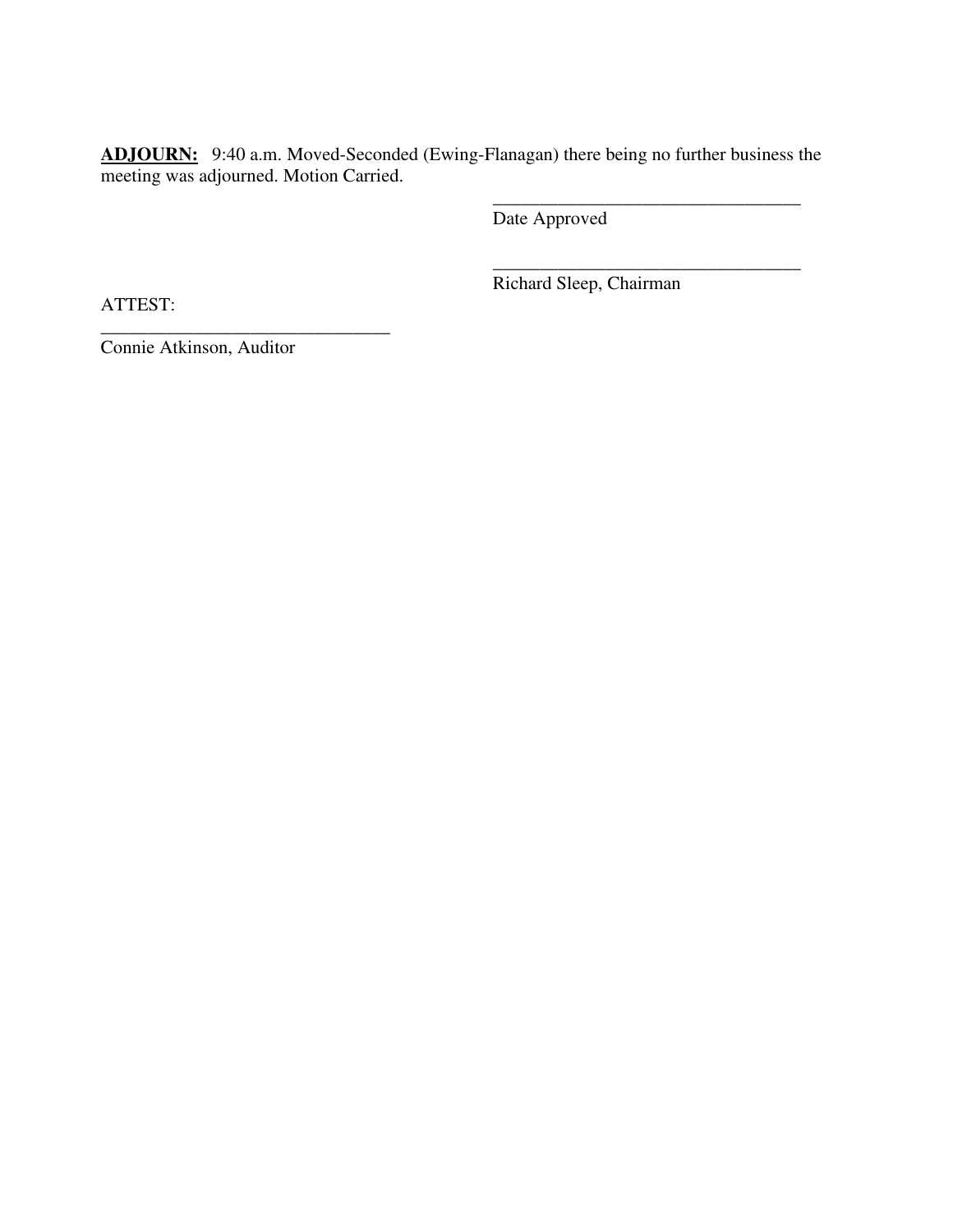## **LAWRENCE COUNTY COMMISSIONERS MEETING – February 11, 2014**

Chairman Richard Sleep called the regular meeting of the Lawrence County Commissioners to order and the Pledge of Allegiance was conducted at 8:00 a.m. on February 11, 2014 in the Administrative Annex Building of the Lawrence County Courthouse located at 90 Sherman Street, Deadwood, SD with Commissioners Daryl Johnson, Brandon Flanagan and Terry Weisenberg present. Robert Ewing was absent.

All motions were passed by unanimous vote, by all members present, unless stated otherwise.

**AGENDA:** Moved-Seconded (Flanagan-Weisenberg) to approve the agenda as amended. Motion Carried.

**MINUTES:** Moved-Seconded (Weisenberg-Flanagan) to approve the minutes of January 7, 2014 County Commission meeting. Motion Carried.

#### **PERSONNEL:**

**MOUNTAIN PINE BEETLE**: Moved-Seconded (Weisenberg-Flanagan) to approve the hiring of the following temporary seasonal recon employees at the rate of \$12.00 an hour, effective January 13, 2014: Justin Bellizzi, Randy Cook and Daniel Lewis. Motion Carried

**EQUALIZATION**: Moved-Seconded (Johnson-Flanagan) to approve Nicolle Geuke as a permanent full-time Administrative Secretary G1 at the base rate of \$14.82 an hour, effective February 5, 2014. Motion Carried.

**SHERIFF:** Moved-Seconded (Johnson-Flanagan) to approve Lance Palmer as a permanent fulltime Correction Officer I G1 at the base rate of \$15.19 an hour, upon completion of 40 hours of training at \$10.38 an hour, effective January 26, 2014. Motion Carried.

Moved-Seconded (Johnson-Weisenberg) to approve Jolene Wetz as a permanent part-time under 20 hours Corrections I G1 at the base rate of \$15.19 an hour, upon completion of 40 hours of training at \$10.38 an hour, effective February 23, 2014. Motion Carried.

**HIGHWAY**: Moved-Seconded (Flanagan-Johnson) to allow employees to donate leave to Jim Waisanen upon the exhaustion of the employee's accumulated vacation time, "comp. time" and sick leave. Motion Carried.

**BOARD APPOINTMENTS:** Moved-Seconded (Weisenberg-Johnson) to appoint Steve Butsko and Randall Rosenau to the Mountain Pine Beetle Committee for a term to expire 12-31-2014. Motion Carried.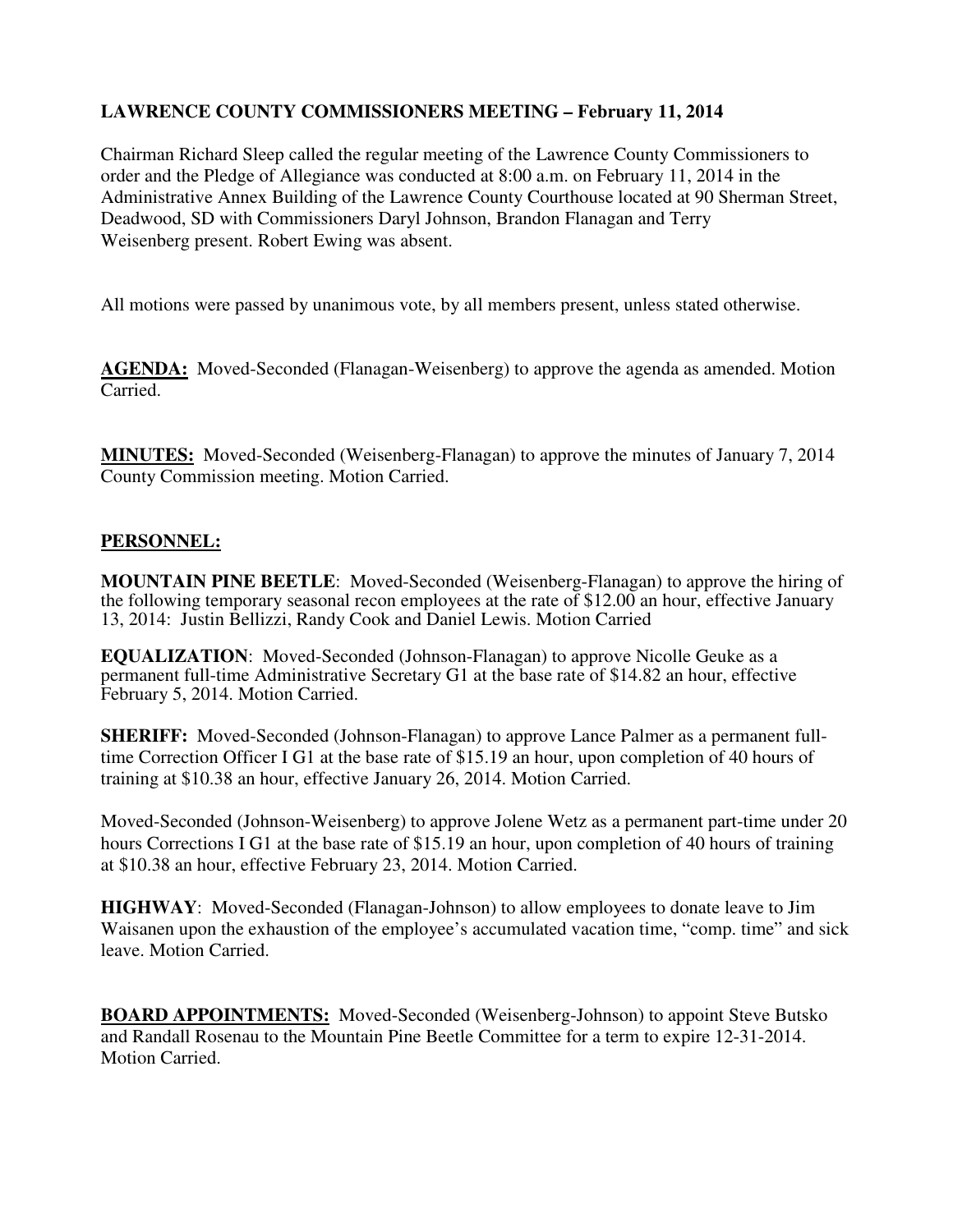## **TRAVEL REQUESTS:**

**COMMISSION:** Moved-Seconded (Flanagan-Johnson) to approve the travel request for Bruce Outka to travel to Denver for the  $10^{th}$  Circuit Court of Appeals Argument on March  $20^{th}$ , 2014. Motion Carried.

**SHERIFF:** Moved-Seconded (Johnson-Weisenberg) to approve the travel request for Katie Tkach to attend the Active Shooter Instructor Training in Buffalo, WY on April 21 thru April 24, 2014. Motion Carried.

**AUDITOR'S ACCOUNT WITH TREASURER REPORT:** Moved-Seconded (Flanagan-Sleep) to accept the Auditor's Account with the County Treasurer. Motion Carried. As of January 31, 2014 showed the following: Total amount of actual cash-\$1,350.00; Total amount of Checks and drafts in Treasurer's possession not exceeding three days (check deposit in transit)-\$84,468.05; Total amount of cash in transit in Treasurer's possession (cash deposit in transit)-\$4,910.74; petty Cash-\$1,860.00; Total amount of deposits in bank include: CD's-\$3,650,000; Bank Balance \$4,422,647.66, Money Market \$2,133,480.03; Savings-\$6,421,891.44; Total \$16,720,607.92

## **TRANSFER OF FUNDS:**

Moved-Seconded (Flanagan-Johnson) to approve the annual budgeted transfer of \$1,615,000 from General Fund to Road & Bridge Fund and to transfer \$125,075 from General Fund to Emergency & Disaster Fund. Motion Carried.

**DELINQUENT TAXES REPORT:** Per SDCL 7-21-35 the total 2012 taxes levied for in 2013 was \$34,459,379.58 and the total unpaid as of 12-31-13 was \$174,772.77 which represents a .51% delinquency. Moved-Seconded (Weisenberg-Sleep) to accept the Delinquent Taxes Report of 2013 levied and unpaid taxes as reported by the Auditor. Motion carried.

**SUPPLEMENTAL BUDGETS:** A public hearing was held for a supplemental budget for Invasive Species Management / Mountain Pine Beetles: - \$600,000. No public input was voiced and the hearing was closed. Moved-Seconded (Flanagan-Johnson) to approve and authorize the Chairman to sign the following Resolution #2014-05. Motion Carried.

RESOLUTION #14-05 TO ADOPT A SUPPLEMENTAL BUDGET, WHEREAS, the County Budget for Lawrence County, South Dakota, for the fiscal year 2014, failed to provide sufficient revenue to enable the County to conduct the indispensable functions of Government, and WHEREAS, the Board of County Commissioners of said County deems it necessary to make a Supplementary Budget, providing for appropriation in the amounts set out below. NOW, THEREFORE, BE IT RESOLVED THAT SAID BOARD, make, approve and adopt a Supplemental Budget for Lawrence County, South Dakota, for the year 2014, and that in said budget there will be and is hereby appropriated the following sum of money, to-wit: **GENERAL FUND**: (Invasive Species Management / Mountain Pine Beetles: - \$600,000). The funds for the above amounts are to be provided from unappropriated cash balances and estimated revenue in the designated Fund. Be it further RESOLVED that a hearing was held on the 11<sup>th</sup> day of February, 2014 at the hour of 8:10 a.m. in the Commissioners' Room in the Administrative Office Building at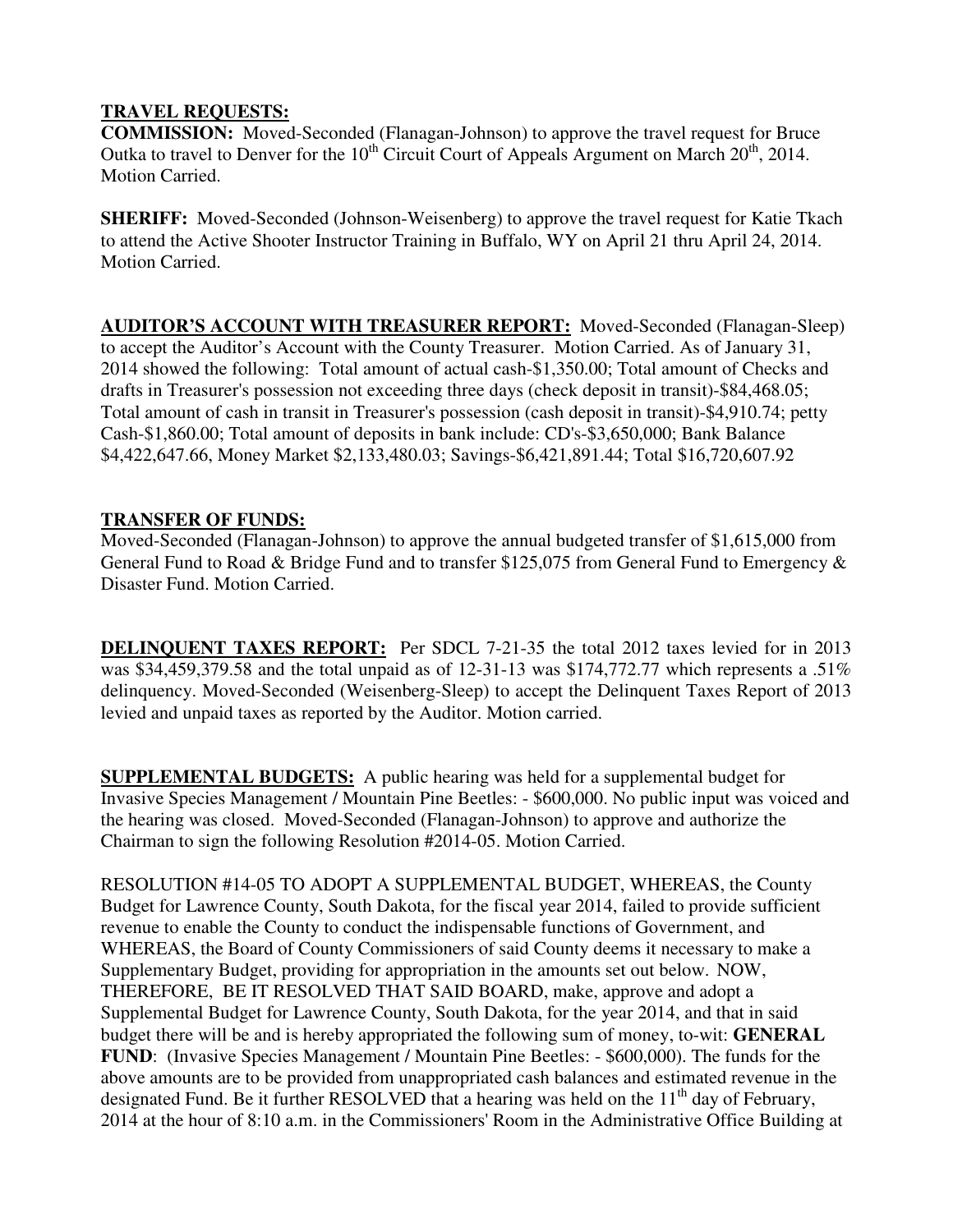90 Sherman Street, Deadwood, Lawrence County, South Dakota, and that said Notice of Hearing was posted according to law, SDCL 7-21-22. IN WITNESS WHEREOF, we have hereunto set our hands and official seal of Lawrence County, this 11<sup>th</sup> day of February, 2014. FOR THE BOARD OF COUNTY COMMISSIONERS Richard Sleep, Chairman. ATTEST: CONNIE ATKINSON. LAWRENCE COUNTY AUDITOR

**SHERIFF BUSINESS:** Brian Dean, Chief Deputy was present to discuss issues in the Sheriff's Office.

**EQUITABLE SHARING AGREEMENT**: Moved-Seconded (Johnson-Flanagan) to approve and authorize the Chairman to sign the Equitable Sharing Agreement Certification Report SD0400000 with the Department of Justice. Motion Carried.

**VEHICLE BID OPENING**: Moved-Seconded (Flanagan-Weisenberg) to set March 11, 2014 at 8:15 a.m. for the bid opening for three patrol vehicles and to declare the 2006 Dodge Durango 1D4HB48286F163224, 2008 Dodge Durango 1D8HB48258F129081, 2009 Chevy Tahoe 1GNFK03059R198798 surplus and allow to be offered for trade. Motion Carried.

**INTERVIEW ROOM:** Moved-Seconded (Flanagan-Johnson) to proceed with a federal grant to update the Interview Room in the Sheriff's Office. Motion Carried.

**ST. ONGE**: Brian Dean, Chief Deputy Sheriff stated Larry Fierro from St. Onge Township has requested a couple of speed signs as you enter the Township. The costs of the signs are approximately \$4,700 each and St. Onge has requested the County front \$2,000 in costs with the township reimbursing the county. Discussion will continue at a future meeting when a Township representative is present.

**VEHICLE FLEET**: Dean stated the Sheriff's Office is looking at reducing their vehicle fleet by one vehicle. The Board asked Dean to identify the extra vehicle so the Board can determine if the vehicle can be transferred to another County department.

**ABATEMENT:** Moved-Seconded (Johnson-Flanagan) to approve the abatement for the City of Lead on parcel #31580-00000-000-08 and 31580-00000-000-09 since the City acquired the property in September 2013. Motion Carried.

**HIGHWAY BUSINESS:** Allan Bonnema, Highway Superintendent was present to update the Board on Highway Business.

**BID OPENING HIGHWAY EQUIPMENT**: Only one bid was received for (2) New Dump Bodies with Hoists & Hydraulic Systems, (2) New Stainless Steel Sand spreaders, and (2) New Truck Snow Wings: Moved-Seconded (Johnson-Weisenberg) to accept the only and lowest responsible bid and waive any irregularities from Northern Truck Equipment for (2) New Dump Bodies with Hoists & Hydraulic Systems \$82,532.00, (2) New Stainless Steel Sand Spreaders \$34,280.00, and (2) New Truck Snow Wings \$19,754.00 for a total of \$136,566.00 and approve and allow the Chairman to sign the contracts and agreements. Motion Carried.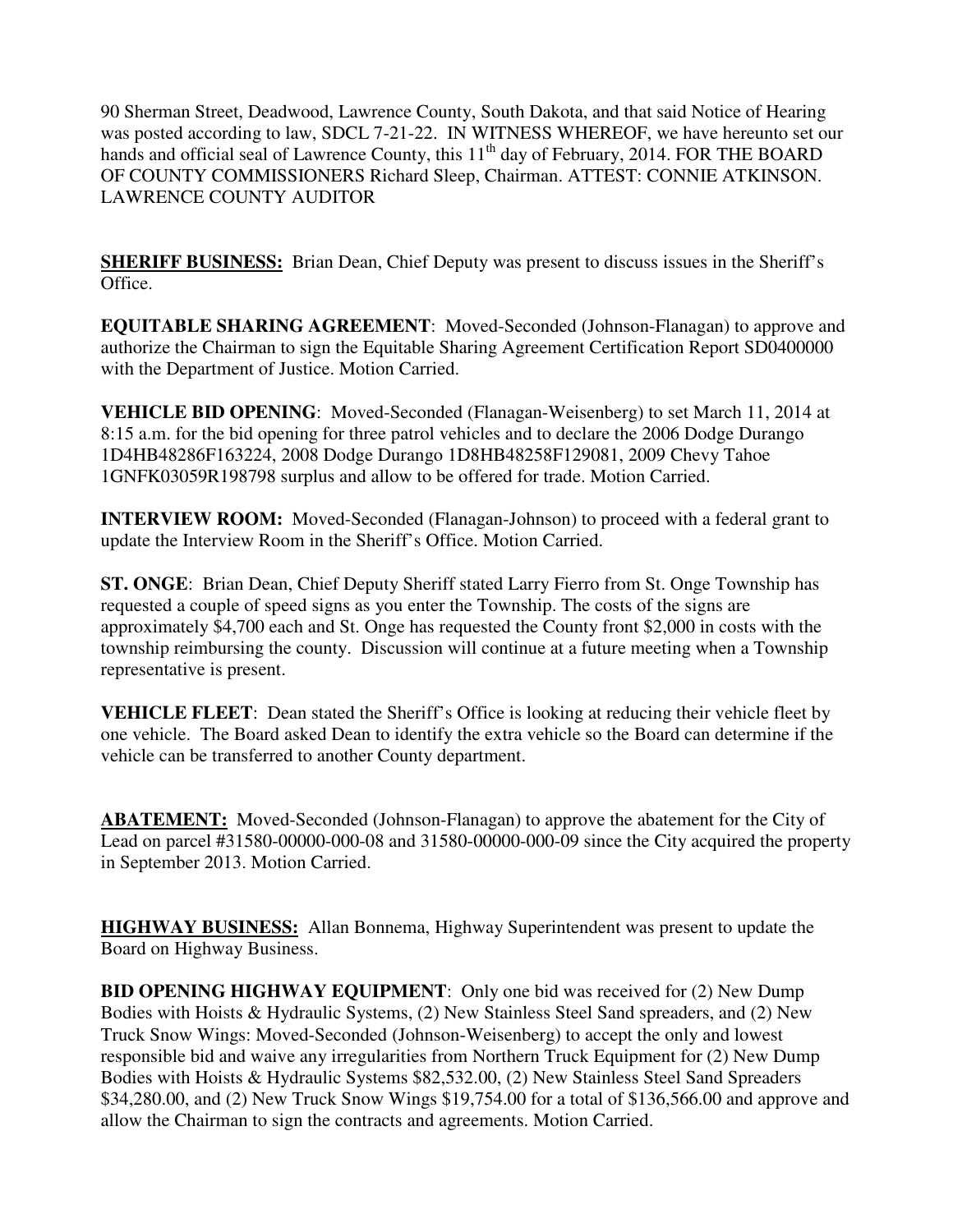**BRIDGE INSPECTIONS**: Moved-Seconded (Johnson-Flanagan) to approve and authorize the Chairman to sign the BRIDGE REINSPECTION RESOLUTION #14-06. Motion Carried. Resolution #2014-06 BRIDGE REINSPECTION PROGRAM RESOLUTION FOR USE WITH SDDOT RETAINER CONTRACTS WHEREAS, Title 23, Section 151, United States Code and Title 23, Part 650, Subpart C, Code of Federal Regulations, requires initial inspection of all bridges and reinspection at intervals not to exceed two years with the exception of reinforced concrete box culverts that meet specific criteria. These culverts are reinspected at intervals not to exceed four years. THEREFORE, Lawrence County is desirous of participating in the Bridge Inspection Program using Bridge Replacement funds. The County requests SDDOT to hire Interstate Engineering (Spearfish) for the inspection work. SDDOT will secure federal approvals, make payments to the Consulting Engineer for inspection services rendered, and bill the County for 20% of the cost. The County will be responsible for the required 20% matching funds. Dated this 11<sup>th</sup> day of February, 2014, at Deadwood, South Dakota. Board of County Commissioners of Lawrence County Richard Sleep, Chairman of the Board. ATTEST: Connie Atkinson, County Auditor.

**DEPARTMENT OF TRANSPORTATION STRIPING AGREEMENT:** Moved-Seconded (Johnson-Flanagan) to approve and authorize the Chairman to sign the Agreement to Provide for the Striping and Continuing Maintenance of County Roads within Lawrence County with the State of South Dakota Transportation for 2014. Motion Carried.

**HIGHWAY SUPPLIES BID OPENING:** Moved-Seconded (Flanagan-Johnson) to set a bid opening for March 25, 2014 at 8:30 a.m. for Magnesium Chloride, asphalt hot mix, asphalt cold mix, gravel aggregates, de-icing sand, in-place Hot Mix Asphalt Paver Patching, Precast Concrete Culverts, Box Culverts, Bridge Beams and Deck Units. Motion Carried

**DEPARTMENT OF TRANSPORTATION FUNDING AGREEMENT (SWAP):** Moved-Seconded (Flanagan-Weisenberg) to approve and authorize the Chairman to sign the State of South Dakota Department of Transportation Funding Exchange Agreement (SWAP) for 2014 when available. Motion Carried.

**COUNTY SECONDARY ROADS:** The Board reviewed and discussed recommended changes by Allan Bonnema, Highway Superintendent to the County Secondary Road System. Bonnema stated his recommendations were based on spending taxpayer's dollars on the roads that get the most bang for the County dollars and to treat everyone fair. The Board will review the recommended changes and discuss at future meetings.

**FUEL QUOTES:** The following fuel quotes were submitted as of January 29, 2014: Deadwood Diesel 5500: (prices per gallon) CBH Cooperative - \$3.314, MG Oil - \$3.31314\*; Deadwood Unleaded 2700 gallons: (prices per gallon) CBH Cooperative - \$2.908, MG Oil - \$2.8167\*; Spearfish Diesel 1900 gallons: (prices per gallon) CBH Cooperative - \$3.314, MG Oil - \$3.31314\*; Spearfish Unleaded 1100 gallons: (prices per gallon) CBH Cooperative - \$2.908, MG Oil -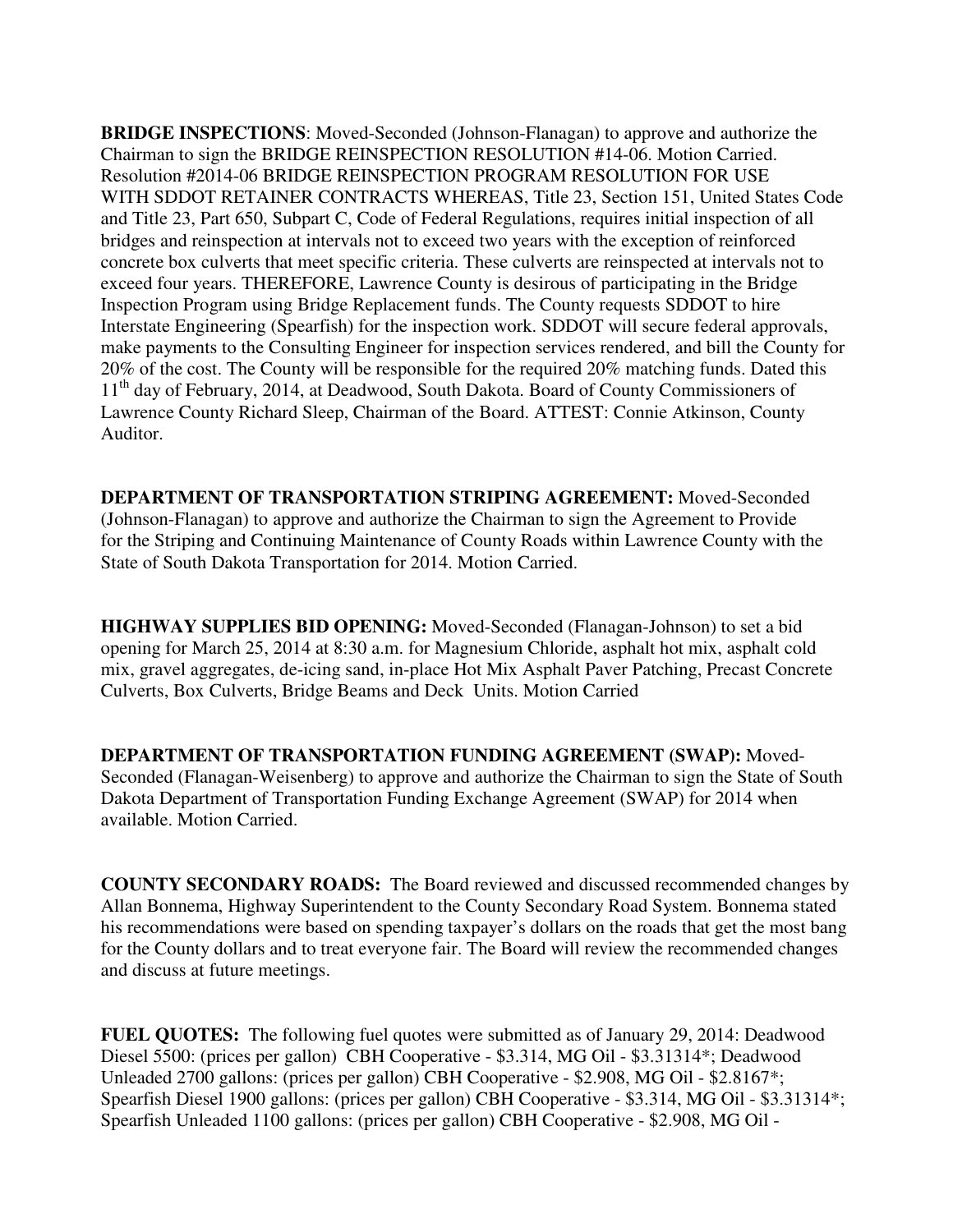\$2.8167\*; Whitewood Diesel 250 gallons: (prices per gallon) CBH Cooperative - \$3.314, MG Oil - \$3.31314\*. \*Represents lowest quote awarded. No bid was received from Southside or Harms Oil.

**TEEN COURT:** Marlene Todd was present to update the Board on the Teen Court Program. Todd thanked the Commission for their support in the past and requested their continued support for future funding.

**EMERGENCY MANGEMENT:** Paul Thomson, Emergency Management Director was present to update the Board on the Elected Officials Briefing for Emergency Management and the 2013 Safety Synopsis.

**FIREWISE:** Rob Mattox, Wildland/Urban Interface Specialist was present to discuss the Bureau of Land Management Community Assistance for Firewise. Moved-Seconded (Johnson-Flanagan) to approve and authorize the Chairman to sign the Bureau of Land Management Community Assistance Agreement to continue the program. Motion Carried.

**MOUNTAIN PINE BEETLE:** Dave Heck, Invasive Species Management Director was present to update the Board on the Mountain Pine Beetle Project.

**10:19 a.m. EXECUTIVE SESSION**: Moved-Seconded (Flanagan-Weisenberg) to go into executive session pursuant to (SDCL 1-25-2(3) Consultation with Legal Counsel about Contractual Matter). Motion Carried. 10:42 a.m. the Board opened for regular business with no-action taken.

**AIRPORT:** Michael Rath and Randy Deibert, Airport Board Representatives were present to request permission to advertise for Engineering Services and to request that the Board appoint a Selection Committee. Moved-Seconded (Flanagan-Weisenberg) to advertise for proposals for Engineering Services for the Airport and to appoint Daryl Johnson, Randy Deibert, Michael Rath and Ray Jilek as the Selection Committee, with Bruce Outka attending the meetings as legal council. Motion Carried.

**ALCOHOLIC MALT BEVERAGE TRANSFER**: A public hearing was held on an application to transfer a Retail On-Off Sale Malt Beverage License from Charles L Farruggia, (Branding Iron Restaurant) To Nemo Guest Ranch, (Branding Iron Restaurant). No public input was voiced and the hearing was closed. Moved-Seconded (Johnson-Weisenberg) to approve the following transfer of CLASS-RETAIL (ON-OFF SALE) Malt Beverage License from: *PREVIOUS LICENSE:*  **CHARLES L FARRUGGIA, (BRANDING IRON RESTAURANT)** Lots 1, 2 and 3 of Nemo Guest Ranch Sub, a sub of tract 4-T of Nemo Placer MS1368. *TRANSFER TO:***NEMO GUEST RANCH, (BRANDING IRON RESTAURANT)** Lots 1, 2 and 3 of Nemo Guest Ranch Sub, a sub of tract 4-T of Nemo Placer MS1368.. Motion Carried.

## **PLANNING & ZONING:**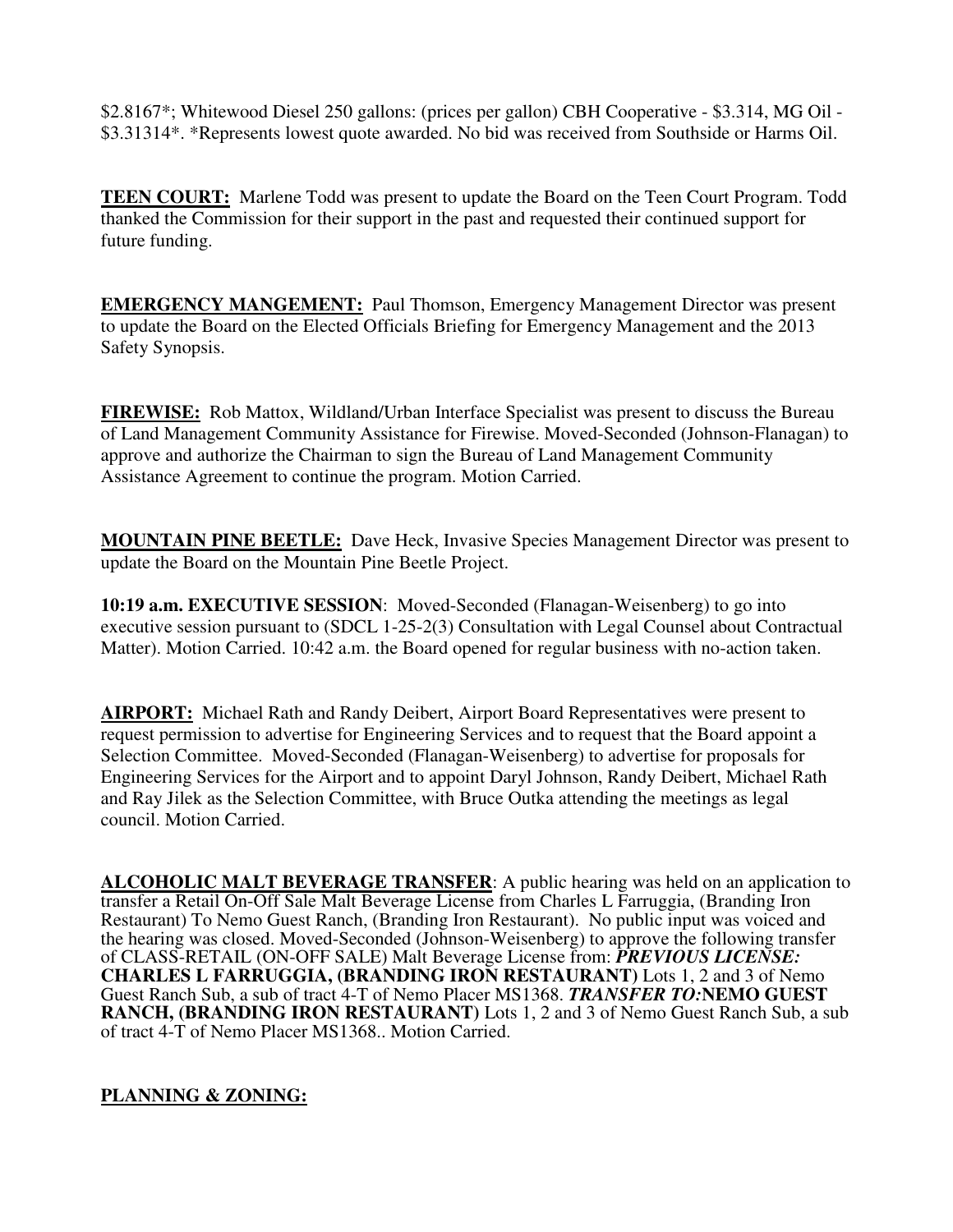# **PLATS:**

**PRELIMINARY PLAT / POWDER HOUSE PASS:** Moved-Seconded (Weisenberg-Johnson) to approve the Preliminary Plat Powder House Pass (Phase #1) Lots 1-9, Blk 1; Lots 1 & 2, Blk 2; Lots 1-16, Blk 3; Lots 1-5, Blk \$; Lots 1 & 2, Blk 5 of Wilderness Estates 2nd Addition, Section 7, 8, 17,18, 19, and 20 T4N, R3E and Section 24, T4N, R2E, Location: Hwy 85 Near Deer Mountain (Re-Approval from Expired Preliminary Plat Originally Approved August 4, 2011) B.H. Development, LLC, Applicant. Motion Carried.

**FINAL PLAT / SMOKEY MT. RANCH**: Moved-Seconded (Flanagan-Johnson) to approve the Final Plat of Lot 3A of Smokey Mt. Ranch Subdivision in Section 28 & 33, T6N, R4E, Location: Crook City Road (Kapsa Custom Homes, Applicant). Motion Carried.

**PRELIMINARY & FINAL PLAT / FOLVEN & HAEUSSELER**: Moved-Seconded (Johnson-Flanagan) to approve the Preliminary Plat of Lot J-2A of Tract J of Nemo Placer, M.S. 1368, Section 27, T3N, R5E; Location: Box Elder Forks Road and Old Sawmill Road Near Nemo Dennis Folven & Joni Haeusseler, Applicants). Motion Carried.

Moved-Seconded (Flanagan-Weisenberg) to approve the Final Plat of Lot J-2A of Tract J of Nemo Placer, M.S. 1368, Section 27, T3N, R5E; Location: Box Elder Forks Road and Old Sawmill Road Near Nemo Dennis Folven & Joni Haeusseler, Applicants). Motion Carried.

**DEVELOPMENT PLAN / STORAGE UNITS / WILLIAMSON**: A public hearing was held on DP #14-01, Development Plan for Storage Units Located on Tract A-3, Section 28, T7N, R1E, Location: 1-90 at Exit 2 on Red Hill Road (G. Allen and Linda Williamson, Applicants). No public input was voiced and the hearing was closed.

Moved-Seconded (Johnson-Weisenberg) to approve the DP #14-01, Development Plan for Storage Units Located on Tract A-3, Section 28, T7N, R1E, Location: 1-90 at Exit 2 on Red Hill Road (G. Allen and Linda Williamson, Applicants). Motion Carried.

**BUILDING INSPECTION AGREEMENT**: Amber Vogt, Planning & Zoning Administrator discussed a possible Mutual Aid Agreement with the City of Spearfish and Lead for Building Inspection Services along with other possible alternatives.

**RECESS:** 10:52 a.m. Moved-Seconded (Flanagan-Johnson) to recess the County Commission Meeting. Motion Carried. 11:04 a.m. The Chairman called the meeting back to order.

## **ITEMS FROM COMMISSIONERS:**

**INVASIVE SPECIES MANAGEMENT:** The Board discussed meeting with the municipalities in regards to weed control and other issues. The Chairman will meet with City Officials to discuss issues and concerns.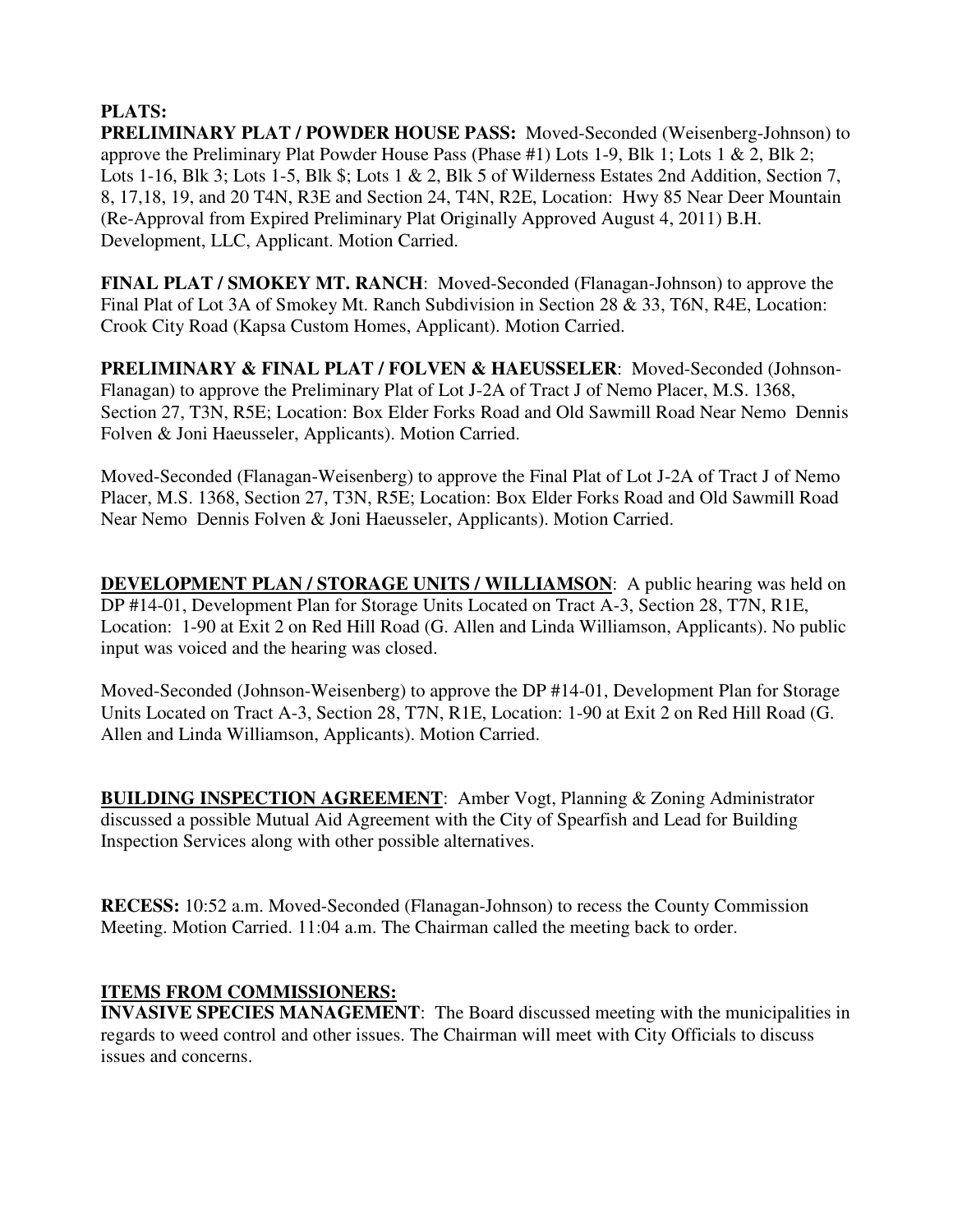**11:41 a.m. EXECUTIVE SESSION**: Moved-Seconded (Weisenberg-Sleep) to go into executive session pursuant to (SDCL 1-25-2(3) Consultation with Legal Counsel about Contractual Matter). Motion Carried. 12:10 p.m. the Board opened for regular business with no action taken.

#### **BILLS:**

Moved-Seconded (Flanagan-Weisenberg) to approve payment of the following payroll and vouchers listed below for expenditures for insurance, professional services, publications, rentals, supplies, repairs, maintenance, travel, conference fees, utilities, furniture and equipment drawn on the proper funds and various departments. Motion Carried **Payroll:** Comm-\$11,920.96; Aud-\$17,040.74; Treas-\$21,413.93; Comp-\$16,673.07; States Atty- \$25,249.07; Pub Def-\$23,363.60; Gen Govt Bldg-\$16,539.79; Equal-\$24,456.12; Rod-\$15,663.59; Vso-\$2,549.94; Disp-\$25,439.66; Sher-\$69,994.40; Jail-\$47,532.14; Coroner-\$715.70; 24/7- \$311.76; Emerg Mgnt-\$7,602.80; E911-\$3,524.80; Highway-\$81,640.33; Air-\$2,437.84; Mh Serv- \$102.00; Pz-\$10,343.58; County Mpb-\$92,125.13;**Bills:** Baumann,Michelle-\$112.25; Mowell, Richard-\$7,260.00; Thomson,Paul-\$23.00; Ewing,Robert-\$19.62; Harvey,Brenda-\$180.70; Cortez,Frank-\$20.36; Fisher,Jason-\$64.00; Meehan,Michael-\$64.00; Smith,Danny-\$238.28; Evans, Jesse-\$204.24; Herberg,Nicholas-\$115.44; A&B Business,Inc Solutions-\$661.08; A&J Supply- \$69.56; A-Z Shredding-\$36.30; Abc Business Supply Corp-\$194.29; Aberdeen-\$941.00; At&T Mobility-\$70.26; BH Chemical Company-\$767.30; BH Land Analysis-\$682.50; BH Pioneer- \$764.97; BH Power-\$2,077.08; BH Regional Multiple-\$100.00; Behavior Mngt Systems- \$24,097.00; Behavior Mngt Systems-\$230.00; Big Sky Communications-\$79.00; Binder,Tracy- \$54.40; Black Hills Pure-\$64.50; Blake Machine-\$85.00; Butler Machinery Co-\$99.32; Butte Electric Coop-\$717.07; Butte-Lawrence Co Fair-\$10,000.00; Century Business Products-\$155.87; Centurylink-\$166.10; Chris Supply Co-\$97.58; City/County Alcohol&Drug-\$280.00; Clark Printing-\$382.90; Cna Surety-\$50.00; Community Health Services-\$160.00; Dakota Equipment Rental-\$278.56; Deadwood Carnegie Library-\$91,801.00; Deadwood,City Of-\$801.45; Dharma Tree Care-\$79,470.00; Eddie's Truck Sales/Serv-\$299.06; Election Sys&Software-\$484.63; Ellingson,Joseph-\$2,431.21; Fastenal-\$20.04; First Western Ins Deadwood-\$1,320.00; Governors Inn-\$79.95; Grace Balloch Mem Library-\$230,421.00; Hamann,Chris-\$200.00; Heartland Paper Co-\$993.00; Heisler Hardware-\$23.93; Hewlett-Packard Company-\$3,901.84; Interstate Engineering-\$12,145.08; Jacobs Precision Welding-\$55.08; Keller,Bob-\$1,600.00; Kimball-Midwest Co-\$175.76; Kosel,Joseph-\$3,208.02; LC Auditor-\$24.00; Lawson Products-\$675.37; Lead,City Of-\$108,796.95; Lead-Deadwood Regional Hospital-\$260.00; Lead-Deadwood Sanitary- \$379.56; Lee,James-\$15.00; Lewis&Clark Specialty Hospital-\$70.00; Lewno,Lucy-\$84.25; Lyle Signs-\$297.29; M&M Sanitation-\$425.00; Marco-\$37.35; Mcclure,Susan-\$100.00; Mccolley's Chapels Of The Hill-\$2,210.00; Mcleod's Office Supply-\$66.48; Mg Oil Company-\$34,137.11; Midcontinent Communications-\$34.19; Midwest Alarm-\$88.20; Mikelson,Gary-\$157.86; Miller,Steve-\$402.34; Montana Dakota Utilities-\$7,632.68; Mutchler,Tricia-\$53.20; National Assoc Legal Assistant-\$140.00; National Assoc Of Co Engineers-\$575.00; Nelson,Christy-\$250.00; Nelson,Tonya-\$450.00; Neve's Uniforms-\$1,097.68; Northern Hills Dental-\$1,668.00; Northern Truck Equip Corp-\$243.28; Novus-\$359.00; Office Technology/Supply-\$36.63; Pacific Coast Contracting-\$112,560.00; Pennington County Sts Attny-\$215.00; Pitney Bowes-\$276.98; Queen City Tire-\$15.00; Quik Signs-\$121.54; Quill Corporation-\$458.73; RC Regional Hospital-\$97.59; Rabe Elevator-\$925.97; Radiology Associates-\$30.58; Rapid Delivery-\$48.00; Rapid City Emergency Services-\$89.19; Rapid Transcript Co-\$693.00; Rasmussen Mechanical Serv-\$9,306.57; Regional Health Physicians-\$87.67; Regional Pharmacy-\$13.39; Reliable-\$492.06; Reserve Account-\$5,000.00; Rocket Lube-\$414.92; Rsinet/Thomas W Nichols-\$180.00; Rushmore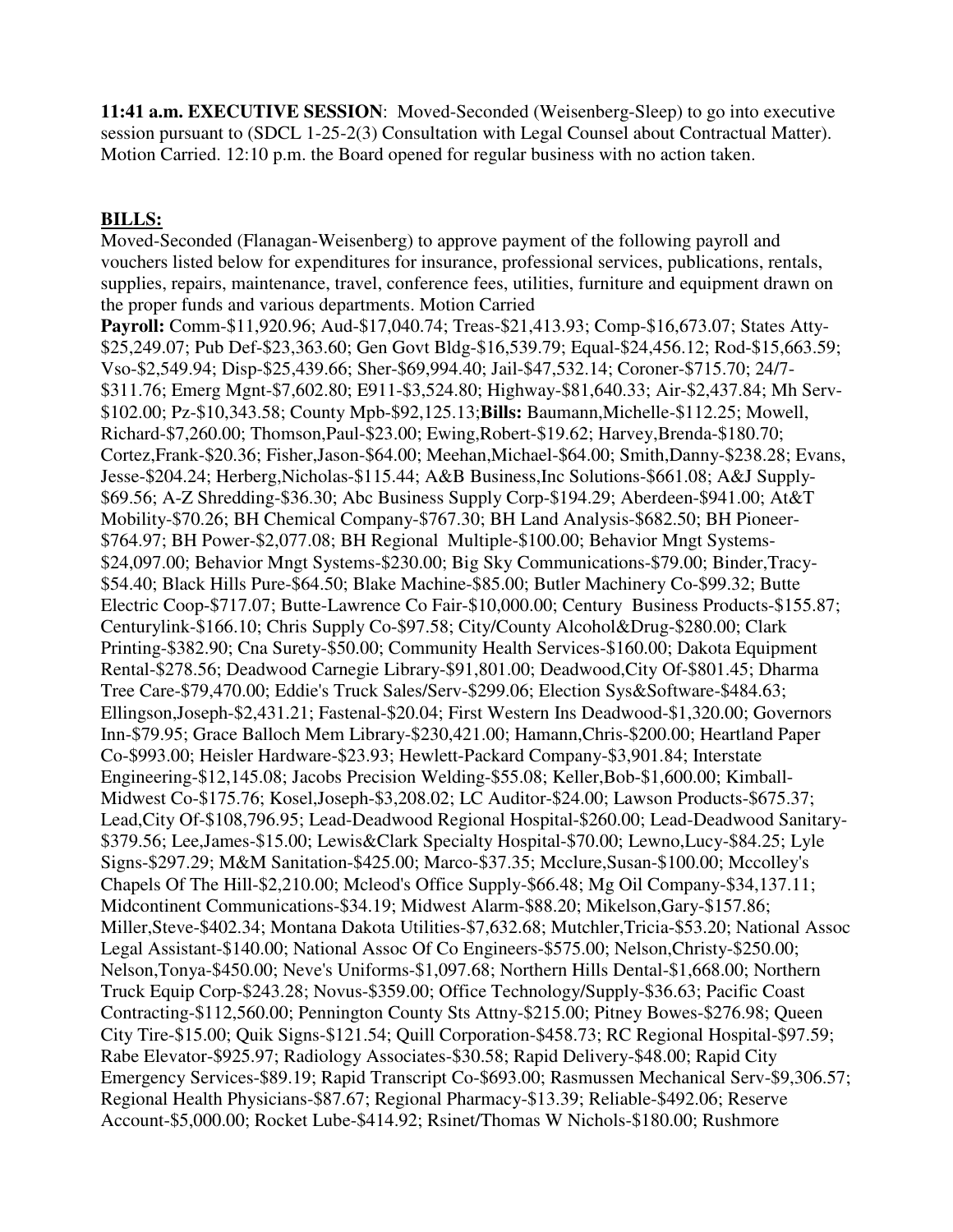Communications-\$275.00; SD Association Of County-\$225.00; SD Building Officials Assoc- \$75.00; SD Public Assur Alliance-\$1,820.00; SD State Treasurer-\$87.83; Sanitation Products- \$229.26; Securus Technologies T-Netix-\$1,050.00; Semerad,Sandra-\$376.60; Servall Towel &Linen-\$941.84; Shepherd Reporting-\$30.00; Smalls Typewriter S&S-\$137.00; Southside Service- \$95.00; Spearfish Auto Supply-\$1,141.39; Spearfish Regional Hospital-\$118.08; State Radio Communication-\$5,280.00; Sterna,Laura-\$150.00; Sturdevant's Auto Parts-\$1,798.17; Subway- \$61.50; Swisher Hygiene/Css-\$77.00; Teen Court-\$7,500.00; Thomson Reuters-West-\$469.00; Tigerdirect-\$1,448.15; Triple K Tire&Repair-\$329.99; Twilight First Aid&Safety-\$79.95; Twin City Hardware&Lumber-\$608.68; Twin City Senior Citizens-\$2,000.00; Victims Of Violence- \$325.00; Washington Co Sher Office-\$45.20; Waste Connections-\$678.15; Watertree-\$31.30; Waytek-\$1,300.00; Wells Plumbing&Farm Supp-\$197.19; Western Sd Juvenile Serv-\$1,419.30; Western State Fire Protection-\$837.90; Wex Bank-\$632.84; Whitewood Library-\$61,320.00; Wilde&Hunt,Prof-\$150.00; Wm Werkhaven&Sons-\$20.84; Yankton Co Sheriff-\$50.00; Baumann,Michelle-\$37.00; Fluegel,Edward-\$70.30; Smith,Danny-\$152.44; Seward,James-\$77.70; Evans,Jesse-\$44.40; Eide,Curtis-\$34.67; American Family Life-\$3,611.25; At&T Mobility- \$759.05; Clerk Of Courts-\$50.00; Collections Services Center-\$336.73; Credit Collections Bureau- \$260.92; Deadwood Recreation Center-\$644.00; Delta Dental Of South Dakota-\$6,725.48; Diversified Collections-\$100.00; Hartford-Priority Accounts-\$1,641.28; Northern Hills Rec Center- \$124.00; SD Retirement System-\$81,038.16; Wellmark Blue Cross-\$77,213.86; Wow!-\$1,562.08; A&B Business,Inc Solutions-\$1,174.89; A&I Distributors-\$1,935.95; A-Z Shredding-\$83.40; Abc Business Supply-\$396.78; Air Connection-\$1,000.00; Armstrong Extinguish-\$1,683.00; At&T- \$57.87; Audra Malcomb Consulting-\$387.38; BH Chemical Company-\$88.93; BH Federal Credit Union-\$16,668.00; BH Pest Control-\$190.00; BH Pioneer-\$302.77; BH Power-\$11,220.78; Barnaud Law Firm-\$333.11; Big Sky Communications-\$79.00; Black Hills Urgent Care-\$55.00; Century Business Products-\$260.28; Centurylink-\$2,368.67; Clerk Of Courts-\$50.00; Collections Services Center-\$336.73; Credit Collections Bureau-\$260.92; Cvd Construction-\$2,739.52; Dakota Equipment Rental-\$231.40; Deadwood Mountain Grand-\$148.68; Dept Of The Treasury- \$124,882.08; Diversified Collections-\$100.00; Election Sys&Software-\$6,060.00; Ellingson,Joseph-\$2,775.52; Esri-\$400.00; Fastenal-\$18.15; Fish,Veronica-\$133.00; Godfrey's Brake Serv-\$619.52; Great Western Tire-\$50.12; Heartland Paper Co-\$534.10; Heisler Hardware- \$73.93; Ibm Corporation-\$1,751.00; Kadrmas,Lee And Jackson-\$1,304.54; Kimbell's Auto Repair- \$234.25; Kosel,Joseph-\$2,193.06; Lead-Deadwood Reg Hospital-\$5,225.00; Lead-Deadwood Regional Hospital-\$581.79; Lewis&Clark Bhs-\$160.00; Lexisnexis Risk Data Mgnt-\$75.00; Liewer Enterprises-\$79.04; Lippincott,Stephanie-\$332.98; Lueders-\$44.47; Microfilm Imaging Systems- \$1,680.00; Mid States Organized-\$150.00; Montana Dakota Utilities-\$942.21; Ms Mail-\$2,730.00; National Sheriff's Assoc-\$106.00; Northern Hills Casa-\$7,500.00; Office Of Child Support- \$2,291.08; Ohio Child Support-\$272.86; Pennington County Sheriff-\$1,482.60; Program Works- \$675.00; RC Finance Office-\$805.00; RC Regional Hospital-\$439.29; Regional Health-\$406.00; Regional Health Physicians-\$123.54; Reserve Account-\$5,000.00; Rocket Lube-\$71.49; SD Emergency Mngt Association-\$210.00; SD Public Assur Alliance-\$102,437.89; Sdrs Supplemental Retirement-\$2,358.00; Securus Technologies T-Netix-\$1,060.00; Servall Towel&Linen-\$799.46; Sheehan Mack Sales&Equip-\$209,696.00; Silverado-\$477.00; Spearfish Auto Supply-\$279.34; Spearfish Police Dept-\$10,415.76; Sturdevant's Auto Parts-\$35.00; System Design Advantage- \$580.00; Thomson Reuters-West-\$171.44; Tigerdirect-\$141.24; Top Quality Glove-\$260.00; Turnkey Corrections-\$17.41; Twin City Hardware&Lumber-\$390.02; Verizon Wireless-\$105.06; Washington State Support Reg-\$150.00; Wells Fargo Business Card-\$1,936.63; West River International-\$488.19; Western Sd Juvenile Serv-\$16,154.60; White Drug-\$2,945.31; Wilde&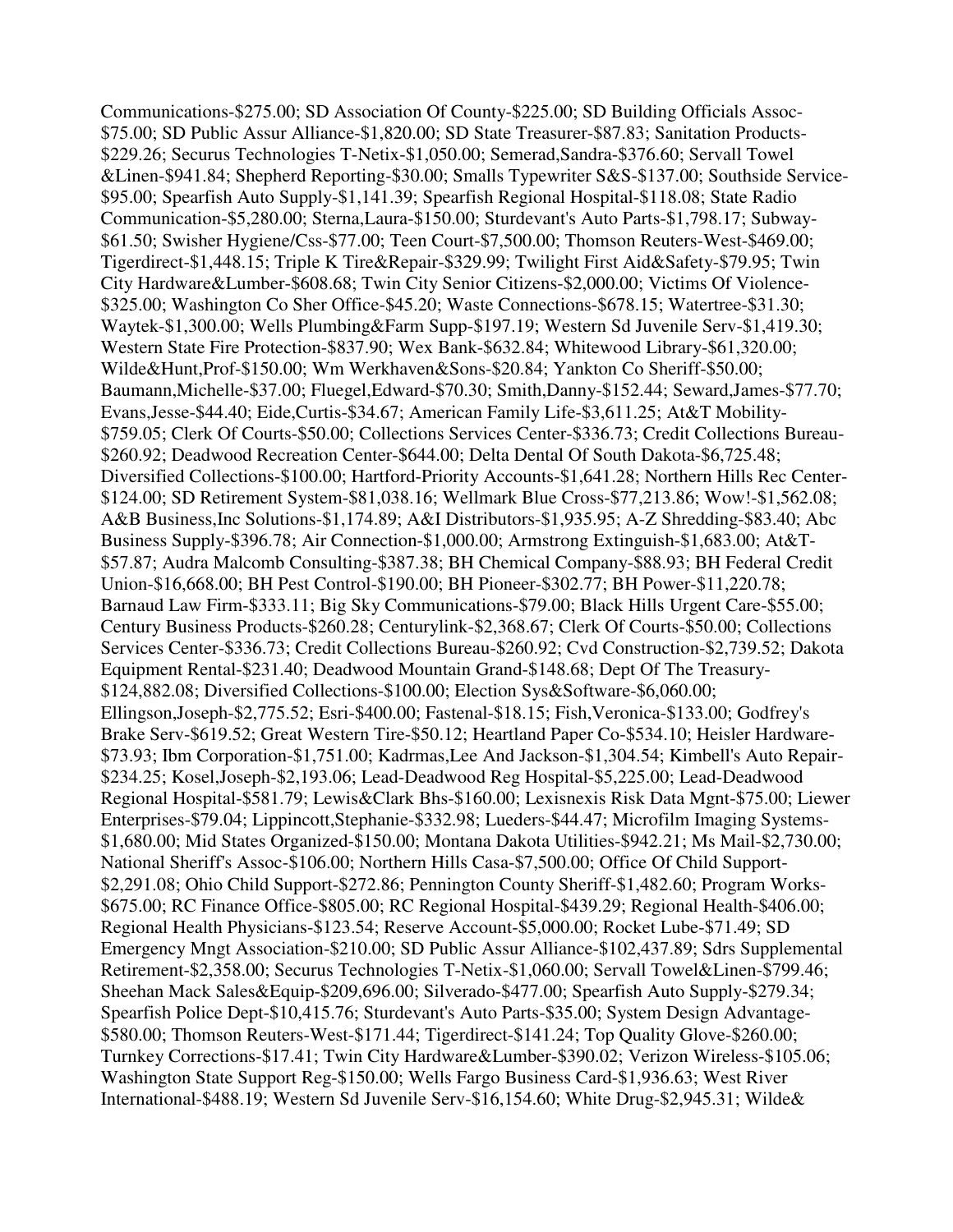Hunt, Prof-\$1,342.56; Williams Properties-\$400.00; Williams Standard Serv-\$62.52; Wimactel- \$60.00; Wolff Law Office, Pllc-\$43.00

**Witness & Jurors:** Black,D-\$61.10; Chapeau,C-\$64.80; Cook,B-\$64.80; Cowen,C-\$52.22; Holien,G-\$69.24; Lavoie,R-\$59.62; Law,J-\$52.22; Mason,L-\$52.22; Mitcheltree,R-\$50.74; Startz,Z-\$57.40; Roemer,M-\$10.74; Totino,J-\$72.20; Baye,E-\$63.32; Binstock,N-\$22.58; Boddicker,B-\$54.44; Dammen,C-\$10.74; Edwards,E-\$23.32; Gappinger,L-\$23.32; Heaphy,J- \$21.10; Henriksen,D-\$24.80; Hopewell,W-\$25.54; Hover,P-\$24.80; Hubenka,L-\$28.50; Huft,D- \$59.62; James,E-\$12.96; Kuhn,G-\$24.80; Ladner,A-\$18.14; Miles,D-\$13.70; Moak,J-\$68.50; Monsees,R-\$21.10; Moser,E-\$18.88; Nelson,R-\$12.22; Opbroek,M-\$21.10; Opstedahl,J-\$22.58; Osborne,B-\$52.96; Oswald,B-\$21.10; Pflaumer,E-\$24.80; Price,C-\$52.22; Rans,C-\$64.80; Reede,M-\$56.66; Robison,E-\$57.40; Savoie,K-\$51.48; Scholl,R-\$13.70; Schroeder,K-\$12.96; Smith,A-\$21.10; Steinlicht,Z-\$24.80; Stepper,O-\$21.10; Sternhagen,C-\$12.96; Torgerson,C- \$21.10; Watson,M-\$22.58; Weis,K-\$26.28; Wendland,T-\$12.96; Weyrich,N-\$22.58; Williams,S- \$58.88; Williamson,A-\$18.88; Yackley,T-\$24.80; Crain,P-\$55.52; Fulgaro,M-\$31.10; Lefebre,D- \$55.52; Patterson,T-\$40.72; Hopewell,C-\$63.32; Sleep,R-\$69.24; Jones,B-\$68.50; Keim,R-\$62.58; Rohla,R-\$61.10; Sargent,D-\$52.22; Saye,W-\$61.10; Syman,A-\$61.10; Trevino,B-\$55.92; Bratcher,R-\$22.59; Roemer,M-\$10.74; Totino,J-\$32.20

**ADJOURN:** 12:10 p.m. Moved-Seconded (Flanagan-Weisenberg) there being no further business the meeting was adjourned. Motion Carried.

 $\overline{\phantom{a}}$  , and the contract of the contract of the contract of the contract of the contract of the contract of the contract of the contract of the contract of the contract of the contract of the contract of the contrac

 $\overline{\phantom{a}}$  , and the contract of the contract of the contract of the contract of the contract of the contract of the contract of the contract of the contract of the contract of the contract of the contract of the contrac

Date Approved

ATTEST:

Richard Sleep, Chairman

\_\_\_\_\_\_\_\_\_\_\_\_\_\_\_\_\_\_\_\_\_\_\_\_\_\_\_\_\_\_\_ Connie Atkinson, Auditor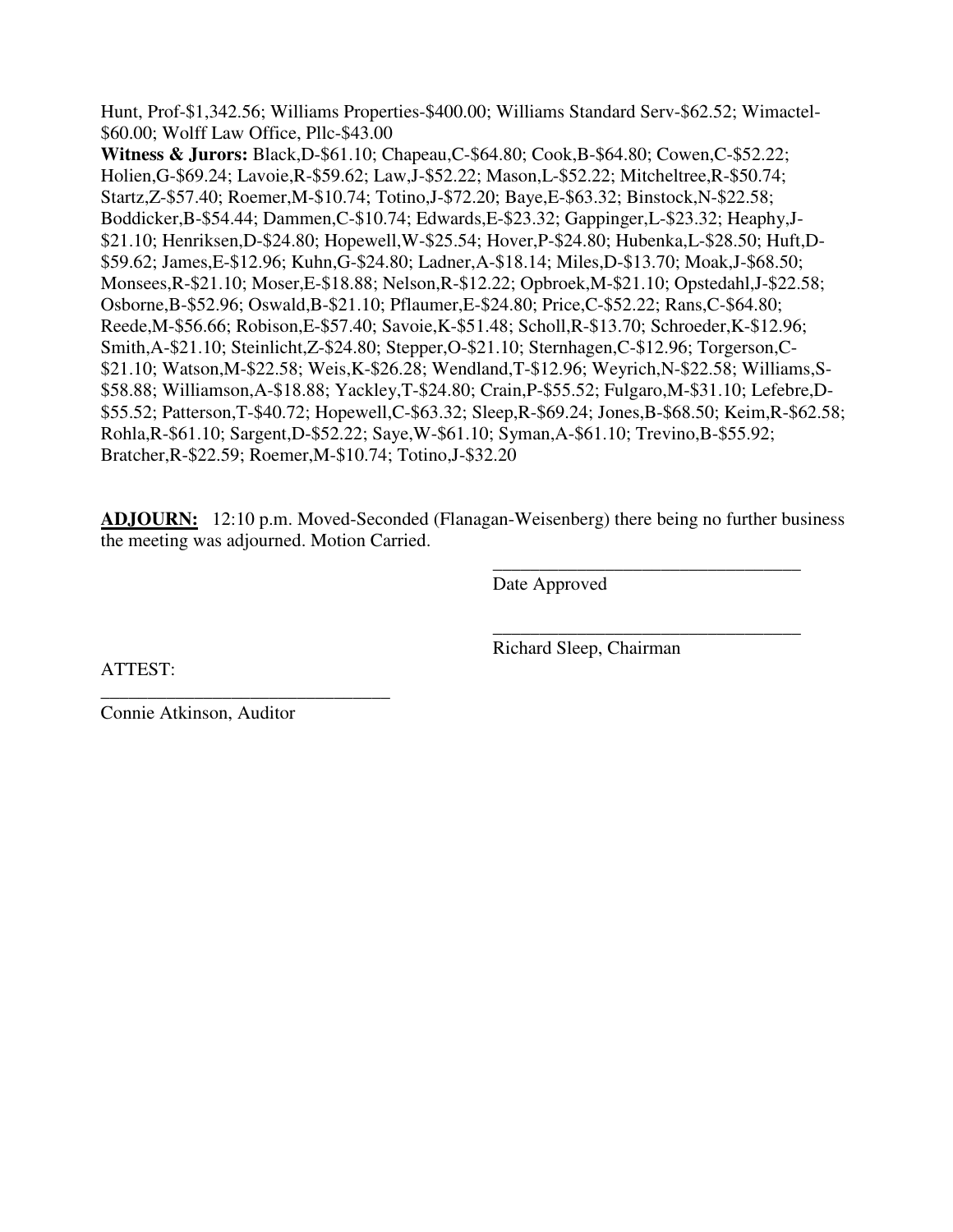## **LAWRENCE COUNTY BOARD OF ADJUSTMENT – February 11, 2014**

Chairperson Richard Sleep called the Lawrence County Board of Adjustment meeting to order at 10:52 a.m. on February 11, 2014 in the Administrative Annex Building of the Lawrence County Courthouse located at 90 Sherman Street, Deadwood, SD with Commissioners Daryl Johnson, Terry Weisenberg and Brandon Flanagan present. Bob Ewing was absent.

All motions were passed by unanimous vote, by all members present, unless stated otherwise.

**VARIANCE #139 / SCHOENBECK**: The Board discussed an administrative appeal on a denial for Variance #139. The Homeowner's builder Leroy Stuen, Stuen Construction was present to discuss building issues. Stuen explained the reason for the size of the garage is to accommodate for the drop in elevation and stairs are required to go into the home from the garage. The Board discussed the topography of the property, locations of the septic system and drain field, and that the property is subject to setbacks on two sides because it is a corner lot.

Moved-Seconded (Weisenberg-Johnson) to approve Variance #139 Request for a Variance of (Donna and Lee Schoenbeck, Applicants) Request for a 5' Variance to the 25' Front Setback to Construct an Attached Garage on Lot 41, Blk  $\bar{8}$  of Tract A of Lost Camp Valley Acreage in Section 2 and 11, T4N, R2E (.37) Acres - Location - Near Terry Peak, because of hardship due to the topography of the property, location of the septic system and drain field, and that the property is subject to setbacks on two sides because it is a corner lot. Motion Carried.

**ADJOURN:** 11:04 a.m. There being no further business it was Moved-Seconded (Johnson-Flanagan) to adjourn. Motion Carried.

 $\overline{\phantom{a}}$  , and the contract of the contract of the contract of the contract of the contract of the contract of the contract of the contract of the contract of the contract of the contract of the contract of the contrac

 $\overline{\phantom{a}}$  , and the contract of the contract of the contract of the contract of the contract of the contract of the contract of the contract of the contract of the contract of the contract of the contract of the contrac

Date Approved

Richard Sleep, Chairperson

ATTEST:

\_\_\_\_\_\_\_\_\_\_\_\_\_\_\_\_\_\_\_\_\_\_\_\_\_\_\_\_\_\_ Connie Atkinson, Auditor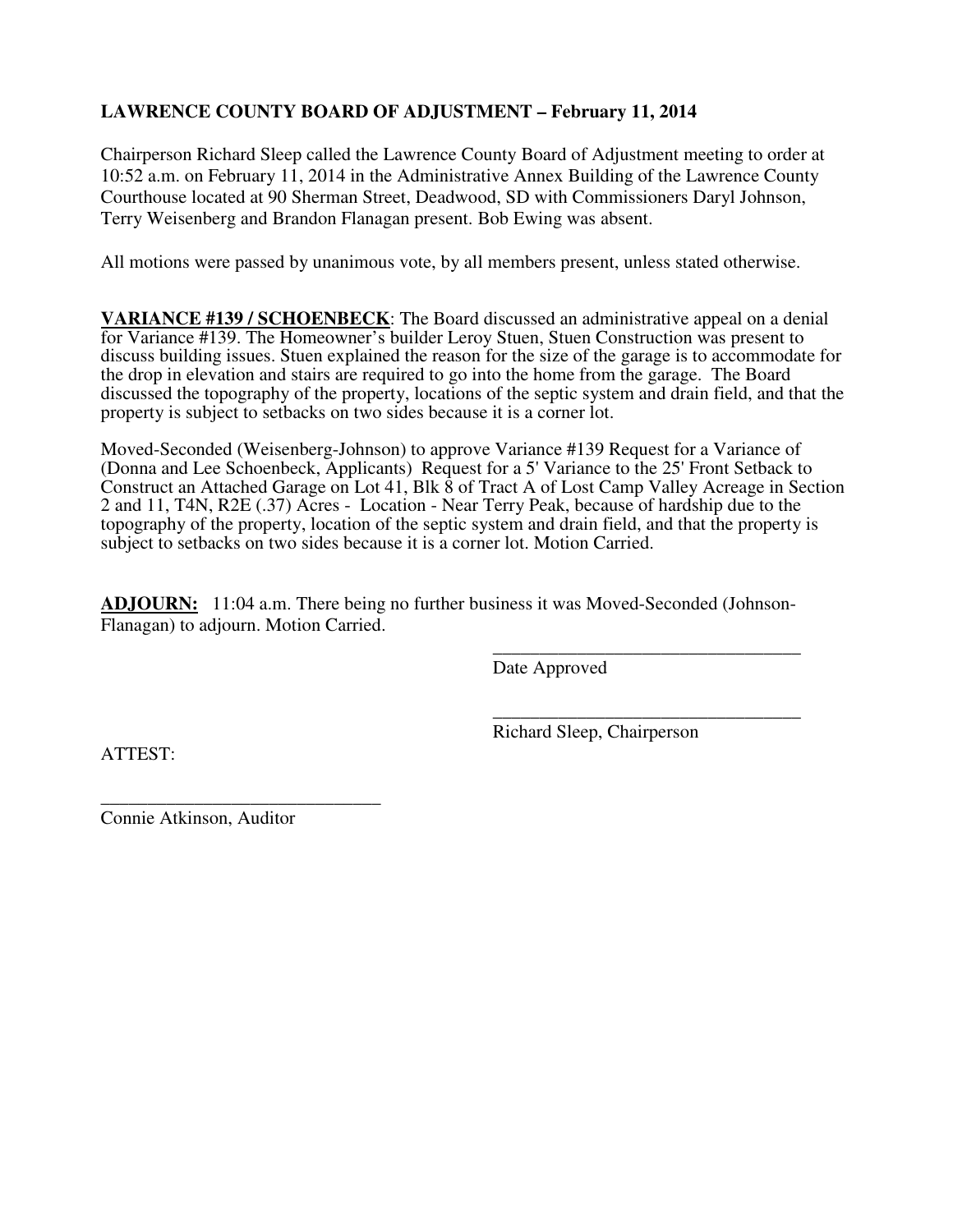## **LAWRENCE COUNTY COMMISSIONERS MEETING – February 25, 2014**

Chairman Richard Sleep called the regular meeting of the Lawrence County Commissioners to order and the Pledge of Allegiance was conducted at 8:00 a.m. on February 25, 2014 in the Administrative Annex Building of the Lawrence County Courthouse located at 90 Sherman Street, Deadwood, SD with Commissioners Daryl Johnson, and Terry Weisenberg present. Brandon Flanagan was present through video conference. Robert Ewing was absent.

All motions were roll call votes and passed by unanimous vote, by all members present or available by video conference, unless stated otherwise.

AGENDA: Moved-Seconded (Weisenberg-Johnson) to approve the agenda as amended. Motion Carried.

**MINUTES:** Moved-Seconded (Weisenberg-Flanagan) to approve the minutes of February 11, 2014 County Commission meeting and February 11, 2014 Board of Adjustment Meeting. Motion Carried.

## **PERSONNEL:**

**SHERIFF:** 

Moved-Seconded (Weisenberg-Flanagan) to approve Paul Hansen as full-time permanent Chief Deputy at the base rate of \$2,411.04 per pay period, effective April 1, 2014. Motion Carried.

Moved-Seconded (Johnson-Weisenberg) to approve Brian Dean as Sheriff at the base rate of \$2,743.49 per pay period, effective April 1, 2014. Motion Carried.

**TREASURER:** Moved-Seconded (Johnson-Sleep) to approve the advertising for an accounting clerk to replace Janice Haupt who will be retiring May  $16<sup>th</sup>$ , 2014. Motion Carried. Deb Tridle, Treasurer stated she would like to have someone hired in April to begin training.

**DIRECTOR OF EQUALIZATION**: Moved-Seconded (Weisenberg-Flanagan) to approve the advertising for a permanent full-time appraiser in the Director of Equalization Officer. Motion Carried.

**2014 WAGES:** Moved-Seconded (Johnson-Weisenberg) to approve the following Wages for the salaried personnel, per pay period (biweekly), effective February 10, 2014. Motion Carried. 2014 WAGES (per SDCL 6-1-10): Brandon Flanagan-479.56; Ewing,Bob-479.56; Richard Sleep-479.56; Johnson,Daryl-479.56, Weisenberg,Terry-479.56; Outka,Bruce-3,528.06, Atkinson,Connie-2,569.90, Tridle,Debora-2,371.54, Dias,Gregory-2,964.67, Fitzgerald, John-3,137.75, Harvey,Brenda-2,164.97, Thielen,Trevor-2,078.11, Pike,Matthew-2,952.59, Lopez,Amber-2,588.43, Albertson, Kirk-2,245.54, Hodson,Timothy-2,033.34, Green Sheree-2,255.45, Locken,William-1,274.97, Mowell,Richard-2,789.09, Dean,Brian-2,475.04, Gould,Gary- 234.77 & \$100.00 per call, Thomson,Paul-2,325.12, Bonnema,Allan-2,780.43, Heck,David-2,003.29, Vogt,Amber-2,001.91.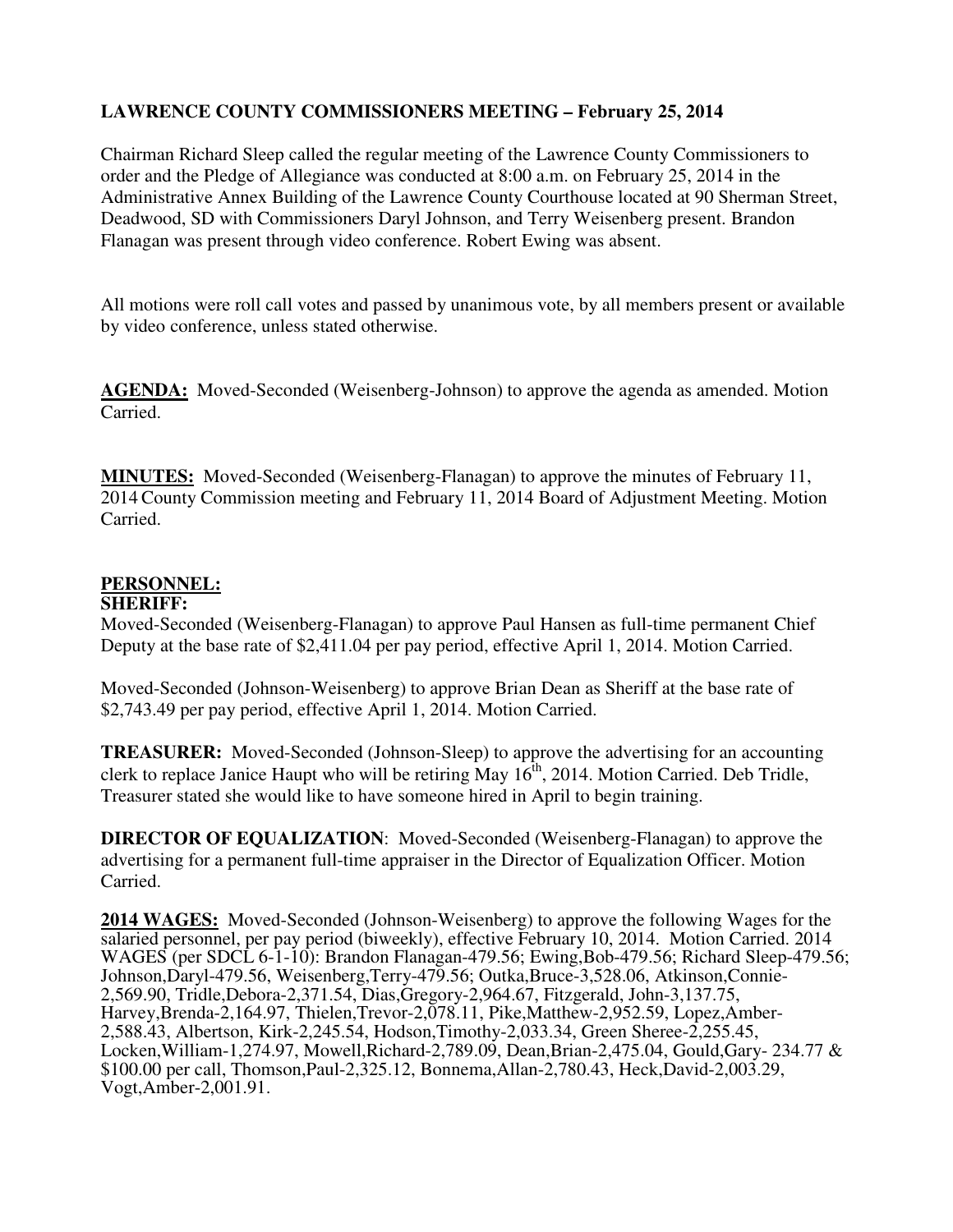## **TRAVEL REQUESTS:**

**VETERAN SERVICE:** Moved-Seconded (Johnson-Flanagan) to approve the travel request for William Locken to attend the National Association of County Veterans Service Officer Training and Certification in Pierre, SD on August 24-29, 2014. Motion Carried.

**PLANNING & ZONING:** Moved-Seconded (Weisenberg-Johnson) to approve the travel request Amber Vogt, to attend the Western Planners conference in Salt Lake City, UT on September 30 through October 3, 2014. Motion Carried.

**CASE LIBRARY AGREEMENT:** Moved-Seconded (Johnson-Flanagan) to approve the Case Library Agreement / Gift Agreement with the Black Hills State University for the Extension Office Records. Motion Carried.

**EXTENSION AGREEMENT:** Moved-Seconded (Weisenberg-Johnson) to authorize the Chairman to sign the MOU with the SDSU Extension and Counties of South Dakota 2014 with the condition that the agreement is the same as 2013 including the Expansion Committee. Motion Carried.

**RAFFLE:** Moved-Seconded (Johnson-Sleep) to not object to the request from the Spearfish Veterans Monument Committee Raffle. Motion Carried.

**SHERIFF BUSINESS:** Brian Dean, Chief Deputy was present to discuss issues in the Sheriff's Office.

**ST. ONGE SPEED CONTROL SIGNS:** Larry Fierro, St. Onge Township was present to request 2 digital speed control signs as you enter the town. Highway Safety funds would be used to purchase the signs with 20% matching funds needed. Fierro stated St. Onge would reimburse the County for the 20% matching funds and would assume the maintenance and utility bills for the signs.

Moved-Seconded (Johnson-Weisenberg) to follow the recommendation of Brian Dean, Chief Deputy Sheriff and approve the application for the Highway Safety Fund Grant for the placement of the two digital speed control signs for St.Onge Township and accept the offer from St. Onge to reimburse the County for the 20% matching funds and assuming the maintenance and utility bills for the signs. Motion Carried.

**BOARD OF PRISONERS:** Dean discussed the current policy and procedure for Board of Prisoners. Dean stated at this time he feels it is in the best interest of the County and for the office of the Sheriff to change to a new system. Dean will research the options further and come back to the Board with a recommendation.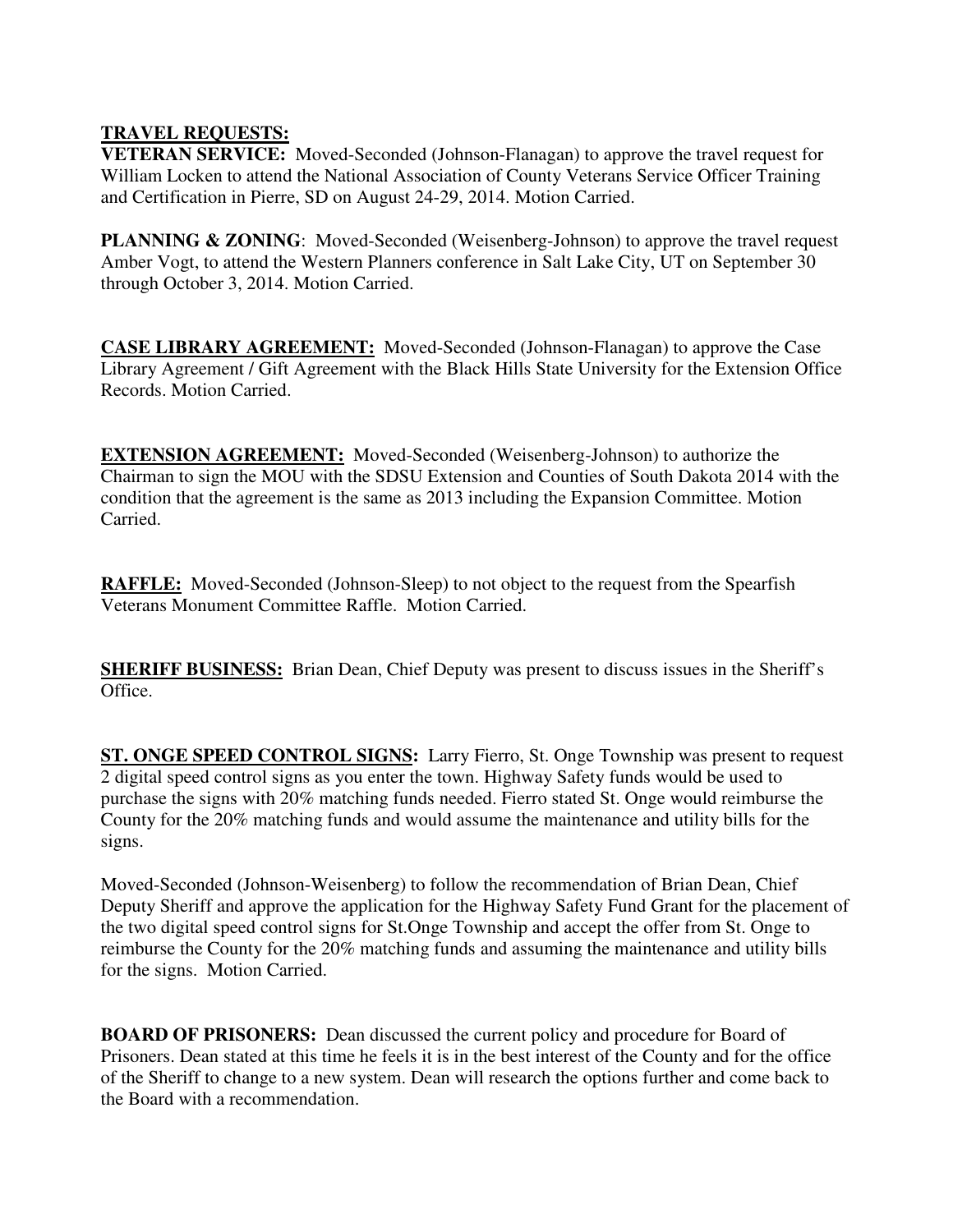**HIGHWAY BUSINESS:** Allan Bonnema, Highway Superintendent was present to update the Board on Highway Business.

**PRIVATE APPROACH PERMIT**: Moved-Seconded (Weisenberg-Flanagan) to approve the Private Approach Permit for Kevin Wermager to construct an approach to the west side of the Lookout Mountain Road located approximately 110' from the corner post to 135'. Motion Carried.

**HIGHWAY – CULVERT BIDS:** Moved-Seconded (Johnson-Weisenberg) to approve and authorize the purchase of metal culverts and other bridge material off the Beadle County Bid from TrueNorth Steel for 2014. Motion Carried. (Bid on file in the Lawrence County Auditor's Office)

**CROOK CITY ROAD**: Moved-Seconded (Weisenberg-Flanagan) to set the bid opening for the Crook City Road Paving Project for April 8<sup>TH</sup>, 2014. Motion Carried.

**FUEL QUOTES:** The following fuel quotes were submitted as of February 20, 2014: Deadwood Diesel 4100: (prices per gallon) CBH Cooperative - \$3.455, Southside - \$3.45\*; Deadwood Unleaded 2200 gallons: (prices per gallon) CBH Cooperative - \$3.186, Southside - \$3.12\*; Spearfish Diesel 1700 gallons: (prices per gallon) CBH Cooperative - \$3.455\*, Southside no-bid; Spearfish Unleaded 1100 gallons: (prices per gallon) CBH Cooperative - \$3.186\*, Southside nobid; \*Represents lowest quote awarded. No bid was received from MG Oil or Harms Oil.

**EMERGENCY MANGEMENT:** Paul Thomson, Emergency Management Director was present to update the Board on the Elected Officials Briefing for Emergency Management. Moved-Seconded (Weisenberg-Sleep) to approve and authorize the Chairman to sign the Elected Officials Briefing. Motion Carried.

**PARKING:** Tim Conrad, Deadwood Mountain Grand was present to discuss parking in the ramp during Kool Deadwood Nights Car Auction. Conrad asked if they could use the county employee parking in the ramp on Thursday and Friday. Conrad offered alternative parking to the county employees in other areas and offered to bus the employees back and forth. The Board will address at a future meeting.

**AIRPORT:** Ray Jilek and Michael Rath were present to discuss the hail damage received in June 2013 at the airport. Jilek stated they have examined the roofs and there is more than just cosmetic damage on the County owned buildings and needs to be repaired. The insurance company has taken the position that the damage is cosmetic and in need of regular routine maintenance. Jilek stated Erskine Construction / Allied Contractors can do an independent inspection and they can assist the County in getting the insurance companies in repairing the buildings. The Board stated they will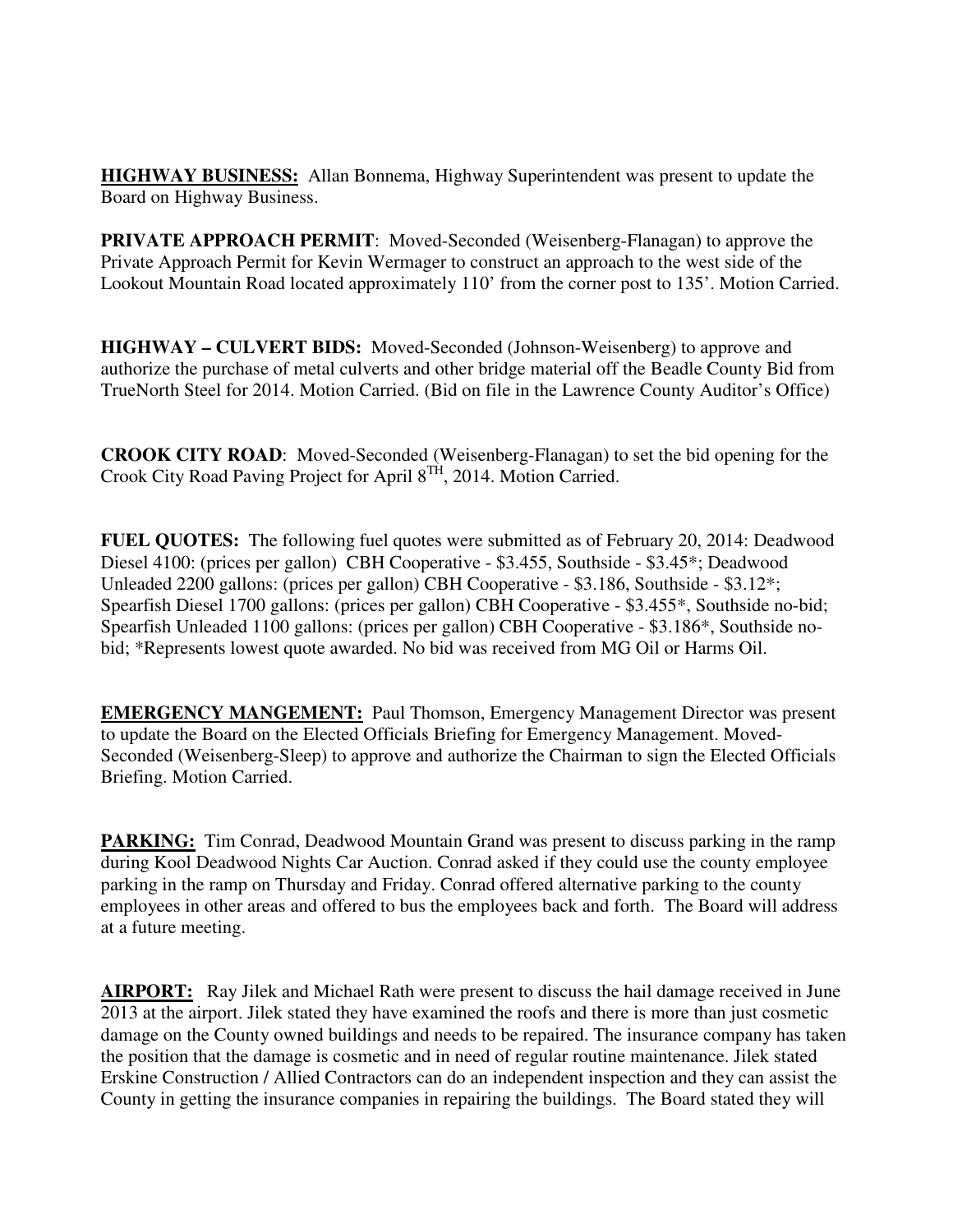send notification to the Insurance Company that the County does not accept their determination and will be researching the issue further.

**DEADWOOD REVITALIZATION:** Susan Johnson updated the Board on the Deadwood Revitalization project and requested funding of \$15,500 for Roger Brooks consultant fees and to become one of four stakeholders in Deadwood. Bid 7, City of Deadwood and Historic Preservation would be the remaining 3 stakeholders. Mike Rodman, Ron Russo, Ken Gienger and Ron Island were also present to provide updates on the future of Deadwood. The Board expressed concerns that this was not a budgeted expense for the County but also stated they could see the importance. The Board urged the group to submit a formal request for the 2015 budget.

**PLANNING & ZONING:** Amber Vogt, Planning and Zoning Administrator presented an update on the Apple Springs Development. Vogt stated the cold weather has final installation of the system on hold. The Board was in agreement that an addendum will need to be agreed upon to extend the development agreement from March 1, 2014. The addendum will be presented at the next meeting.

## **PLATS:**

Moved-Seconded (Johnson-Weisenberg) to approve the Preliminary Plat - Tract A-2 and Tract A-3 of Reebe Ranch Estates, Section 28, T7N, R1E, Location: Exit 2 on Red Hill Road (G. Allen and Linda Williamson, Applicants). Motion Carried.

Moved-Seconded (Johnson-Flanagan) to approve the Final Plat - Tract A-2 and Tract A-3 of Reebe Ranch Estates, Section 28, T7N, R1E, Location: Exit 2 on Red Hill Road (G. Allen and Linda Williamson, Applicants). Motion Carried.

## **ANNUAL REVIEWS: CONDITIONAL USE PERMIT #403 PRESBYTERY OF SOUTH DAKOTA (PIONEER**

**CAMP):** An annual review was held on CUP #403 – Presbytery of South Dakota (Pioneer Camp), Location: Highway 385, Zoned Park Forest. Construction continues on project with the pole building completed. Work continues on the residence and 3 cabins. Most of the roads are built and the septic is complete.

**CONDITIONAL USE PERMIT #414 / COMMUNICATIONS TOWER:** An annual review was held on CUP# 414 - Cell Tower/Shelter, Location: Merritt Estes Road/Hwy 385 (Hohn/Velocitel, Applicants). Moved-Seconded (Flanagan-Weisenberg) CUP #414 was found to be in compliance and will be reviewed on an as needed basis, if complaints should arise, or at the desire of the Board to review. Motion Carried.

**CONDITIONAL USE PERMIT #415 / COMMUNICATIONS TOWER:** An annual review was held on C.U.P. #415 - Cell Tower/Shelter, Location: Mystic Hills/Custer Peak Road (Mystic Hills/Velocitel, Applicants). Moved-Seconded (Weisenberg-Johnson) CUP #415 was found to be in compliance and will be reviewed on an as needed basis, if complaints should arise, or at the desire of the Board to review. Motion Carried.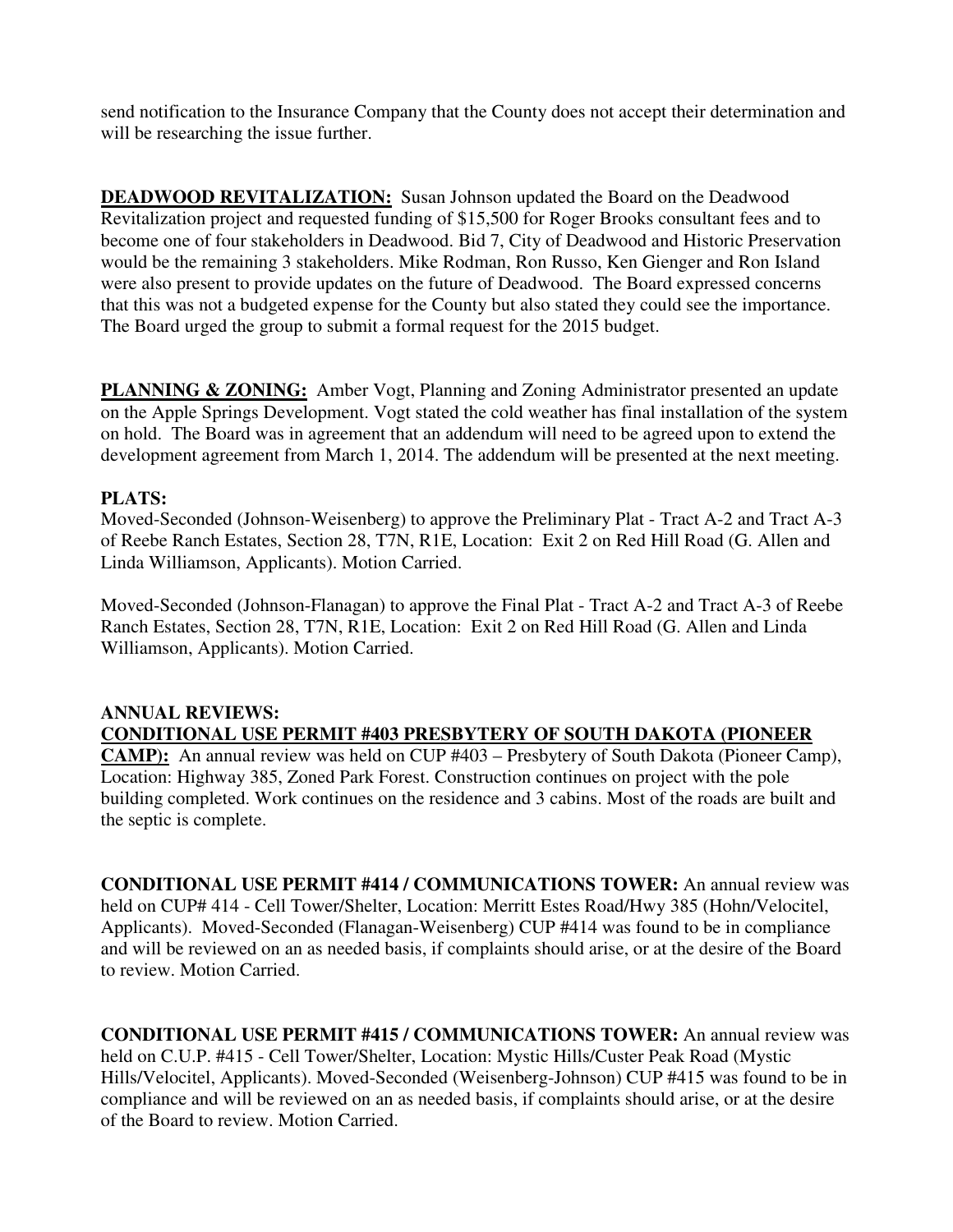**CONDITIONAL USE PERMIT #416 / SECOND RESIDENCE / ANDERSON:** An annual review was held on C.U.P. #416 - Temporary Second Residence, Location: Exit #2 Spearfish (Sherrie Anderson, Applicant).

**CONDITIONAL USE PERMT #417 / KISSACK:** An annual review was held on CUP #417 - Don & Laura Kissack for a Temporary 2nd Residence for a Hired Hand/Daughters on approx. 320 ac +/- (80 in Lawrence County and 240 in Butte County), located off of Creekside Loop/Old Belle Road; NW 1/4 SW 1/4 Section 4, T7N, R2E.

**BUILDING INSPECTION:** Jeff Schroeder, Deputy Code Enforcement Officer discussed the building inspections with the Board. The Board discussed interior remodels and requests from landowners requesting an inspection. Amber Vogt will review the fee schedule and bring a recommendation back to the Board.

**POWDER HOUSE PASS:** John Frederickson, Attorney for Powder House Pass was present to update the Board on the proposed Memorandum of Agreement and Irrevocable Letter of Credit. The Board was in support of the proposed Memorandum of Agreement and Irrevocable Letter of Credit and will be presented for Board action at a future meeting.

#### **BILLS:**

Moved-Seconded (Johnson-Weisenberg) to approve payment of the following payroll and vouchers listed below for expenditures for insurance, professional services, publications, rentals, supplies, repairs, maintenance, travel, conference fees, utilities, furniture and equipment drawn on the proper funds and various departments. Motion Carried

**Payroll:** Comm-\$5,960.48; Aud-\$8,504.40; Treas-\$10,707.00; Comp-\$8,336.54; States Atty- \$12,362.42; Pub Def-\$10,989.76; Gen Govt Bldg-\$8,387.98; Equal-\$12,435.57; Rod-\$7,832.47; Vso-\$1,274.97, Disp-\$11,830.22; Sher-\$34,810.95; Jail-\$22,603.56; Coroner-\$257.85; 24/7- \$155.88; Emerg Mgnt-\$3,858.47; E911-\$1,762.40; Highway-\$41,179.36; Air-\$1,121.72; Weed- \$160.00; Pz-\$5,291.89; Cty Mpb-\$67,966.32; **Bills:** Fitzgerald,John-\$148.00; Fluegel,Edward- \$91.76; Evans,Jesse-\$185.00; Gordon-Sartain,R-\$76.64; Laney,Dylan-\$33.30; Wiley,Amanda- \$9.62; A&B Business,Inc Solutions-\$1,328.27; A&J Supply-\$54.29; A-Z Shredding-\$8.70; Abc Business Supply Corp-\$114.30; Ace Steel&Recycling-\$289.09; Andersen,Norma-\$15.00; At&T- \$22.80; Audra Malcomb Consulting-\$277.16; BH Chemical Company-\$465.13; BH Council Of Local Govt-\$6,265.00; BH Federal Credit Union-\$8,384.00; BH Pest Control-\$190.00; BH Power- \$10,552.42; Ball,Megan-\$100.00; Bob Barker Company-\$350.12; Bomgaars Supply-\$60.97; Brevik Law Office Prof-\$212.43; Butler Machinery Co-\$45.20; Cedar Shore-\$327.80; Century Business Products-\$365.08; Centurylink-\$2,203.64; City/County Alcohol&Drug-\$1,680.00; Clerk Of Courts- \$50.00; Collections Services Center-\$336.73; Credit Collections Bureau-\$260.92; Dakota Fluid Power-\$359.22; Dept Of The Treasury-\$68,914.31; Dharma Tree Care-\$28,095.00; Diversified Collections-\$100.00; Eddie's Truck Sales/Serv-\$5.82; Ekern,Marv-\$15.00; Ellingson, Joseph- \$131.77; Heartland Paper Co-\$169.27; Heisler Hardware-\$7.49; Hills Material Comp-\$1,502.21; Jacobs Precision Welding-\$43.50; Kadrmas,Lee And Jackson-\$2,933.51; Kinney, Matthew-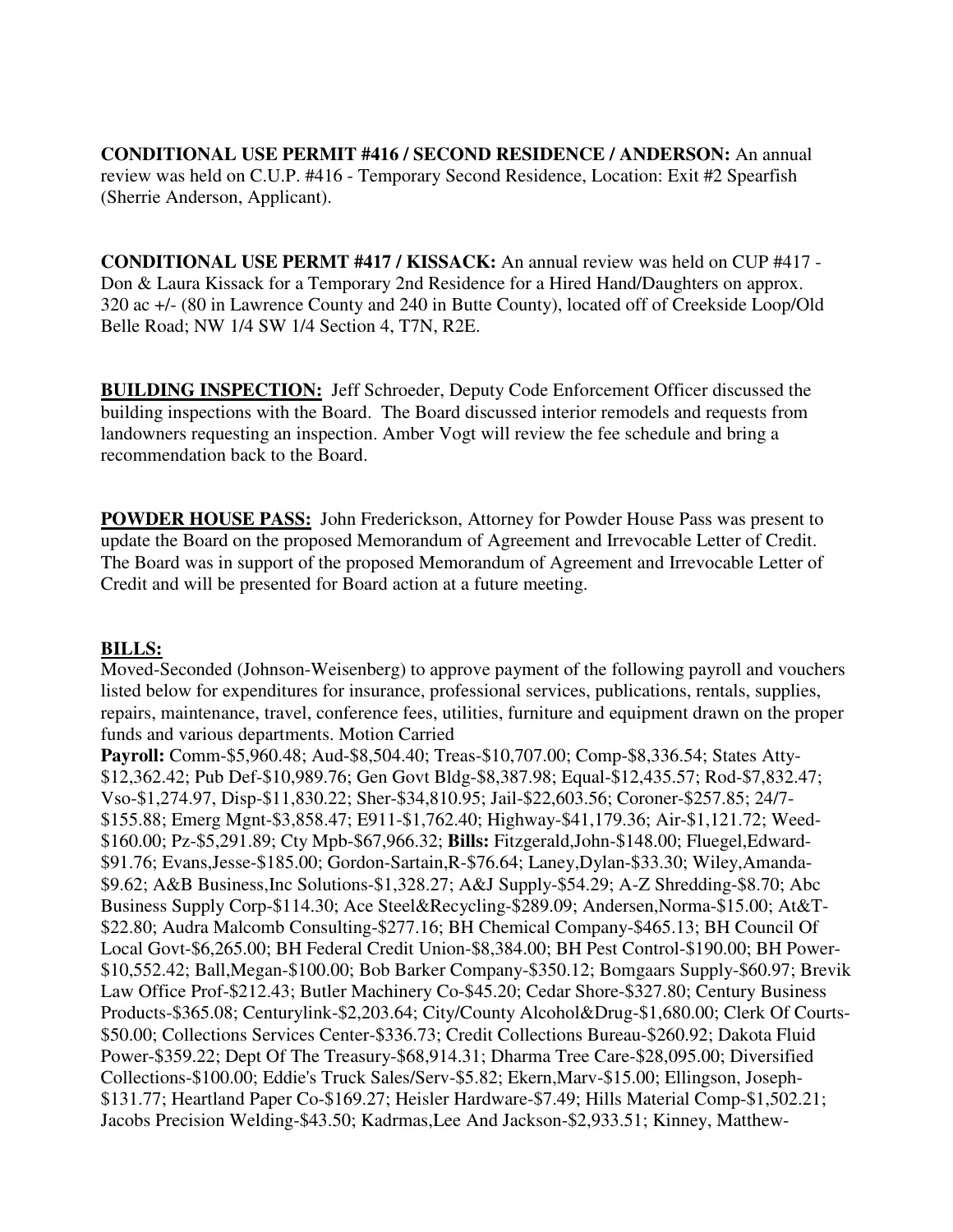\$5,893.27; Koala Electric-\$5,668.19; Kosel,Joseph-\$1,613.40; Lewis&Clark Bhs-\$320.00; Lewno,Lucy-\$299.23; Lexisnexis Risk Data Mgnt-\$75.00; Lowe Roofing-\$1,483.50; Lyle Signs- \$111.00; Marc Mid-America Research Chem-\$91.51; Marshall&Swift/Boeckh-\$958.40; Microfilm Imaging Systems-\$2,660.00; Montana Dakota Utilities-\$594.21; NH Training Center-\$2,500.00; Nebraska Salt&Grain-\$4,776.53; Neve's Uniforms-\$38.88; Northeast Wisconson-\$350.00; Northern Hills Dental-\$183.00; Novus-\$347.00; Office Of Child Support-\$1,145.54; Ohio Child Support- \$136.43; Pennington County Sheriff-\$1,741.80; Ponderosa Apt-\$275.00; Quill Corporation- \$838.05; RC Finance Office-\$735.00; Regional Health Physicians-\$101.69; Rehfuss,Cathryn- \$15.00; Reliance Telephone-\$201.00; Rocket Lube-\$111.98; SD Airport Conference-\$150.00; SD Assoc Of Criminal Defense-\$100.00; SD Association Of County-\$80.00; Sdrs Supplemental Retirement-\$1,179.00; Sdsu Extension-\$5,600.00; Servall Towel&Linen-\$542.11; Shepherd Reporting-\$30.00; Southside Oil-\$21,009.00; Spearfish Auto Supply-\$10.98; Spearfish Police Dept-\$10,394.19; Spearfish Senior Citizens-\$2,000.00; Stahl,Mike-\$77.33; Sturdevant's Auto Parts- \$149.01; Swanda,Karen-\$15.00; Swisher Hygiene/Css-\$77.00; Thomson Reuters-West-\$171.44; Three Square Market-\$12.93; Tigerdirect-\$548.83; Titan Machinery Construct Div-\$481.26; Triple K Tire&Repair-\$55.85; Twin City Hardware&Lumber-\$398.67; Ultramax-\$1,699.00; United Parcel Service-\$12.10; Verizon Wireless-\$105.08; Verizon Wireless-\$50.00; Washington State Support Reg-\$75.00; Wells Fargo Business Card-\$11,258.39; Western Communication-\$46.00; White Drug-\$1,098.51; Whitewood Senior Citizens-\$1,000.00; Wimactel-\$60.00; Wolff Law Office- \$273.36; Wow!-\$1,774.70; Yankton Co Sheriff-\$25.00; **Witness & Jurors:** Black,D-\$61.10; Chapeau,C-\$64.80; Cook,B-\$64.80; Cowen,C-\$52.22; Law,J-\$52.22; Mason,L-\$52.22; Mitcheltree,R-\$50.74; Startz,Z-\$57.40; Patterson,T-\$38.50; Valdez,K-\$23.70; Geist,J-\$32.95; Kruse,T-\$32.58; Reynolds,P-\$29.62; Steckler,S-\$22.22; Trainer-Dodds,L-\$31.10

**ADJOURN:** 10:44 a.m. Moved-Seconded (Weisenberg-Sleep) there being no further business the meeting was adjourned. Motion Carried.

 $\overline{\phantom{a}}$  , and the contract of the contract of the contract of the contract of the contract of the contract of the contract of the contract of the contract of the contract of the contract of the contract of the contrac

 $\overline{\phantom{a}}$  , and the contract of the contract of the contract of the contract of the contract of the contract of the contract of the contract of the contract of the contract of the contract of the contract of the contrac

Date Approved

Richard Sleep, Chairman

ATTEST:

\_\_\_\_\_\_\_\_\_\_\_\_\_\_\_\_\_\_\_\_\_\_\_\_\_\_\_\_\_\_\_ Connie Atkinson, Auditor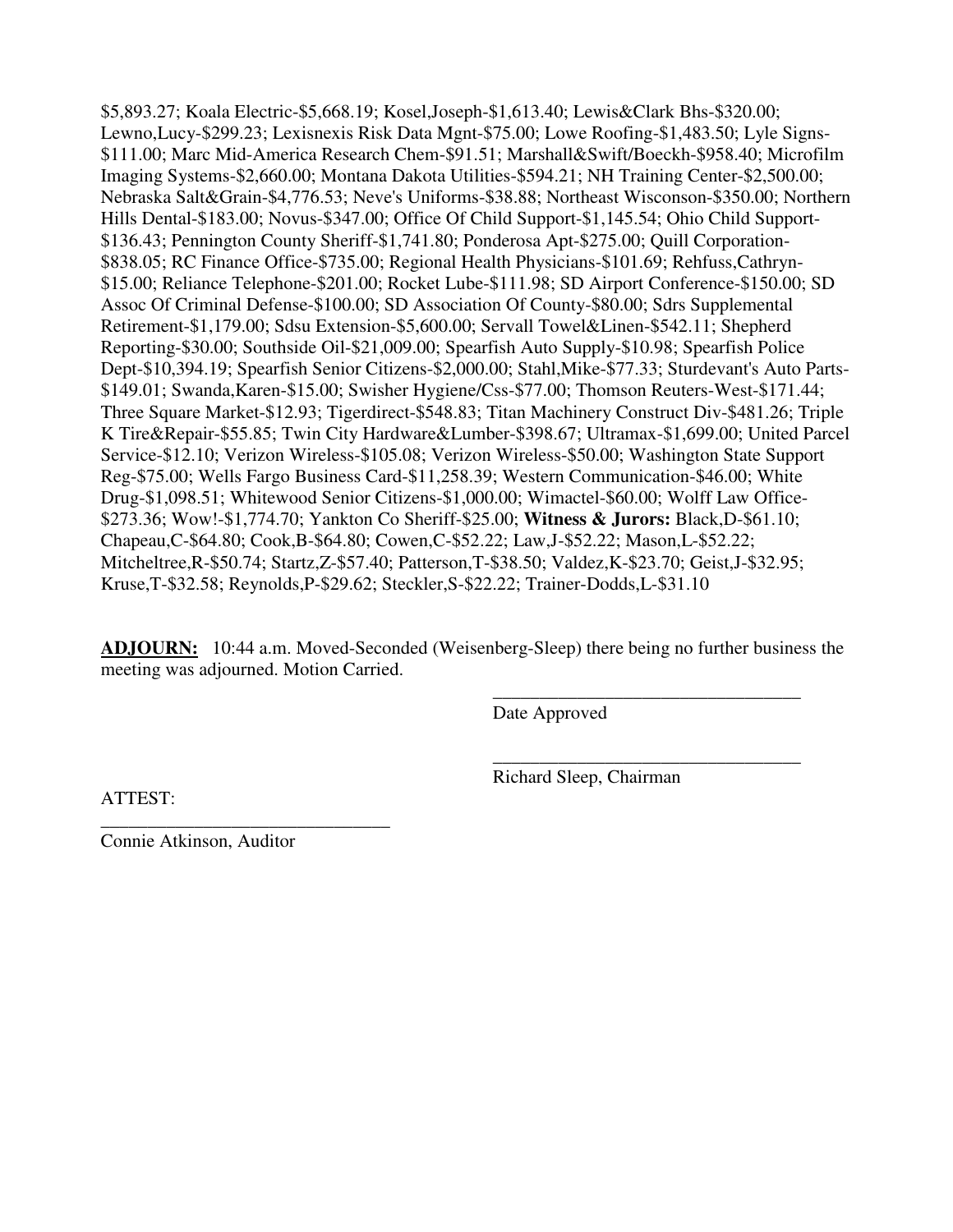## **LAWRENCE COUNTY COMMISSIONERS MEETING – March 11, 2014**

Chairman Richard Sleep called the regular meeting of the Lawrence County Commissioners to order and the Pledge of Allegiance was conducted at 8:00 a.m. on March 11, 2014 in the Administrative Annex Building of the Lawrence County Courthouse located at 90 Sherman Street, Deadwood, SD with Commissioners Brandon Flanagan and Terry Weisenberg present. Daryl Johnson and Robert Ewing were absent. Daryl Johnson was available on speaker phone during the Apple Springs update.

All motions were passed by unanimous vote, by all members present, unless stated otherwise.

AGENDA: Moved-Seconded (Weisenberg-Flanagan) to approve the agenda as amended. Motion Carried.

**MINUTES:** Moved-Seconded (Weisenberg-Flanagan) to approve the minutes of February 25, 2014 County Commission meeting. Motion Carried.

## **TRAVEL REQUESTS:**

**PLANNING & ZONING**: Moved-Seconded (Flanagan-Weisenberg) to approve and authorize the Chairman to sign the application for Amber Vogt to apply for the EMI Course, E284 Advanced Floodplain Management Concepts in Maryland. Motion Carried.

**AUDITOR'S ACCOUNT WITH TREASURER REPORT:** Moved-Seconded (Flanagan-Sleep) to accept the Auditor's Account with the County Treasurer. Motion Carried. As of February 28, 2014 showed the following: Total amount of actual cash-\$1,350.00; Total amount of Checks and drafts in Treasurer's possession not exceeding three days (check deposit in transit)-\$87,873.52; Total amount of cash in transit in Treasurer's possession (cash deposit in transit)-\$3,919.99; petty Cash-\$1,860.00; Total amount of deposits in bank include: CD's-\$3,650,000; Bank Balance \$2,474,095.19, Money Market \$2,634,201.24; Savings-\$6,422,370.71; Total \$15,275,670.65.

**PARKING:** Moved-Seconded (Flanagan-Weisenberg) to approve Deadwood Mountain Grand's request to use the employee parking in the ramp during Kool Deadwood Nights Car Auction on Thursday and Friday with DMG making alternative parking and transport arrangements for employees and coordinating with the Sheriff's Office. Motion Carried.

**CITY OF DEADWOOD PARKING:** The Board reviewed a proposed parking agreement with the City of Deadwood and discussion followed on the loss of parking for County Employees. No action was taken and further negotiations and discussions will follow.

## **SHERIFF BUSINESS:**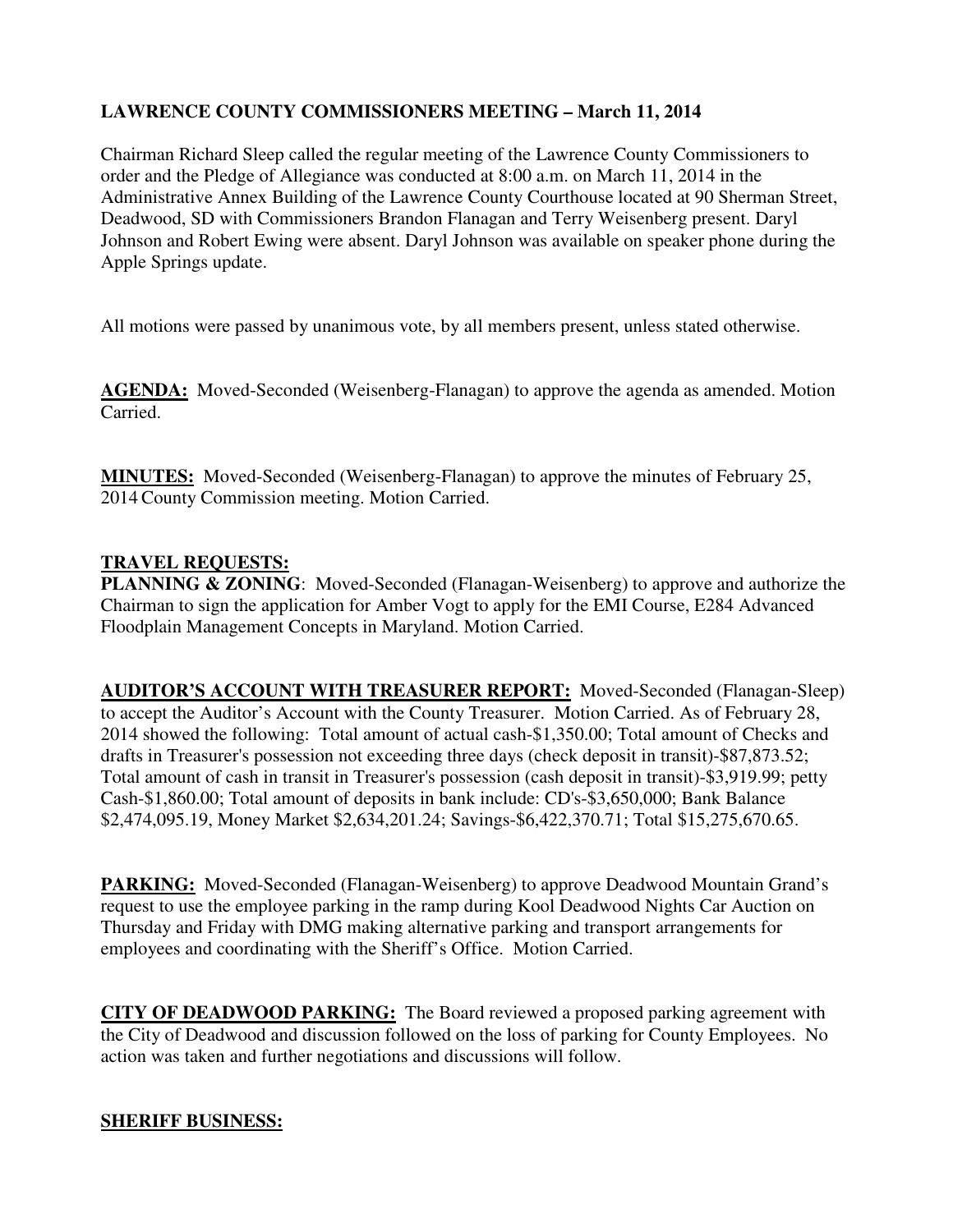**VEHICLE BID OPENING:** The following bids were received from White's Canyon Motors: Option 1 – 2014 Explorer Interceptor \$26,961 each and Option 2 – 2014 Explorer Interceptor - \$28,467 each with add-on of carpet, wiring kit front & rear and wig-wag flasher. The trade in values equaled \$23,000. A bid was received from Chicago Motors Inc. but was not considered because it did not meet specifications. Moved-Seconded (Flanagan-Sleep) to accept the only bid from White's Canyon Motors Option 2 at \$28,467 each for a total of \$85,401 and to declare the 2006 Dodge Durango 1D4HB48286F163224, 2008 Dodge Durango 1D8HB48258F129081, 2009 Chevy Tahoe 1GNFK03059R198798 surplus and allow them to be traded in for a value of \$23,000 making the total due of \$62,401.00. Motion Carried.

**BOARD OF PRISONERS:** Brian Dean, Chief Deputy Sheriff discussed Board of Prisoners with the Board. Dean detailed the three options he researched. Option One: Contracting out the entire service with the contractor preparing and serving the food in the jail. Option Two: Bringing in prepared meals and then serving to inmates. Option Three: The County purchasing the food from a supplier and preparing and serving the meals with the existing staff. Dean stated after reviewing the options he recommended Option Three as being the least disruptive to the current operation of the jail and being in the best interest of the County and Taxpayers. Dean stated the County would enter into a non-contractual arrangement with a food supplier (CISCO) and would also become a member of a cost savings group (HPSI). Dean also recommended allowing the Correctional Staff to purchase meals at a cost of \$2.50 per meal. Moved-Seconded (Flanagan-Weisenberg) to follow the recommendation of Dean and change the Board of Prisoner Meals Policy as follows: The County will purchase food from a supplier with a non-contractual arrangement, the County will become a member of a cost savings group, the County will prepare and serve the meals to inmates with the existing staff, Correctional Staff will be eligible to purchase meals at \$2.50 per meal. Motion Carried. The County will transition to the new policy starting with the food purchasing on March  $25<sup>th</sup>$ , 2014 and will also consult with a nutritionist to assure the County meals plans are in compliance.

**HIGHWAY BUSINESS:** Allan Bonnema, Highway Superintendent was present to update the Board on Highway Business.

**PRIVATE APPROACH PERMIT:** Moved-Seconded (Flanagan-Sleep) to approve and authorize the Chairman to sign the Application for Private Approach Permit for Mark Backens to construct an approach to the north side of Centennial Road. Motion Carried.

**SPRING LOAD LIMIT RESOLUTION #14-07:** Moved-Seconded (Flanagan-Weisenberg) to approve the following LAWRENCE COUNTY SPRING LOAD LIMIT RESOLUTION #2014-07. Motion Carried. Lawrence County Spring Load Limit Resolution #2014-07: Whereas, seasonal climatic changes can be detrimental to our Highways and create dangerous driving conditions and Whereas, the Lawrence County Board of County Commissioners desires to protect existing Lawrence County Highways, Ultimately saving tax dollars and, Whereas, The Lawrence County Board of County Commissioners, Desire to the enforcement of weight limitations on Lawrence County Highways as set forth and posted by the Lawrence County Highway Department. NOW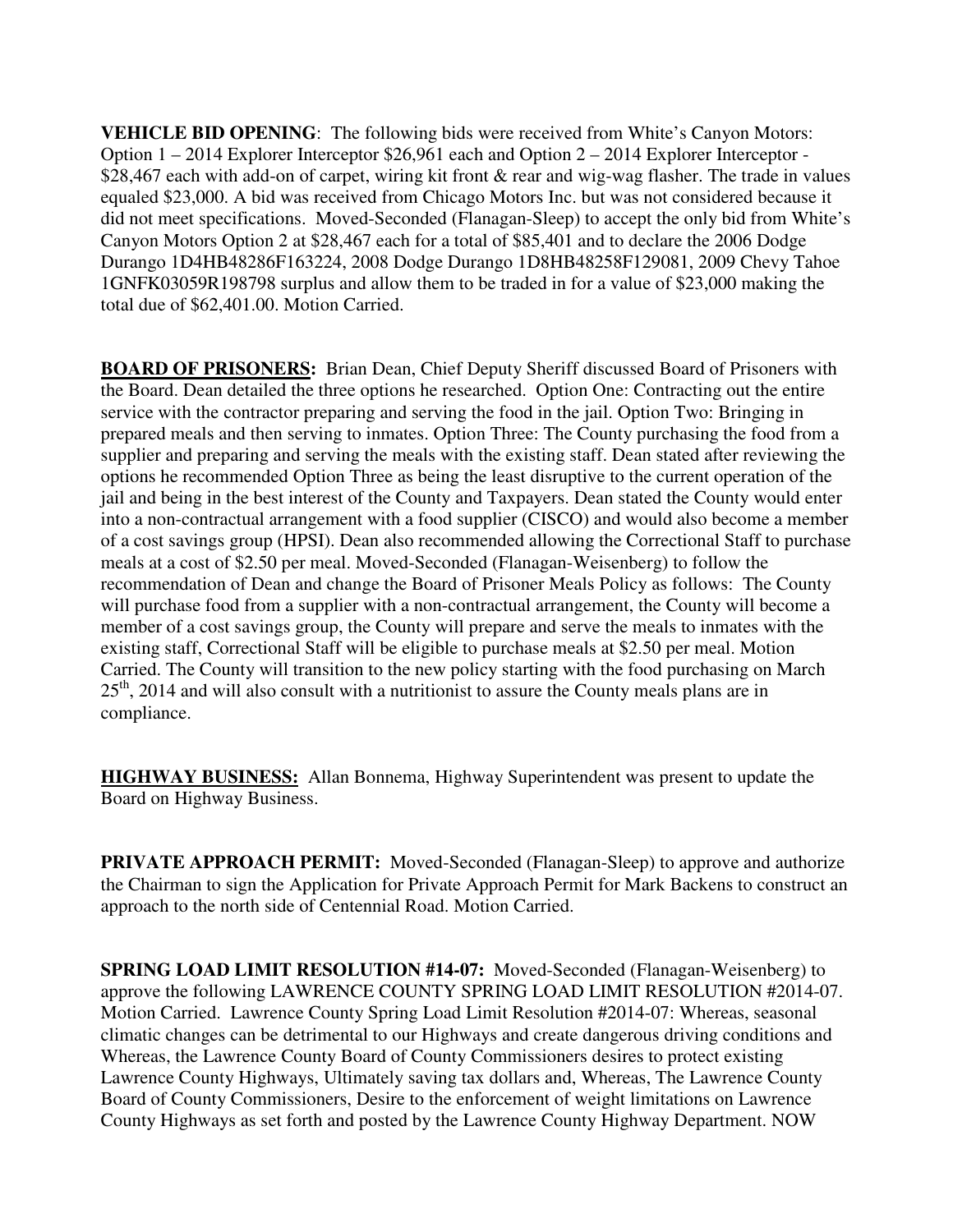THEREFORE BE IT RESOLVED; Whereas the limits on the following Lawrence County Highways shall be set at six (6) tons per axle on the Nemo Road, North Rochford Road, Old Belle Road, Acorn Ridge Road, West Hwy 14 Road and Crook City Road during the spring thaw period and when load limits signs are in place and that the South Dakota Motor Carrier is hereby requested to enforce said weight limitations on Lawrence County Highways. BE IT FURTHER RESOLVED, that the penalty for the violation of load restrictions shall be set forth in SCL 32-22-55. Vote of Lawrence County Commission: AYE-3, NAY-0. Dated this 11<sup>th</sup> day of March, 2014 at Deadwood, South Dakota. Lawrence County Board of Commissioners: Richard Sleep, Chairman. ATTEST: Connie Atkinson, Lawrence County Auditor.

**TRAFFIC COUNTS:** Allan Bonnema discussed the need for daily traffic counts and stated they are an important tool in maintaining the county roads. Bonnema stated for six counters with software it would be approximately \$10,000. He stated this was not a budgeted item but was confident he could handle within his budget. The Board asked for a more detailed cost estimate to be presented at a future meeting.

**RED CROSS:** Richard Smith, Red Cross Representative was present and discussed the Storm Atlas last fall and the importance of emergency shelters in the County. Smith informed the Board about the Breakfast of Champions Recognition Event on Thursday March 13, 2014 and asked for permission to invite Paul Thomson, Rene Larson and Deb Leatherman as Lawrence County Representatives. Moved-Seconded (Weisenberg-Flanagan) to approve the donation of \$50.00 per ticket for Thomson, Larson and Leatherman to attend the event. Motion Carried.

**INVASIVE SPECIES MANAGEMENT:** Moved-Seconded (Flanagan-Sleep) to approve and authorize the Chairman to sign the application for a five year grant with the BLM Weed Spraying Agreement. Motion Carried.

## **PLANNING & ZONING:**

**APPLE SPRINGS**: Nick Hoffman, Interstate Engineering and Mike Short, Apple Springs were present to update the Board on the progress on the sanitation system. The Board questioned if the Development Agreement needed to be amended. Discussion followed on the issuance of building permits and when the system would be fully operational. The Board directed Vogt that building permits could be issued but occupancy permits would not be issued until the system was fully operational and proper certification is received from the State. The Board will monitor the progress of the system. Daryl Johnson was available by speaker phone.

## **BILLS:**

Moved-Seconded (Flanagan-Sleep) to approve payment of the following payroll and vouchers listed below for expenditures for insurance, professional services, publications, rentals, supplies, repairs, maintenance, travel, conference fees, utilities, furniture and equipment drawn on the proper funds and various departments. Motion Carried

**Payroll:** Comm-\$5,960.48; Aud-\$8,504.41; Treas-\$10,706.97; Comp-\$8,336.53; States Atty- \$12,242.43; Pub Def-\$10,989.76; Gen Govt Bldg-\$8,295.56; Equal-\$13,336.50; Rod-\$7,832.47;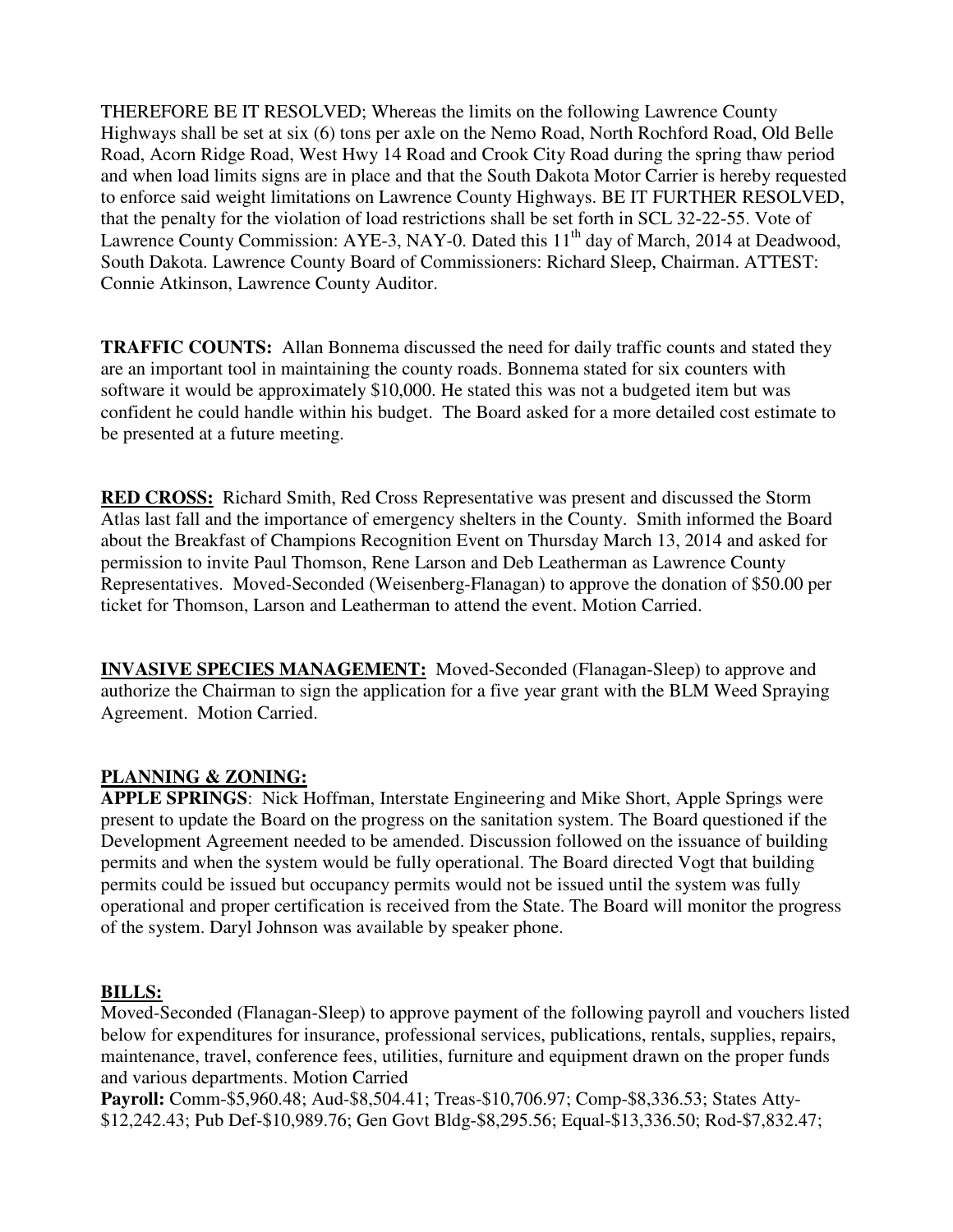Vso-\$1,274.97; Disp-\$12,956.54; Sher-\$36,485.52; Jail-\$23,593.17; Coroner-\$457.85; 24/7- \$155.88; Emerg Mgnt-\$3,781.28; E911-\$1,762.41; Highway-\$45,020.74; Air-\$1,374.40; Mh Serv- \$1,680.00; Pz-\$5,051.89; Cty Mpb-\$52,991.18; **Bills:** Mowell,Richard-\$6,642.00; Larson,Rene'- \$54.00; Engel,Paul-\$5.00; Allen,Dawn-\$73.85; Dragoo,Shelley-\$26.00; Sleep,Richard-\$69.24 ; Whalen,Michael-\$753.69; Pummel,Josh-\$17.02; American Family Life-\$3,611.25; BH Federal Credit Union-\$8,384.00; Clerk Of Courts-\$50.00; Collections Services Center-\$336.73; Credit Collections Bureau-\$260.92; Deadwood Recreation Center-\$659.00; Delta Dental Of South Dakota- \$6,806.68; Dept Of The Treasury-\$67,705.97; Diversified Collections-\$100.00; Hartford-Priority Accounts-\$1,662.32; Northern Hills Rec Center-\$124.00; Office Of Child Support-\$1,056.81; Ohio Child Support-\$136.43; SD Retirement System-\$55,578.70; Sdrs Supplemental Retirement- \$1,179.00; Washington State Support Reg-\$75.00; Wellmark Blue Cross-\$78,251.63; A&B Business,Inc Solutions-\$1,416.11; A&B Welding Supply-\$80.13; A&J Supply-\$11.43; A-Z Shredding-\$3.30; Abc Business Supply-\$546.87; Air Connection-\$188.15; Alco Store-\$10.37; At&T Mobility-\$959.31; BH Legal Professionals Assoc-\$80.00; BH Pest Control-\$190.00; BH Pioneer-\$88.81; BH Power-\$1,331.69; Biegler,Greg-\$75.00; Big Sky Communications-\$378.00; Black Hills Pure-\$76.50; Bomgaars Supply-\$59.99; Butler Machinery Co-\$584.32; Butte Electric Coop-\$805.23; Cbh Cooperative-\$9,753.04; Cdw Government-\$2,792.79; Century Business Products-\$64.34; Centurylink-\$106.96; City/County Alcohol&Drug-\$140.00; Cna Surety-\$50.00; Contractors Insulation-\$1,661.65; Csd-\$365.45; Dak Generator Services-\$867.57; Deadwood,City Of-\$742.88; Dept Of Hlth Lab Services-\$35.00; Ecolab-\$135.00; Ed Roehr Safety Products- \$158.00; Ellingson,Joseph-\$282.77; Frederickson,John-\$478.80; Hamann,Chris-\$150.00; Heartland Paper Co-\$196.00; Heisler Hardware-\$30.97; Kimball-Midwest Co-\$471.36; Knecht Home Center Of Spf-\$208.03; Kosel,Joseph-\$2,809.36; Lawson Products-\$645.16; Lead,City Of-\$31.75; Lead-Deadwood Sanitary-\$330.18; Lycox Enterprises-\$39,978.00; Marco-\$37.35; Mcgas Propane- \$1,720.75; Mcleod's Office Supply-\$189.12; Midcontinent Communications-\$34.00; Montana Dakota Utilities-\$7,152.30; Moore Medical-\$180.06; Ms Mail-\$75.00; Nelson,Tonya-\$250.00; Neve's Uniforms-\$358.60; Overhead Door Company of Rapid-\$411.60; Pitney Bowes-\$5,000.00; Postmaster,Deadwood-\$84.00; Rabe Elevator-\$925.97; Rapid Transcript Co-\$702.00; Regional Health Physicians-\$48.72; Rocket Lube-\$140.97; SD Assn Of Co Comm-\$2,991.00; SD Human Services Center-\$98.00; SD State Treasurer-\$1,212.44; Secretary Of State-\$30.00; Securus Technologies T-Netix-\$1,197.90; Servall Towel&Linen-\$399.73; Spearfish Auto Supply- \$2,229.48; Stadler Ind Service-\$1,241.00; Sterna,Laura-\$550.00; Sturdevant's Auto Parts- \$1,656.10; Thomson Reuters-West-\$171.44; Tigerdirect-\$52.56; Triple K Tire&Repair-\$475.98; Twilight First Aid&Safety-\$38.10; Twin City Hardware&Lumber-\$258.98; Two Bit Body Shop- \$300.00; United Parcel Service-\$14.82; Victims Of Violence-\$634.00; Waste Connections-\$678.15; Watertree-\$57.90; Wellmark Blue Cross-\$300.00; Wells Fargo Business Card-\$3,582.63; West River International-\$863.17; Western Communication-\$469.00; Wex Bank-\$786.33; White's Queen City Motors-\$58.62; **Witness & Jurors;** Hopewell,C-\$63.32; Jones,B-\$19.24; Rhodes,B-\$60.36; Rohla,R-\$61.10; Sargent,D-\$52.22; Saye,W-\$61.10; Syman,A-\$61.10; Ballard,J-\$33.32; Jolley,J- \$33.32; Jolley,J-\$33.32; Martz,D-\$33.32; Starr,C-\$33.32; Satterlee,A-\$31.10

ADJOURN: 10:03 a.m. There being no further business the Chairman adjourned the meeting. Motion Carried.

 $\overline{\phantom{a}}$  , and the contract of the contract of the contract of the contract of the contract of the contract of the contract of the contract of the contract of the contract of the contract of the contract of the contrac

 $\overline{\phantom{a}}$  , and the contract of the contract of the contract of the contract of the contract of the contract of the contract of the contract of the contract of the contract of the contract of the contract of the contrac

Date Approved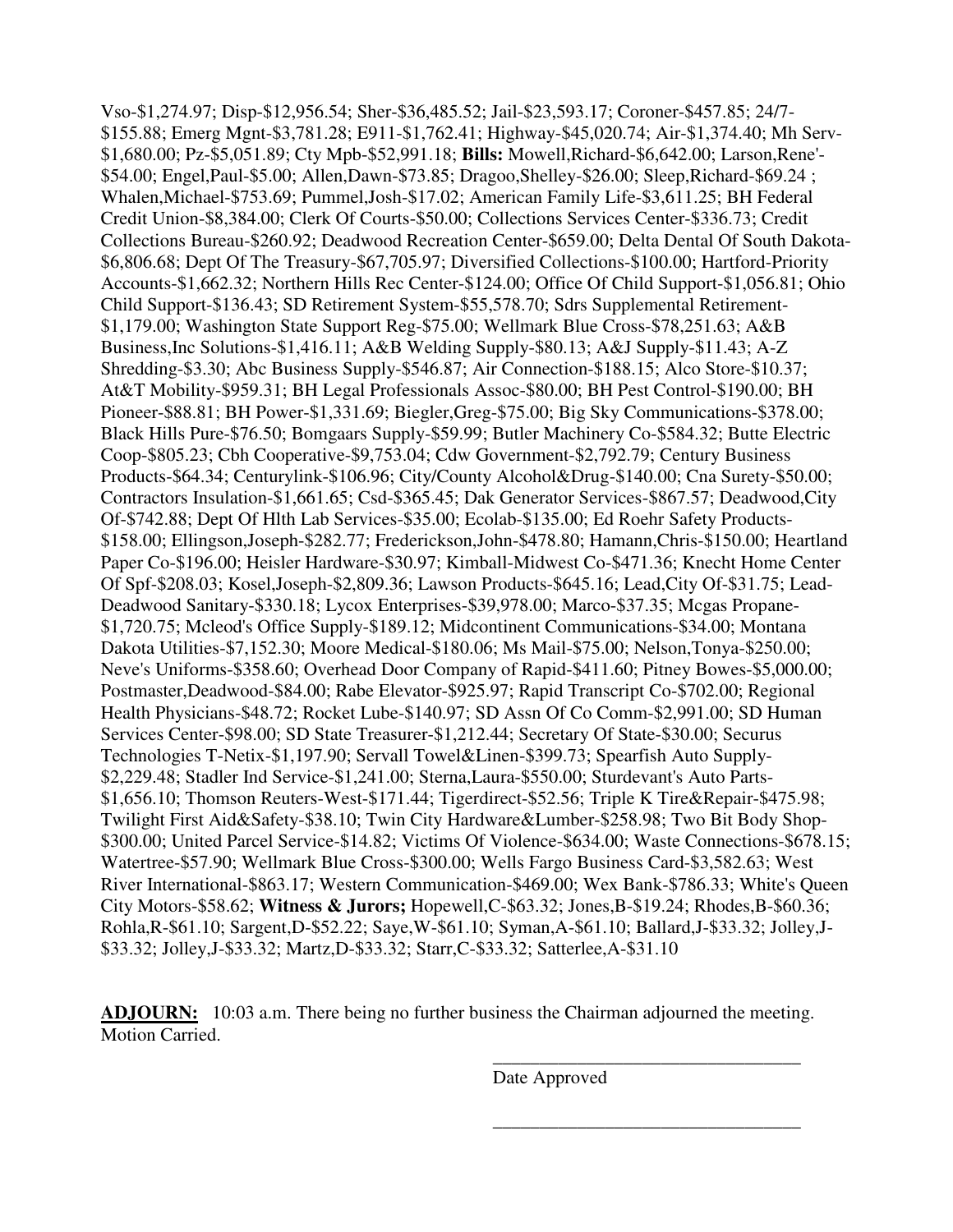Richard Sleep, Chairman

ATTEST:

Connie Atkinson, Auditor

\_\_\_\_\_\_\_\_\_\_\_\_\_\_\_\_\_\_\_\_\_\_\_\_\_\_\_\_\_\_\_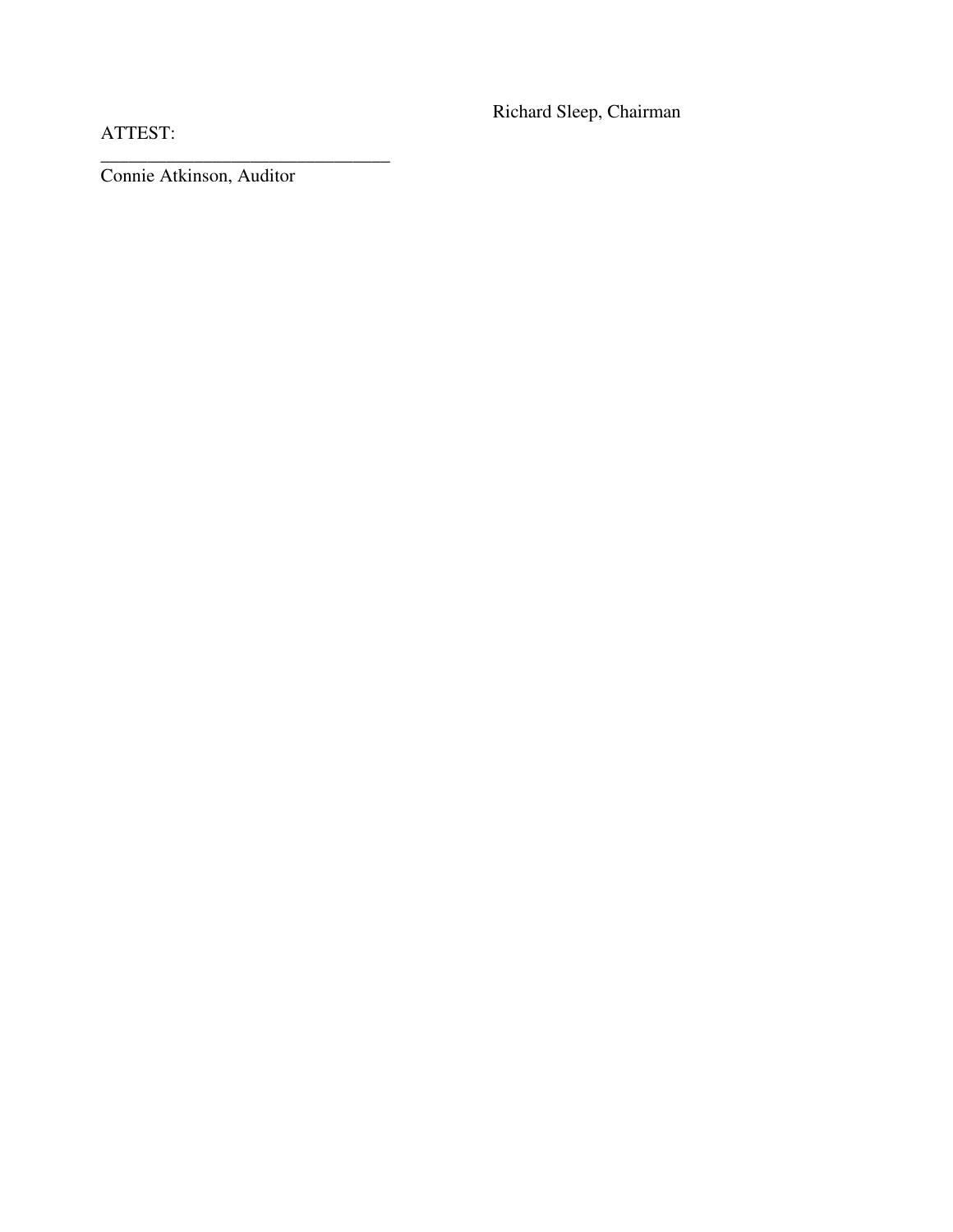## **LAWRENCE COUNTY COMMISSIONERS MEETING – March 25, 2014**

Chairman Richard Sleep called the regular meeting of the Lawrence County Commissioners to order and the Pledge of Allegiance was conducted at 8:00 a.m. on March 25, 2014 in the Administrative Annex Building of the Lawrence County Courthouse located at 90 Sherman Street, Deadwood, SD with Commissioners Daryl Johnson, Bob Ewing, Brandon Flanagan and Terry Weisenberg present.

All motions were passed by unanimous vote, by all members present, unless stated otherwise.

**AGENDA:** Moved-Seconded (Weisenberg-Johnson) to approve the agenda as amended. Motion Carried.

**MINUTES:** Moved-Seconded (Weisenberg-Ewing) to approve the minutes of March 11, 2014 County Commission meeting. Motion Carried.

#### **PERSONNEL:**

**STATES ATTORNEY:** Moved-Seconded (Ewing-Sleep) to set the cell phone per diem for Shelly Baumann at \$45.00 per month beginning April 1, 2014. Motion Carried.

**SHERIFF:** Moved-Seconded (Weisenberg-Flanagan) to approve Marty Goetsch as a full-time permanent Operations Captain at the base rate of \$25.65 an hour, effective April 1, 2014. Motion Carried.

**TREASURER:** Moved-Seconded (Flanagan-Johnson) to approve the hiring of Gail L. Derby as an Accounting Clerk G1 at the base rate of \$13.47 an hour, effective April 14, 2014. Motion Carried.

## **TRAVEL REQUESTS:**

**PLANNING & ZONING:** Moved-Seconded (Ewing-Flanagan) to approve the travel request for Amber Vogt to attend the Floodplain Management Concepts III Class in Maryland on July 20-25, 2014. Motion Carried.

**CITY OF DEADWOOD PARKING:** The Board discussed a proposed parking ramp lease agreement between City of Deadwood and Lawrence County with Charles Turbiville, Deadwood Mayor. The Board proposed allowing the City of Deadwood to utilize 5 covered parking spaces in the ramp for police vehicles in exchange for the 6 designated spots behind the Post Office and 4 designated parking spots on the north side of the Sherman Street parking lot for county pool vehicles. The Board also proposed a 4-5 year agreement. Mayor Turbiville will present to the City Commission at their next meeting.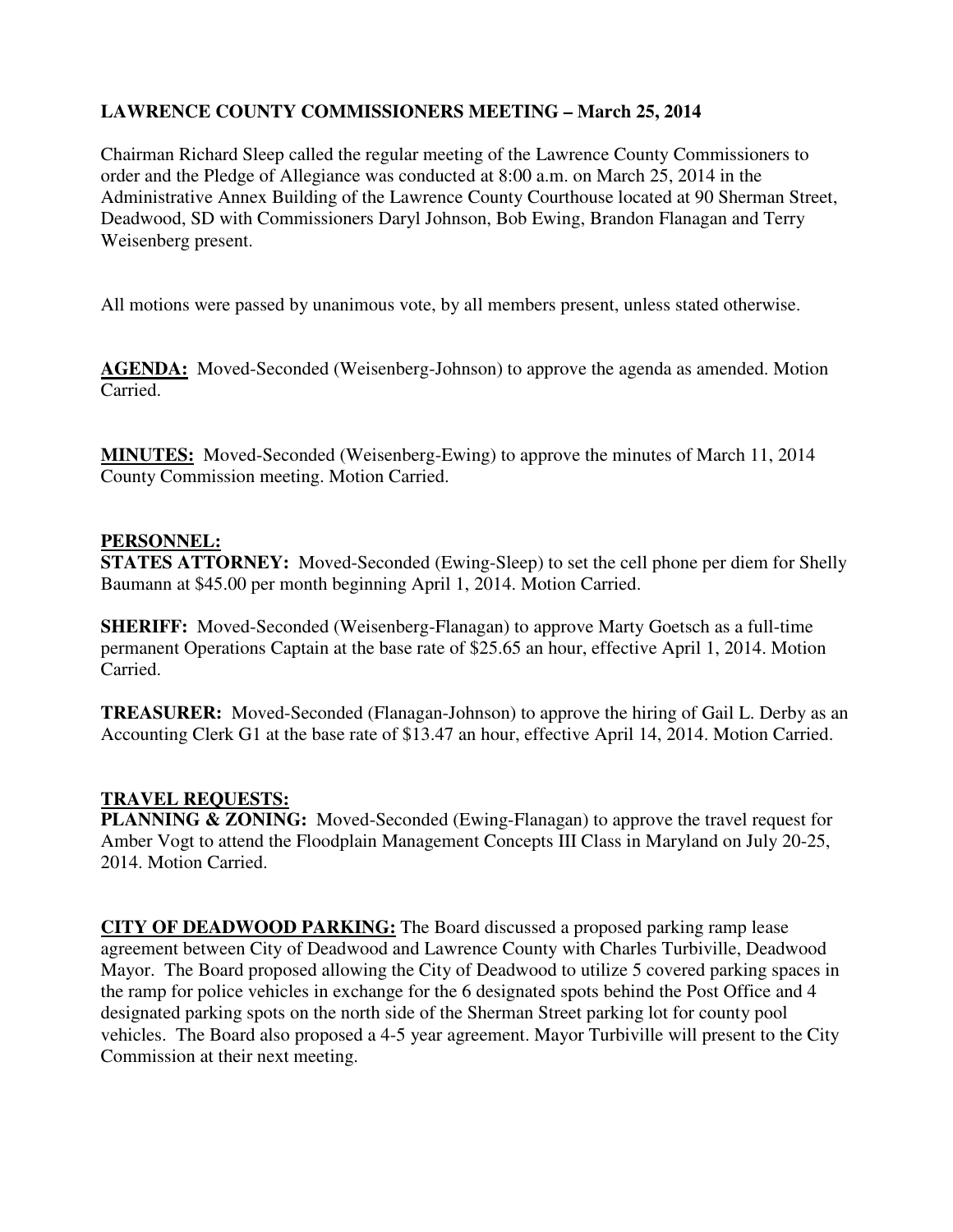**ELECTION AGREEMENT:** Moved-Seconded (Weisenberg-Flanagan) to approve and authorize the Chairman to sign the Elections Systems & Software LLC Election Services Agreement. Motion Carried.

**2 MILLION BIKERS TO DC RAFFLE:** Moved-Seconded (Flanagan-Weisenberg) to not object to the request from the Horses to Harley's Raffle on behalf of 2 Million Bikers to DC Raffle. Motion Carried.

**HIGHWAY BUSINESS:** Allan Bonnema, Highway Superintendent was present to update the Board on Highway Business.

## **HIGHWAY SUPPLIES BIDS:**

**MAGNESIUM CHLORIDE:** Moved-Seconded (Flanagan-Johnson) to accept the only bid from Z&S Dust Control at \$138.75 per ton and \$15.00 per ton application, and allow the Chairman to sign the Contract with Z&S Dust Control. Motion Carried.

**HOT MIX ASPHALT:** Sacrison Paving-\$65.00 at Exit 8 Plant; Hills Materials - \$59.50 at Centennial Quarry Plant. Moved-Seconded (Weisenberg-Johnson) to accept the low bid received from Hills Materials and allow the Chairman to sign the contract. Motion Carried.

**COLD MIX ASPHALT:** Hills Materials - \$100.00. Moved-Seconded (Johnson-Flanagan) to accept the only bid received from Hills Material at \$100.00 from the Centennial Pit and allow the Chairman to sign the contract. Motion Carried.

**GRAVEL SURFACING AGGREGATE:** Johner & Sons (Hurm Pit): ¾" gravel surfacing-nobid; 1" gravel base-\$7.35; 3/4"; clean rock-no bid; 1/2" clean rock-no bid; 1" clean rock-\$9.50; 2" clean rock\$7.75 and \$.50 loading costs. Hills Material: ¾" gravel base course (Centennial)-\$8.60; 1" gravel base (Hansen Pit)-\$7.75; ¾"; clean rock(Centennial)-\$13.05; ½" clean rock-no bid; 1" clean rock (Hanson Pit)-\$10.80; 1" gravel base (Centennial)-\$9.20; Loading-included. Fisher Industries (Stateline Quarry)-¾" gravel surfacing-no bid; 1" gravel base-\$9.00; ¾"; clean rock- \$9.25; ½" clean rock-\$9.50; 1" clean rock-\$9.00; All prices include loading. Moved-Seconded (Weisenberg-Johnson) to accept all bids received, depending on the advantageous price and desired location, and allow Chairman to sign the Contracts. Motion Carried.

**DE-ICING SAND:** Hills Material - \$16.70 per ton. Fisher Industries - \$23.30 per ton. Moved-Seconded (Weisenberg-Flanagan) to accept the low bid from Hills Material at \$16.70 per ton and allow the Chairman to sign the contract. Motion Carried.

**HOT MIX-IN ASPHALT PAVER PATCHING:** Sacrison Paving - \$250.00 per ton. Hills Material - \$283.00 per ton. Moved-Seconded (Johnson-Sleep) to accept the low bid from Sacrison Paving at \$250.00 per ton and allow the Chairman to sign the Contract. Motion Carried.

**PRECAST CONCRETE CULVERTS:** No bids received. **BOX CULVERTS:** No bids received. **BRIDGE BEAMS:** No bids received.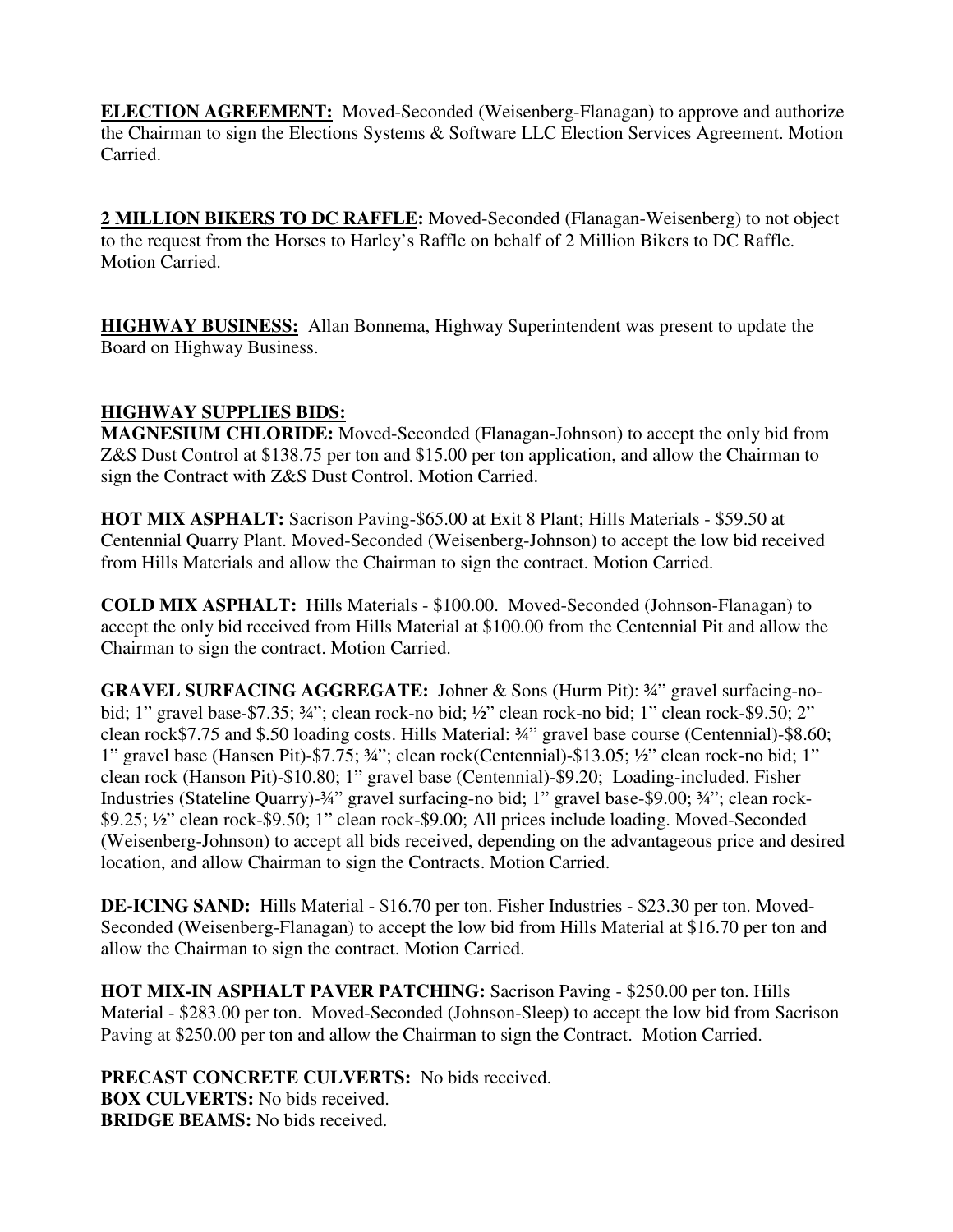## **ABATEMENTS:**

**Betty Terrill**: Moved-Seconded (Weisenberg-Ewing) to follow the recommendation of Tim Hodson, Director of Equalization and State law, and deny the request from Betty Terrill for an abatement on 515 Tranquility Lane, Spearfish for Owner Occupied status because the Owner Occupied Application was received after the deadline. Motion Carried.

**PUBLIC SAFETY BUILDING ROOF PROJECT**: Steve Williams, Williams and Associates was present to discuss the Public Safety Building Roof Project. Williams recommended an EPDM roofing membrane and to increase to ¼" slope to assist with drainage beneath the stone ballast. Discussion followed on bid alternates to accommodate upgraded options with a possible bid opening the end of May.

**BUREAU OF LAND MANAGEMENT:** Marian Atkins, BLM was present to update the Board on current projects and activities on BLM property.

## **PLANNING & ZONING:**

**PRELIMINARY PLAT BOHLEN / HOFFMAN:** Moved-Seconded (Flanagan-Johnson) to follow Planning and Zoning recommendation and to approve the preliminary plat for Earl & Helen Bohlen and Sharlene Hoffman Living Trust - Tract 1 and 2 of M.S. 1829 all located in Section 22, 23, 26, 27, T5N, R2E. Located off Richmond Hill Road. Creating Tracts to transfer to Homestake. Motion Carried.

**FINAL PLAT BOHLEN / HOFFMAN:** Moved-Seconded (Flanagan-Johnson) to follow Planning and Zoning recommendation and approve the final plat for Earl & Helen Bohlen and Sharlene Hoffman Living Trust - Tract 1 and 2 of M.S. 1829 all located in Section 22, 23, 26, 27, T5N, R2E. Located off Richmond Hill Road. Creating Tracts to transfer to Homestake. Motion Carried.

## **BILLS:**

Moved-Seconded (Flanagan-Weisenberg) to approve payment of the following payroll and vouchers listed below for expenditures for insurance, professional services, publications, rentals, supplies, repairs, maintenance, travel, conference fees, utilities, furniture and equipment drawn on the proper funds and various departments. Motion Carried

**Payroll:** Comm-\$5,960.48; Aud-\$8,504.41; Treas-\$10,706.96; Comp-\$8,336.53; States Atty- \$12,242.44; Pub Def-\$10,989.76; Gen Govt Bldg-\$8,357.66; Equal-\$13,355.03; Rod-\$7,832.47; Vso-\$1,274.97; Disp-\$34,956.00; Sher-\$21,161.21; Jail-\$21,161.21; Coroner-\$657.85; 24/7- \$173.20; Emerg Mgnt-\$3,876.25; E911-\$1,762.40; Highway-\$41,843.50; Air-\$1,126.60; Mh Serv- \$168.00; Weed-\$3,508.65; Pz-\$5,251.89; Cty Mpb-\$6,727.36; **Bills:** Larson,Rene-\$42.00; Smith,Danny-\$315.61; A&B Business,Inc Solutions-\$479.48; A&B Welding Supply-\$114.09; A To Z Shredding-\$39.75; Abc Business Supply-\$423.24; Active Data Systems-\$2,018.10; Alco Store- \$20.58; Allied Oil&Tire Company-\$19,188.00; At&T-\$3.50; Audra Malcomb Consulting-\$397.46;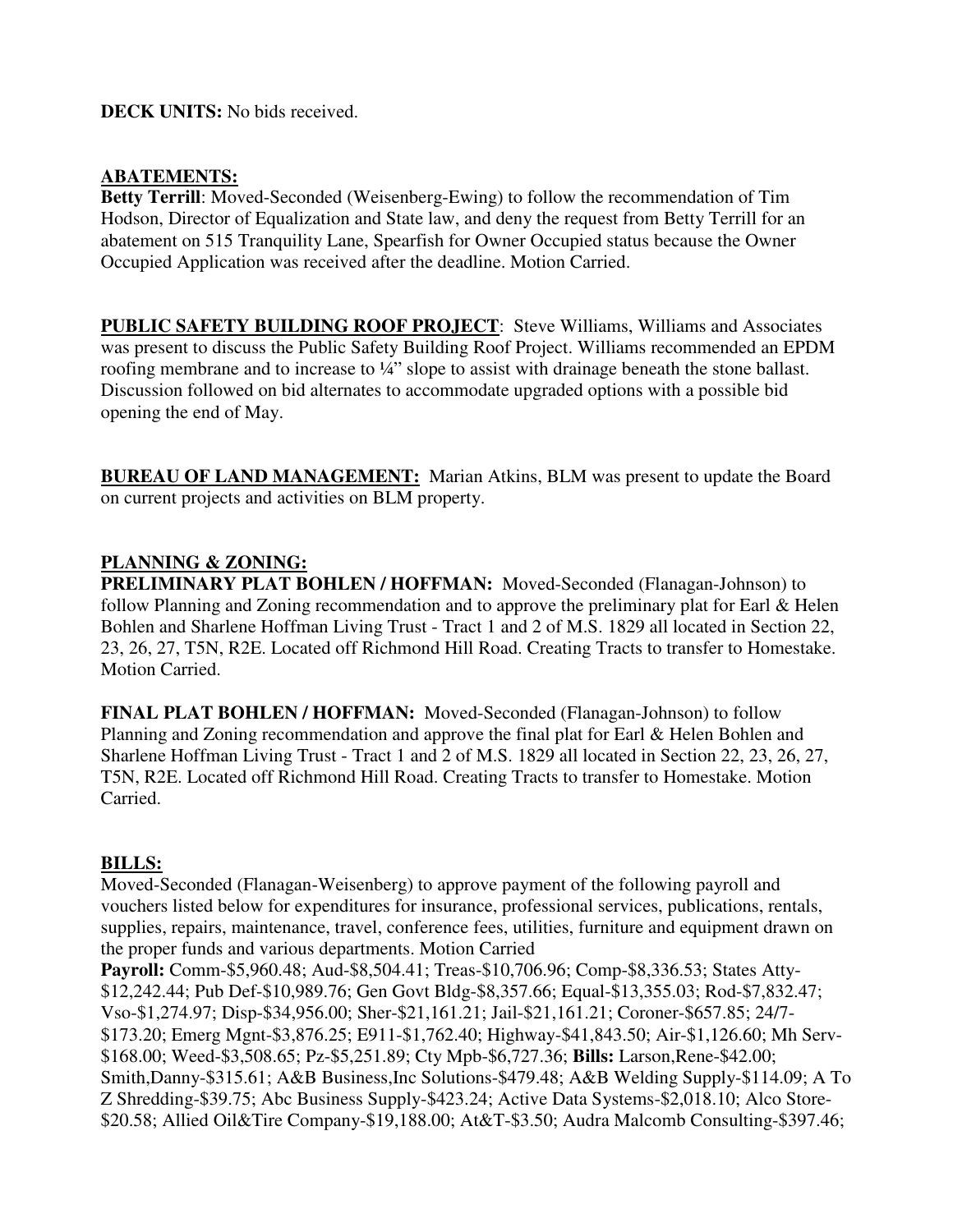B&B Auto Salvage-\$557.60; BH Chemical Company-\$157.66; BH Federal Credit Union- \$8,384.00; BH Power-\$10,493.94; Black Hills Disposal-\$87.00; Black Hills Urgent Care-\$432.76; Butler Machinery Co-\$996.06; Century Business Products-\$342.84; Centurylink-\$2,271.29; Certified Laboratories Div-\$315.00; City/County Alcohol&Drug-\$2,043.50; Clerk Of Courts- \$50.00; Collections Services Center-\$54.00; Commercial Kitchen Products-\$2,556.00; Coulls Informatics Corp-\$337.50; Credit Collections Bureau-\$260.92; Csd-\$265.60; Dept Of The Treasury-\$53,586.35; Diversified Collections-\$100.00; First Gold Hotel-\$52.00; Frontier Glass- \$253.62; Great Plains Chemical-\$180.00; Great Western Tire-\$12.00; Hills Material Comp- \$1,555.55; Horn Law Office Prof-\$206.10; J.G. Service-\$1,195.10; Jacobs Precision Welding- \$197.96; Janke,Wendy-\$1,228.00; Kimball-Midwest Co-\$138.43; Kimbell's Auto Repair-\$309.07; Kosel,Joseph-\$2,868.76; Lead-Deadwood Regional Hospital-\$59.04; Lee,James-\$15.00; Lewis &Clark Bhs-\$320.00; Lexisnexis Risk Data Mgnt-\$75.00; Mcclure,Susan-\$100.00; Mcleod's Office Supply-\$70.83; Microfilm Imaging Systems-\$2,080.00; Miller,Steve-\$1,491.74; Montana Dakota Utilities-\$881.85; Ms Mail-\$150.00; Mulligan Trailer Sales-\$10,559.00; Nacvso-\$30.00; Nelson,Christy-\$100.00; Northern Truck Equip Corp-\$88.35; Office Depot-\$1,877.80; Office Of Child Support-\$905.08; Pennington County Sheriff-\$698.10; Pitney Bowes-\$1,078.65; Quill Corporation-\$91.95; RC Regional Hospital-\$346.75; Regional Health-\$40.00; Regional Health Physicians-\$94.02; SD Cvso-\$150.00; Sdaco-\$525.00; Sdrs Supplemental Retirement-\$1,179.00; Securus Technologies T-Netix-\$1,197.90; Semerad,Sandra-\$115.60; Servall Towel&Linen- \$399.73; Spearfish Auto Supply-\$159.00; Spearfish Police Dept-\$10,242.54; Sturdevant's Auto Parts-\$148.06; Triple K Tire&Repair-\$954.61; Turnkey Corrections-\$17.71; Twin City Hardware &Lumber-\$924.59; Verizon Wireless-\$105.06; Vfw Post 5969-\$75.00; Washington State Support Reg-\$75.00; Wells Plumbing&Farm Supp-\$274.10; Western Sd Juvenile Serv-\$3,833.25; White Drug-\$1,207.04; Wilde&Hunt,Prof-\$324.00; Williams Properties-\$1,100.00; Williams Standard Serv-\$31.90; Wimactel-\$60.00; Wow!-\$1,625.30; Yankton County-\$220.00; **Witness & Jurors:**  Kratz,T-\$33.32; Ruby,J-\$61.44; Zellers,G-\$20.74

**9:53 a.m. EXECUTIVE SESSION**: Moved-Seconded (Johnson-Ewing) to go into executive session pursuant to (SDCL 1-25-2(3) Consultation with Legal Counsel about Contractual Matter). Motion Carried. 10:10 a.m. the Board opened for regular business with no-action taken.

ADJOURN: 10:10 a.m. There being no further business the Chairman adjourned the meeting. Motion Carried.

 $\overline{\phantom{a}}$  , and the contract of the contract of the contract of the contract of the contract of the contract of the contract of the contract of the contract of the contract of the contract of the contract of the contrac

 $\overline{\phantom{a}}$  , and the contract of the contract of the contract of the contract of the contract of the contract of the contract of the contract of the contract of the contract of the contract of the contract of the contrac

Date Approved

Richard Sleep, Chairman

ATTEST:

Connie Atkinson, Auditor

\_\_\_\_\_\_\_\_\_\_\_\_\_\_\_\_\_\_\_\_\_\_\_\_\_\_\_\_\_\_\_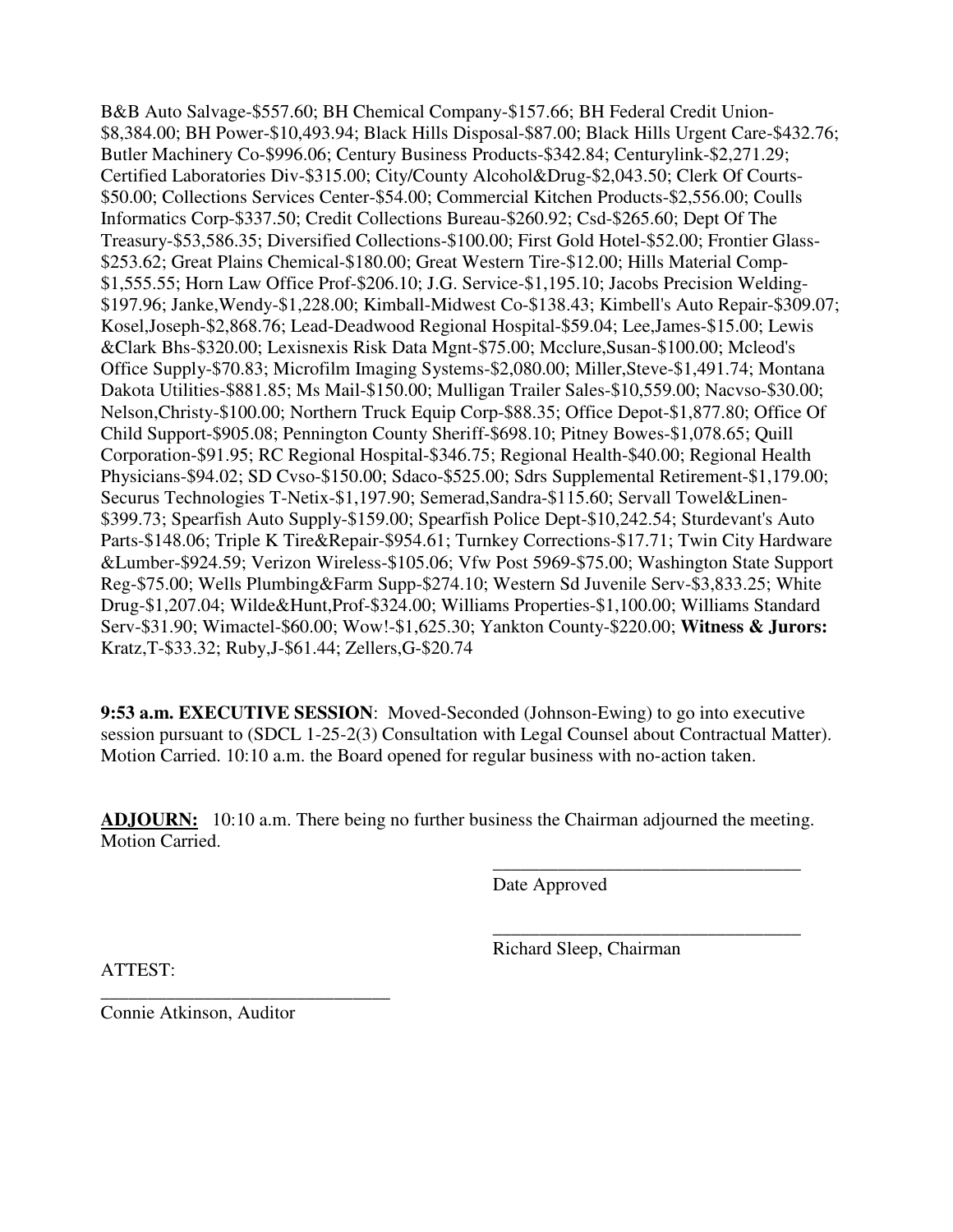# **LAWRENCE COUNTY COMMISSIONERS MEETING – April 8, 2014**

Chairman Richard Sleep called the regular meeting of the Lawrence County Commissioners to order and the Pledge of Allegiance was conducted at 8:00 a.m. on April 8, 2014 in the Administrative Annex Building of the Lawrence County Courthouse located at 90 Sherman Street, Deadwood, SD with Commissioners Daryl Johnson, Bob Ewing, Brandon Flanagan and Terry Weisenberg present.

All motions were passed by unanimous vote, by all members present, unless stated otherwise.

**AGENDA:** Moved-Seconded (Flanagan-Sleep) to approve the agenda as amended. Motion Carried.

**MINUTES:** Moved-Seconded (Weisenberg-Ewing) to approve the minutes of March 25, 2014 County Commission meeting. Motion Carried.

#### **PERSONNEL:**

**AUDITOR:** Moved-Seconded (Flanagan-Ewing) to approve Marlene Barrett as a Part-Time / Fill-In Secretary G3 at the base rate of \$17.00 an hour, effective May-12-2014. Motion Carried.

**EQUALIZATION**: Moved-Seconded (Ewing-Flanagan) to reclassify Jason Fisher as a Full-Time Permanent Appraiser III G1 at the base rate of \$17.84 an hour, effective April 7, 2014. Motion Carried.

Moved-Seconded (Weisenberg-Johnson) to approve the hiring of Louise Hohn as Full-Time Permanent Appraiser III G1 at the base rate of \$17.84 an hour, effective April 14, 2014. Motion Carried.

Tim Hodson, Director of Equalization explained to the Board that Hohn currently works in Butte County and they have already paid the registration fees for Hohn to attend training classes in the next few months in the State. Moved-Seconded (Johnson-Flanagan) to reimburse Butte County for the registration fees for Hohn to attend the future training sessions. Motion Carried.

**SHERIFF:** Moved-Seconded (Weisenberg-Ewing) to approve the advertising for the position of full-time correctional officer. Motion Carried.

**AUDITOR'S ACCOUNT WITH TREASURER REPORT:** Moved-Seconded (Ewing-

Weisenberg) to accept the Auditor's Account with the County Treasurer. Motion Carried. As of March 31, 2014 showed the following: Total amount of actual cash-\$1,350.00; Total amount of Checks and drafts in Treasurer's possession not exceeding three days (check deposit in transit)- \$80,162.85; Total amount of cash in transit in Treasurer's possession (cash deposit in transit)- \$398.40; petty Cash-\$1,860.00; Total amount of deposits in bank include: CD's-\$3,650,000; Bank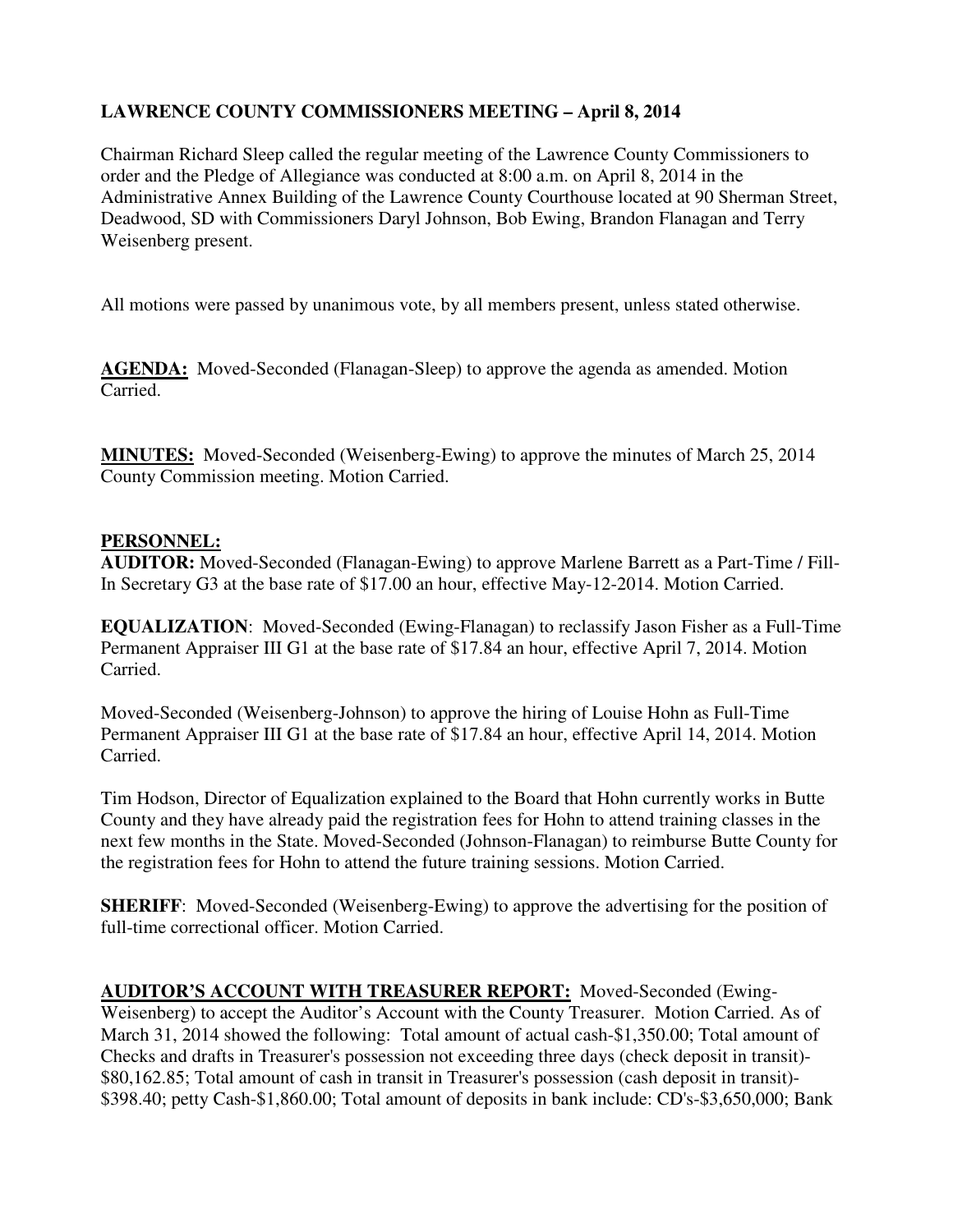Balance \$2,588,046.67, Money Market \$2,635,014.40; Savings-\$6,422,803.64; Total \$15,379,635.96.

**WILLIAMS & ASSOCIATES AGREEMENT:** Moved-Seconded (Johnson-Weisenberg) to approve and authorize the Chairman to sign the Williams and Associates Agreement for Professional Services for the Public Safety Building Roof Project. Motion Carried.

**ELECTION AGREEMENT**: Moved-Seconded (Flanagan-Sleep) to approve and authorize the Chairman to sign the Election System & Software, LLC Maintenance and Support Fees Agreement. Motion Carried.

**STATE LOCAL AGREEMENT**: Moved-Seconded (Johnson-Sleep) To approve and authorize the Chairman to sign the State and Local Agreement  $2<sup>nd</sup>$  Quarter Report FY2014. Motion Carried.

**SHERIFF BUSINESS:** Brian Dean, Sheriff was present to update the Board on the Sheriff's Office.

**US FOREST SERVICE CAMPGROUND AGREEMENT:** Moved-Seconded (Ewing-Flanagan) to approve and authorize the Chairman to sign the Cooperative Law Enforcement Agreement 14-LE-11020300-012 for 2014. Motion Carried

**SUPPLEMENTAL BUDGETS:** A public hearing was held for a supplemental budget for Insurance - \$110,000. No public input was voiced and the hearing was closed. Moved-Seconded (Flanagan-Weisenberg) to approve and authorize the Chairman to sign the following Resolution #2014-08. Motion Carried.

RESOLUTION #14-08 TO ADOPT A SUPPLEMENTAL BUDGET, WHEREAS, the County Budget for Lawrence County, South Dakota, for the fiscal year 2014, failed to provide sufficient revenue to enable the County to conduct the indispensable functions of Government, and WHEREAS, the Board of County Commissioners of said County deems it necessary to make a Supplementary Budget, providing for appropriation in the amounts set out below. NOW, THEREFORE, BE IT RESOLVED THAT SAID BOARD, make, approve and adopt a Supplemental Budget for Lawrence County, South Dakota, for the year 2014, and that in said budget there will be and is hereby appropriated the following sum of money, to-wit: **GENERAL FUND**: (Insurance - \$110,000). The funds for the above amounts are to be provided from unappropriated cash balances and estimated revenue in the designated Fund. Be it further RESOLVED that a hearing was held on the  $8<sup>th</sup>$  day of April, 2014 at the hour of 8:25 a.m. in the Commissioners' Room in the Administrative Office Building at 90 Sherman Street, Deadwood, Lawrence County, South Dakota, and that said Notice of Hearing was posted according to law, SDCL 7-21-22. IN WITNESS WHEREOF, we have hereunto set our hands and official seal of Lawrence County, this  $8^{th}$  day of April, 2014. FOR THE BOARD OF COUNTY COMMISSIONERS Richard Sleep, Chairman. ATTEST: CONNIE ATKINSON. LAWRENCE COUNTY AUDITOR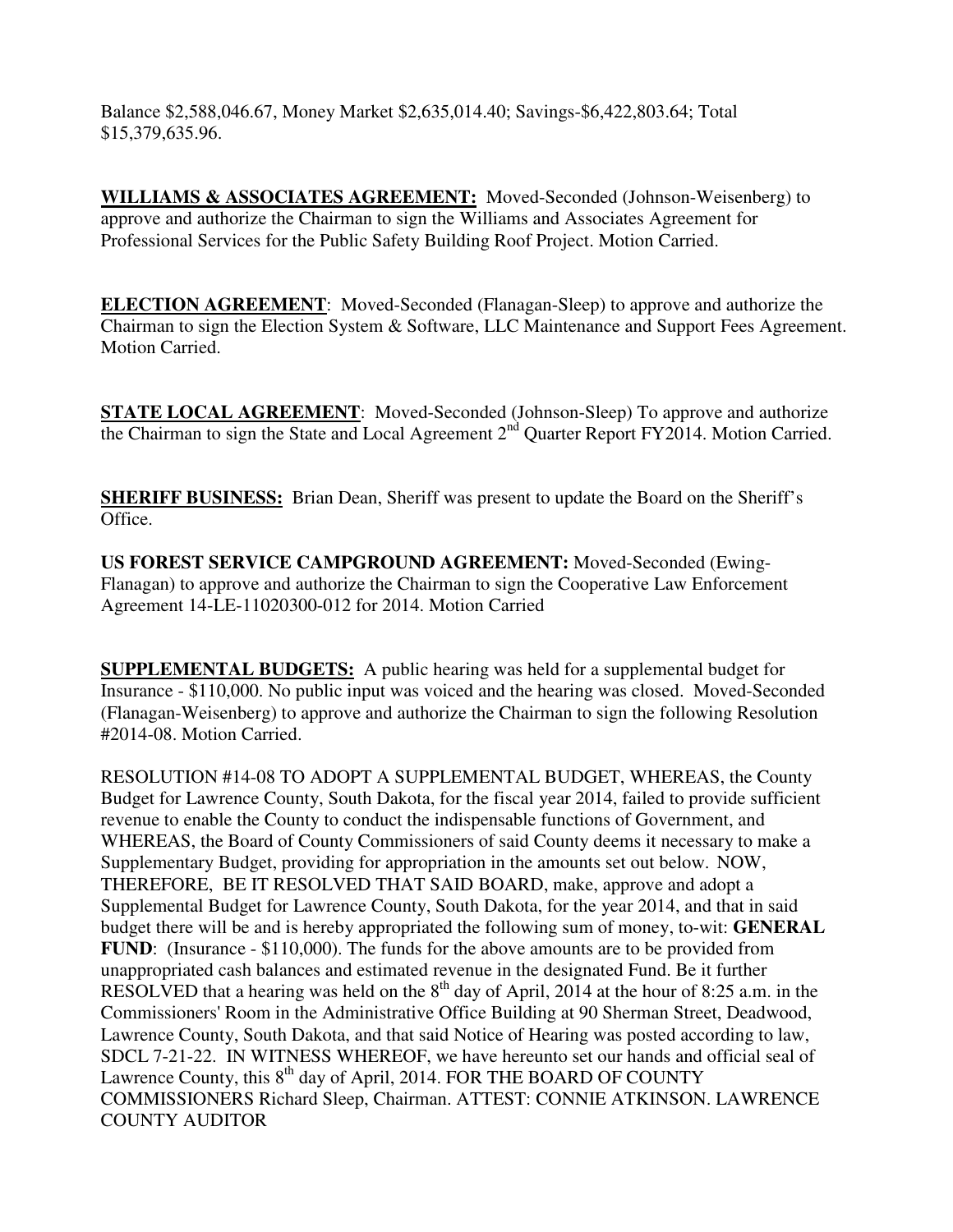**HIGHWAY BUSINESS:** Allan Bonnema, Highway Superintendent was present to update the Board on Highway Business.

**BID OPENING CROOK CITY ROAD:** The following bids were received for the Crook City Road Project: Hills Material - \$843,618.84 and Bituminous Paving - \$853,228.60. The Board discussed that the bids were over the engineers estimate. Moved-Seconded (Flanagan-Ewing) to continue the bid opening until the next meeting to review funding options. Motion Carried.

**DEPARTMENT OF TRANSPORTATION FUNDING AGREEMENT:** Moved-Seconded (Weisenberg-Johnson) to approve and authorize the Chairman to sign the State of South Dakota Department of Transportation Funding Exchange Agreement (SWAP) for 2014. Motion Carried.

#### **COOPERATIVE FOREST ROAD AGREEMENT & ROAD PROJECT AGREEMENT:**

Moved-Seconded (Ewing-Weisenberg) to approve and authorize the Chairman to sign the Cooperative Forest Road Agreement and Road Project Agreement #12-RO-11020300-022 modification #5 with the USDA Forest Service. Motion Carried

**SPRING LOAD LIMITS:** Bonnema discussed the spring load limits with the Board. The County limit is at 6 ton per axle along with Butte County. Meade and Pennington are currently at 7 ton per axle. Bonnema asked if the Board would be interested in allowing a permit that someone could purchase for a one time allowance. Discussion followed on the fee that would be charged for the one time permit and the possible damage to the County roads. The Board was in agreement to leave the spring load limit as is. Bonnema stated he will monitor the roads and remove the load limits when the conditions support the removal.

**FUEL QUOTES:** The following fuel quotes were submitted as of March 26, 2014: Deadwood Diesel 5700: (prices per gallon) CBH Cooperative - \$3.403, MG Oil - \$3.39004\*; Deadwood Unleaded 2900 gallons: (prices per gallon) CBH Cooperative - \$3.219\*, MG Oil - \$3.2562; Spearfish Diesel 3200 gallons: (prices per gallon) CBH Cooperative - \$3.403, MG Oil - \$3.39004\*; Spearfish Unleaded 600 gallons: (prices per gallon) CBH Cooperative - \$3.239\*, MG Oil - \$3.2562; Whitewood Diesel 950 gallons: (prices per gallon) CBH Cooperative - \$3.423, MG Oil - \$3.39004\*. \*Represents lowest quote awarded. No bid was received from Southside or Harms Oil.

**CITY OF DEADWOOD PARKING:** The Board discussed a proposed parking ramp lease agreement between City of Deadwood and Lawrence County with Charles Turbiville, Deadwood Mayor. Moved-Seconded (Ewing-Johnson) to accept the offer from the City of Deadwood for 7 covered parking spaces for City law enforcement in exchange for 6 designated parking spots behind the post office and also designated parking spots in the Sherman Street lot. Motion Carried.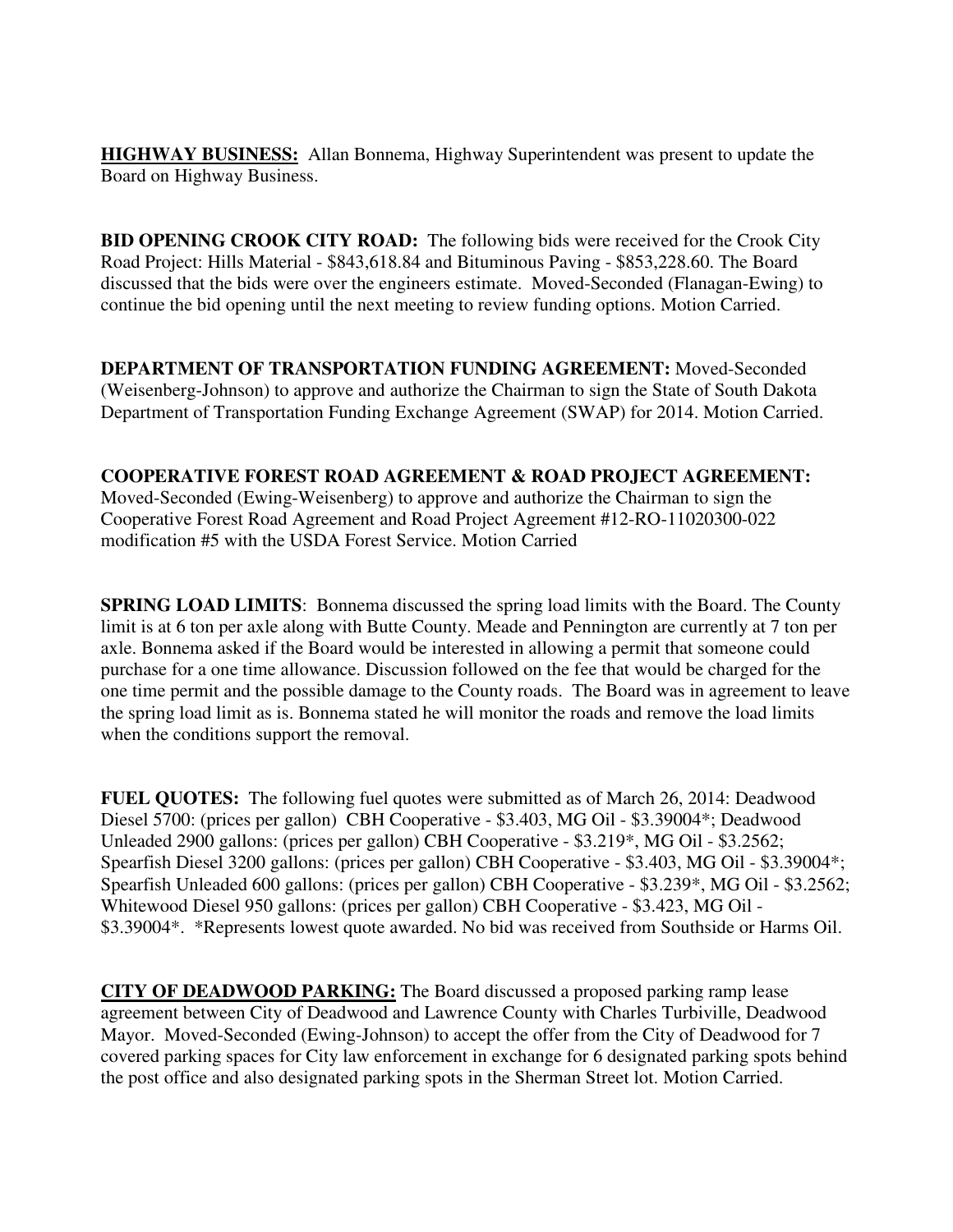**RECESS:** 9:15 a.m. Moved-Seconded (Ewing-Flanagan) to recess the County Commission Meeting. Motion Carried. 9:35 a.m. The Chairman called the meeting back to order.

## **AIRPORT:**

**RESOLUTION TO TRANSFER BLACK HILLS – CLYDE ICE AIRPORT**: Moved-Seconded (Johnson-Flanagan) to approve, adopt and authorize the Chairman to sign the following Resolution #2014-09 RESOLUTION TO TRANSFER BLACK HILLS – CLYDE ICE AIRPORT TO CITY OF SPEARFISH UPON CHANGE OF FAA SPONSORSHIP. Motion Carried. LAWRENCE COUNTY RESOLUTION 2014-09 RESOLUTION TO TRANSFER BLACK HILLS – CLYDE ICE AIRPORT TO CITY OF SPEARFISH UPON CHANGE OF FAA SPONSORSHIP: WHEREAS, Lawrence County, South Dakota (County) is the owner and the Federal Aviation Administration (FAA) designated Sponsor of the Black Hills – Clyde Ice Airport (Airport) located in and adjacent to Spearfish, South Dakota (City); and WHEREAS, County has agreed to transfer Airport to City subject to and conditioned upon City first obtaining transfer and approval of sponsorship from County to City; and WHEREAS, City has agreed to accept transfer of Airport to City from County upon obtaining FAA Sponsorship designation; and WHEREAS, County has determined that it is in the interests of the County for City to be the sponsor of the Black Hills – Clyde Ice Airport and that City may undertake the responsibilities of operations and future Airport enhancements for purposes of economic development in the interests of Lawrence County; NOW THEREFORE BE IT RESOLVED that Lawrence County, by and through the assembled members of the County Commission, shall cooperate with the City of Spearfish and its application for Federal Aviation Administration designation of Sponsorship for Black Hills – Clyde Ice Airport; and, upon the City of Spearfish obtaining the requisite sponsorship designation, Lawrence County does hereby agree to the transfer of the Black Hills – Clyde Ice Airport real estate, together with easements, avionic easements, rights and interests together with personal property associated there with to the City of Spearfish in its "as is" and "where is" condition, subject to such contracts, leases and legal obligations as exist, together with the responsibilities, duties and obligations to the Federal Aviation Administration and any other governmental and regulatory agencies, including the South Dakota Department of Transportation. Dated this 8<sup>th</sup> day of April, 2014. FOR THE BOARD: Richard Sleep, CHAIR. ATTEST: Connie Atkinson AUDITOR

## **RESOLUTION DEDICATING CERTAIN COUNTY ROADS TO CITY OF SPEARFISH**

**LAWRENCE COUNTY:** Moved-Seconded (Johnson-Flanagan) to approve, adopt and authorize the Chairman to sign the following RESOLUTION #2014-10 RESOLUTION DEDICATING CERTAIN COUNTY ROADS TO CITY OF SPEARFISH. Motion Carried. RESOLUTION #2014-10 RESOLUTION DEDICATING CERTAIN COUNTY ROADS TO CITY OF SPEARFISH: WHEREAS, Lawrence County, South Dakota (County) has agreed to dedicate in perpetuity certain roads and rights of way to the City of Spearfish, South Dakota (City), and the City has agreed to accept said dedication and responsibility for future use, maintenance and repair; and WHEREAS, the road and rights of way subject to the dedication shall include: North Rainbow Road from the intersection of East Colorado Boulevard and Rainbow Road to the intersection of Airport Road and Rainbow Road; Airport Road from the intersection of Rainbow Road and Airport Road until Airport Road becomes North 27th Street; North 27th Street from the intersection of Lookout Mountain Road and North 27th Street until North 27th Street becomes Airport Road; Industrial Drive from the intersection of 1st Avenue and Industrial Drive until Industrial Drive becomes Airport Road; and Aviation Place from the intersection of Airport Road until Aviation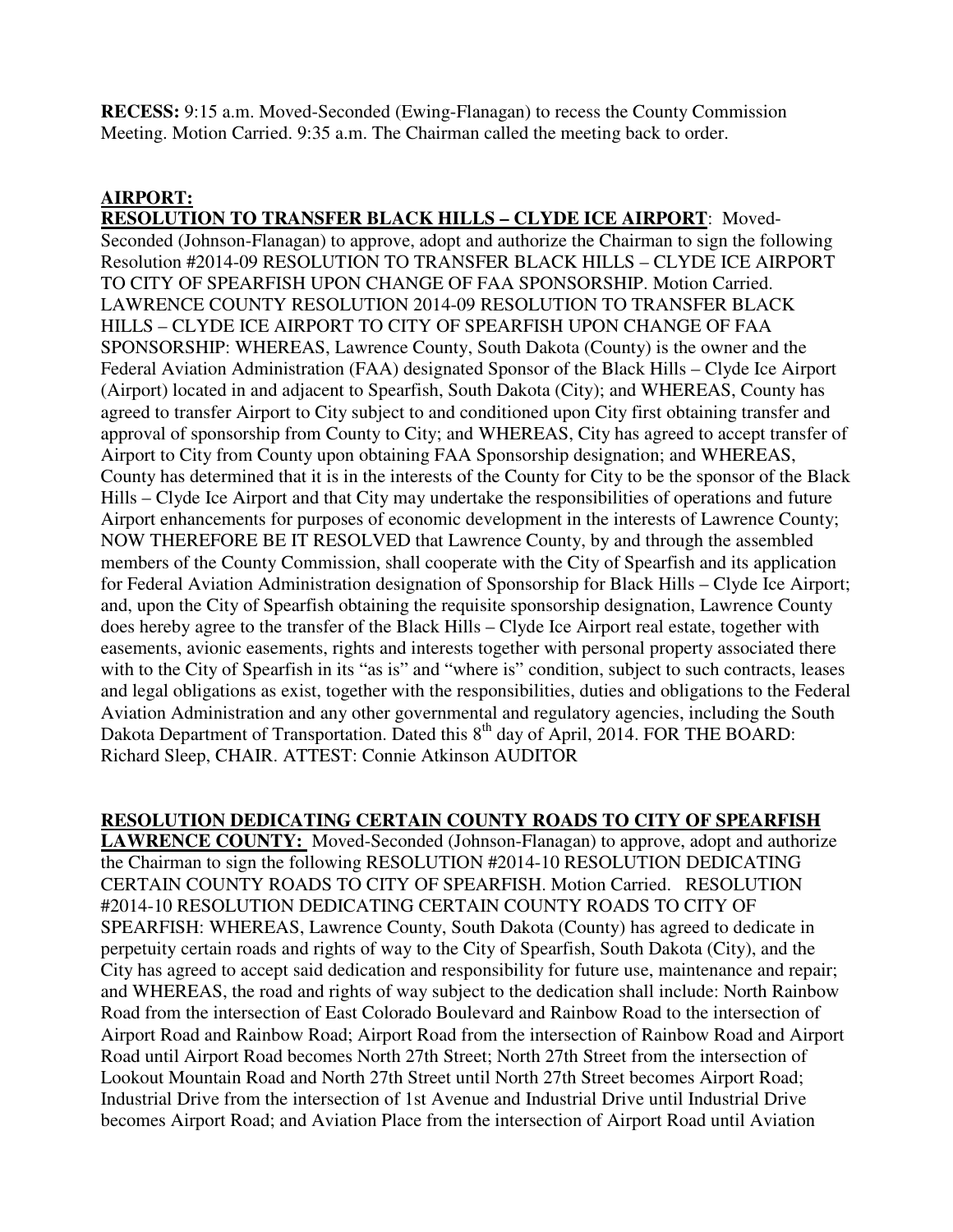Place ends at the Black Hills – Clyde Ice Airport; and WHEREAS, said dedication shall be completed effective upon the Federal Aviation Administration designation of City as the Sponsor for the Black Hills – Clyde Ice Airport (Airport) and conveyance of the Airport by County to City; NOW THEREFORE BE IT RESOLVED that Lawrence County, by and through the assembled members of the County Commission of Lawrence County, do, subject to the foregoing condition precedent, hereby authorize the Chair to sign the Dedication of Roads at such time. Dated this 8th day of April, 2014. FOR THE BOARD: Richard Sleep, CHAIR ATTEST: Connie Atkinson, AUDITOR

**SURPLUS ROCK PILE & MILLINGS:** The Board reviewed a request from Johner & Sons to declare the rock pile at the B.H. Airport surplus and offer for sale. Moved-Seconded (Flanagan-Johnson) to declare the rock pile and asphalt millings at the B.H. Airport surplus and set a bid opening for May 13, 2014 at 8:45 a.m. with each item being bid separately. Motion Carried.

## **ABATEMENTS:**

**DESCHAMPS:** Moved-Seconded (Johnson-Ewing) To approve the abatement for a 1972 Ritz 14x60 Mobile Home VIN #706716332 owned by Brian & Bobbie Deschamps because the mobile home was tore down and hauled away. Motion Carried.

**COUNTY ASSISTANCE APPEAL:** An appeal was heard for Robert McDonald and Merryse Gillespie on an application for rental and utility assistance. The applicants were not present for the appeal hearing. Brenda McGruder, Deputy Auditor was present to defend the decision by the Auditor's Office for denial of the Application. The application and all supporting documents were reviewed. Moved-Second (Ewing-Johnson) to uphold the decision by the Auditor's Office and deny the application for County Assistance for Robert McDonald and Merryse Gillespie. Motion Carried.

**ON-OFF SALE WINE LICENSE:** A public hearing was held on an application for a Retail On-Off Sale Wine License for Recreational Springs Resort. No public input was voiced and the hearing was closed. Moved-Seconded (Ewing-Flanagan) to approve the following Retail On-Off Sale Wine License for Recreational Springs Resort: M.S. 1200 Lot 3-A2 Of Tract 3-A A S/D Of Jay#1,2&3 & Fay#3, Albert Steele Fraction, Hazard, Log Cabin & Violet #3 Of Sec 24, T4N, R2E, BHM. Motion Carried.

#### **PLANNING & ZONING:**

**FINAL PLAT / WILLIAMSON & GRIESS:** Moved-Seconded (Ewing-Weisenberg) to approve the Final Plat for Williamson & Griess for Tract A-4 of Reebe Ranch Estates located in Section 28, T7N, R1E off of Exit 2 on Red Hill Road. Motion Carried.

**POWDER HOUSE PASS:** The Board discussed Building Permits and Certificate of Occupancy for the landowners. Nick Hoffman, Interstate Engineering stated collection facilities will be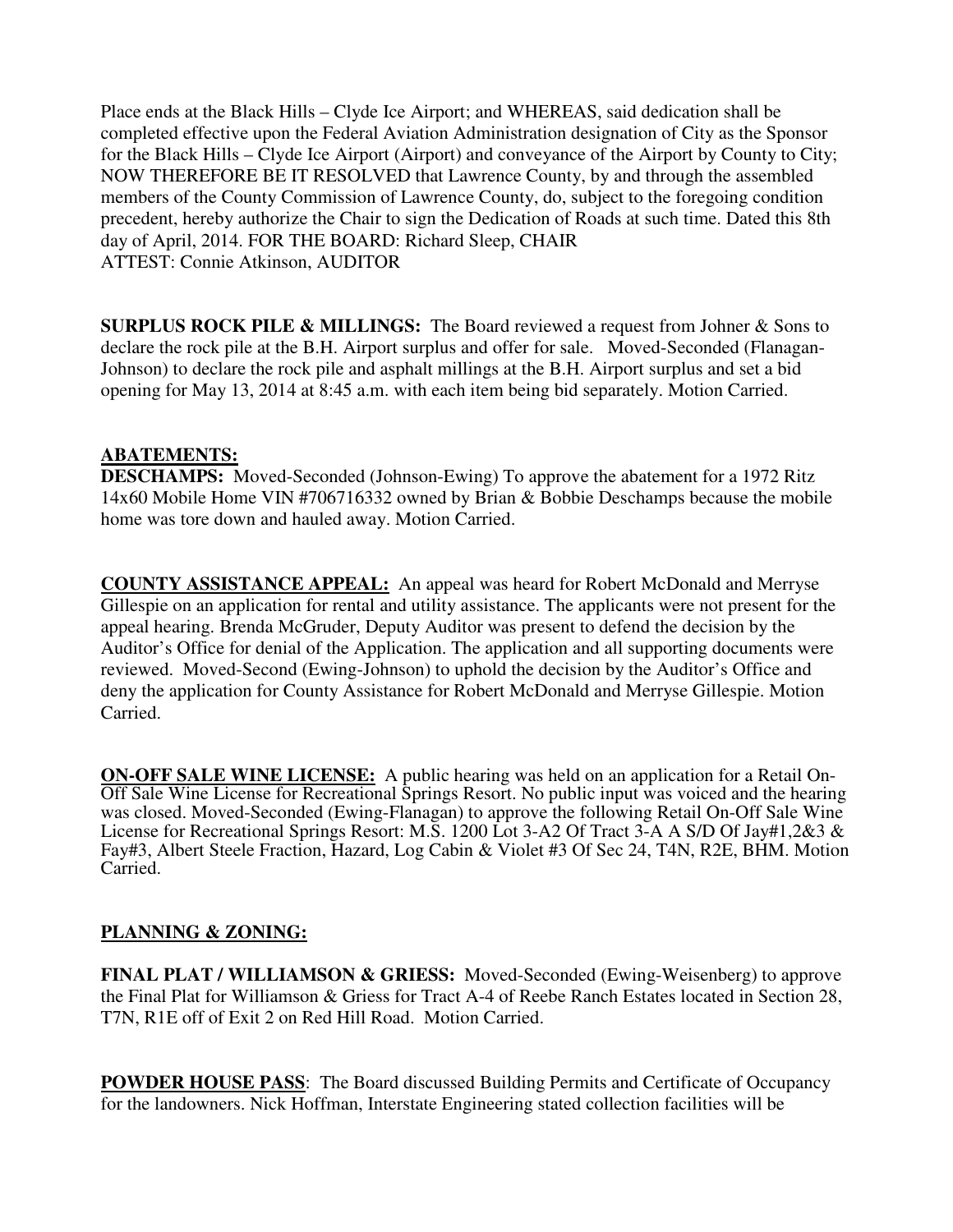completed by the end of construction season. Greg and Jennifer Kaschmitter were present and stated they would pump the collection facilities at the developers cost if the system was not up and running at the time of need. Johnson stated until they have a discharge permit from the state he would be concerned for the individual who purchases a lot and builds a home. Discussion followed that a bond is in place to guarantee the system is completed. Sleep questioned if Phase I is completed and requested more time to review the documents. Vogt recommended the Board require the building permits in the development area to come before the Board. The Board was in agreement that all building permits will come before the Board.

**AGREEMENTS / LETTER OF CREDIT**: Moved-Seconded (Johnson-Weisenberg) to approve and authorize the Chairman to sign the Powder House Pass Memorandum of Agreement and Final Development Agreement upon the completion of the fully executed Irrevocable Standby Letter of Credit. Motion Carried. Aye-Johnson, Weisenberg, Ewing and Flanagan. Nay-Sleep.

#### **FINAL PLAT / POWDER HOUSE PASS**:

Moved-Seconded (Flanagan-Weisenberg) to follow Planning and Zoning recommendation and approve the Final plat for Lot 1, Blk 5 of Wilderness Estates 2nd Addition located in Powder House Pass located along Hwy 85, upon the receipt of the executed letter of credit. Motion Carried.

Moved-Seconded (Flanagan-Ewing) to Planning and Zoning recommendation and approve the final plat for Lot 14, Blk 3 of Wilderness Estates 2nd Addition located in Powder House Pass along Hwy 85 upon the receipt of the executed letter of credit. Motion Carried.

#### **BILLS:**

Moved-Seconded (Flanagan-Weisenberg) to approve payment of the following payroll and vouchers listed below for expenditures for insurance, professional services, publications, rentals, supplies, repairs, maintenance, travel, conference fees, utilities, furniture and equipment drawn on the proper funds and various departments. Motion Carried

**Payroll:** Comm-\$5,960.48; Aud-\$8,505.05; Treas-\$10,706.97; Comp-\$8,336.54; States Atty- \$12,276.71; Pub Def-\$10,989.76; Gen Govt Bldg-\$8,242.72; Equal-\$13,293.33, Rod-\$7,832.48; Vso-\$1,276.41; Disp-\$10,610.20; Sher-\$35,515.28; Jail-\$22,759.52; Coroner-\$257.85; 24/7- \$173.20; Emerg Mgnt-\$3,766.28; E911-\$1,762.41; Highway-\$42,412.57; Air-\$1,294.40; Mh Serv- \$84.00; Weed-\$2,588.26; Pz-\$5,051.89; Cty Mpb-\$2,662.69; **Bills:** Mowell,Richard-\$7,241.42; Lopez,Amber-\$422.96; A&B Business,Inc Solutions-\$442.14; A&B Welding Supply-\$19.04; A&I Distributors-\$2,243.10; A&J Supply-\$163.98; AToZ Shredding-\$31.20; Abc Business Supply- \$105.51; Alco Store-\$4.39; Armstrong Extinguish-\$155.61; Asphalt Conference-\$100.00; At&T Mobility-\$869.31; BH Chemical Company-\$408.99; BH Pest Control-\$190.00; BH Pioneer- \$1,175.21; BH Power-\$1,223.65; Ball,Megan-\$150.00; Barnaud Law Firm-\$1,544.37; Bfd Llc- \$350.00; Black Hills Pure-\$52.50; Bomgaars Supply-\$69.99; Butler Machinery Co-\$393.98; Butte Electric Coop-\$779.72; Cbh Cooperative-\$11,278.50; Cdw Government-\$432.26; Century Business Products-\$54.49; Centurylink-\$106.96; Clauser Machine Works-\$12.24; Commercial Kitchen Products-\$298.00; Coulls Informatics Corp-\$487.50; Dale's Tire&Retread-\$450.64; Deadwood,City Of-\$5,684.94; Division Of Motor Veh-\$24.00; Eddie's Truck Sales/Serv-\$450.05; Ellingson,Joseph-\$1,349.31; Fastenal-\$870.17; Federal Express Corp-\$20.10; Fidler-Isburg Funeral Chapel-\$1,170.00; Godfrey's Brake Serv-\$168.75; Grey Law Office Prof Llc-\$6,171.57; Guest Services-\$125.20; Havemeier,Leslie-\$4.40; Heartland Paper Co-\$869.81; Jacobs Precision Welding-\$230.40; John Deere Financial-\$151.92; Kimball-Midwest Co-\$221.68; Kinney,Matthew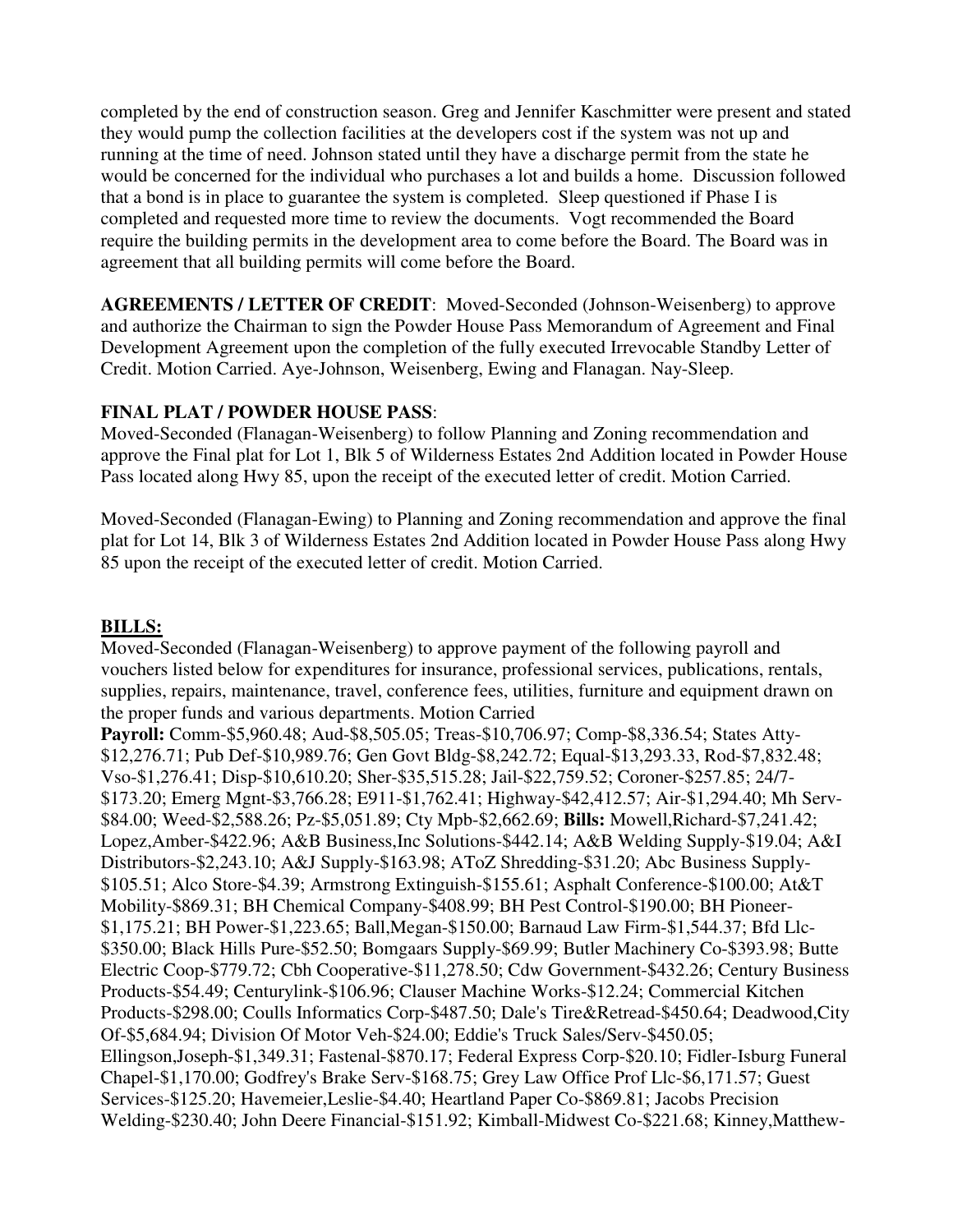\$859.69; Knecht Home Center Of Spf-\$152.37; Koll,Amy-\$150.00; Kosel,Joseph-\$3,367.11; LC Conservation Dist-\$5,000.00; L&S Restoration-\$1,008.87; Lead,City Of-\$54.15; Lead-Deadwood Sanitary-\$318.94; Leads Online Llc-\$1,758.00; Liewer Enterprises-\$1,093.61; Long Enterprises- \$400.00; M&T Fire&Safety-\$440.42; Mack's Auto Body Llc-\$62,876.44; Marco-\$37.35; Mcg Properties-\$450.00; Mcleod's Office Supply-\$364.22; Mg Oil Company-\$32,544.39; Miller,Steve- \$865.46; Montana Dakota Utilities-\$6,687.93; Moore Medical-\$124.38; Ms Mail-\$81.35; Nebraska Salt&Grain-\$4,855.01; Nelson,Tonya-\$300.00; Neve's Uniforms-\$19.00; Pitney Bowes-\$95.98; Quill Corporation-\$196.19; RC Finance Office-\$1,015.00; RC Regional Hospital-\$157.80; Rabe Elevator-\$925.97; Rapid Transcript-\$717.00; Reausaw,Bernie-\$350.00; Reuer,Allen-\$100.00; Rocket Lube-\$203.95; SD Dept Of Labor Unemployment-\$17,865.24; SD Law Review-\$33.02; SD State Treasurer-\$13,611.88; Sand Creek Printing-\$155.00; Sdaco-\$350.00; Servall Towel&Linen- \$542.11; Sheehan Mack Sales &Equip-\$1,059.10; Spearfish Auto Supply-\$2,229.78; Spearfish City Of-\$5,000.00; Spearfish Motors-\$77.00; Sterna,Laura-\$250.00; Sturdevant's Auto Parts-\$799.66; Sundance Equipment-\$332.39; Sysco Montana-\$1,992.36; Titan Machinery Construct-\$6.57; Triple K Tire&Repair-\$279.79; Twin City Hardware&Lumber-\$433.53; Victims Of Violence-\$805.00; Waste Connections-\$678.15; Watertree-\$62.85; Western Sd Juvenile Serv-\$3,495.15; White's Queen City Motors-\$457.20; **Witness & Jurors:** Black,D-\$61.10; Chapeau,C-\$64.80; Cowen,C- \$52.22; Holien,G-\$69.24; Hopewell,C-\$63.32; Jones,B-\$19.24; Keim,R-\$62.58; Lavoie,R-\$59.62; Law,J-\$52.22; Mason,L-\$52.22; Mitcheltree,R-\$50.74; Rhodes,B-\$60.36; Rohla,R-\$61.10; Sargent,D-\$52.22; Sleep,R-\$69.24; Startz,Z-\$57.40; Trevino,B-\$55.92

**ADJOURN:** 11:03 a.m. There being no further business the Chairman adjourned the meeting. Motion Carried.

 $\overline{\phantom{a}}$  , and the contract of the contract of the contract of the contract of the contract of the contract of the contract of the contract of the contract of the contract of the contract of the contract of the contrac

 $\overline{\phantom{a}}$  , and the contract of the contract of the contract of the contract of the contract of the contract of the contract of the contract of the contract of the contract of the contract of the contract of the contrac

Date Approved

ATTEST:

Richard Sleep, Chairman

Connie Atkinson, Auditor

\_\_\_\_\_\_\_\_\_\_\_\_\_\_\_\_\_\_\_\_\_\_\_\_\_\_\_\_\_\_\_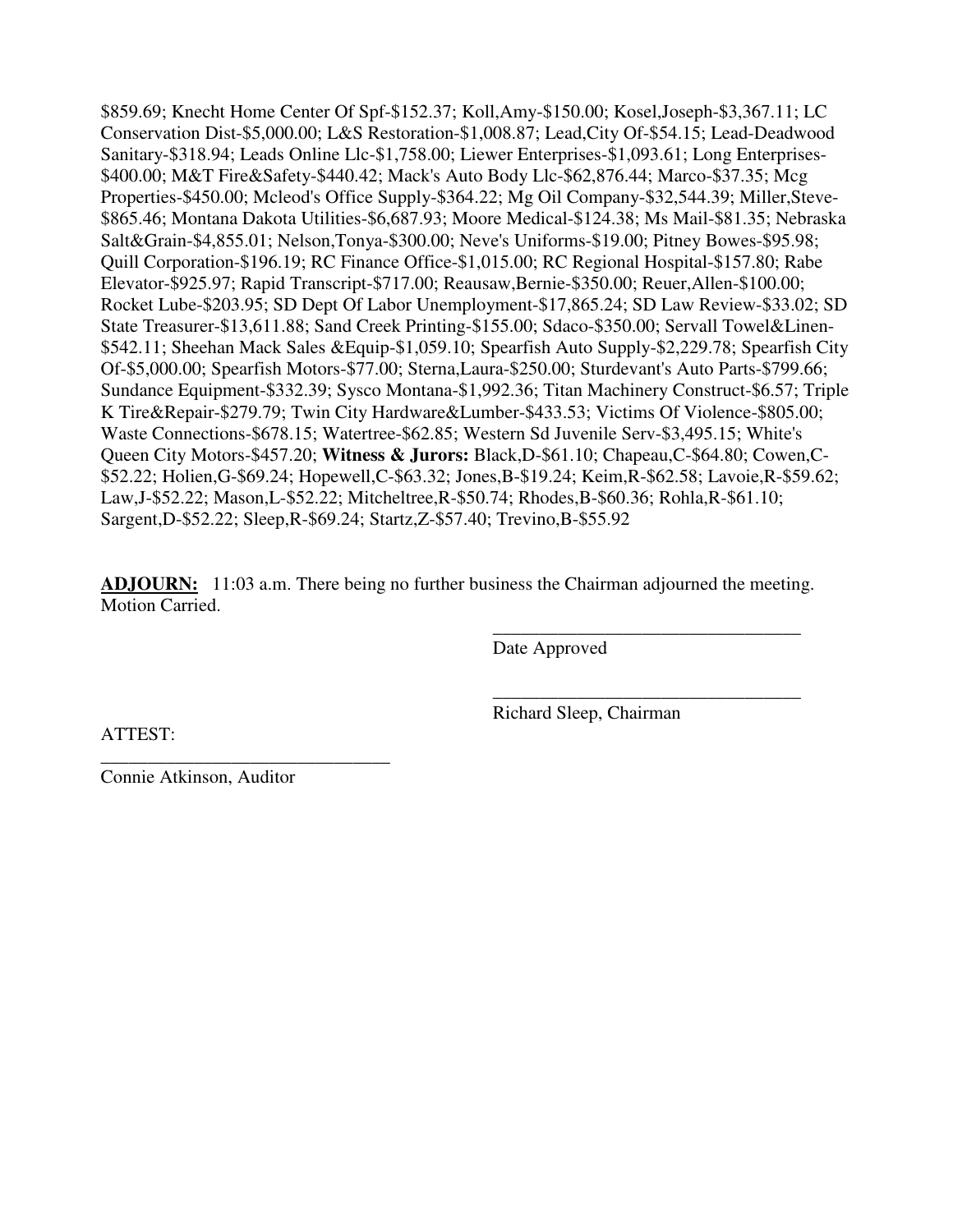# **LAWRENCE COUNTY BOARD OF ADJUSTMENT – April 8, 2014**

Chairperson Richard Sleep called the Lawrence County Board of Adjustment meeting to order at 9:15 a.m. on April 8, 2014 in the Administrative Annex Building of the Lawrence County Courthouse located at 90 Sherman Street, Deadwood, SD with Commissioners Daryl Johnson, Terry Weisenberg, Bob Ewing and Brandon Flanagan present.

All motions were passed by unanimous vote, by all members present, unless stated otherwise.

**VARIANCE #140 / VANDEEST**: A public hearing was held on application for Variance #140 Jamie & Andy VanDeest. The VanDeests are requesting numerous setbacks from a 25' setback for the existing garage and residence on Lot 3, Estates at Pillar Peak in Section 20, T5N, R4E. (2.96 acres). Located off Boulder Canyon Highway. The Board discussed the topography of the lot and the reasons for granting a variance. VanDeest acknowledged that the house was located and constructed in knowing violation of the applicable set-back requirement in the subdivision regulations. The homeowner did go through the homeowners association and got a variance but didn't realize they needed to go to the County for a variance.

Moved-Seconded (Ewing-Flanagan) to follow Planning and Zoning recommendation and deny the request for Variance #140 Request for a Variance #140 for Jamie  $\&$  Andy VanDeest because it does not meet the ordinance. Motion Carried. Aye-Weisenberg, Ewing, Flanagan and Sleep. Nay-Johnson

**ADJOURN:** 9:34 a.m. There being no further business it was Moved-Seconded (Flanagan-Weisenberg) to adjourn. Motion Carried.

 $\overline{\phantom{a}}$  , and the contract of the contract of the contract of the contract of the contract of the contract of the contract of the contract of the contract of the contract of the contract of the contract of the contrac

Date Approved

 $\overline{\phantom{a}}$  , and the contract of the contract of the contract of the contract of the contract of the contract of the contract of the contract of the contract of the contract of the contract of the contract of the contrac Richard Sleep, Chairperson

ATTEST:

Connie Atkinson, Auditor

\_\_\_\_\_\_\_\_\_\_\_\_\_\_\_\_\_\_\_\_\_\_\_\_\_\_\_\_\_\_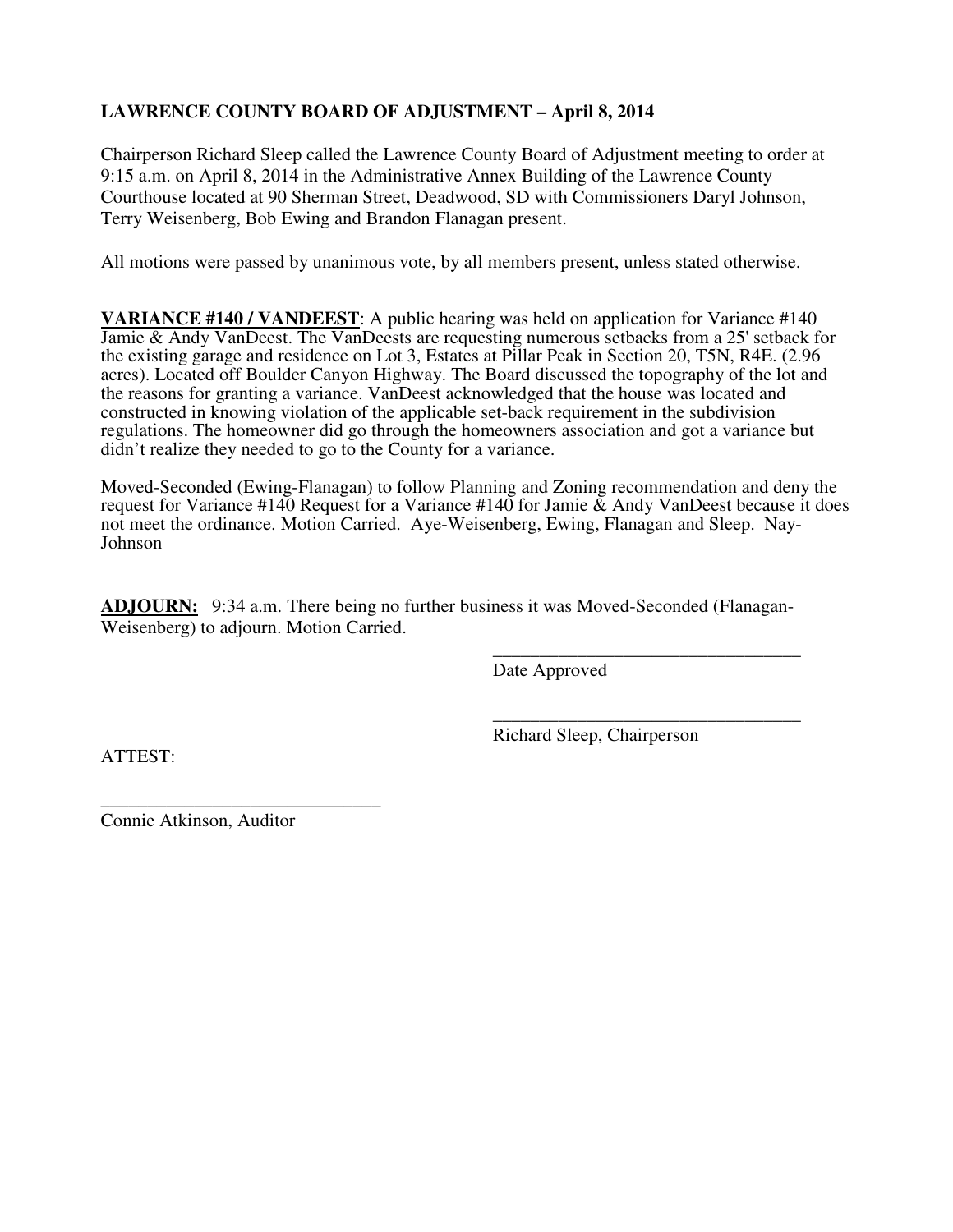## 2014 COUNTY BOARD OF EQUALIZATION

The Lawrence County Board of Equalization was called to order on Tuesday April 8, 2014 at 11:05 a.m. with the following members present: Richard Sleep, Daryl Johnson, Terry Weisenberg, Brandon Flanagan and Bob Ewing.

All motions were passed by unanimous vote by all members present, unless stated otherwise.

the State of South Dakota AG production formula to determine AG land value.

## **The 2014 Board of Equalization Oath was signed**.

## **TAX EXEMPT PROPERTIES:**

**HOMESTAKE VISITOR CENTER INC 31440-00300-002-00** HOMESTAKE S/D LEAD LOT 2 TRACT 3 (TOUR OFFICE) Moved-Seconded (Flanagan-Ewing) To follow the recommendation of the Equalization Office and Change land value from \$42,360 to \$0 Change structure value from \$182,180 to \$0 Motion Carried: Remarks: Granted 100% tax exempt.

**ST AMBROSE CHURCH 30025-02300-400-00** ORIGINAL TOWN DEADWOOD LOTS 32 THRU 39 & PT LOT 40 & ALL OF 40A & 41 BLK 23 (CHURCH) Moved-Seconded (Flanagan-Ewing) To follow the recommendation of the Equalization Office and add taxable value of \$102,540 NA-D1 Motion Carried.

**NORTHERN HILLS AREA COURT APPOINTED SPECIAL ADVOCATE (CASA) 32030- 02200-040-00** ORIGINAL TOWN SPEARFISH S 40' LOT 3 & N 10' LOT 4 BLK 22 Moved-Seconded (Johnson-Ewing) To follow the recommendation of the Equalization Office and grant 50.2% exemption. Motion Carried.

**#0001 MEHLHAFF, DOUGLAS G & JUDITH A 26680-01624-000-20** MINERAL 1564 THRU 1742 M.S. 1624 TRACT B1(6.15) & TRACT B2(6.21) OF SYNDICATE #1 & #3: Moved-Seconded (Ewing-Weisenberg) To follow the recommendation of the Equalization Office and No change in land value. No change in structure value. Motion Carried: Remarks: The Mehlhaff's were present and expressed concerns on the valuation of the AG property versus Non-Ag. Mehlhaff gave examples of taxes paid on property in his area and the tax break the landowner was receiving if they were classified as AG property. The Board explained in Lawrence County you are required to own 41 acres to be classified as AG and stated the assessment is supported by fair and equitable sales and comparables for like properties.

**#0002 ROCKY BLUFF APARTMENTS LP 32465-00400-020-00** MCGUIGAN RANCH ADDN TIF #3 LOT 2 BLK 4 Moved-Seconded (Ewing-Johnson) To follow the recommendation of the Equalization Office and No change in land value. Change structure value from \$874,440 to \$1,600,410 No change in the additional structure value. Motion Carried: Remarks: Added value to reflect the second level of the apartment complex.

The Board had a teleconference with Patrick Klier in reference to his appeal on the added value to **ROCKY BLUFF APARTMENTS LP 32465-00400-020-00** MCGUIGAN RANCH ADDN TIF #3 LOT 2 BLK 4. Klier stated this is a rental restricted property and felt the valuation of the property was not comparable to like properties. Moved-Seconded (Flanagan-Johnson) To follow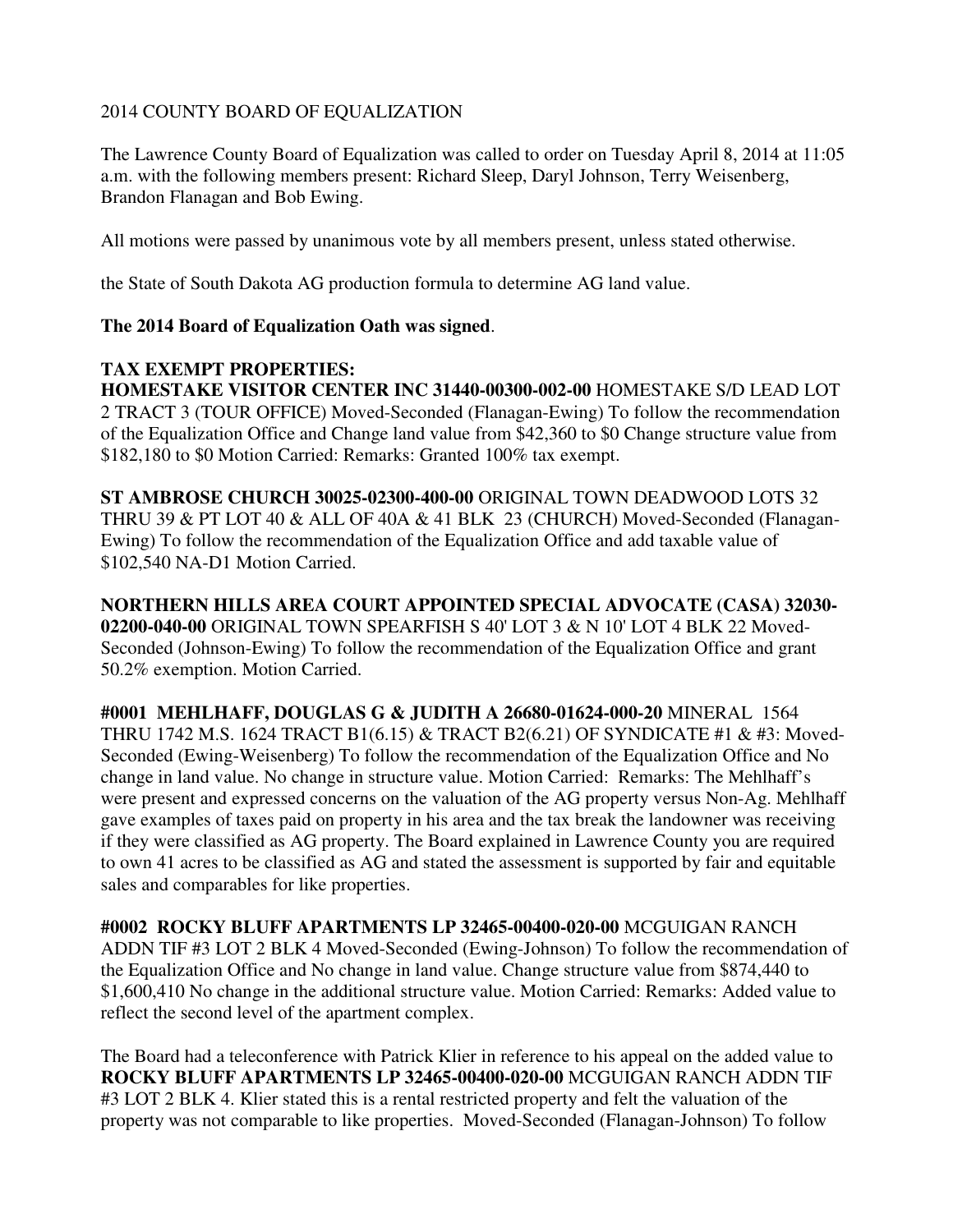the recommendation of the Equalization Office and uphold the valuation as adjusted because the assessment is supported by fair and equitable sales and comparables.

**#0004 BAR 10 LLC 19000-00601-024-20** T-006 R-01 SE1/4 SE1/4 Moved-Seconded (Weisenberg-Johnson) To follow the recommendation of the Equalization Office and No change in land value. Motion Carried: Remarks: The assessment is supported by the State of South Dakota AG production formula to determine AG land value. Barb Running was present to discuss soil surveys and the valuation of AG lands in Lawrence County.

**#0005 BAR 10 LLC 19000-00601-111-10** T-006 R-01 NW1/4 NE1/4 Moved-Seconded (Johnson-Flanagan) To follow the recommendation of the Equalization Office and No change in land value. Motion Carried: Remarks: The assessment is supported by the State of South Dakota AG production formula to determine AG land value.

**#0006 BAR 10 LLC 19000-00601-123-00** T-006 R-01 NW1/4 SW1/4 Moved-Seconded (Ewing-Flanagan) To follow the recommendation of the Equalization Office and No change in land value. Motion Carried: Remarks: The assessment is supported by the State of South Dakota AG production formula to determine AG land value.

**#0007 BAR 10 LLC 19000-00601-112-40** T-006 R-01 NE1/4 NW1/4 Moved-Seconded (Weisenberg-Ewing) To follow the recommendation of the Equalization Office and No change in structure value. No change in land value. Motion Carried: Remarks: The assessment is supported by the State of South Dakota AG production formula to determine AG land value and fair and fair and equitable sales and comparables.

**#0008 BAR 10 LLC 19000-00601-122-10** T-006 R-01 W1/2 NW1/4 Moved-Seconded (Flanagan-Ewing) To follow the recommendation of the Equalization Office and No change in land value. Motion Carried: Remarks: The assessment is supported by the State of South Dakota AG production formula to determine AG land value.

**#0009 BAR 10 LLC 19000-00601-024-00** T-006 R-01 SE1/4 SW1/4 Moved-Seconded (Weisenberg-Ewing) To follow the recommendation of the Equalization Office and No change in land value. Motion Carried: Remarks: The assessment is supported by the State of South Dakota AG production formula to determine AG land value.

**#0010 BAR 10 LLC 19000-00601-024-10** T-006 R-01 SW1/4 SE1/4 Moved-Seconded (Ewing-Flanagan) To follow the recommendation of the Equalization Office and No change in land value. Motion Carried: Remarks: The assessment is supported by the State of South Dakota AG production formula to determine AG land value.

**#0011 BAR 10 LLC 19000-00601-111-00** T-006 R-01 NE1/4 NE1/4 Moved-Seconded (Flanagan-Ewing) To follow the recommendation of the Equalization Office and No change in land value. Motion Carried: Remarks: The assessment is supported by the State of South Dakota AG production formula to determine AG land value.

**#0012 WHITE-HEART RANCH TRUST 28400-00703-023-00** NORTH HALF - ST. ONGE S1/2 NW1/4-N1/2 SW1/4 (2-7-3) Moved-Seconded (Ewing-Johnson) To follow the recommendation of the Equalization Office and No change in land value. Motion Carried: Remarks: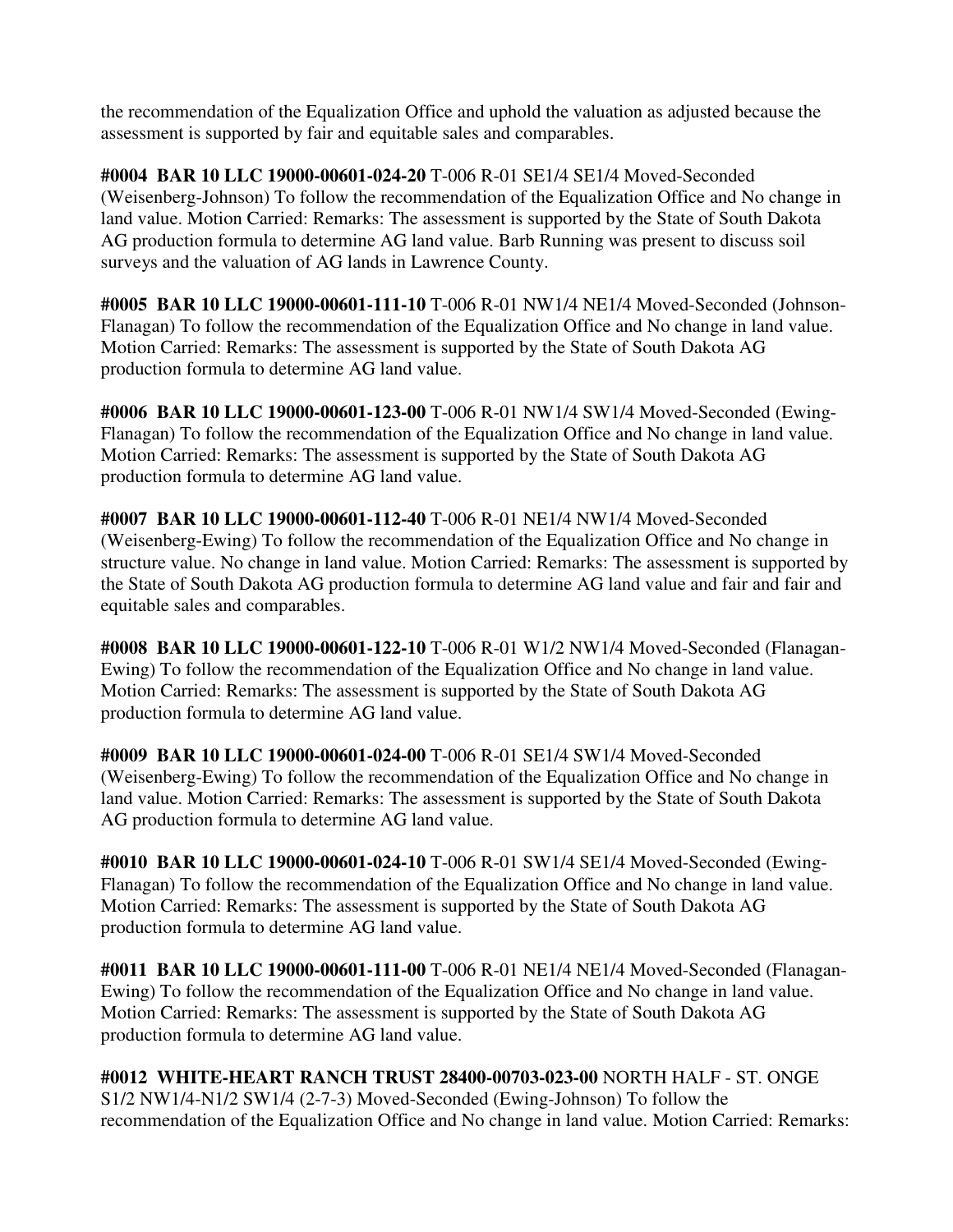The assessment is supported by the State of South Dakota AG production formula to determine AG land value. Kate Crowley-Johnson was present to discuss how Ag land was assessed in Lawrence County and stated it was not consistent with South Dakota Codified Laws.

**#0013 WHITE-HEART RANCH TRUST 28400-00703-020-00** NORTH HALF - ST. ONGE LOTS 1-2-3-4 (2-7-3) Moved-Seconded (Johnson-Flanagan) To follow the recommendation of the Equalization Office and No change in land value. Motion Carried: Remarks: The assessment is supported by the State of South Dakota AG production formula to determine AG land value.

**#0014 WHITE-HEART RANCH TRUST 28400-00703-021-00** NORTH HALF - ST. ONGE S1/2 NE1/4 (2-7-3) Moved-Seconded (Johnson-Flanagan) To follow the recommendation of the Equalization Office and No change in land value. Motion Carried: Remarks: The assessment is supported by the State of South Dakota AG production formula to determine AG land value.

**#0015 WHITE-HEART RANCH TRUST 28400-00703-012-00** NORTH HALF - ST. ONGE GOV LOTS 2-3-4, SW1/4 NW1/4 1-7-3 Moved-Seconded (Johnson-Flanagan) To follow the recommendation of the Equalization Office and No change in land value. Motion Carried: Remarks: The assessment is supported by the State of South Dakota AG production formula to determine AG land value.

**#0016 WHITE-HEART RANCH TRUST 28400-00703-024-60** NORTH HALF - ST. ONGE E1/2 SE1/4 2-7-3 Moved-Seconded (Johnson-Flanagan) To follow the recommendation of the Equalization Office and No change in land value. Motion Carried: Remarks: The assessment is supported by the State of South Dakota AG production formula to determine AG land value.

**#0017 WHITE-HEART RANCH TRUST 28400-00703-113-00** NORTH HALF - ST. ONGE S1/2 SW1/4 Moved-Seconded (Johnson-Flanagan) To follow the recommendation of the Equalization Office and No change in land value. Motion Carried: Remarks: The assessment is supported by the State of South Dakota AG production formula to determine AG land value.

**#0018 WHITE-HEART RANCH TRUST 28400-00703-142-00** NORTH HALF - ST. ONGE W1/2 NW1/4 EX TRACT A(5AC)IN NW4NW4 Moved-Seconded (Weisenberg-Flanagan) To follow the recommendation of the Equalization Office and No change in land value. Motion Carried: Remarks: The assessment is supported by the State of South Dakota AG production formula to determine AG land value.

**#0019 WHITE-HEART RANCH TRUST 28400-00703-024-00** NORTH HALF - ST. ONGE S1/2 SW1/4-W1/2 SE1/4 (2-7-3) Moved-Seconded (Flanagan-Weisenberg) To follow the recommendation of the Equalization Office and No change in land value. Motion Carried: Remarks: The assessment is supported by the State of South Dakota AG production formula to determine AG land value.

**#0020 WHITE-HEART RANCH TRUST 28400-00703-111-00** NORTH HALF - ST. ONGE W1/2 NE1/4 (11-7-3) Moved-Seconded (Flanagan-Ewing) To follow the recommendation of the Equalization Office and No change in land value. Motion Carried: Remarks: The assessment is supported by the State of South Dakota AG production formula to determine AG land value.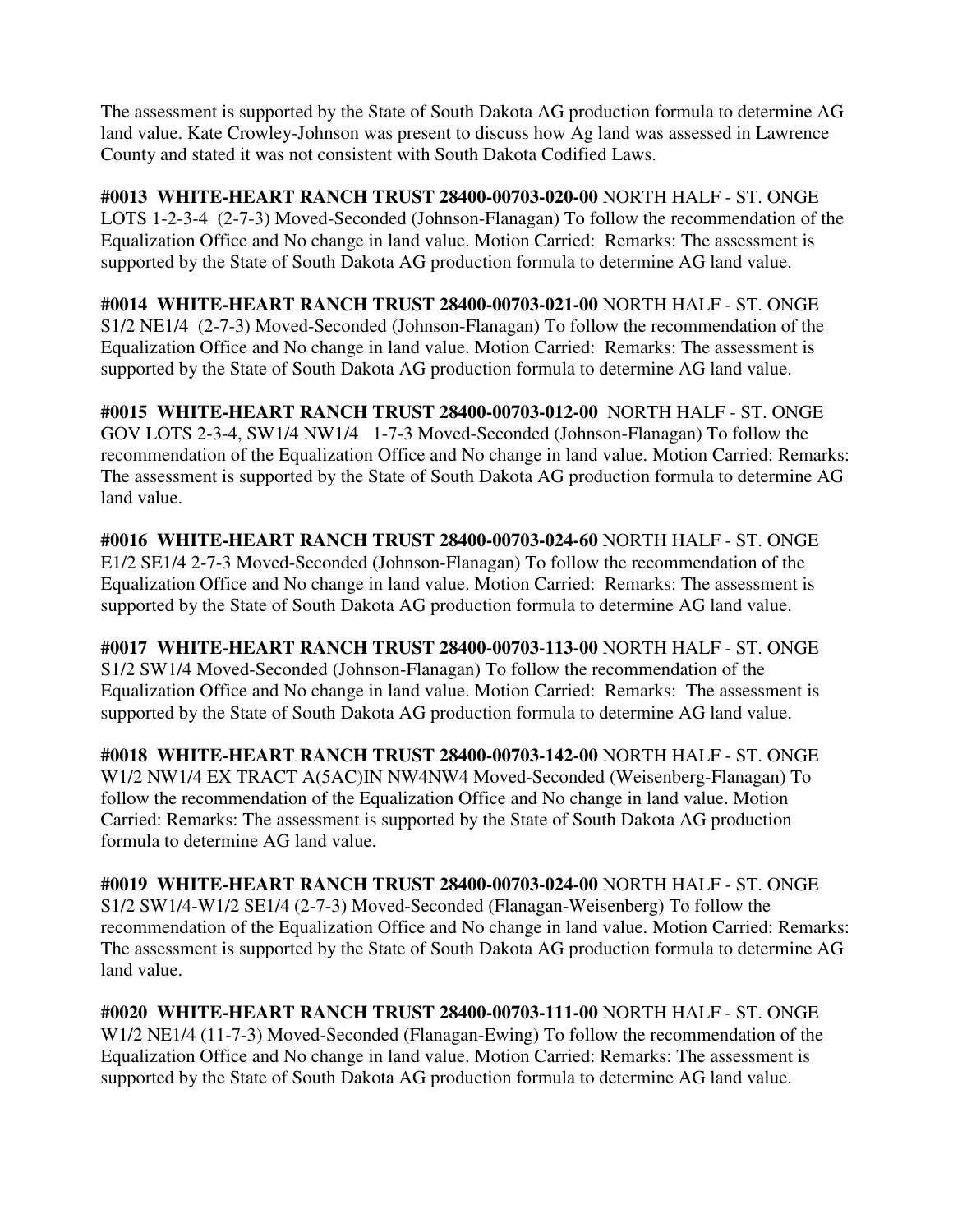**#0021 WHITE-HEART RANCH TRUST 28400-00703-151-00** NORTH HALF - ST. ONGE E1/2 NE1/4 15-7-3 Moved-Seconded (Ewing-Weisenberg) To follow the recommendation of the Equalization Office and No change in land value. Motion Carried: Remarks: The assessment is supported by the State of South Dakota AG production formula to determine AG land value.

**#0022 WHITE-HEART RANCH TRUST 28400-00703-112-00** NORTH HALF - ST. ONGE NW1/4 Moved-Seconded (Weisenberg-Sleep) To follow the recommendation of the Equalization Office and No change in land value. Motion Carried: Remarks: The assessment is supported by the State of South Dakota AG production formula to determine AG land value.

**#0023 WHITE-HEART RANCH TRUST 28500-00703-221-50** SOUTH HALF - ST. ONGE NE1/4 NE1/4 & TR B OF SE1/4 NE1/4 22-7-3 Moved-Seconded (Flanagan-Ewing) To follow the recommendation of the Equalization Office and No change in land value. Motion Carried: Remarks: The assessment is supported by the State of South Dakota AG production formula to determine AG land value.

**#0024 WHITE-HEART RANCH TRUST 28400-00703-142-50** NORTH HALF - ST. ONGE E1/2 NW1/4 14-7-3 Moved-Seconded (Flanagan-Weisenberg) To follow the recommendation of the Equalization Office and No change in structure value. No change in land value. Motion Carried: Remarks: To follow the local board value and make no additional changes as the assessment is supported by fair and equitable sales and comparables and the State of South Dakota AG production formula to determine AG land value.

**#0025 TERMES, WILLIAM F 22400-00604-610-00** SPRUCE MTN #2 LOT 61 Moved-Seconded ( Ewing - Flanagan ) To follow the recommendation of the Equalization Office and No change in land value. Change structure value from \$458,740 to \$380,080 and Change additional structure value from \$62,700 to \$50,620 Motion Carried: Remarks: After review of the property the record was corrected to reflect the actual condition of the property.

**#0026 BEDFORD, GARY & LAURIE 26400-01135-000-16** ANNUIT COEPTIS S/D 1135 LOT 1 BLK 3 Moved-Seconded (Ewing-Johnson ) No change in land value. No change in structure value. Motion Carried: Remarks: No change to assessed value. Property must be platted before combining parcels.

**#0027 BEDFORD, GARY & LAURIE 26400-01135-000-37** ANNUIT COEPTIS S/D 1135 LOT 2 BLK 5 Moved-Seconded (Ewing-Johnson) No change in land value. Motion Carried: Remarks: No change to assessed value. Property must be platted before combining parcels.

**#0028 CHASE, SHAWN G & KARLA K 13600-00403-100-00** ROCHFORD RIDGE ESTATES LOT 10 Moved-Seconded (Johnson-Flanagan) To follow the recommendation of the Equalization Office and Change land value from \$60,750 to \$45,560 Motion Carried: Remarks: To make an adjustment for the lot size and topography problems, and equalize with lots with similar issues.

**#0029 FISERV ISS & CO TRUSTEE FBO GARY L JURGENS, NS IRA 31425-00600-005-01**  HEARST SUB. LOT 5 BLK 6 Moved-Seconded (Weisenberg-Johnson) To follow the recommendation of the Equalization Office and change land value from \$51,690 to \$45,000 Motion Carried: Remarks: The above parcel has been listed for an extended length of time on the open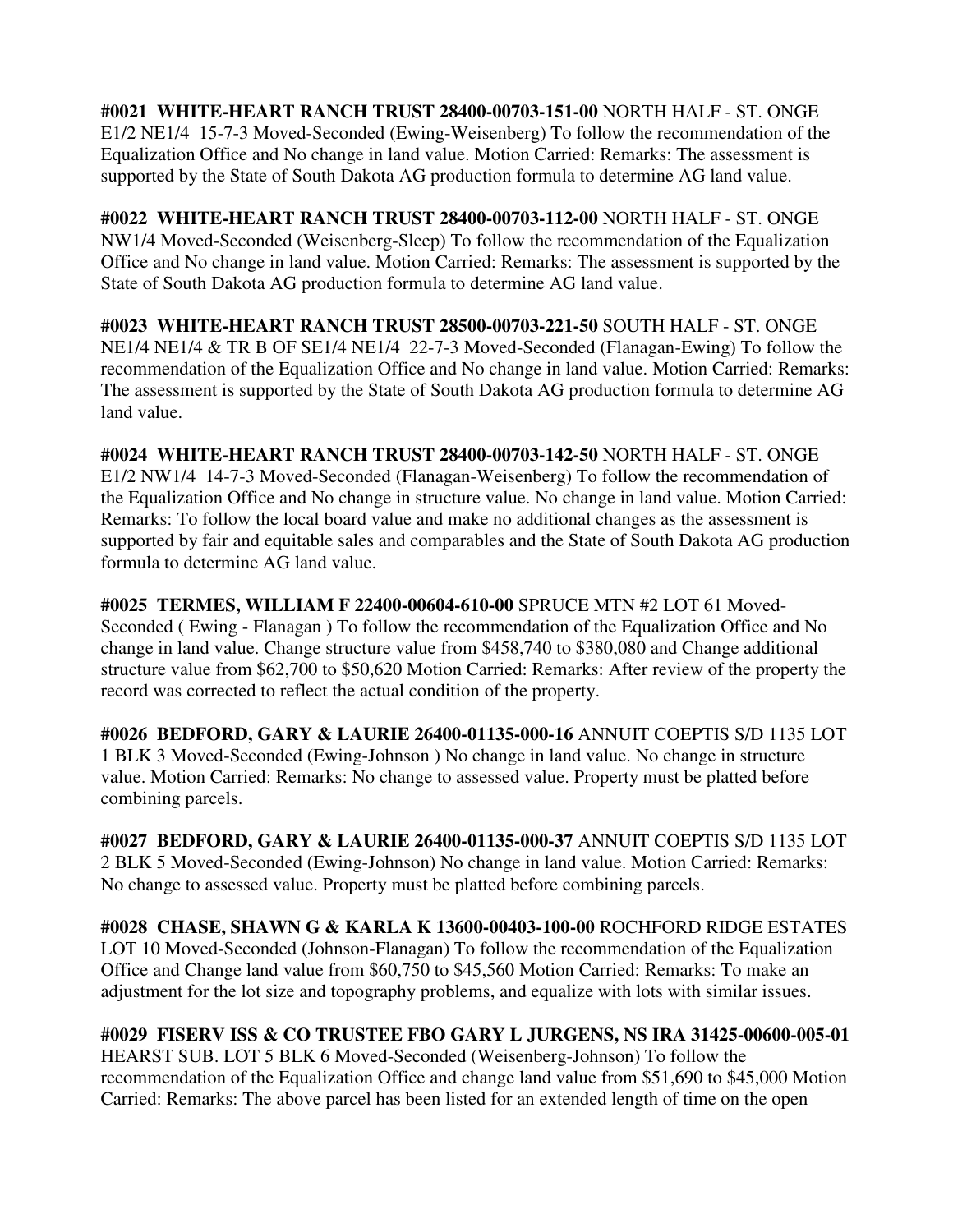market with a realtor for \$45,000 and this adjustment will bring the assessed value in line with the listed price.

**#0030 GRG LEAD LLC 31740-00100-000-10** PLAZA WEST ADDN LOT B Moved-Seconded (Flanagan-Sleep) To follow the recommendation of the Equalization Office and No change in land value. Change structure value from \$1,158,800 to \$923,840. Motion Carried: Remarks: This property has been listed on the open market for an extended length of time and this would bring the assessed value in line with the listed selling price.

## **#0031 HAVERBERG FAMILY LIMITED PARTNER 30300-00100-120-00** FARGO & GEIS

S/D LOTS 7 THRU 11 & PT LOT 12 BLK 1 Moved-Seconded (Flanagan-Sleep) To follow the recommendation of the Equalization Office and No change in land value. Change structure value from \$193,540 to \$123,960 Motion Carried: Aye-Weisenberg, Ewing, Flanagan and Sleep. Nay-Johnson. Remarks: After review of the property an adjustment was needed to reflect the actual use and square footage of the property to equalize it with similar properties in the county.

## **#0032 DEADWOOD DEVELOPMENT CO 30025-02900-050-00** ORIGINAL TOWN

DEADWOOD TRACT A BLK 29 Moved-Seconded (Weisenberg-Sleep) To follow the recommendation of the Equalization Office and No change in land value. Change structure value from \$193,600 to \$175,150 Motion Carried: Remarks: After review of the property an adjustment was needed to reflect the actual use of the property and to equalize it with similar properties in the county.

**#0033 HAVERBERG FAMILY LIMITED PARTNER 30300-00100-020-00** FARGO & GEIS S/D LOTS 1,2,3,4,5,& 6 BLK 1 Moved-Seconded (Ewing-Weisenberg) To follow the recommendation of the Equalization Office and No change in land value. Change structure value from \$212,820 to \$258,800 Motion Carried: Remarks: After review of the property an adjustment was needed to reflect the actual use and square footage of the property to equalize it with similar properties in the county.

**#0035 ISLAND, TRACY 26999-00014-000-15** BLDGS. ON LEASED GROUND 11-2-2 USFS LOT A BLACK FOX GROUP Moved-Seconded (Ewing-Flanagan) To follow the recommendation of the Equalization Office and Change structure value from \$30,870 to \$15,000 Motion Carried: Remarks: After review of the property an adjustment was needed to equalize the property with similar properties in the county.

**#0036 JOHNS, NICHOLAS 26720-01749-000-16** MINERAL 1743 THRU 1763 MH SITS ON M S 1749 8-4-4 Moved-Seconded (Johnson-Ewing) To follow the recommendation of the Equalization Office and Change structure value from \$15,030 to \$4,850 Motion Carried: Remarks: After review of the property an adjustment was needed to reflect the severe damage to the interior of the mobile home and to equalize the property with similar properties in the county.

**#0037 KROON, ROGER & LYNN 26680-01741-000-35** MINERAL 1564 THRU 1742 M.S. 1741 LOT G OF UNION Moved-Seconded (Johnson-Sleep) To follow the recommendation of the Equalization Office and No change in land value. Change structure value from \$2,220 to \$0 Motion Carried: Remarks: The carport was torn down in 2013.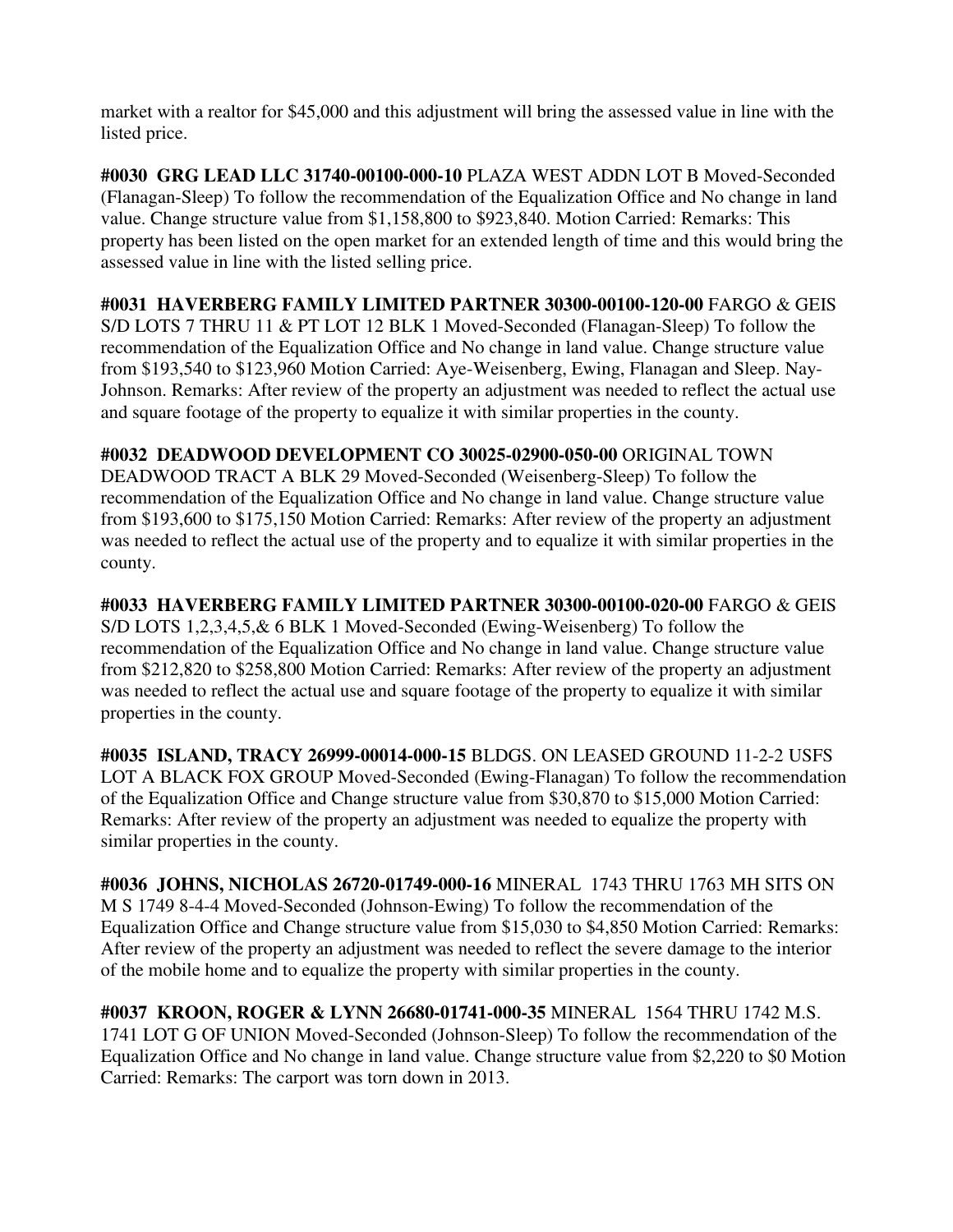**#0038 PETERSEN, TODD J & PATRICE A 21500-00603-580-00** EAGLE CREST LOT 58 Moved-Seconded (Flanagan-Johnson) To follow the recommendation of the Equalization Office and No change in land value. Change structure value from \$217,060 to \$144,690 Motion Carried: Remarks: After review of the property an adjustment was needed to reflect the actual condition of the property.

**#0039 PONTIUS, DONALD G & MARJORIE J 26400-01135-000-46** ANNUIT COEPTIS S/D 1135 LOT 7 BLK 7 Moved-Seconded (Johnson-Ewing) To follow the recommendation of the Equalization Office and No change in land value. Change structure value from \$1,870 to \$0 Motion Carried: Remarks: The old cabin on this property was torn down in 2013.

**#0040 RLG ENTERPRISES LLC 30800-00200-110-10** SUNNYSIDE S/D DEADWOOD LOT 10A BLK B Moved-Seconded (Flanagan-Sleep) To follow the recommendation of the Equalization Office and Change land value from \$287,820 to \$230,250 Change structure value from \$136,280 to \$111,260 Motion Carried: Remarks: After review of the property an adjustment was needed to reflect the new use of the property and to adjust the land value to equalize the property with similar properties in the county.

#**0041 RLG ENTERPRISES LLC 30800-00100-130-10** SUNNYSIDE S/D DEADWOOD PT OF LOT 12 & TRACT A-1 OF LOT 13 BLK A Moved-Seconded (Weisenberg-Sleep) To follow the recommendation of the Equalization Office and No change in land value. Change structure value from \$89,600 to \$71,050 Motion Carried: Remarks: After review of the property an adjustment was needed to reflect the new use of the property and the level of depreciation to equalize the property with similar properties in the county.

**#0042 SLEZAK, RONALD A C/O SLEZAK, PENNY 30025-01500-060-00** ORIGINAL TOWN DEADWOOD LOT 6 BLK 15 Moved-Seconded (Johnson-Ewing) To follow the recommendation of the Equalization Office and No change in land value. Change structure value from \$542,070 to \$346,250 Motion Carried: Remarks: After inspection of the property the above listed adjustment was needed to equalize the property with similar properties and reflect the water damage sustained from a frozen fire sprinkler system.

**#0043 SPEARFISH ESTATES LLC 32290-00400-050-00** HERITAGE ADDN. SPEARFISH TIF #2 LOT 5 BLK 4 Moved-Seconded (Flanagan-Ewing) To follow the recommendation of the Equalization Office and No change in land value. Change structure value from \$2,061,310 to \$1,839,390 Motion Carried: Remarks: After review of the property an adjustment was needed to properly reflect the assessed value of the property.

**#0044 CHASE, SHAWN & KARLA 26730-01755-320-00** GILDED MOUNTAIN TRACT M.S. 1755 LOT 32 Moved-Seconded (Ewing-Weisenberg) To follow the recommendation of the Equalization Office and No change in land value. No change in structure value. Motion Carried: Remarks: The assessment is supported by fair and equitable sales and comparables.

**#0045 GEBHARDT, BONNIE R RUNNING, BARBARA L 32205-00000-000-05** EVANS ADDN. SPEARFISH LOT 5A NW1/4 SW1/4 & SW1/4 NW1/4 3-6-2 Moved-Seconded (Johnson-Ewing) To follow the recommendation of the Equalization Office and No change in land value. Motion Carried: Remarks: The assessment is supported by fair and equitable sales and comparables.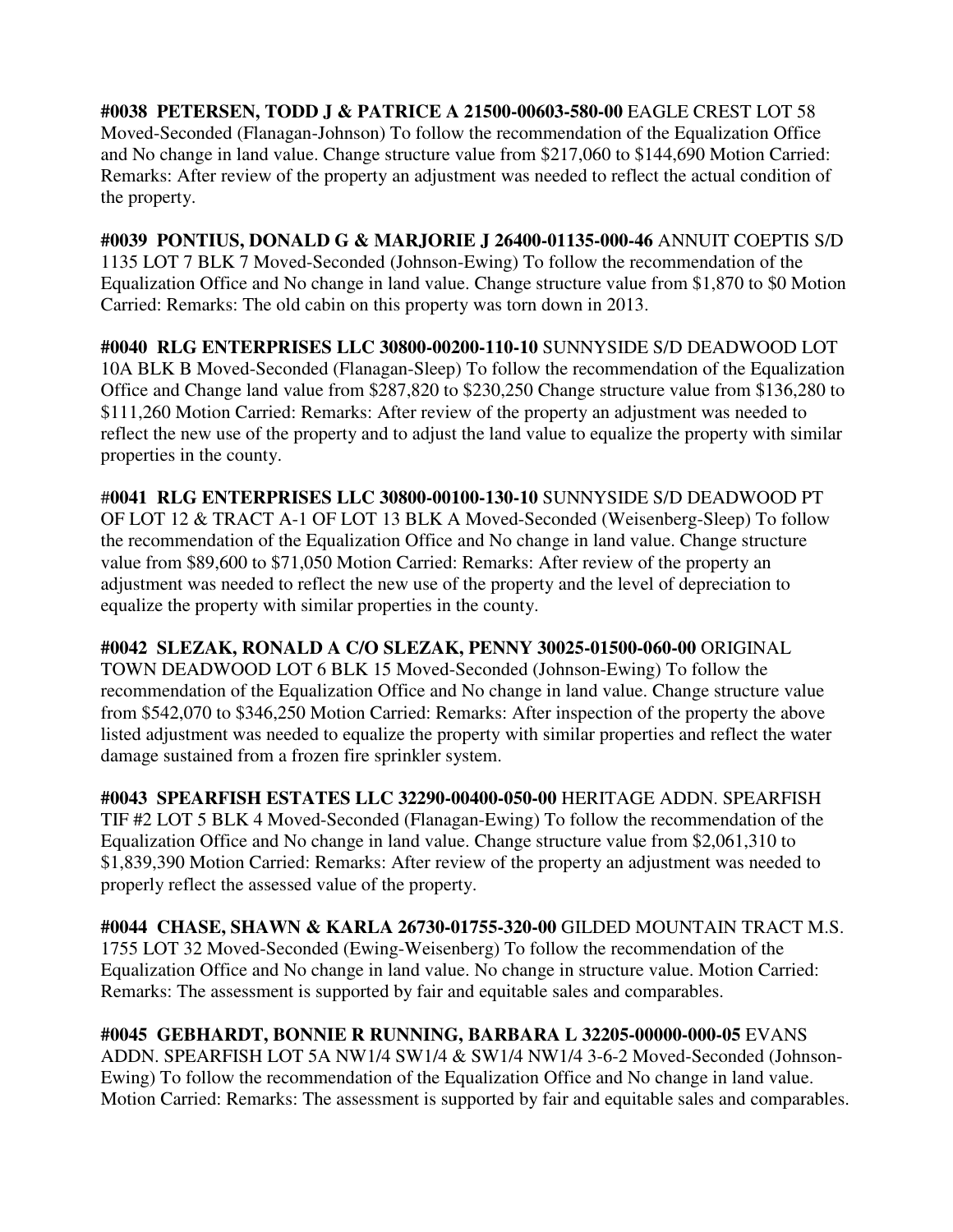**#0046 GIBBONS, JAMES R & ANNE C 18185-00504-310-00** TWO BIT RANCH ESTATES LOT 31 Moved-Seconded (Johnson-Ewing) To follow the recommendation of the Equalization Office and Change land value from \$96,350 to \$55,500 Motion Carried: Remarks: Lot has been on the open market and adjusted to be in line with listing price.

**#0047 GIBBONS, JAMES R & ANNE C 18185-00504-300-00** TWO BIT RANCH ESTATES LOT 30 Moved-Seconded (Johnson-Flanagan) To follow the recommendation of the Equalization Office and Change land value from \$77,310 to \$55,500 Motion Carried: Remarks: Lot has been on the open market and adjusted to bring in line with listed price.

**#0048 GIBBONS, JAMES R & ANNE C 18185-00504-290-00** TWO BIT RANCH ESTATES LOT 29 Moved-Seconded (Johnson-Flanagan) To follow the recommendation of the Equalization Office and Change land value from \$105,620 to \$62,500 Motion Carried: Remarks: Lot has been on the open market and an adjustment was made to bring in line with listed price.

**#0049 JORGENSON, LISA CARLSTON 30025-01600-250-00** ORIGINAL TOWN DEADWOOD LOT 25 & TR IN REAR OF LOT 25 BLK 16 Moved by Johnson for No Change. Motion died due to lack of second. Moved-Seconded (Weisenberg-Flanagan) To follow the recommendation of the Equalization Office and No change in land value. Change structure value from \$314,940 to \$254,520 Motion Carried: Aye-Weisenberg, Ewing, Flanagan and Sleep. Nay Johnson. Remarks: After review of the property an adjustment was needed to reflect the actual use and depreciation to equalize it with similar properties in the county. Johnson stated the property should be valued at its highest and best use.

**#0050 JORGENSEN, RONALD & LISA 30025-01600-270-00** ORIGINAL TOWN DEADWOOD LOT 27 & TRACT IN REAR OF LOT 27 BLK 16 Moved by Johnson for No Change. Motion died due to lack of second. Moved-Seconded (Flanagan-Weisenberg) ) To follow the recommendation of the Equalization Office and No change in land value. Change structure value from \$324,520 to \$285,840 Motion Carried: Remarks: After review of the property an adjustment was necessary to reflect the actual use and depreciation to equalize it with similar properties in the county. Johnson stated the property should be valued at its highest and best use.

**#0051 LAFLEUR, ROBERT 26999-00010-000-05** BLDGS. ON LEASED GROUND 11-2-2 USFS LAND LOT E BLACK FOX GROUP Moved-Seconded (Ewing-Johnson) To follow the recommendation of the Equalization Office and No change in structure value. Motion Carried: Remarks: The assessment is supported by fair and equitable sales and comparables.

**#0052 SANDINE, DALE H & LINNETTE M 26600-01399-000-48** STRAWBERRY HILL S/D LOT 25 Moved-Seconded (Johnson-Weisenberg) To follow the recommendation of the Equalization Office and No change in land value. Motion Carried: Remarks: The assessment is supported by fair and equitable sales and comparables.

**#0053 SD HOUSING DEV AUTHORITY 31090-01800-030-00** ORIGINAL TOWN LEAD LOT 3 BLK 18 (MITCHELL MAP) Moved-Seconded (Johnson-Ewing) To follow the recommendation of the Equalization Office and No change in land value. Change structure value from \$62,170 to \$41,360 Motion Carried: Remarks: After review of the property an adjustment was needed to reflect the damage to the roof from the snow storm and the current depreciation to equalize the property with similar properties in the county.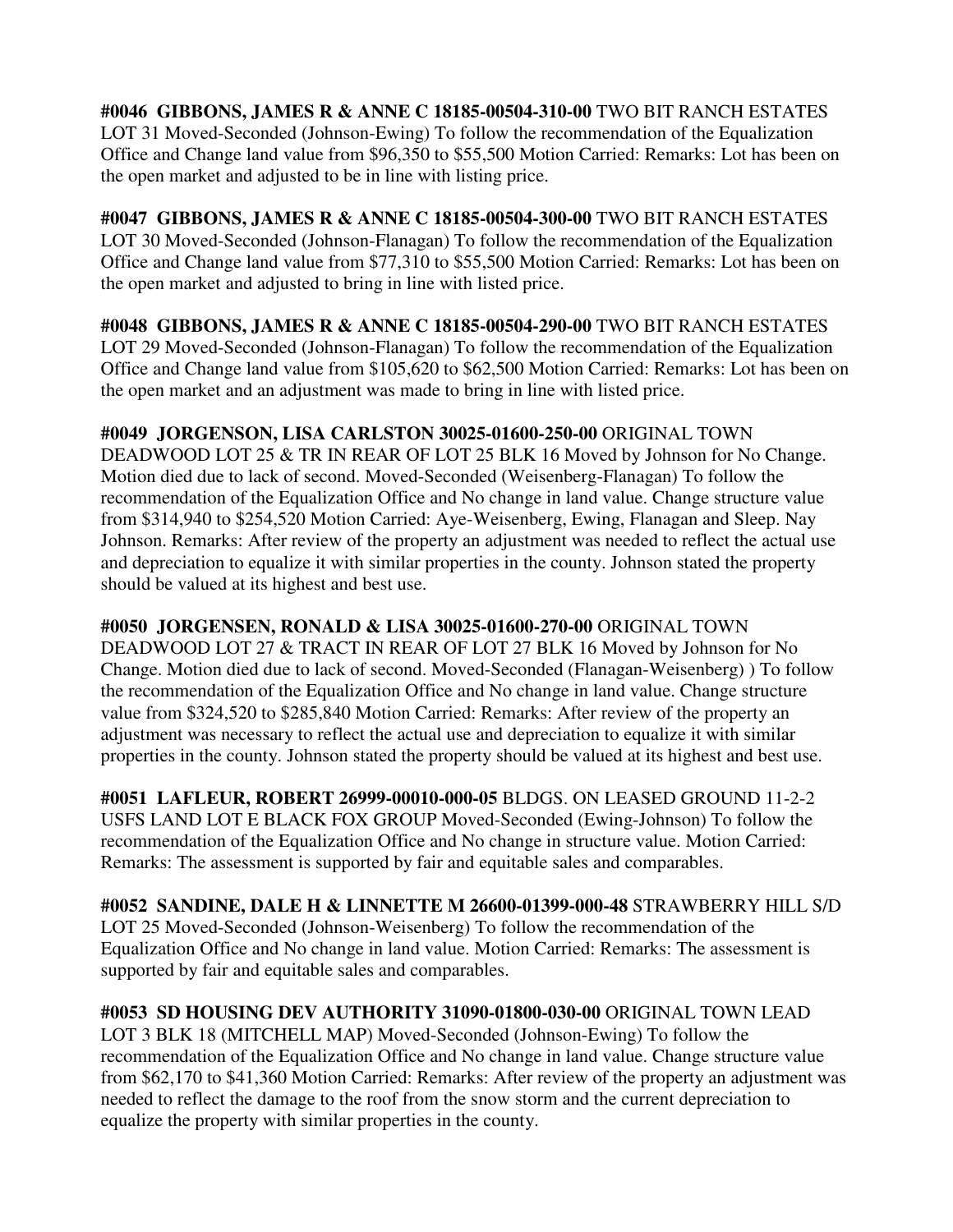**#0054 SIECK, ROGER & DEBRAH 13200-00200-110-00** IRONWOOD ESTATES LOT 11 BLK 2 Moved-Seconded (Ewing-Johnson) To follow the recommendation of the Equalization Office and No change in land value. Motion Carried: Remarks: The assessment is supported by fair and equitable sales and comparables.

**#0055 SIECK, ROGER & DEBRAH 13200-00200-130-00** IRONWOOD ESTATES LOT 13 BLK 2 Moved-Seconded (Flanagan-Johnson) To follow the recommendation of the Equalization Office and No change in land value. Motion Carried: Remarks: The assessment is supported by fair and equitable sales and comparables.

**#0056 SIECK, ROGER & DEBRAH 13200-00200-120-00** IRONWOOD ESTATES LOT 12 BLK 2 Moved-Seconded (Johnson-Weisenberg) To follow the recommendation of the Equalization Office and No change in land value. Motion Carried: Remarks: The assessment is supported by fair and equitable sales and comparables.

**#0057 SOUTHVIEW LIMITED PARTNERSHIP II 32210-19090-040-20** GREEN ACRES ADDN. SPEARFISH LOT 4B BLK 9 Moved-Seconded (Johnson-Flanagan ) Change land value from \$344,140 to \$290,000 Motion Carried: Remarks: Adjust valuation to bring in line with comparable properties.

**#0058 THRIFTY MONKEY INC 31090-03500-120-00** ORIGINAL TOWN LEAD LOT 12 BLK 35 Moved-Seconded (Ewing-Sleep) To follow the recommendation of the Equalization Office and No change in land value. Change structure value from \$41,940 to 30,170 Motion Carried: Remarks: After review of the property and adjustment was needed to reflect the current listing price and water damage.

**#0059 TINTON LAND LLC C/O BEATTY, JOHN T 26460-01180-000-20** MINERAL 1159 THRU 1206 M.S. 1180 GRUB #2 Moved-Seconded (Flanagan-Weisenberg) To follow the recommendation of the Equalization Office and No change in land value. Motion Carried: Remarks: The assessment is supported by the State of South Dakota AG production formula to determine AG land value.

**#0060 TINTON LAND LLC C/O BEATTY, JOHN T 26460-01182-000-00** MINERAL 1159 THRU 1206 M.S. 1182 MACE Moved-Seconded (Flanagan-Johnson) To follow the recommendation of the Equalization Office and No change in land value. Motion Carried: Remarks: The assessment is supported by the State of South Dakota AG production formula to determine AG land value.

**#0061 TINTON LAND LLC C/O BEATTY, JOHN T 26460-01181-000-20** MINERAL 1159 THRU 1206 M.S. 1181 BLACKER Moved-Seconded (Flanagan-Johnson) To follow the recommendation of the Equalization Office and No change in land value. Motion Carried: Remarks: The assessment is supported by the State of South Dakota AG production formula to determine AG land value.

**#0062 TINTON LAND LLC C/O BEATTY, JOHN T 26540-01282-000-00** MINERAL 1217 THRU 1298 M.S. 1282 TWIN PINE Moved-Seconded (Flanagan-Johnson) To follow the recommendation of the Equalization Office and No change in land value. Motion Carried: Remarks: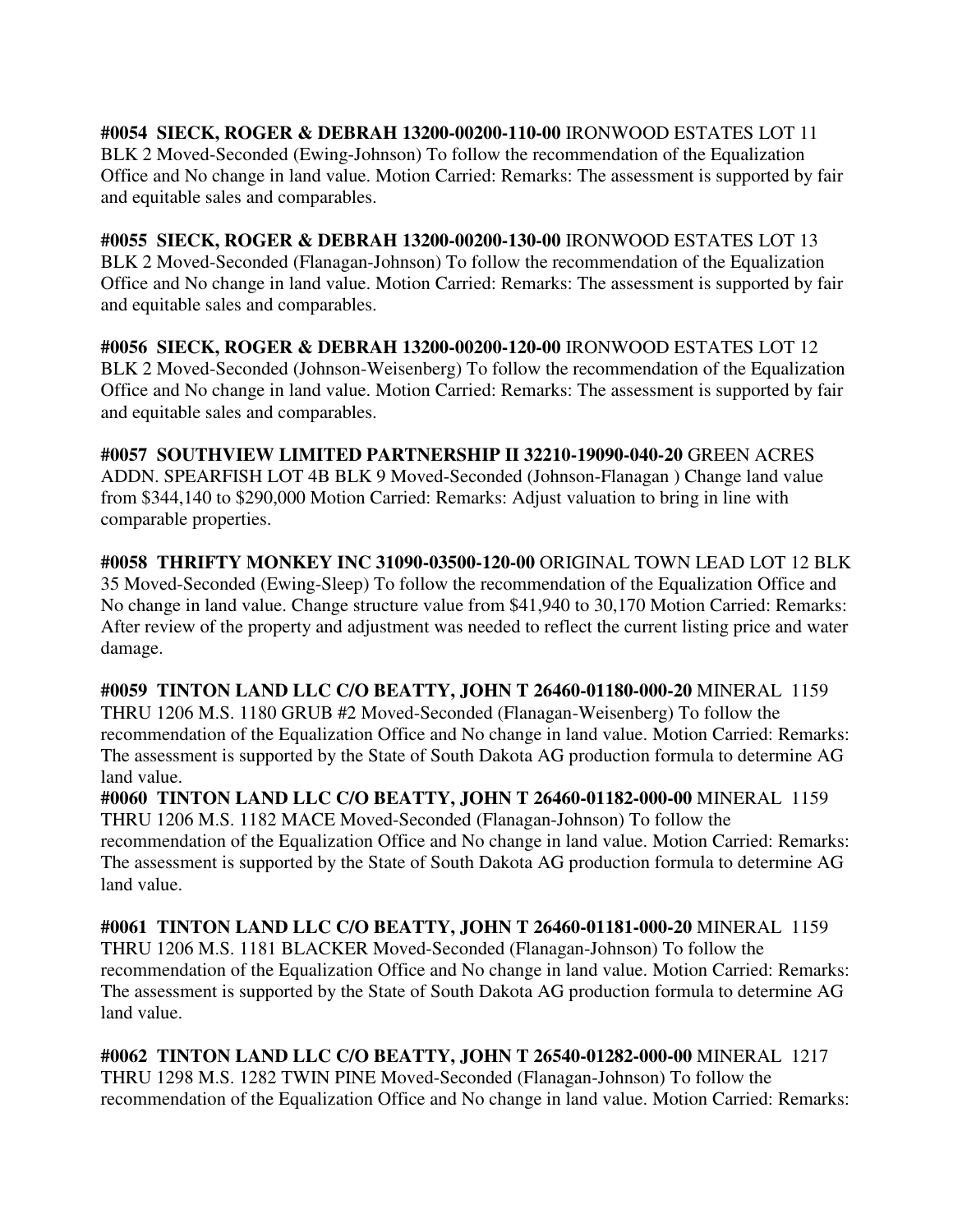The assessment is supported by the State of South Dakota AG production formula to determine AG land value.

**#0063 TINTON LAND LLC C/O BEATTY, JOHN T 26280-00502-000-00** MINERAL 108 THRU 758 M.S. 502 SPEARFISH Moved-Seconded (Weisenberg-Johnson) ) To follow the recommendation of the Equalization Office and No change in land value. Motion Carried: Remarks: The assessment is supported by the State of South Dakota AG production formula to determine AG land value.

**#0064 TINTON LAND LLC C/O BEATTY, JOHN T 26280-00501-000-00** MINERAL 108 THRU 758 M.S. 501 VAN Moved-Seconded (Ewing-Johnson) To follow the recommendation of the Equalization Office and No change in land value. Motion Carried: Remarks: The assessment is supported by the State of South Dakota AG production formula to determine AG land value.

**#0065 TINTON LAND LLC C/O BEATTY, JOHN T 26280-00503-000-00** MINERAL 108 THRU 758 M.S. 503 POORMAN Moved-Seconded (Ewing-Johnson) To follow the recommendation of the Equalization Office and No change in land value. Motion Carried: Remarks: The assessment is supported by the State of South Dakota AG production formula to determine AG land value.

**#0066 TINTON LAND LLC C/O BEATTY, JOHN T 26760-01777-000-00** MINERAL 1765 THRU 1887 M.S. 1777 HAMBURG Moved-Seconded (Flanagan-Johnson) To follow the recommendation of the Equalization Office and No change in land value. Motion Carried: Remarks: The assessment is supported by the State of South Dakota AG production formula to determine AG land value.

**#0067 TINTON LAND LLC C/O BEATTY, JOHN T 26760-01877-000-20** MINERAL 1765 THRU 1887 M.S. 1877 IRON, LANDER & WASHINGTON ETAL EX (2.45A OF TEMPEST IN WYO.), & EX MONUMENT TRACT(12.33) Moved-Seconded (Ewing-Johnson) To follow the recommendation of the Equalization Office and No change in land value. Motion Carried: Remarks: The assessment is supported by the State of South Dakota AG production formula to determine AG land value.

**#0068 TINTON LAND LLC C/O BEATTY, JOHN T 26760-01776-000-20** MINERAL 1765 THRU 1887 M.S. 1776 BATH-UNION & BATH #1 ETAL Moved-Seconded (Weisenberg-Johnson) To follow the recommendation of the Equalization Office and No change in structure value. No change in land value. Motion Carried: Remarks: The assessment is supported by fair and equitable sales and comparables and the State of South Dakota AG production formula to determine AG land value.

**#0069 TINTON PARTNERS C/O BEATTY, JOHN T 15000-00501-190-10** T-005 R-01 GOV. LOTS 3 (2.23 AC) & 10 (6.92 AC) Moved-Seconded (Weisenberg-Johnson) To follow the recommendation of the Equalization Office and No change in land value. Motion Carried: Remarks: The assessment is supported by the State of South Dakota AG production formula to determine AG land value.

**#0070 ZUERCHER, LOIS JEAN 24000-00702-353-80** T-007 R-02 E1/2 SW1/4 EX TRACT A Moved-Seconded (Ewing-Johnson) To follow the recommendation of the Equalization Office and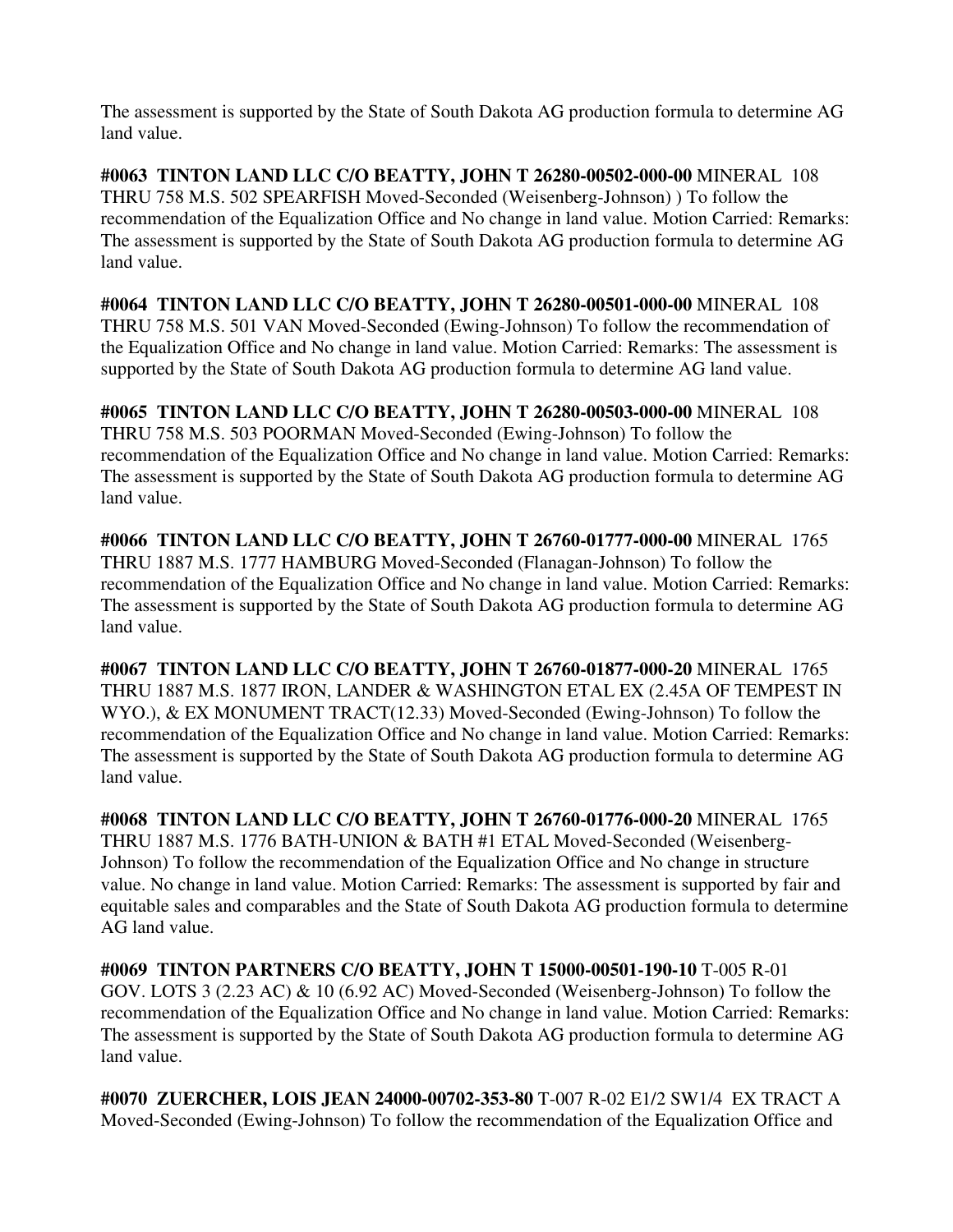No change in land value. Motion Carried: Remarks: The assessment is supported by the State of South Dakota AG production formula to determine AG land value.

**#0071 ZUERCHER, LOIS JEAN 24000-00702-354-60** T-007 R-02 SE1/4 EXCEPT TRACT A Moved-Seconded (Ewing-Sleep) To follow the recommendation of the Equalization Office and No change in structure value. No change in land value. Motion Carried: Remarks: The assessment is supported by the State of South Dakota AG production formula to determine AG land value.

**#0072 BURNS, VIRGIL B & BARBARA C 29970-00165-004-02** WHITEWOOD MH COURTS MH SITS ON LOT 4 WHITEWOOD MH ESTATES Moved-Seconded (Johnson-Flanagan) To follow the recommendation of the Equalization Office and Change structure value from \$14,350 to \$5,460 Motion Carried: Remarks: After review of the interior structure and adjustment was made because of significant damage to unit.

**#0073 HIGH PLAINS PLAZA LMTD PTNSHP C/O NODDLES COMPANIES 32460-00000- 000-63** MILLER ADDN. SPEARFISH LOT 3 BLK 1 PT SW1/4 SE1/4 & PT E1/2 SE1/4 SW1/ 4 13-6-2 (K-MART) Moved-Seconded (Ewing-Johnson) To follow the recommendation of the Equalization Office and No change in land value. No change in structure value. Motion Carried: Remarks: The assessment is supported by fair and equitable sales and comparables.

**Moved-Seconded (Weisenberg-Ewing) to recess the County Board of Equalization at 3:09 p.m the 8th day of April 2014. Motion Carried.** 

**8:45 a.m. April 22nd , 2014 the County Board of Equalization reconvened with Bob Ewing, Daryl Johnson, Terry Weisenberg, Richard Sleep and Brandon Flanagan present.** 

**#0002 ROCKY BLUFF APARTMENTS LP 32465-00400-020-00:** MCGUIGAN RANCH ADDN TIF #3 LOT 2 BLK 4 Moved-Seconded (Flanagan-Weisenberg) to follow State Statue and the recommendation from the Director of Equalization and no change in land value. Change structure value from \$1,600,410 to \$1,083,080 Change additional structure value from \$491,690 to \$332,730 Motion Carried: Aye: Johnson, Weisenberg, Flanagan and Sleep. Nay: Ewing. Remarks: After reviewing the specific characteristics associated with this particular property an adjustment was necessary to represent those encumbrances. Discussion followed on using sales in other states for like properties and the income approach.

**#0034 HOFFMAN, LYNDA & SCOTT 19080-00601-020-00**: WELBIG S/D LOT 2 Moved-Seconded (Flanagan-Ewing) No change in land value. Change structure value from \$31,320 to \$1,710 Motion Carried: Remarks: After review of the property a correction was necessary to reflect a garden shed instead of cabin.

 $\overline{\phantom{a}}$  , and the contract of the contract of the contract of the contract of the contract of the contract of the contract of the contract of the contract of the contract of the contract of the contract of the contrac

**ADJOURN:** Being no further appeals to be heard Moved-Seconded (Johnson-Ewing) to adjourn the 2014 Board of Equalization at 9:00 a.m. the  $22<sup>nd</sup>$  day of April 2014. Motion Carried.

DATE

ATTEST: \_\_\_\_\_\_\_\_\_\_\_\_\_\_\_\_\_\_\_\_\_\_\_\_\_\_\_\_\_\_\_\_\_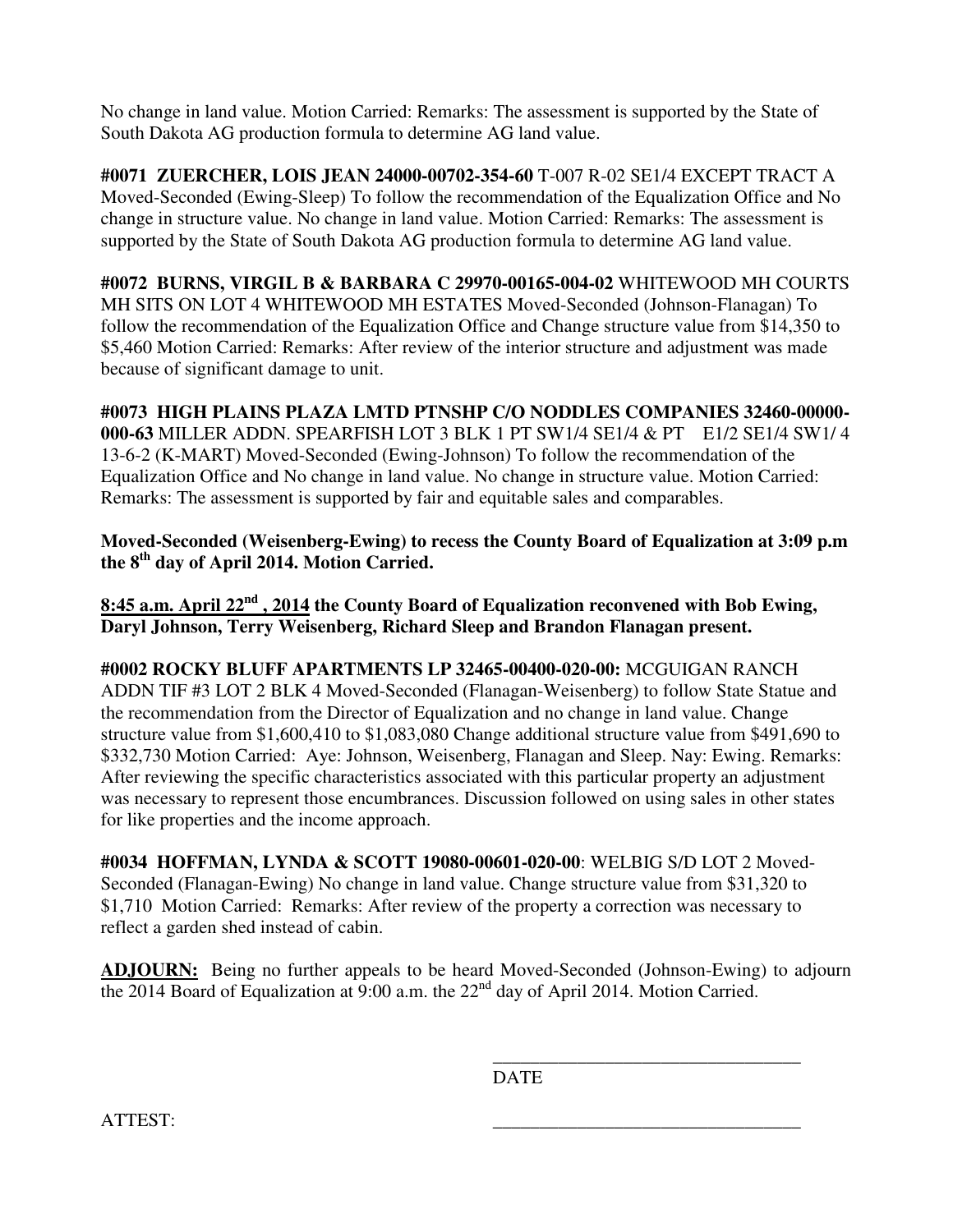# BRANDON FLANAGAN, Chairperson

CONNIE ATKINSON, Auditor

\_\_\_\_\_\_\_\_\_\_\_\_\_\_\_\_\_\_\_\_\_\_\_\_\_\_\_\_\_\_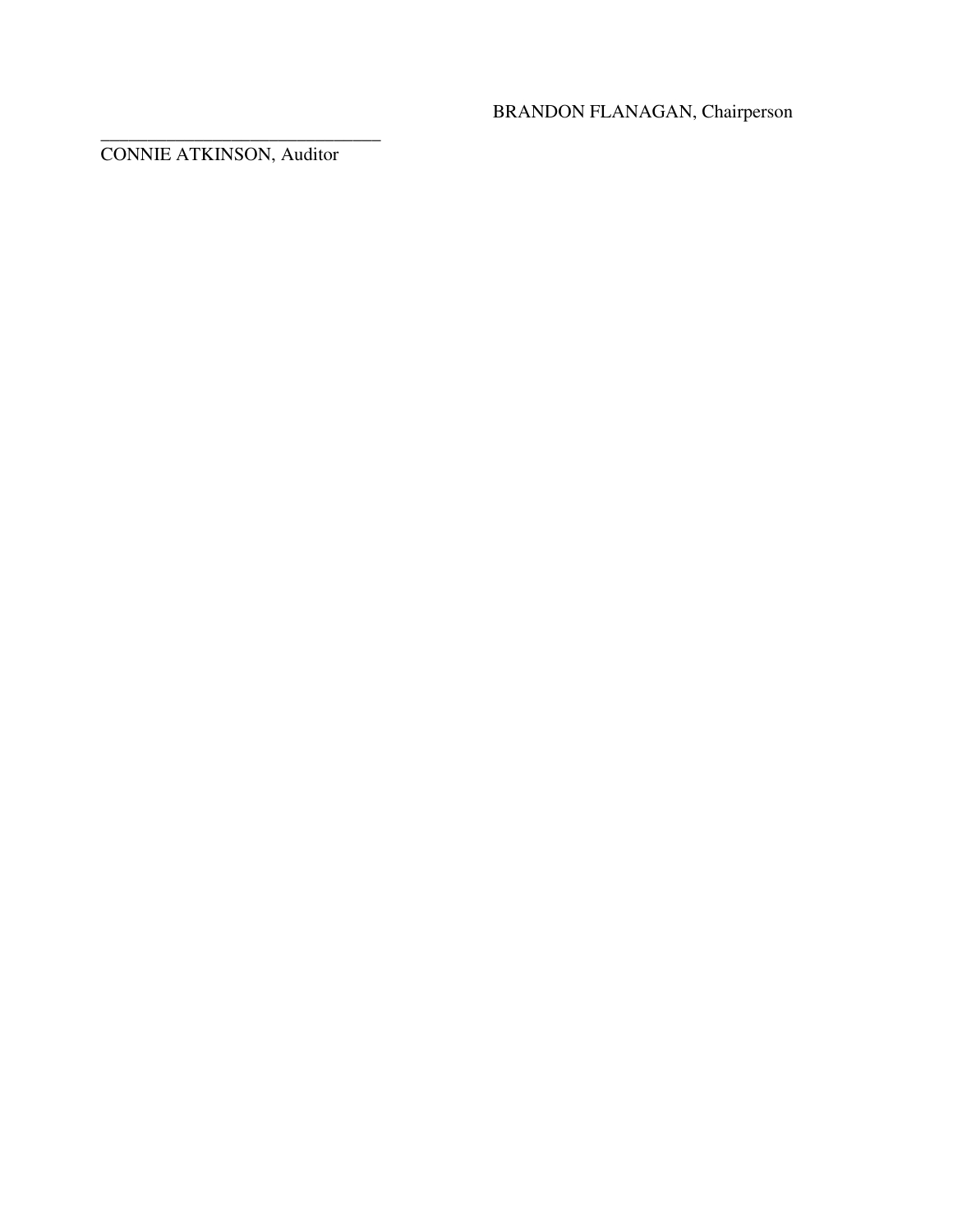## **LAWRENCE COUNTY COMMISSIONERS MEETING – April 22, 2014**

Chairman Richard Sleep called the regular meeting of the Lawrence County Commissioners to order and the Pledge of Allegiance was conducted at 8:00 a.m. on April 22, 2014 in the Administrative Annex Building of the Lawrence County Courthouse located at 90 Sherman Street, Deadwood, SD with Commissioners Daryl Johnson, Bob Ewing, Brandon Flanagan and Terry Weisenberg present.

All motions were passed by unanimous vote, by all members present, unless stated otherwise.

**AGENDA:** Moved-Seconded (Johnson-Sleep) to approve the agenda as amended. Motion Carried.

**MINUTES:** Moved-Seconded (Weisenberg-Ewing) to approve the minutes of April 8, 2014 County Commission meeting and Board of Adjustment Meeting. Motion Carried.

#### **PERSONNEL:**

**HIGHWAY & PHYSICAL PLANT APPOINTMENT**: Moved-Seconded (Ewing-Weisenberg) to appoint Allan Bonnema as the Highway & Physical Plant Superintendent for a two year term to expire 5-2016. Motion Carried.

#### **TRAVEL REQUEST**:

**SHERIFF:** Moved-Seconded (Ewing-Flanagan) to approve the travel request for Patrick Johnson to attend the Interviewing and Interrogation Training in Rapid City, SD upon signing the Travel and Training Agreement. Motion Carried.

**CENTRAL CITY BOND:** Moved-Seconded (Johnson-Weisenberg) to approve the Central City Towns and Township Bond for \$150,000. Motion Carried.

## **AUTOMATIC SUPPLEMENTS:**

**SHERIFF:** Moved-Seconded (Johnson-Flanagan) to approve the automatic supplement of \$15,767.00 for the Sheriff Equipment for grant funds received. Motion Carried

**RECESS:** 8:48 a.m. Moved-Seconded (Weisenberg-Ewing) to recess the County Commission Meeting. Motion Carried. 9:00 a.m. The Chairman called the meeting back to order.

**SUPPLEMENTAL BUDGETS:** A public hearing was held for a supplemental budget for Invasive Species Management / Mountain Pine Beetle - \$100,000. No public input was voiced and the hearing was closed. Moved-Seconded (Flanagan-Weisenberg) to approve and authorize the Chairman to sign the following Resolution #2014-11. Motion Carried.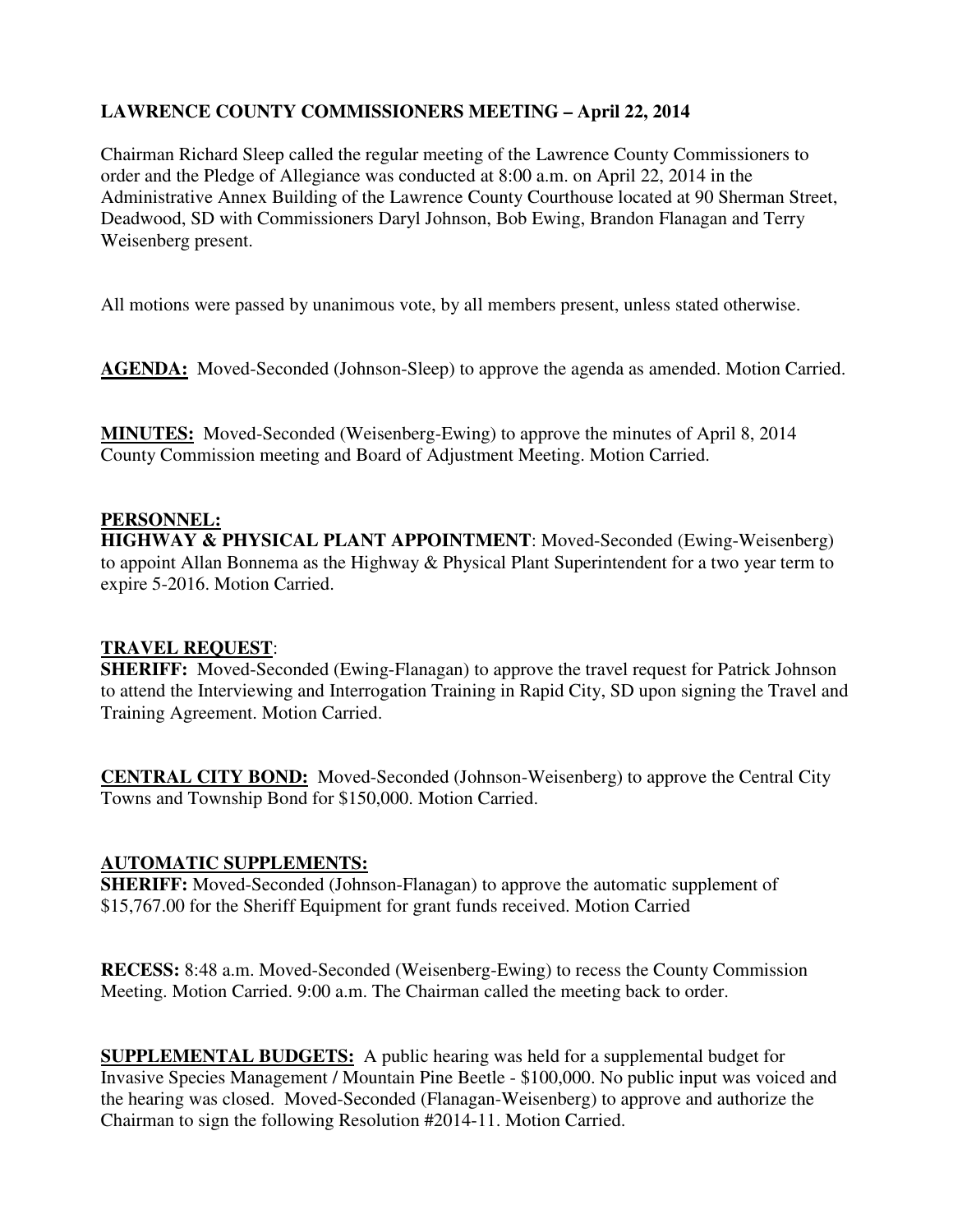**RESOLUTION #14-11 TO ADOPT A SUPPLEMENTAL BUDGET WHEREAS,** the County Budget for Lawrence County, South Dakota, for the fiscal year 2014, failed to provide sufficient revenue to enable the County to conduct the indispensable functions of Government, and **WHEREAS,** the Board of County Commissioners of said County deems it necessary to make a Supplementary Budget, providing for appropriation in the amounts set out below. **NOW, THEREFORE, BE IT RESOLVED THAT SAID BOARD,** make, approve and adopt a Supplemental Budget for Lawrence County, South Dakota, for the year 2014, and that in said budget there will be and is hereby appropriated the following sum of money, to-wit: **GENERAL FUND** Invasive Species Management / Mountain Pine Beetle - \$100,000 The funds for the above amounts are to be provided from unappropriated cash balances and estimated revenue in the designated fund. Be it further **RESOLVED** that a hearing was held on the 22<sup>nd</sup> day of April, 2014 at the hour of 10:45 a.m. in the Commissioners' Room in the Administrative Office Building at 90 Sherman Street, Deadwood, Lawrence County, South Dakota, and that said Notice of Hearing was posted according to law, SDCL 7-21-22. **IN WITNESS WHEREOF,** we have hereunto set our hands and official seal of Lawrence County, this 22<sup>nd</sup> day of April, 2014. **FOR THE BOARD OF COUNTY COMMISSIONERS** Richard Sleep, Chairman. ATTEST: CONNIE ATKINSON LAWRENCE COUNTY AUDITOR

**AIRPORT ENGINEERING FIRM:** Bruce Outka stated only one engineering firm submitted for the Airport Engineer proposal. Moved-Seconded (Flanagan-Johnson) to approve Kadrmas Lee & Jackson (KLJ) as the Airport Engineering Firm for Lawrence County for 2014 through 2018. Motion Carried.

**RAPID CITY CRISIS CENTER:** Brian Dean, Sheriff updated the Board on the process for mental health commitments and recommended a change in the current process. Moved-Seconded (Ewing-Flanagan) to approve and authorize the Chairman to sign the Memorandum of Understanding with the Rapid City Crisis Center. Motion Carried.

#### **HIGHWAY BUSINESS:**

**BID OPENING CROOK CITY ROAD:** The Board reviewed the following bids received for the Crook City Road Project: Hills Material - \$843,618.84 and Bituminous Paving - \$853,228.60. Moved-Seconded (Ewing-Weisenberg) to follow the recommendation of the Highway Superintendent and accept the low bid from Hills Material - \$843,618.84 and to waive any irregularities and authorize the Chairman to sign the contracts and agreements. Motion Carried. Moved-Seconded (Johnson-Ewing) to allow Bonnema to authorize a change order eliminating the MC-70 Prime Coat and Sand for the Prime Coat if he feels it will not jeopardize the integrity of the Road at the time of construction. Motion Carried.

**ELWOOD APPROACH PERMITS:** Moved-Seconded (Weisenberg-Sleep) to follow the recommendation of the Highway Superintendent and approve and authorize the Chairman to sign the Approach Permit for Royal Elwood located on the west side of Rainbow Road approximately 500 ft south of Airport Road. Motion Carried.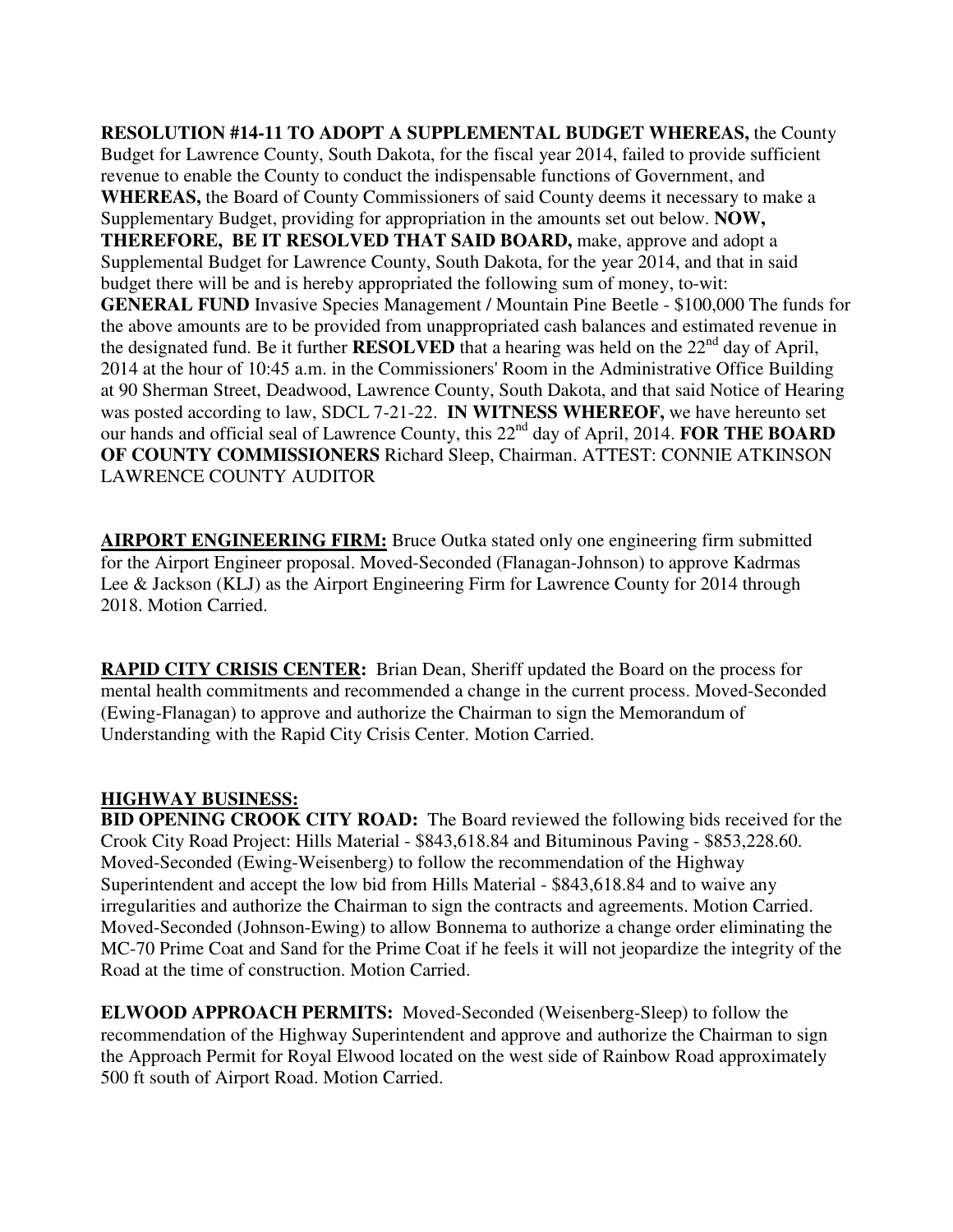**VENDING MACHINES**: The Board reviewed a request from Crystal Adams and Clint Millard to install coin operated vending machines in the County Annex Building. Moved-Seconded (Ewing-Johnson) to deny the request from Adams and Millard to put additional vending machines in the County Buildings. Motion Carried.

## **PLANNING & ZONING:**

**CONDITIONAL USE PERMIT #426 / ELSOM:** A public hearing was held on an application for CUP #426, to allow Dog Boarding and Daycare at the Current Crematory Property, NE 1/4 SE 1/4 SW 1/4 SE 1/4 Section 17, T6N, R2E, Location; Tinton Road (David Elsom, Applicant). No public input was voiced and the hearing was closed. Discussion followed on the proposed hours of operation for the dog runs of 7:00 a.m. to 10:00 p.m. (maximum of 30 dogs in  $4x8$  rooms) Discussion followed on the hours of operation and the maximum amount of dogs allowed.

**Moved-Seconded** (Weisenberg-Flanagan) to follow the recommendation of approval contained in the Planning and Zoning staff report for the reasons set forth therein and approve with conditions as on file in the Planning and Zoning Office, Conditional Use Permit #426, to Allow Dog Boarding and Daycare at the Current Crematory Property (David Elsom, Applicant) with the additional conditions that the hours the dogs are allowed in the outside run is from 7:00 a.m. to 6:00 p.m. and a maximum of 30 dogs allowed at any one time. Motion Carried. Aye-Johnson, Ewing, Flanagan and Sleep. Nay-Ewing

**CONDITIONAL USE PERMIT #427 / ATCHISON:** A public hearing was held on an application for CUP #427, to allow Trail Rides on Property Owned by Jean Lee Bell, Location: Tract B in Section 26, T3N, R3E (Hwy 385 and Rocky Johnson Road) Blacktail Guest Ranch/Barbara Jean Atchison, Applicant. No public input was voiced and the hearing was closed.

**Moved-Seconded** (Ewing-Weisenberg) to follow the recommendation of approval contained in the Planning and Zoning staff report for the reasons set forth therein and approve with conditions as on file in the Planning and Zoning Office, Conditional Use Permit #427, to allow Trail Rides on Property Owned by Jean Lee Bell, Location: Tract B in Section 26, T3N, R3E (Hwy 385 and Rocky Johnson Road) Blacktail Guest Ranch/Barbara Jean Atchison, Applicants. Motion Carried.

**CONDITIONAL USE PERMIT #428 / WILLIAMSON & GRIESS:** A public hearing was held on an application for Conditional Use Permit#428, to allow Manufacture of Small Homes, Location: Near Exit 2 (Property Currently Zoned General Commercial), Linda Williamson/Lyle Griess, Applicants. No public input was voiced and the hearing was closed.

**Moved-Seconded** (Flanagan-Weisenberg) to follow the recommendation of approval contained in the Planning and Zoning staff report for the reasons set forth therein and approve with conditions as on file in the Planning and Zoning Office, Conditional Use Permit #428, to Allow Manufacture of Small Homes, Location: Near Exit 2 (Property Currently Zoned General Commercial), Linda Williamson/Lyle Griess, Applicants with the change to condition #11 that the only access will be off the existing designated shared approach and driveway off of Red Hill Road. Motion Carried.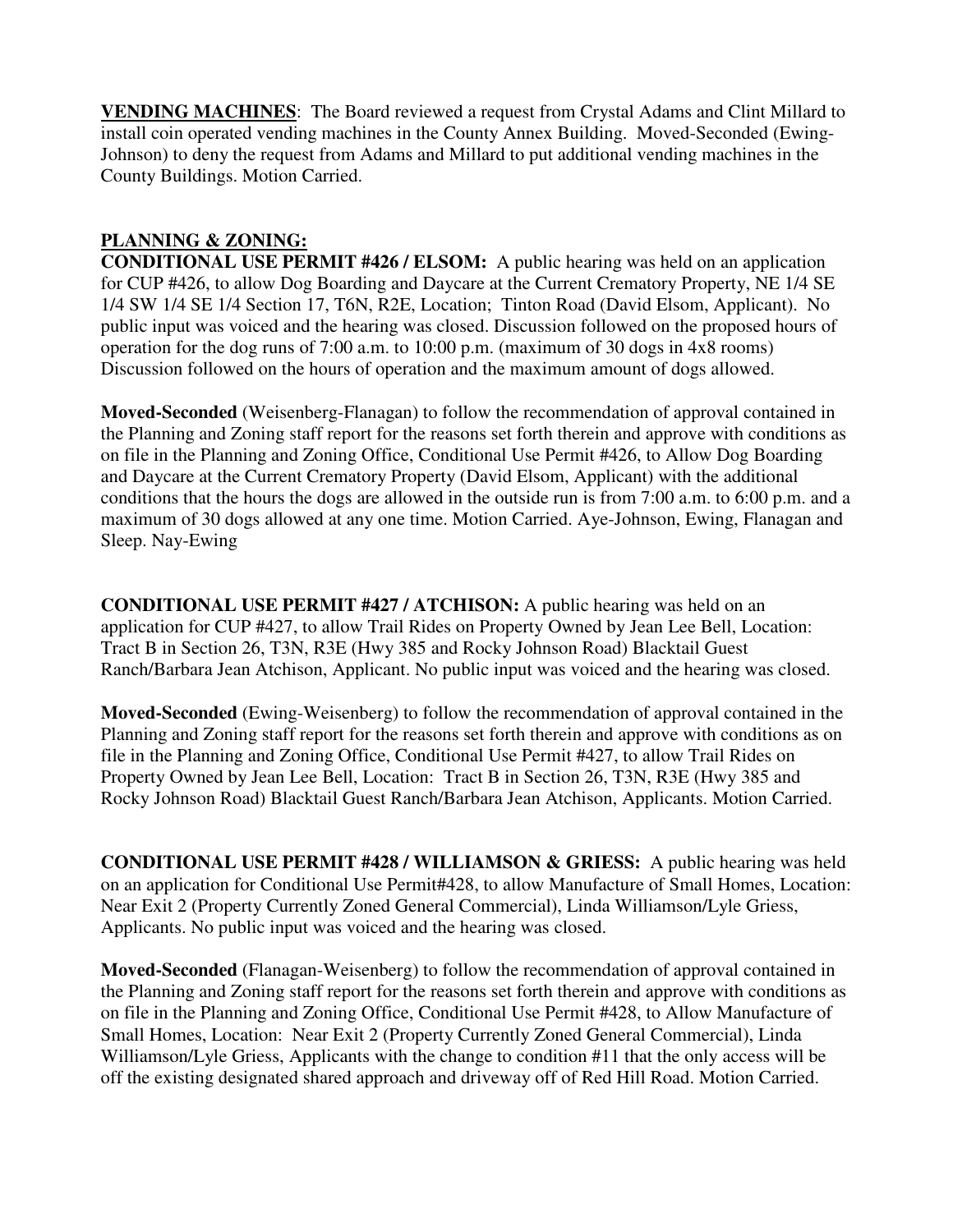## **ORDINANCE #14-01 – LAWRENCE COUNTY ZONING ORDINANCE**

**UPDATE/AMENDMENT:** A First Reading and Public Hearing were held on the proposed ORDINANCE #14-01 - Lawrence County Zoning Ordinance Update/Amendment (Format Changes Only - No Substantive Changes). No public input was voiced and the hearing was closed.

#### **ANNUAL REVIEWS:**

**CONDITIONAL USE PERMIT #238-13 / NIEHAUS**: An annual review was conducted on C.U.P. # 238-13, Manufacturing (Niehaus). No violations were found and will be reviewed in one year.

**CONDITIONAL USE PERMIT #298-10 / MYSTIC HILLS CAMPGROUND**: An annual review was conducted on C.U.P. #298-10, Mystic Hills Campground (New Campsites) Mike Herrick, Owner. Jeff Schroeder, Deputy Code Enforcement Officer stated he did a review of the property and stated the fire plan has not been completed and may or may not be completed by the May 1, 2014 deadline. The Board reviewed a letter from Rob Mattox outlining the progress of the Fire Plan. Moved-Seconded (Johnson-Ewing) to allow a one year extension to have the fire plan work completed and the Board will review again next year.

**CONDITIONAL USE PERMIT #418 / HEAVY CONSTRUCTORS:** An annual review was conducted on C.U.P.#418, Batch Plant (Heavy Constructors/McGuigan). Moved-Seconded (Ewing-Flanagan) to cancel CUP #418 because the project is complete. Motion Carried.

**CONDITIONAL USE PERMIT #419 / BOULLION/SAYE**: An annual review was conducted on C.U.P. #419 ATV Rentals (Mad Mountain) for Boullion/Saye. Moved-Seconded (Flanagan-Ewing) to follow Planning and Zoning recommendation and change the review date to June so the Conditional Use Permit can be evaluated during the business season. Motion Carried.

## **BILLS:**

Moved-Seconded (Ewing-Flanagan) to approve payment of the following payroll and vouchers listed below for expenditures for insurance, professional services, publications, rentals, supplies, repairs, maintenance, travel, conference fees, utilities, furniture and equipment drawn on the proper funds and various departments. Motion Carried

**Payroll:** Comm-\$5,960.48; Aud-\$8,509.39; Treas-\$10,706.99; Comp-\$8,336.53; States Atty- \$12,263.21; Pub Def-\$10,917.80; Gen Govt Bldg-\$8,256.32; Equal-\$13,364.30; Rod-\$7,832.48; Vso-\$1,276.41; Disp-\$12,248.27; Sher-\$37,052.81; Jail-\$20,144.72; Coroner-\$657.85; 24/7- \$155.88; Emerg Mgnt-\$3,854.08; E911-\$1,762.40; Highway-\$40,634.67; Air-\$1,086.60; Mh Serv- \$168.00; Weed-\$2,038.79; Pz-\$5,291.89; County Mpb-\$1,997.85; **Bills:** Dias,Gregory-\$7.41; Wisser,Ricky-\$255.44; A&B Business,Inc Solutions-\$649.80; Abc Business Supply-\$216.68; Active Data Systems-\$3,024.15; Albanese,Jerry-\$400.00; At&T-\$5.27; Audra Malcomb Consulting-\$361.98; BH Chemical Company-\$329.84; BH Federal Credit Union-\$8,384.00; BH Power-\$10,440.14; Bickle's Truck&Diesel-\$149.82; Brule County Sheriff Office-\$69.72; Butler Machinery Co-\$757.50; Butte County-\$465.00; Century Business Products-\$260.28; Centurylink- \$2,265.65; City/County Alcohol & Drug-\$280.00; Csd-\$251.25; Credit Collections Bureau-\$56.44; Dept Of The Treasury-\$52,174.98; Diversified Collections-\$100.00; Eb Communications-\$205.00; Ellingson,Joseph-\$277.72; Fastenal-\$105.29; Fidler-Isburg Funeral Chapel-\$610.00; Fish, Veronica-\$23.80; Great Western Bank-\$110.00; Hamann,Chris-\$250.00; Heartland Paper Co-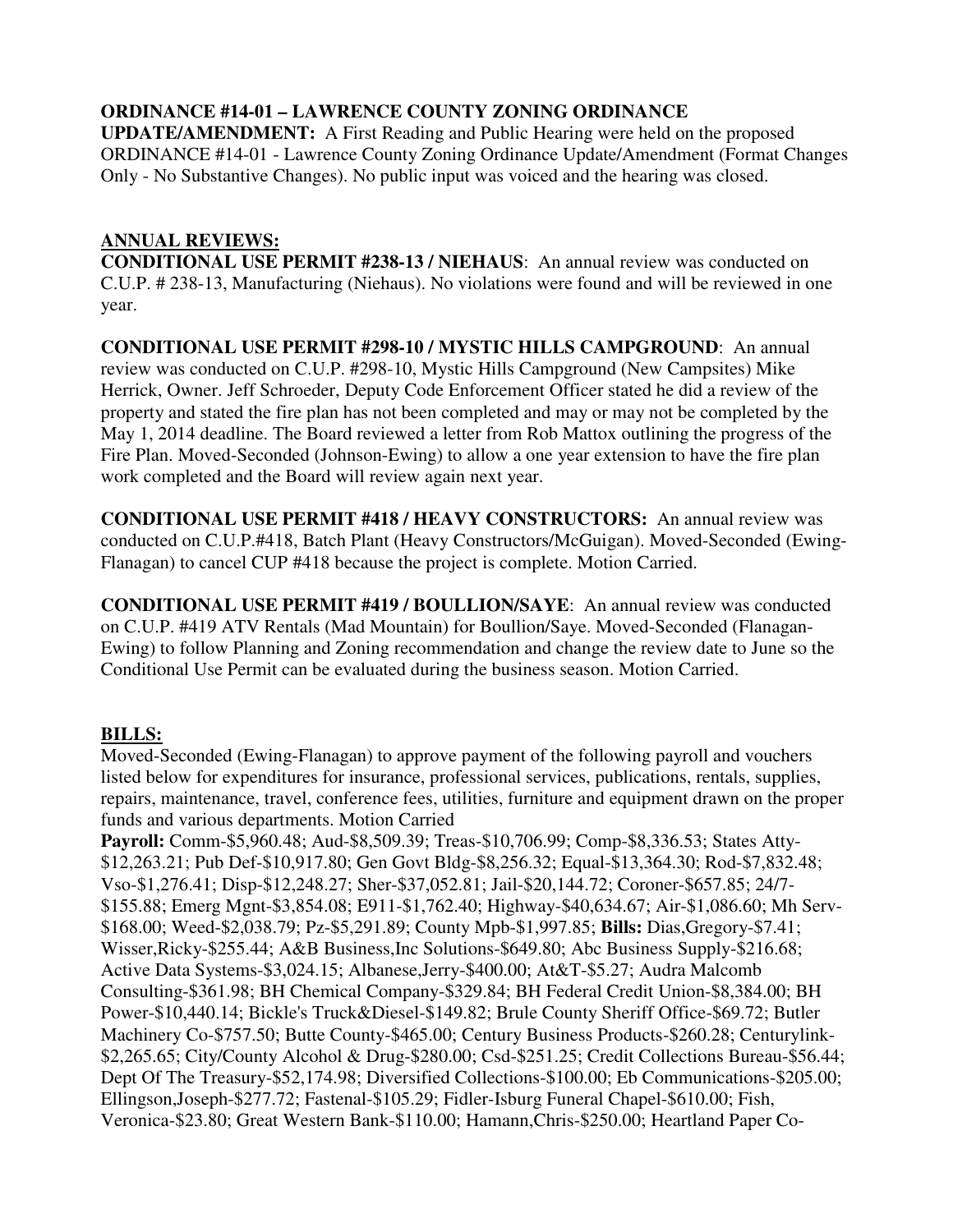\$167.72; Hewlett-Packard Company-\$2,398.89; Hills Material Comp-\$2,790.20; Kadrmas,Lee And Jackson-\$7,340.10; Karl's-\$759.00; Lead-Deadwood Regional Hospital-\$611.60; Lee,James- \$15.00; Lewno,Lucy-\$45.50; Lexisnexis Risk Data Mgnt-\$75.00; Lockup Usa Productions- \$108.50; Marco-\$37.35; Matthew Bender&Company-\$154.87; Microfilm Imaging Systems- \$1,910.00; Midcontinent Communications-\$34.08; Middlemas,Lori-\$500.00; Montana Dakota Utilities-\$599.06; Ms Mail-\$50.00; Nartec-\$110.25; Nelson,Tonya-\$150.00; Newman Traffic Signs-\$1,470.76; Nicholson,Tschetter,Adams-\$487.65; Novus-\$288.00; Office Of Child Support- \$815.08; Office Technology/Supply-\$32.13; Overhead Door Company Of Rapid-\$358.02; Pacific Coast Contracting-\$160,635.00; Pennington County Sheriff-\$1,619.40; Phoenix Investigations- \$729.85; Priority Dispatch-\$300.00; RC Finance Office-\$980.00; RC Police Dept-\$5.11; RC Regional Hospital-\$1,073.10; Radio Shack/Kazco-\$29.99; Radiology Associates-\$306.71; Rasmussen Mechanical Serv-\$4,824.00; Reausaw,Brent-\$400.00; Redwood Toxicology Lab- \$92.78; Regional Health-\$812.00; Regional Health Physicians-\$403.28; Rocket Lube-\$71.49; SD Dept Of Public Safety-\$150.00; SD Police Cheif's Association-\$150.00; Sdrs Supplemental Retirement-\$1,154.00; Semerad,Sandra-\$10.20; Servall Towel&Linen-\$399.73; Sirchie Finger Print Lab-\$74.69; Spearfish Police Dept-\$10,137.93; Spearfish Regional Hospital-\$157.80; Sturdevant's Auto Parts-\$4.79; Subway-\$71.50; Superior Lamp And Supply-\$203.34; Swisher Hygiene/Css- \$150.80; Thomson Reuters-West-\$171.44; Tigerdirect-\$572.23; Triple K Tire &Repair-\$399.49; Truenorth Steel-\$27,940.00; Turnkey Corrections-\$13.92; Twin City Hardware &Lumber-\$524.21; United Parcel Service-\$12.97; Verizon Wireless-\$105.07; Washington State Support Reg-\$75.00; Wells Fargo Business Card-\$7,764.42; West River International-\$257.47; Wex Bank-\$882.73; White Drug-\$1,055.21; Wilde&Hunt,Prof Llc-\$2,883.21; Wimactel-\$60.00; Wow!-\$299.75; **Witness & Jurors:** Black,D-\$61.10; Chapeau,C-\$64.80; Cook,B-\$64.80; Cowen,C-\$52.22; Holien,G-\$69.24; Lavoie,R-\$59.62; Law,J-\$52.22; Mitcheltree,R-\$50.74; Startz,Z-\$57.40; Davidson,M-\$242.00; Leszcynski,M-\$31.10; Norris,E-\$242.00; Pacheco,E-\$160.60; Adams,M- \$33.32; Colson,L-\$33.32; Flaten,B-\$127.30; Fuke,J-\$31.10; Hall,K-\$33.32; Harris,K-\$20.00; Laprade,S-\$33.32; Longden,G-\$22.22; Schmidt,L-\$20.00; Schulzbach,C-\$20.00; Sumners,J- \$34.06; Williams,D-\$20.00; Williams,J-\$29.62

**ADJOURN:** 10:47 a.m. There being no further business the Chairman adjourned the meeting. Motion Carried.

 $\overline{\phantom{a}}$  , and the contract of the contract of the contract of the contract of the contract of the contract of the contract of the contract of the contract of the contract of the contract of the contract of the contrac

 $\overline{\phantom{a}}$  , and the contract of the contract of the contract of the contract of the contract of the contract of the contract of the contract of the contract of the contract of the contract of the contract of the contrac

Date Approved

Richard Sleep, Chairman

ATTEST:

\_\_\_\_\_\_\_\_\_\_\_\_\_\_\_\_\_\_\_\_\_\_\_\_\_\_\_\_\_\_\_ Connie Atkinson, Auditor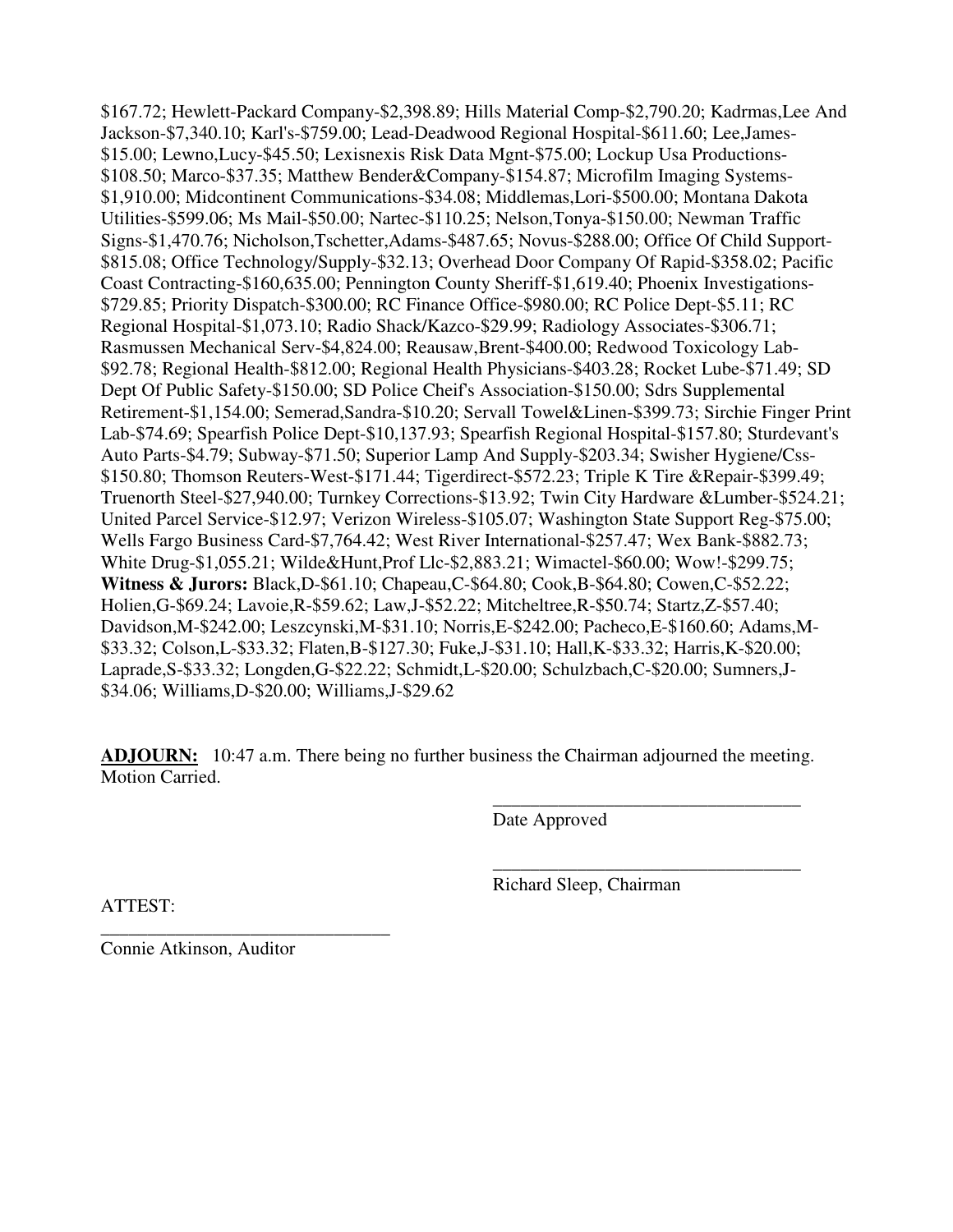# **LAWRENCE COUNTY COMMISSIONERS MEETING – May 13, 2014**

Chairman Richard Sleep called the regular meeting of the Lawrence County Commissioners to order and the Pledge of Allegiance was conducted at 8:00 a.m. on May 13, 2014 in the Administrative Annex Building of the Lawrence County Courthouse located at 90 Sherman Street, Deadwood, SD with Commissioners Daryl Johnson, Bob Ewing, Brandon Flanagan and Terry Weisenberg present.

All motions were passed by unanimous vote, by all members present, unless stated otherwise.

**AGENDA:** Moved-Seconded (Weisenberg-Johnson) to approve the agenda as amended. Motion Carried.

**MINUTES:** Moved-Seconded (Weisenberg-Flanagan) to approve the minutes of April 22, 2014 County Commission meeting and 2014 Board of Equalization Meeting. Motion Carried.

## **PERSONNEL:**

#### **SHERIFF:**

Moved-Seconded (Johnson-Ewing) to approve Neil Schlepp as a Half-Time Temporary Fill-In Deputy II G1 at the base rate of \$22.55 an hour, effective May 4, 2014. Motion Carried.

Moved-Seconded (Ewing-Flanagan) to approve Matt Harden as a Full-Time Permanent Corrections Officer I at the base rate of \$15.19 an hour, effective May 18, 2014. Motion Carried.

**STATES ATTORNEY:** Moved-Seconded (Johnson-Weisenberg) to approve Brianna Baumann as a Full-Time Temporary-Seasonal Secretary at the base rate of \$9.00 an hour, effective May 19, 2014. Motion Carried.

**INVASIVE SPECIES MANAGEMENT:** Moved-Seconded (Flanagan-Weisenberg) to approve Ryan Palmer as a Full-Time Permanent Deputy Coordinator at the base rate of \$15.24 an hour, effective May 5, 2014. Motion Carried.

Moved-Seconded (Johnson-Sleep) to approve Darick Eisenbraun as a Full-Time Seasonal Sprayer/GPS G1 at the base rate of \$12.21 an hour, effective May 5, 2014. Motion Carried.

Moved-Seconded (Flanagan-Weisenberg) to approve Chase Tyson, and Steve Soderstrom as Full-Time Seasonal Sprayer/GPS G2 at the base rate of \$13.73 an hour, effective May 5, 2014. Motion Carried.

Moved-Seconded (Weisenberg-Johnson) to approve Ruth Gordon-Sartain as a Part-Time Seasonal Custodian I G3 at the base rate of \$12.61 an hour, effective May 5, 2014. Motion Carried.

**EQUALIZATION:** Moved-Seconded (Ewing-Flanagan) to approve a cell phone allowance for Louise Hohn at \$50.00 per month, effective May 18, 2014. Motion Carried.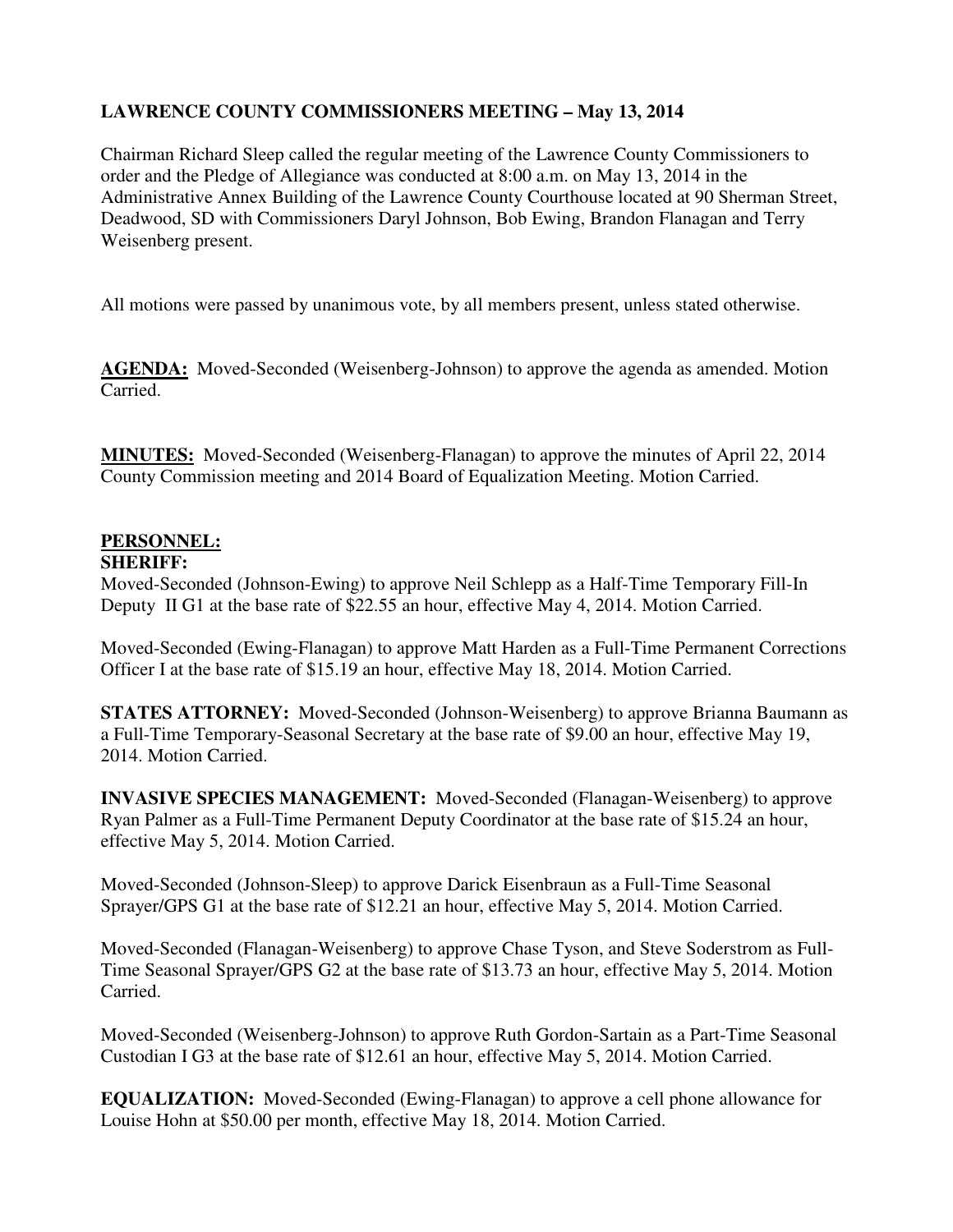## **HIGHWAY**:

Moved-Seconded (Flanagan-Ewing) to accept with regret the Retirement of Bonnie Dittes, Highway Administrative Assistant and Edwin Grenstiner, Heavy Equipment Operator and to allow for the advertisement of a Secretary and Heavy Equipment Operator. Motion Carried.

**VOLUNTEER FIRE FIGHTER / SEARCH & RESCUE MEMBERS:** Moved-Seconded (Weisenberg-Johnson) to approve Jeremy Sargent and Bethany Boyd as Volunteer Search & Rescue Members for insurance purposes and thank members for their service. Motion Carried.

**LEAD FIRE PROTECTION DISTRICT**: Moved-Seconded (Johnson-Weisenberg) to follow the recommendation of the Lead Fire Protection Board and appoint Oz Enderby to fill the term of Steve Fairbairn on the Lead Fire Protection Board for a term to expire in March 2015. Motion Carried.

**AUDITOR'S ACCOUNT WITH TREASURER REPORT:** Moved-Seconded (Johnson-Ewing) to accept the Auditor's Account with the County Treasurer. Motion Carried. As of April 30, 2014 showed the following: Total amount of actual cash-\$1,350.00; Total amount of Checks and drafts in Treasurer's possession not exceeding three days (check deposit in transit)-\$2,013,453.16; Total amount of cash in transit in Treasurer's possession (cash deposit in transit)-\$32,443.32; petty Cash- \$1,860.00; Total amount of deposits in bank include: CD's-\$3,150,000; Bank Balance \$8,382,474.56, Money Market \$3,915,098.58; Savings-\$12,144,245.60; Total \$29,640,925.22.

## **TRAVEL REQUEST**:

**AIRPORT:** Moved-Seconded (Flanagan-Weisenberg) To authorize the Airport Representatives to fly to North Dakota to discuss Grant opportunities with the Airport District Office if necessary. Motion Carried.

**B.H. BAPTIST CHURCH RAFFLE:** Moved-Seconded (Johnson-Ewing) to not object to the request from the Black Hills Baptist Church to have a Raffle. Motion Carried.

**GROW 66/125:** The Board discussed the request received from Grow 66/125 to collect soil from all 66 Counties in the State, mix the soil together, plant a Bur Oak Tree in 66 buckets and then replant in the designated spot within the Counties in South Dakota. Moved-Seconded (Weisenberg-Sleep) to approve the request for the Grow 66/125 project. Motion Carried.

# **SHERIFF:**

**BOARD OF PRISONERS:** Brian Dean, Sheriff was present to update the Board on the new Jail Board of Prisoners procedures and stated he is currently researching the anklet bracelet program for work release inmates to see if cost savings could be realized.

# **AIRPORT:**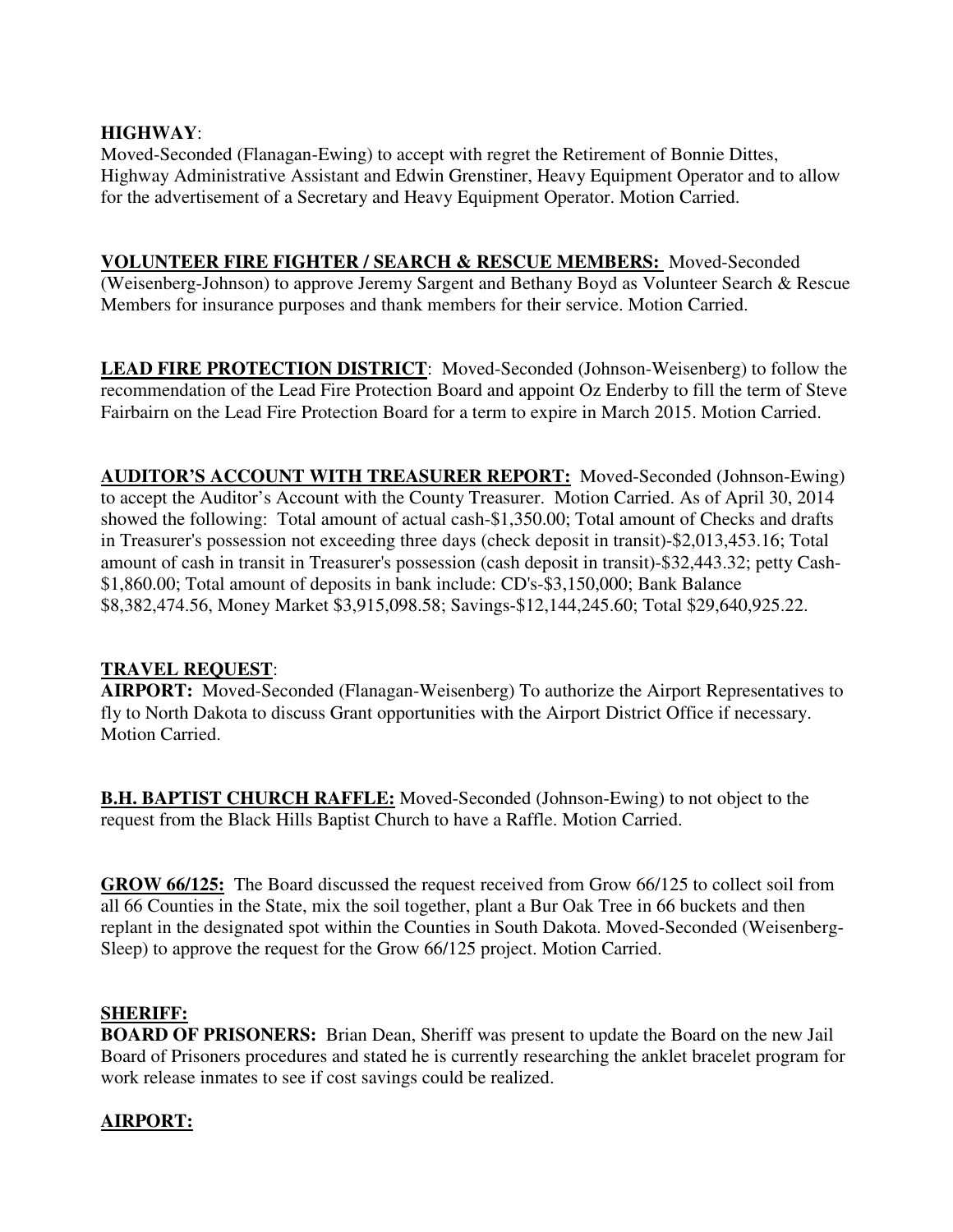**HAY CONTRACT:** The following bids were received for the contract to hay the Airport Property: Troy Johnson - \$4,150; Doug Bechen - \$3,717 and Joe Harmon - \$5,601.95. Moved-Seconded (Ewing-Flanagan) to accept the highest bid from Joe Harmon for \$5,601.95 to contract for haying the Airport Property with the conditions that the Certificate of Liability Policy of \$1 million dollars, full payment, and a signed agreement is received by June 1, 2014. Motion Carried.

**ROCK & MILLINGS / B.H. AIRPORT:** No bids were received for the Rock & Millings at the Airport.

## **HIGHWAY BUSINESS:**

**APPROACH PERMIT:** Moved-Seconded (Flanagan-Weisenberg) to follow the recommendation of the Highway Superintendent and approve the Approach Permit for the Ward Development located east (future Russell St.) of the Old Belle Road, located approximately 650' S. of Reserve St. Entrance to serve as a development access. Motion Carried.

**BRIDGE INSPECTIONS**: Moved-Seconded (Ewing-Flanagan) to approve and allow the Highway Superintendent to sign the Lawrence County 2014 Bridge Inspections Project BR NBIS(29), PCN 02DZ for a total of \$39,582.47. Motion Carried.

**ROAD TOUR:** The Board rescheduled the County Road Tour for Tuesday May 20<sup>th</sup> for the County Commissioners.

**FUEL QUOTES:** The following fuel quotes were submitted as of May 1, 2014: Deadwood Diesel 4800: (prices per gallon) CBH Cooperative - \$3.399, Southside - \$3.39\*; Deadwood Unleaded 2900 gallons: (prices per gallon) CBH Cooperative - \$3.266\*, Southside - \$3.32; Spearfish Diesel 2500 gallons: (prices per gallon) CBH Cooperative - \$3.419\*, Southside - \$3.44; Spearfish Unleaded 750 gallons: (prices per gallon) CBH Cooperative - \$3.286\*, Southside - \$3.41; Whitewood Diesel 750 gallons: (prices per gallon) CBH Cooperative - \$3.419, Southside - \$3.41\*. \*Represents lowest quote awarded. No bid was received from MG Oil or Harms Oil.

**USGS:** Dan Driscoll, USGS and Denise Livingston were present to discuss proposed 2015 USGS Hydrologic Project Simulation of groundwater flow in the Madison and Minnelusa aquifers in the Black Hills. This is projected to be a 4-5 year funding project. Driscoll questioned if the County would be interested in participating in the project. Moved-Seconded (Ewing-Flanagan) to offer a motion of interest in the project and the Board will review at budget time. Motion Carried.

# **INVASIVE SPECIES MANAGEMENT:**

**STATE & LOCAL AGREEMENT:** Dave Heck Invasive Species Management updated the Board on the Mountain Pine Beetle Project. Heck recommended the County contract for the cutting and marking of the trees and only hire a few administrators for all remaining funds. Moved-Seconded (Weisenberg-Flanagan) to approve and authorize the Chairman to sign the State/County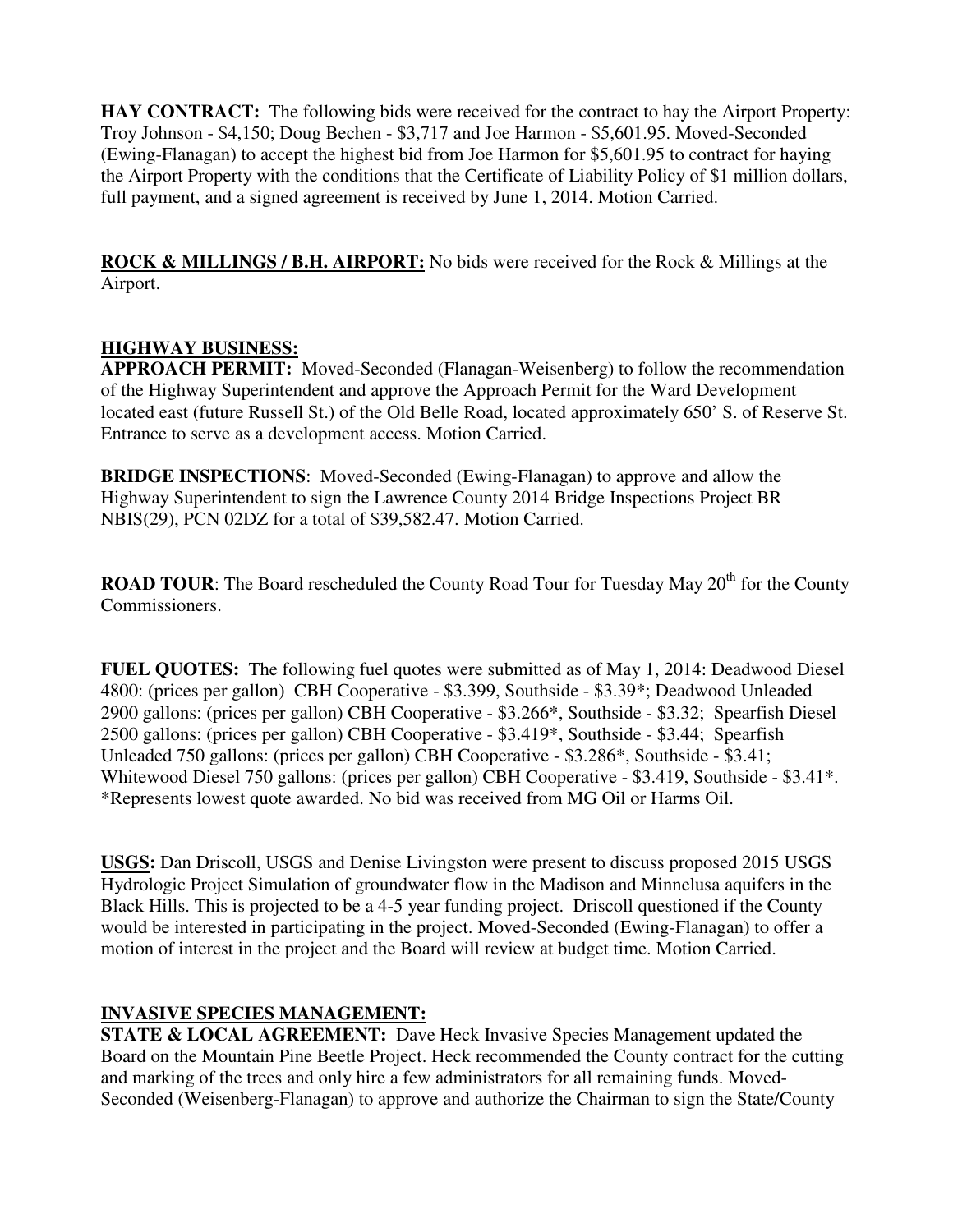Agreement MPB Mitigation Program Grant #2013-MPB-003 to roll-over Mountain Pine Beetle Funds Fall 2014 Mountain Pine Beetle Program. Motion Carried.

**DEPARTMENT OF TRANSPORTATION AGREEMENT**: Moved-Seconded (Flanagan-Johnson) to approve and authorize the Chairman to sign the Department of Transportation Weed Spraying Agreement. Motion Carried.

**ROAD SIGNAGE**: Kathy Amos was present to express concerns on road signage for safety and tourism affects. Amos also expressed concerns on the "Think" signs and speed limits.

**SEARCH & RESCUE:** Paul Thomson, Emergency Management Director updated the Board on Search & Rescue history and recent activities. Thomson questioned if the Board would consider a County policy for County Employees who are Search and Rescue members to cover the question of employee wages and to ensure all employees are treated fairly. Moved-Seconded (Flanagan-Ewing) In support of the employees who volunteer for Search & Rescue: At the approval and discretion of the employee's department head, the county employee will be allowed to report for a call out and if it is during their normal work hours the employee will be compensated at their normal rate of pay, however no overtime hours would be allowed. Motion Carried.

**SOUTH DAKOTA DEPARTMENT OF TRANSPORTATION:** Terry Patterson, Steve Palmer and Mike Young, SD Department of Transportation were present to request a temporary construction easement for the Highway 85 project. Moved-Seconded (Johnson-Ewing) to approve and authorize the Chairman to sign the temporary construction easement for the Highway 85 project and to waive the \$1 per sq. ft fee for parcel #A12. Motion Carried.

## **PLANNING & ZONING:**

**APPLE SPRINGS**: Bruce Outka updated the Board on the progress of the Apple Springs sewer system.

## **ORDINANCE #14-01 – LAWRENCE COUNTY ZONING ORDINANCE**

**UPDATE/AMENDMENT:** Second Reading was held on the proposed ORDINANCE #14-01 - Lawrence County Zoning Ordinance Update/Amendment (Format Changes Only - No Substantive Changes). Moved-Seconded (Flanagan-Ewing) to approve ORDINANCE #14-01 - Lawrence County Zoning Ordinance Update/Amendment (Format Changes Only - No Substantive Changes). Motion Carried.

# **ANNUAL REVIEWS:**

**CONDITIONAL USE PERMIT #307 / RAMSEY**: An annual review was conducted on C.U.P. #307 Second Residence Ramsey. No violations were found and will be reviewed in one year.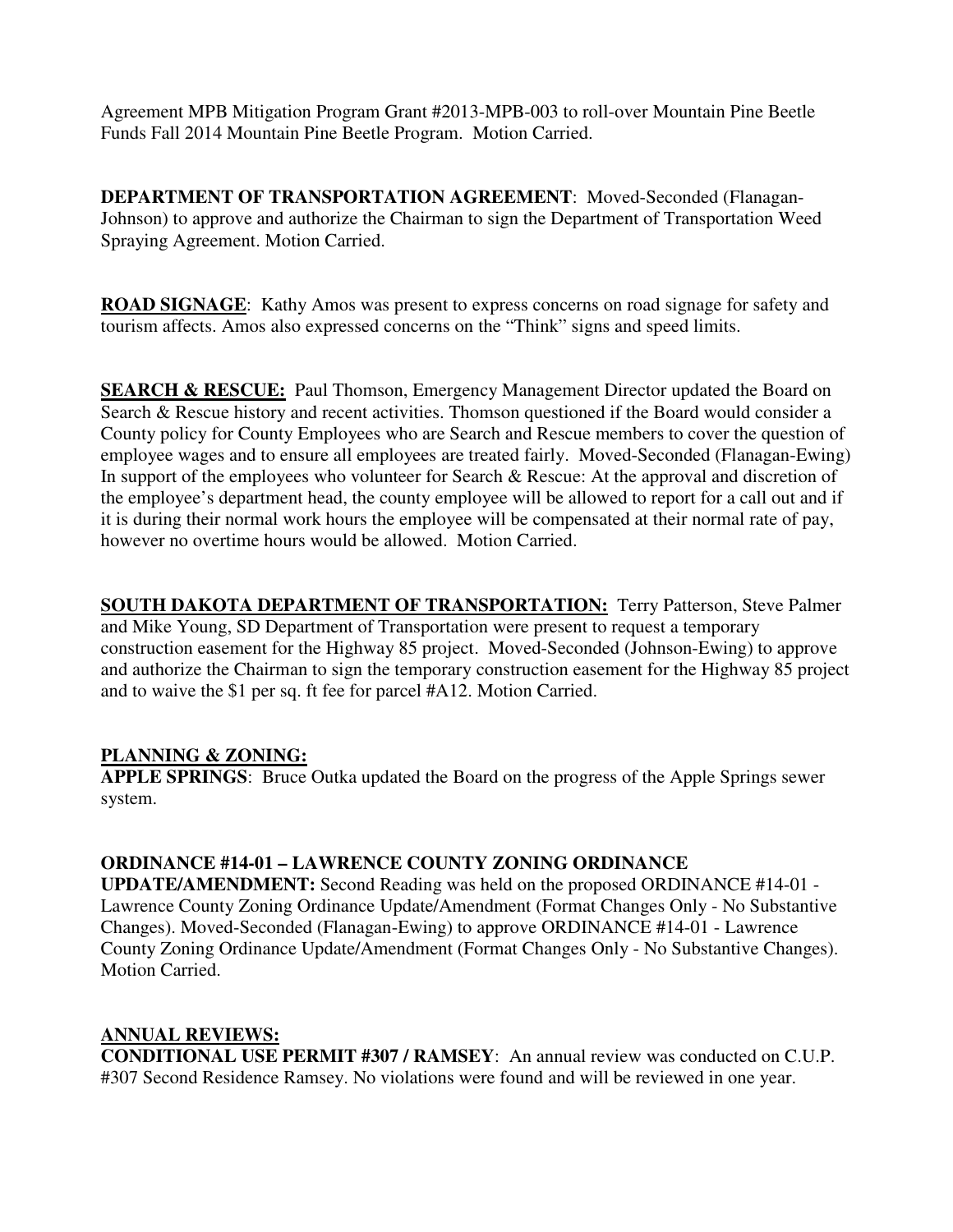**CONDITIONAL USE PERMIT #373 / JOHNER & SONS**: An annual review was conducted on C.U.P. #373, Earth Moving (Johner & Sons). No violations were found and will be reviewed in one year.

**CONDITIONAL USE PERMIT #406 / CITY OF SPEARFISH**: An annual review was conducted on C.U.P. #406, Water Tank (City of Spearfish). No violations were found and will be reviewed in one year.

**CONDITIONAL USE PERMIT #407 / EXECUTIVE LODGING**: An annual review was conducted on C.U.P. #407, Storage Facility (Executive Lodging). Moved-Seconded (Flanagan-Johnson) CUP #407 was found to be in compliance and will be reviewed on an as needed basis, if complaints should arise, or at the desire of the Board to review. Motion Carried

**CONDITIONAL USE PERMIT #420 / ANDY'S TRAIL RIDES:** An annual review was conducted on C.U.P. #420, Trail Rides (Andy's Trail Rides). Moved-Seconded (Flanagan-Weisenberg) to move the annual review to June when the business is in operation. Motion Carried.

**CONDITIONAL USE PERMIT #421 / BITUMINOUS PAVING:** An annual review was conducted on C.U.P. #421, Batch Plant (Bituminous Paving). Moved-Seconded (Johnson-Flanagan) to cancel CUP#421 because the project is completed.

## **BILLS:**

Moved-Seconded (Ewing-Weisenberg) to approve payment of the following payroll and vouchers listed below for expenditures for insurance, professional services, publications, rentals, supplies, repairs, maintenance, travel, conference fees, utilities, furniture and equipment drawn on the proper funds and various departments. Motion Carried

**Payroll:** Comm-\$11,920.96; Aud-\$17,021.62; Treas-\$23,030.34; Comp-\$16,673.06; States Atty- \$24,530.09; Pub Def-\$21,890.37; Gen Govt Bldg-\$16,538.02; Equal-\$28,974.73; Rod-\$15,664.96; Vso-\$2,552.82; Disp-\$23,831.19; Sher-\$70,217.43; Jail-\$40,595.36; Coroner-\$1,215.70; 24/7- \$311.76; Emerg Mgnt-\$7,532.56; E911-\$3,524.81; Highway-\$85,048.95; Air-\$2,548.80; Mh Serv- \$336.00; Weed-\$8,604.93; Pz-\$10,223.78; **Bills:** American Family Life-\$3,449.92; BH Federal Credit Union-\$7,284.00; BH Power-\$47.95; Credit Collections Bureau-\$56.44; Deadwood Recreation Center-\$635.00; Delta Dental Of South Dakota-\$6,766.08; Dept Of The Treasury- \$52,583.53; Diversified Collections-\$100.00; Hartford-Priority Accounts-\$1,685.72; Northern Hills Rec Center-\$124.00; Office Of Child Support-\$815.08; SD Retirement System-\$53,663.59; Sdrs Supplemental Retirement-\$1,154.00; Washington State Support Reg-\$75.00; Wellmark Blue Cross-\$77,061.19; Wow!-\$1,421.97; A&B Business,Inc Solutions-\$1,318.63; A&B Welding Supply-\$61.50; A&I Distributors-\$2,669.20; A To Z Shredding-\$10.05; Abc Business Supply- \$275.81; Air Connection-\$1,457.33; Alco Store-\$12.99; At&T Mobility-\$849.31; BH Chemical Company-\$203.04; BH Federal Credit Union-\$7,284.00; BH Land Analysis-\$1,202.50; BH Pest Control-\$190.00; BH Pioneer-\$1,127.23; BH Power-\$1,052.51; Barnaud Law Firm-\$4,683.96; Bickle's Truck&Diesel-\$77.72; Biegler,Greg-\$150.00; Black Hills Pure-\$52.50; Butler Machinery Co-\$688.44; Butte Electric Coop-\$755.78; Campbell Co Sheriffs Off-\$50.00; Cbh Cooperative- \$20,373.99; Cdw Government-\$1,646.28; Century Business Products-\$235.29; Centurylink- \$222.47; Chadams-\$300.00; Chris Supply Co-\$191.93; Clinical Lab Of BH-\$5,923.40; Community Health Services-\$20.00; Credit Collections Bureau-\$218.95; Dakota Equipment Rental-\$4,729.42; Dakota Fluid Power-\$1,382.37; Deadwood Development Company-\$97.75; Deadwood,City Of-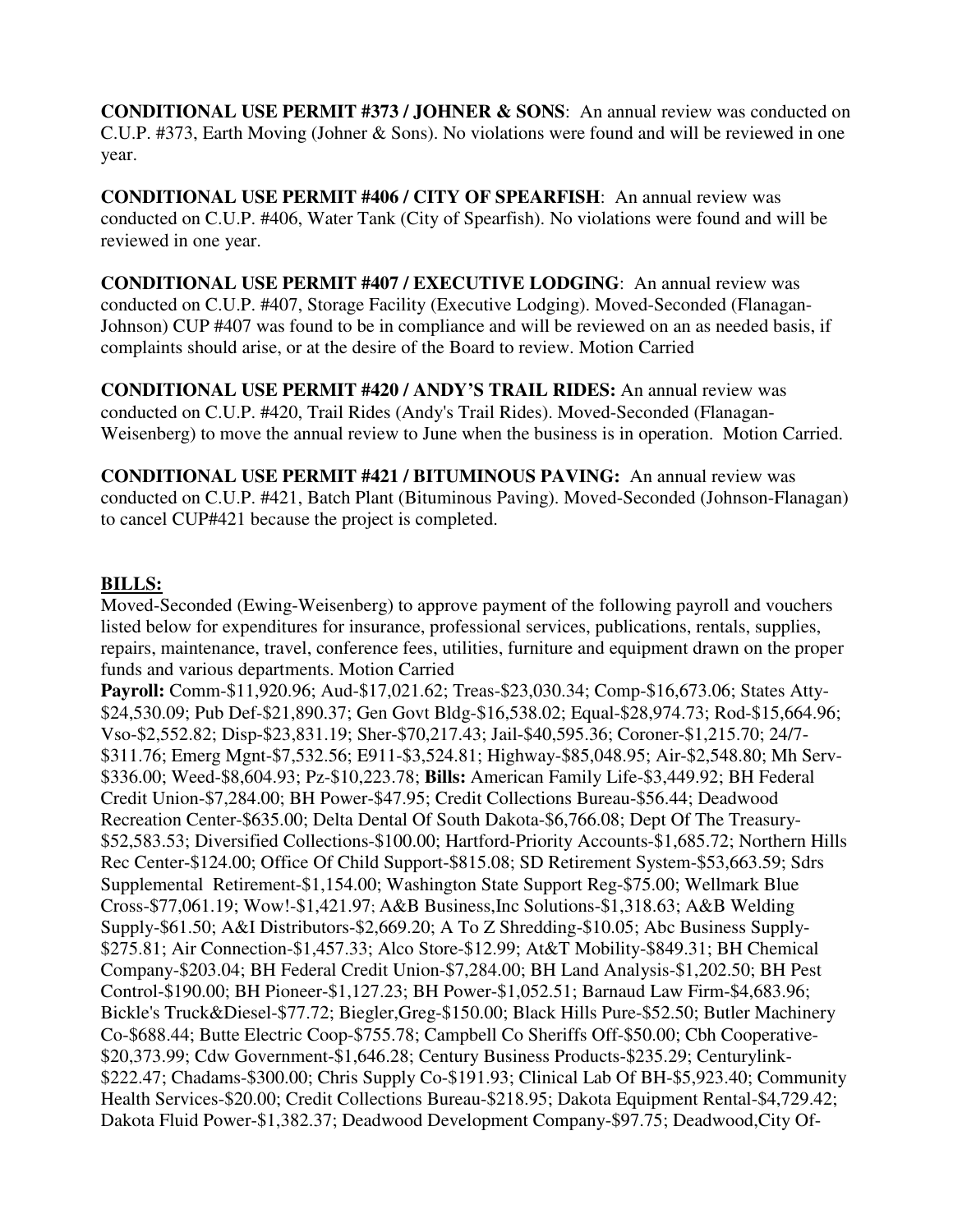\$719.41; Dept Of The Treasury-\$52,872.58; Diversified Collections-\$100.00; Ds Solutions- \$175.00; Eb Communications-\$97.00; Election Sys&Software-\$2,228.80; Ellingson,Joseph- \$3,354.90; Evident Crime Scene Products-\$219.00; Fastenal-\$7.65; Fish, Veronica-\$28.40; Great Western Tire-\$19.95; Grimm's Pump Service-\$331.96; Havemeier,Leslie-\$20.40; Heartland Paper Co-\$389.09; High Plains Business Forms-\$482.55; Hills Material Comp-\$1,675.01; Inside The Tape-\$550.00; JG Service-\$847.34; Jacobs Precision Welding-\$12.27; Jenner Equipment Co- \$514.16; John E Reid&Associates-\$550.00; Kimbell's Auto Repair-\$125.67; Kinney,Matthew- \$1,489.51; Koala Electric-\$602.38; Kosel,Joseph-\$5,016.12; Law Enforcement Systems-\$67.00; Lawson Products-\$310.63; Lead,City Of-\$76.55; Lead-Deadwood Regional Hospital-\$440.59; Lead-Deadwood Sanitary-\$352.46; Lee,James-\$15.00; Lewis&Clark Bhs-\$160.00; M&M Sanitation-\$150.00; Mcclure,Susan-\$200.00; Mcgas Propane-\$567.57; Mcpherson Propane-\$69.00; Midcontinent Communications-\$34.22; Midwest Alarm-\$88.20; Montana Dakota Utilities- \$5,932.20; Moore Medical-\$161.33; Moss,William Psy-\$2,410.00; Ncraao-\$1,400.00; Nelson,Christy-\$150.00; Nelson,Tonya-\$250.00; Neve's Uniforms-\$960.55; Office Of Child Support-\$815.08; Office Technology/Supply-\$49.95; Pennington Co Auditor-\$61.00; Pennington County Sheriff-\$1,113.30; Pennington County Sts Attny-\$430.00; Performance One-\$369.67; Phaze Electric-\$255.92; Pictometry International Corp-\$6,072.94; Pitney Bowes-\$276.98; Pmb 0112-\$1,773.39; Postmaster,Deadwood-\$140.00; Priority Dispatch-\$78.00; Quill Corporation- \$212.04; Rabe Elevator-\$925.97; Radiology Associates-\$443.56; Rapid Transcript-\$663.00; Regional Health-\$1,218.00; Regional Health Physicians-\$75.47; Rena M Hymans, PC-\$224.66; Rensch, Timothy J Atty At Law-\$4,599.49; Reserve Account-\$5,000.00; Rocket Lube-\$433.39; SD State Treasurer-\$1,074.20; Sada Systems-\$145.85; Sdrs Supplemental Retirement-\$1,154.00; Securus Technologies T-Netix-\$2,420.80; Servall Towel&Linen-\$547.82; Spearfish Auto Supply- \$3,243.51; Steinley Real Estate Appraisal-\$100.00; Sterna,Laura-\$250.00; Subway-\$84.00; Swisher Hygiene/Css-\$80.08; Sysco Montana-\$3,805.25; Thomson Reuters-West-\$298.44; Tigerdirect- \$586.02; Triple K Tire&Repair-\$915.74; Turnkey Corrections-\$7.01; Twin City Hardware&Lumber-\$236.22; United Parcel Service-\$10.18; Victims Of Violence-\$745.00; Washington State Support Reg-\$75.00; Waste Connections-\$678.15; Watertree-\$37.95; Wells Fargo Business Card-\$3,209.84; West River International-\$1,130.57; Western Communication- \$58.00; Western Sd Juvenile Serv-\$5,417.55; Wex Bank-\$808.67; White's Canyon Motors-\$17.37; White's Queen City Motors-\$128.81; Wilde&Hunt, Prof-\$666.47; Williams&Associates-\$3,176.25; Wolff Law Office-\$608.94; Wolff's Plumbing&Heating-\$67.77; Z&S Dust Control-\$42,424.22; Ziggy's Building Center-\$49.00; **Witness & Jurors:** Black,D-\$61.10; Sleep,R-\$69.24; Chapeau,C- \$64.80; Cook,B-\$64.80; Cowen,C-\$52.22; Holien,G-\$69.24; Hopewell,C-\$63.32; Jones,B-\$19.24; Law,J-\$52.22; Mitcheltree,R-\$50.74; Rhodes,B-\$60.36; Rohla,R-\$61.10; Sargent,D-\$52.22; Startz,Z-\$57.40; Syman,A-\$61.10; Trevino,B-\$55.92; Arzy,J-\$33.32; Clites,S-\$32.58; Lehto,L- \$33.32; Lueders,J-\$33.32; Noren,J-\$32.58; Ugland,M-\$33.32

**ADJOURN:** 10:28 a.m. There being no further business the Chairman adjourned the meeting. Motion Carried.

 $\overline{\phantom{a}}$  , and the contract of the contract of the contract of the contract of the contract of the contract of the contract of the contract of the contract of the contract of the contract of the contract of the contrac

 $\overline{\phantom{a}}$  , and the contract of the contract of the contract of the contract of the contract of the contract of the contract of the contract of the contract of the contract of the contract of the contract of the contrac

Date Approved

Richard Sleep, Chairman

ATTEST:

Connie Atkinson, Auditor

\_\_\_\_\_\_\_\_\_\_\_\_\_\_\_\_\_\_\_\_\_\_\_\_\_\_\_\_\_\_\_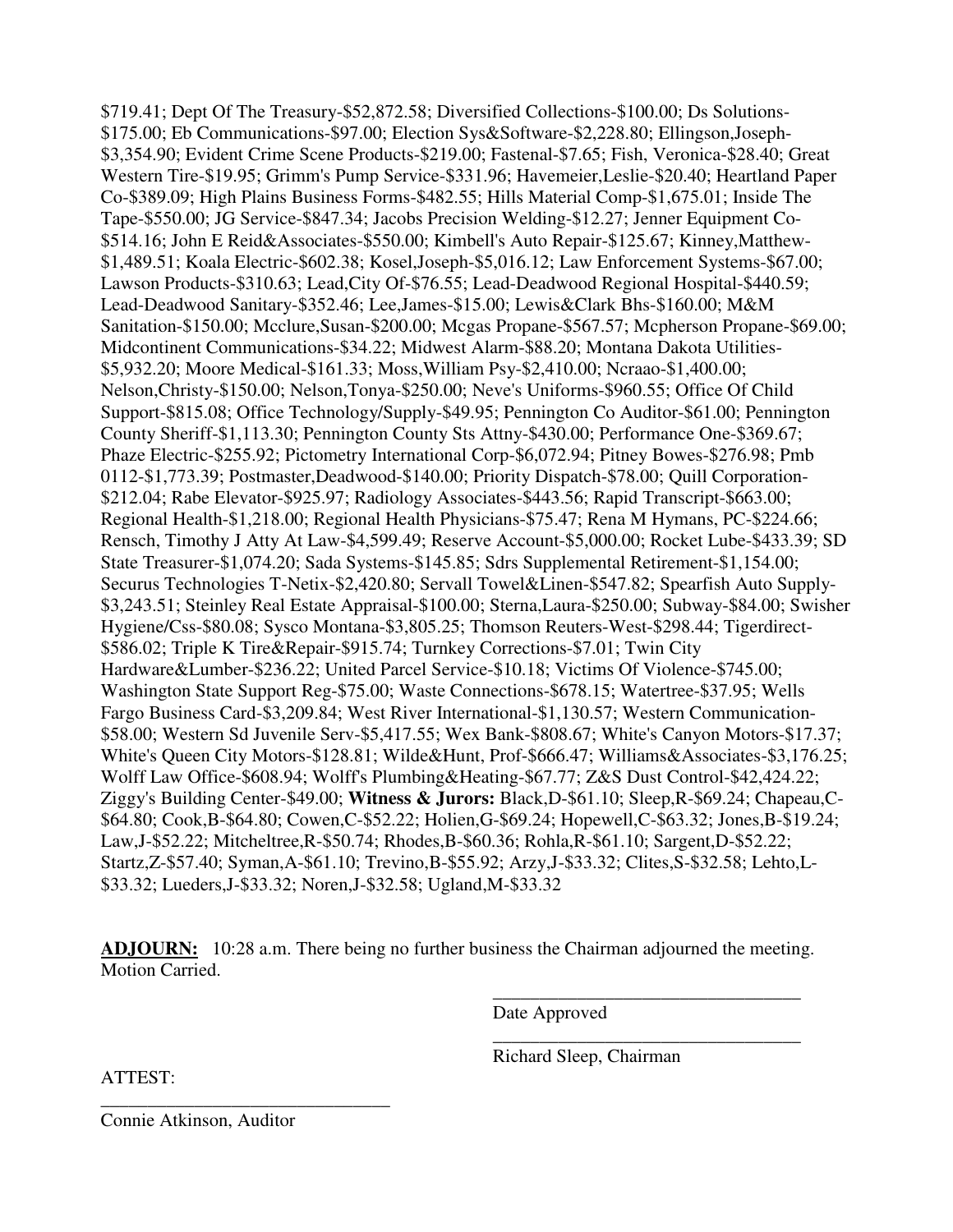# **LAWRENCE COUNTY COMMISSIONERS MEETING – June 5, 2014**

Chairman Richard Sleep called the regular meeting of the Lawrence County Commissioners to order and the Pledge of Allegiance was conducted at 8:00 a.m. on June 5, 2014 in the Administrative Annex Building of the Lawrence County Courthouse located at 90 Sherman Street, Deadwood, SD with Commissioners Daryl Johnson, Bob Ewing, and Terry Weisenberg present. Brandon Flanagan was absent and Daryl Johnson left at 8:15 a.m.

All motions were passed by unanimous vote, by all members present, unless stated otherwise.

**AGENDA:** Moved-Seconded (Weisenberg-Sleep) to approve the agenda as amended. Motion Carried. Flanagan Absent.

**MINUTES:** Moved-Seconded (Weisenberg-Johnson) to approve the minutes of May 27, 2014 County Commission meeting. Motion Carried. Flanagan Absent.

**2014 PRIMARY ELECTION:** Moved-Seconded (Weisenberg-Ewing) to canvass the 2014 Primary Election Results for Lawrence County. Motion Carried. Flanagan Absent.

## **AIRPORT:**

**AIRPORT AGREEMENT:** Moved-Seconded (Ewing-Johnson) to approve and authorize the Chairman to sign the Airport Acquisition Agreement, Nonrecourse Loan Agreement, and FAA Grant Validation Form. Motion Carried. Flanagan Absent.

Tom Brady was present to update the Board on the Airport Acquisition and discussions with the FAA in regards to the transfer of property and grants. Rod Senn, KLJ was also present to discuss engineering fees, studies and grant applications.

# **PERSONNEL:**

**SHERIFF:** Moved-Seconded (Weisenberg-Ewing) to approve Samantha J. Rosenau as a Part-Time (under 20) Fill-In Correctional Officer I G1 at the base rate of \$15.19 an hour, upon completion of 80 hrs of training at \$10.38 an hour, effective June 5, 2014. Motion Carried. Flanagan & Johnson Absent.

**HIGHWAY:** Moved-Seconded (Weisenberg-Ewing) to approve the hiring of Krista Rear as a permanent full-time Secretary G1 at the base rate of \$14.70 an hour, effective June 23, 2014. Motion Carried. Flanagan & Johnson Absent.

**AUDITOR'S ACCOUNT WITH TREASURER REPORT:** Moved-Seconded (Ewing-Sleep) to accept the Auditor's Account with the County Treasurer. Motion Carried. Flanagan & Johnson Absent. As of May 31, 2014 showed the following: Total amount of actual cash-\$1,350.00; Total amount of Checks and drafts in Treasurer's possession not exceeding three days (check deposit in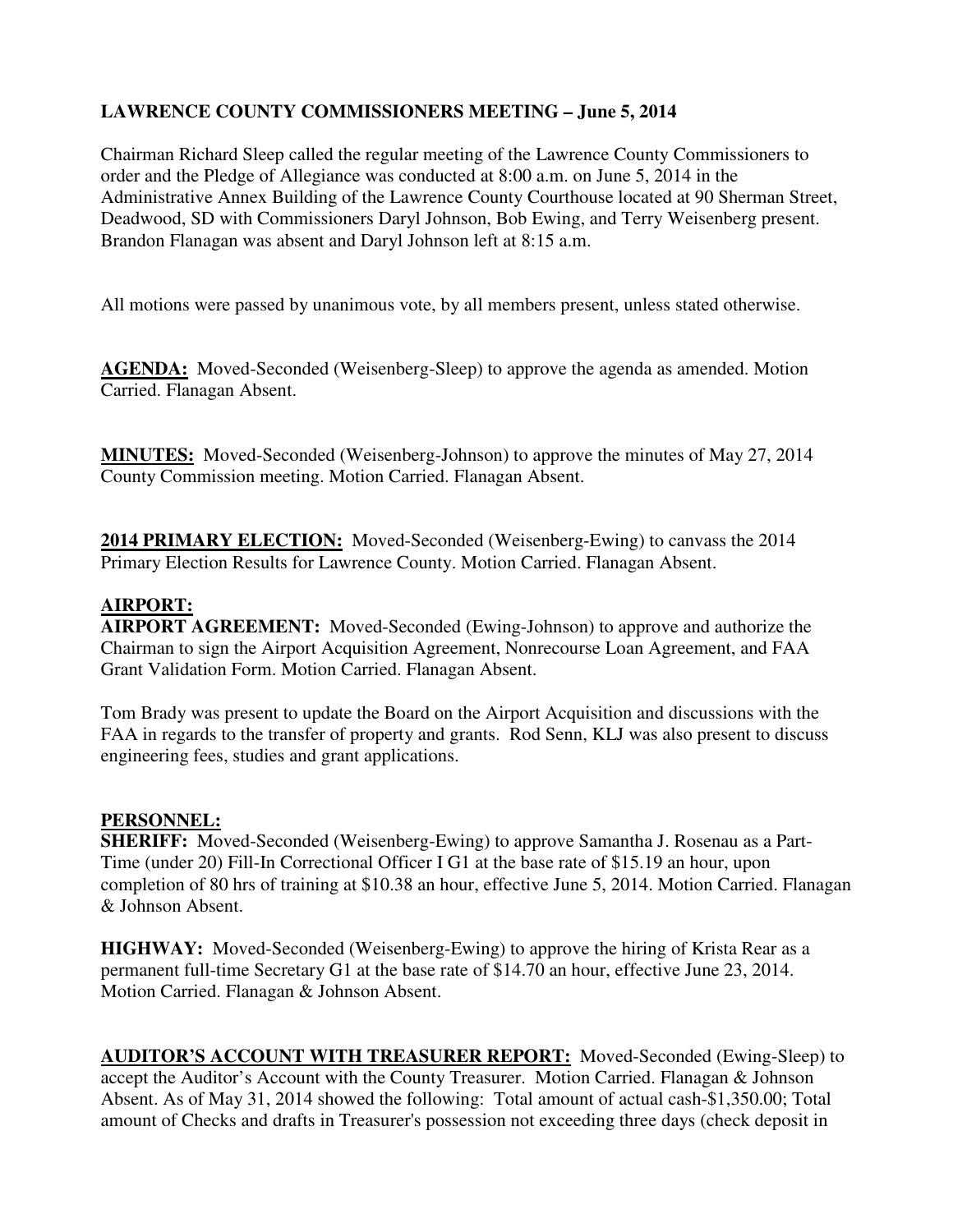transit)-\$62,267.41; Total amount of cash in transit in Treasurer's possession (cash deposit in transit)-\$5,669.19; petty Cash-\$1,860.00; Total amount of deposits in bank include: CD's- \$3,100,000; Bank Balance \$5,297,636.40, Money Market \$3,966,400.46; Savings-\$7,644,834.19; Total \$20,080,017.65.

## **AUTOMATIC SUPPLEMENTS:**

**DIRECTOR OF EQUALIZATION:** Moved-Seconded (Weisenberg-Ewing) to approve the automatic supplement for Director of Equalization Mapping for \$6,072.95 for funds received from the City of Deadwood. Motion Carried. Flanagan & Johnson Absent.

**SUPPLEMENTAL BUDGET:** A public hearing was held for a supplemental budget for Director of Equalization / Mapping - \$6,073. No public input was voiced and the hearing was closed. Moved-Seconded (Weisenberg-Ewing) to approve and authorize the Chairman to sign the following Resolution #2014-12. Motion Carried. Flanagan & Johnson Absent.

**RESOLUTION #14-12 TO ADOPT A SUPPLEMENTAL BUDGET WHEREAS,** the County Budget for Lawrence County, South Dakota, for the fiscal year 2014, failed to provide sufficient revenue to enable the County to conduct the indispensable functions of Government, and **WHEREAS,** the Board of County Commissioners of said County deems it necessary to make a Supplementary Budget, providing for appropriation in the amounts set out below. **NOW, THEREFORE, BE IT RESOLVED THAT SAID BOARD,** make, approve and adopt a Supplemental Budget for Lawrence County, South Dakota, for the year 2014, and that in said budget there will be and is hereby appropriated the following sum of money, to-wit: **GENERAL FUND** Director of Equalization / Mapping - \$6,073. The funds for the above amounts are to be provided from unappropriated cash balances and estimated revenue in the designated fund. Be it further **RESOLVED** that a hearing was held on the 5<sup>th</sup> day of June, 2014 at the hour of 8:15 a.m. in the Commissioners' Room in the Administrative Office Building at 90 Sherman Street, Deadwood, Lawrence County, South Dakota, and that said Notice of Hearing was posted according to law, SDCL 7-21-22. **IN WITNESS WHEREOF,** we have hereunto set our hands and official seal of Lawrence County, this 5<sup>th</sup> day of June, 2014. **FOR THE BOARD OF COUNTY COMMISSIONERS** Richard Sleep, Chairman. ATTEST: CONNIE ATKINSON LAWRENCE COUNTY AUDITOR

**ALCOHOLIC BEVERAGE LICENSES:** A public hearing was held on the renewal of the applications for 2014-2015 Malt Beverage licenses. No public input was voiced and the hearing was closed. Moved-Seconded (Ewing-Weisenberg) to approve the following 2014-2015 Malt Beverage Licenses. Motion Carried. Flanagan & Johnson Absent.

*CLASS - PACKAGE (OFF-SALE) MALT BEVERAGE & SD FARM WINE*  **PLACER 601 INC., (DEADWOOD KOA)** M.S. #601, Sec. 28, T5N, R3E, and lot 1A of M.S. #108. *CLASS - PACKAGE (OFF-SALE) MALT BEVERAGE*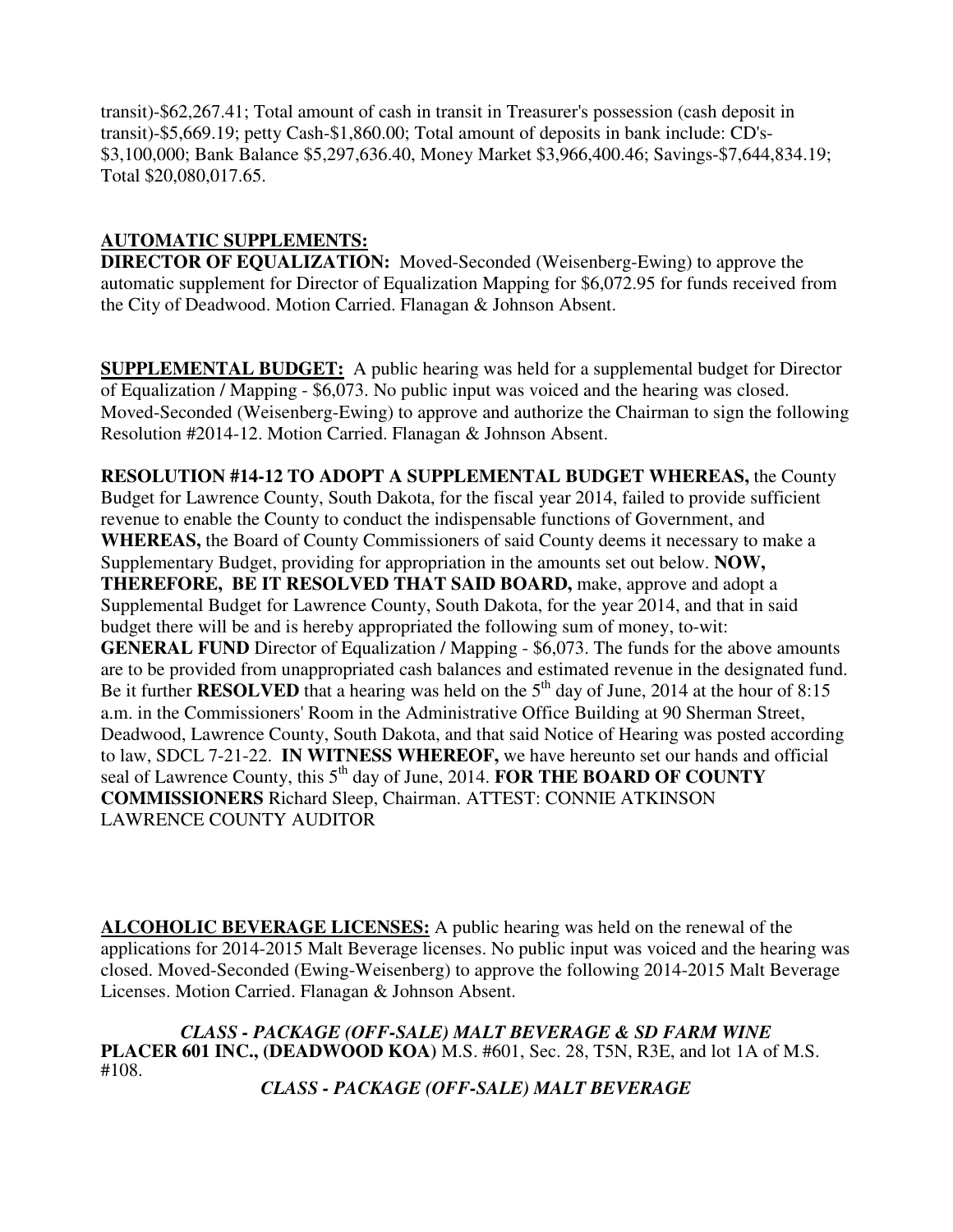**TOMAHAWK LAKE COUNTRY CLUB,** Part HES 57 more fully described in Book 222, Page 476 & 477, Office of Lawrence County Register Deeds.

*CLASS - RETAIL (ON-OFF SALE) MALT BEVERAGE*  **WICHTERMAN & SONS INC: HIDDEN VALLEY CAMPGROUND**, Lot G-1-A, HES 297, Sections 18 & 19, T4N, R4E.

**JANELL F. ANDIS, (CUSTER CROSSING)** Pt Tract B-1 of HES 246, Section 21, T3, R4. **SPEARFISH CANYON RESORTS LLC. (LATCHSTRING VILLAGE)** Lot Ab-1, a

subdivision of Latchstring Village Lot Ab of the Cascade Placer, M.S. in the W1/2 of Section 31, T5N, R2E, and the E1/2 of Section 36, T5N, R1E, B.H.M..

**FRESH START CONVENIENCE STORE INC. (THE VALLEY CORNER)** Lot 1 & Pt Lot 2, NW1/4NW1/4, Subdivision of Section 3, T6N, R2E., B.H.M.

**TRAILSHEAD LODGE, INC**., Lot 4 O'Neill Pass Ranchettes S/D of HES 617, Section 20, T3, R1, B.H.M.

**CHEYENNE CROSSING STORE LLC.** Lot C-3 of Meadow 1-2-3 Lodes of MS 1564, NW1/4 S22, T4N, R2E.

**LONNY & SUSAN SMITH (ST.ONGE BAR & GRILL)** Lots 1 & 2, Block 8, St.Onge. **SEVEN DOWN, LLC** Tract 7, Section 27, T6N, R3E.

**WICHTERMAN & SONS INC: STEEL WHEEL CAMPGROUND** Tract "D" Revised, formerly Tract "D" of HES 297, S18 & 19, T4N, R4E.

**JANICE G. KABERNA, (HOM CAMPGROUND)** Lot A of CRM Ex Tract 1 (10.01) and Lot 2. Sec 27-T3-R5 of Black Hills.

**BLACK HILLS CHAIRLIFT CO.INC**. Section 1-2-11 & 12, Township 4 north, Range 2 east, B.H.M.

**CROW PEAK BREWING COMPANY, LLC**: Lot Y-1, located in NE1/4NE1/4, S4, T6N, R2E., **TRIPLE H HILLS LLC, MYSTIC HILLS HIDEWAY** M.S.1748 Fennia #1; M.S.1748 St John Claim; M.S. 1748 St John #1 (8.78 Ac) & St John #2 (7.90 Ac); M.S. 1748 St John #3 (8.85 Ac) &

St John #4 (8.83 Ac). All Located in Section 1, T3N, R3E.

**NEMO GUEST RANCH BUSINESS ENTERPRISE (NEMO GUEST RANCH CONVENIENCE STORE)** Lots 1, 2 and 3 of Nemo Guest Ranch Sub, a sub of tract 4-T of Nemo Placer MS1368.

**REYNOLDS & LIVINGSTON LLC (COUSINS BIG CHAIR):** 22493 US Hwy 385 So., Deadwood, SD: Lot 1, Boyle S/D, SW1/4, SW1/4, T2N, R5E, BHM, Lawrence County. 05000- 00205-073-10

**BAREFOOT COUNCIL OF CO OWNERS (BAREFOOT RESORT)** Lot 1 of Barefoot, formerly lots 3 & 4 and vacated right of way of Block 2 Tract B Lost Camp Valley Acreage, Sec. 2- T4N-R2E of Black Hills.

**WHITETAIL COURT RESORT LLC.** 11295 U.S. HWY 14A, Lead, SD 57754 Tract 54 Secs 5- 6-7&8 (Whitetail Court), Lawrence County.

**LARRY KAISER, NEMO MERCANTILE,** Tract 3 of the un-platted portion of Nemo Placer, M.S. 1368, located in the NE ¼ of Section 27, T3N, R5E, B.H.M 26580-01368-010-30

**NEMO GUEST RANCH BUSINESS ENTERPRISES, (BRANDING IRON RESTAURANT)**  Lots 1, 2 and 3 of Nemo Guest Ranch Sub, a sub of tract 4-T of Nemo Placer MS1368.

**B&S RESORT LLC./RECREATIONAL SPRINGS RESORT**: M.S. 1200 Lot 3-A2 Of Tract 3- A A S/D Of Jay#1,2&3 & Fay#3, Albert Steele Fraction, Hazard, Log Cabin & Violet #3 Of Sec 24, T4N, R2E, BHM.

**CLASS - RETAIL (ON-OFF SALE) MALT BEVERAGE & SD FARM WINE BOONDOCKS LLC:** PT HES 54 Tract C Section 25 T4N, R3E,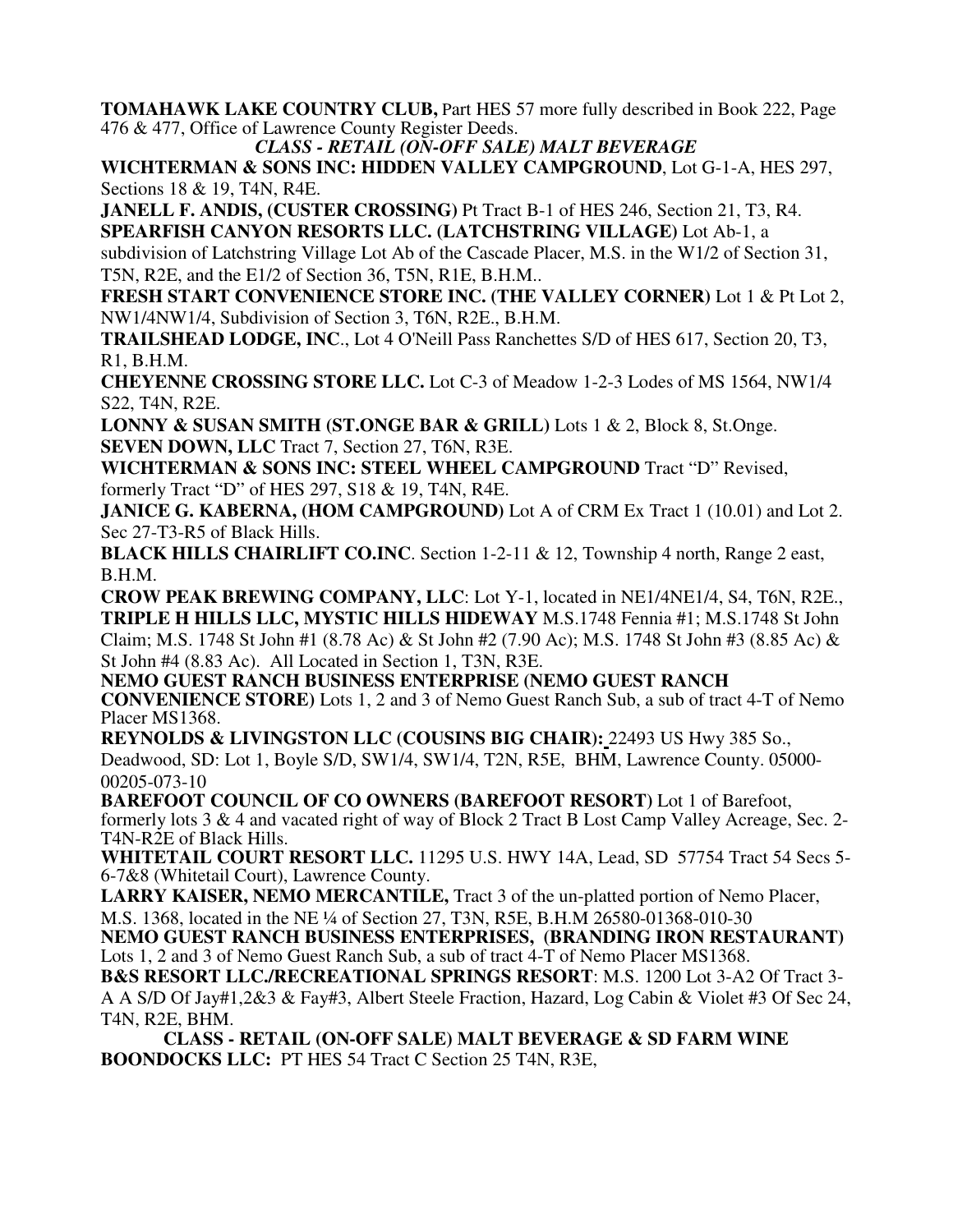**WILD BILL'S CAMPGROUND & RESORT PARTNERSHIP:** Lot E & Lot E-2 of HES 137 located in S17 & 18, T4N, R4E, BHM, except Lot E-1 & E-3 of Subd Lot E & except Lots H1 & H2 in Lot E, Tract No. 0091A in S18 & Tract 0091B S17, T4N, R4E.

**STEVEN W. OR MARCIA SHARP, (KOA SPEARFISH)** Parcel B of the replat of Lots G,H,I,J,K,L,M,N and the West 259.9 feet of Lots O,P,Q,R,S,T and U, all in the Subdivision of Lot 1 of the NW1/4NW1/4, Section 3, T6N, R2E, B.H.M..

**BLACK HILLS JOURNEY'S INC (FISH 'N FRY CAMPGROUND)** Lots 1 & 2, subdivision of a portion of H.E.S. 297, in Section 18 & 19, T4N, R4E, BHM, Lawrence County, SD according to Plat Book 1, page 317, except Lot A of Lot 2 of the Subdivision of HES 297, according to Plat Doc #78-1596.

**JOHN D. BELL (BOARS NEST ROADHOUSE LLC)** Tract 59 Section 7, T2N, R3E, BHM. **AKELA SPA OF DEADWOOD LLC;** LOT 3 BLK 1 EX H1 (.68 AC) OAK MT. COUNTRY EST. 18-005-04 B.H.M. LAWRENCE COUNTY SD.

## **HIGHWAY BUSINESS:**

**UTILITY PERMIT:** Moved-Seconded (Ewing-Weisenberg) to follow the recommendation of the Highway Superintendent and approve the Utility Permit for Black Hills Electric Coop to install a 7200 volt overhead power line from the David Hall's Residence in section 28, T4N, R3E on the Mark Rizzi Property. Motion Carried. Flanagan & Johnson Absent.

**SECONDARY ROAD DISCUSSION / REMOVAL CRITERIA & PROCESS:** The Board discussed the process to adjust the Secondary Road System. The Board discussed if additional roads need to be reviewed and/or added to the list before the board starts the process. Rex Gudith, Rim Gudith and Zaki Abu-Ghazaleh expressed concerns on the change to the county maintenance of the Frosty Meadows Road. Stating this property was purchased with the understanding that it was a county maintained road. Safety, cost and property value issues were also expressed. Allan Bonnema, Highway Superintendent asked if the county was spending tax payers money wisely if they are taking money away from the primary county roads that service 100's of vehicles a day to maintain a road that serves only one, two or three families. Ewing commented that currently the county is maintaining some secondary roads that service only a few residences but not all of them and this becomes a fairness issue.

8:53 a.m. Moved-Seconded (Weisenberg-Ewing) to go into Executive Session to discuss legal issues pursuant to SDCL 1-25-2(3). Motion Carried. Flanagan & Johnson Absent. 9:02 a.m. the Board opened for regular business with no-action taken.

# **PLANNING & ZONING:**

**CONDITIONAL USE PERMIT #192-13 / STRAWBERRY BED & BREAKFAST:** Moved-Seconded (Ewing-Weisenberg) to follow staff recommendation and approve the transfer of C.U.P. #192-13 Strawberry Bed & Breakfast to Russ Ficek Conditional Use Permit #192-14 Specialty Resort B&B contingent upon the purchase of the property. Motion Carried. Flanagan & Johnson Absent.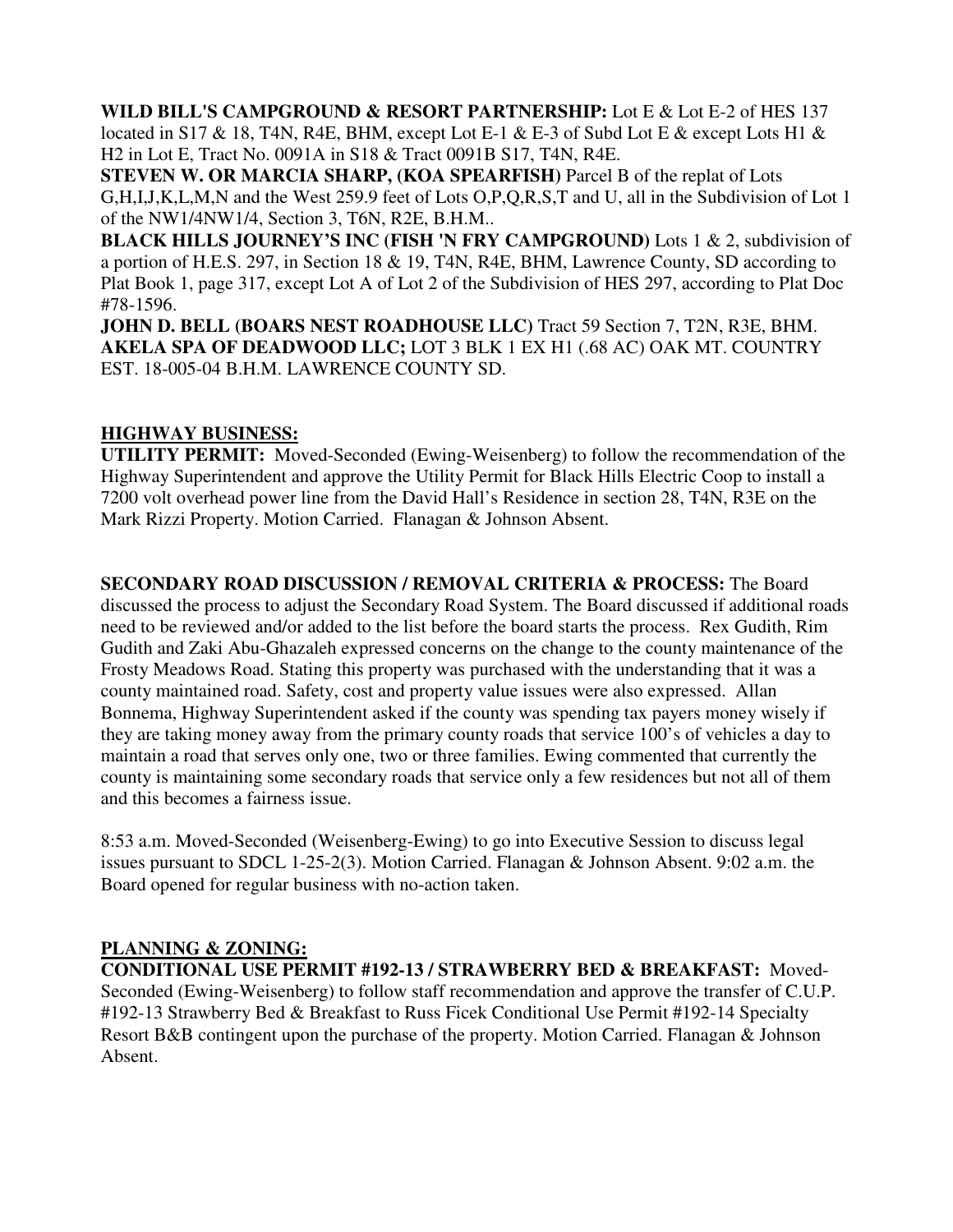## **BILLS:**

Moved-Seconded (Weisenberg-Sleep) to approve payment of the following payroll and vouchers listed below for expenditures for insurance, professional services, publications, rentals, supplies, repairs, maintenance, travel, conference fees, utilities, furniture and equipment drawn on the proper funds and various departments. Motion Carried. Flanagan & Johnson Absent. **Payroll:** Comm-\$5,960.48; Elections-\$1,279.25; Aud-\$8,510.80; Treas-\$10,344.57; Comp- \$8,336.54; Sa-\$12,871.82; Pub Def-\$10,846.64; Gen Govt Bldg-\$8,387.90; Equal-\$13,832.28; Rod-\$7,832.48; Vso-\$1,276.41; Disp-\$12,919.66; Sher-\$35,481.59; Jail-\$21,569.79; Coroner- \$257.85; 24/7-\$155.88; Emerg Mgnt-\$3,874.42; E911-\$1,762.40; Highway-\$41,513.13; Air- \$1,086.60; Weed-\$5,590.85; Pz-\$5,052.11; **Bills:** Green,Sheree-\$34.00; Palmer,Ryan-\$8.98; Kampa,Kerry-\$2.10; A&B Business,Inc Solutions-\$1,005.59; A&J Supply-\$11.28; A To Z Shredding-\$18.15; Abc Business Supply-\$670.53; Amick Sound-\$745.80; At&T Mobility-\$809.31; Audra Malcomb Consulting-\$941.70; BH Chemical Company-\$188.53; BH Federal Credit Union- \$6,873.00; BH Pioneer-\$699.90; BH Power-\$787.34; Barnaud Law Firm-\$1,319.34; Biegler,Greg- \$37.50; Bomgaars Supply-\$89.96; Butte Electric Coop-\$211.57; Campbell Co Sheriffs Off-\$50.00; Carlson,Richard-\$6.50; Century Business Products-\$44.85; City/County Alcohol&Drug-\$5,803.00; Clinical Lab Of BH-\$1,972.00; Commercial Kitchen Products-\$2,319.00; Credit Collections Bureau-\$222.77; Crop Production Services-\$3,980.00; Csd-\$231.48; Dash Medical Gloves-\$67.90; Deadwood,City Of-\$3,492.74; Dept Of Hlth Lab Services-\$170.00; Dept Of The Treasury- \$53,425.55; Diversified Collections-\$100.00; Doc's Repair Service-\$240.00; Fidler-Isburg Funeral Chapel-\$1,170.00; Frederickson,John-\$2,199.02; Heartland Paper Co-\$315.84; Janke,Wendy- \$2,380.00; Kosel,Joseph-\$482.62; L&S Restoration-\$35.82; Lead-Deadwood Regional Hospital- \$325.00; Lead-Deadwood Sanitary-\$286.70; Lewno,Lucy-\$150.49; Mobile Electronic Service- \$356.70; Montana Dakota Utilities-\$3,364.83; Moore Medical-\$149.63; Ms Mail-\$480.00; Nelson,Christy-\$250.00; Nelson,Tonya-\$250.00; Northern Hills Casa-\$7,500.00; Northwest Pipe Fitt-\$138.34; Office Of Child Support-\$815.08; Pennington Co Auditor-\$130.00; Pictometry International Corp-\$6,072.95; Postmaster,Deadwood-\$140.00; RC Finance Office-\$910.00; Rabe Elevator-\$925.97; Radiology Associates-\$19.88; Regional Health Physicians-\$356.43; Rehfuss,Cathryn-\$15.00; SD Dept Of Public Safety-\$75.00; SD State Treasurer-\$1,133.52; Sand Creek Printing-\$249.00; Sdrs Supplemental Retirement-\$1,154.00; Spearfish Auto Supply-\$835.01; Swanda,Karen-\$15.00; Swisher Hygiene/Css-\$137.72; Sysco Montana-\$4,893.95; Toddy Boy's- \$176.87; Turbiville Industrial Electric-\$1,728.60; Twin City Hardware&Lumber-\$69.70; Waste Connections-\$406.01; Western Communication-\$12.00; Wex Bank-\$842.36; White's Canyon Motors-\$45,434.00; White's Queen City Motors-\$57.55; Zeeb's Greenhouse-\$78.00; **Witness & Jurors:** Crisp,D-\$30.36; Allen,K-\$12.96; Baker,M-\$12.22; Bentley,R-\$21.10; Bond-Cromes,M- \$21.10; Borsch,C-\$12.22; Brooks,G-\$21.84; Burke,J-\$21.84; Compton,M-\$66.28; Detweiler,N- \$21.84; Fierro,M-\$50.74; Glenney,T-\$21.10; Howe,M-\$21.84; Jensen,L-\$24.80; Keene,J-\$14.44; Kennedy,S-\$68.50; Klapperich,C-\$32.20; Langley,F-\$28.50; Maisto,N-\$52.22; Maser,P-\$58.14; Meeker,S-\$24.80; Mertesdorf,G-\$12.22; Meyers,Z-\$21.10; Morrison,M-\$52.22; Mortenson,J- \$21.10; Nordhagen,D-\$21.10; Olsen,M-\$10.74; Ott,S-\$23.32; Pearson,S-\$21.10; Pleinis,H-\$52.22; Randolph,J-\$61.10; Sailor,S-\$21.10; Sargent,S-\$22.58; Shinabarger,C-\$23.32; Smith,C-\$61.10; Tennis,R-\$68.50; Trevino,R-\$11.48; Tripp,D-\$21.10; Troyer,Z-\$19.62; Tysdal,J-\$22.58; Walno,W- \$61.84; Williamson,N-\$13.70; Willuweit,D-\$10.74; Young,T-\$21.10

**ADJOURN:** 9:07 a.m. There being no further business the Chairman adjourned the meeting.

 $\overline{\phantom{a}}$  , and the contract of the contract of the contract of the contract of the contract of the contract of the contract of the contract of the contract of the contract of the contract of the contract of the contrac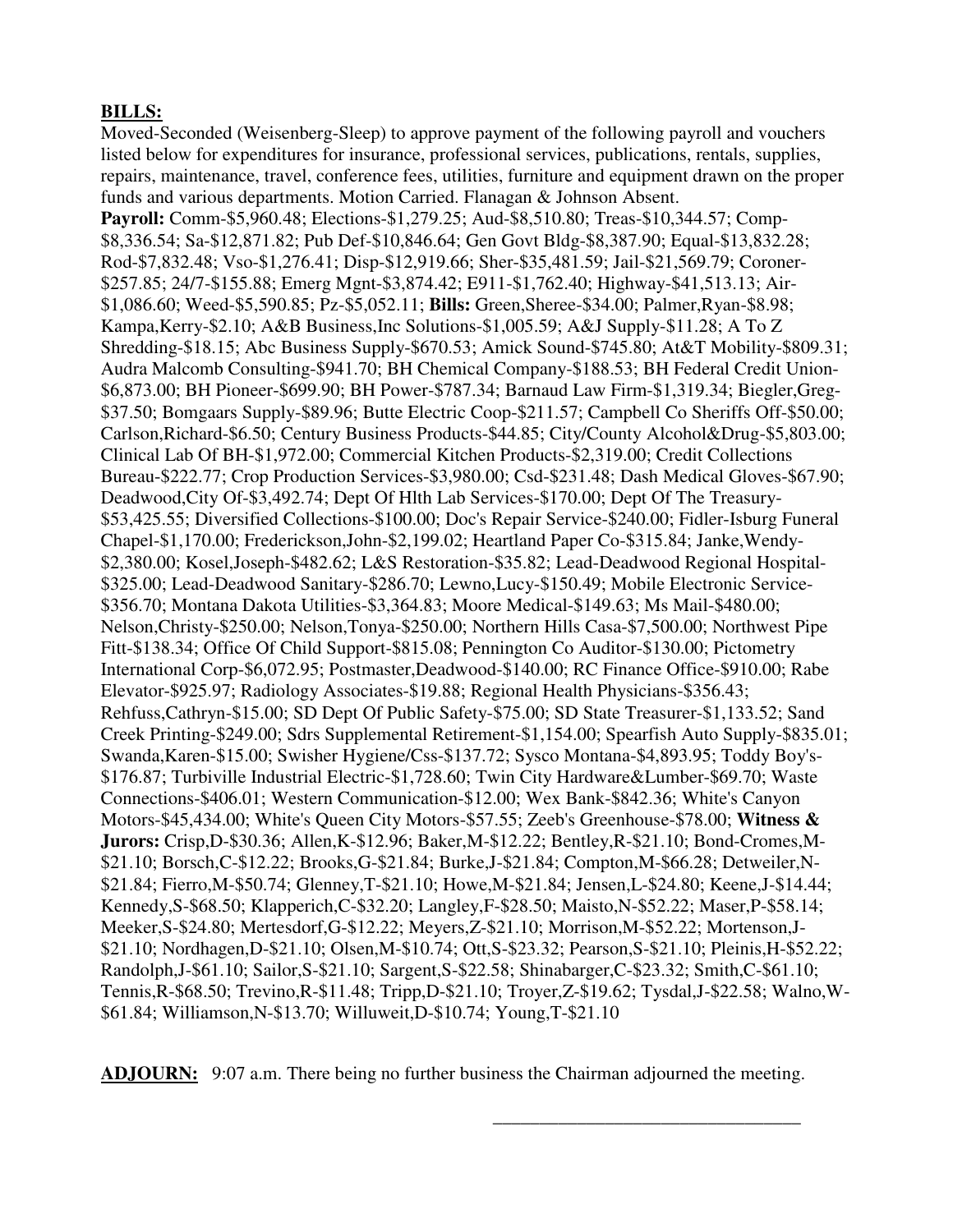Date Approved

 $\overline{\phantom{a}}$  , and the contract of the contract of the contract of the contract of the contract of the contract of the contract of the contract of the contract of the contract of the contract of the contract of the contrac Richard Sleep, Chairman

ATTEST:

Connie Atkinson, Auditor

\_\_\_\_\_\_\_\_\_\_\_\_\_\_\_\_\_\_\_\_\_\_\_\_\_\_\_\_\_\_\_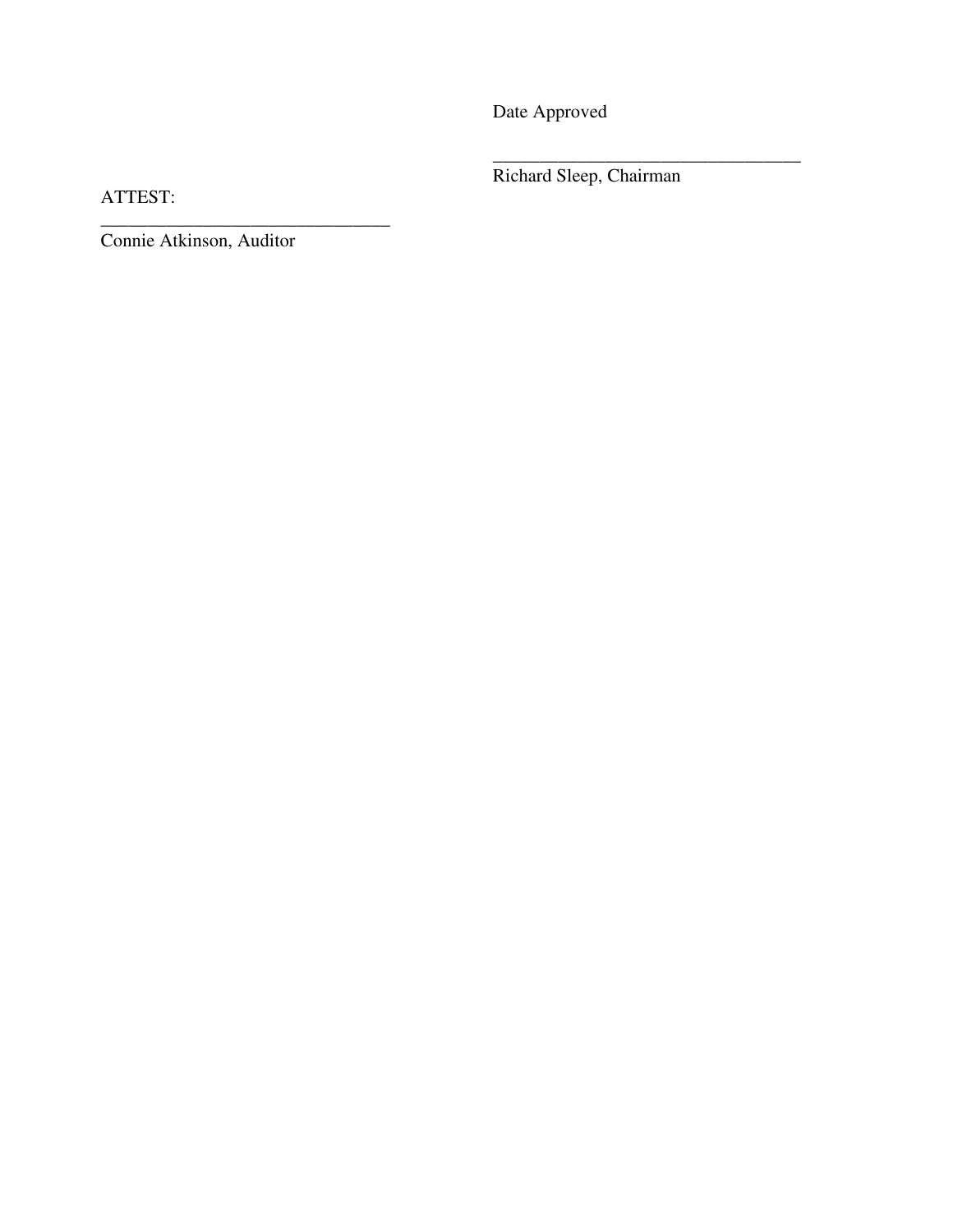# **LAWRENCE COUNTY COMMISSIONERS MEETING – June 24, 2014**

Chairman Richard Sleep called the regular meeting of the Lawrence County Commissioners to order and the Pledge of Allegiance was conducted at 8:00 a.m. on June 24, 2014 in the Administrative Annex Building of the Lawrence County Courthouse located at 90 Sherman Street, Deadwood, SD with Commissioners Bob Ewing, Brandon Flanagan, and Terry Weisenberg present. Daryl Johnson was absent.

All motions were passed by unanimous vote, by all members present, unless stated otherwise.

**AGENDA:** Moved-Seconded (Ewing-Flanagan) to approve the agenda as amended. Motion Carried.

**MINUTES:** Moved-Seconded (Weisenberg-Sleep) to approve the minutes of June 5, 2014 County Commission meeting. Motion Carried.

#### **PERSONNEL:**

**SHERIFF:** Moved-Seconded (Ewing-Weisenberg) to approve Daleen Torgerson as a Permanent Full-Time Dispatcher II G3 at the base rate of \$18.18 an hour, effective May 18, 2014. Motion Carried. Absent.

Moved-Seconded (Weisenberg-Ewing) to allow employees to donate leave to Mary Abell upon the exhaustion of the employee's accumulated vacation time, "comp. time" and sick leave. Motion Carried.

Moved-Seconded (Ewing-Flanagan) to approve moving the open lieutenant position from the Jail to the Sheriff's Office to allow for an additional patrol deputy, and to authorize the advertising of the open position. Motion Carried.

**STATES ATTORNEY:** Moved-Seconded (Flanagan-Weisenberg) to approve Sara Little as a Temporary Part-time (20hrs a week) summer help at the base rate of \$9.00 an hour, effective June 25, 2014. Motion Carried.

Moved-Seconded (Weisenberg-Ewing) to approve Brianna Baumann as a permanent three quarter time (over 30 hrs a week) Secretary G1 at the base rate of \$14.70 an hour, effective June 24, 2014. Motion Carried.

Moved-Seconded (Ewing-Flanagan) to allow a thirty day extension for Trevor Thielen to come into compliance with the County Residency Policy. Motion Carried.

**HIGHWAY:** Moved-Seconded (Ewing-Weisenberg) to approve the hiring of Josh Herman as a permanent full-time Heavy Equipment Operator at the base rate of \$21.16 an hour, effective June 10th, 2014; to approve the hiring of Paul Nelson as a permanent full-time Heavy Equipment Operator at the base rate of \$21.16 an hour, effective June 23, 2014; and to approve Maria Diane Vandenberg as a permanent full-time Highway Admin Assistant G1 at the base rate of \$18.49 an hour, effective June 16, 2014. Motion Carried.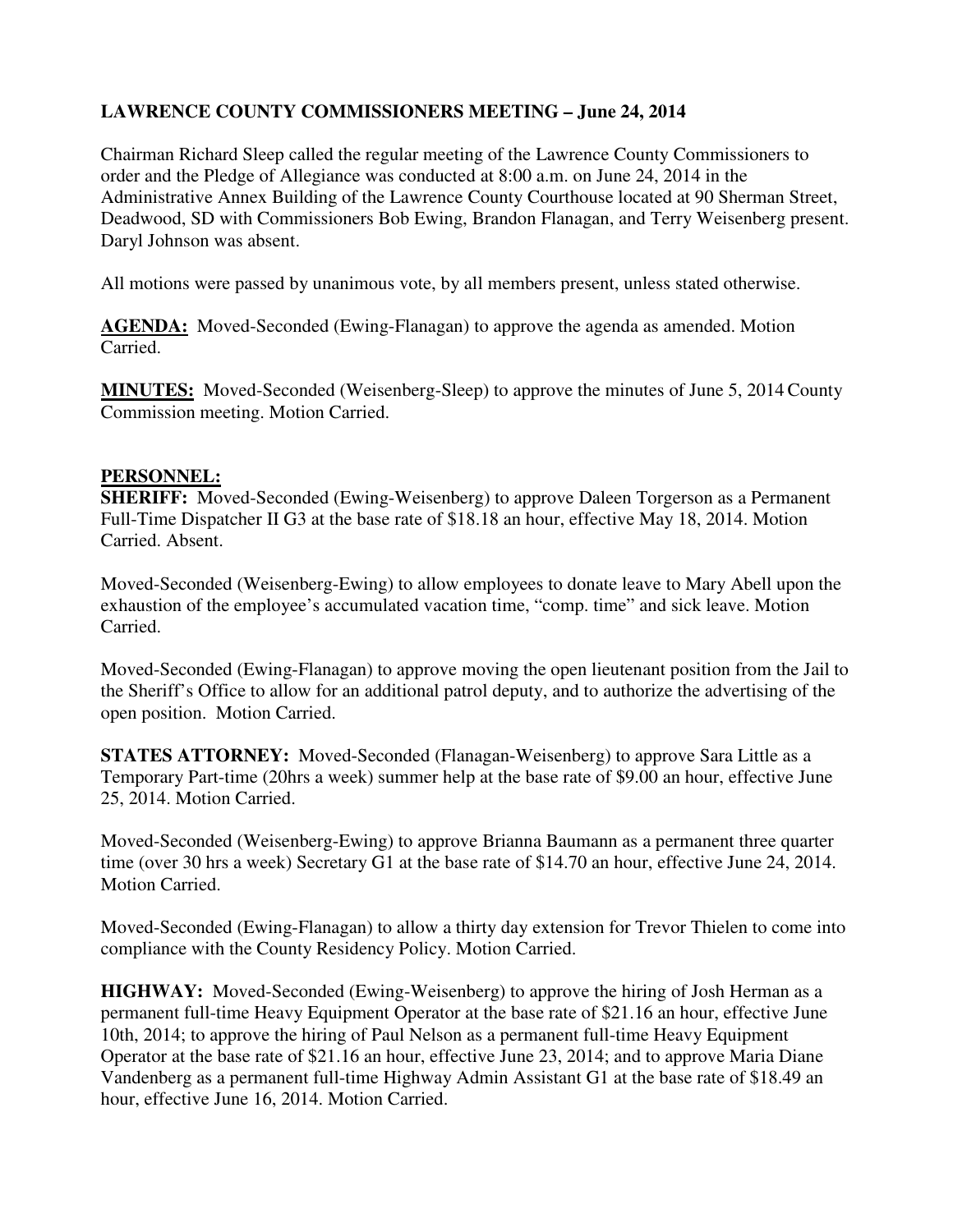### **TRAVEL REQUESTS:**

**SHERIFF:** Moved-Seconded (Flanagan-Ewing) to approve the travel request for Julie Rakow to attend the Northwest Shuttle Conference in Deerlodge, MT on September 7-11, 2014. Motion Carried.

**ST. ONGE BOND:** Moved-Seconded (Ewing-Weisenberg) to approve the St. Onge Towns and Township Bond for \$50,000. Motion Carried.

**STATE & LOCAL AGREEMENT:** Moved-Seconded (Flanagan-Weisenberg) to approve and authorize the Chairman to sign the State & Local Agreement Addendum (Emergency Management). Motion Carried.

**PILT FUNDS:** The Board discussed the Payment in Lieu of Taxes (PILT) funds received on June 18, 2014. Moved-Seconded (Ewing-Flanagan) to receipt the PILT funds of \$495,387.00 into the Road and Bridge Fund for 2014. Motion Carried.

# **SHERIFF:**

**MEDICAL CONTRACTS**: Moved-Seconded (Ewing-Flanagan) to approve and authorize the Chairman to sign the Lead/Deadwood Regional Hospital / County Contract for Medical Services Agreement. Motion Carried.

**911**: Moved-Seconded (Ewing-Weisenberg) to support Sheriff Dean in his efforts to work with the City of Spearfish in a more productive and efficient 911 service to the citizens of the County and Cities.

**ALCOHOLIC BEVERAGE LICENSES:** A public hearing was held on the application for 2014- 2015 Malt Beverage license. No public input was voiced and the hearing was closed. Moved-Seconded (Flanagan-Ewing) to approve the following 2014-2015 Malt Beverage License. Motion Carried. CLASS-PACKAGE (ON-OFF SALE) MALT BEVERAGE & SD FARM WINE: CUSTER CAMP 1874 LLC DBA THE PASTA CORRAL; Lot 1 of HES 286 located in SEC 4, T3N, R5E, BHM, Lawrence County, SD.

### **HIGHWAY BUSINESS:**

**APPROACH PERMIT:** Moved-Seconded (Ewing-Sleep) to follow the recommendation of the Highway Superintendent and approve the Approach Permit for Larry Langenfeld on the north to northeast side of Lookout Mountain road located approximately 500 ft E of Kerwin Ln. Motion Carried.

**ROAD MAINTENANCE:** The Board discussed the needed funding for County Roads to be maintained. Ewing stated the State is currently researching and securing some future funding for the County Roads to maintain them in the current condition as the federal funding for roads is being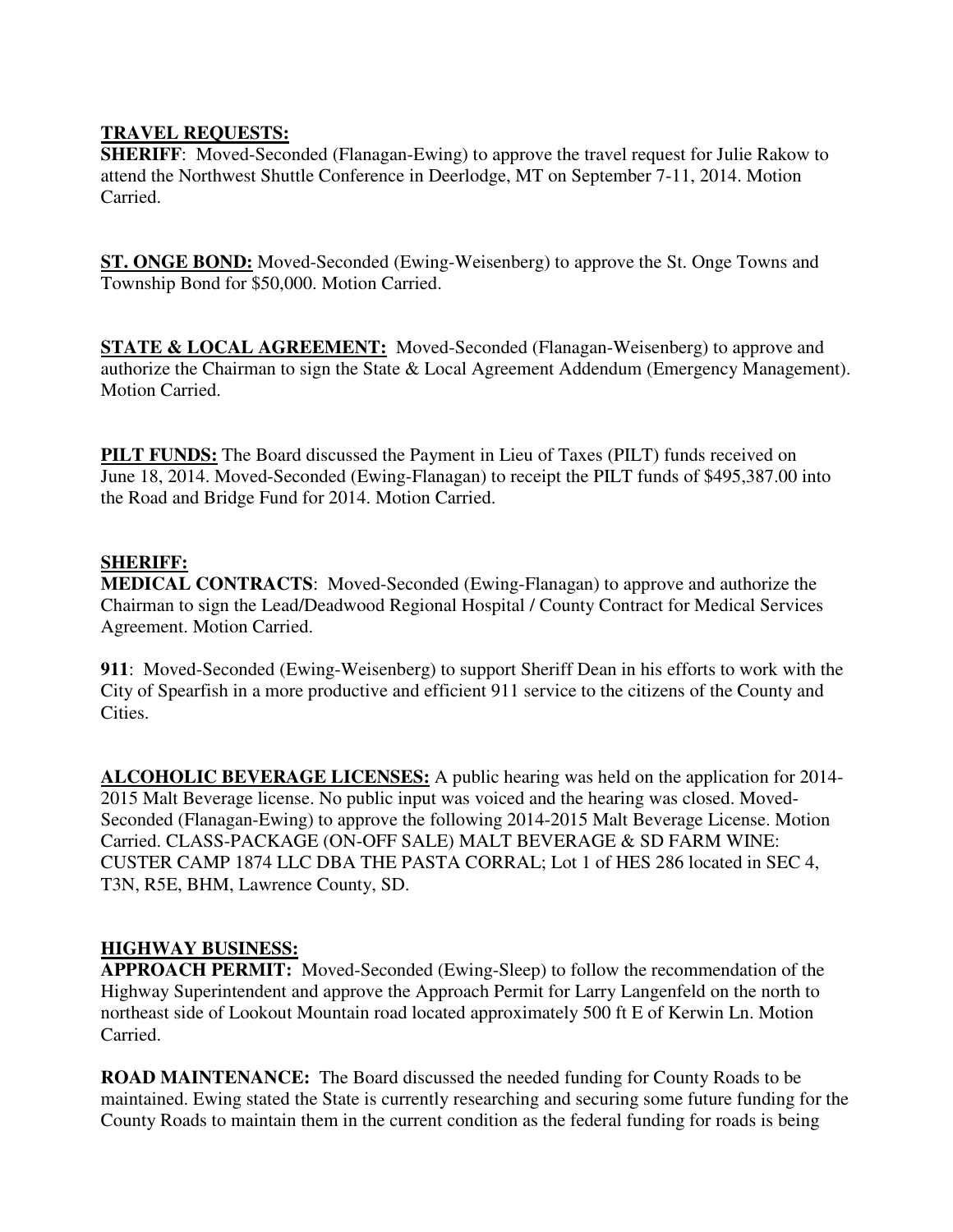reduced or will be ending. Discussion followed that the majority of the taxes collected go to the Schools and not the County and the County does not have a secondary road levy.

**SECONDARY ROAD DISCUSSION / REMOVAL CRITERIA & PROCESS:** Allan Bonnema, Highway Superintendent presented an additional 10 roads for consideration to be included on the deletion list from the Secondary Road System. The Board will do an onsite of the Roads before any further action is taken.

**FUEL QUOTES:** The following fuel quotes were submitted as of June 11, 2014: Deadwood Diesel 500: (prices per gallon) CBH Cooperative - \$3.32, Southside - \$3.29\*, MG Oil 3.39254; Deadwood Unleaded 3600 gallons: (prices per gallon) CBH Cooperative - \$3.314, Southside - \$3.31\*, MG Oil \$3.3178; Spearfish Diesel 3900 gallons: (prices per gallon) CBH Cooperative - \$3.32\*, Southside - \$3.34, MG Oil 3.39254; Spearfish Unleaded 600 gallons: (prices per gallon) CBH Cooperative - \$3.349\*, Southside - \$3.36, MG Oil 3.3178. \*Represents lowest quote awarded. No bid was received from Harms Oil.

**COURT APPOINTED ATTORNEY BILL / HUGGINS**: The Board reviewed a request from John Huggins for relief from the obligation to re-pay court appointed attorney fees for \$288.45. Matt Pike and Amber Richey representing the Public Defender's Office were present. Pike stated in reviewing the bill he found the bill to be fair and reasonable. Moved-Seconded (Ewing-Sleep) to deny the request from Huggins to waive the court appointed attorney bill. Motion Carried.

### **EQUALIZATION:**

**SPEARFISH T.I.F.D. #4:** The Board discussed the proposed Spearfish T.I.F.D. #4. Sleep expressed concerns that Tax Increment Finance Districts are taking money away from the County and yet the County does not get a vote on the issue. Discussion followed on the reason for the proposed T.I.F.D.

**ABATEMENT / KOSTERS:** Moved-Seconded (Ewing-Flanagan) to approve the abatement for Timothy & Becky Kosters on parcel #18600-00504-150-16 because the home was burned down on April 12, 2014. Motion Carried.

**INVASIVE SPECIES MANAGEMENT:** Dave Heck, Invasive Species Management was present to discuss invasive species management enforcements. Heck stated \$500,000-\$750,000 of treatment is needed. Moved-Seconded (Ewing-Sleep) to recommend to the Invasive Species Management Board that they start enforcements of weed infestations on property owners. Motion Carried.

# **PLANNING & ZONING:**

**CHANGE OF ZONING # 306 / MCGUIGAN:** First Reading and a Public Hearing was held on an application for COZ #306, A1 to A2. Location: Westview Drive (McGuigan Inc./Applicant) for possible creation of large lots off of Westview Drive. Randy Diebert reviewed the proposed Change of Zoning. Guy Ferris spoke in favor of the request. Sleep expressed concerns on scattered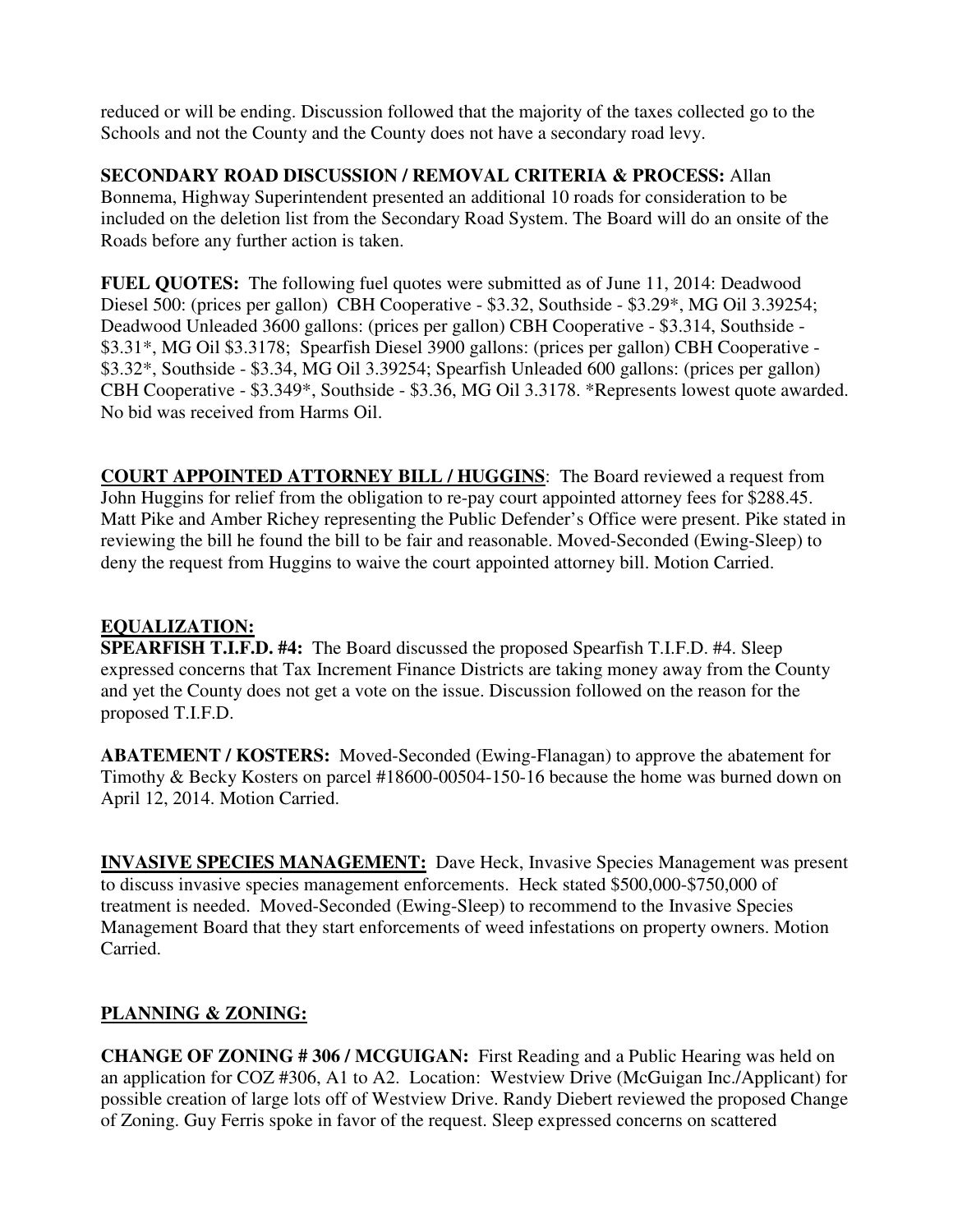development and access. Sleep stated he would support cluster development instead because you could still use the remaining land. The public hearing was closed and second reading will be July  $8^{\text{th}}$ .

**CHANGE OF ZONING # 307 / DIERS:** First Reading and a Public Hearing was held on an application for COZ #307, SRD to GC (Kenneth Diers, Applicant). Location: Nemo, SD for vendors, restaurant & bar. The Board reviewed letters and emails concerned with the Change of Zoning. Landowners in the area expressed concerns that this would be a permanent change of zoning and asked if a conditional use permit could be issued instead. Discussion followed why Amber Vogt, Planning and Zoning Director recommended that they apply for a Change of Zoning instead of a Conditional Use Permit. Ewing stated that if the Change of Zoning is approved the community would still have a voice in what happens on the property. The public hearing was closed and second reading will be July 8<sup>th</sup>.

## **ANNUAL REVIEW WHARF / GOLDEN REWARD MINING COMPANY:** Ron

Waterland, Environmental/Governmental Affairs presented the Annual Review for Wharf Resources and Golden Reward Mining Company.

# **PLATS:**

**HALE:** Moved-Seconded (Ewing-Flanagan) to declare the Plat for Jeff Hale for Lot 6A & 9A-1 for a change in lot line in Eddy-Simons Subdivision in Boulder Canyon as an exempt plat. Motion Carried.

Moved-Seconded (Ewing-Weisenberg) to approve the Preliminary and Final Plat for Jeff Hale for Lot 6A & 9A-1 for a change in lot line in Eddy-Simons Subdivision in Boulder Canyon. Motion Carried.

**SCHWANER / BESSKEN**: Moved-Seconded (Flanagan-Weisenberg) to declare Plat for Marilyn Schwaner /Bessken for Lot 1-A, Blk 6 of Galena Town Lots, combining 3 lots into 1 as an exempt plat. Motion Carried.

Moved-Seconded (Flanagan-Sleep) to approve the final plat for Marilyn Schwaner /Bessken for Lot 1-A, Blk 6 of Galena Town Lots, combining 3 lots into 1. Motion Carried.

### **CARLISLE / MILLER**:

Moved-Seconded (Ewing-Flanagan) to declare the plat for Carlisle/Miller for Tract 1-4, a replat of remainders and defining the Commercial vs. SRD zoning districts along Boulder Canyon Road off of Mattson Lane as an exempt plat. Motion Carried.

Moved-Seconded (Ewing-Flanagan) to approve the preliminary and final plat for Carlisle/Miller for Tract 1-4, a replat of remainders and defining the Commercial vs. SRD zoning districts along Boulder Canyon Road off of Mattson Lane. Motion Carried.

**PLANNING & ZONING UPDATE:** The Board expressed their support for Amber Vogt to participate as a member of the Transportation Planning Committee. The Board acknowledged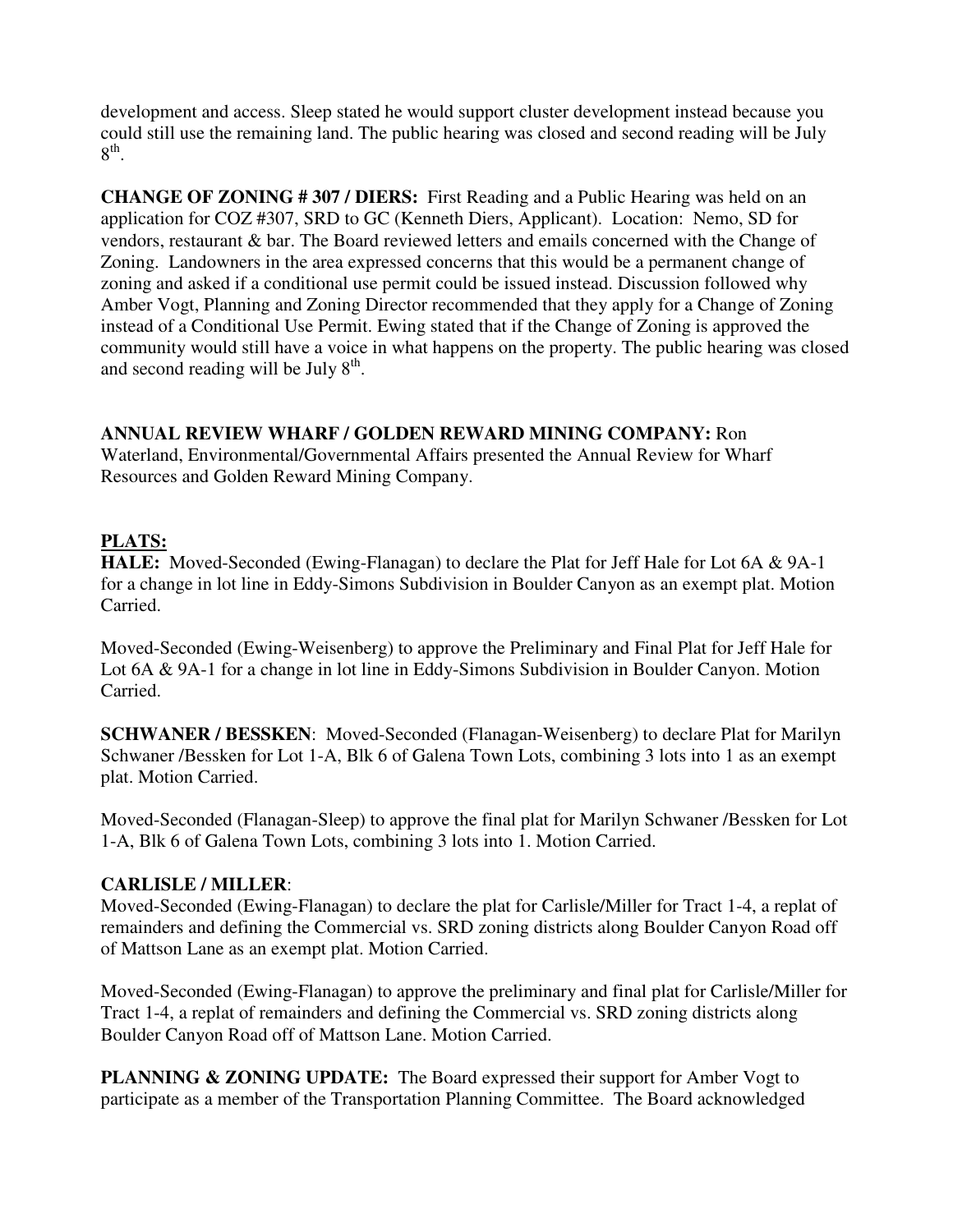waiving the building permit fee for Timothy & Becky Kosters whose home was burned in a recent fire.

**POWDER HOUSE PASS BUILDING PERMIT:** The Board discussed building permits at Powder House Pass in the interim time until the sewage treatment system is installed and operational. Discussion followed that the Developers will be responsible to pump the Sewage Treatment Tanks until the treatment system is operational.

Moved-Seconded (Weisenberg-Ewing) to following Planning and Zoning recommendation and approve two building permits for Powder House Pass with the additional note that occupancy certificate will not be issued until the sewage treatment tanks are operational. Motion Carried. Aye-Weisenberg, Ewing and Flanagan. Nay-Sleep. Absent-Johnson.

### **ANNUAL REVIEWS:**

**CUP #205 BENCHMARK ENTERPRISES:** An annual review was held for CUP #205 for Benchmark Enterprises Mining. CUP #205 was found to be in compliance and another review will be completed in 12 months.

**CUP #307 RAMSEY**: An annual review was held for CUP #307 Ramsey 2nd Residence. Moved-Seconded (Weisenberg-Flanagan) to follow the recommendation of Planning and Zoning staff and allow one of the mobile homes to be removed to allow for a stick built residence with the understanding that as soon as the need for the temporary residence is not needed the remaining mobile home will be removed with-in 6 months. Motion Carried.

**CUP #388 BILL SWENSON / SPECIALTY RESORT:** An annual review was held for CUP #388 Bill Swenson / Specialty Resort. CUP #388 was found to be in compliance and another review will be completed in 12 months.

**CUP #400 JOHNER & SON'S GRAVEL PIT:** An annual review was held for CUP #400 Johner & Son's / Gravel Pit. CUP #400 was found to be in compliance and another review will be completed in 12 months.

**CUP #408 LICENSED PROFESSIONAL SERVICES / RUPP:** An annual review was held for CUP #408 for Licensed Professional Services Spa. CUP #408 was found to be in compliance and another review will be completed in 12 months.

**CUP #409 CABINET - COUNTERTOP / RUPP:** An annual review was held for CUP #409 for a Cabinet/Countertop Showroom for Rupp. Moved-Seconded (Flanagan-Ewing) CUP # 409 was found to be in compliance and will be reviewed on an as needed basis, if complaints should arise, or at the desire of the Board to review. Motion Carried.

**CUP #410 RUPP:** Moved-Seconded (Flanagan-Weisenberg) to grant the request from the Applicant Rupp and cancel CUP#410 for a child care facility. Motion Carried.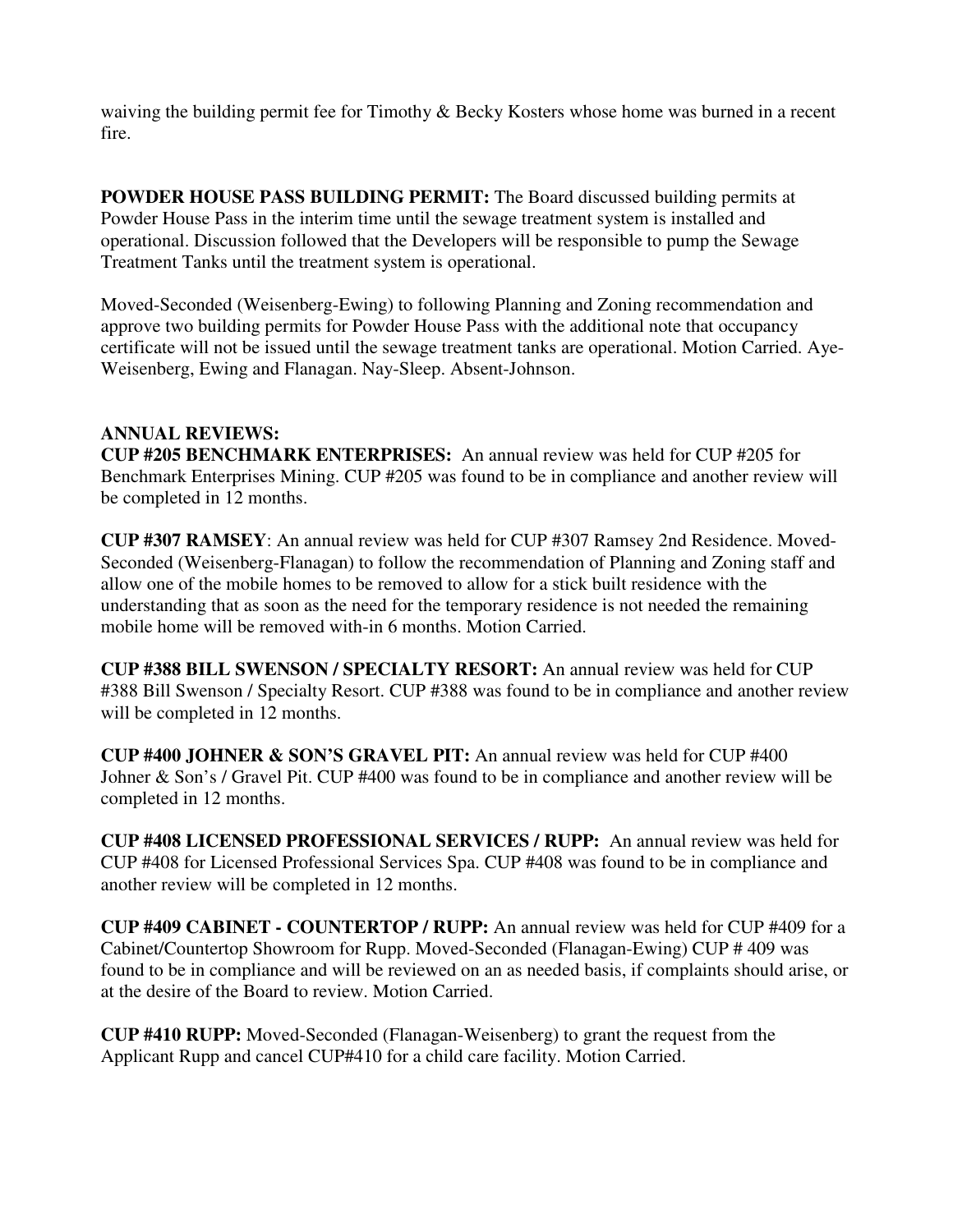**CUP #419 MAD MOUNTAIN RENTALS:** An annual review was held for CUP #419 for Wayne & Melissa Boullion-ATV Rentals at Nemo Guest Ranch. CUP #419 was found to be in compliance and another review will be completed in 12 months.

**CUP #420 ANDY'S TRAIL RIDES:** An annual review was held for CUP #420 for Andy's Trail Rides. CUP #420 was found to be in compliance and another review will be completed in 12 months.

**CUP #406 CITY OF SPEARFISH WATER TANK:** An annual review was held for CUP#406 for the City of Spearfish Water Tank. Moved-Seconded (Flanagan-Sleep) to approve the water tank color Sand . Motion Carried. Aye-Weisenberg, Flanagan and Sleep. Nay-Ewing. Absent-Johnson. Motion Carried.

## **ITEMS FROM COMMISSIONERS:**

**JOB SATISFACTION:** Brandon Flanagan suggested sending a job satisfaction survey to employees asking for their input on how issues are handled within the County and suggested maybe the Commissioners could go around to the Departments and talk to the employees.

## **BILLS:**

Moved-Seconded (Weisenberg-Flanagan) to approve payment of the following payroll and vouchers listed below for expenditures for insurance, professional services, publications, rentals, supplies, repairs, maintenance, travel, conference fees, utilities, furniture and equipment drawn on the proper funds and various departments. Motion Carried.

**Payroll:** Comm-\$5,960.48; Elections-\$204.49; Aud-\$8,698.69; Treas-\$10,345.36; Comp- \$8,336.53; States Atty-\$13,075.99; Pub Def-\$10,990.56; Gen Govt Bldg-\$8,472.96; Equal- \$13,601.34; Rod-\$7,832.48; Vso-\$1,276.41; Disp-\$11,692.51; Sher-36,029.96; Jail-\$19,854.42; Coroner-\$557.85; 24/7-\$173.20; Emerg Mgnt-\$3,696.04; E911-\$1,762.40; Highway-\$42,421.29; Air-\$1,524.64; Mh Serv-\$84.00; Weed-\$6,904.14; P&Z-\$5,252.69; **Bills:** Baumann,Michelle- \$40.70; Green,Sheree-\$70.31; A&B Business,Inc Solutions-\$386.30; A&B Welding Supply- \$20.40; A To Z Shredding-\$12.75; Abc Business Supply-\$284.87; Alco Store-\$12.99; Aman, Barbara-\$170.00; American Family Life-\$3,094.06; Ammons,Sue-\$170.00; Asmussen,Patricia- \$197.22; At&T-\$1.76; Audra Malcomb Consulting-\$876.03; BH Chemical Company-\$441.29; BH Federal Credit Union-\$6,873.00; BH Pest Control-\$190.00; BH Pioneer-\$299.00; BH Power- \$11,203.30; Barnaud Law Firm-\$3,951.18; Barrett,Marlene-\$175.00; Baseco-\$2,046.23; Benning,Elizabeth-\$184.62; Black Hills Disposal-\$87.00; Black Hills Pure-\$46.50; Boelter,Kristie- \$17.50; Bomgaars Supply-\$66.39; Brady Pluimer-\$2,057.75; Bruce,Alice-\$170.00; Burleson, Anna-\$170.00; Butler Machinery Co-\$662.88; Butte Electric Coop-\$555.92; Caserio,Beverly- \$176.25; Caserio,Clifford-\$176.25; Century Business Products-\$349.35; Centurylink-\$2,526.99; Chickering,Carol-\$170.00; Christensen,Linda-\$170.00; City/County Alcohol&Drug-\$921.75; Clark Printing-\$47.00; Clinical Lab Of BH-\$1,955.00; Community Health Services-\$20.00; Cook,Sue- \$161.10; Credit Collections Bureau-\$222.77; Crop Production Services-\$114.00; Dakota Equipment Rental-\$125.00; Deadwood Development Company-\$147.78; Deadwood Recreation Center-\$629.00; Delta Dental Of South Dakota-\$6,737.34; Dept Of The Treasury-\$53,271.07; Diversified Collections-\$100.00; Eagle Aviation-\$1,428.19; Eddie's Truck Sales/Serv-\$757.91; Eke-\$153,229.09; Election Sys&Software-\$845.51; Ewing,Sherry-\$170.00; Fastenal-\$78.14; Federal Express Corp-\$143.05; Fidler-Isburg Funeral Chapel-\$2,340.00; Geigle,Elsie Jane-\$207.58;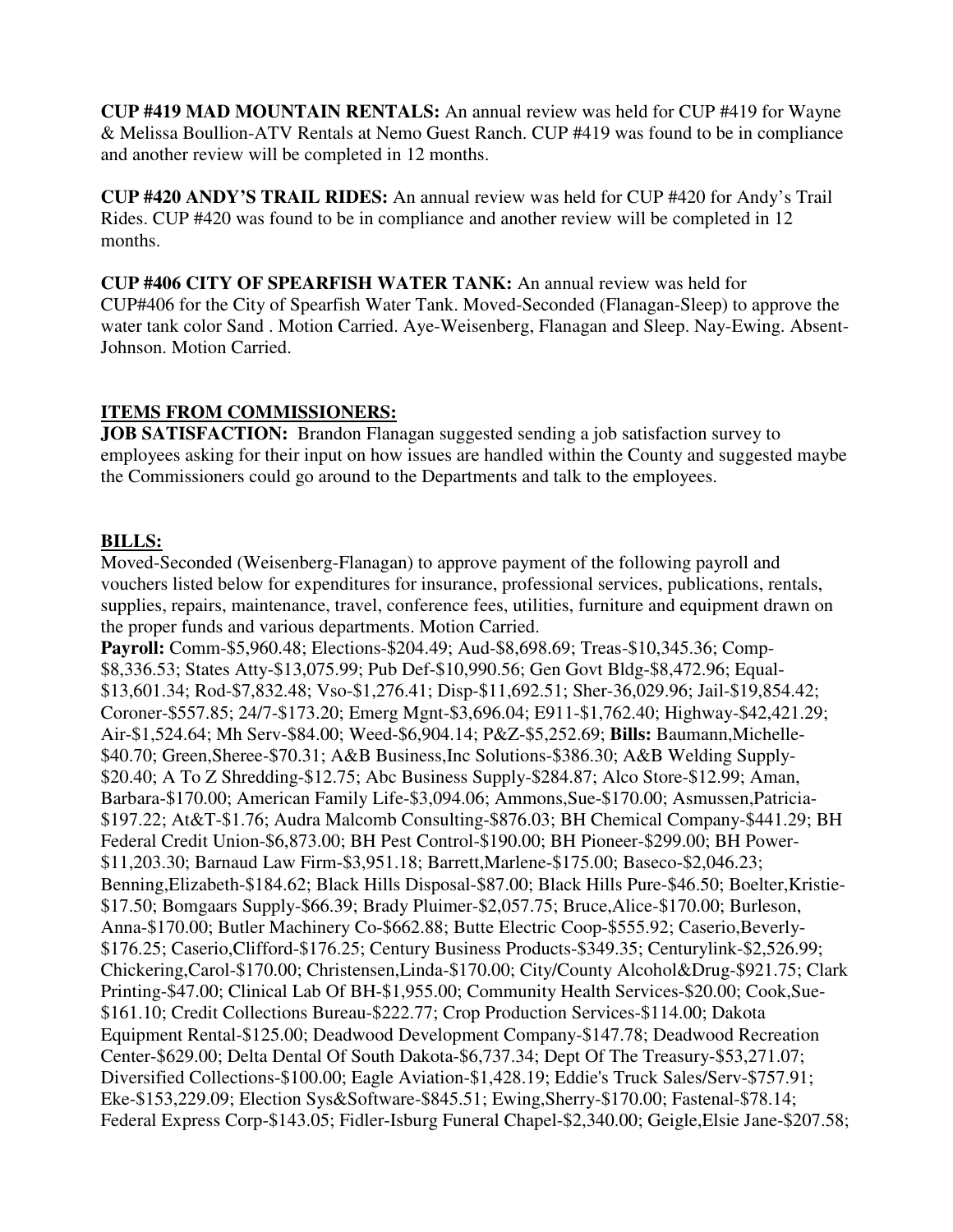Gene's Lock Shop-\$28.00; Glanzer,Cheryl-\$170.00; Great Western Tire-\$19.95; Grimm's Pump Service-\$1,270.10; Gustafson,Arlene-\$170.00; Hamilton Excavation-\$50.00; Hartford-Priority Accounts-\$1,684.94; Heartland Paper Co-\$212.14; Heisler Hardware-\$22.63; High Plains Business Forms-\$290.91; Hughes,Linda-\$159.62; Interstate Batteries-\$359.90; Jacobs Precision Welding- \$62.41; Jorgensen,Kay-\$195.00; Kadrmas,Lee And Jackson-\$10,298.86; Kellogg,Druse-\$195.00; Ken's Camper Sales-\$20.70; Keough,Marilyn-\$187.76; Kinney,Matthew-\$553.12; Kosel,Joseph- \$428.89; LC Treasurer-\$20.00; Language Line Services-\$50.00; Lawson Products-\$461.78; Lead,City Of-\$77.95; Lead-Deadwood Regional Hospital-\$194.91; Lead-Deadwood Sanitary- \$69.00; Lee,James-\$15.00; Lewis&Clark Bhs-\$160.00; Lexisnexis Risk Data Mgnt-\$75.00; Littleton,Donna-\$170.00; Lungren,Berniece-\$204.62; Mcclure,Susan-\$200.00; Microfilm Imaging Systems-\$2,475.00; Midcontinent Communications-\$34.26; Mikelson,Gary-\$197.01; Montana Dakota Utilities-\$646.56; Mundhenke,Bonnie-\$170.00; Neve's Uniforms-\$6.95; Nichols,Helen Rd Ln Cde-\$255.00; Northern Hills Rec Center-\$124.00; Office Of Child Support-\$815.08; Pennington County Sheriff-\$1,684.80; Phoenix Investigations-\$454.41; Pitney Bowes-\$1,078.65; Postmaster,Deadwood-\$224.00; Pump House Coffee&Deli-\$90.28; Quaschnick,Elma-\$195.00; Quill Corporation-\$224.14; RC Finance Office-\$1,365.00; Radiology Associates-\$147.21; Rapid Delivery-\$25.20; Rapid Transcript-\$696.00; Rasmussen Mechanical Serv-\$405.00; Rear, Kay- \$195.00; Regional Health-\$8.63; Reliable-\$426.30; Robinson,Patricia-\$150.00; Rocket Lube- \$140.47; SD Dept Of Public Safety-\$75.00; SD Retirement System-\$53,496.11; Schenk,Doris- \$170.00; Scott Peterson Motors-\$1,936.59; Sdrs Supplemental Retirement-\$1,154.00; Securus Technologies T-Netix-\$1,197.90; Semerad,Sandra-\$74.20; Servall Towel&Linen-\$799.46; Shepherd Reporting-\$30.00; Silvernail,Georgeann-\$195.00; Southside Oil Co-\$28,379.22; Spearfish Auto Supply-\$520.56; Spearfish Building Supply-\$14.37; Spearfish Police Dept- \$10,228.41; Sterna,Laura-\$350.00; Sturdevant's Auto Parts-\$852.44; Taylor,Jeannette-\$205.36; Tetrault,Rose Emma-\$150.00; Tetrault,Roxie-\$170.00; Thomson Reuters-West-\$171.44; Triple K Tire&Repair-\$366.46; Turnkey Corrections-\$11.41; Twin City Hardware&Lumber-\$1,145.63; Verizon Wireless-\$105.09; Victims Of Violence-\$1,185.00; Waisanen,Ardath-\$170.00; Waste Connections-\$272.14; Watertree-\$31.30; Wellmark Blue Cross-\$77,574.96; Wells Fargo Business Card-\$2,957.65; Wells Plumbing&Farm-\$216.45; Western Communication-\$12.00; White Drug- \$1,095.63; White's Canyon Motors-\$1,566.73; White's Queen City Motors-\$478.00; Wilde & Hunt- \$177.49; Wimactel-\$60.00; Wow!-\$1,405.23; Wuitschick,Carol-\$150.00; Yankton Co Sheriff- \$25.00; Yankton County-\$110.00; Zep Manufacturing-\$149.02; Zuercher Technologies-\$3,885.00; **Witness & Jurors:** Black,D-\$61.10; Chapeau,C-\$64.80; Cook,B-\$64.80; Cowen,C-\$52.22; Hopewell,C-\$63.32; Jones,B-\$19.24; Keim,R-\$62.58; Lavoie,R-\$59.62; Law,J-\$52.22; Mason,L- \$52.22; Conn,C-\$22.22; Mitcheltree,R-\$50.74; Rhodes,B-\$60.36; Saye,W-\$61.10; Sleep,R-\$69.24; Startz,Z-\$57.40; Syman,A-\$61.10; Trevino,B-\$55.92; Lueders,J-\$33.32; Greenwood,S-\$25.18; Albright,S-\$29.98; Boateng,A-\$20.36; Brockway,J-\$28.50; Burr,C-\$129.60; Carlstrom,R-\$15.92; Chaney-Moodie,J-\$12.22; Colgrove,R-\$21.10; Cook,J-\$20.36; Couch,C-\$23.32; Dahl,L-\$129.60; Doyle,P-\$20.36; Ellsworth,A-\$129.60; Evans,M-\$21.10; Fiorello,L-\$122.20; Floyd,T-\$10.74; Frasier,D-\$125.16; Glanzer,M-\$107.40; Goetz,L-\$129.60; Griffith,T-\$12.22; Hehn,J-\$22.58; Henwood,J-\$21.84; Larsen,D-\$20.36; Ledford,D-\$126.64; Lensegrav,R-\$19.62; Madsen,L-\$15.92; Marmon,R-\$18.88; Marsing,T-\$101.48; Mason,S-\$12.22; Mclemore,J-\$23.32; Morrison,C- \$129.60; Musgrove,E-\$21.10; Newton,J-\$24.80; Odea,S-\$22.58; Paulson,C-\$28.50; Plaggemeyer,T-\$129.60; Roselles,J-\$21.10; Shannon,J-\$12.22; Shockey,K-\$23.32; St James,A- \$117.76; Umberger,D-\$21.10; Ellendorf,Z-\$31.10; Blakney,D-\$33.32; Bockwoldt,D-\$31.10; Bockwoldt,K-\$34.06; Bush,L-\$61.44; Carlson,L-\$40.72; Maynard,R-\$22.22; Reid,A-\$40.72; Slowbear,E-\$33.32; Meverden,J-\$22.22; Rivera,M-\$22.22; Sherman,W-\$22.22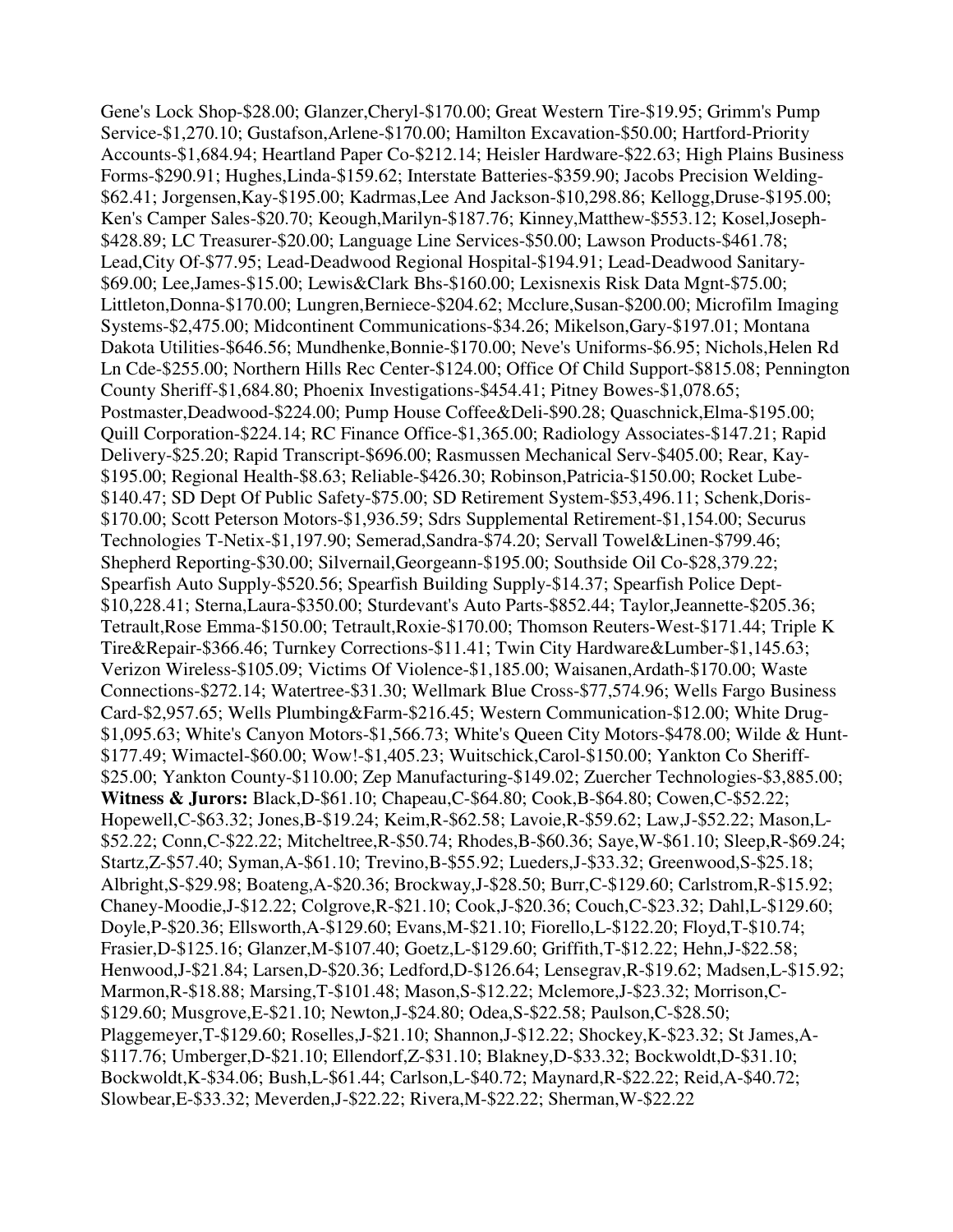ADJOURN: 11:26 a.m. There being no further business the Chairman adjourned the meeting.

 $\overline{\phantom{a}}$  , and the contract of the contract of the contract of the contract of the contract of the contract of the contract of the contract of the contract of the contract of the contract of the contract of the contrac

 $\overline{\phantom{a}}$  , and the contract of the contract of the contract of the contract of the contract of the contract of the contract of the contract of the contract of the contract of the contract of the contract of the contrac

Date Approved

ATTEST:

Richard Sleep, Chairman

Connie Atkinson, Auditor

\_\_\_\_\_\_\_\_\_\_\_\_\_\_\_\_\_\_\_\_\_\_\_\_\_\_\_\_\_\_\_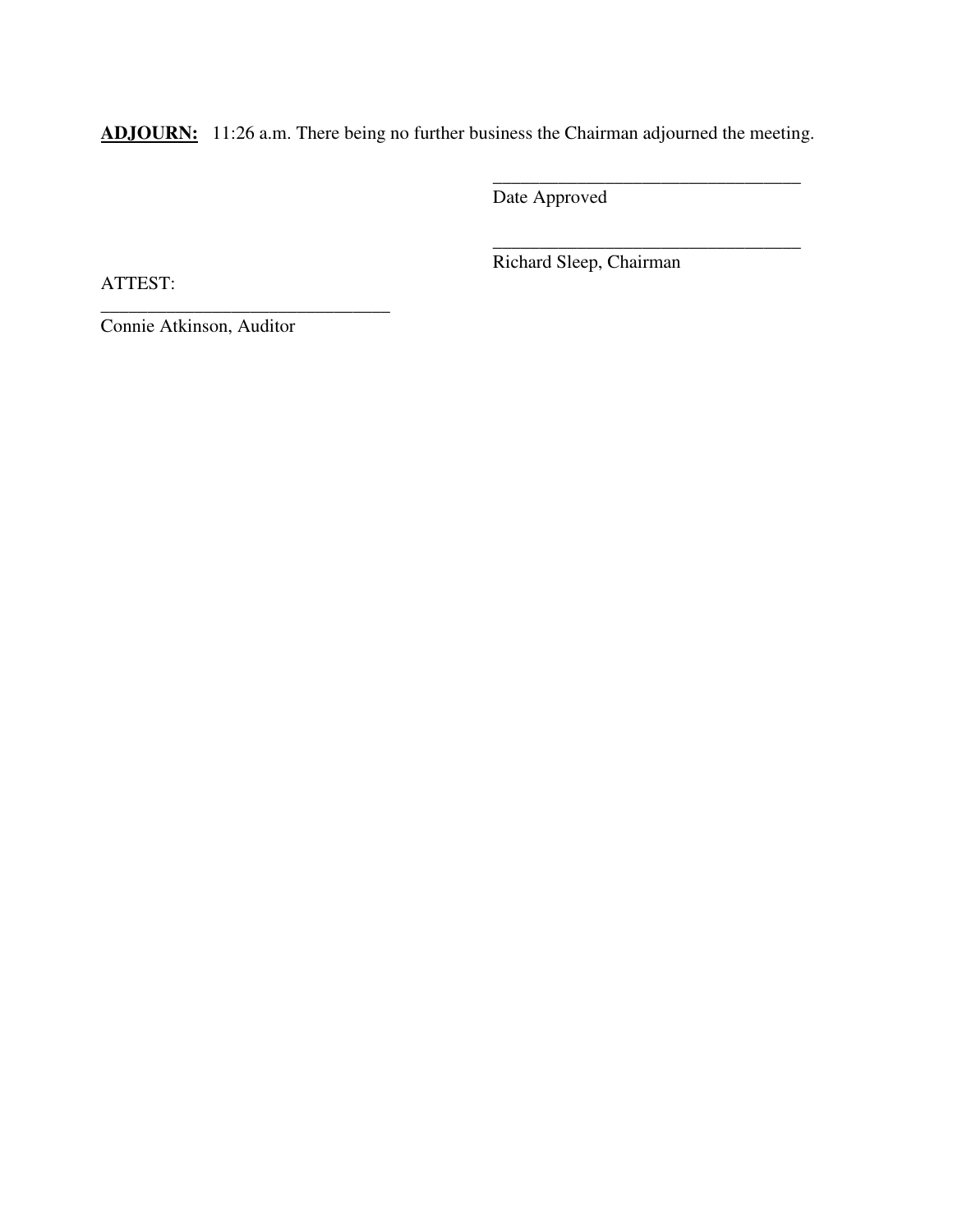# **LAWRENCE COUNTY COMMISSIONERS MEETING – July 8, 2014**

Chairman Richard Sleep called the regular meeting of the Lawrence County Commissioners to order and the Pledge of Allegiance was conducted at 8:00 a.m. on July 8, 2014 in the Administrative Annex Building of the Lawrence County Courthouse located at 90 Sherman Street, Deadwood, SD with Commissioners Bob Ewing, Brandon Flanagan, Daryl Johnson, and Terry Weisenberg present.

All motions were passed by unanimous vote, by all members present, unless stated otherwise.

**AGENDA:** Moved-Seconded (Ewing-Flanagan) to approve the agenda as amended. Motion Carried.

**MINUTES:** Moved-Seconded (Weisenberg-Flanagan) to approve the minutes of June 24, 2014 County Commission meeting. Motion Carried.

### **PERSONNEL:**

**SHERIFF:** Moved-Seconded (Ewing-Weisenberg) to approve Megan Merwin as a full-time permanent Deputy II G2 at the base rate of \$22.89 an hour, effective July 13, 2014. Motion Carried.

**EQUALIZATION:** Moved-Seconded (Flanagan-Johnson) to approve Mike Meehan as a full-time permanent Appraiser III G1 at the base rate of \$17.84 an hour, effective July 14, 2014. Motion Carried.

### **TRAVEL REQUEST:**

**PLANNING & ZONING:** Moved-Seconded (Weisenberg-Flanagan) to allow the Travel Advance for Amber Vogt in the amount of \$46.00 to attend the FEMA-E284 Advanced Floodplain Management Concepts III conference in Maryland. Motion Carried

Moved-Seconded (Weisenberg-Flanagan) to allow the Travel Advance for Jeff Schroeder in the amount of \$52.00 to attend the South Dakota Building Officials Conference in Brookings SD. Motion Carried.

**AUDITOR'S ACCOUNT WITH TREASURER REPORT:** Moved-Seconded (Weisenberg-Flanagan) to accept the Auditor's Account with the County Treasurer. Motion Carried. As of June 30, 2014 showed the following: Total amount of actual cash-\$1,350.00; Total amount of Checks and drafts in Treasurer's possession not exceeding three days (check deposit in transit)-\$50,772.12; Total amount of cash in transit in Treasurer's possession (cash deposit in transit)-\$6,754.52; petty Cash-\$1,860.00; Total amount of deposits in bank include: CD's-\$3,100,000; Bank Balance \$5,726,913.31, Money Market \$3,967,851.55; Savings-\$6,145,857.50; Total \$19,001,359.00.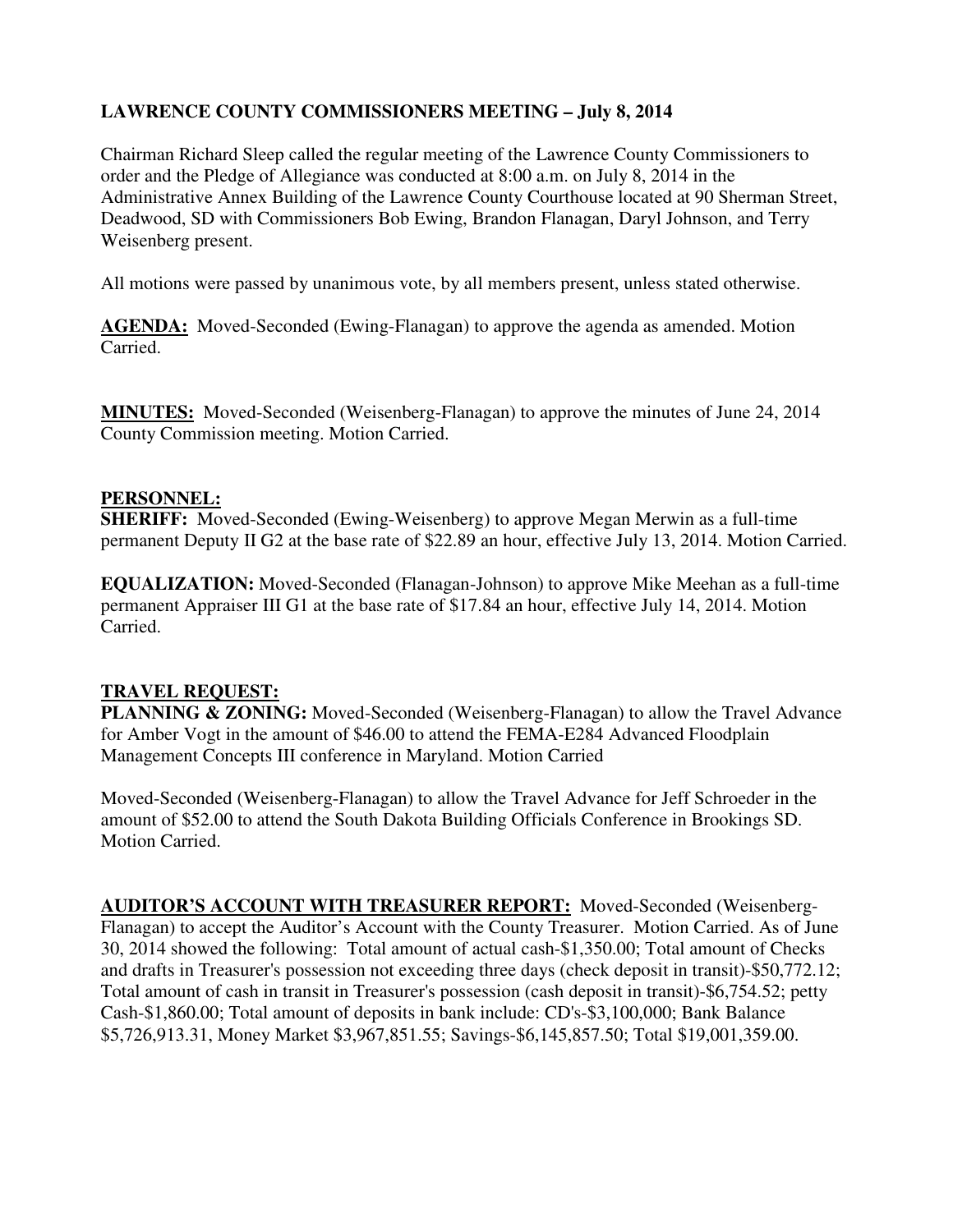**SLA QUARTERLY REPORT:** Moved-Seconded (Ewing-Flanagan) to approve and authorize the Chairman to sign the 3rd Quarter State and Local Agreement Activity Report for 2014. Motion Carried.

**FFA GRANT APPLICATION:** Moved-Seconded (Ewing-Flanagan) to allow the Chairman to sign the Application for Federal Assistance for Airport Grant AIP-3-46-0065-022-2014. Motion Carried.

**SUPPLEMENTAL BUDGET:** A public hearing was held for a supplemental budget for Modernization & Preservation Fund / Services & Fees - \$14,400. No public input was voiced and the hearing was closed. Moved-Seconded (Flanagan-Johnson) to approve and authorize the Chairman to sign the following Resolution #2014-13. Motion Carried.

**RESOLUTION #14-13 TO ADOPT A SUPPLEMENTAL BUDGET WHEREAS,** the County Budget for Lawrence County, South Dakota, for the fiscal year 2014, failed to provide sufficient revenue to enable the County to conduct the indispensable functions of Government, and **WHEREAS,** the Board of County Commissioners of said County deems it necessary to make a Supplementary Budget, providing for appropriation in the amounts set out below. **NOW, THEREFORE, BE IT RESOLVED THAT SAID BOARD,** make, approve and adopt a Supplemental Budget for Lawrence County, South Dakota, for the year 2014, and that in said budget there will be and is hereby appropriated the following sum of money, to-wit: Modernization & Preservation Fund / Services & Fees - \$14,400. The funds for the above amounts are to be provided from unappropriated cash balances and estimated revenue in the designated fund. Be it further **RESOLVED** that a hearing was held on the 8<sup>th</sup> day of July, 2014 at the hour of 8:25 a.m. in the Commissioners' Room in the Administrative Office Building at 90 Sherman Street, Deadwood, Lawrence County, South Dakota, and that said Notice of Hearing was posted according to law, SDCL 7-21-22. **IN WITNESS WHEREOF,** we have hereunto set our hands and official seal of Lawrence County, this  $8<sup>th</sup>$  day of July, 2014. **FOR THE BOARD OF COUNTY COMMISSIONERS** Richard Sleep, Chairman. ATTEST: CONNIE ATKINSON LAWRENCE COUNTY AUDITOR

**INVASIVE SPECIES ENFORCEMENTS:** Dave Heck was present to discuss the Invasive Species Board enforcements. Landowners have been contacted by letter and given until July 16, 2014 to spray their property. If the work is not completed by the deadline, the County will spray the property and a lien will be placed on the respective properties. Moved-Seconded (Flanagan-Ewing) to advertise for bids for the work required for the enforcements. Motion Carried.

**HOMESTAKE / RICHMOND HILL ANNUAL REVIEW**: Todd Duex was present for the Annual Review of Homestake and Richmond Hill Mines.

**DAKOTA RISING**: Melissa Barth was present to discuss the 2015 funding request for Dakota Rising. Bryan Lessly, Dustin Floyd, Monte Amende and Ron Waldner Dakota Rising Fellows spoke in favor of the program.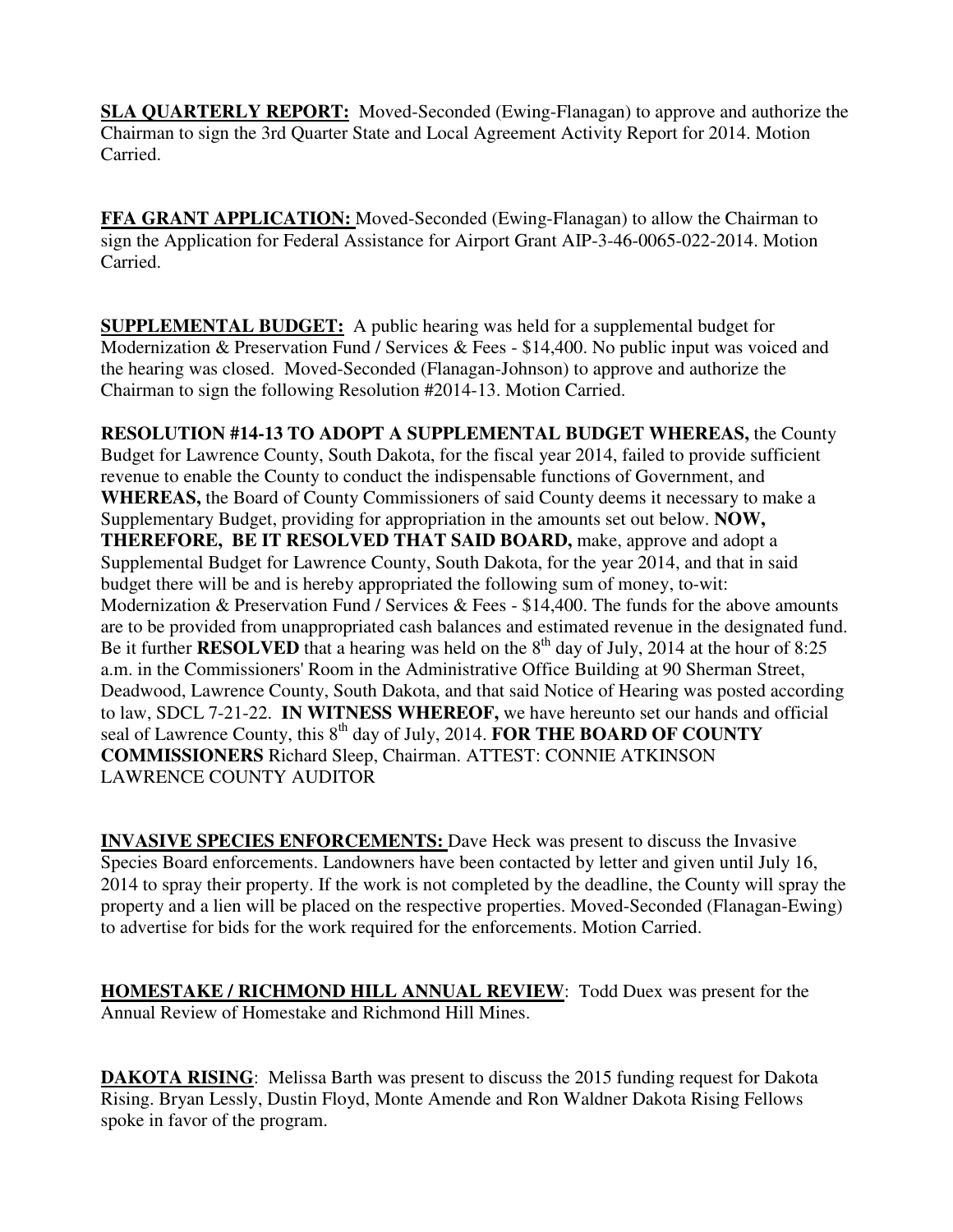**ALCOHOLIC BEVERAGE LICENSES:** A public hearing was held on the application for 2014- 2015 Malt Beverage license. No public input was voiced and the hearing was closed. Moved-Seconded (Flanagan-Johnson) to approve the following 2014-2015 Malt Beverage License. Motion Carried. CLASS-PACKAGE (ON-OFF SALE) MALT BEVERAGE & SD FARM WINE: **TROUT HAVEN PROPERTIES LLC;** Tract 1 & 2 S/D of SW1/4 SW1/4, T2, R5, Section 7, BHM, Lawrence County, SD.

#### **HIGHWAY BUSINESS:**

Allan Bonnema, Highway Superintendant was present to discuss various highway issues. Moved-Seconded (Weisenberg-Johnson) to allow the Chairman to sign the Urban Boundary Map for the City of Spearfish. Motion Carried.

**CHRISTENSEN DRIVE**: Ivan Goetz was present to express concerns regarding culvert issues on Christensen Drive near his property.

## **PLANNING & ZONING:**

**CHANGE OF ZONING # 306 / MCGUIGAN:** Second Reading was held on an application for COZ #306, A1 to A2. Location: Westview Drive (McGuigan Inc./Applicant) for possible creation of large lots off of Westview Drive. Moved by Flanagan to approve COZ #306 with the condition that a road agreement is in place prior to platting approval. Motion died due to lack of second. Decision was continued until July 22, 2014 at 9:30 a.m.

**CHANGE OF ZONING # 307 / DIERS:** Second Reading was held on an application for COZ #307, SRD to GC (Kenneth Diers, Applicant). Location: Nemo, SD. Moved-Seconded (Flanagan-Johnson) to accept the withdrawal of COZ #307 at the request of the applicant, and further to authorize the Planning & Zoning Administrator to issue a Temporary Use Permit for vendors during the Sturgis Rally – to include the sale of beer/wine upon the condition that the On/Off Sale Malt Beverage and South Dakota Farm Wines License is approved on July 22, 2014. Motion Carried.

**BUDGET:** The board reviewed the 2015 Preliminary budget.

### **BILLS:**

Moved-Seconded (Weisenberg-Sleep) to approve payment of the following payroll and vouchers listed below for expenditures for insurance, professional services, publications, rentals, supplies, repairs, maintenance, travel, conference fees, utilities, furniture and equipment drawn on the proper funds and various departments. Motion Carried.

**Payroll:** Comm-\$5,960.48; Aud-\$8,510.80; Treas-\$10,352.56; Comp-\$8,336.54; States Atty- \$13,280.00; Pub Def-\$10,990.56; Gen Govt Bldg-\$8,552.70; Equal-\$13,840.60; Rod-\$7,832.48; Vso-\$1,276.41; Disp-\$10,921.70; Sher-\$34,714.12; Jail-\$21,314.68; Coroner-\$457.85; 24/7- \$155.88; Emerg Mgnt-\$3,851.08; E911-\$1,762.40; Highway-\$38,170.29; Air-\$1,086.60; Mh Serv-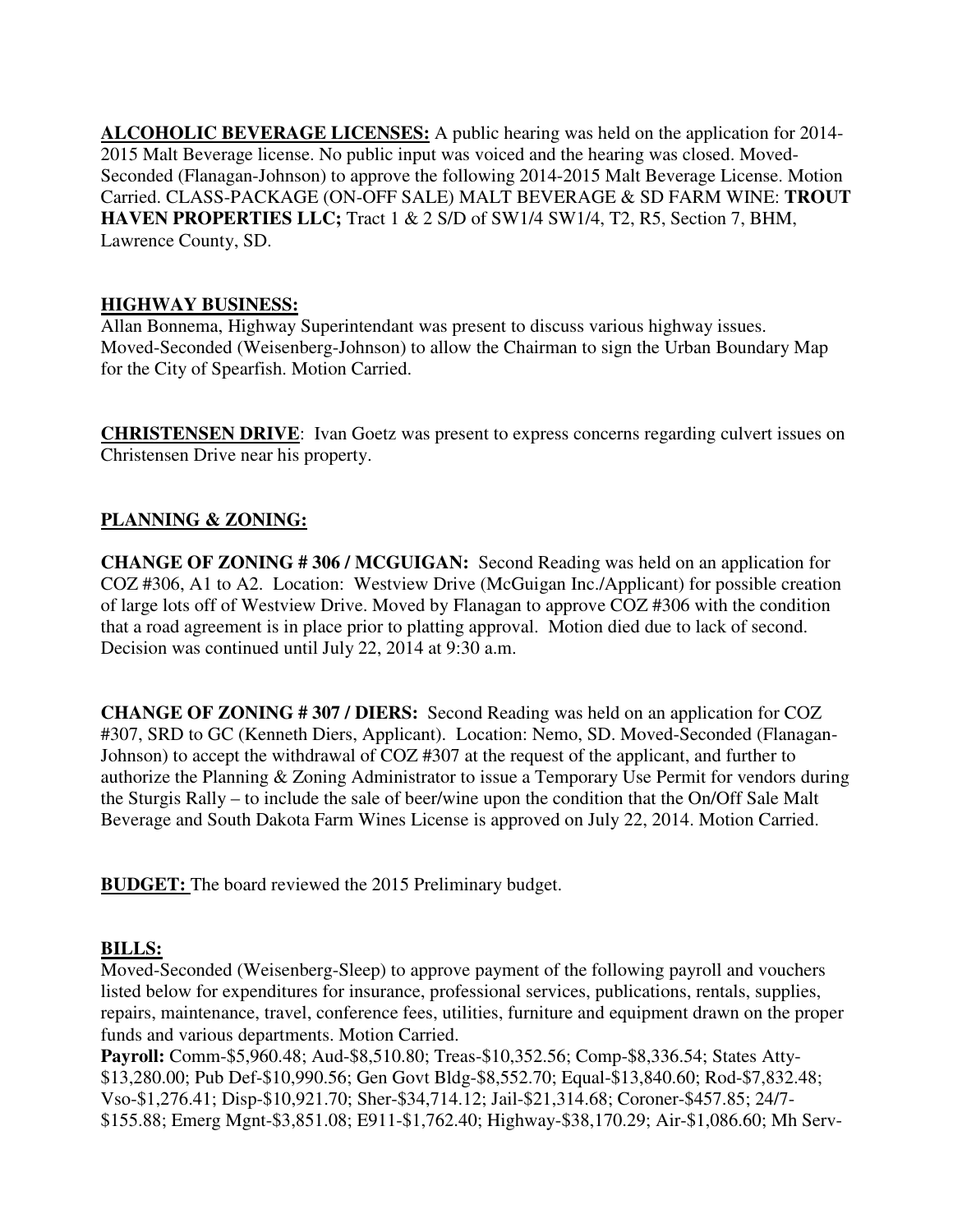\$168.00; Weed-\$6,933.82; Pz-\$5,052.69; **Bills:** Agena,Timothy-\$205.33; Weisenberg,Terry- \$138.83; 3d Specialties-\$84.31; A&B Business,Inc Solutions-\$1,765.00; A To Z Shredding-\$30.75; Abc Business Supply-\$1,939.85; Aberdeen Llc-\$7,509.00; All Around Auto-\$78.22; At&T Mobility-\$845.13; BH Chemical Company-\$345.41; BH Federal Credit Union-\$6,873.00; BH Land Analysis-\$2,307.50; BH Pest Control-\$190.00; BH Pioneer-\$418.95; BH Power-\$679.99; Ball,Megan-\$200.00; Behavior Mngt Systems-\$478.00; Black Hills Pure-\$70.50; Bomgaars Supply-\$132.95; Butler Machinery Co-\$2,482.61; Butte Electric Coop-\$356.71; Century Business Products-\$177.76; Centurylink-\$107.02; Chris Supply Co-\$183.20; Credit Collections Bureau- \$222.77; Dakota Equipment Rental-\$33.60; Deadwood,City Of-\$934.18; Dept Of The Treasury- \$56,614.10; Dirigo Software-\$114.00; Diversified Collections-\$100.00; Election Sys&Software- \$1,538.51; Ellingson,Joseph-\$292.79; Fastenal-\$3.72; Fish,Veronica-\$125.40; Harkins,Carolyn Rpr-\$139.05; Heartland Paper Co-\$268.66; Heisler Hardware-\$23.94; Hills Material Comp- \$710,240.91; Holt,Connie-\$400.00; Knecht Home Center Of Spf-\$27.99; Kosel,Joseph-\$3,360.72; LC Assessor-\$30.13; LC Conservation Dist-\$5,000.00; LC Emerg Mgnt-\$37.35; L-3 Communications-\$4,685.00; Lawson Products-\$92.58; Lead,City Of-\$45.75; Lead-Deadwood Sanitary-\$401.86; Light&Siren-\$55.00; Marco-\$37.35; Mcclure,Susan-\$150.00; Mid-Continent Testing-\$975.00; Montana Dakota Utilities-\$2,606.50; Montana Dept Of Corrections-\$260.00; Office Of Child Support-\$582.93; Pennington County Sts Attny-\$215.00; Pictometry International Corp-\$1,440.00; Queen City Tire-\$16.00; Quik Signs-\$180.00; Quill Corporation-\$146.94; Rabe Elevator-\$925.97; Regional Health Physicians-\$97.21; Rocket Lube-\$142.98; Ru2 Systems- \$8,488.00; SD Dept Of Labor Unemployment-\$3,675.99; SD Human Services Center-\$44.20; SD State Treasurer-\$14,105.13; Semerad,Sandra-\$315.40; Servall Towel&Linen-\$399.73; Spearfish Auto Supply-\$111.62; Sterna,Laura-\$500.00; Triple K Tire&Repair-\$488.96; Trugreen Chemlawn- \$56.75; Twin City Hardware&Lumber-\$144.38; Victims Of Violence-\$1,825.00; Waste Connections-\$678.15; Waytek-\$306.24; Western Communication-\$377.87; Western Sd Juvenile- \$12,672.15; White's Canyon Motors-\$63.13; White's Queen City Motors-\$107.92; Wilde&Hunt, Prof-\$74.73; Wow!-\$300.76; **Witness & Jurors:** Carr,M-\$12.22; Aaker,D-\$21.10; Wheeler,C- \$13.70; Laney,D-\$24.80; Geist,J-\$64.80; Mowell,R-\$24.80; Sumners,J-\$61.10; Allgier,L-\$24.80; Baird,C-\$24.80; Bettelyoun,K-\$24.80; Bull,M-\$12.22; Buth,K-\$21.10; Christiansen,J-\$24.80; Cisneros,A-\$13.70; Craiger,E-\$61.10; Davies,M-\$22.58; Demars,A-\$10.74; Ford,M-\$27.02; Geuke,C-\$35.90; Graham,W-\$61.10; Grout,B-\$20.36; Hartl,S-\$64.80; Hubbard,L-\$62.58; Hunt,J- \$21.10; Hushin,G-\$20.36; Johnson,M-\$10.74; Jones,B-\$21.10; Kaiser,L-\$26.28; Keough,C-\$28.50; Kirk,L-\$28.50; Kliewer,M-\$55.92; Kortuem,B-\$21.10; Kracht,V-\$15.18; Madrid,P-\$20.36; Marzolf,J-\$12.96; Mutchler,B-\$21.10; Noteboom,T-\$64.80; Phillips,J-\$14.44; Plaggemeyer,J- \$61.10; Rauterkus,B-\$24.80; Swartout,W-\$21.10; Thompson,E-\$14.44; Wessel,D-\$21.10; Young,T-\$64.06

**ADJOURN:** 5:00 p.m. There being no further business the Chairman adjourned the meeting.

 $\overline{\phantom{a}}$  , and the contract of the contract of the contract of the contract of the contract of the contract of the contract of the contract of the contract of the contract of the contract of the contract of the contrac

 $\overline{\phantom{a}}$  , and the contract of the contract of the contract of the contract of the contract of the contract of the contract of the contract of the contract of the contract of the contract of the contract of the contrac

Date Approved

Richard Sleep, Chairman

ATTEST:

Connie Atkinson, Auditor

\_\_\_\_\_\_\_\_\_\_\_\_\_\_\_\_\_\_\_\_\_\_\_\_\_\_\_\_\_\_\_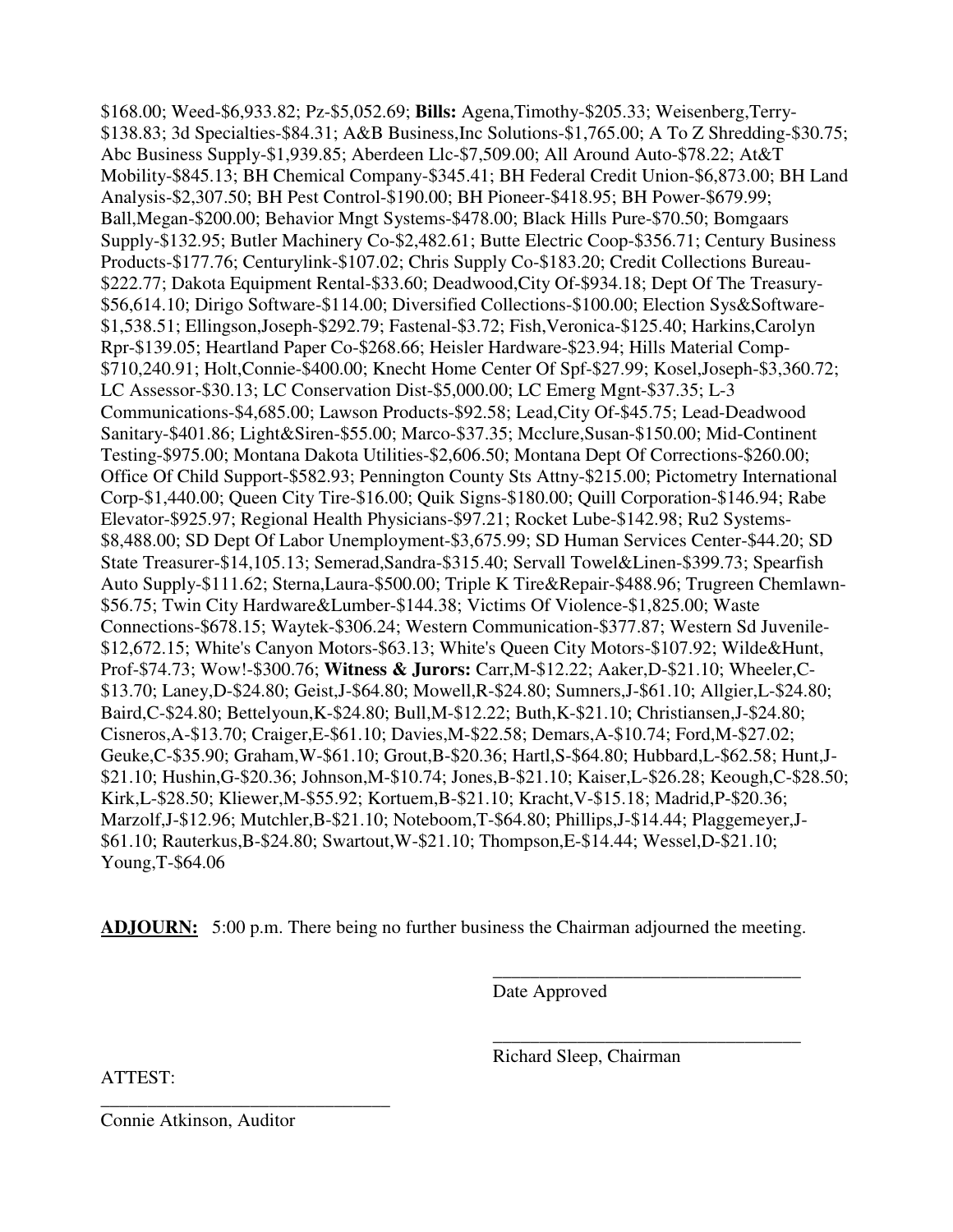# **LAWRENCE COUNTY COMMISSIONERS MEETING – July 22, 2014**

Chairman Richard Sleep called the regular meeting of the Lawrence County Commissioners to order and the Pledge of Allegiance was conducted at 8:00 a.m. on July 22, 2014 in the Administrative Annex Building of the Lawrence County Courthouse located at 90 Sherman Street, Deadwood, SD with Commissioners Bob Ewing, Brandon Flanagan, and Terry Weisenberg present. Daryl Johnson was absent.

All motions were passed by unanimous vote, by all members present, unless stated otherwise.

**AGENDA:** Moved-Seconded (Weisenberg-Sleep) to approve the agenda as amended. Motion Carried.

**MINUTES:** Moved-Seconded (Weisenberg-Flanagan) to approve the minutes of July 8, 2014 County Commission meeting. Motion Carried.

#### **PERSONNEL:**

**EQUALIZATION:** Moved-Seconded (Flanagan-Ewing) to approve the step raise for Nicolle Geuke as a full-time permanent Administrative Secretary G2 at the base rate of \$15.77 an hour, effective July 28, 2014. Motion Carried.

**SHERIFF:** Moved-Seconded (Flanagan-Ewing) to approve Dustin Schumacher as a permanent full-time Deputy II G2 at the base rate of \$22.89 an hour, effective August 10, 2014. Motion Carried.

Moved-Seconded (Weisenberg-Flanagan) to approve Neil Schlepp as a fill-in part-time (under 20) Special Deputy II G3 at the base rate of \$17.89 an hour, effective August 10, 2014. Motion Carried.

Moved-Seconded (Ewing-Flanagan) to allow the advertising of a part-time correctional officer. Motion Carried.

### **STATES ATTORNEY:**

**EXECUTIVE SESSION**: 8:51 A.M. Moved-Seconded (Flanagan-Ewing) to go into executive session with John Fitzgerald, States Attorney to discuss personnel. The Board opened at 9:05 a.m. with no action taken.

John Fitzgerald, States Attorney requested a waiver to the personnel manual in regards to Brianna Baumann and stated Marjorie Stoflet will be her direct supervisor. Moved-Seconded (Ewing-Flanagan) to approve Brianna Baumann as a permanent half-time (20-29 hours) a week Secretary G1 at the base rate of \$14.70 an hour, effective July  $22<sup>nd</sup>$  and to grant a waiver to the Personnel Manual section 2.7. Motion Carried.

### **TRAVEL REQUEST:**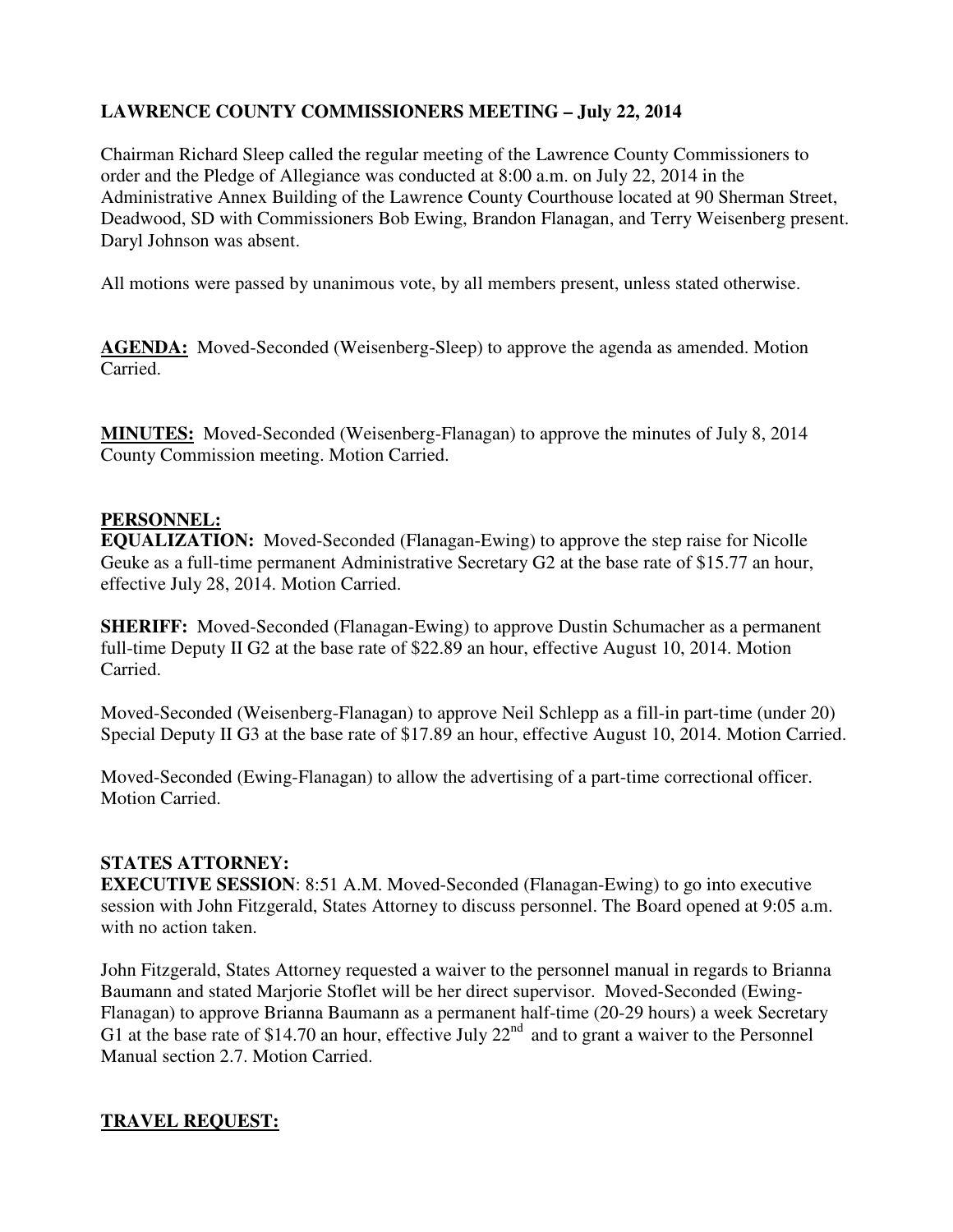**EQUALIZATION:** Moved-Seconded (Ewing-Flanagan) to approve the travel request for Tim Hodson, Brett Runge, Carmen Symonds, Jason Fisher, Michael Meehan, and Louise Hohn to attend the Annual Assessor's School in Pierre, SD on September 8-12, 2014 upon the completion of the signed travel and training agreements. Motion Carried.

### **AUTOMATIC SUPPLEMENTS:**

**SHERIFF:** Moved-Seconded (Flanagan-Sleep) to approve the automatic supplement of \$1,697.60 for the Sheriff grants for funds received from another governmental agency. Motion Carried

**INVASIVE SPECIES MANAGEMENT:** Moved-Seconded (Weisenberg-Sleep) to approve the automatic supplement of \$5,999.40 for the Invasive Species Management Chemicals for funds received from another governmental agency. Motion Carried

**AIRPORT BROWN BAG PERMIT**: Moved-Seconded (Flanagan-Weisenberg) to approve the Brown Bag Permit for the Airport for the South Dakota Aviation Hall of Fame on September 6, 2014. Motion Carried

**COUNTY LIEN:** The Board reviewed a request for forgiveness on a county lien from Kristi Chamley for JSC services. Moved-Seconded (Ewing-Weisenberg) to deny the request for forgiveness on the county lien. Motion Carried.

### **HIGHWAY BUSINESS:**

Allan Bonnema, Highway Superintendant was present to discuss various highway issues.

**APPROACH PERMIT**: Moved by Weisenberg to follow the recommendation of the Highway Superintendent and approve the approach permit for Wagon Box Development / Joe Jorgenson. Motion died due to lack of second. Discussion followed that the Board would only support one approach permit.

**WEST OLIVER STREET**: Moved-Seconded (Flanagan-Ewing) to approve the request from Kyle Mathis, City of Spearfish for a full closure on West Oliver Street for two days to allow for construction. Motion Carried,

**SECONDARY ROADS:** Allan Bonnema discussed a secondary road levy and or wheel tax with the Board as alternative options for funding County Roads. Bonnema stated he has been attempting to educate the concerned taxpayers on the amount of real property taxes and motor vehicle fees that actually fund the county road system. Flanagan stated it is not the cost of the roads but it is a fairness issue for the taxpayers in Lawrence County. Discussion followed that the money saved from changing/removing the secondary roads would be transferred to the primary roads in the County.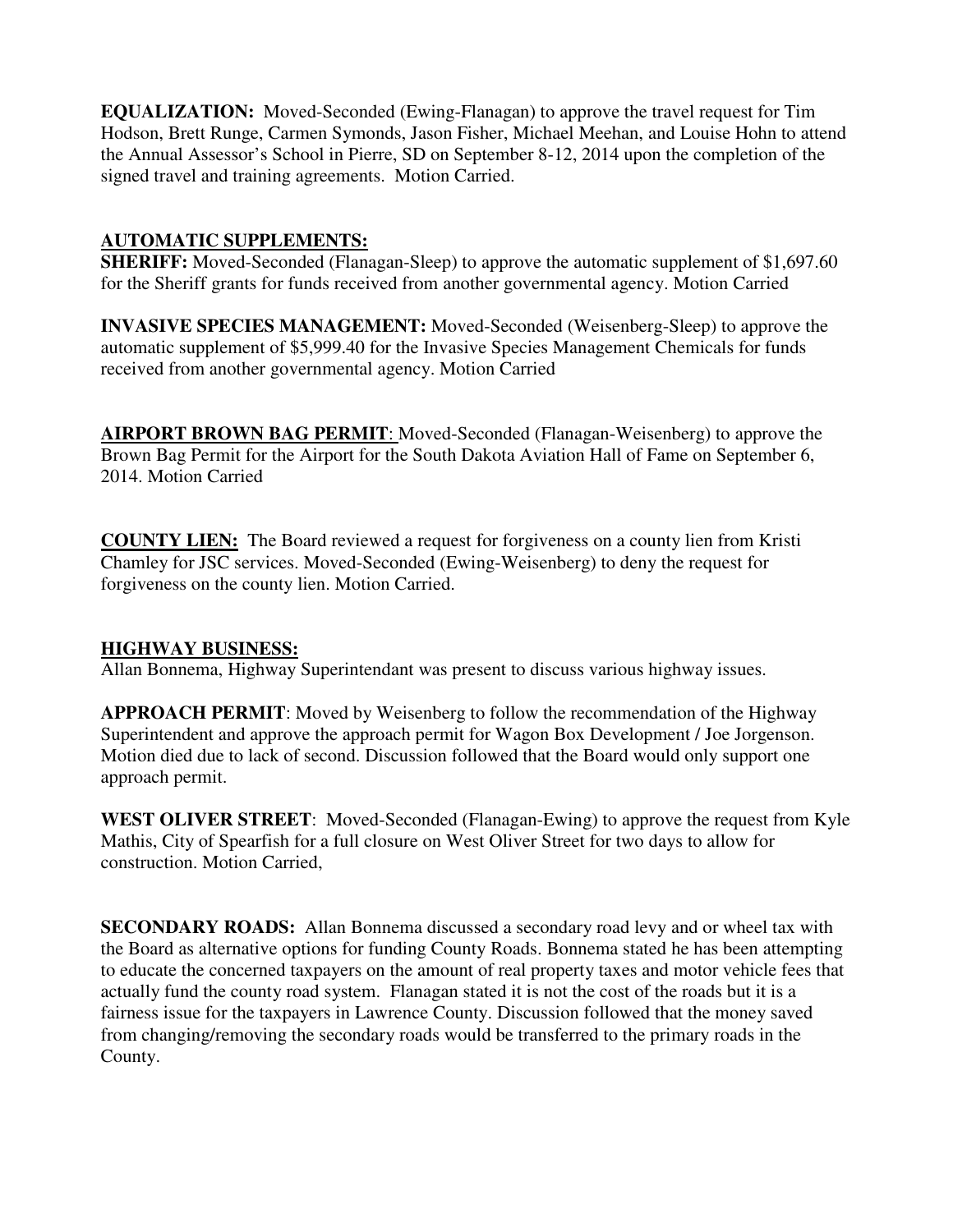**FUEL QUOTES:** The following fuel quotes were submitted as of July 15, 2014: Deadwood Diesel 3700: (prices per gallon) CBH Cooperative - \$3.32, Southside - \$3.27\*, Deadwood Unleaded 2824 gallons: (prices per gallon) CBH Cooperative - \$3.40, Southside - \$3.38\*; Spearfish Diesel 3300 gallons: (prices per gallon) CBH Cooperative - \$3.32\*, Southside - \$no bid; Spearfish Unleaded 780 gallons: (prices per gallon) CBH Cooperative - \$3.40\*, Southside - \$no bid; Whitewood Diesel 750: (prices per gallon) CBH Cooperative - \$3.32\*, Southside - \$3.39, \*Represents lowest quote awarded. No bid was received from Harms Oil or MG Oil.

**ALCOHOLIC BEVERAGE LICENSES:** A public hearing was held on the application for 2014- 2015 Malt Beverage license. No public input was voiced and the hearing was closed. Moved-Seconded (Ewing-Flanagan) to approve the following 2014-2015 Malt Beverage License. Motion Carried. CLASS-PACKAGE (ON-OFF SALE) MALT BEVERAGE & SD FARM WINE: **ZETA DIERS; Z's GEMS:** Tract 1A Revised, Tract 8 Revised, MS 1368, T3N, R5E, Section 27, BHM, Lawrence County, SD.

**FOREST-WIDE UPDATE:** Rhonda O'Byrne, District Ranger BHNF, was present to give the board an update on Forest-Wide issues. O'Byrne stated they received the County application for the Upper Two Bit Road and the road is currently closed and will remain closed until they have worked through the application process. An update was presented on the Mountain Pine Beetle projects and Dave Plummer discussed the forest service roads and intergovernmental agreements with the County. The condition of the forest service roads and the future direction of the road maintenance were also discussed.

**REPORT ON INVESTMENTS:** Deb Tridle, Treasurer presented a report on the County Investments.

**PUBLIC SAFETY BUILDING ROOF PROJECT:** Steve Williams, Williams and Associates was present to discuss the Public Safety Roof Project. Moved-Seconded (Flanagan-Ewing) to advertise for Bids for the Public Safety Roof Project and set the bid opening for August 12, 2014 at 9:30 a.m. Motion Carried.

### **PLANNING & ZONING:**

**CHANGE OF ZONING #308/FERRIS:** A Public Hearing and First Reading was held on COZ #308, A-1 General Ag to RR Rural Residential. Location: Adjacent to Westview Drive, Spearfish (Guy Ferris, Applicant). Randy Diebert and Mike McGuigan spoke in favor of the Change of Zoning. Janet Briggs, Secretary of the Westview Road District questioned the access and if it would be utilizing the road district. Neighboring landowners questioned if there is no intention of building on the South lot than why is a change of zoning being applied for. The public hearing was closed.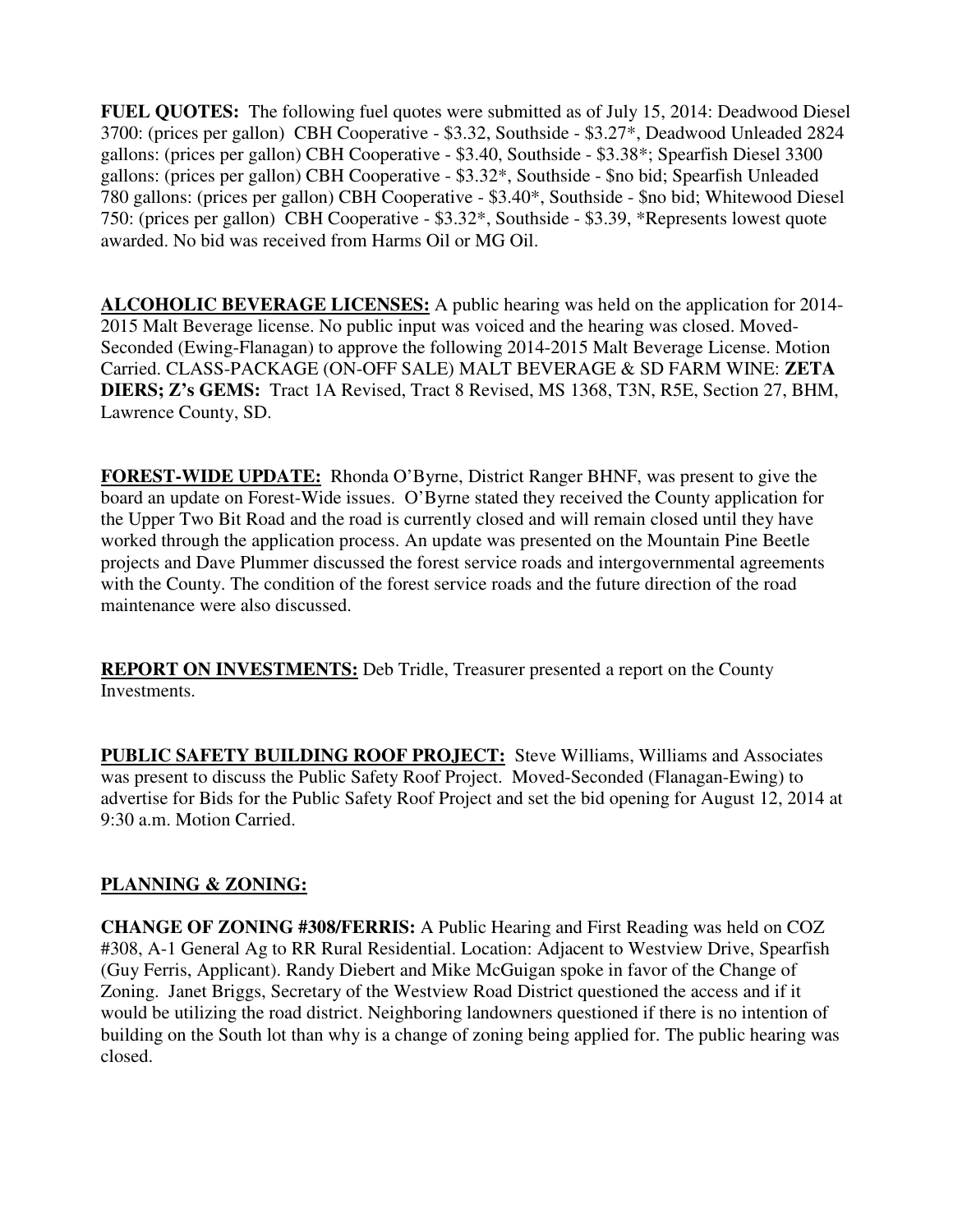**CHANGE OF ZONING # 306 / MCGUIGAN:** Second/Continued Reading was held on an application for COZ #306, A1 to A2. Location: Westview Drive (McGuigan Inc./Applicant) for possible creation of large lots off of Westview Drive.

Moved-Seconded (Flanagan-Ewing) to approve COZ #306 upon the condition the change of zoning shall not be effective until such time as a written access agreement is in place between the property owner and one or more of the following: the Westview Road District, Vern Bakens, or Guy Ferris. Such access agreement is subject to review and approval by county staff as a condition precedent for the change of zoning to become effective. Motion Carried.

**POWDER HOUSE PASS:** Powder House Pass - Building Permits Request for Powder House (Waste Water Treatment Plant & Water Treatment Plant) Moved-Seconded (Flanagan-Weisenberg) to approve the building permit request for the waste water building structure and/or drinking water structure when the application is received. Motion Carried.

#### **ANNUAL REVIEW:**

**CUP#172-09 GREG DITTMAN / 2nd RESIDENCE**: An annual review was conducted on CUP#172-09 for Greg Dittman for a 2ND Residence. No complaints have been received in the past 12 months.

**CUP#376 BARB MOORE/SPECIALTY RESORT**: An annual review was conducted on CUP#376 Barb Moore/Specialty Resort. No complaints have been received and will be reviewed in 12 months.

### **ITEMS FROM COMMISSIONERS:**

**AIRPORT HAY CONTRACT:** Moved-Seconded (Weisenberg-Sleep) to approve and authorize the Chairman to sign the Mowing Waiver by abutting landowner form with Joe Harmon / Hay Removal From State Highway Right of Way Deadline and submit to the South Dakota Department of Transportation. Motion Carried.

### **BILLS:**

Moved-Seconded (Ewing-Weisenberg) to approve payment of the following payroll and vouchers listed below for expenditures for insurance, professional services, publications, rentals, supplies, repairs, maintenance, travel, conference fees, utilities, furniture and equipment drawn on the proper funds and various departments. Motion Carried.

**Payroll:** Comm-\$5,960.48; Aud-\$8,510.82; Treas-\$10,285.68; Comp-\$8,336.53; States Atty- \$13,572.80; Pub Def-\$10,990.56; Gen Govt Bldg-\$8,411.45; Equal-\$13,832.28; Rod-\$7,837.13; Vso-\$1,276.41; Disp-\$12,914.35; Sher-\$35,613.64; Jail-\$22,777.91; Coroner-\$557.85; 24/7- \$155.88; Emerg Mgnt-\$3,745.72; E911-\$1,762.41; Highway-\$39,473.85; Air-\$1,791.52; Weed- \$6,797.56; Pz-\$5,212.69; **Bills:** Agena,Timothy-\$5.00; Thomson,Paul-\$6.00; Vogt,Amber-\$46.00; Dragoo,Shelley-\$41.00; Schroeder,Jeffery-\$52.00; A&B Business,Inc Solutions-\$9,519.49; A&B Welding Supply-\$21.08; A&I Distributors-\$1,852.95; Abc Business Supply-\$207.92; Active Data Systems-\$1,846.90; Alco Store-\$26.29; American Bar Association-\$210.00; Apex Software- \$433.00; Armstrong Extinguish-\$180.00; At&T-\$13.95; BH Chemical Company-\$124.17; BH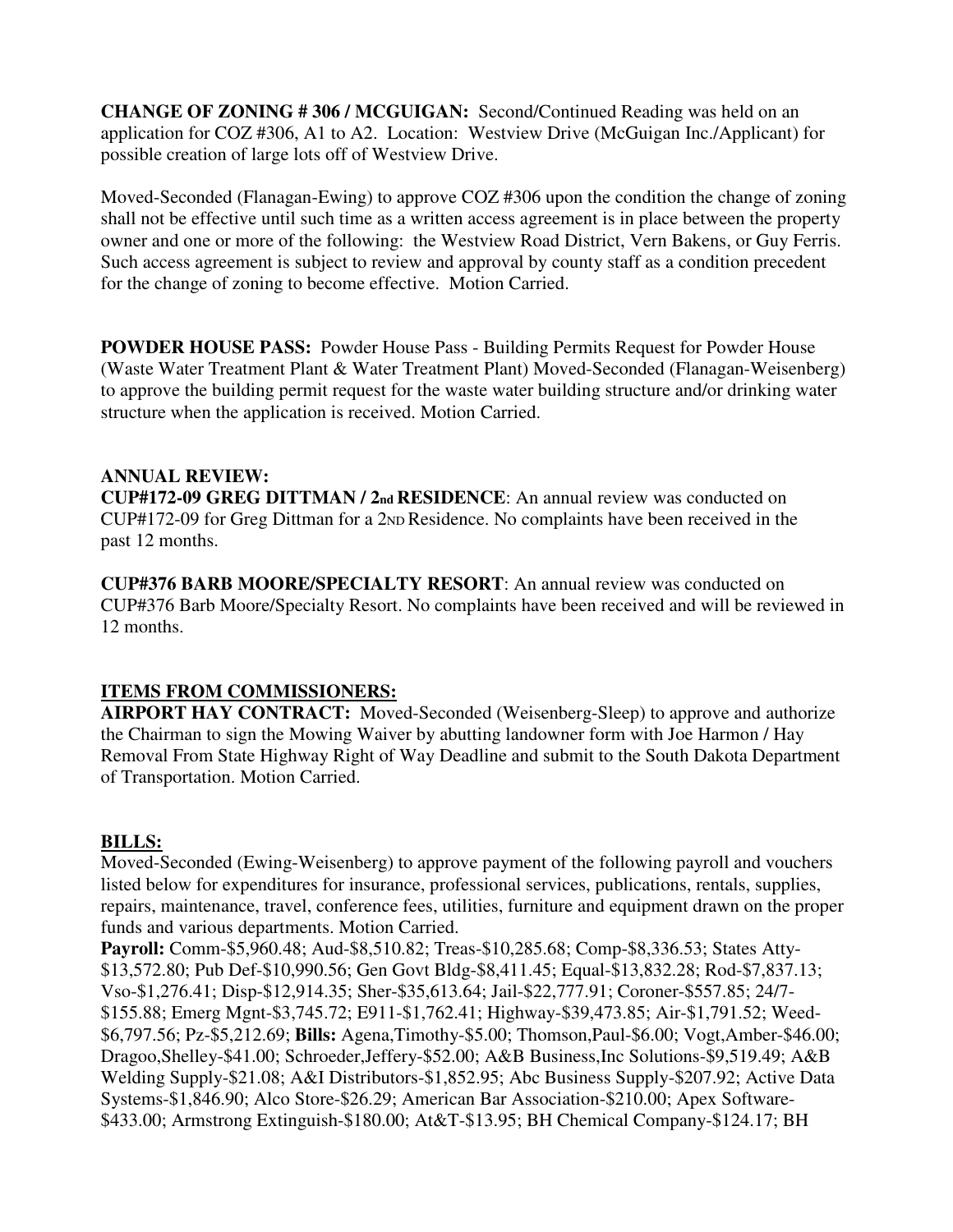Federal Credit Union-\$6,873.00; BH Pioneer-\$120.27; BH Power-\$12,239.98; BH Window Cleaning-\$3,325.00; Black Hills Urgent Care-\$115.00; Brownsville Fire Dept-\$4,491.00; Butler Machinery Co-\$10.72; Cbh Cooperative-\$15,014.28; Cdw Government-\$718.60; Century Business Products-\$260.28; Centurylink-\$2,265.53; City/County Alcohol&Drug-\$280.00; Clinical Lab Of BH-\$1,972.00; Community Health Services-\$50.00; Credit Collections Bureau-\$222.77; Dakota 911 Conference-\$396.00; Dale's Tire&Retread-\$2,060.00; Deadwood Vol Fire Dept-\$4,546.00; Dept Of The Treasury-\$53,360.76; Diversified Collections-\$100.00; Federal Express Corp-\$17.06; Fidler-Isburg Funeral Chapel-\$1,170.00; Fillmore,John-\$440.00; Fish,Veronica-\$41.80; Glaxosmithkline Pharmaceutical-\$372.40; Hamann,Chris-\$100.00; Heartland Paper Co-\$782.12; Hills Material Comp-\$16,429.46; Ironhorse Inn-\$470.17; Jacobs Precision Welding-\$135.15; Kadrmas,Lee And Jackson-\$2,880.04; Kinney,Matthew-\$1,320.45; Knecht Home Center Of Spf- \$19.80; Kosel,Joseph-\$511.48; L-3 Communications-\$119.00; Lead Fire Protection District- \$8,254.00; Lead-Deadwood Regional Hospital-\$111.57; Lead-Deadwood Sanitary-\$46.00; Lee,James-\$15.00; Lexisnexis Risk Data Mgnt-\$75.00; Lindstad Alignment-\$557.46; Lueders- \$18.73; Mack's Auto Body-\$3,928.69; Mcpherson Propane-\$45.00; Microfilm Imaging Systems- \$2,280.00; Midcontinent Communications-\$34.25; Montana Dakota Utilities-\$45.36; Nelson,Tonya-\$400.00; Nemo Volunteer Fire Dept-\$1,066.00; Newman Traffic Signs-\$786.23; Northern Truck Equip-\$41,266.00; Office Of Child Support-\$582.93 ; Office Technology/Supply- \$26.50; Pennington County Sheriff-\$282.60; Pheasantland Industries-\$3,587.61; Plumbmaster- \$590.69; Pmb 0112-\$1,986.56; Quill Corporation-\$317.30; RC Finance Office-\$1,050.00; Rabe Elevator-\$925.97; Rapid Transcript-\$690.00; Regional Health-\$410.83; Regional Health Physicians-\$163.86; Reliable-\$75.36; Rochford Fire Protection Dist-\$482.00; Rocket Lube- \$115.97; Root Spring Scraper-\$21,660.50; SD Sheriff's Association-\$173.70; SD Counties- \$165.00; Sdrs Supplemental Retirement-\$1,279.00; Servall Towel&Linen-\$547.82; Sheehan Mack Sales&Equip-\$324.18; Sign Express-\$420.93; Silverado-\$819.00; Spearfish Auto Supply-\$658.72; Spearfish Canyon Fire-\$3,139.00; Spearfish Fire Dept-\$17,185.00; Spearfish Police Dept- \$10,332.94; St Onge Fire Protection Dist-\$709.00; Sturdevant's Auto Parts-\$554.99; Sturgis Fire Department-\$3,284.00; Subway-\$12.00; Summit Signs&Supply-\$1,021.00; Sysco Montana- \$3,813.49; Teen Court-\$7,500.00; Thomson Reuters-West-\$623.44; Tigerdirect-\$70.33; Triple K Tire&Repair-\$659.11; Truenorth Steel-\$903.50; Twin City Hardware&Lumber-\$404.09; US Geological Survey-Doi-\$17,116.00; Verizon Wireless-\$105.05; Warne Chemical-\$1,917.52; Watertree-\$77.85; Wells Fargo Business Card-\$4,351.85; Wells Plumbing&Farm Supp-\$83.16; West River International-\$150.85; Westcoast Sales&Marketing-\$68.27; Western Sd Juvenile Serv- \$7,096.50; Wex Bank-\$151.87; White Drug-\$284.63; Whitewood Fire Prot District-\$3,559.00; Wilde&Hunt,Prof-\$1,750.00; Wimactel-\$60.00; Wow!-\$1,350.84; Z&S Dust Control-\$134,634.72; **Witness & Juror:** Atyeo,T-\$34.80

**ADJOURN:** 10:28 a.m. There being no further business the Chairman adjourned the meeting.

 $\overline{\phantom{a}}$  , and the contract of the contract of the contract of the contract of the contract of the contract of the contract of the contract of the contract of the contract of the contract of the contract of the contrac

 $\overline{\phantom{a}}$  , and the contract of the contract of the contract of the contract of the contract of the contract of the contract of the contract of the contract of the contract of the contract of the contract of the contrac

Date Approved

Richard Sleep, Chairman

ATTEST:

Connie Atkinson, Auditor

\_\_\_\_\_\_\_\_\_\_\_\_\_\_\_\_\_\_\_\_\_\_\_\_\_\_\_\_\_\_\_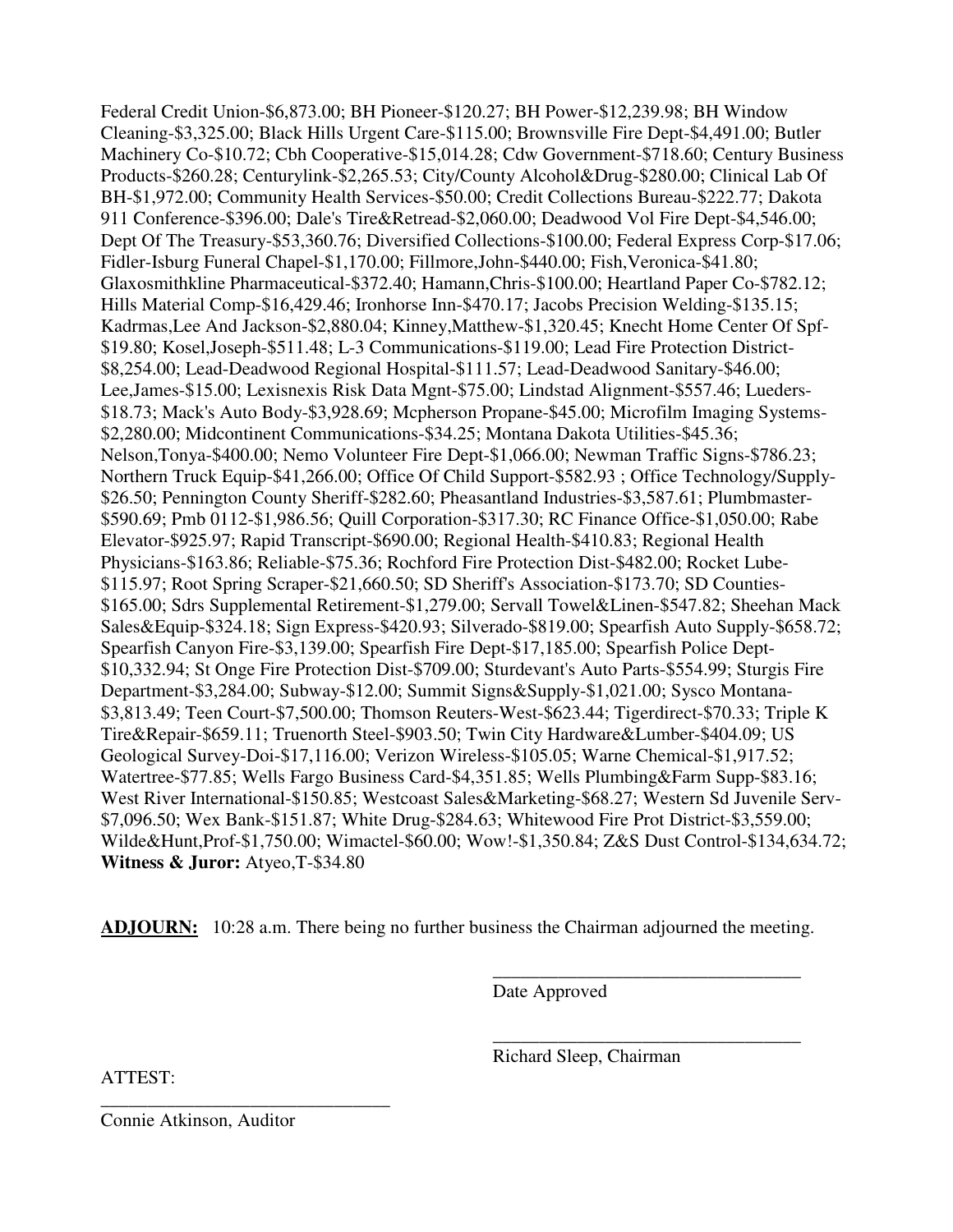## **LAWRENCE COUNTY COMMISSIONERS MEETING – August 12, 2014**

Chairman Richard Sleep called the regular meeting of the Lawrence County Commissioners to order and the Pledge of Allegiance was conducted at 8:00 a.m. on August 12, 2014 in the Administrative Annex Building of the Lawrence County Courthouse located at 90 Sherman Street, Deadwood, SD with Commissioners Bob Ewing, Brandon Flanagan, and Terry Weisenberg present. Daryl Johnson was absent.

All motions were passed by unanimous vote, by all members present, unless stated otherwise.

**AGENDA:** Moved-Seconded (Ewing-Flanagan) to approve the agenda as amended. Motion Carried.

**MINUTES:** Moved-Seconded (Weisenberg-Sleep) to approve the minutes of July 22, 2014 County Commission meeting. Motion Carried.

#### **PERSONNEL:**

**SHERIFF:** Moved-Seconded (Ewing-Flanagan) to approve Ross Johnson as a permanent full-time Dispatcher II G2 at the base rate of \$17.83 an hour, effective August 11, 2014. Motion Carried.

Moved-Seconded (Flanagan-Weisenberg) to approve Daleen Torgerson as a fill-in part-time (under 20) Dispatcher II G3 at the base rate of \$18.18 an hour, effective August 11, 2014. Motion Carried.

Moved-Seconded (Ewing-Flanagan) to approve Samantha Rosenau as a fill-in part-time (under 20) Dispatcher I G1 at the base rate of \$15.19 an hour, effective August 24, 2014. Motion Carried.

### **TRAVEL REQUEST:**

**EMERGENCY MANAGEMENT:** Moved-Seconded (Ewing-Flanagan) to approve the travel request for Paul Thomson to attend the FireShowsReno Conference and Expo in Reno NV, October 20-23, 2014. The cost of the conference will be paid for by LEPC. Motion Carried.

**AUDITOR'S ACCOUNT WITH TREASURER REPORT:** Moved-Seconded (Weisenberg-Flanagan) to accept the Auditor's Account with the County Treasurer. Motion Carried. As of July 31, 2014 showed the following: Total amount of actual cash-\$1,350.00; total amount of checks and drafts in Treasurer's possession not exceeding three days (check deposit in transit)-\$49,607.16; Total amount of cash in transit in Treasurer's possession (cash deposit in transit)-\$7,900.79; petty cash-\$1,860.00; total amount of deposits in bank include: CD's-\$3,100,000; bank balance \$4,512,304.21, money market \$3,969,361.86; savings-\$6,146,407.87; total \$17,788,791.89.

**RESOLUTION #14-14 LIQUOR LICENSES:** Moved-Seconded (Ewing-Flanagan) to approve the following Resolution #14-14 Liquor Licenses for 2014. Motion Carried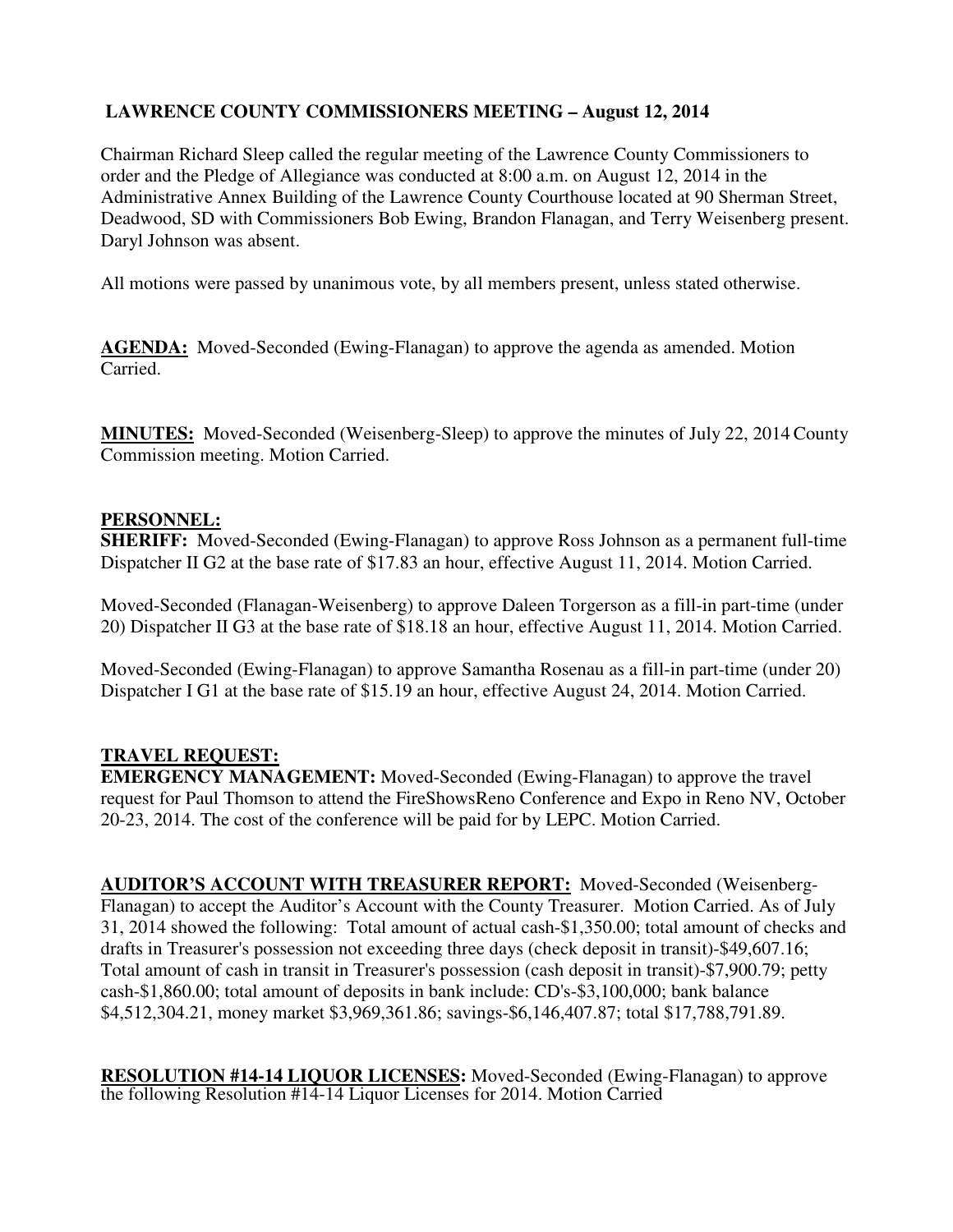**RESOLUTION #14-14 LIQUOR LICENSES WHEREAS,** Lawrence County has the authority to determine the number of On-Sale and Off-Sale liquor licenses it will approve for the ensuing calendar year, SDCL 35-4-11.1, and **WHEREAS,** the State of South Dakota by virtue of SDCL 35- 4-2 determines the fees to be charged for the various classifications of licenses, and **THEREFORE, BE IT RESOLVED** that we, the Board of County Commissioners, will approve Two (2) Off-Sale and Nine (9) On-Sale Liquor Licenses or the number issued in 2014, whichever is less for the ensuing year, and Retail On-Off Sale Wine License, and **BE IT FURTHER RESOLVED** that the Board of County Commissioners list the following fee schedule as a matter of record and current license holders. **A)** On-Sale dealer-any person who sells or keeps for sale any alcoholic beverage for consumption on the premises where sold. Those current license holders being closer to Spearfish (1st class city) to be charged the fee of \$1,500.00: Guadalajara Mexican Restaurant, Spearfish Chophouse & Whiskey Bar. Those current license holders being closer to Lead, Deadwood or Whitewood (2nd class cities) to be charged the fee of \$1,200.00: Lead Country Club, Black Hills Chair Lift Co./Dark Horse Saloon, Spearfish Canyon Resorts LLC/Latchstring Village, Mystic Miner F&B / Mine Shaft Tavern, HomeSlice Management LLC/Boulder Grille, Tomahawk Lake Country Club Inc. **B)** Off-Sale dealer - any person who sells or keeps for sale any alcoholic beverage for consumption other than on premises where sold. Fee - \$400.00: Nemo Mercantile/Larry Kaiser, St. Onge Bar & Grill. **C)** Retail On-Off Sale Wine - Fee - \$500.00: Spearfish Canyon Resorts LLC/Latchstring Village, Seven Down LLC, Triple H Hills LLC / Mystic Hills Hideaway, Cheyenne Crossing Store, Wichterman and Sons Inc/Steel Wheel Campground, Barefoot Council of Co Owners / Barefoot Resort, Crow Peak Brewing Company LLC, Fresh Start Convenience Store Inc. / The Valley Corner Store, Johnson Family Restaurant LLC/The Pub N Grub, Reynolds & Livingston LLC/Cousins Big Chair, B&S Resort LLC / Recreational Springs Resort, DATED at Deadwood, South Dakota, this 12<sup>th</sup> day of August, 2014., FOR LAWRENCE **COUNTY COMMISSIONERS:** Richard Sleep, Chairperson. **ATTEST:** Connie Atkinson, Auditor.

**SURPLUS PROPERTY:** Moved-Seconded (Weisenberg-Flanagan) to declare the Cannon ImageRunner 3300 Copier/Printer serial number MPH40175 as surplus and give to Butte County for use by the Butte/Lawrence County 4-H. Motion Carried.

**FUEL QUOTES:** The following fuel quotes were submitted as of August 11, 2014: Deadwood Diesel 2850: (prices per gallon) CBH Cooperative - \$3.45\*, MG Oil - no bid, Deadwood Unleaded 2850 gallons: (prices per gallon) CBH Cooperative - \$3.49\*, MG Oil - no bid; Spearfish Diesel 2900 gallons: (prices per gallon) CBH Cooperative - \$3.45\*, MG Oil - no bid; Spearfish Unleaded 700 gallons: (prices per gallon) CBH Cooperative - \$3.49, MG Oil - \$3.48\*; Whitewood Diesel 0 gallons: (prices per gallon) CBH Cooperative - no bid, MG Oil - no bid, \*Represents lowest quote awarded. No bid was received from Southside Harms Oil or Harms Oil Co.

#### **HIGHWAY BUSINESS:**

Allan Bonnema, Highway Superintendent was present to discuss various highway issues.

**APPROACH PERMIT**: Moved-Seconded (Weisenberg-Ewing) to follow the recommendation of the Highway Superintendent and approve the approach permit for Wagon Box Development / Joe Jorgenson in-between Lots 1  $\&$  2 and Lots 3  $\&$  4 (2 total approaches). Motion Carried.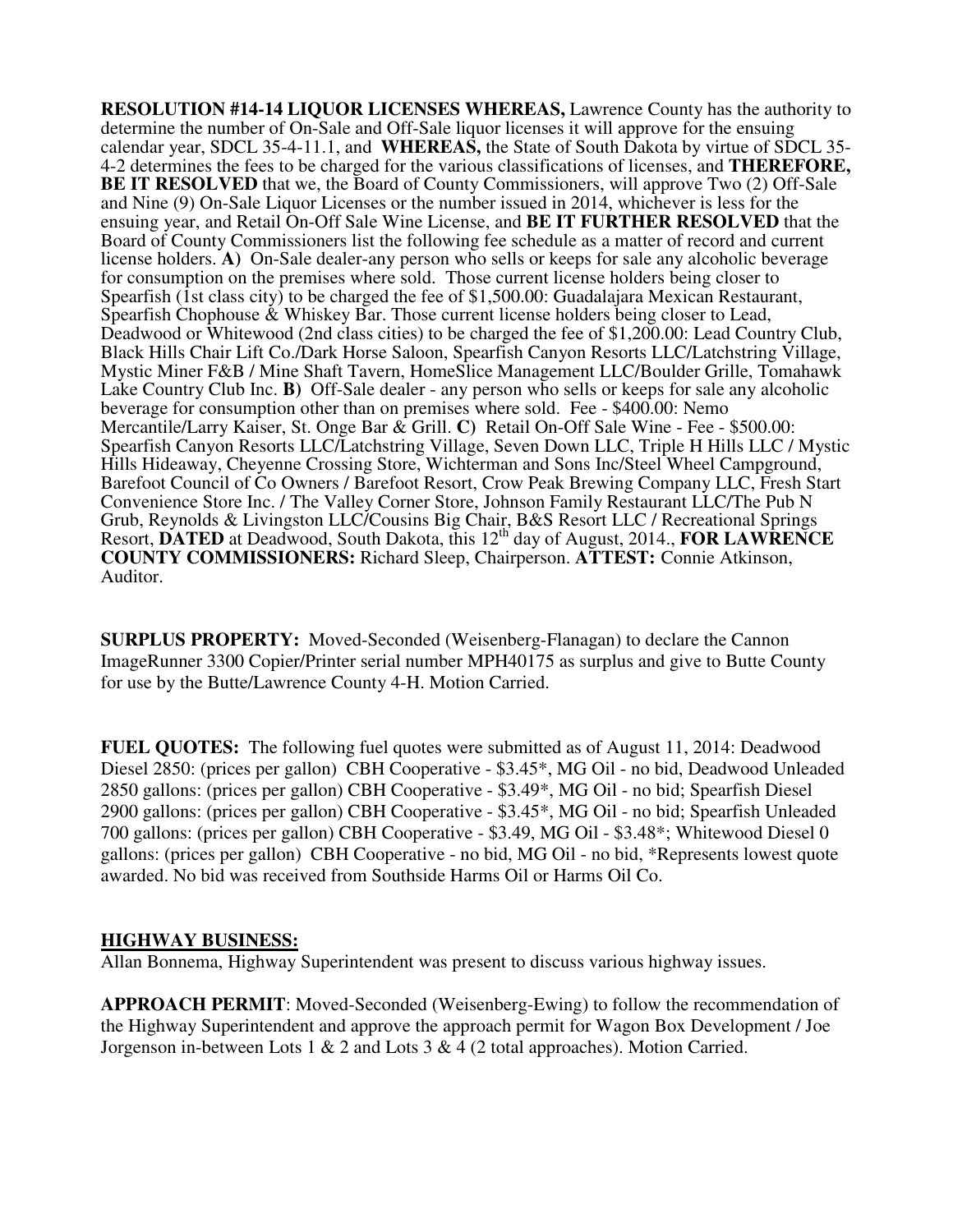**UTILITY PERMIT:** Moved-Seconded (Flanagan-Sleep) to follow the recommendation of the Highway Superintendent and approve the Utility Permit for Black Hills Power on Two Bit Road/Winner Lane Section 25, Township 5N, Range 3E. Motion Carried.

**PACKHORSE MONITORING WELLS:** Bruce Outka, Deputy State's Attorney, was present to discuss monitoring wells at the Packhorse Liquor and Convenience. Moved-Seconded (Ewing-Flanagan) to approve and authorize the Chairman to sign the Right of Entry Agreement with Pack Horse Liquor and Convenience. The Board further directed that work undertaken shall be completed after business hours to the extent possible or otherwise at a time and in a manner so as to minimize interference with customer access. Motion Carried.

**SPEARFISH VALLEY SANITARY DISTRICT:** Scott Odenbach, Spearfish Valley Sanitary District was present to discuss a proposed Resolution of Intent to Exclude Territory. Moved-Seconded (Flanagan-Weisenberg) to approve the proposed Spearfish Valley Sanitary District Resolution of Intent to Exclude Territory (Pursuant to SDCL 34A-5-42 and 34A-5-43). Motion Carried.

**PUBLIC SAFETY BUILDING ROOF PROJECT:** Steve Williams, Williams and Associates, was present to discuss the Public Safety Building roof project. No bids were received. Moved-Seconded (Flanagan-Sleep) to cancel the invitation for bid letting pursuant to SDCL 5-18A-12 for the Public Safety Building roof project as it is in the best interest of the county to do so as additional planning work is required. Motion Carried.

**SOUTH DAKOTA DEPARTMENT OF AG:** Ty Littau, Development Representative SD Dept of Ag,was present to update the Board on agriculture development opportunities.

**INVASIVE SPECIES MANAGEMENT:** Dave Heck, Invasive Species Management Director was present to discuss Weed Enforcements and the 2014 Fall MPB Program.

Moved-Seconded (Ewing-Flanagan) to authorize the Chairman to sign the USFS/County Participating Agreement #14-PA-11020308-043 (R.A.C. approved front-range Invasive Species Dept. project). Motion Carried.

# **PLANNING & ZONING:**

**CHANGE OF ZONING #308/FERRIS:** Second Reading was held on COZ #308, A-1 General Ag to RR Rural Residential. Location: Adjacent to Westview Drive, Spearfish (Guy Ferris, Applicant). Moved-Seconded (Weisenberg-Ewing) to follow the recommendation of Planning & Zoning and approve the Change of Zoning #308. Motion Carried.

**RECESS:** 10:30 a.m. Moved-Seconded (Flanagan-Ewing) to recess the County Commission meeting and convene as the Board of Adjustment. Motion Carried. 10:40 a.m. The Chairman called the meeting back to order.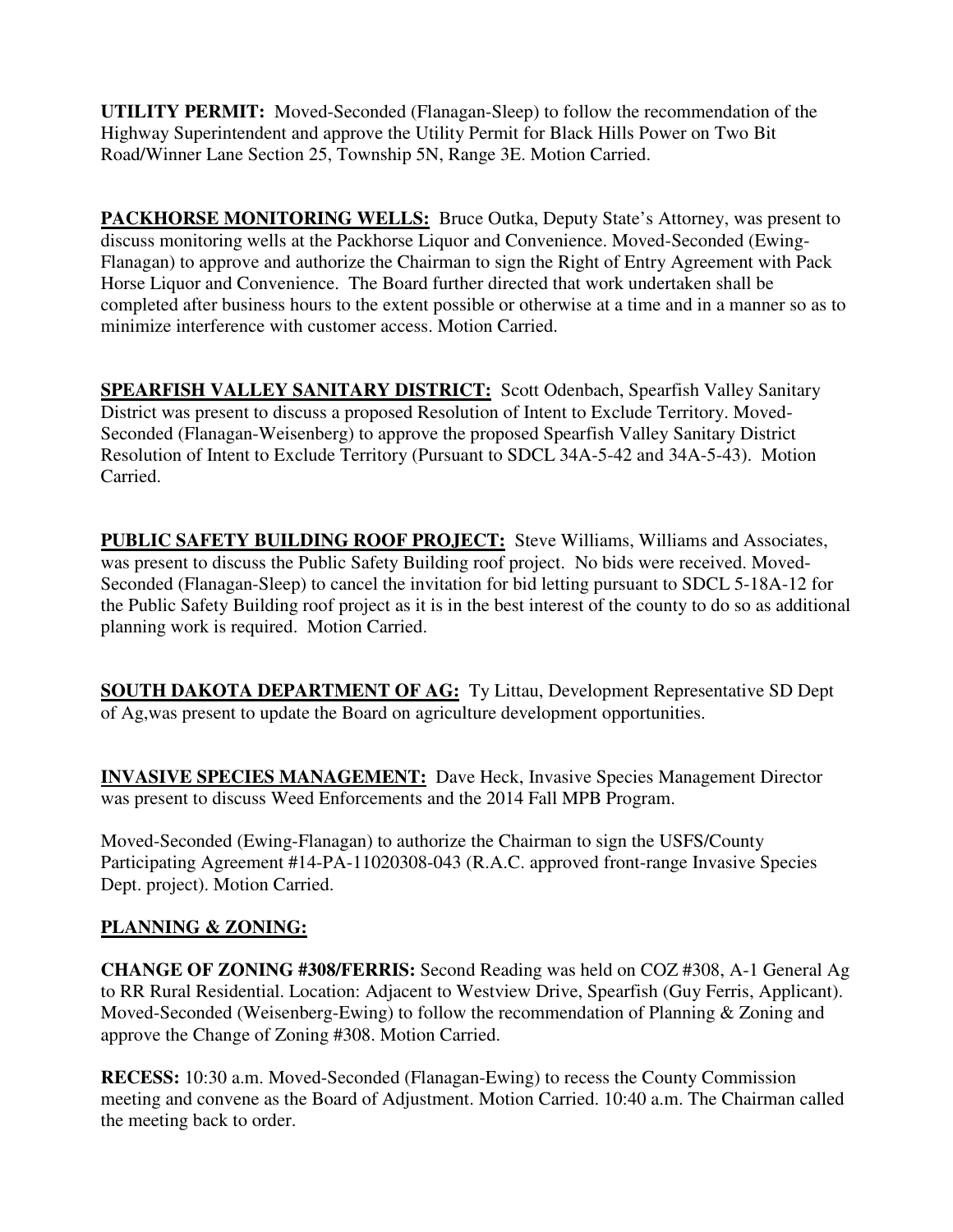#### **ANNUAL REVIEWS:**

**CUP # 329-12 / CINDY GILLIS**: An annual review was held on CUP #329-12 2nd Residence (Cindy Gillis). No complaints were received.

**CUP # 391 / 7TH DAY ADVENTIST CHURCH:** An annual review was held on CUP #391, 7th Day Adventist Church. No complaints were received

#### **BILLS:**

Moved-Seconded (Weisenberg-Flanagan) to approve payment of the following payroll and vouchers listed below for expenditures for insurance, professional services, publications, rentals, supplies, repairs, maintenance, travel, conference fees, utilities, furniture and equipment drawn on the proper funds and various departments. Motion Carried.

**Payroll:** Comm-\$5,960.48; Aud-\$8,512.40; Treas-\$10,359.76; Comp-\$8,336.53; States Atty- \$13,690.32; Pub Def-\$10,990.56; Gen Govt Bldg-\$8,299.63; Equal-\$13,935.82; Rod-\$7,833.03; Vso-\$1,276.41; Disp-\$10,846.55; Sher-\$34,830.21; Jail-\$19,701.61; Coroner-\$457.85; 24/7- \$173.20; Emerg Mgnt-\$3,836.52; E911-\$1,762.40; Highway-\$39,070.49; Air-\$1,104.16; Mh Serv- \$924.00; Weed-\$6,780.02; Pz-\$5,052.69; **Bills:** Baumann,Michelle-\$24.68; Larson,R-\$26.00; Thomson,Paul-\$13.86; Lopez,Amber-\$409.09; A&B Business, Inc Solutions-\$1,931.61; A&B Welding Supply-\$20.40; A&I Distributors-\$3,459.52; A&J Supply-\$29.74; A To Z Shredding- \$25.05; Abc Business Supply-\$523.80; Alco Store-\$31.98; Alpine Impressions-\$272.00; Amick Sound-\$3,715.00; Andersen,Norma-\$15.00; At&T Mobility-\$875.12; Audra Malcomb Consulting- \$1,223.50; BH Chemical Company-\$425.39; BH Counseling Service-\$600.00; BH Land Analysis- \$1,235.00; BH Pioneer-\$423.63; BH Power-\$861.59; Barnaud Law Firm-\$750.00; Bickle's Truck&Diesel-\$95.06; Black Hills Pure-\$64.50; Bob Barker Company-\$261.64; Brownsville Fire Dept-\$3,701.33; Butler Machinery Co-\$196.46; Butte Electric Coop-\$339.97; Cbh Cooperative- \$16,140.69; Century Business Products-\$169.51; Centurylink-\$230.91; Circuit Court Goshen County-\$1.50; City/County Alcohol&Drug-\$560.00; Clinical Lab Of BH-\$1,629.00; Cody,Denise- \$15.00; Culligan-\$104.00; Dakota Security Systems-\$16,643.52; Datec-\$1,780.43; Deadwood Vol. Fire Dept-\$9,975.20; Deadwood, City Of-\$959.86; Eke-\$86,760.00; Ellingson,Joseph-\$559.87; Ertz, Dewey J-\$1,800.00; Fastenal-\$91.61; Federal Express Corp-\$20.56; First Gold Hotel-\$104.00; Gene's Lock Shop-\$136.00; Grabar Voice And Data-\$14,299.00; Great Western Tire-\$34.90; Grimm's Pump Service-\$2,445.46; Havemeier,Leslie-\$30.60; Heartland Paper Co-\$479.63; Hills Material Comp-\$126,383.87; Janke,Wendy-\$1,856.00; Janz, Donald A Ph.D-\$425.00; Kimball-Midwest Co-\$187.23; Kinney,Matthew-\$247.20; Koala Electric-\$1,332.67; Koletzky Law Office Prof Llc-\$201.20; Kosel,Joseph-\$309.98; Lawson Products-\$228.12; Lead Fire Protection District- \$11,856.45; Lead, City Of-\$69.55; Lead-Deadwood Regional Hospital-\$520.00; Lead-Deadwood Sanitary-\$477.72; Lee,James-\$15.00; Lewis & Clark Bhs-\$160.00; Lewno,Lucy-\$148.99; Light&Siren-\$39.70; Lueders-\$8.31; Lyle Signs-\$631.71; Mcclure,Susan-\$250.00; Microfilm Imaging Systems-\$2,120.00; Mid-Continent Testing-\$20.00; Midcontinent Communications- \$34.18; Mobile Electronic Service-\$20.00; Montana Dakota Utilities-\$2,339.55; Moore Medical- \$249.65; Ms Mail-\$400.00; NH Alcohol & Drug Services-\$10,000.00; Nemo Volunteer Fire Dept- \$1,250.15; Neve's Uniforms-\$610.08; New World Systems-\$54,720.00; Northern Truck Equip- \$85,782.00; Novus-\$50.00; Office Depot-\$2,664.69; Overhead Door Company Of Rapid-\$540.44; Pennington Co Auditor-\$78.00; Pennington Co Highway Dept-\$3,252.48; Prairie Hills Transit- \$7,500.00; Quill Corporation-\$111.68; RC Police Dept-\$12.76; RC Regional Hospital-\$618.06;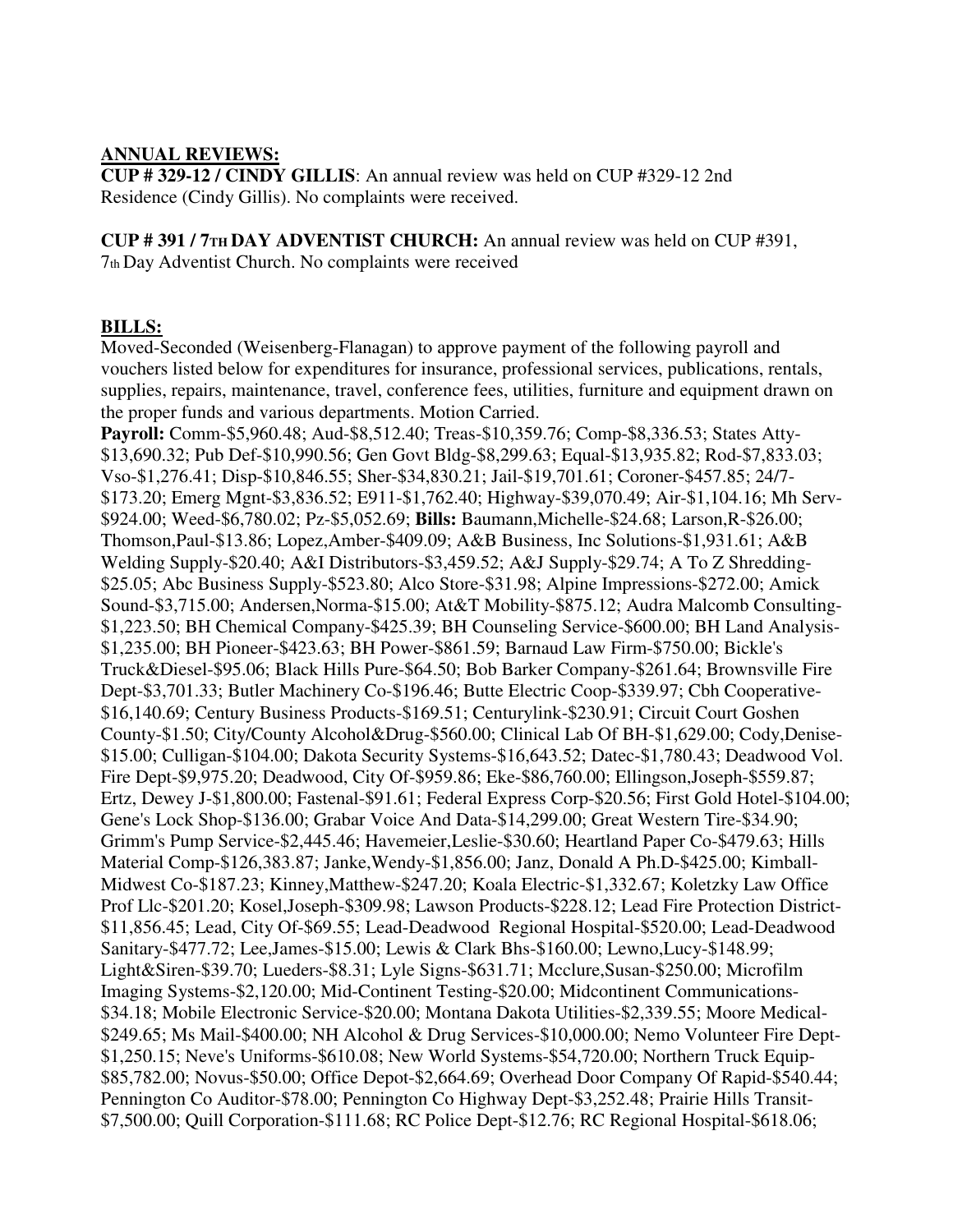Rasmussen Mechanical Serv-\$9,270.00; Reausaw Construction-\$2,219.96; Regional Health Physicians-\$16.72; Rochford Fire Protection Dist-\$611.03; Rocket Lube-\$248.96; Rooks Funeral Chapel-\$1,170.00; Royal Electric-\$3,018.33; SD Dept Of Public Safety-\$375.00; SD Dept Of Transportation-\$19,192.37; SD Federal Property Agency-\$320.00; SD Public Assur Alliance- \$35,042.65; SD State Treasurer-\$120.00; Safety Restraint Chair-\$19.50; Sd Department Of Public Safety-\$5,400.00; Semerad,Sandra-\$13.60; Servall Towel&Linen-\$871.83; Southside Oil- \$21,573.14; Spearfish Auto Supply-\$867.99; Spearfish Canyon Fire-\$1,943.82; Spearfish City Of- \$6,474.55; Spearfish Fire Dept-\$41,495.11; St Onge Fire Protection Dist-\$1,176.27; Sterna,Laura- \$200.00; Sturdevant's Auto Parts-\$1,263.65; Sturgis Fire Department-\$2,734.99; Subway-\$71.05; Sysco Montana-\$5,250.60; Thomson Reuters-West-\$1,503.89; Tigerdirect-\$1,092.09; Top Quality Glove-\$130.00; Trane U.S-\$3,810.00; Triple K Tire&Repair-\$625.44; Trugreen Chemlawn- \$56.75; Turnkey Corrections-\$23.53; Twilight First Aid&Safety-\$118.20; Twin City Hardware&Lumber-\$517.47; United Parcel Service-\$10.79; Warne Chemical-\$413.40; Waste Connections-\$678.15; Watertree-\$37.95; Wells Fargo Business Card-\$6,574.66; Wells Plumbing & Farm Supp-\$7.60; West River International-\$50.62; Western Communication-\$2,960.10; Western SD Juvenile Serv-\$5,440.65; Wex Bank-\$461.77; White Drug-\$705.18; White's Queen City Motors-\$95.65; Whitewood Fire Prot District-\$5,171.00; Wilde &Hunt, Prof Llc-\$7,313.02; Williams&Associates-\$8,730.00; Wolff Law Office-\$1,121.80; Yankton Co Sheriff-\$25.00; Z&S Dust Control-\$163,722.26; **Witness & Jurors:** Johnson,M-\$18.88; Aaker,D-\$61.10; Wheeler,C- \$53.70; Geist,J-\$64.80; Sumners,J-\$122.20; Bettelyoun,K-\$64.80; Craiger,E-\$122.20; Graham,W- \$122.20; Hartl,S-\$129.60; Hunt,J-\$61.10; Hushin,G-\$60.36; Johnson,M-\$50.74; Kirk,L-\$68.50; Kliewer,M-\$111.84; Kortuem,B-\$61.10; Noteboom,T-\$64.80; Plaggemeyer,J-\$122.20; Thompson,E-\$54.44; Wessel,D-\$61.10; Young,T-\$128.12; Adams,S-\$21.10; Anderson,T-\$24.80; Arpan,R-\$24.06; Baker,G-\$12.96; Blakney,V-\$10.74; Bucholz,K-\$13.70; Chipman,J-\$21.10; Collins,L-\$15.18; Covell,H-\$21.10; Cutts,R-\$14.44; Dawes,C-\$21.84; Dias,P-\$21.10; Donnell,O- \$24.80; Ericks,A-\$194.40; Evans,S-\$29.24; Finn,C-\$183.30; Finn,J-\$21.10; Fiorello,J-\$15.18; Foos,D-\$21.10; Gammon,D-\$18.14; Goodrich,T-\$24.80; Hansen,C-\$24.80; Hasson,P-\$32.20; Hayes,R-\$185.52; Heinen,E-\$21.10; Heintz,H-\$22.58; Jensen,M-\$22.58; Katrail,J-\$19.62; Kennedy,G-\$12.22; Kessel,L-\$21.10; Kokinos,K-\$201.06; Krog,K-\$194.40; Labau,K-\$23.32; Lerew,D-\$21.10; Lester,K-\$20.36; Lester,P-\$23.32; Linafelter,S-\$194.40; Livengood,J-\$15.92; Maltaverne,R-\$183.30; Manfull,C-\$27.76; Marcus,U-\$18.88; Martin,G-\$156.66; Merchen,J- \$18.14; Miller,L-\$21.10; Montgomery,W-\$21.84; Murray,R-\$21.10; Nero,P-\$35.90; Nordwick,J- \$21.10; Norris,K-\$12.22; Olson,C-\$183.30; Ordahl,C-\$12.96; Oviatt,D-\$20.36; Reede,N-\$21.10; Roggenbuck,J-\$22.58; Ruppert,B-\$21.10; Salzsieder,S-\$21.10; Schaeffer,J-\$22.58; Schneider,S- \$21.10; Simpson,S-\$24.80; Sprague,R-\$33.30; Storm,S-\$24.80; Thompson,K-\$185.52; Triscori,T- \$21.10; Walton,W-\$21.10; Weaver,R-\$194.40; Eaves,L-\$32.58; Tordsen,J-\$33.32

**ADJOURN:** 10:41 a.m. There being no further business the Chairman adjourned the meeting.

 $\overline{\phantom{a}}$  , and the contract of the contract of the contract of the contract of the contract of the contract of the contract of the contract of the contract of the contract of the contract of the contract of the contrac

 $\overline{\phantom{a}}$  , and the contract of the contract of the contract of the contract of the contract of the contract of the contract of the contract of the contract of the contract of the contract of the contract of the contrac

Date Approved

Richard Sleep, Chairman

ATTEST:

Connie Atkinson, Auditor

\_\_\_\_\_\_\_\_\_\_\_\_\_\_\_\_\_\_\_\_\_\_\_\_\_\_\_\_\_\_\_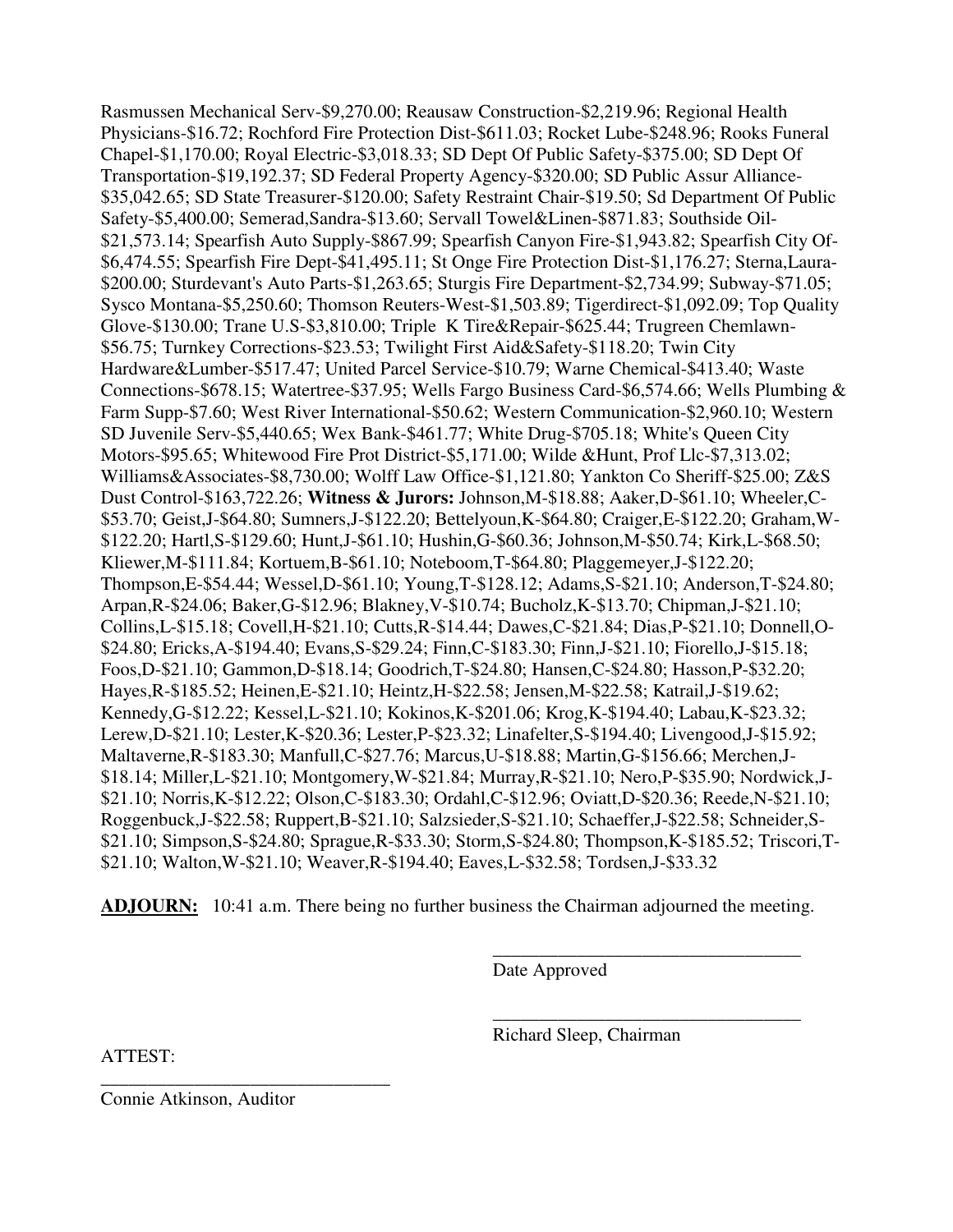# **LAWRENCE COUNTY BOARD OF ADJUSTMENT – August 12, 2014**

Chairperson Richard Sleep called the Lawrence County Board of Adjustment meeting to order at 10:30 a.m. on August 12, 2014 in the Administrative Annex Building of the Lawrence County Courthouse located at 90 Sherman Street, Deadwood, SD with Commissioners Bob Ewing, Terry Weisenberg and Brandon Flanagan present. Daryl Johnson was absent.

All motions were passed by unanimous vote, by all members present, unless stated otherwise.

**VARIANCE #142 / GREG & SARAH DITTMAN:** A public hearing was held on an application for a variance #142 for Gregg & Sarah Dittman for A 2' variance to the 10' side setback to replace a residence on an existing foundation due to a fire located off of Brookview Road, North of Spearfish on Lot 10 of Brookview Acres in Section 28, T7N, R2E. No public input was voiced and the hearing was closed.

Moved-Seconded (Ewing-Weisenberg) to approve Variance #142 for Gregg & Sarah Dittman for A 2' variance to the 10' side setback because of special circumstances on the property as described in the Ordinance and strict adherence to the Ordinance may deprive the applicant of reasonable use of their land. The \$250.00 Variance fee will be waved. Motion Carried.

**ADJOURN:** 10:40 a.m. There being no further business it was Moved-Seconded (Flanagan-Ewing) to adjourn from the Board of Adjustment. Motion Carried.

 $\overline{\phantom{a}}$  , and the contract of the contract of the contract of the contract of the contract of the contract of the contract of the contract of the contract of the contract of the contract of the contract of the contrac

 $\overline{\phantom{a}}$  , and the contract of the contract of the contract of the contract of the contract of the contract of the contract of the contract of the contract of the contract of the contract of the contract of the contrac

Date Approved

ATTEST:

Richard Sleep, Chairperson

\_\_\_\_\_\_\_\_\_\_\_\_\_\_\_\_\_\_\_\_\_\_\_\_\_\_\_\_\_\_ Connie Atkinson, Auditor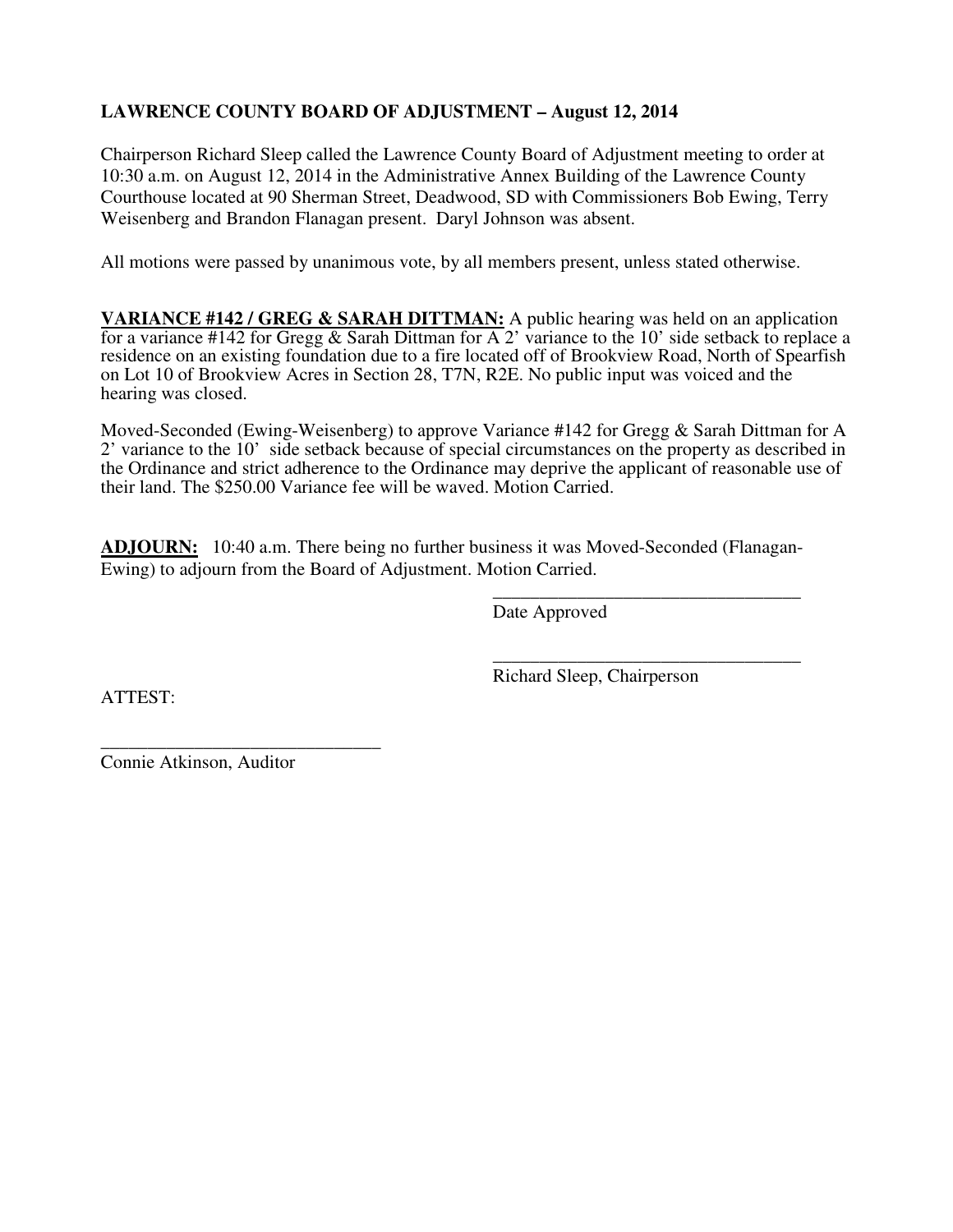# **LAWRENCE COUNTY COMMISSIONERS MEETING – September 2, 2014**

Chairman Richard Sleep called the regular meeting of the Lawrence County Commissioners to order and the Pledge of Allegiance was conducted at 8:00 a.m. on September 2, 2014 in the Administrative Annex Building of the Lawrence County Courthouse located at 90 Sherman Street, Deadwood, SD with Commissioners Bob Ewing, Brandon Flanagan, Daryl Johnson and Terry Weisenberg present.

All motions were passed by unanimous vote, by all members present, unless stated otherwise.

**AGENDA:** Moved-Seconded (Weisenberg-Flanagan) to approve the agenda as amended. Motion Carried.

**MINUTES:** Moved-Seconded (Weisenberg-Johnson) to approve the minutes of August 12<sup>th</sup> County Commission meeting and Board of Adjustment Meeting. Motion Carried.

#### **PERSONNEL:**

**SHERIFF:** Moved-Seconded (Ewing-Johnson) to approve Mary Abell and Stacey Sherer as a permanent full-time Corrections II G3 at the base rate of \$18.18 an hour, effective 9/7/2014. Motion Carried.

**TREASURER:** Moved-Seconded (Flanagan-Ewing) to approve Gail Derby as a permanent fulltime Accounting Clerk G2 at the base rate of \$14.24 an hour, effective 9/22/2014. Motion Carried.

Moved-Seconded (Weisenberg-Ewing) to approve Linda Quenzer as a permanent full-time Secretary G3 at the base rate of \$17.00 an hour, effective 9/22/2014. Motion Carried.

**SPEARFISH CANYON FIRE PROTECTION**: Moved-Seconded (Johnson-Sleep) to appoint Gary Lillehaug to replace Arlendo "Casey" Lillehaug and Steven Butsko to replace Jim McGinnis to the Spearfish Canyon Fire Protection District Board. Motion Carried.

### **AUTOMATIC SUPPLEMENTS:**

**SHERIFF:** Moved-Seconded (Johnson-Flanagan) to approve the automatic supplement of \$6,790.40 for Sheriff Grants, for grant funds received. Motion Carried.

**WILD LIFE SANCTUARY RAFFLE:** Moved-Seconded (Flanagan-Weisenberg) to not object to the request from the Spirit of the Hills Wild Life Sanctuary to conduct a Community Fun Day raffle. Motion Carried.

### **AIRPORT:**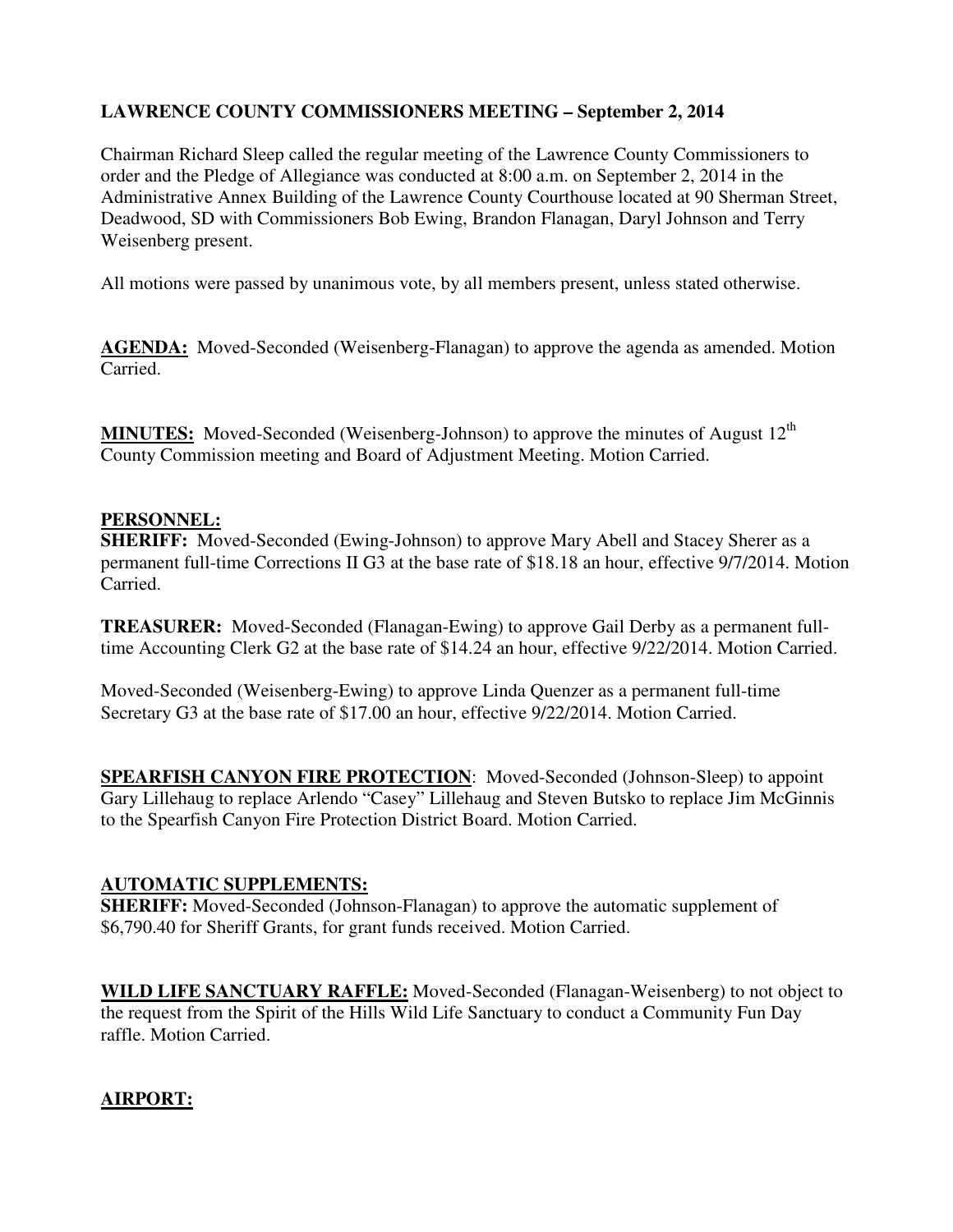Moved-Seconded (Johnson-Ewing) to approve and authorize the Chairman to sign the Agreement for Professional Services for Airport Project Number AIP 3-46-0065-022-2014. Motion Carried.

Moved-Seconded (Johnson-Flanagan) to approve and authorize the Chairman to sign the Airport Layout Plan AIP 3-46-0065-022-2014 for the Cross Wind Runway Grant Agreement when it is received. Motion Carried.

The Board discussed a request from the Airport Board to hire a claims adjuster to examine the airport hangar roofs for hail damage. The Board was in agreement to not hire a claims adjuster.

**SHERIFF:** Brian Dean, Sheriff was present to update the Board on future expenses and sheriff related business.

**TREASURER TRUST AGREEMENT:** Moved-Seconded (Weisenberg-Johnson) to approve and authorize the Chairman to sign the Treasurer Trust Agreement with Desiree Clark. Motion Carried.

#### **HIGHWAY BUSINESS:**

Allan Bonnema, Highway Superintendent was present to discuss various highway issues.

**WBI ENERGY**: Moved-Seconded (Weisenberg-Johnson) to follow the recommendation of the Highway Superintendent and approve the application for permit to occupy the County Highway Right-of-Way for WBI Energy to install approximately 16.7 miles of 12" diameter natural gas pipeline from Belle Fourche to Whitewood. Motion Carried.

**MDU**: Moved-Seconded (Ewing-Johnson) to follow the recommendation of the Highway Superintendent and approve the application for permit to occupy the County Highway Right-of-Way for MDU located 6N R3E S21 along the Centennial Rd. Motion Carried.

**GRAVEL CRUSHING**: Moved-Seconded (Ewing-Sleep) to advertise for bids for crushing of gravel with a completion date of June  $1<sup>st</sup>$ , 2015. Motion Carried.

**SECONDARY ROADS:** Allan Bonnema, Highway Superintendent questioned Lawrence County's Policy graveling secondary roads. Discussion followed on contracts with individuals for service on secondary roads and SDCL 31-12-27.1.

**2015 BUDGET:** A public hearing was held on the proposed 2015 Budget. Dan Driscoll was present to request funding for the USGS in the 2015 budget. Discussion followed on the past studies and future studies planned. Jim Nelson was also present to express support for the USGS studies. Bill Coburn was in support of continued funding for the USGS. No further comments were voiced and the chairman closed the hearing.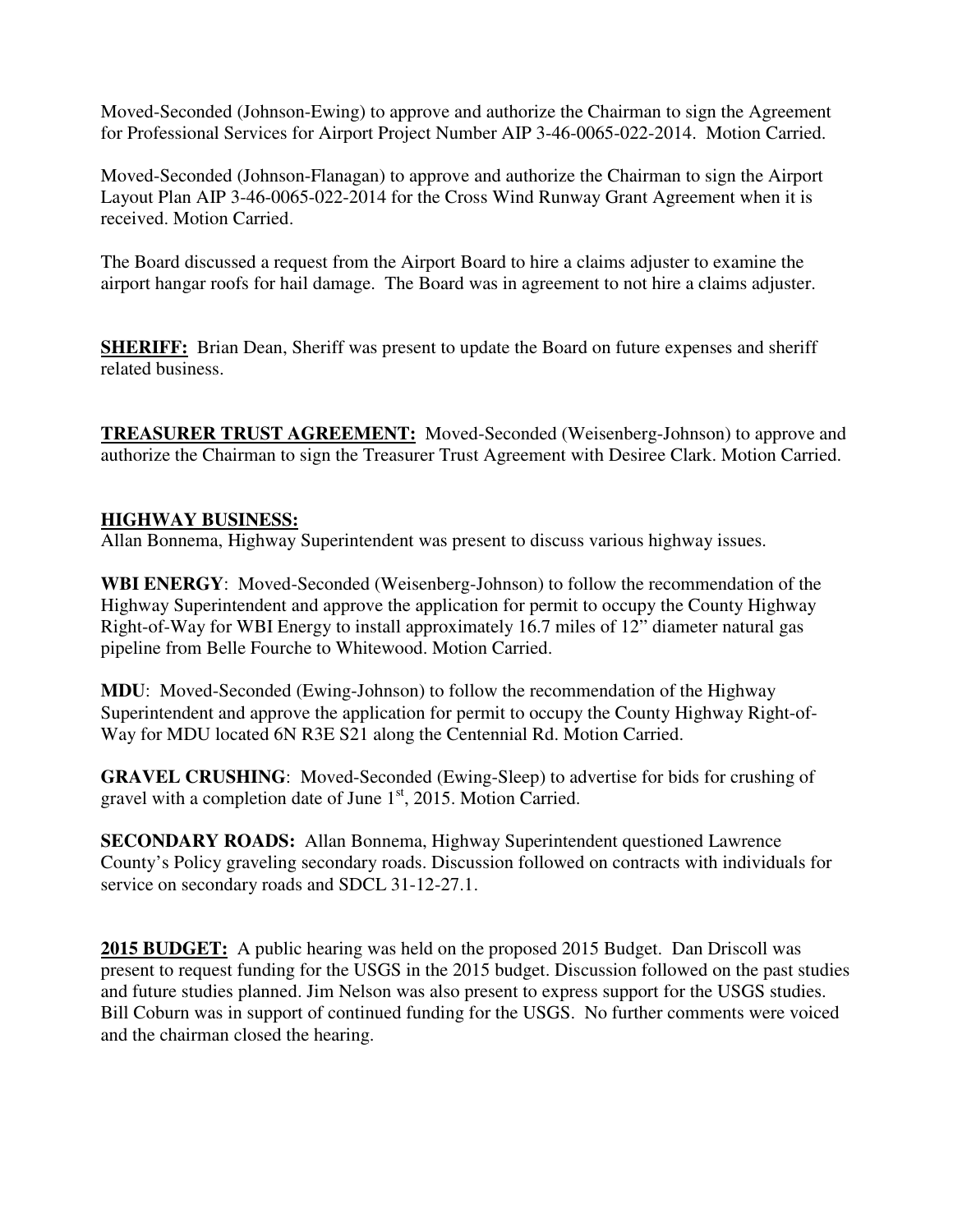**RECESS:** 9:11 a.m. Moved-Seconded (Weisenberg-Flanagan) to recess the County Commission meeting and convene as the Board of Adjustment. Motion Carried. 9:30 a.m. The Chairman called the meeting back to order.

**SUPPLEMENTAL BUDGET:** A public hearing was held for a supplemental budget for Emergency Management Disaster Service Fund / Search & Rescue - \$1,900. Jeff Schroeder, Search & Rescue was present to speak in favor of the supplement. The public hearing was closed. Moved-Seconded (Flanagan-Johnson) to approve and authorize the Chairman to sign the following Resolution #2014-15. Motion Carried.

**RESOLUTION #14-15 TO ADOPT A SUPPLEMENTAL BUDGET: WHEREAS,** the County Budget for Lawrence County, South Dakota, for the fiscal year 2014, failed to provide sufficient revenue to enable the County to conduct the indispensable functions of Government, and **WHEREAS,** the Board of County Commissioners of said County deems it necessary to make a Supplementary Budget, providing for appropriation in the amounts set out below. **NOW, THEREFORE, BE IT RESOLVED THAT SAID BOARD,** make, approve and adopt a Supplemental Budget for Lawrence County, South Dakota, for the year 2014, and that in said budget there will be and is hereby appropriated the following sum of money, to-wit: **EMERGENCY MANAGEMENT DISASTER SERVICE FUND** Emergency Management Disaster Service (Search Rescue) - \$1,900 The funds for the above amounts are to be provided from unappropriated cash balances and estimated revenue in the designated fund. Be it further **RESOLVED** that a hearing was held on the 2nd day of September, 2014 at the hour of 9:30 a.m. in the Commissioners' Room in the Administrative Office Building at 90 Sherman Street, Deadwood, Lawrence County, South Dakota, and that said Notice of Hearing was posted according to law, SDCL 7-21-22. **IN WITNESS WHEREOF,** we have hereunto set our hands and official seal of Lawrence County, this 2nd day of September, 2014. **FOR THE BOARD OF COUNTY COMMISSIONERS** Richard Sleep, Chairman. **ATTEST:** Connie Atkinson, Auditor

**MOUNTAIN PINE BEETLE:** Dave Heck, Invasive Species Management was present to discuss the remaining 2014 Mountain Pine Beetle funding and three options for the fall project. Heck recommended option #1 where the County would contribute \$145,556 and \$254,554 in State Grant funds for a total project cost of \$400,000. The match requirement of the state funds is \$22,000. Moved-Seconded (Weisenberg-Ewing) to approve the County project of \$400,000 for the fall 2014 Mountain Pine Beetle project for Lawrence County, approve the advertising of 15 recon employees and 20 sawyers, and to set a supplemental budget for September 23, 2014 for the Invasive Species Management – Mountain Pine Beetle Budget for \$370,000. Motion Carried.

**PLANNING & ZONING:** Amber Vogt, Planning and Zoning Director discussed the proposed Fire Plan Review Committee. Bob Ewing and Daryl Johnson will represent the County Commission on the Committee.

# **PLATS:**

**MATTOX**: Moved-Seconded (Flanagan-Weisenberg) to follow Planning and Zoning recommendation and declare the plat exempt and approve the Preliminary Plat for Rob Mattox for Lots M1-A and M2-A formerly M1 & M2 of MS 1135, Claire #1 & #2. Motion Carried. This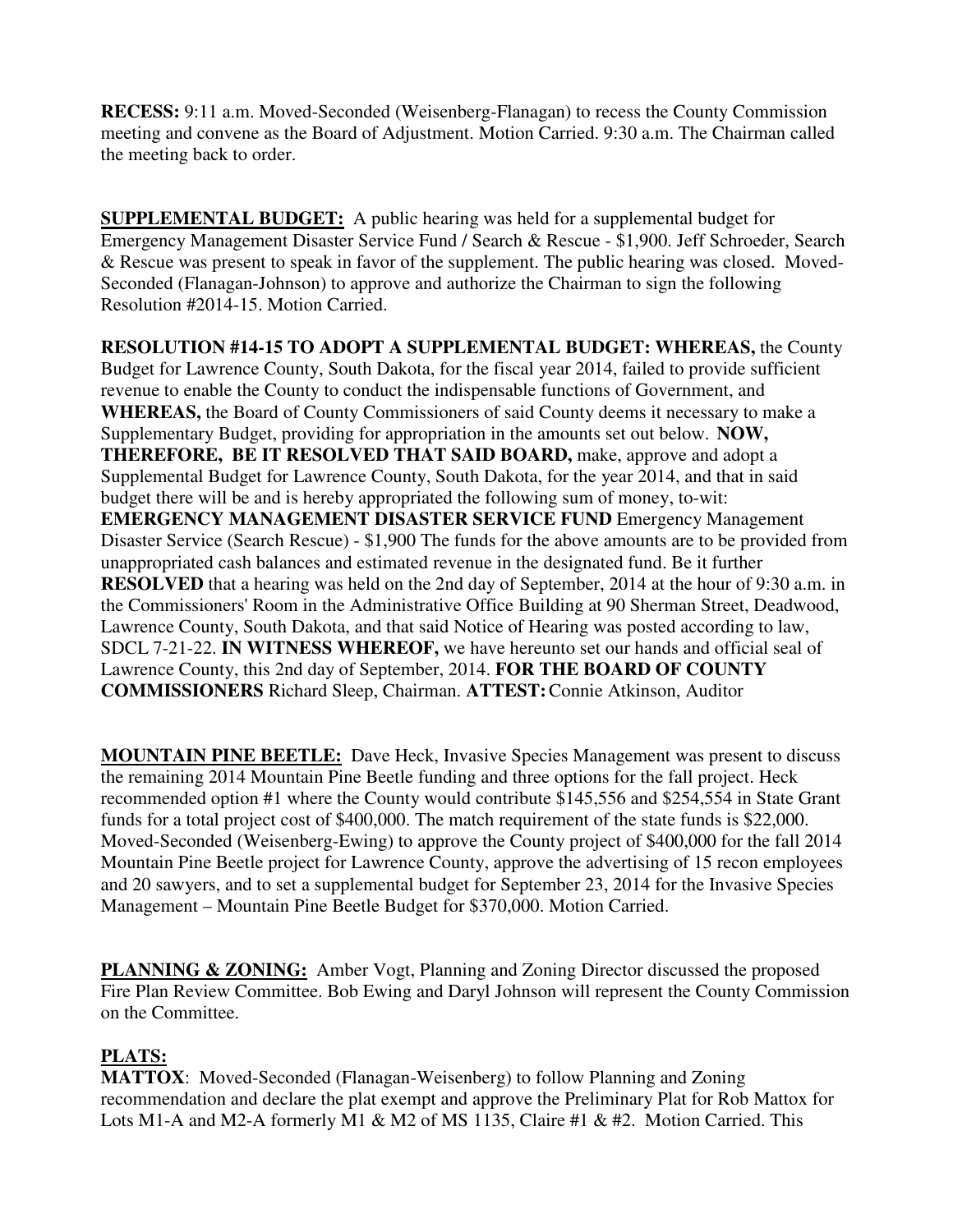property is off Elk Creek Road on Coyote Ridge Road. This plat moves the lot line between the two lots to meet setback of fall zone of the wind turbine.

Moved-Seconded (Ewing-Johnson) to follow Planning and Zoning recommendation and approve the Final Plat for Rob Mattox for Lots M1-A and M2-A formerly M1 & M2 of MS 1135, Claire #1 & #2. Motion Carried.

**CLARK**: Moved-Seconded (Weisenberg-Johnson) to follow Planning and Zoning recommendation and declare the plat exempt and approve the Preliminary Plat for Randall Clark for Lots 1 & 2 of Clark Subdivision. Motion Carried. The property is along Hanna Road. The plat is a lot line change.

Moved-Seconded (Johnson-Weisenberg) to follow Planning and Zoning recommendation and approve the final Plat for Randall Clark for Lots 1 & 2 of Clark Subdivision. Motion Carried.

**BROWN**: Moved-Seconded (Weisenberg-Ewing) to follow Planning and Zoning recommendation and declare the plat exempt and approve the Preliminary Plat for Charles Brown for Tract B1 & C. Motion Carried. The acreage is off Crook City Road on Timber Ridge Lane. This plat moves an adioining lot line.

Moved-Seconded (Flanagan-Weisenberg) to follow Planning and Zoning recommendation and declare the plat exempt and approve the Preliminary Plat for Charles Brown for Tract B1 & C. Motion Carried.

**BREND/HOMESTAKE MINING CO LOTS**: Moved-Seconded (Flanagan-Ewing) to follow Planning and Zoning recommendation and declare the plat exempt and approve the Preliminary Plat for Shirley Brend/Homestake Mining Co Lots 133A and HMC Lot 2A. Motion Carried. The plat cuts a small portion from HMC lot 2 to add to the Brend property. This also moves an adjoining lot line.

Moved-Seconded (Weisenberg-Johnson) to follow Planning and Zoning recommendation and approve the final Plat for Shirley Brend/Homestake Mining Co Lots 133A and HMC Lot 2A. Motion Carried.

**PILLAR PEAK PLATS**: Moved-Seconded (Weisenberg-Flanagan) to approve the Preliminary Plat for Phase 2 of Estates at Pillar Peak, property is in Boulder Canyon, South of Hwy 14A. Motion Carried.

Moved-Seconded (Flanagan-Ewing) to approve the final plat of Final Plat for Lot 27 of The estates at Pillar Peak. Motion Carried. The property is in Boulder Canyon, South of Hwy 14A on Big Piney Road.

### **ANNUAL REVIEWS:**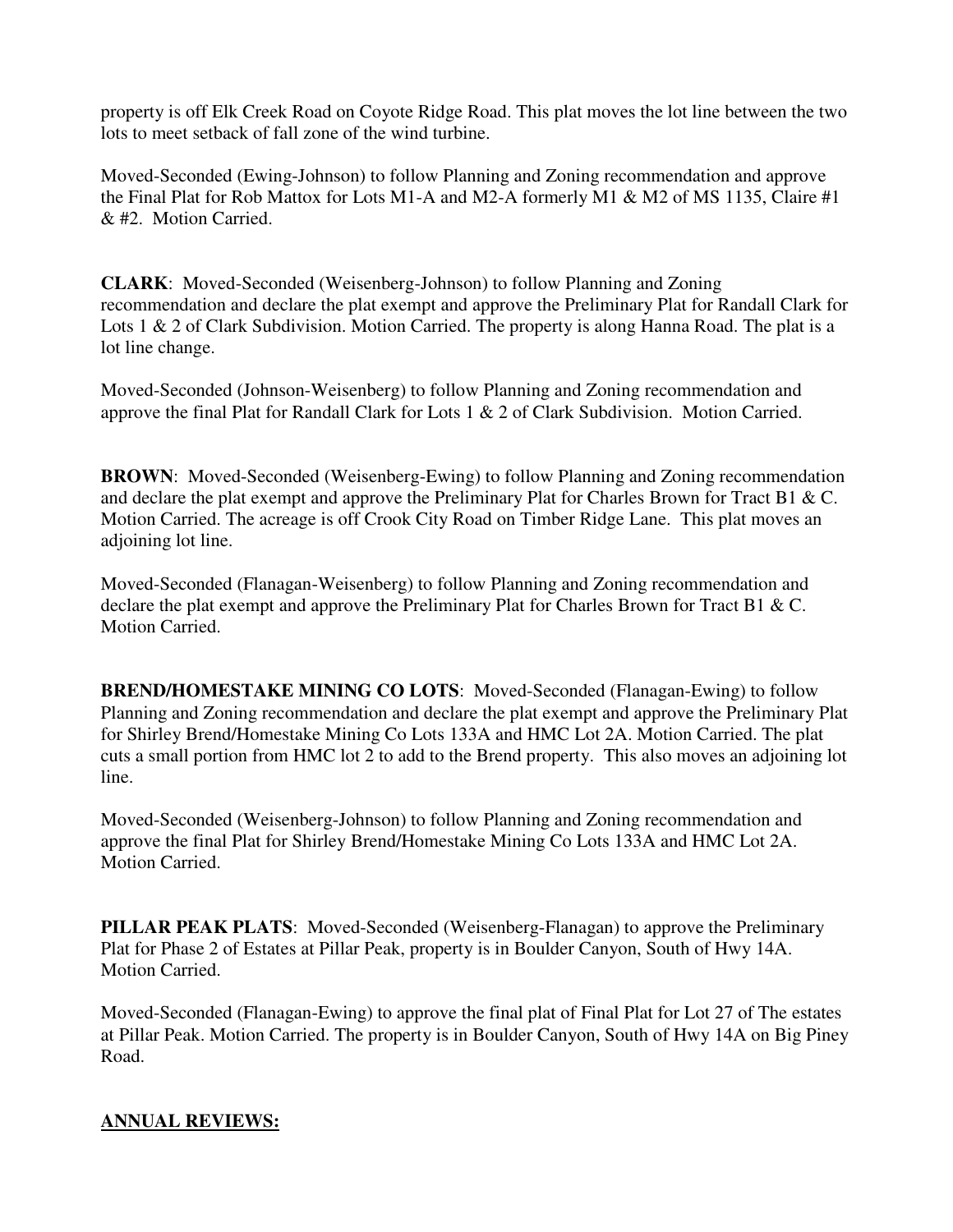**CUP #363 / REHORST:** An annual review was held for CUP #363 for Dennis Rehorst second Residence. No complaints were received.

**CUP #380 / WENNBERG:** An annual review was held for CUP #383 Charles Wennberg second Residence. No complaints were received.

**CUP #392 / TERRY & COLLEEN SCHMITZ:** An annual review was held for CUP #392 Terry & Colleen Schmitz second Residence. No complaints were received.

**CUP #412 / RANDY SACHAU:** An annual review was held for CUP #412, Personal Use Airstrip (Randy Sachau). No complaints were received. The Board directed Planning and Zoning to review the CUP to see if it is still active or should be canceled.

### **BILLS:**

Moved-Seconded (Ewing-Weisenberg) to approve payment of the following payroll and vouchers listed below for expenditures for insurance, professional services, publications, rentals, supplies, repairs, maintenance, travel, conference fees, utilities, furniture and equipment drawn on the proper funds and various departments. Motion Carried.

**Payroll:** Comm-\$11,920.96; Aud-\$17,028.03; Treas-\$20,719.53; Comp-\$16,498.42; States Atty- \$26,844.48; Pub Def-\$21,986.40; Gen Govt Bldg-\$16,815.20; Equal-\$28,028.05; Rod-\$15,695.82; Vso-\$2,552.82; Disp-\$23,151.67; Sher-\$84,827.24; Jail-\$42,990.57; Coroner-\$1,816.50; 24/7- \$346.40; Emerg Mgnt-\$7,573.24; E911-\$3,524.80; Highway-\$81,753.08; Air-\$2,096.56; Mh Serv- \$672.00; Weed-\$11,922.89; Pz-\$10,265.38; **Bills:** American Family Life-\$3,264.45; At&T-\$17.24; BH Federal Credit Union-\$13,946.00; BH Power-\$12,997.06; Centurylink-\$2,155.79; Credit Collections Bureau-\$445.54; Deadwood Recreation Center-\$640.00; Delta Dental Of South Dakota- \$6,806.68; Dept Of The Treasury-\$110,991.17; Diversified Collections-\$200.00; Hartford-Priority Accounts-\$1,699.94; LC Treasurer-\$10.00; Montana Dakota Utilities-\$36.43; Northern Hills Rec Center-\$144.00; Office Of Child Support-\$1,165.86; SD Retirement System-\$56,273.33; Sdrs Supplemental Retirement-\$2,798.00; Verizon Wireless-\$105.02; Victims Of Violence-\$1,630.00; Wellmark Blue Cross-\$75,450.00; Wimactel-\$60.00; Dragoo,Shelley-\$56.00; Ruffatto,Robert- \$45.01; Pedneau,Darin-\$18.50; Thielen,Trevor-\$32.56; A&B Business,Inc Solutions-\$883.07; A&I Distributors-\$135.40; A&M Transport Service-\$165.00; A To Z Shredding-\$25.05; Abc Business Supply Corp-\$747.25; Addiction Family Resources-\$150.00; Allen, Ricky D-\$27.00; At&T Mobility-\$763.99; BH Chemical Company Inc-\$387.24; BH Pest Control-\$190.00; BH Power- \$1,025.19; Behrens-Wilson Funeral Home-\$1,170.00; Binder,Tracy-\$51.00; Bob Barker Company- \$120.25; Bomgaars Supply-\$73.60; Butler Machinery Co-\$370.30; Cbh Cooperative-\$29,828.19; Cdw Government Inc-\$77.07; Century Business Products-\$542.83; City/County Alcohol&Drug- \$252.00; Clinical Lab Of BH-\$1,972.00; Cooks Correctional-\$270.74; Csd-\$258.84; Deadwood,City Of-\$1,148.82; Dept Of Hlth Lab Services-\$35.00; Eddie's Truck Sales/Serv Inc- \$1,036.92; Esri-\$4,500.00; Fidler-Isburg Funeral Chapel-\$610.00; Frontier Glass Inc-\$30.00; Geigle,Jd-\$27.00; Graybar-\$693.08; Grimm's Pump Service-\$161.81; Groll,Larry-\$27.00; Hamann,Chris-\$50.00; Heartland Paper Co-\$315.13; Heisler Hardware-\$39.96; Janke,Wendy- \$850.00; Kadrmas, Lee And Jackson-\$5,197.49; Kosel,Joseph M-\$2,448.51; Lead,City Of-\$96.15; Lead-Deadwood Sanitary-\$518.68; Lexisnexis Risk Data Mgnt Inc-\$75.00; Lyle Signs-\$107.52; Marco-\$76.99; Mattox,Rob-\$27.00; Mg Oil Company-\$2,488.36; Midwest Alarm Co-\$88.20; Montana Dakota Utilities-\$1,512.15; Morphotrak-\$198.00; Ms Mail-\$60.00; Nelson,Christy M- \$250.00; Nelson,Tonya-\$1,100.00; Neve's Uniforms-\$80.12; Northern Hills Dental-\$104.00;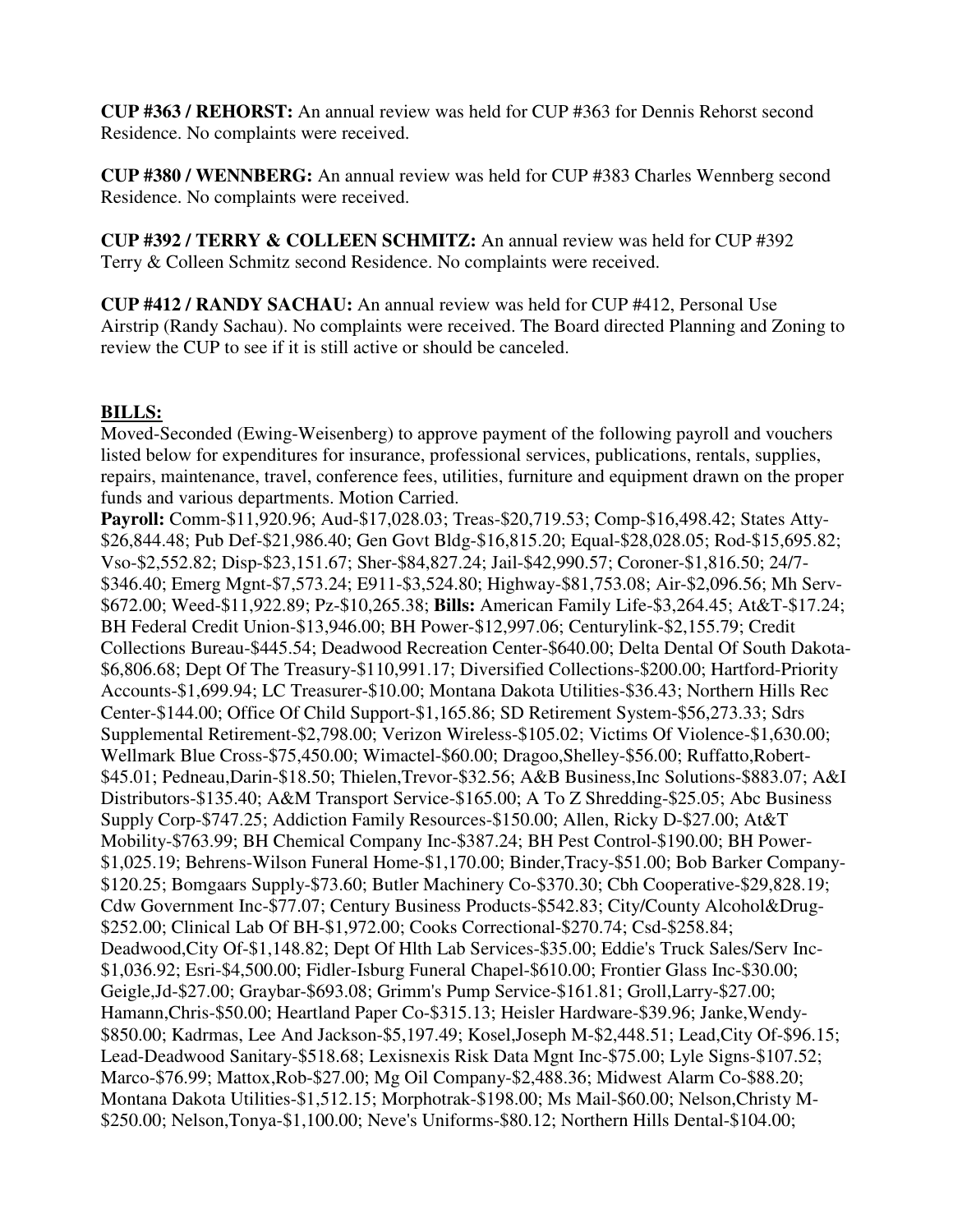Novus-\$55.00; Pennington County Sheriff-\$835.80; Pitney Bowes-\$283.98; Plumbmaster-\$279.96; Quill Corporation-\$95.12; RC Finance Office-\$945.00; RC Police Dept-\$45.00; RC Regional Hospital-\$169.25; Rapid Transcript Co-\$414.00; Regional Health-\$812.00; Regional Health Physicians-\$146.65; Reliable-\$65.67; Rena M. Hymans, PC-\$1,298.75; Rocket Lube-\$123.47; SD Counties-\$495.00; Securus Technologies T-Netix-\$1,197.90; Servall Towel&Linen-\$361.87; Spearfish Auto Supply-\$10.50; Spearfish Building Supply-\$4.71; Spearfish Police Dept- \$10,283.17; Spearfish Seamless Rain Gutter-\$2,901.02; Sterna,Laura-\$1,000.00; Sturdevant's Auto Parts-\$61.85; Sysco Montana-\$2,542.63; Thomson Reuters-West-\$1,589.00; Tigerdirect-\$551.45; Triple K Tire&Repair-\$143.98; Turbiville Industrial Electric-\$221.38; Turnkey Corrections-\$40.00; Twin City Hardware&Lumber-\$262.57; West River International-\$611.75; Western Communication-\$1,609.30; Wheeler Lumber Llc-\$150.00; Wilde&Hunt, Prof. Llc-\$165.49; Winter Equipment Company-\$1,500.00; Wow!-\$1,679.34; Yankton Co Sheriff-\$25.00; Yellowrobe,Luke- \$1,500.00; Z&S Dust Control-\$21,201.00; **Witness & Jurors:** Aaker,D-\$61.10; Geist,J-\$64.80; Sumners,J-\$61.10; Greenwood,S-\$29.62; Bettelyoun,K-\$64.80; Graham,W-\$61.10; Hartl,S-\$64.80; Hubbard,L-\$62.58; Hunt,J-\$61.10; Hushin,G-\$60.36; Johnson,M-\$50.74; Kirk,L-\$68.50; Kliewer,M-\$55.92; Kortuem,B-\$61.10; Noteboom,T-\$64.80; Plaggemeyer,J-\$61.10; Thompson,E- \$54.44; Young,T-\$64.06; Erdahl,D-\$31.10; Sherwood,J-\$57.00; Verhulst,M-\$31.10; Durham,A- \$20.74; Golliher,L-\$21.10; Harmon,C-\$29.62; Jost,B-\$20.00; Morris,L-\$29.62; Nadvornik,L- \$42.20; Roberts,R-\$202.04; Roberts,R-\$102.88; Rojas,J-\$33.32; Smits,T-\$52.19; Thomas,M- \$42.20; Johnson,T-\$35.54; Wheeler,C-\$53.70;

**ADJOURN:** 10:30 a.m. There being no further business the Chairman adjourned the meeting.

 $\overline{\phantom{a}}$  , and the contract of the contract of the contract of the contract of the contract of the contract of the contract of the contract of the contract of the contract of the contract of the contract of the contrac

 $\overline{\phantom{a}}$  , and the contract of the contract of the contract of the contract of the contract of the contract of the contract of the contract of the contract of the contract of the contract of the contract of the contrac

Date Approved

ATTEST:

Richard Sleep, Chairman

Connie Atkinson, Auditor

\_\_\_\_\_\_\_\_\_\_\_\_\_\_\_\_\_\_\_\_\_\_\_\_\_\_\_\_\_\_\_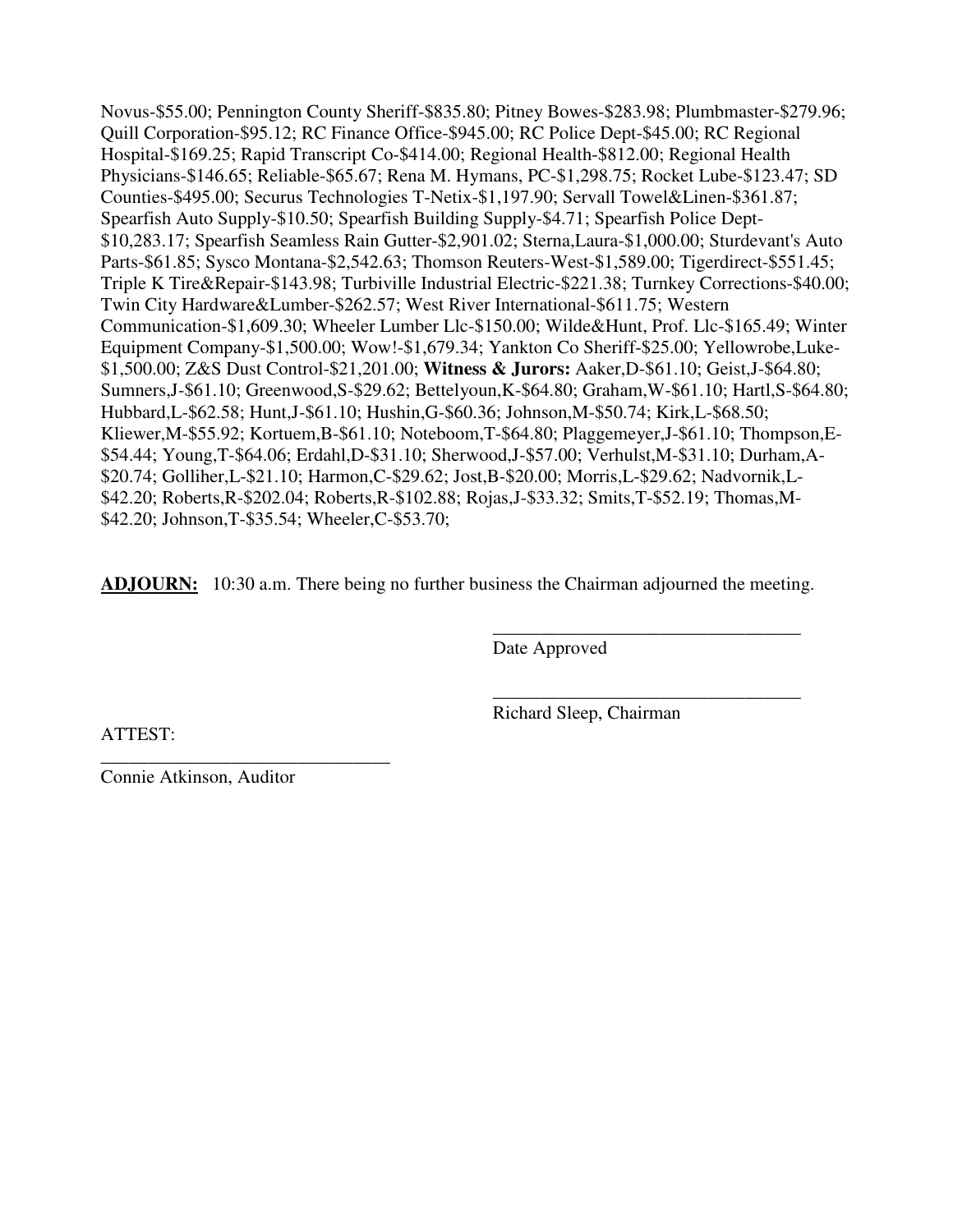# **LAWRENCE COUNTY BOARD OF ADJUSTMENT – September 2, 2014**

Chairperson Richard Sleep called the Lawrence County Board of Adjustment meeting to order at 9:11 a.m. on September 2, 2014 in the Administrative Annex Building of the Lawrence County courthouse located at 90 Sherman Street, Deadwood, SD with Commissioners Bob Ewing, Terry Weisenberg, Daryl Johnson and Brandon Flanagan present.

All motions were passed by unanimous vote, by all members present, unless stated otherwise.

**VARIANCE #141 / MARV WAITMAN:** A public hearing was held on an application for a variance #141 Mary Waitman for a 25' Variance to the 25' setback for a detached garage due to the floodplain location, located along Maitland Road on Lot 4 of Creek Run Subdivision in Section 13 & 18 of T5N, R2E. David Gibbins neighboring landowner voiced support for the variance. Jim Riggs landowner in the area spoke in support of the variance. The public hearing was closed.

Moved-Seconded (Johnson-Weisenberg) to follow Planning and Zoning staff recommendation and approve Variance #141 Marv Waitman for a 25' Variance to the 25' setback for a detached garage due to the floodplain location, located along Maitland Road on Lot 4 of Creek Run Subdivision in Section 13 & 18 of T5N, R2E because of special circumstances on the property as described in the Ordinance and strict adherence to the Ordinance may deprive the applicant of reasonable use of their land. Motion Carried.

**ADJOURN:** 9:23 a.m. There being no further business it was Moved-Seconded (Weisenberg-Sleep) to adjourn from the Board of Adjustment. Motion Carried.

 $\overline{\phantom{a}}$  , and the contract of the contract of the contract of the contract of the contract of the contract of the contract of the contract of the contract of the contract of the contract of the contract of the contrac

 $\overline{\phantom{a}}$  , and the contract of the contract of the contract of the contract of the contract of the contract of the contract of the contract of the contract of the contract of the contract of the contract of the contrac

Date Approved

Richard Sleep, Chairperson

ATTEST:

\_\_\_\_\_\_\_\_\_\_\_\_\_\_\_\_\_\_\_\_\_\_\_\_\_\_\_\_\_\_ Connie Atkinson, Auditor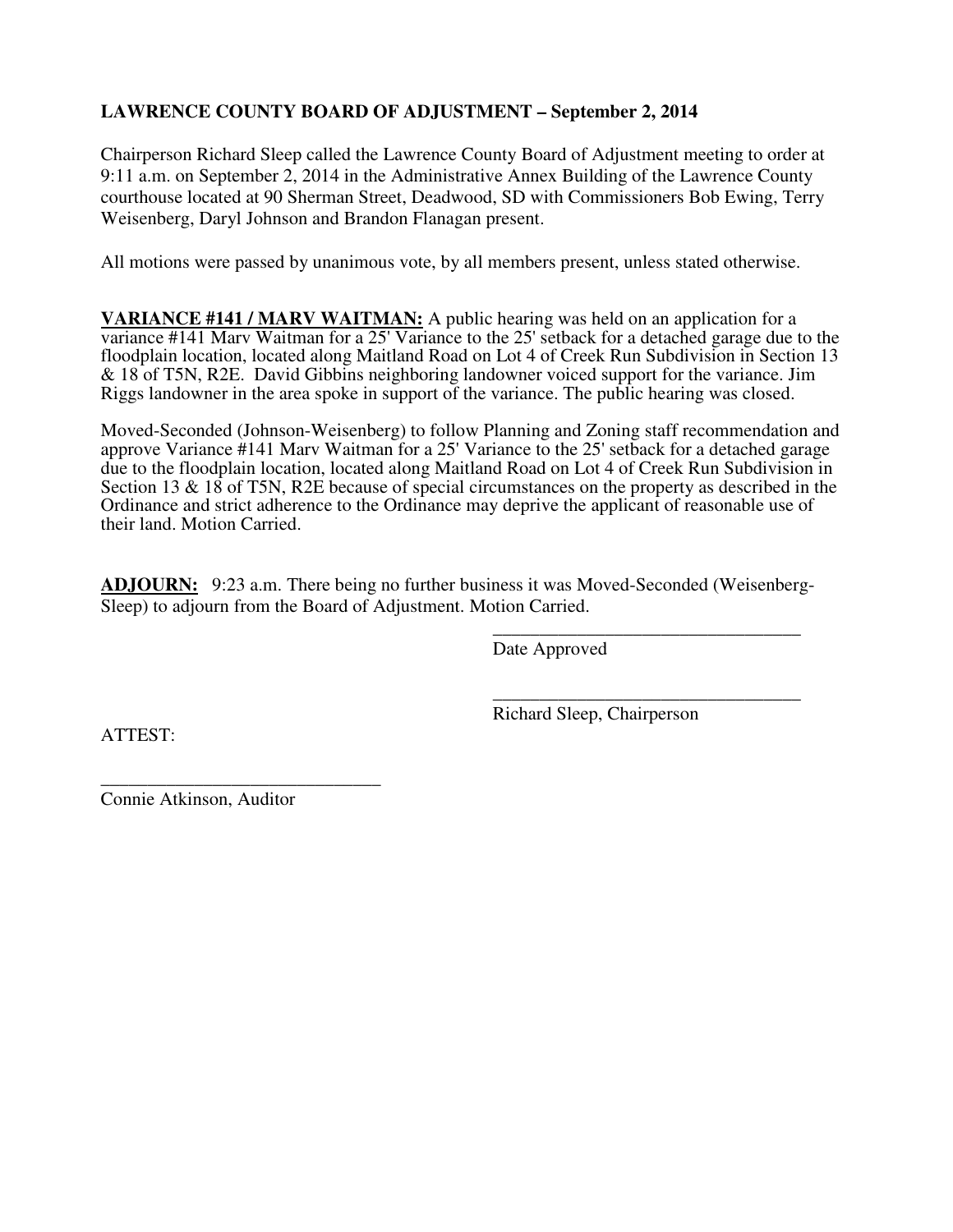### **LAWRENCE COUNTY COMMISSIONERS MEETING – September 23, 2014**

Chairman Richard Sleep called the regular meeting of the Lawrence County Commissioners to order and the Pledge of Allegiance was conducted at 8:00 a.m. on September 23, 2014 in the Administrative Annex Building of the Lawrence County Courthouse located at 90 Sherman Street, Deadwood, SD with Commissioners Bob Ewing, Brandon Flanagan, and Terry Weisenberg present. Daryl Johnson was absent.

All motions were passed by unanimous vote, by all members present, unless stated otherwise.

**AGENDA:** Moved-Seconded (Flanagan-Ewing) to approve the agenda as amended. Motion Carried.

**MINUTES:** Moved-Seconded (Weisenberg-Sleep) to approve the minutes of September 2<sup>nd</sup>, County Commission meeting and Board of Adjustment Meeting. Motion Carried.

#### **PERSONNEL:**

**MOUNTAIN PINE BEETLE**: Moved-Seconded (Weisenberg-Flanagan) to approve the hiring of the following temporary seasonal recon/tree marker employees at the rate of \$13.73 an hour, effective September 15, 2014: Danny W. Smith, James R. Pontius, Chase D. Tyson; effective September 22, 2014: Andrew P. Mosher and Tyson L. Hazledine; to approve the hiring of the following temporary seasonal recon/tree marker employees at the rate of \$13.05 an hour, effective September 15, 2014: Jesse W. Evans, Justin T. Bellizzi, Chance J. Bueno, Cody J. Wheeler, and Lucas A. Anderson; to approve the hiring of the following temporary seasonal recon/tree marker employees at the rate of \$12.00 an hour, effective September 22, 2014: Austin C Parson, Amanda R. Aigner, Tyrel G. Sandford, and Richard F. Prentice. Motion Carried.

**SHERIFF:** Moved-Seconded (Ewing-Flanagan) to approve the hiring of David Riley as a Full-Time Permanent Deputy 2 at the base rate of \$22.55 an hour, effective October 19, 2014. Motion Carried.

**EQUALIZATION:** Moved-Seconded (Weisenberg-Ewing) to accept the retirement of Linda Carrico, effective December 12, 2014, to thank her for her service, and allow for the advertising for the open position. Motion Carried.

**VOLUNTEER FIRE FIGHTER / SEARCH & RESCUE MEMBERS:** Moved-Seconded (Weisenberg-Flanagan) to approve William E. Weber as Volunteer Search & Rescue Members for insurance purposes and thank members for their service. Motion Carried.

**EMERGENCY MANAGEMENT / SAFETY**: The Board recognized Rene Larson as the recipient of the Leona Blote and Pam Buck Award for professional excellence in Emergency Management for 2014.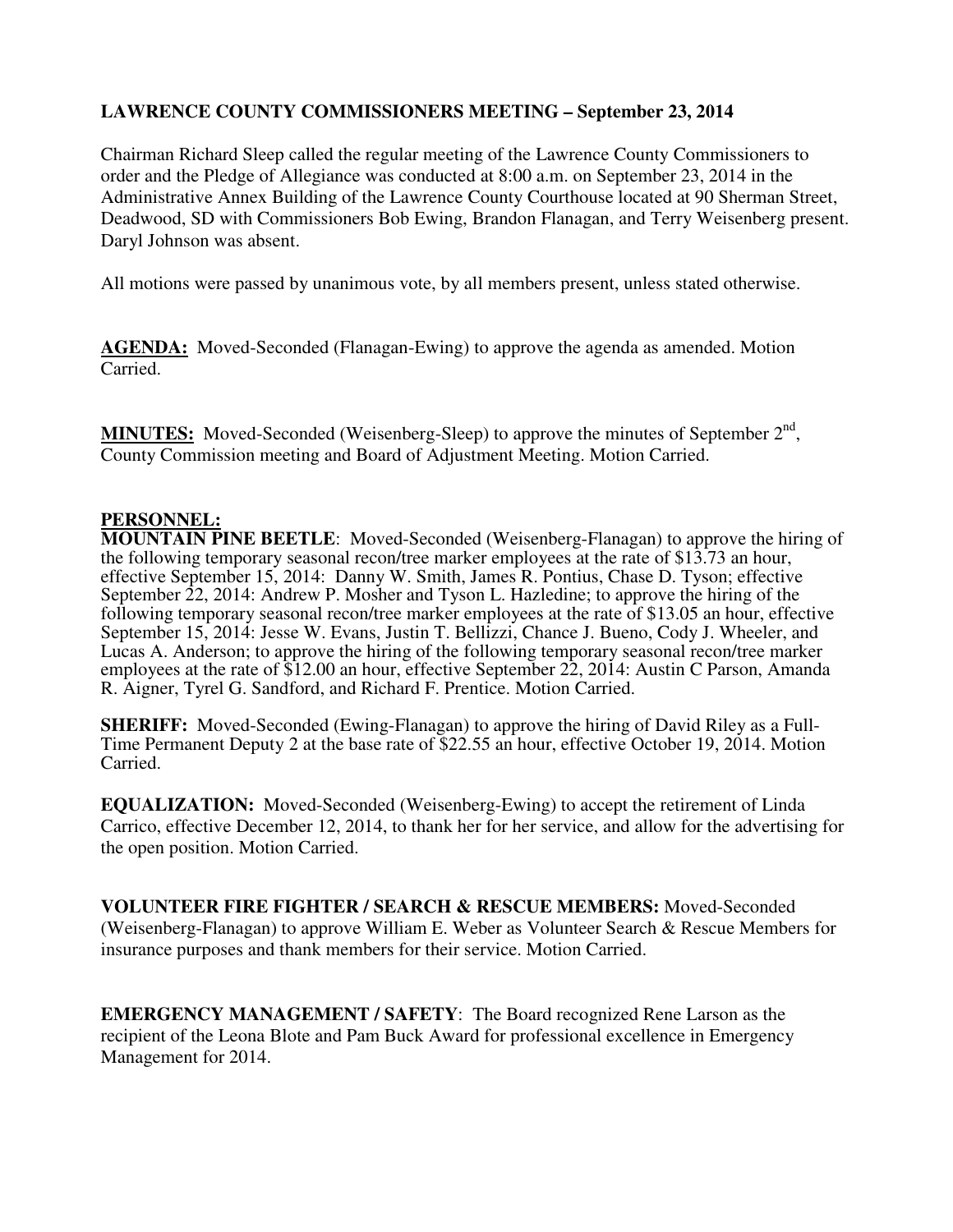The Board recognized the County Employees for the Platinum Level for Exceptional Workplace Safety Performance Award.

## **TRAVEL REQUEST:**

**PLANNING & ZONING:** Moved-Seconded (Ewing-Weisenberg) to approve the travel request for Amber Vogt to attend the Western Planners conference in Salt Lake City, UT on September 30 thru October 4, 2014. Motion Carried.

**AICP CERTIFIED PLANNER**: Moved-Seconded (Weisenberg-Flanagan) to approve the costs associated with the AICP exam for Amber Vogt to become a certified planner. Motion Carried.

**AUDITOR'S ACCOUNT WITH TREASURER REPORT:** Moved-Seconded (Weisenberg-Ewing) to accept the Auditor's Account with the County Treasurer. Motion Carried. As of August 31, 2014 showed the following: Total amount of actual cash-\$1,350.00; total amount of checks and drafts in Treasurer's possession not exceeding three days (check deposit in transit)-\$46,703.48; Total amount of cash in transit in Treasurer's possession (cash deposit in transit)-\$4,998.02; petty cash-\$1,860.00; total amount of deposits in bank include: CD's-\$3,100,000; bank balance \$3,433,564.83, money market \$3,970,862.60; savings-\$6,146,929.91; total \$16,706,268.84.

**MOUNTAIN PINE BEETLE DONATION:** The Board acknowledged and thanked the Spearfish Canyon Owners Association for their donation of \$15,916.85 to fight the Mountain Pine Beetle infestation in Spearfish Canyon.

**DUCKS UNLIMITED RAFFLE:** Moved-Seconded (Ewing-Flanagan) to not object to the request from the Spearfish Ducks Unlimited raffle for 2014. Motion Carried.

### **SHERIFF:**

Moved-Seconded (Flanagan-Ewing) to start the process of promoting within the Office to fill the position of Katherine Tkach. Motion Carried.

**SUPPLEMENTAL BUDGET:** A public hearing was held for a supplemental budget for **GENERAL FUND** INVASIVE SPECIES MANAGEMENT - MOUNTAIN PINE BEETLE \$370,000 and COMMISSIONERS – PROFESSIONAL SERVICES \$125,000. No public input was voiced and the hearing was closed. Moved-Seconded (Ewing-Flanagan) to approve and authorize the Chairman to sign the following Resolution #2014-17. Motion Carried.

**RESOLUTION #14-17 TO ADOPT A SUPPLEMENTAL BUDGET: WHEREAS,** the County Budget for Lawrence County, South Dakota, for the fiscal year 2014, failed to provide sufficient revenue to enable the County to conduct the indispensable functions of Government, and **WHEREAS,** the Board of County Commissioners of said County deems it necessary to make a Supplementary Budget, providing for appropriation in the amounts set out below. **NOW,**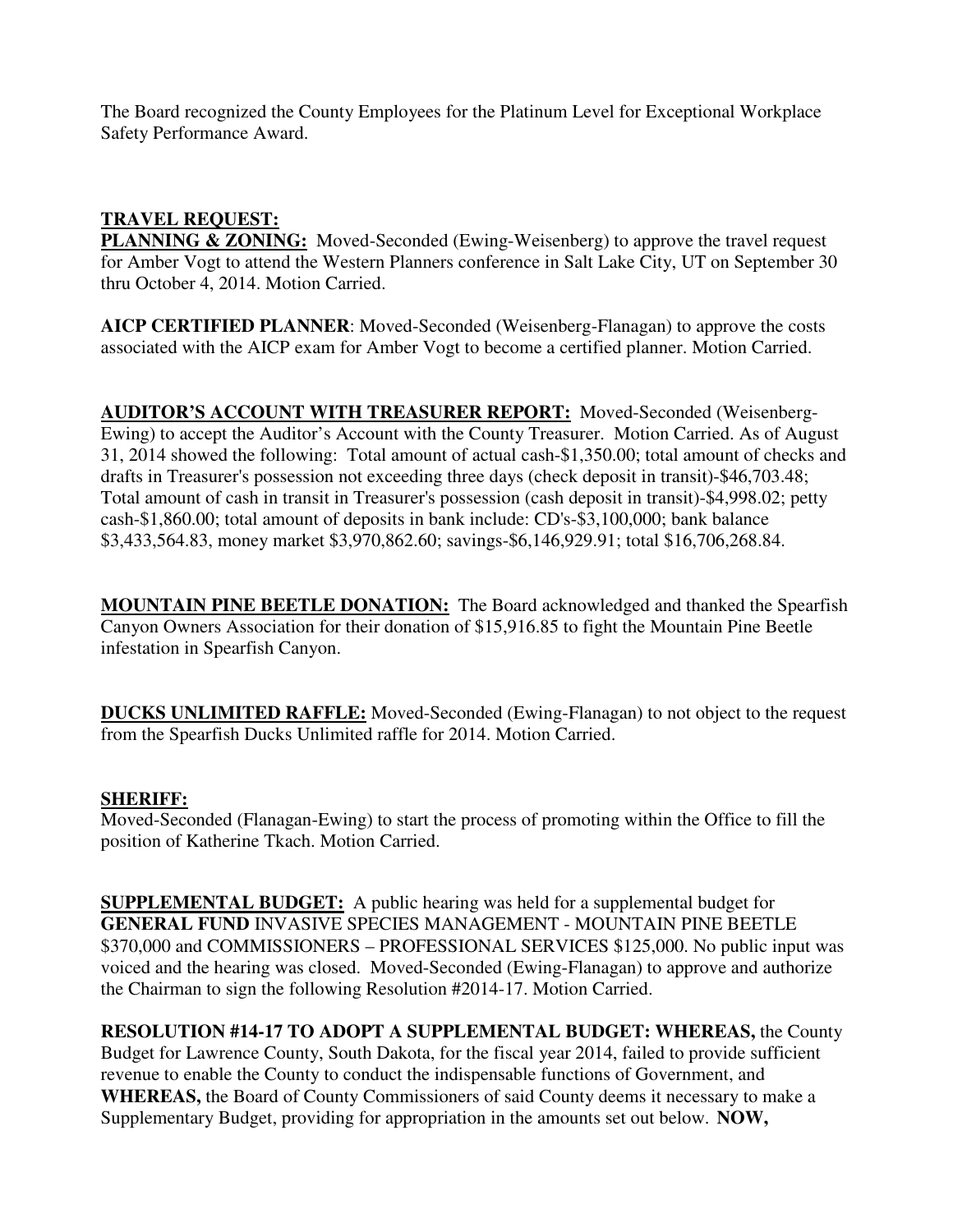**THEREFORE, BE IT RESOLVED THAT SAID BOARD,** make, approve and adopt a Supplemental Budget for Lawrence County, South Dakota, for the year 2014, and that in said budget there will be and is hereby appropriated the following sum of money, to-wit: **GENERAL FUND:** INVASIVE SPECIES MANAGEMENT - MOUNTAIN PINE BEETLE \$370,000, COMMISSIONERS – PROFESSIONAL SERVICES \$125,000. The funds for the above amounts are to be provided from unappropriated cash balances and estimated revenue in the designated fund. Be it further **RESOLVED** that a hearing was held on the 23<sup>rd</sup> day of September, 2014 at the hour of 9:30 a.m. in the Commissioners' Room in the Administrative Office Building at 90 Sherman Street, Deadwood, Lawrence County, South Dakota, and that said Notice of Hearing was posted according to law, SDCL 7-21-22. **IN WITNESS WHEREOF,** we have hereunto set our hands and official seal of Lawrence County, this 23<sup>rd</sup> day of September, 2014. **FOR THE BOARD OF COUNTY COMMISSIONERS** Richard Sleep, Chairman. **ATTEST:** Connie Atkinson, Auditor

#### **HIGHWAY BUSINESS:**

Allan Bonnema, Highway Superintendent was present to discuss various highway issues.

**CENTURY LINK UTILITY PERMIT**: Moved-Seconded (Flanagan-Weisenberg) To follow the recommendation of Highway Superintendent and approve and authorize the Chairman to sign the Application for Permit to Occupy County Highway Right of Way for Century Link located from Hwy 385 Junction on Custer Peak Road to the new cell site (approx 2500'). Motion Carried.

**HIGHWAY 473:** Representatives from the State of South Dakota, Department of Transportation, FMG Engineering, and Wharf Resources were present to discuss the intersection of Highway 473 and Stewart Slope Road. The request is being made that the land the turnaround is located on becomes County property. Issues of snow plowing and general maintenance of the turnaround were discussed. Bonnema expressed concerns of the County taking on this property and the additional costs to maintain as the turnaround deteriorates and liability issues. Bonnema stated he did not think it was in the best interest of the County to accept the property as the State built it and it should be their responsibility. Steve Palmer, DOT commented that the State was approached by Wharf to build it and should not be the State's responsibility. The Board was presented with documents of a meeting held on May 17, 2012 where representatives from FMG, Wharf, SD DOT, and Lawrence County were present and the issue was discussed previously. Ron Island was in attendance and questioned why the County would take on this responsibility when they are trying to remove some secondary roads. Moved-Seconded (Ewing-Sleep) to table until October 14, 2014 to allow time for the Board to research the issue further. Motion Carried.

**NORTH ROCHFORD ROAD**: Allan Bonnema discussed the North Rochford Road Project and how the proposed project has changed since the original discussions. Moved-Seconded (Ewing-Weisenberg) to follow the recommendation of the Highway Superintendent and approve and authorize the Chairman to send a letter to the Federal Highway Association requesting removal of the proposed project within the limits of Lawrence County on the SD PFH 17-1 (8) Hill City to Lead (North Rochford Road) project from the Federal Lands Access Program. Motion Carried.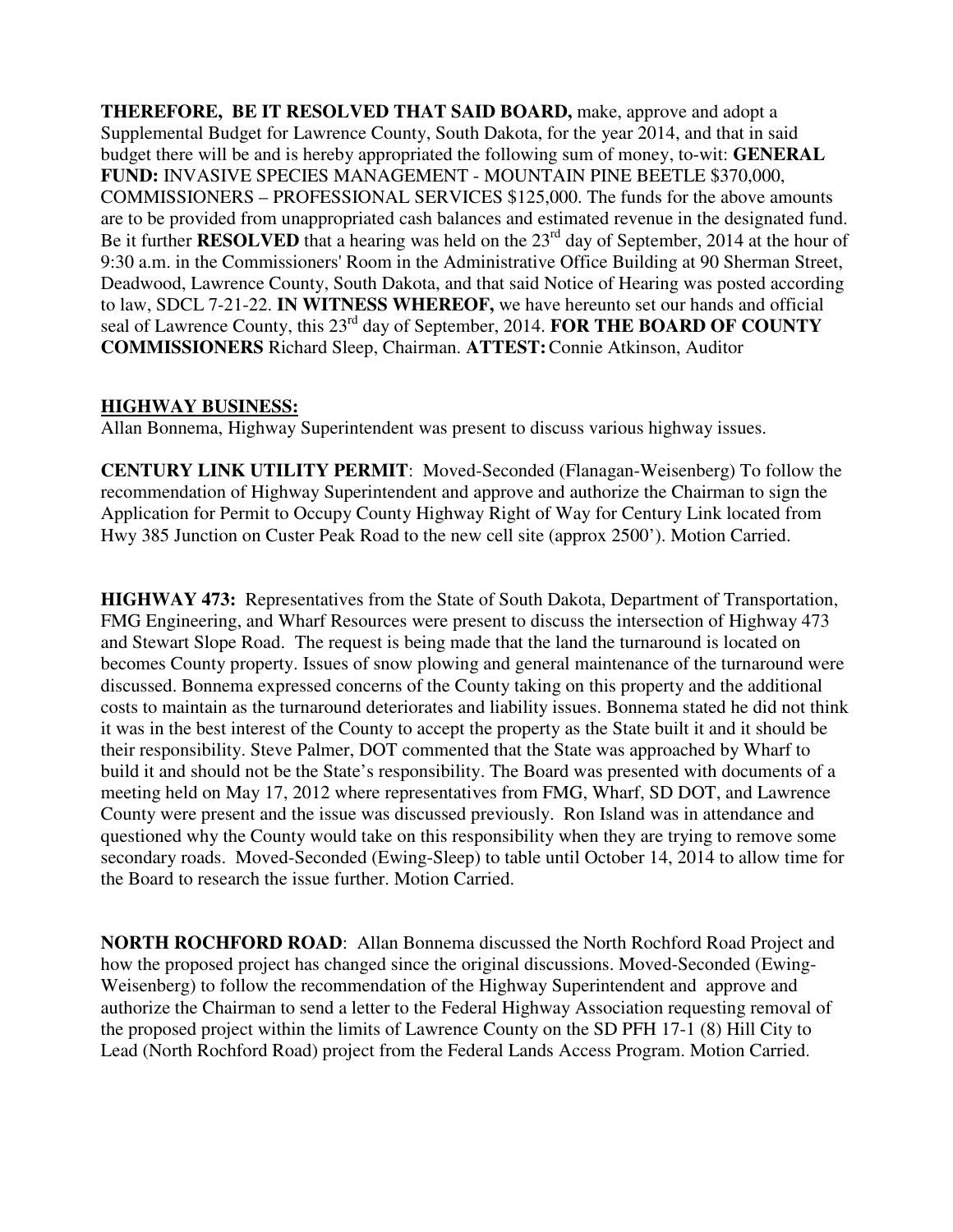**SECONDARY ROAD DISCUSSION:** Ron Island expressed concerns on the County secondary roads that are in discussions to be dropped. Island stated some of the roads are forest service roads and historical farm to market roads. He asked what the cost savings would be from dropping employees and selling equipment. Island stated action to drop or change maintenance on the County secondary roads would cause hardship on citizens within the County. Ewing stated it is a fairness issue and the Forest Service has eliminated paying the County for certain roads to maintain and it is not the County's responsibility to do the Forest Service Roads. Bonnema stated the money and savings will be directed to other County Roads to maintain at a higher level. The Board discussed criteria and what the intent would be of the County, would these roads be declared vacated or low maintenance roads. Clarification in State Law may be required to declare no maintenance county secondary roads. Flanagan stated preserving access is necessary and could not support vacating the roads in question.

**GRAVEL & MAINTENANCE:** Allan Bonnema asked the Board what the policy is for putting gravel and grading secondary roads when someone offers to pay for the service. The Board stated the County must abide by state law SDCL 31-12-27-1 and the work would need to be done when it does not interfere with regular maintenance of County roads.

**FUEL QUOTES:** The following fuel quotes were submitted as of September 10, 2014: Deadwood Diesel 4300: (prices per gallon) CBH Cooperative - \$3.21\*, Southside - \$3.39, MG Oil – 3.262, Deadwood Unleaded 2500 gallons: (prices per gallon) CBH Cooperative - \$3.153, Southside - \$3.29, MG Oil - \$3.023\*; Spearfish Diesel 2700 gallons: (prices per gallon) CBH Cooperative - \$3.25\*, Southside - \$3.49, MG Oil - \$3.262; Spearfish Unleaded 550 gallons: (prices per gallon) CBH Cooperative - \$3.193, Southside - \$3.39, MG Oil - \$3.023\*; Whitewood Diesel 600 gallons: (prices per gallon) CBH Cooperative - \$3.25\*, Southside \$3.49, MG Oil - \$3.262, \*Represents lowest quote awarded. No bid was received from Harms Oil Co.

### **2015 BUDGET:**

**ADOPTION OF 2015 BUDGET RESOLUTION #2014-16:** Moved-Seconded (Ewing-Flanagan) to adopt the 2015 Annual Budget and approve the following Resolution #2014-16. Motion Carried. **RESOLUTION #14-16: ADOPTION OF ANNUAL BUDGET FOR LAWRENCE COUNTY, SOUTH DAKOTA -** WHEREAS, (7-21-5 thru 13), SDCL provides that the Board of County Commissioners shall each year prepare a Provisional Budget of all contemplated expenditures and revenues of the County and all its institutions and agencies for such fiscal year and, WHEREAS, the Board of County Commissioners did prepare a Provisional Budget and cause same to be published by law, and WHEREAS, due and legal notice has been given to the meeting of the Board of County Commissioners for the consideration of such Provisional Budget and all changes, elimination's and additions have been made thereto. NOW THEREFORE BE IT RESOLVED, That such provisional budget as amended and all its purposes, schedules, appropriations, amounts, estimates and all matters therein set forth, SHALL BE APPROVED AND ADOPTED AS THE ANNUAL BUDGET OF THE APPROPRIATIONS AND EXPENDITURES FOR LAWRENCE COUNTY, SOUTH DAKOTA and all its institutions and agencies for calendar year beginning January 1, 2015 and ending December 31, 2015 and the same is hereby approved and adopted by the Board of County commissioners of Lawrence County, South Dakota, this 23<sup>rd</sup> day of September, 2014 The annual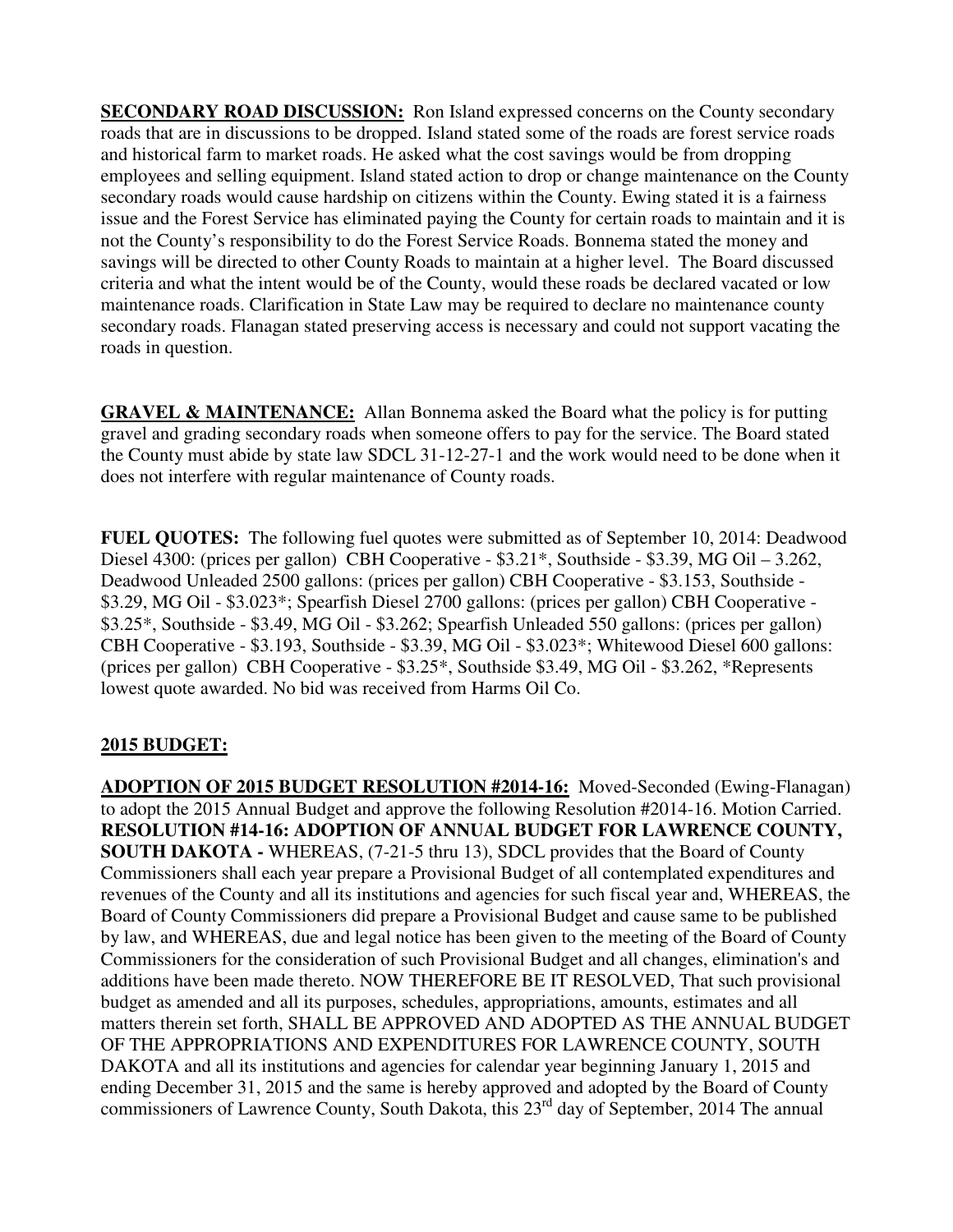budget so adopted is available for public inspection during normal business hours at the office of the County Auditor Lawrence County, South Dakota. The accompanying taxes are levied by Lawrence County for the payable year January 1, 2015 through December 31, 2015. FUND TAX LEVY IN DOLLARS \$'s/thousand (levy) GENERAL 9,634,314 4.563 FIRE PROTECTION 82.129 .076 TOTALS 9,716,443 4.639 DATED at Deadwood, South Dakota, this 23<sup>rd</sup> day of September 2014. LAWRENCE COUNTY COMMISSIONERS: Richard Sleep, Chairman, Daryl Johnson, Terry Weisenberg, Robert Ewing, and Brandon Flanagan. ATTEST: Connie Atkinson, Auditor.

**RECESS:** 9:00 a.m. Moved-Seconded (Weisenberg-Ewing) to recess the County Commission meeting and convene as the Board of Adjustment. Motion Carried. 9:10 a.m. The Chairman called the meeting back to order.

**AG CLASSIFICATION**: Wayne Lindstad was present to discuss the AG Classification and requested the County deed him part of the road right-of-way so he can meet the 41 acre requirement for AG Classification. Discussion followed on the requirement of SDCL 10-6-31.3. Chairman Sleep stated the Board can not help him with this issue.

### **PLANNING & ZONING:**

**C.A.V. REVIEW:** Amber Vogt, Planning and Zoning Director reviewed the C.A.V. (F.E.M.A.) flood plain issues. All of the 2012 to the present files have all been reviewed and the elevation certificates have also been reviewed and in the process of being updated if needed.

#### **ANNUAL REVIEWS:**

**CUP #255-09:** An annual review was held for CUP #255-09 Spirit of the Hills Wildlife Sanctuary located on Tinton Road. Jeff Schroeder stated they did an on-site of the facility and all of the conditions are being complied with.

**CUP #352:** Moved-Seconded (Weiseneberg-Flanagan) to approve the transfer request for CUP #352 / David Wickstrom / Windmill to CUP #352-14 Jeremy & Trish Smith and will be reviewed on an as needed basis, if complaints should arise, or at the desire of the Board to review. Motion Carried.

**CUP #390:** An annual review was held for CUP #390 Saddle Mountain Church. Brian Hall was present to ask the Board for 12 month extension. Moved-Seconded (Ewing-Flanagan) to approve extension on CUP #390. Motion Carried.

**C.U.P. #412 / RANDY SACHAU:** The Board discussed CUP #412, Personal Use Airstrip (Randy Sachau) and reviewed the letter received from Randy Sachau. Moved-Seconded (Weisenberg-Sleep) To put the C.U.P. #412 on a yearly review.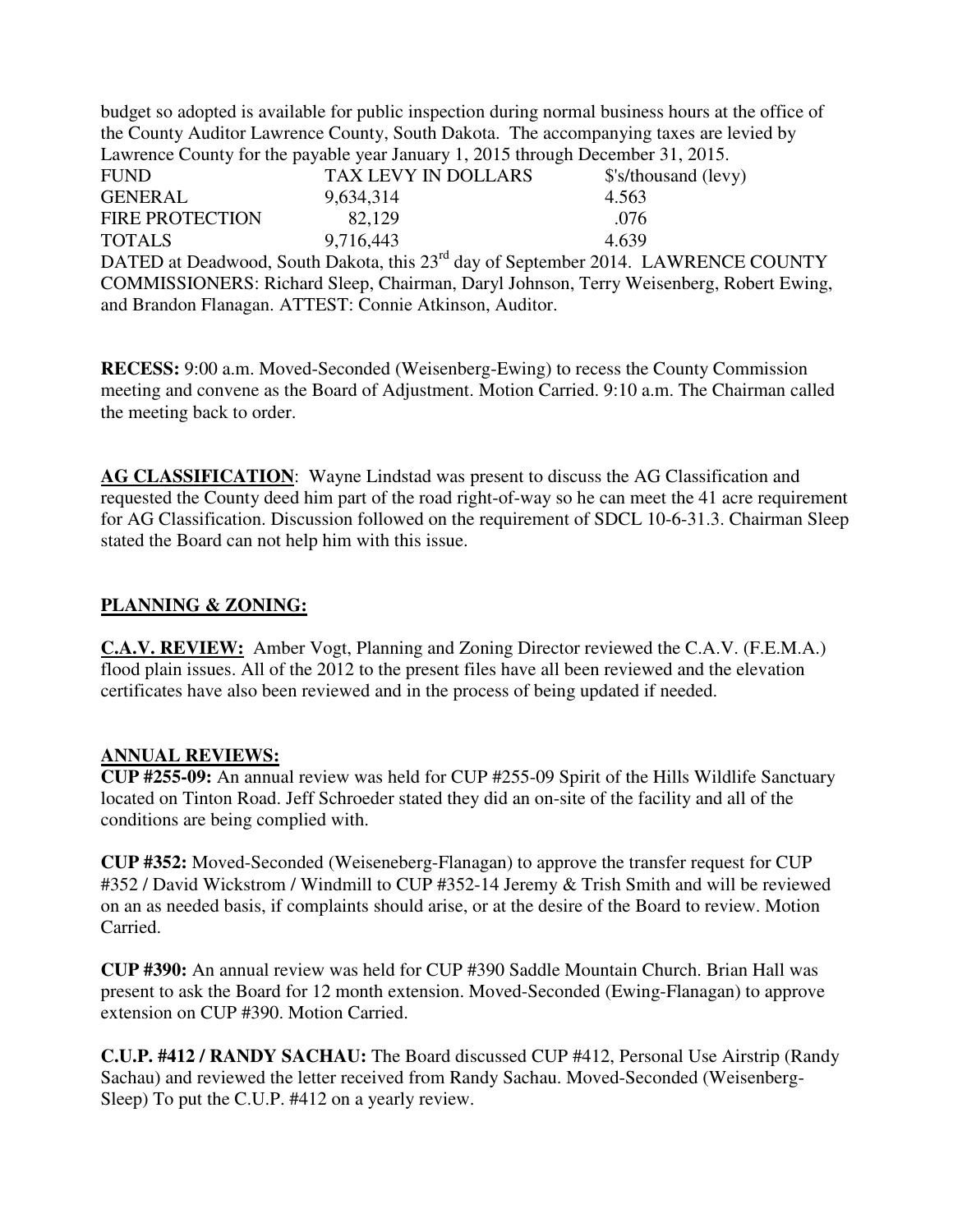## **BILLS:**

Moved-Seconded (Weisenberg-Flanagan) to approve payment of the following payroll and vouchers listed below for expenditures for insurance, professional services, publications, rentals, supplies, repairs, maintenance, travel, conference fees, utilities, furniture and equipment drawn on the proper funds and various departments. Motion Carried.

**Payroll:** Comm-\$5,960.48; Aud-\$8,514.01; Treas-\$10,252.00; Comp-\$8,521.17; States Atty- \$13,305.90; Pub Def-\$10,993.77; Gen Govt Bldg-\$8,394.44; Equal-\$13,669.07; Rod-\$7,833.27; Vso-\$1,276.41; Disp-\$12,337.54; Sher-\$37,992.36; Jail-\$20,603.00; Coroner-\$258.65; 24/7-155.88; Emerg Mgnt-\$3,863.08; E911-\$1,762.88; Highway-\$39,258.98; Air-\$1,086.60; Mh Serv-\$420.00; Weed-\$3,966.57; Pz-\$5,292.69; **Bills:** Tridle,Debora-\$239.57; Atkinson,Connie-\$48.00; Locken,William-\$634.85; Runge,Brett-\$121.00; Vogt,Amber-\$69.00; Symonds,Carmen-\$121.00; Hodson,Timothy-\$121.00; Fisher,Jason-\$121.00; Waisanen,Jimmy-\$86.50; Meehan,Michael- \$121.00; Wheeler,Cody-\$53.70; Hohn,Louise-\$121.00; A&B Business,Inc Solutions-\$1,193.71; A&B Welding Supply-\$21.08; Abc Business Supply-\$95.26; Aberdeen Llc-\$268.00; Active Data Systems-\$1,083.62; Al's Metal Work-\$128.33; All Around Auto-\$10.80; At&T Mobility-\$166.46; Audra Malcomb Consulting-\$920.83; BH Chemical Company-\$433.20; BH Federal Credit Union- \$6,973.00; BH Land Analysis-\$682.50; BH Pest Control-\$190.00; BH Pioneer-\$569.45; BH Power- \$12,031.67; Barnaud Law Firm-\$1,042.16; Best Western Ramkota Hotel-\$2,828.97; Best Western Ramkota/Watertown-\$680.00; Biegler,Greg-\$150.00; Birmingham&Cwach Law Office-\$145.04; Black Hills Disposal-\$87.00; Black Hills Pure-\$64.50; Bob Barker Company-\$48.53; Bomgaars Supply-\$36.59; Brevik Law Office Prof-\$210.03; Butler Machinery Co-\$339.24; Butte Electric Coop-\$418.57; Cbh Cooperative-\$24,531.21; Century Business Products-\$260.28; Centurylink- \$2,375.84; City/County Alcohol&Drug-\$899.50; Claggett&Dill, Prof-\$1,363.54; Clinical Lab Of BH-\$5,264.00; Clubhouse Hotel&Suites Pierr-\$464.00; Cody,Denise-\$60.00; Community Health Services-\$20.00; Credit Collections Bureau-\$222.77; D Ware-\$100.00; Dakota Equipment Rental- \$794.99; Dakota Security Systems-\$38.51; Dataspec-\$399.00; Dean Schaefer Court Reporting- \$75.00; Dept Of The Treasury-\$52,873.45; Diversified Collections-\$100.00; Durfey,Shanai- \$398.78; Ecolab-\$139.73; Eke-\$167,414.40; Ellingson,Joseph-\$1,086.04; Fastenal-\$234.93; Federal Express Corp-\$19.93; Great Western Tire-\$119.50; Greentree Psychological-\$472.50; Grimm's Pump Service-\$580.56; Hamann,Chris-\$200.00; Heartland Paper Co-\$351.77; Hills Material Comp-\$54,486.18; Jacobs Precision Welding-\$126.60; Kadrmas, Lee And Jackson-\$5,119.09; Kinkade Funeral Chapel-\$945.00; Kinney,Matthew-\$795.18; Knecht Home Center Of Spf-\$55.31; Kosel,Joseph-\$2,255.87; Language Line Services-\$110.94; Lead-Deadwood Regional Hospital- \$556.39; Lead-Deadwood Sanitary-\$82.00; Lee,James-\$15.00; Lewis&Clark Bhs-\$160.00; Lewno,Lucy-\$428.97; Lexisnexis Risk Data Mgnt-\$75.00; Lr Auto Detailers-\$40.00; Manlove Psychiatric Group-\$2,700.00; Matthew Bender&Company-\$327.18; Mcclure,Susan-\$100.00; Mcpherson Propane-\$69.00; Mg Oil Company-\$9,069.00; Microfilm Imaging Systems-\$1,450.00; Midcontinent Communications-\$34.22; Mikelson,Gary-\$67.50; Montana Dakota Utilities-\$37.42; Ms Mail-\$20.00; Neve's Uniforms-\$793.40; Northern Hills Dental-\$197.94; Northwest Pipe Fitt- \$355.92; Office Of Child Support-\$582.93; One Call Now-\$309.47; Oswald Law PC-\$195.20; Pennington County Sheriff-\$731.40; Pennington County Sts Attny-\$430.00; Pitney Bowes- \$1,078.65; Pollard&Larson Llp-\$201.75; Powerplan-\$136.50; Quill-\$298.55; RC Journal-\$193.75; RC Police Dept-\$7.59; RC Regional Hospital-\$887.18; Rabe Elevator-\$611.68; Rapid Transcript- \$444.00; Redwood Toxicology Lab-\$174.39; Regional Health-\$812.00; Rensch,Timothy J Atty- \$3,334.19; Rocket Lube-\$71.49; Rsinet/Thomas W Nichols-\$180.00; SD Dept Of Transportation- \$19,736.88; SD Drug Control Fund-\$125,000.00; SD State Treasurer-\$720.00; Sanford Health Pathology Clinic-\$20.00; Sd Ltap/Sdsu-\$85.00; Sdrs Supplemental Retirement-\$1,419.00; Servall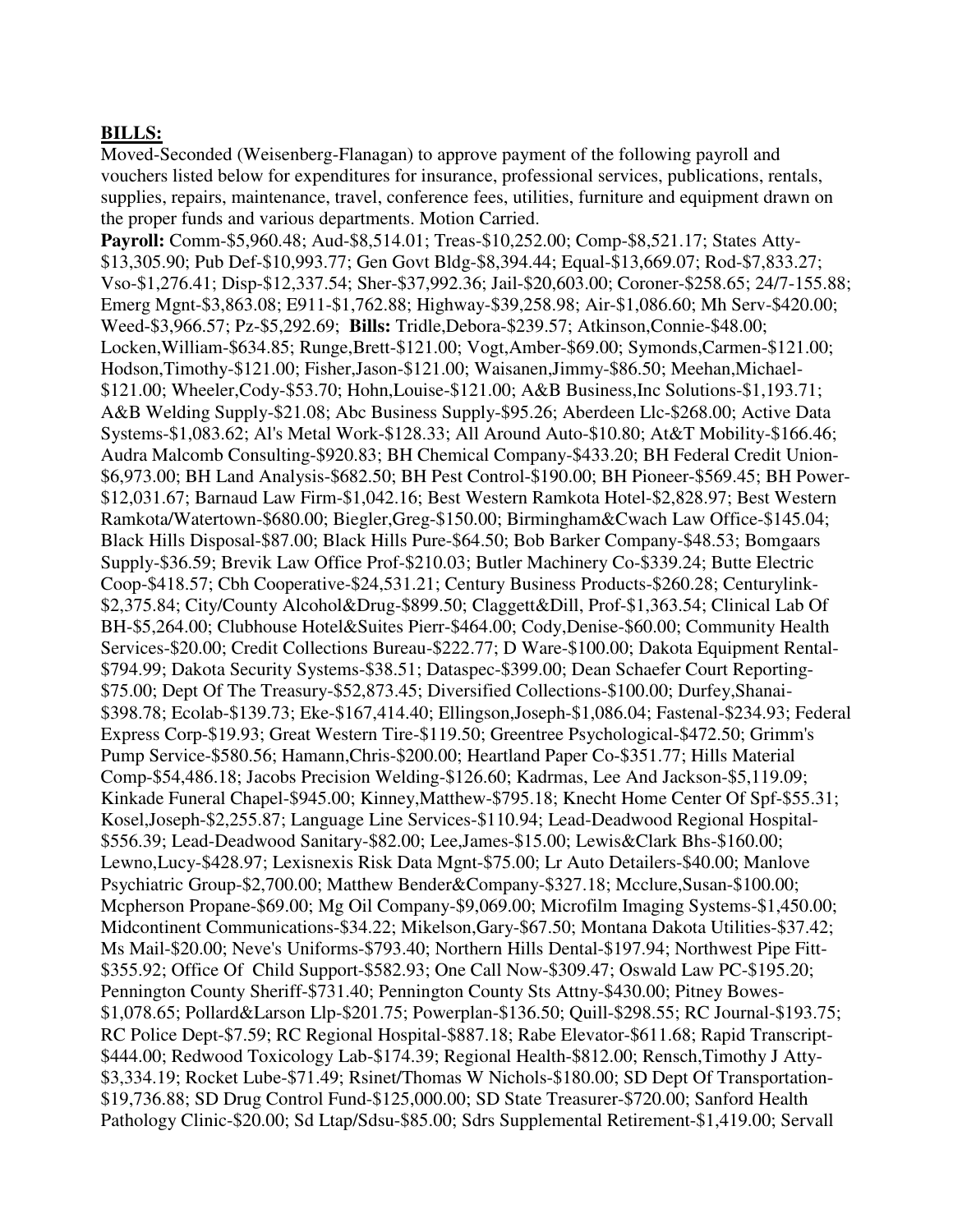Towel&Linen-\$860.49; Spearfish Auto Supply-\$716.14; Spearfish Police Dept-\$10,267.11; Stan Houston Equip Co-\$775.00; Sturdevant's Auto Parts-\$556.92; Subway-\$12.00; Swanda,Karen- \$60.00; Sysco Montana-\$3,250.54; The Vest Man-\$270.00; Thomson Reuters-West-\$171.44; Tigerdirect-\$339.76; Top Quality Glove-\$195.00; Triple K Tire&Repair-\$1,604.47; Trugreen Chemlawn-\$56.75; Turnkey Corrections-\$9.88; Twin City Hardware&Lumber-\$632.71; US Indentification Manual-\$82.50; Verizon Wireless-\$105.02; Victims Of Violence-\$1,350.00; Waste Connections-\$678.15; Watertree-\$57.90; Wells Fargo Business Card-\$1,364.98; West River International-\$20.26; Western Communication-\$100.00; Western Sd Juvenile Serv-\$1,287.75; Wex Bank-\$415.77; Wheeler Lumber-\$1,568.00; Wimactel-\$60.00; Wolff Law Office-\$104.40; Wow!- \$1,365.68; Yankton Co Sheriff-\$50.00; Yankton County-\$241.75; **Witness & Jurors:** Sumners,J- \$61.10; Bettelyoun,K-\$64.80; Craiger,E-\$61.10; Graham,W-\$61.10; Hartl,S-\$64.80; Hubbard,L- \$62.58; Hunt,J-\$61.10; Hushin,G-\$60.36; Johnson,M-\$50.74; Kirk,L-\$68.50; Kliewer,M-\$55.92; Kortuem,B-\$61.10; Noteboom,T-\$64.80; Plaggemeyer,J-\$61.10; Thompson,E-\$54.44; Wessel,D- \$61.10; Young,T-\$64.06; Bizzell,A-\$20.00; Bindert,G-\$20.00; Butts,W-\$53.30; Dejong,J-\$31.10; Harris,M-\$42.20; Mcpherson,C-\$31.10; Aldrich,B-\$13.70; Baker,P-\$15.18; Bender,A-\$129.60; Bergum,G-\$24.80; Blakeley,W-\$21.10; Boe,G-\$24.80; Boeschen,E-\$21.10; Braun,T-\$24.80; Campanella,M-\$10.74; Clark,R-\$19.62; Collins,G-\$122.20; Denton,E-\$22.58; Deserly,R-\$17.40; Donat,D-\$19.62; Eggers,T-\$12.22; Foote,M-\$21.84; Hovdenes,J-\$122.20; Hunter,R-\$10.74; Jay,C- \$122.20; Joachim,D-\$128.12; Kennedy,R-\$122.20; Knight,M-\$114.80; Kremer,T-\$24.80; Kundert,K-\$12.96; Mcelroy,C-\$28.50; Mullaney,P-\$28.50; Nelson,R-\$129.60; Newman,D-\$13.70l; Omdahl,W-\$111.10; Paul,K-\$12.96; Phillips,J-\$101.48; Pleinis,W-\$12.22; Ploog,B-\$21.10; Rohla,K-\$21.84; Schmeltzer,J-\$18.14; Schneider,P-\$21.10; Schumacher,R-\$21.84; Simon,S- \$23.32; Strawn,R-\$129.60; Sundsted,M-\$119.24; Vissia,T-\$21.84; Waldner,R-\$17.40; Wells,A- \$18.14; Wetz,J-\$29.98; Whittington,D-\$12.22; Willuweit,L-\$27.76; Zimmmer,A-\$105.92

**ADJOURN:** 10:15 a.m. There being no further business the Chairman adjourned the meeting.

 $\overline{\phantom{a}}$  , and the contract of the contract of the contract of the contract of the contract of the contract of the contract of the contract of the contract of the contract of the contract of the contract of the contrac

 $\overline{\phantom{a}}$  , and the contract of the contract of the contract of the contract of the contract of the contract of the contract of the contract of the contract of the contract of the contract of the contract of the contrac

Date Approved

ATTEST:

Richard Sleep, Chairman

Connie Atkinson, Auditor

\_\_\_\_\_\_\_\_\_\_\_\_\_\_\_\_\_\_\_\_\_\_\_\_\_\_\_\_\_\_\_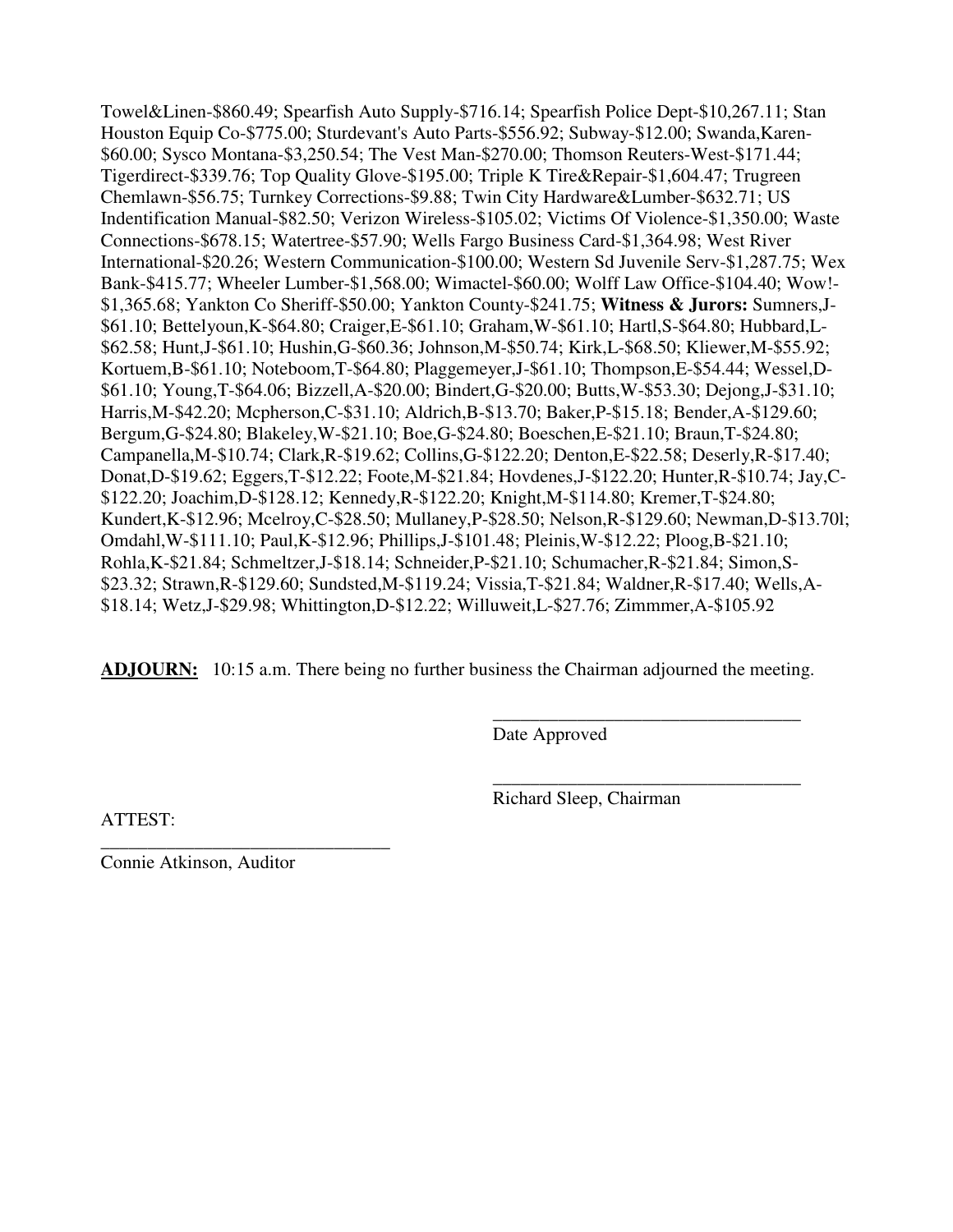# **LAWRENCE COUNTY BOARD OF ADJUSTMENT – September 23, 2014**

Chairperson Richard Sleep called the Lawrence County Board of Adjustment meeting to order at 9:00 a.m. on September 23, 2014 in the Administrative Annex Building of the Lawrence County courthouse located at 90 Sherman Street, Deadwood, SD with Commissioners Bob Ewing, Terry Weisenberg, and Brandon Flanagan present. Daryl Johnson was absent.

All motions were passed by unanimous vote, by all members present, unless stated otherwise.

**VARIANCE #143 / FENTON:** A public hearing was held on an application for a variance #143 Rob & Lorelle Fenton. A variance is requested for a 9' variance to the 25' front setback from the road right-of-way for bay window addition on Lot 2, Blk 4 of Lost Camp Valley, located on Terry Peak. The public hearing was closed.

Moved-Seconded (Ewing-Flanagan) to approve Variance #143 Rob & Lorelle Fenton. A variance is requested for a 9' variance to the  $25'$  front setback from the road right-of-way for bay window addition on Lot 2, Blk 4 of Lost Camp Valley, located on Terry Peak because of special circumstances on the property as described in the Ordinance and strict adherence to the Ordinance may deprive the applicant of reasonable use of their land. Motion Carried.

**ADJOURN:** 9:10 a.m. There being no further business it was Moved-Seconded (-) to adjourn from the Board of Adjustment. Motion Carried.

 $\overline{\phantom{a}}$  , and the contract of the contract of the contract of the contract of the contract of the contract of the contract of the contract of the contract of the contract of the contract of the contract of the contrac

 $\overline{\phantom{a}}$  , and the contract of the contract of the contract of the contract of the contract of the contract of the contract of the contract of the contract of the contract of the contract of the contract of the contrac

Date Approved

Richard Sleep, Chairperson

ATTEST:

\_\_\_\_\_\_\_\_\_\_\_\_\_\_\_\_\_\_\_\_\_\_\_\_\_\_\_\_\_\_ Connie Atkinson, Auditor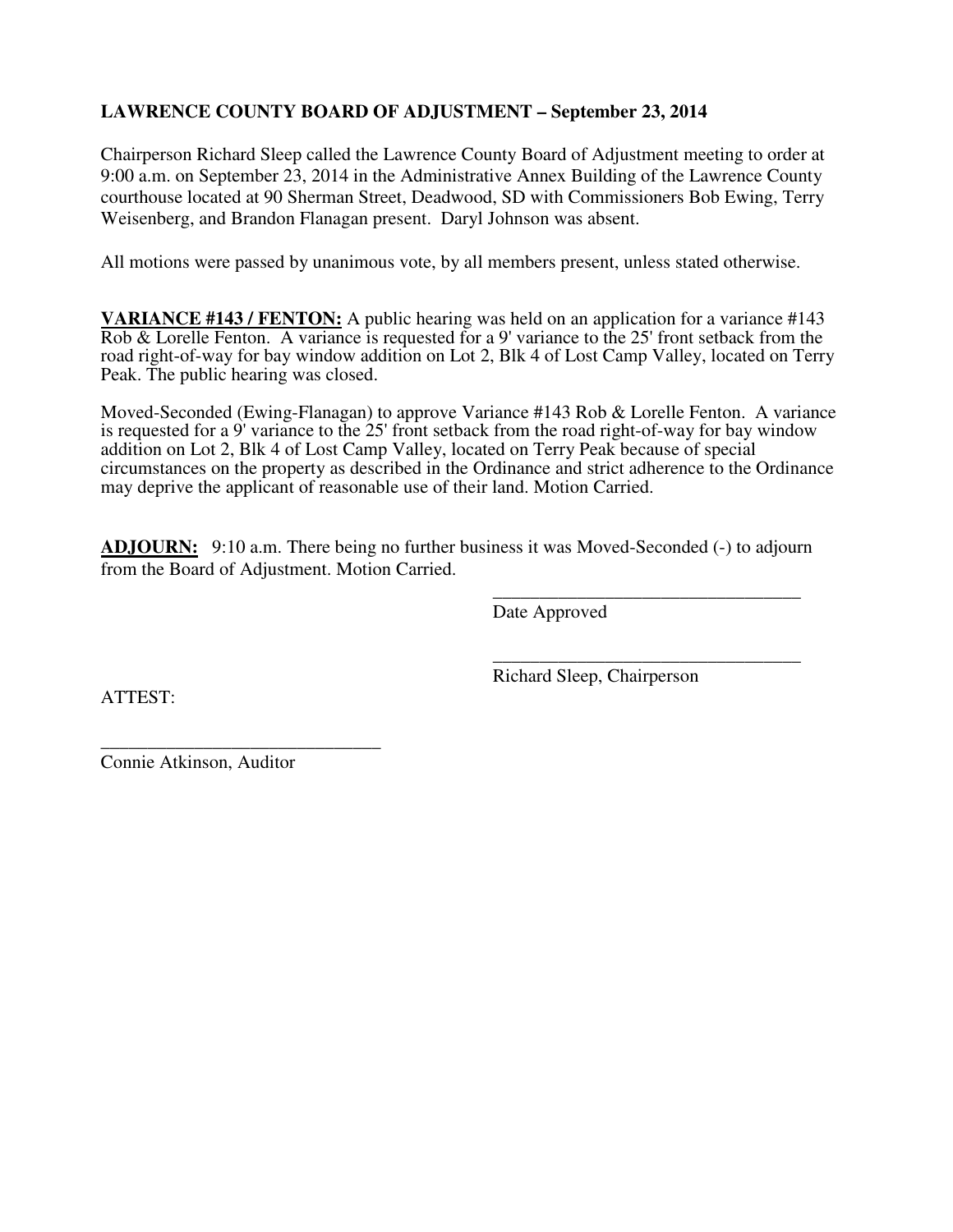# **LAWRENCE COUNTY COMMISSIONERS MEETING – October 14, 2014**

Chairman Richard Sleep called the regular meeting of the Lawrence County Commissioners to order and the Pledge of Allegiance was conducted at 8:00 a.m. on October 14, 2014 in the Administrative Annex Building of the Lawrence County Courthouse located at 90 Sherman Street, Deadwood, SD with Commissioners Bob Ewing, Daryl Johnson, Brandon Flanagan, and Terry Weisenberg present.

All motions were passed by unanimous vote, by all members present, unless stated otherwise.

AGENDA: Moved-Seconded (Flanagan-Sleep) to approve the agenda as amended. Motion Carried.

MINUTES: Moved-Seconded (Weisenberg-Johnson) to approve the minutes of September 23rd, County Commission meeting and Board of Adjustment Meeting. Motion Carried.

#### PERSONNEL:

MOUNTAIN PINE BEETLE: Moved-Seconded (Weisenberg-Flanagan) to approve the hiring of the following temporary seasonal recon/tree marker employees at the rate of \$12.00 an hour, effective October 6, 2014: Mathew Kirkegaard and Karmen Barrett. Motion Carried.

SHERIFF: Moved-Seconded (Ewing-Flanagan) to approve the step raise for Matthew McGroden as a permanent full-time Deputy 2 G3 at the base rate of \$23.24 an hour, effective October 19, 2014 and Thomas Derby as a permanent full-time Sergeant G3 at the base rate of \$23.92 an hour, effective October 19, 2014. Motion Carried.

EQUALIZATION: Moved-Seconded (Weisenberg-Ewing) to approve Desiree Phinney as a full time Permanent Administrative Secretary G1 at the base rate of \$14.82 an hour, effective October 28th, 2014. Motion Carried.

### TRAVEL REQUEST:

EMERGENCY MANAGEMENT: Moved-Seconded (Flanagan-Ewing) to approve the travel request for JD Geigle, Lawrence County Emergency alternate to attend the G386 Mass Fatality Incident Response training in Pierre December 17th and 18th, 2014 and to reimburse him for room and meals. Motion Carried.

AUDITOR'S ACCOUNT WITH TREASURER REPORT: Moved-Seconded (Weisenberg-Johnson) to accept the Auditor's Account with the County Treasurer. Motion Carried. As of September 30, 2014 showed the following: Total amount of actual cash-\$1,350.00; total amount of checks and drafts in Treasurer's possession not exceeding three days (check deposit in transit)- \$88,091.17; Total amount of cash in transit in Treasurer's possession (cash deposit in transit)- \$4,442.92; petty cash-\$1,860.00; total amount of deposits in bank include: CD's-\$3,100,000; bank balance \$3,472,957.61, money market \$3,972,269.72; savings-\$6,147,452.00; total \$16,788,423.42.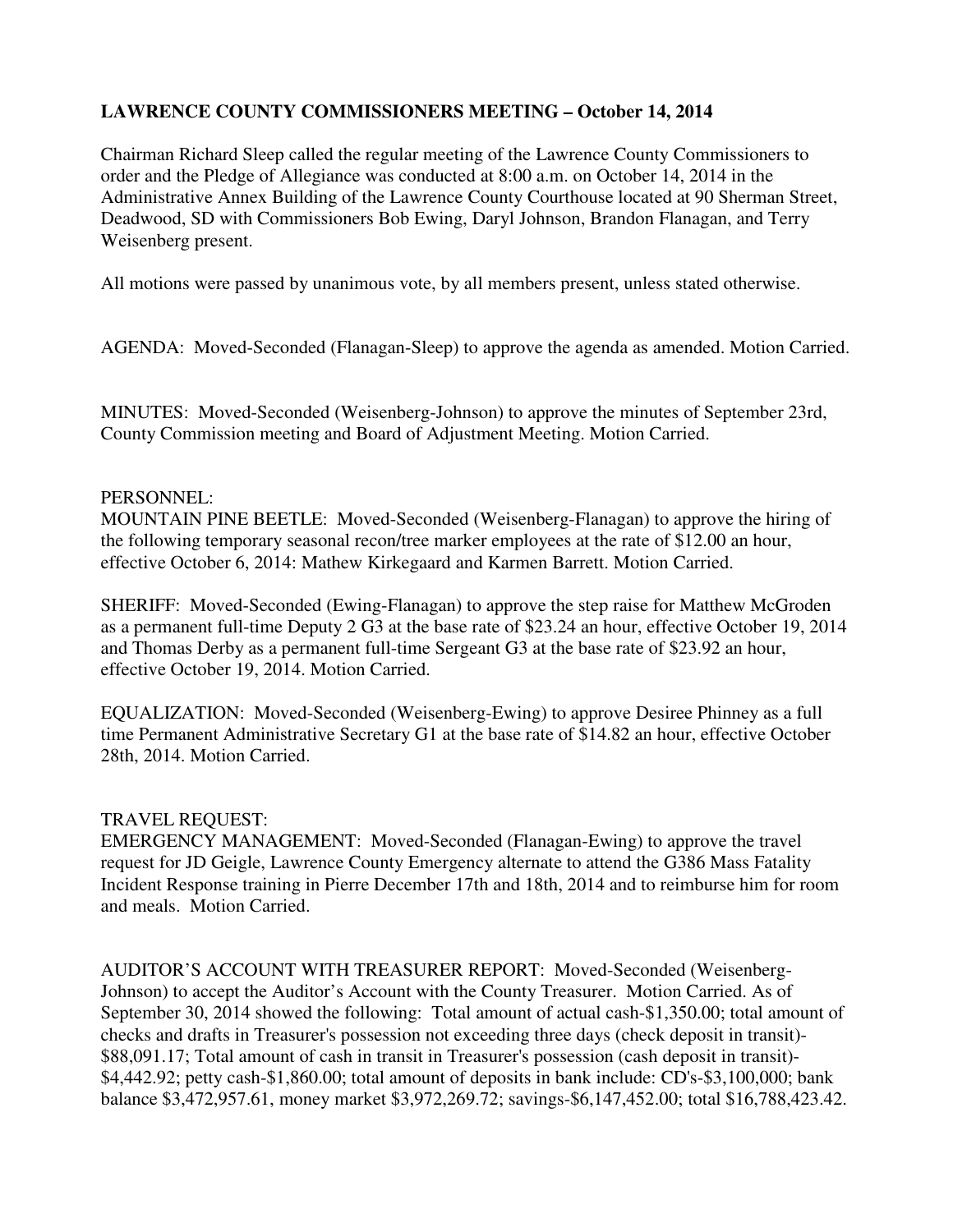GENERAL FUND SURPLUS ANALYSIS: The General Fund Surplus Analysis for Lawrence County as of September 30, 2014 is \$4,215,360.31 or 34.71%.

### AUTOMATIC SUPPLEMENTS:

EQUALIZATION: Moved-Seconded (Johnson-Flanagan) to approve the automatic supplement of \$500.00 for the Equalization mapping for funds received from another government agency. Motion Carried.

AIRPORT: Moved-Seconded (Johnson-Ewing) to approve the automatic supplement of \$141,778.73 for the Airport Capitol Projects for grant funds received. Motion Carried.

USFS/COUNTY MODIFICATION AGREEMENT: Moved-Seconded (Weisenberg-Flanagan) to approve and authorize the Chairman to sign the USFS/County Modification Agreement No. 12-PA-11020308-007 (MPB). Motion Carried.

2015 USGS/COUNTY STREAM FLOW GAGE AGREEMENT: Moved-Seconded (Weisenberg-Flanagan) to approve and authorize the Chairman to sign the 2015 USGS/County Stream Flow Gage Agreement. Motion Carried.

AMBULANCE AGREEMENT: Moved-Seconded (Ewing-Flanagan) to approve and authorize the Chairman to sign the Lead/Deadwood Ambulance Agreement. Motion Carried.

HOMELAND SECURITY GRANT: Moved-Seconded (Johnson-Ewing) to approve and authorize the Chairman to sign the State Homeland Security Program Grant Award in the amount of \$33,412 for UTV with tracks. Motion Carried.

### SHERIFF:

8:20 a.m. EXECUTIVE SESSION: Moved-Seconded (Johnson-Sleep) to go into executive session pursuant to (SDCL 1-25-2(3) Consultation with Legal Counsel about Contractual Matter). Motion Carried. 8:31 p.m. the Board opened for regular business with no action taken.

ANKLE MONITORING AGREEMENT: Moved-Seconded (Flanagan-Johnson) to approve and authorize the Chairman to sign the Electric Monitoring Service Agreement with BI Incorporated. Motion Carried.

SURPLUS PROPERTY: Moved-Seconded (Ewing-Flanagan) to declare the eight Arbitrator MK 1.5 VPU Vehicle Camera's SN#G8TA10019, G8TA10209, G8TA10038, G8TA10039, G8TA10249, G8TA10089, G8TA100598 and G8TA10238 surplus and give to the South Dakota State Highway Patrol. Motion Carried.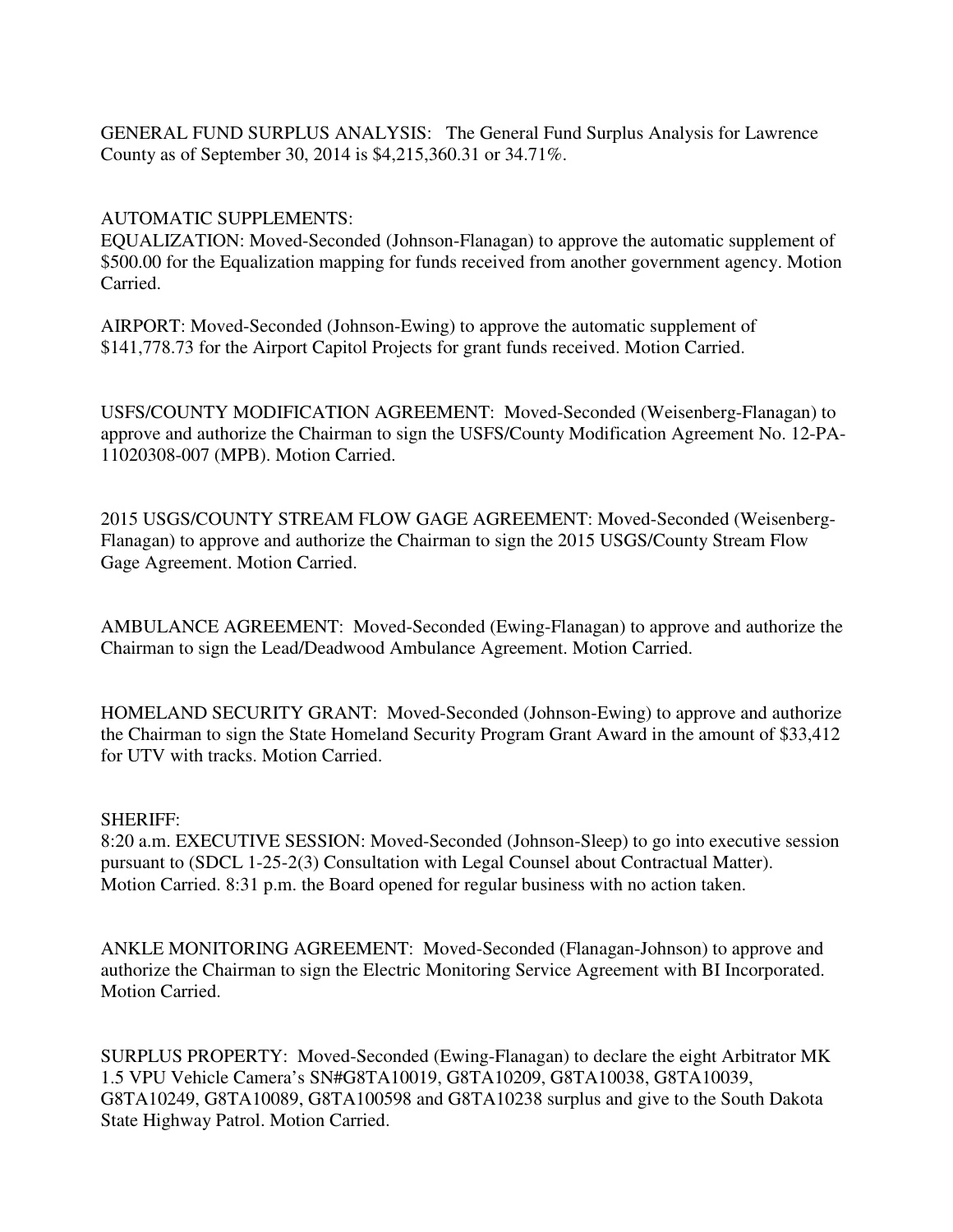SUPPLEMENTAL BUDGET: A public hearing was held for a supplemental budget for GENERAL FUND - Coroner - \$10,000 No public input was voiced and the hearing was closed. Moved-Seconded (Ewing-Flanagan) to approve and authorize the Chairman to sign the following Resolution #2014-18. Motion Carried.

RESOLUTION #14-18 TO ADOPT A SUPPLEMENTAL BUDGET: WHEREAS, the County Budget for Lawrence County, South Dakota, for the fiscal year 2014, failed to provide sufficient revenue to enable the County to conduct the indispensable functions of Government, and WHEREAS, the Board of County Commissioners of said County deems it necessary to make a Supplementary Budget, providing for appropriation in the amounts set out below. NOW, THEREFORE, BE IT RESOLVED THAT SAID BOARD, make, approve and adopt a Supplemental Budget for Lawrence County, South Dakota, for the year 2014, and that in said budget there will be and is hereby appropriated the following sum of money, to-wit: GENERAL FUND Coroner - \$10,000 The funds for the above amounts are to be provided from unappropriated cash balances and estimated revenue in the designated fund. Be it further RESOLVED that a hearing was held on the 14th day of October, 2014 at the hour of 8:25 a.m. in the Commissioners' Room in the Administrative Office Building at 90 Sherman Street, Deadwood, Lawrence County, South Dakota, and that said Notice of Hearing was posted according to law, SDCL 7-21-22. IN WITNESS WHEREOF, we have hereunto set our hands and official seal of Lawrence County, this 14th day of October, 2014. FOR THE BOARD OF COUNTY COMMISSIONERS Richard Sleep, Chairman. ATTEST: Connie Atkinson, Auditor

## HIGHWAY BUSINESS:

GRAVEL SURFACING AGGREGATE BID: The following bids were received for crushing of a minimum of 35,000 ton of gravel surfacing aggregate: Hills Material-\$6.29 per ton or \$222,425 minimum and Western Construction-\$5.75 per ton or \$202,650 minimum. Moved-Seconded (Weisenberg-Ewing) to accept the low bid from Western Construction for crushing of gravel surfacing aggregate for \$5.75 per ton or \$202,650 minimum. Motion Carried.

HIGHWAY 473 / HIGHWAY USE DEED/PLAT: Moved-Seconded (Ewing-Sleep) to table action on the Highway 473 Use Deed/Plat. Motion Carried.

RED HILL PLACE: The Board discussed a petition received from Darrell and Joanne Nicholas pursuant to SDCL 31-12-27.1 to gravel Red Hill Place Road #0092 with the agreement to pay for the gravel. Moved-Seconded (Ewing-Sleep) because it is in the best interest of the petitioner and in the public interest to approve and authorize the chairman to sign the agreement with Darrell and Joanne Nicholas on Red Hill Place Road #0092. Motion Carried. Aye-Weisenberg, Ewing, Flanagan and Sleep. Nay-Johnson. Johnson expressed concerns on the County bearing any cost in graveling a road that is a private drive that they do not allow anyone else to drive on.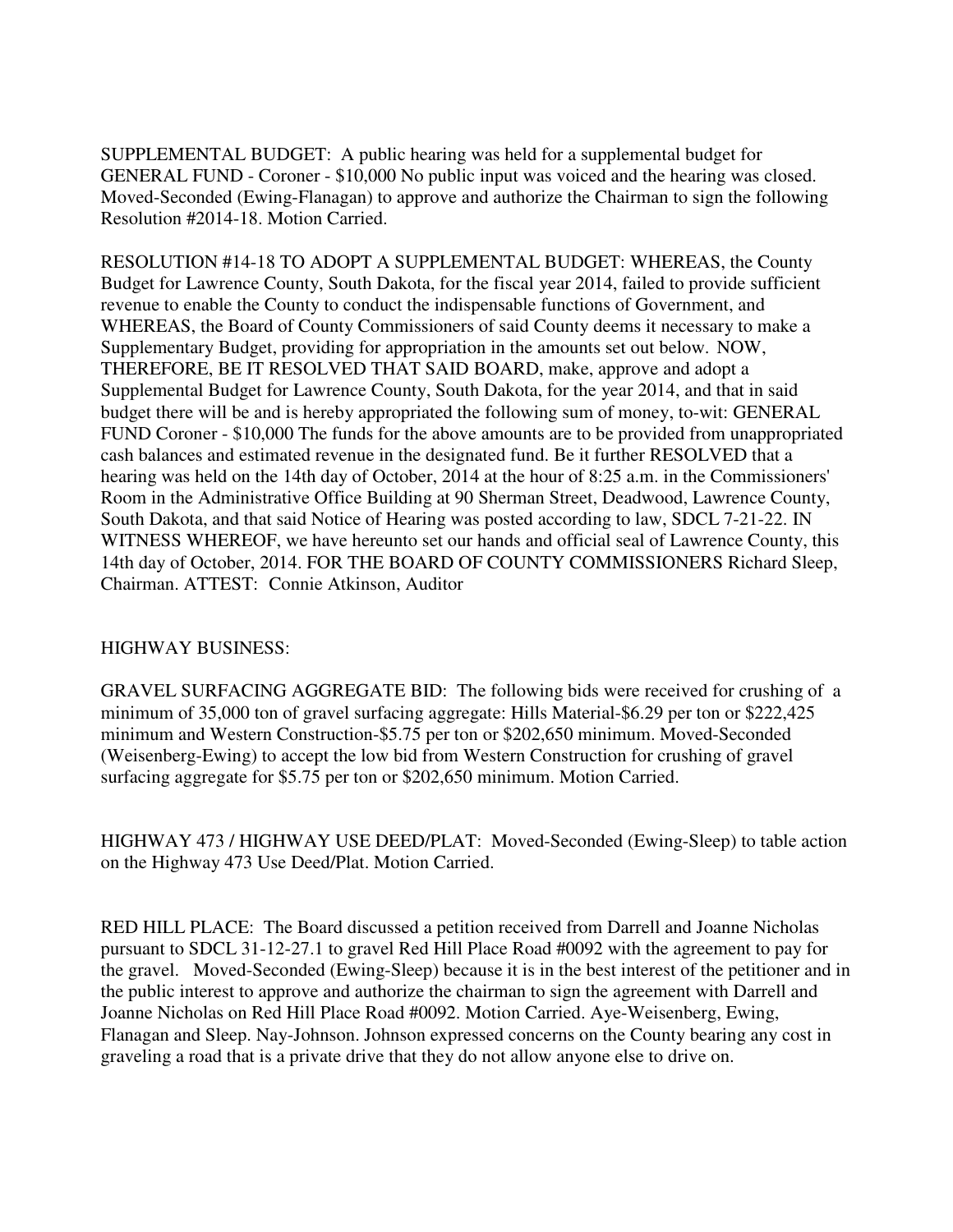SECONDARY ROAD DISCUSSION: The Board discussed possible legislation for County Roads so they can be on the County Road System with a no maintenance option. The Board will discuss again in the Spring of 2015.

FUEL QUOTES: The following fuel quotes were submitted as of September 10, 2014: Deadwood Diesel 4300: (prices per gallon) CBH Cooperative - \$3.21\*, Southside - \$3.39, MG Oil – 3.262, Deadwood Unleaded 2500 gallons: (prices per gallon) CBH Cooperative - \$3.153, Southside - \$3.29, MG Oil - \$3.023\*; Spearfish Diesel 2700 gallons: (prices per gallon) CBH Cooperative - \$3.25\*, Southside - \$3.49, MG Oil - \$3.262; Spearfish Unleaded 550 gallons: (prices per gallon) CBH Cooperative - \$3.193, Southside - \$3.39, MG Oil - \$3.023\*; Whitewood Diesel 600 gallons: (prices per gallon) CBH Cooperative - \$3.25\*, Southside \$3.49, MG Oil - \$3.262, \*Represents lowest quote awarded. No bid was received from Harms Oil Co.

COUNTY BUILDINGS: The Board discussed the need to replace the boilers for the County Buildings. Moved-Seconded (Flanagan-Johnson) to contract with John W. Hey and Company for professional services to provide Study Services for the Boiler Replacement Project. Motion Carried.

HEALTH NURSE REPORT: Wade Huntington Regional Manager was present to review the quarterly community health report.

### PLANNING & ZONING:

BOARD DISCUSSION/ACTION: Amber Vogt updated the Board on Planning and Zoning issues. The Board discussed the proposed Spearfish 3-Mile Jurisdiction Ordinance Committee. Richard Sleep expressed interest in serving on the Committee and possibly Randy Deibert.

FIRE PLAN REVIEW COMMITTEE: The Board discussed the Fire Plan Review Committee upcoming meeting. Randall Roseneau, Commissioner Elect will replace Bob Ewing on the Committee along with Daryl Johnson representing the County Commission.

LAC MINERALS: The Board discussed and reviewed the LAC Minerals Technical Revision No. 67 to Richmond Hill Permit #'s 445 and 460. Moved-Seconded (Flanagan-Weisenberg) to direct Amber Vogt to send a letter to SD DENR stating the County and Office of Planning of Zoning find this technical revision to be in compliance with LAC Minerals Conditional Use Permit. Motion Carried.

PRELIMINARY PLAT / ABERLE – CHANDLER DEV: Moved-Seconded (Flanagan-Weisenberg) to approve the Preliminary Plat for Aberle/Chandler Dev. for Sugarloaf Village located off of Hwy 14 with the contingency that they add the structures on the preliminary plat. Motion Carried.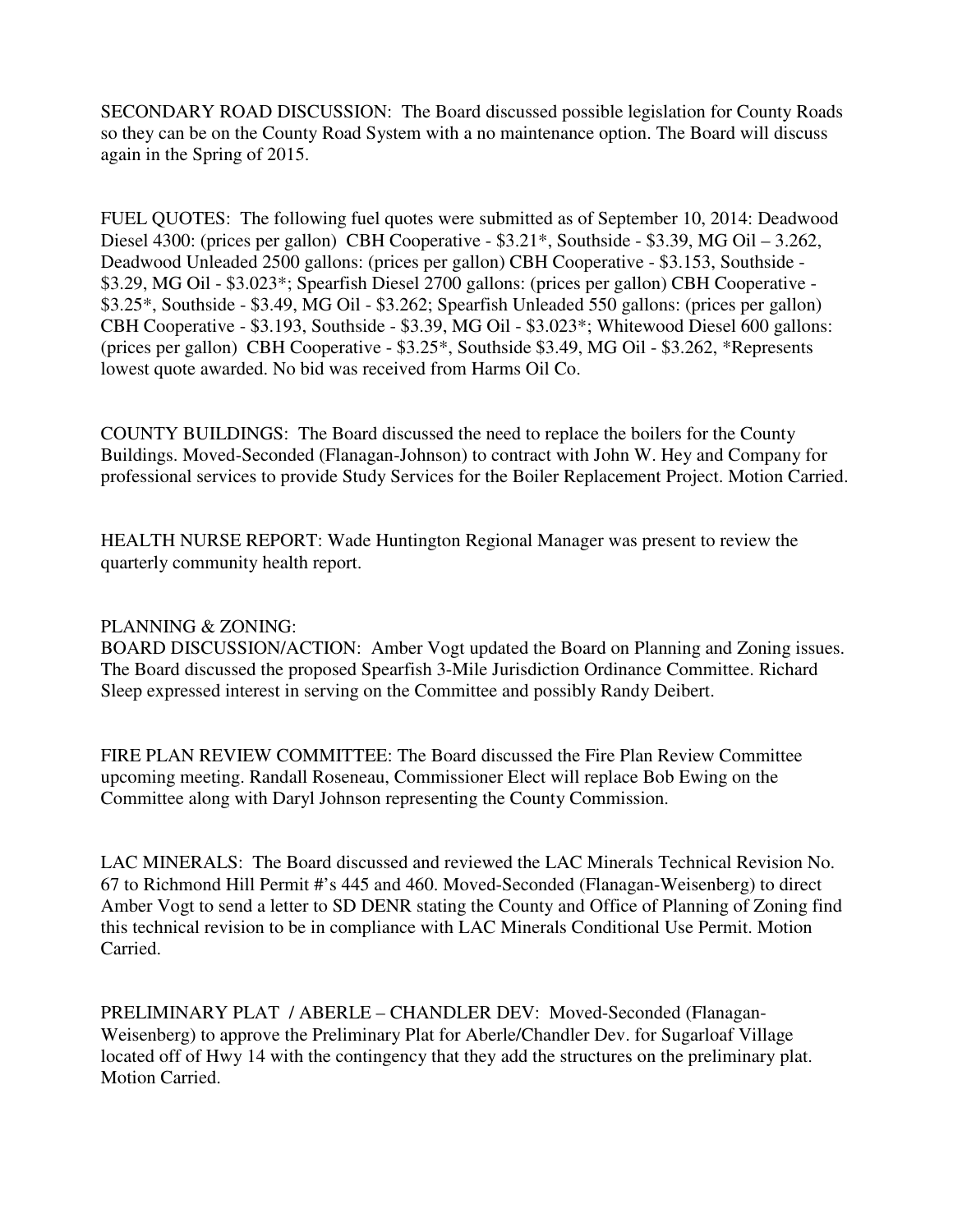PRELIMINARY PLAT / ABERLE – CHANDLER DEV: Moved-Seconded (Weisenberg-Flanagan) to approve the Final Plat for Aberle/Chandler Dev. for Sugarloaf Village for Lots 29A and 30A of Sugarloaf Village located off of Hwy 14. Motion Carried.

### ITEMS FROM COMMISSIONERS:

WATERS OF THE U.S.: Moved-Seconded (Ewing-Sleep) To send an official comment letter opposing the "Waters of the U.S." rule. Motion Carried.

#### BILLS:

Moved-Seconded (Flanagan-Weisenberg) to approve payment of the following payroll and vouchers listed below for expenditures for insurance, professional services, publications, rentals, supplies, repairs, maintenance, travel, conference fees, utilities, furniture and equipment drawn on the proper funds and various departments. Motion Carried.

Payroll: Comm-\$11,920.96; Aud-\$17,027.51; Treas-\$20,902.16; Comp-\$16,681.06; States Atty- \$25,817.62; Pub Def-\$21,987.52; Gen Govt Bldg-\$19,737.36; Equal-\$27,433.31; Rod-\$15,666.56; Vso-\$2,552.82; Disp-\$23,325.51; Jail-\$73,123.34; Jail-\$38,822.26; Coroner-\$1,117.30; 24/7- \$259.80; Emerg Mgnt-\$7,866.20; E911-\$3,529.60; Highway-\$78,960.61; Air-\$2,508.90; Mh Serv- \$168.00; Weed-\$21,398.19; Pz-\$10,009.68; Bills: Green,Sheree-\$203.57; Goetsch,Martin-\$30.00; Hamilton,Marian-\$30.00; Black,Sue-\$30.00; Larson,Rene'-\$74.00; Thomson,Paul-\$74.00; Vogt,Amber-\$45.00; Dragoo,Shelley-\$149.00; Gould,Gary-\$336.90; Rakow,Julie-\$137.00; Abernathy,Emily-\$30.00; Thielen,Trevor-\$32.56; Peterson,Virginia-\$7.50; American Family Life- \$3,264.45; BH Federal Credit Union-\$6,973.00; Credit Collections Bureau-\$222.77; Deadwood Recreation Center-\$631.00; Delta Dental Of South Dakota-\$6,957.22; Dept Of The Treasury- \$54,472.16; Diversified Collections-\$100.00; Hartford-Priority Accounts-\$1,733.28; Northern Hills Rec Center-\$144.00; Office Of Child Support-\$582.93; SD Retirement System-\$55,290.01; Sdrs Supplemental Retirement-\$1,419.00; Washington State Support Reg-\$75.00; Wellmark Blue Cross- \$74,723.75; Wow!-\$303.09; A&B Business,Inc Solutions-\$1,147.84; A&B Welding Supply- \$61.53; A&I Distributors-\$135.40; A To Z Shredding-\$48.75; Abc Business Supply-\$2,216.63; Aberdeen Llc-\$1,155.00; Air Connection-\$67.42; Alpine Impressions-\$182.00; American Stamp& Marking-\$115.17; Apex Software-\$1,080.00; At&T Mobility-\$920.12; BH Chemical Company- \$143.66; BH Federal Credit Union-\$6,999.55; BH Land Analysis-\$1,592.50; BH Pioneer-\$263.97; BH Power-\$878.88; BH Resource Conservation-\$4,000.00; Ball,Megan-\$150.00; Big Sky Communications-\$79.00; Black Hills Pure-\$46.50; Bob Barker Company-\$141.00; Broward County Sheriff-\$50.00; Butler Machinery Co-\$532.70; Butte County-\$37,300.00; Butte Electric Coop-\$449.30; Capital Reporting Services-\$345.00; Century Business Products-\$259.02; Centurylink-\$160.16; City/County Alcohol&Drug-\$2,093.50; Clinical Lab Of BH-\$1,972.00; Cooks Correctional-\$34.82; Credit Collections Bureau-\$427.57; Dakota Equipment Rental- \$2,153.62; Dakota Security Systems-\$2,822.55; Deadwood Development Company-\$147.20; Deadwood,City Of-\$865.99; Deepnet Security Ltd-\$3,151.00; Dept Of The Treasury-\$52,900.50; Diversified Collections-\$100.00; Eke-\$59,237.41; Election Sys&Software-\$5,411.25; Fastenal- \$3.72; Federal Express Corp-\$19.86; First Gold Hotel-\$104.00; First Western Ins Deadwood- \$50.00; Fisher Sand&Gravel-\$2,275.80; Frontier Glass-\$250.00; Great Plains Chemical-\$180.00; Grimm's Pump Service-\$244.88; Heartland Paper Co-\$176.30; Heisler Hardware-\$96.88; Hills Material Comp-\$62,863.31; Id Zone South-\$456.00; Kinney,Matthew-\$2,105.46; Koala Electric- \$204.82; Kosel,Joseph-\$482.65; LC Conservation Dist-\$5,000.00; L-3 Communications-\$153.00; Lawson Products-\$433.33; Lead,City Of-\$66.75; Lead-Deadwood Sanitary-\$431.50; Lee,James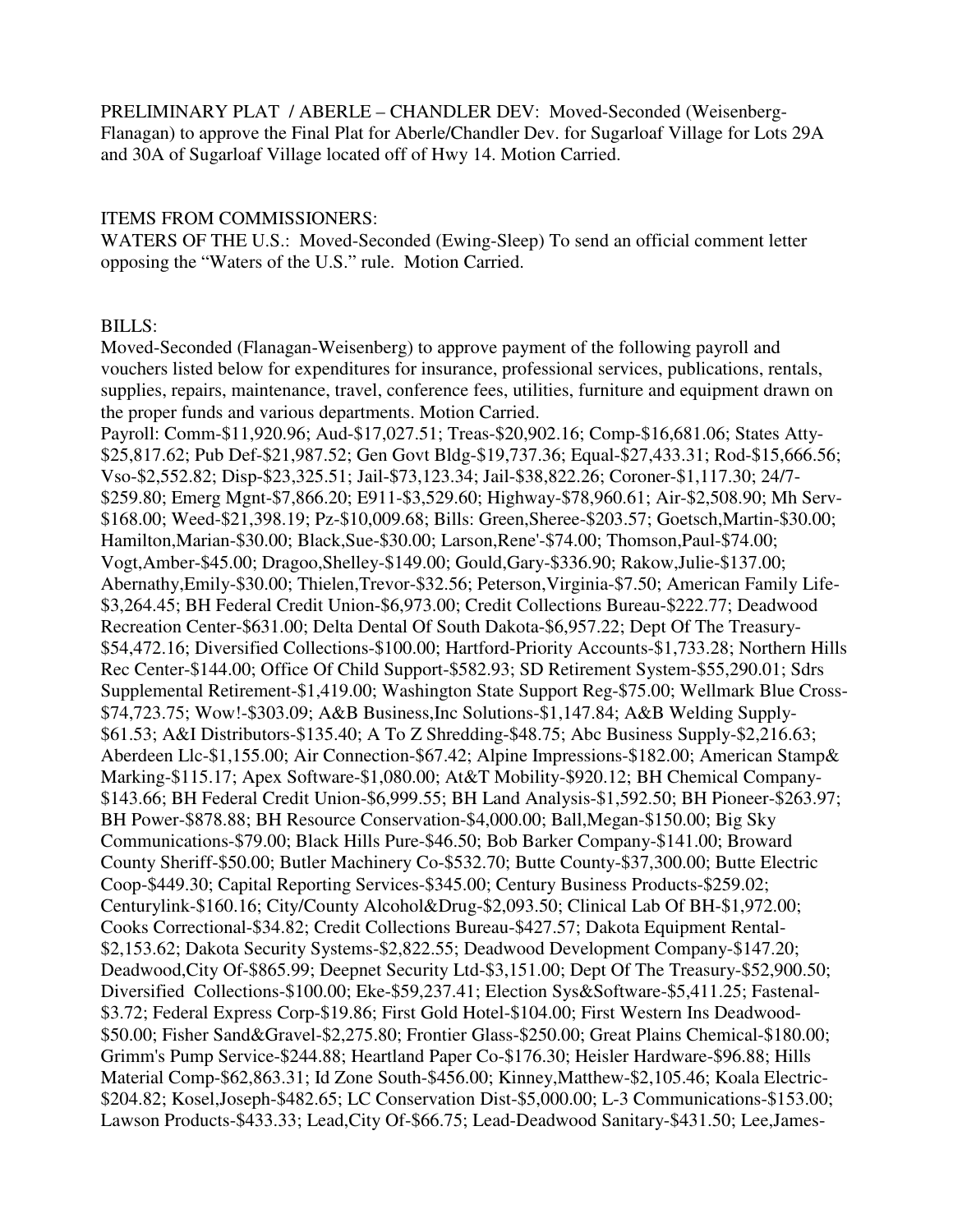\$15.00; Lexisnexis Risk Data Mgnt-\$75.00; Lizard Tech-\$855.00; Lynn's Dakotamart Pharmacy- \$9.45; Mcclure,Susan-\$100.00; Midcontinent Communications-\$34.26; Montana Dakota Utilities- \$2,393.24; National Assoc Of Counties-\$482.00; National Emergency-\$274.00; Nebraska Salt&Grain Co-\$28,532.12; Nelson,Tonya-\$250.00; Neve's Uniforms-\$149.30; Northern Hills Dental-\$599.06; Northern Truck Equip-\$13,920.50; Novus-\$112.00; Office Of Child Support- \$582.93; Pennington Co Auditor-\$174.00; Pennington County Sts Attny-\$645.00; Pictometry International Corp-\$420.00; Plumbmaster-\$409.55; Powerplan-\$1,406.31; Quill-\$47.59; RC Finance Office-\$2,450.00; RC Regional Hospital-\$167.21; Rabe Elevator-\$925.97; Rapid Transcript-\$366.00; Regional Health Physicians-\$277.86; Rocket Lube-\$275.45; SD Dept Of Labor Unemployment-\$1,374.02; SD State Treasurer-\$14,102.31; Sdrs Supplemental Retirement- \$1,419.00; Secretary Of State-\$30.00; Securus Technologies T-Netix-\$1,197.90; Servall Towel&Linen-\$358.09; Spearfish Auto Supply-\$2,000.42; Sterna,Laura-\$250.00; Sturdevant's Auto Parts-\$1,208.33; Swisher Hygiene/Css-\$67.00; Swsh Mount Hood Mfg-\$18.40; Sysco Montana- \$3,803.25; Tigerdirect-\$122.02; Top Quality Glove-\$130.00; Triple K Tire&Repair-\$531.93; Twilight First Aid&Safety-\$46.80; Twin City Hardware&Lumber-\$513.29; Washington State Support Reg-\$75.00; Waste Connections-\$678.15; Watertree-\$31.30; Wells Fargo Business Card- \$3,849.94; Wells Plumbing&Farm Supp-\$8.40; Westcoast Sales&Marketing-\$947.73; Western Communication-\$75.00; Western Sd Juvenile Serv-\$791.55; White Drug-\$1,711.26; White's Queen City Motors-\$156.04; Wilde&Hunt, Prof Llc-\$2,718.71; Z&S Dust Control-\$5,273.89; Witness & Jurors: Geist,J-\$64.80; Sumners,J-\$61.10; Craiger,E-\$61.10; Graham,W-\$61.10; Hartl,S-\$64.80; Hubbard,L-\$62.58; Kliewer,M-\$55.92; Noteboom,T-\$64.80; Plaggemeyer, J-\$61.10; Young,T- \$64.06; Eggers,T-\$22.22; Aigner,A-\$31.10; Beardon,A-\$33.32; Gillenwater,Z-\$31.10; Ladson,T- \$33.32; Mcconaughey,M-\$22.22; Molina,B-\$20.00; Olmstead,D-\$44.05; Skroch,K-\$33.32; Weaver,B-\$20.74;

ADJOURN: 9:45 a.m. There being no further business the Chairman adjourned the meeting.

 $\overline{\phantom{a}}$  , and the contract of the contract of the contract of the contract of the contract of the contract of the contract of the contract of the contract of the contract of the contract of the contract of the contrac

 $\overline{\phantom{a}}$  , and the contract of the contract of the contract of the contract of the contract of the contract of the contract of the contract of the contract of the contract of the contract of the contract of the contrac

Date Approved

ATTEST:

Richard Sleep, Chairman

Connie Atkinson, Auditor

\_\_\_\_\_\_\_\_\_\_\_\_\_\_\_\_\_\_\_\_\_\_\_\_\_\_\_\_\_\_\_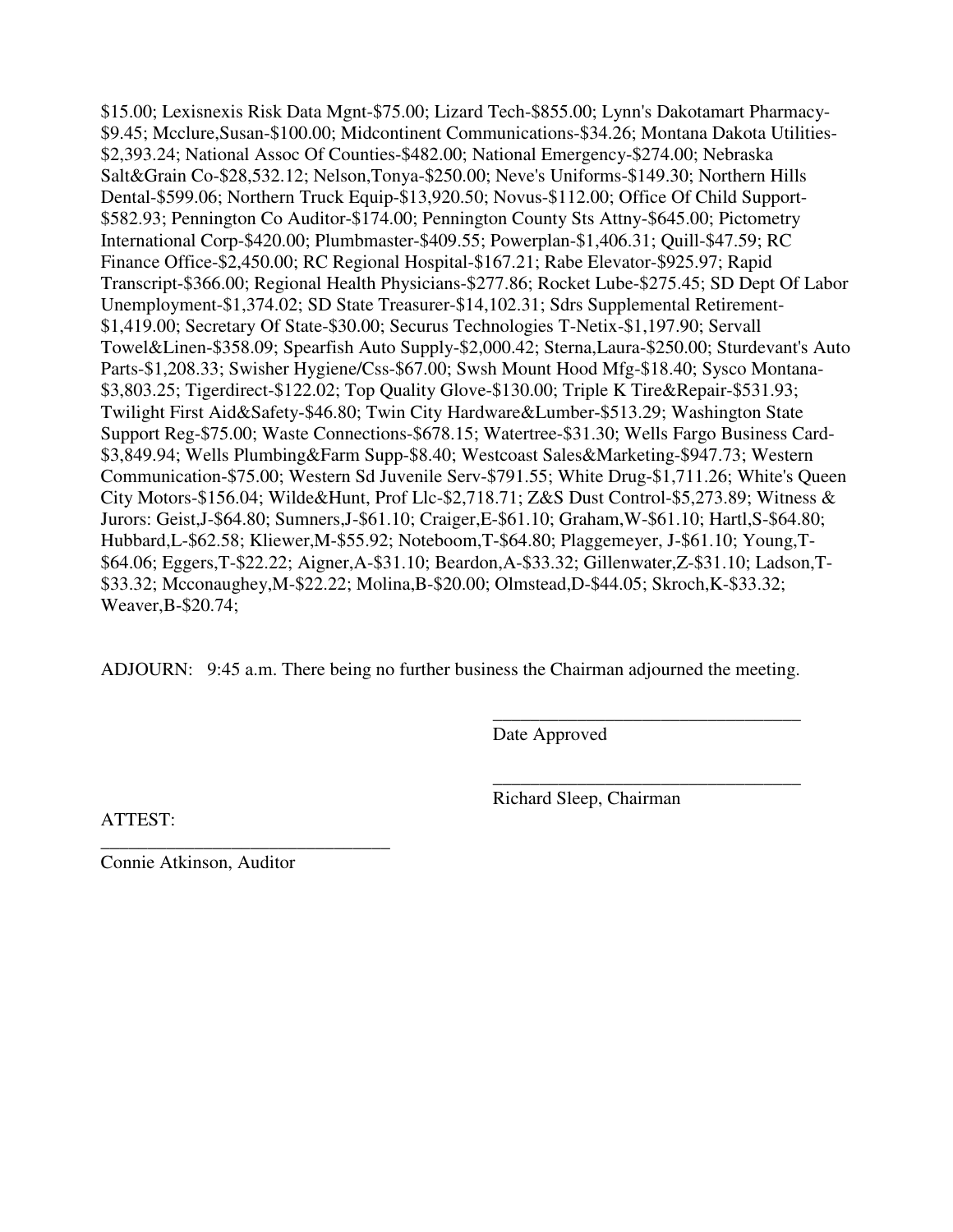# **LAWRENCE COUNTY COMMISSIONERS MEETING – October 28, 2014**

Chairman Richard Sleep called the regular meeting of the Lawrence County Commissioners to order and the Pledge of Allegiance was conducted at 8:00 a.m. on October 28, 2014 in the Administrative Annex Building of the Lawrence County Courthouse located at 90 Sherman Street, Deadwood, SD with Commissioners Bob Ewing, Daryl Johnson, Brandon Flanagan, and Terry Weisenberg present.

All motions were passed by unanimous vote, by all members present, unless stated otherwise.

AGENDA: Moved-Seconded (Weisenberg-Flanagan) to approve the agenda as amended. Motion Carried.

MINUTES: Moved-Seconded (Weisenberg-Ewing) to approve the minutes of October 14th, County Commission meeting with the correction that Richard Sleep voted against the Homeland Security Grant. Motion Carried.

### PERSONNEL:

Moved-Seconded (Ewing-Sleep) to allow employees to donate leave to Matt McCroden upon the exhaustion of the employee's accumulated vacation time, "comp. time" and sick leave. Motion Carried.

EQUALIZATION: Moved-Seconded (Ewing-Flanagan) to approve Jason Fisher as a Full-Time Permanent Appraiser III G2 at the base rate of \$18.19 an hour, effective October 19, 2014. Motion Carried.

SHERIFF: Moved-Seconded (Weisenberg-Ewing) to approve Matt Hardin as a Full-Time Permanent Corrections I G3 at the base rate of \$15.88 an hour, effective November 16, 2014. Motion Carried.

Moved-Seconded (Flanagan-Sleep) to approve Megan Merwin as a Full-Time Permanent Deputy II G3 at the base rate of \$23.24 an hour, effective November 16, 2014. Motion Carried.

Moved-Seconded (Ewing-Flanagan) to approve Lance Palmer as a Full-Time Permanent Corrections I G3 at the base rate of \$15.88 an hour, effective October 19, 2014. Motion Carried.

Moved-Seconded (Weisenberg-Flanagan) to approve Jolene Wetz as a part-Time (under 20) Permanent Corrections I G3 at the base rate of \$15.88 an hour, effective October 19, 2014. Motion Carried.

Moved-Seconded (Flanagan-Ewing) to approve Michael Johnson as a Full-Time Permanent Corrections Sergeant G3 at the base rate of \$18.88 an hour, effective November 02, 2014. Motion Carried.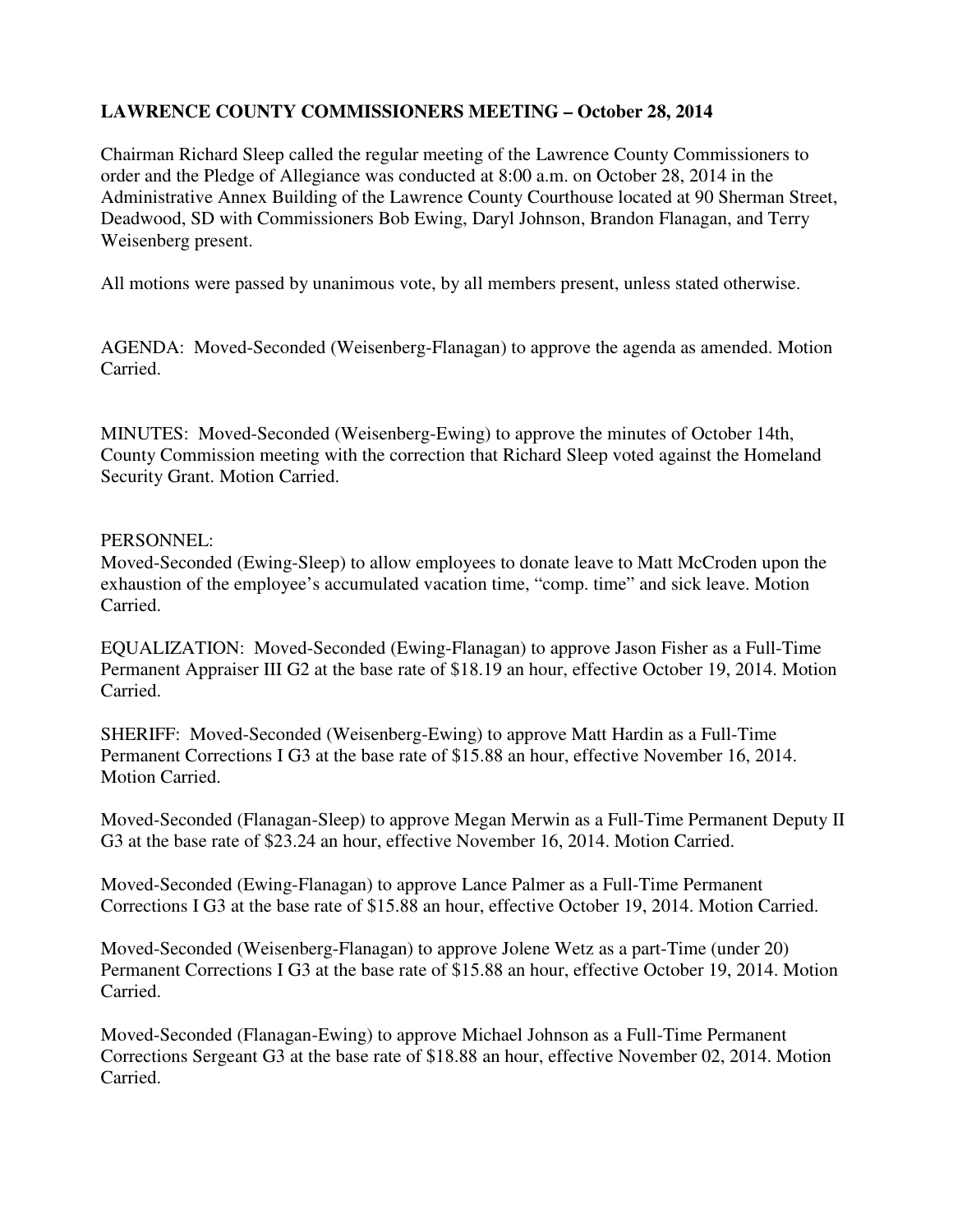Moved-Seconded (Johnson-Flanagan) to approve the advertising of a full-time corrections officer and part-time corrections officer. Motion Carried.

STATES ATTORNEY: Moved-Seconded (Weisenberg-Flanagan) to approve and authorize the Chairman to approve the appointment of Deputy States Attorney for Kevin J. Krull and Sarah Morrison. Motion Carried.

FAIR BOARD: Moved-Seconded (Johnson-Ewing) to appoint Doug Pavil to the Fair Board to fill the term of Susan Pisani. Motion Carried.

CANCELED CHECK RESOLUTION #2014-22: Moved-Seconded (Weisenberg-Ewing) to approve and authorize the Chairman to sign Resolution #2014-22. Motion Carried. LAWRENCE COUNTY RESOLUTION # 2014-22 WHEREAS the Lawrence County Auditor has presented the Lawrence County Board of Commissioners with a list of checks whereon the County of Lawrence is the Drawer, a copy of which list is attached hereto marked as Exhibit "A" and made a part hereof as though set forth fully herein, and WHEREAS each of the checks listed has not been presented for payment within one (1) year of the date upon which the check was issued, and WHEREAS, there are 49 checks totaling \$1,173.33 that are outstanding, NOW, THEREFORE, BE IT RESOLVED by the Lawrence County Board of Commissioners, pursuant to SDCL 7-22-17, that the checks on said Exhibit "A" be and are hereby canceled and that the Lawrence County Auditor note such cancellation in the check register. DATED this 28th day of October, 2014. FOR THE BOARD: Richard Sleep, Chairman. ATTEST: Connie Atkinson, Auditor

### AUTOMATIC SUPPLEMENTS:

AIRPORT: Moved-Seconded (Weisenberg-Johnson) to approve the automatic supplement of \$181,102.96 for the Airport Capitol Projects for grant funds received. Motion Carried.

EMPLOYEE INSURANCE 2015: Bruce Outka spoke on behalf of the Insurance Committee. Outka discussed the health insurance quotes received for 2015 and stated the Insurance Committee recommended the County remain with Wellmark, which offered a 2.09% increase for insurance premiums in 2015. Moved-Seconded (Weisenberg-Johnson) to approve and authorize the Chairman to sign the contract with Wellmark for 2015. Motion Carried.

AMENDMENT #11 TO THE LAWRENCE COUNTY PERSONNEL POLICY LONGEVITY PAY: Moved-Seconded (Flanagan-Weisenberg) to approve, adopt and authorize the Chairman to sign the following Resolution #2014-19 Amendment #10 A Resolution Amending the Lawrence County Personnel Policy Handbook Longevity Pay. Motion Carried. Resolution #2014-19 Amendment #10 A Resolution Amending the Lawrence County Personnel Manual: WHEREAS, the Lawrence County Commissioners have adopted the Lawrence County Personnel Manual to establish a fair system of personnel administration; and WHEREAS, updates need to be made to the manual to ensure the fair and equitable system is updated; THEREFORE BE IT RESOLVED, that effective December 28th, 2014 and upon favorable passage of this Resolution and until otherwise revised, the following revision is herby adopted for: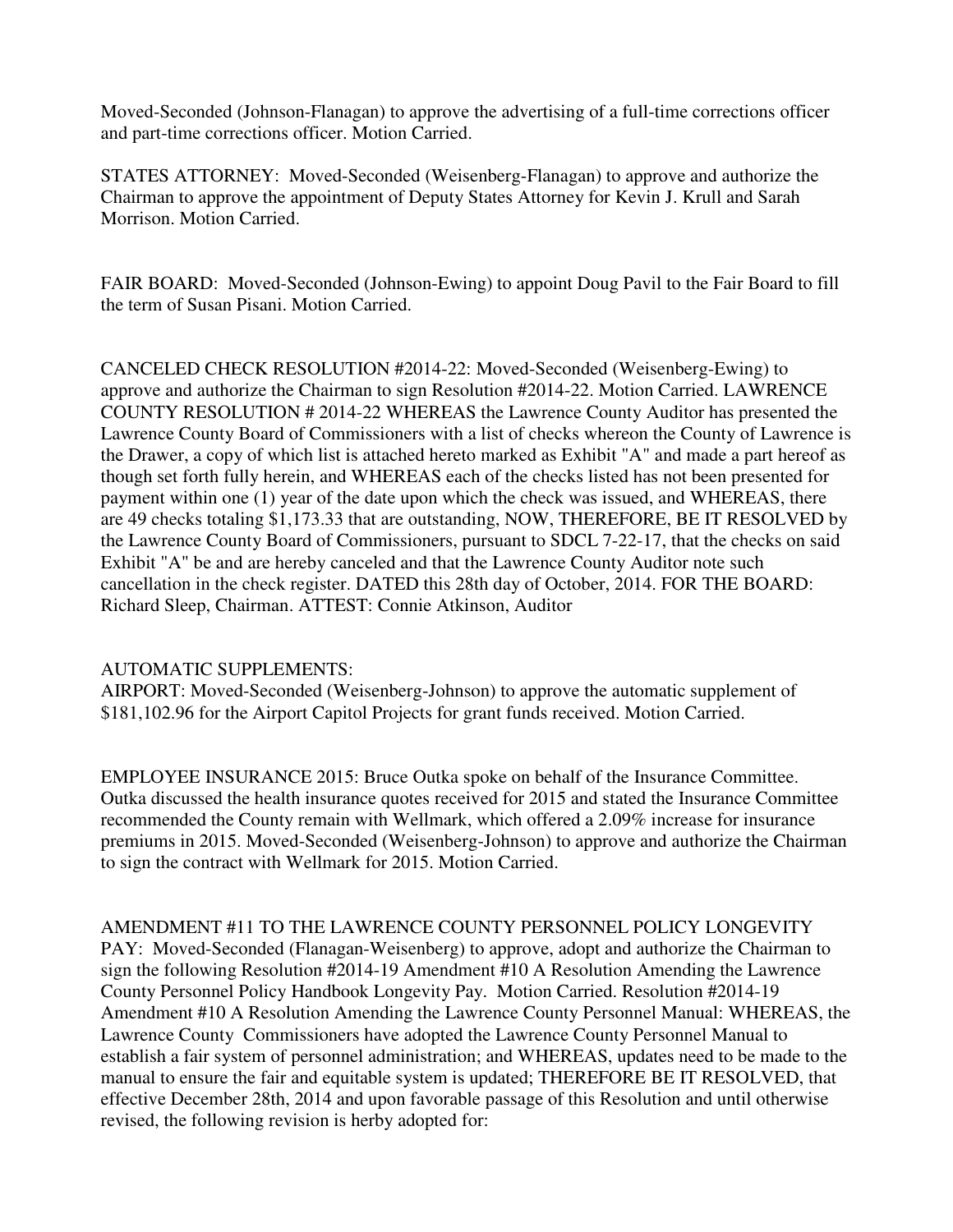3.5) LONGEVITY PAY: Longevity pay will be awarded to permanent employees who have been employed for a minimum of five  $(5)$  years. Eligibility takes place on anniversary date of 5th year of employment, with increases on the 10th year of employment, 15th year of employment, and 20th year of employment.

Longevity pay schedule is as follows:

- 5 Years 2 cent per hour for each year of employment.
- 10 Years- 4 cents per hour for each year of employment.
- 15 Years- 6 cents per hour for each year of employment.
- 20 Years- 8 cents per hour for each year of employment.

Elected Officials are eligible for longevity pay. Elected County Commissioners are not eligible for longevity pay. Seasonal employees working consecutive years are eligible for longevity pay. Dated this 28th day of October, 2014. For the Board: Richard Sleep, Chairman. Attest: Connie Atkinson, Auditor.

AMENDMENT #11 TO THE LAWRENCE COUNTY PERSONNEL POLICY ACA SAFE HARBORS: Moved-Seconded (Johnson-Weisenberg) to follow the Insurance Committee's recommendation and approve, adopt and authorize the Chairman to sign the following Resolution #2014-20 Amendment #11 A Resolution Amending the Lawrence County Personnel Policy Handbook ACA Safe Harbors. Motion Carried.

LAWRENCE COUNTY RESOLUTION NO. 2014-20 AMENDMENT #11 A RESOLUTION AMENDING THE LAWRENCE COUNTY PERSONNEL POLICY HANDBOOK MAKING CERTAIN DECLARATIONS CONCERNING COMPLAINCE WITH EMPLOYER SHARED RESPONSIBILITY UNDER THE AFFORDABLE CARE ACT (ACA) WHEREAS, Lawrence County ("County") is required to meet certain provisions of the ACA WHEREAS, under the Shared Employer Responsibility provisions of the ACA, employers with 50 (100, in 2015) or are full-time and full-time equivalent employees may pay penalties if any full-time employees receives a premium tax credit or cost-sharing reduction when purchasing health care coverage on the Marketplace: WHEREAS, for purposes of the ACA, a full-time employee is one who averages at least 30 hours of service per week or 130 hours per month. This definition of "full-time" is used to determine applicable large employer status and which employees to offer coverage. For purposes of the ACA, the number of full-time equivalent employee (FTE) is the equivalent of the total number of service hours in a month (up to 120 per employee) by all non-full-time, divided by 120; WHEREAS, in order to avoid potential penalties, employers, such as Lawrence County with over 50 full-time employees shall: 1. Offer health coverage to full-time employees and their dependents (children up to age 26). 2. Offer health coverage that meets the minimum value requirement of 60 percent. 3. Offer health coverage that is affordable relative to an employee's household income. WHEREAS, for purposes of the ACA, "affordability", coverage is considered affordable to an employee if the annual employee contribution for the lowest cost self-only coverage providing minimum value does not exceed 9.5% of the employee's household income for the taxable year. Annual household income is the modified adjusted gross income of the employee and any members of the family living in the household who are required to file a federal income tax return. Cost of coverage refers to the amount the employee contributes to the premium. It does not include out-ofpocket costs, wellness, discounts (other than tobacco cessation programs) or other costs; WHEREAS, in most cases an employer will not know an employee's annual household income. This fact has prompted the IRS to develop three optional safe harbors to determine affordability. An employer may use one or more of the safe harbors within the same time period. however, the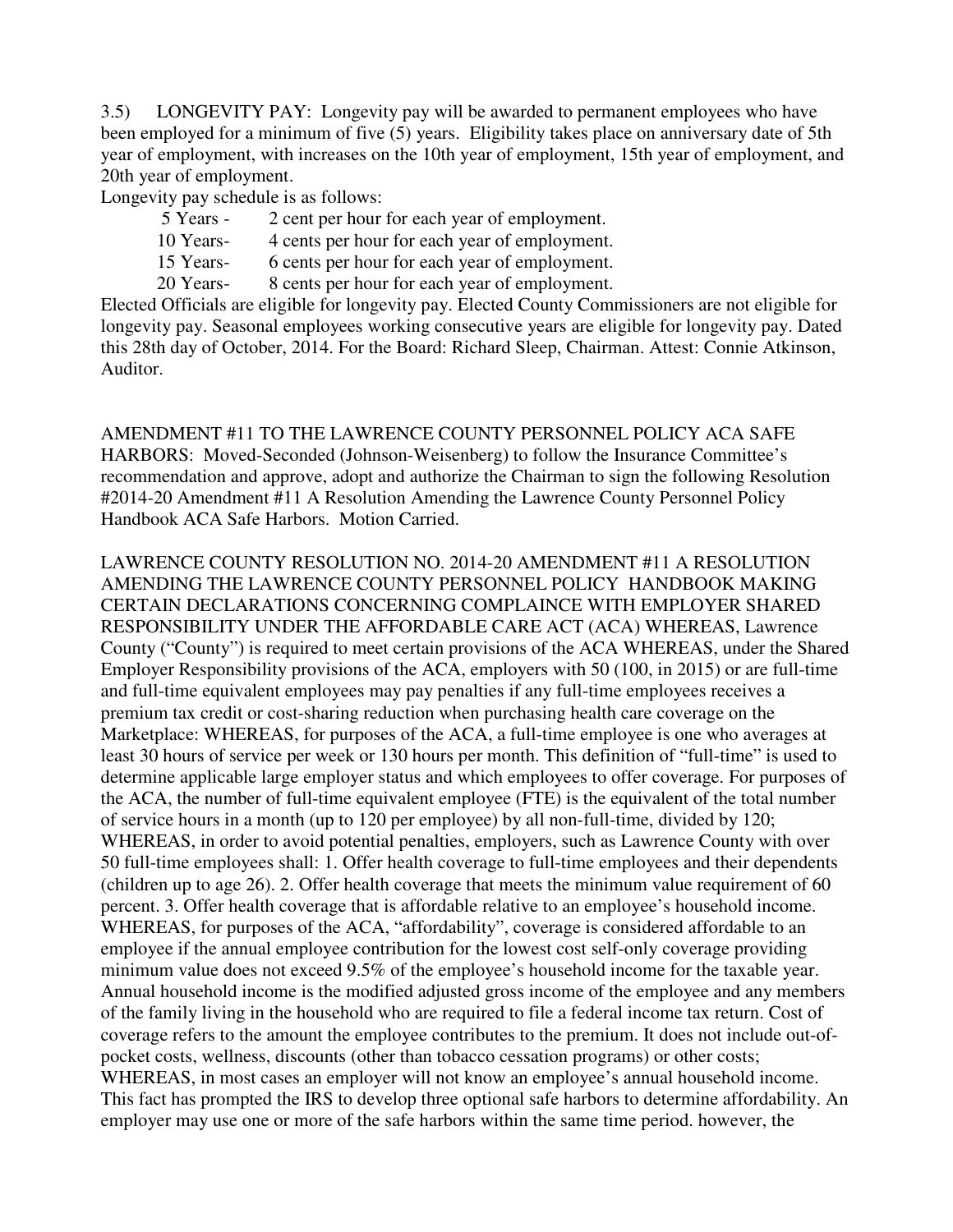employer must consistently and uniformly apply the safe harbor to a reasonable category of employees as long as the method is uniform and consistent for all employee categories; WHEREAS, one of the allowable safe harbors is the Federal Poverty Level (FPL) for a single individual. This safe harbor offers a simple approach that employers can use prospectively to determine quickly if a coverage option is affordable for all employees, or to design a coverage option that will be affordable for all employees. If the employee contribution for self-only coverage does not exceed 9.5% of the FPL, the employer coverage would be affordable for all employees. This affordability safe harbor is determined without regard to what the applicable large employer actually pays the full-time employee. WHEREAS, a measurement period is required to determine ongoing employees' "full-time" status. This measurement period can be a 3-12 month period as selected by the employer. The employer also chooses the start date of the look back period. This look-back safe harbor provides flexibility, workability and predictability. Without this safe harbor, penalties are determined on a month-to-month basis. NOW THEREFORE, BE IT RESOLVED, that the Board of County Commissioners, for purposes of the ACA, elects to use the Federal Poverty Line safe harbor for determining affordability; NOW THEREFORE, BE IT RESOLVED, that the Board of County Commissioners, for purposes of the ACA, elects to use a 12 month, calendar year, safe harbor period as the measurement period to determine ongoing employees "full-time" status with such period commencing initially on October 1, 2013 through September 30, 2014, with a like period to be used for this purpose thereafter until otherwise amended. NOW THEREFORE, BE IT FURTHER RESOLVED, that the Board of County Commissioners hereby creates Section \_\_\_\_\_ as Appendix #17 of the Lawrence County Personnel Policy Handbook. Dated this 28th day of October, 2014. FOR THE BOARD: Richard Sleep, Chairman. ATTEST: Connie Atkinson, Auditor.

MOUNTAIN PINE BEETLE DONATION: The Board acknowledged and thanked the Spearfish Canyon Owners Association for their donation of \$5,000.00 to fight the Mountain Pine Beetle infestation in Spearfish Canyon.

### AIRPORT:

AIRPORT REPAIRS: Moved-Seconded (Johnson-Weisenberg) to authorize Bruce Outka to advertise for Request for Proposals (RFP) for the Airport Repairs from the 2013 hail storm. Motion Carried.

AIRPORT PROJECT: Moved-Seconded (Weisenberg-Flanagan) to approve and authorize the Chairman to sign the 3-46-0065-22-2014 State Financial Assistance Agreement for the Airport to update the Airport Layout Plan and Associated Narrative Report, Including AGIS. Motion Carried.

HIGHWAY BUSINESS: Allan Bonnema updated the Board on the service road by Exit 2 and issues they are incurring. The Board discussed the culvert by the Rizzi / Hall property and stated no further action is anticipated except to keep the culvert cleaned out.

#### UTILITY PERMIT

BLACK HILLS POWER: Moved-Seconded (Ewing-Sleep) to follow the recommendation of Allan Bonnema Highway Superintendent and approve and authorize the Chairman to sign the Application for Utility Permit for Black Hills Power and Light on Galena Rd. Motion Carried.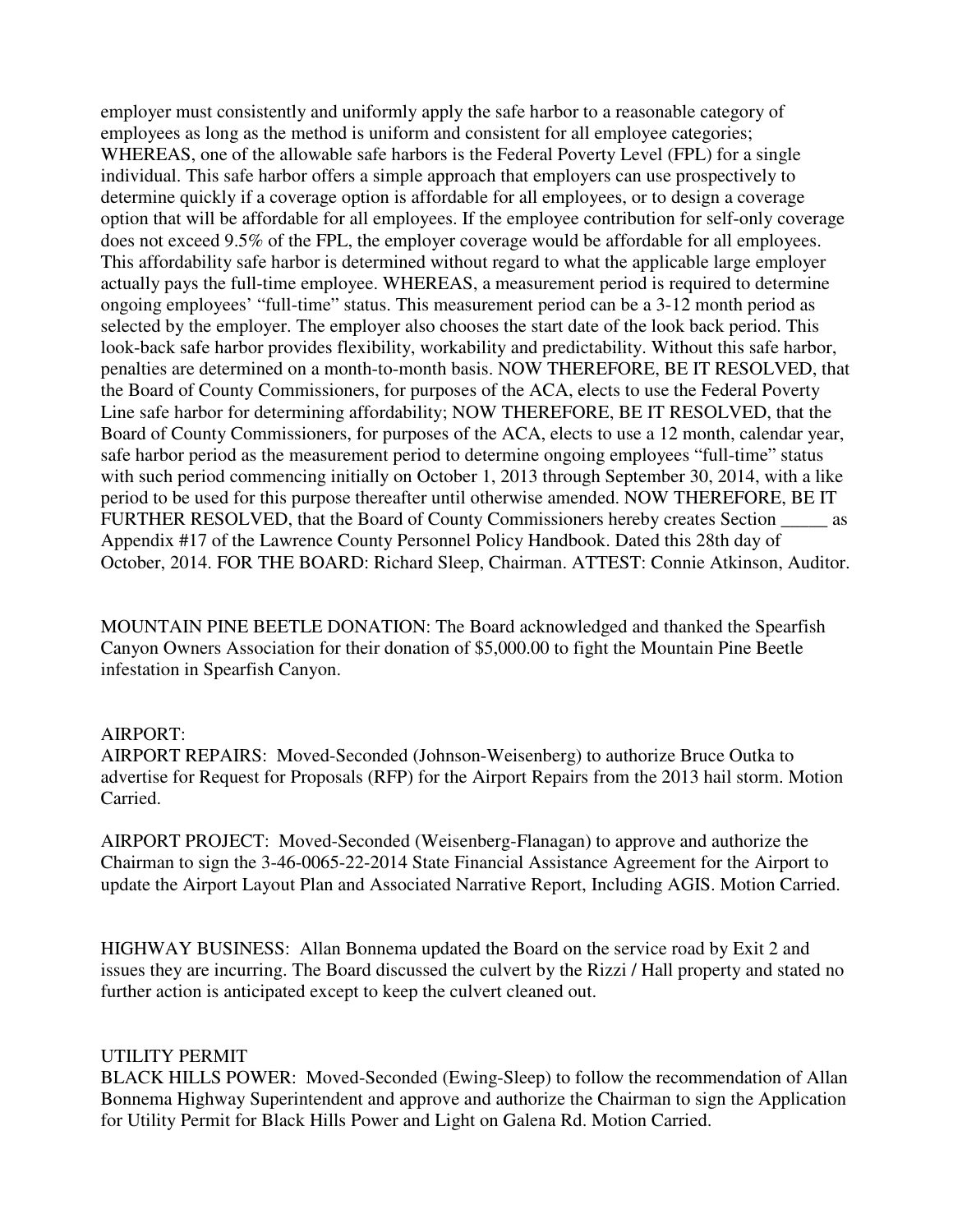DRIVEWAY APPLICATION: Moved-Seconded (Ewing-Johnson) to follow the recommendation of Allan Bonnema Highway Superintendent and approve and authorize the Chairman to sign the Private Approach Permit for the City of Spearfish on the North side of Hill Street located approximately 570"-0" west of Harvard Ave. Motion Carried.

CROW CREEK ROAD: The Board discussed a petition received from property owners who live along Crow Creek Road pursuant to SDCL 31-12-27.1 to gravel approximately 1.25 miles. Moved-Seconded (Flanagan-Weisenberg) because it is in the best interest of the petitioner and in the public interest to approve and authorize the chairman to sign the agreement with the property owners who live along Crow Creek Road with the agreement that they pay for the gravel. Motion Carried.

JENSEN ROAD: The Board discussed a petition received from Clifford A. Jensen pursuant to SDCL 31-12-27.1 to gravel Jensen Road located in sec 32-7-4 with the agreement to pay for the gravel. Moved-Seconded (Weisenberg-Sleep) because it is in the best interest of the petitioner and in the public interest to approve and authorize the chairman to sign the agreement with Clifford A. Jensen pursuant to SDCL 31-12-27.1 to gravel Jensen Road located in sec 32-7-4 with the agreement they pay for the gravel. Motion Carried.

FUEL QUOTES: The following fuel quotes were submitted as of October 20, 2014: Deadwood Diesel 5700: (prices per gallon) CBH Cooperative - \$3.129, Southside - \$3.13, MG Oil – \$3.0839\*, Deadwood Unleaded 3600 gallons: (prices per gallon) CBH Cooperative - \$2.889, Southside - \$2.81\*, MG Oil - \$2.8977; Spearfish Diesel 3500 gallons: (prices per gallon) CBH Cooperative - \$3.129, Southside - \$3.19, MG Oil - \$3.0839\*; Spearfish Unleaded 650 gallons: (prices per gallon) CBH Cooperative - \$2.889, Southside - \$2.87\*, MG Oil - \$2.9077; Whitewood Diesel 300 gallons: (prices per gallon) CBH Cooperative - \$3.159\*, Southside \$3.19, MG Oil - \$no-bid, \*Represents lowest quote awarded. No bid was received from Harms Oil Co.

### PLANNING & ZONING:

TEMPORARY USE PERMIT #14-04 / FLANDREAU SANTEE SIOUX TRIBE: A public hearing was held on an application for a TUP 14-04 Flandreau Santee Sioux Tribe. A request to allow a Native American Bearing Witness Retreat on property described as HES 44 in Section 13, T3N, R1E located along Hwy 85. Bennett "Tuffy" Sierra was present to speak on behalf of the request. The public hearing was closed. Moved-Seconded (Ewing-Flanagan) to approve TUP #14-04 Flandreau Santee Sioux Tribe. Motion Carried.

## SPEARFISH JOINT POWERS:

Moved-Seconded (Weisenberg-Flanagan) to approve, adopt and authorize the Chairman to sign the following Resolution #21 A Resolution To Enter Into A Joint Powers Agreement Between The City Of Spearfish And Lawrence County Covering That Designated Area Identified As The Joint Powers Territory To The City Limits Of The City Of Spearfish and to sign the Joint Powers Agreement with the City of Spearfish Motion Carried.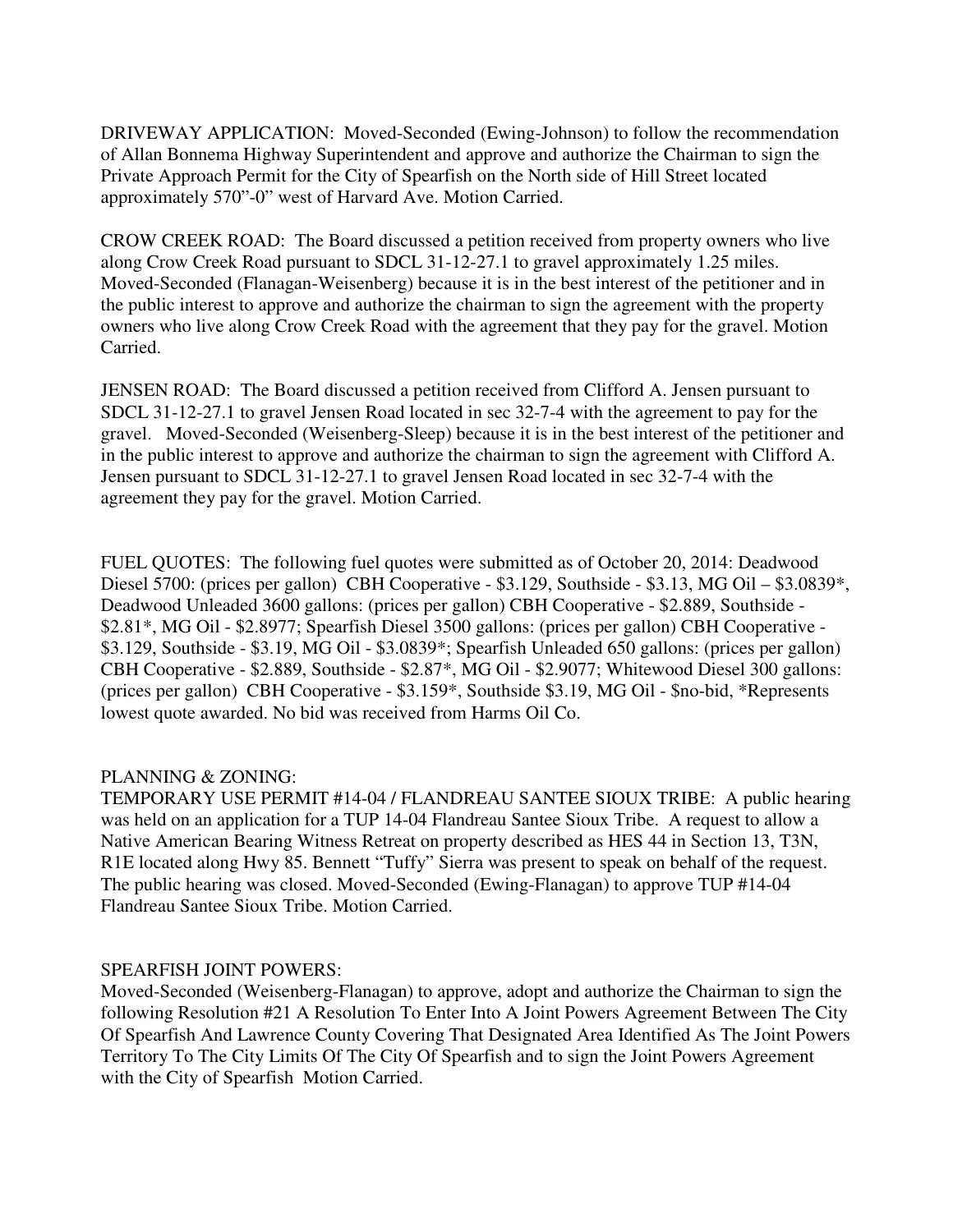RESOLUTION NO.21 A RESOLUTION TO ENTER INTO A JOINT POWERS AGREEMENT BETWEEN THE CITY OF SPEARFISH AND LAWRENCE COUNTY COVERING THAT DESIGNATED AREA IDENTIFIED AS THE JOINT POWERS TERRITORY TO THE CITY LIMITS OF THE CITY OF SPEARFISH. WHEREAS, the Common Council of the City of Spearfish and the Lawrence County Board of Commissioners believe it to be in the best interests of their citizens to enter into a Joint Powers Agreement governing International Codes, contractor licensing, flood plain administration, and variance coordination/review in an area adopted by Lawrence County and the City of Spearfish, NOW THEREFORE BE IT RESOLVED by Lawrence County as follows: Lawrence County is hereby authorized to enter into and execute the Joint Powers Agreement, a true and correct copy of which is attached to this resolution as Exhibit "A", and the Chair and Auditor are directed to sign the Joint Powers Agreement in the name of Lawrence County as of the date of this Resolution. Dated this 28th day of October, 2014. LAWRENCE COUNTY BY: Richard Sleep, Chairman Lawrence County Commissioners. ATTEST: Connie Atkinson, Auditor

### ANNUAL REVIEWS:

CUP #328 SADDLE MOUNTAIN MINISTRIES: An annual review was held for CUP #328 Saddle Mountain Church. No complaints were received and a review will be held in 12 months.

CUP #381 TARA & ELLEN REDDICK: An annual review was held for CUP #381, Reddick second Residence. No complaints were received and a review will be held in 12 months.

CUP #402 / NICOLE DECOOK / SECOND RESIDENCE: An annual review was held on CUP #402, Nicole DeCook for a Temporary Second Residence. No complaints were received and a review will be held in 12 months.

CUP #422 / AUER: An annual review was held on CUP. #422, Mark Auer for a Welding / Mechanical Shop. No complaints were received and a review will be held in 12 months.

### ITEMS FROM COMMISSIONERS:

PLANNING & ZONING: Moved-Seconded (Flanagan-Ewing) to appoint Daryl Johnson as the second alternate on the Planning and Zoning Board. Motion Carried.

MOUNTAIN PINE BEETLE: Bruce Outka updated the Board on the Mountain Pine Beetle project and future funding. The Board will review any future funding at budget time.

SECONDARY ROADS: Chairman Sleep asked what the County's goal is with the roads in question on the secondary road list up for changing maintenance and / or vacating. Flanagan stated he would not support vacating roads that may pass through or access Forest Service or BLM property. Discussion followed on a proposed change in classification for county secondary roads with no maintenance and some of the roads on the list were private driveways and should not be the responsibility of county taxpayers. Historical farm to market roads were discussed and Sleep stated if it is a county secondary road he felt some responsibility by the county for maintenance so he was in support of vacating the roads. No action or decisions were made.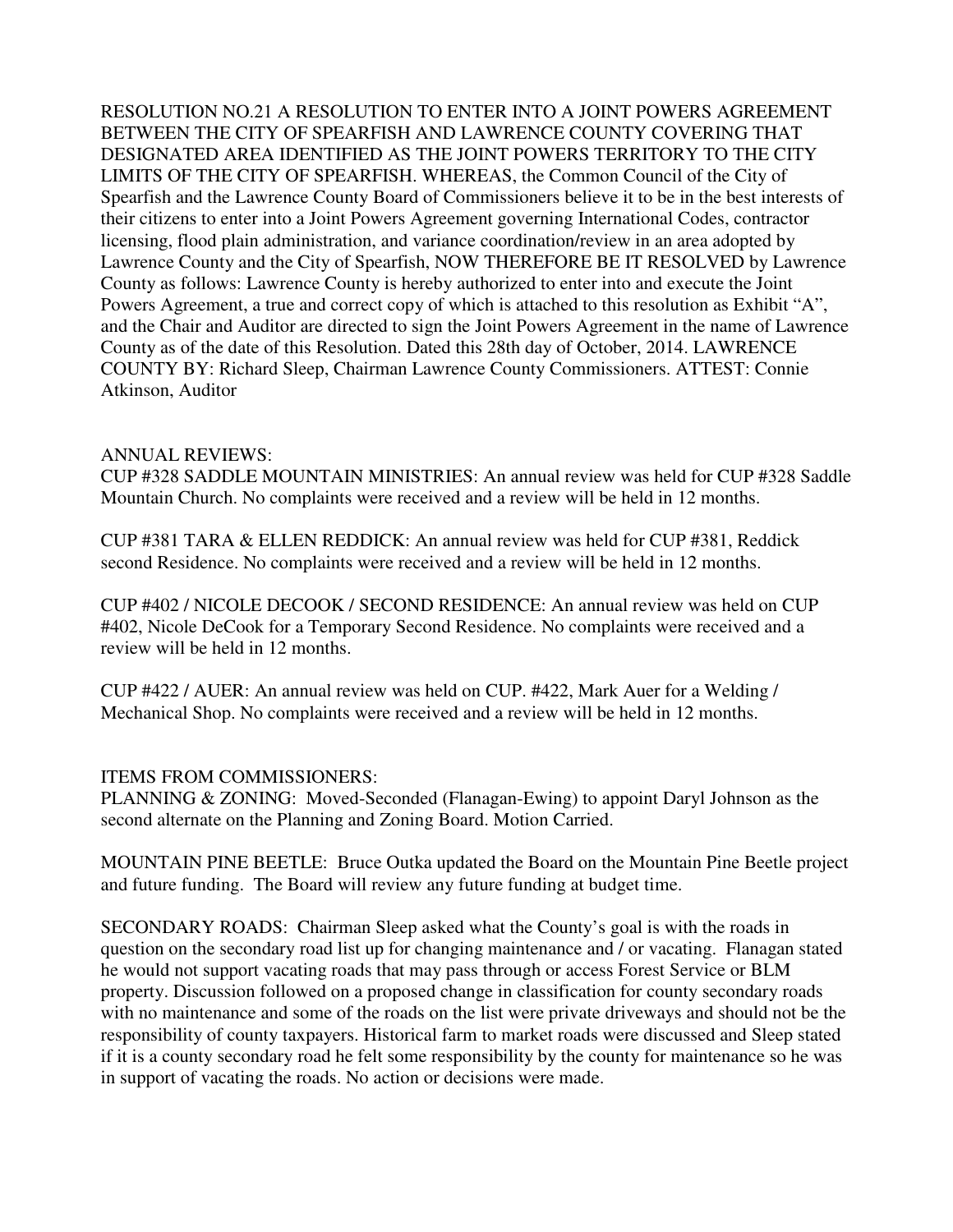### BILLS:

Moved-Seconded (Ewing-Flanagan) to approve payment of the following payroll and vouchers listed below for expenditures for insurance, professional services, publications, rentals, supplies, repairs, maintenance, travel, conference fees, utilities, furniture and equipment drawn on the proper funds and various departments. Motion Carried.

Payroll: Comm-\$5,960.48; Aud-\$8,515.60; Treas-\$10,531.93; Comp-\$8,340.53; States Atty- \$13,157.22; Pub Def-\$10,993.76; Gen Govt Bldg-\$8,313.89; Equal-\$13,705.10; Rod-\$7,833.28; Vso-\$1,276.41; Disp-\$13,637.30; Sher-\$40,562.61; Jail-\$23,986.81; Coroner-\$558.65; 24/7- \$121.24; Emerg Mgnt-\$3,743.40; E911-\$1,764.80; Highway-\$40,337.90; Air-\$1,272.08; Mh Ser- \$588.00; Weed-\$17,431.06; Pz-\$5,221.49; Bills; Goetsch,Martin-\$303.88; Vandenberg,Maria- \$43.00; Rear,Krista-\$43.00; A&B Business,Inc Solutions-\$446.58; A&B Welding Supply-\$161.69; Abc Business Supply-\$125.59; American Family Life-\$3,264.45; Armstrong Extinguish-\$147.96; At&T-\$6.93; Audra Malcomb Consulting-\$949.68; BH Chemical Company-\$345.17; BH Federal Credit Union-\$6,999.55; BH Pest Control-\$190.00; BH Pioneer-\$15.37; BH Power-\$12,780.29; Biegler,Greg-\$75.00; Black Hills Urgent Care-\$265.52; Bomgaars Supply-\$99.57; Butler Machinery-\$1,372.38; Cbh Cooperative-\$947.70; Century Business Products-\$361.10; Centurylink- \$2,221.64; City/County Alcohol&Drug-\$2,348.50; Clinical Lab Of BH-\$3,219.00; Credit Collections Bureau-\$427.57; Dakota Equipment Rental-\$3,507.82; Dale's Tire&Retread- \$10,980.00; Deadwood Recreation Center-\$625.00; Dean Schaefer Court Reporting-\$75.00; Delta Dental Of South Dakota-\$6,957.22; Dept Of Hlth Lab Services-\$135.00; Dept Of The Treasury- \$58,835.20; Diversified Collections-\$100.00; Eke-\$3,866.86; Emergency Services Marketing- \$3,185.00; Esri-\$2,100.00; Fastenal-\$38.82; First Western Ins Deadwood-\$50.00; Fox & Youngberg-\$181.32; Frederickson,John-\$592.10; Hartford-Priority Accounts-\$1,733.28; Heartland Paper Co-\$548.17; High Plains Business Forms-\$1,033.75; Hills Material Comp-\$55,769.33; Jacobs Precision Welding-\$62.50; Kadrmas, Lee And Jackson-\$21,128.82; Kimball-Midwest Co- \$262.18; Kosel,Joseph-\$1,056.65; LC Treasurer-\$9.00; Lead-Deadwood Regional Hospital- \$325.00; Lewis&Clark Bhs-\$320.00; Lr Auto Detailers-\$125.00; Lyle Signs-\$226.18; Mack,Katy- \$2.40; Montana Dakota Utilities-\$55.28; Moore Medical-\$90.88; Ms Mail-\$20.00; Nebraska Salt & Grain Co-\$12,495.84; Nelson,Christy-\$50.00; Neve's Uniforms-\$74.70; Newman Traffic Signs- \$738.17; Northern Hills Rec Center-\$144.00; Office Of Child Support-\$582.93; Oregon Department Of Justice-\$234.96; Pennington County Sheriff-\$926.70; Pennington County Sts Attny- \$645.00; Plumbmaster-\$49.95; Pmb 0112-\$159.61; RC Finance Office-\$560.00; Radio Shack/Kazco-\$70.00; Ramada Worldwide-\$180.00; Rapid Transcript-\$135.00; Regional Health- \$812.00; Regional Health Physicians-\$18.25; Rocket Lube-\$284.43; Rocky Mountain Instrumental- \$105.52; Rohr,Dennis-\$97.50; SD Public Assur Alliance-\$467.00; SD Retirement System- \$54,469.96; Sada Systems-\$5,920.00; Sanford Health-\$2,519.52; Scott Peterson Motors-\$115.50; Sdrs Supplemental Retirement-\$1,419.00; Secretary Of State-\$30.00; Semerad,Sandra-\$11.60; Servall Towel&Linen-\$358.09; Silverado-\$666.00; Spearfish Auto Supply-\$318.00; Spearfish Police Dept-\$10,311.74; Swisher Hygiene/Css-\$150.80; Sysco Montana-\$4,058.80; Thomson Reuters-West-\$171.44; Top Quality Glove-\$65.00; Turnkey Corrections-\$21.50; Twin City Hardware&Lumber-\$252.09; Verizon Wireless-\$105.03; Victims Of Violence-\$1,425.00; Washington State Support Reg-\$75.00; Wellmark Blue Cross-\$75,848.71; Wex Bank-\$1,077.61; White's Canyon Motors-\$122.61; Wow!-\$1,655.69; Yankton County-\$241.75; Witness & Jurors: Crisp,D-\$336.00; Bettelyoun,K-\$64.80; Hunt,J-\$61.10; Hushin,G-\$60.36; Johnson,M-\$50.74; Kirk,L-\$68.50; Kortuem,B-\$61.10; Thompson,E-\$54.44; Wessel,D-\$61.10; Daniels,J-\$31.10;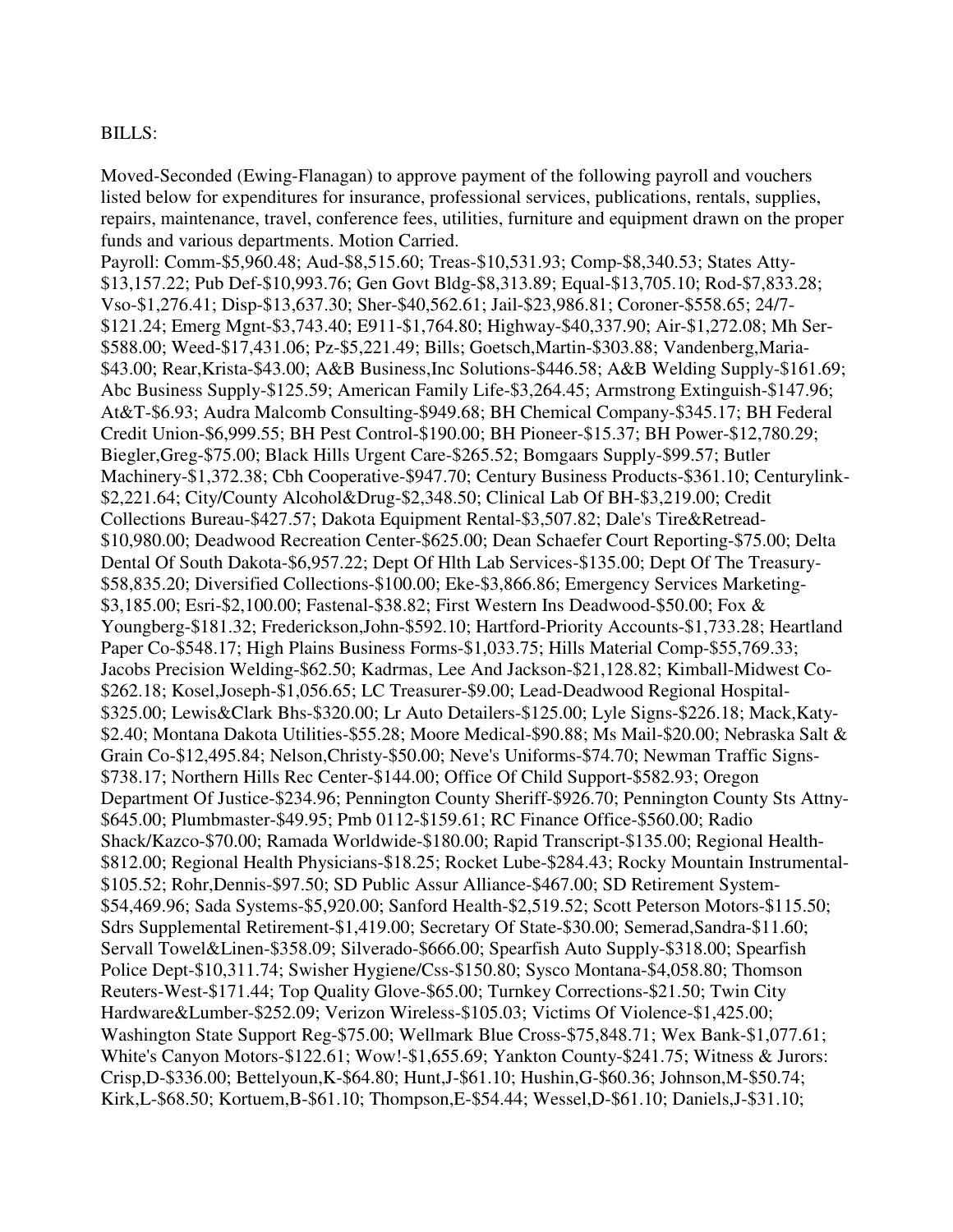Parsons,B-\$20.00; Sletten,D-\$20.00; Bettis,T-\$29.62; Hicks,T-\$33.32; Paris,D-\$29.62; Paris,J- \$29.62; Schramel,T-\$25.18; Wheeler,C-\$53.70; Sadler,C-\$21.11

ADJOURN: 9:55 a.m. There being no further business the Chairman adjourned the meeting.

 $\overline{\phantom{a}}$  , and the contract of the contract of the contract of the contract of the contract of the contract of the contract of the contract of the contract of the contract of the contract of the contract of the contrac

 $\overline{\phantom{a}}$  , and the contract of the contract of the contract of the contract of the contract of the contract of the contract of the contract of the contract of the contract of the contract of the contract of the contrac

Date Approved

Richard Sleep, Chairman

ATTEST:

Connie Atkinson, Auditor

\_\_\_\_\_\_\_\_\_\_\_\_\_\_\_\_\_\_\_\_\_\_\_\_\_\_\_\_\_\_\_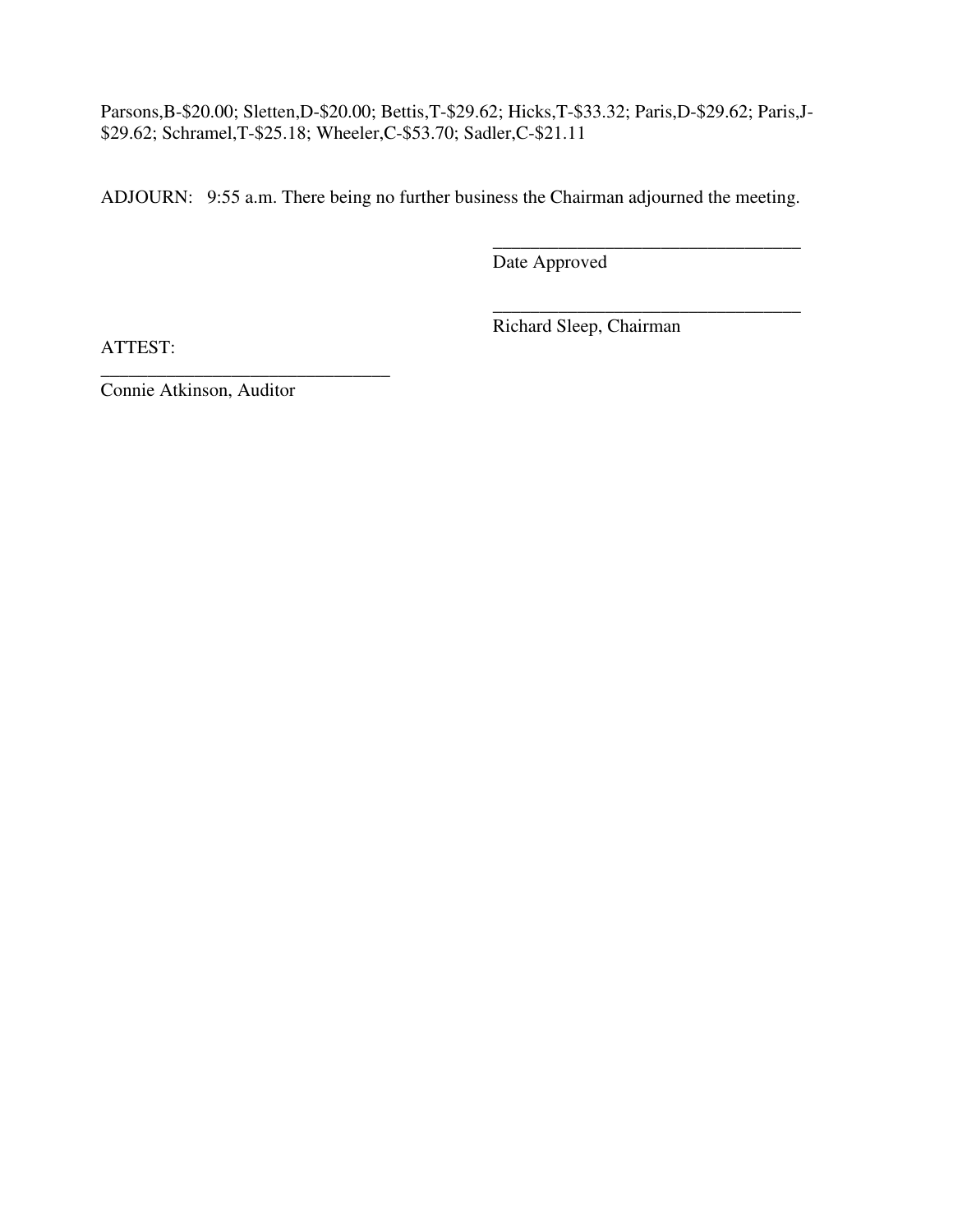# **LAWRENCE COUNTY COMMISSIONERS MEETING – November 6, 2014**

Vice-Chairman Terry Weisenberg called the regular meeting of the Lawrence County Commissioners to order and the Pledge of Allegiance was conducted at 8:00 a.m. on November 6, 2014 in the Administrative Annex Building of the Lawrence County Courthouse located at 90 Sherman Street, Deadwood, SD with Commissioners Daryl Johnson and Brandon Flanagan present. Absent Bob Ewing and Richard Sleep.

All motions were passed by unanimous vote, by all members present, unless stated otherwise.

AGENDA: Moved-Seconded (Flanagan-Johnson) to approve the agenda as amended-to include paying the bills. Motion Carried.

MINUTES: Moved-Seconded (Johnson-Flanagan) to approve the minutes of October 28th, 2014, County Commission meeting. Motion Carried.

CHRISTMAS LUNCHEON: Moved-Seconded (Johnson-Flanagan) to allow the County Offices to close from 12:00-1:30 p.m. on December 9, 2014 for the Christmas luncheon. Motion Carried.

HOLIDAY OFFICE CLOSING: Moved-Seconded (Flanagan-Weisenberg) to acknowledge the County Office closing for holiday's on November 27th & 28th, & December 25th & 26th, 2014. Motion Carried.

### PERSONNEL:

MOUNTAIN PINE BEETLE: Moved-Seconded (Flanagan-Weisenberg) to approve the hiring of Curtis Schmuck as a temporary seasonal recon/tree marker employee at the rate of \$12.00 an hour, effective October 28, 2014 and Josh McDonald as a temporary seasonal recon/tree marker employee at the rate of \$13.05 an hour, effective November 3, 2014. Motion Carried.

Moved-Seconded (Flanagan-Weisenberg) to approve the hiring of David Mack, Alan Enderson, Brian Stampe, David Gomez Terrazas, Mike Bates, Cody Weiss, Yen Lupercio, Antonio Alvarez, Eliceo Hernandez, James Pontius, Dave Pontius, Jason Johnson, Thomas O'Driscoll, Benjamin Stein, Brent Kertzman, Gerry Janis, Mike Miller and Justin Engel as temporary seasonal tree cutter employees at the rate of \$15.00 per tree effective November 3, 2014. Motion Carried.

SHERIFF: Moved-Seconded (Johnson-Flanagan) to approve the hiring of Samantha Rosenau as a Full-Time Permanent Correctional Officer I G2 at the rate of \$15.54 an hour, effective November 9, 2014. Motion Carried.

Moved-Seconded (Flanagan-Weisenberg) to allow for the advertising of a Part-Time (under 20) Correctional Officer. Motion Carried.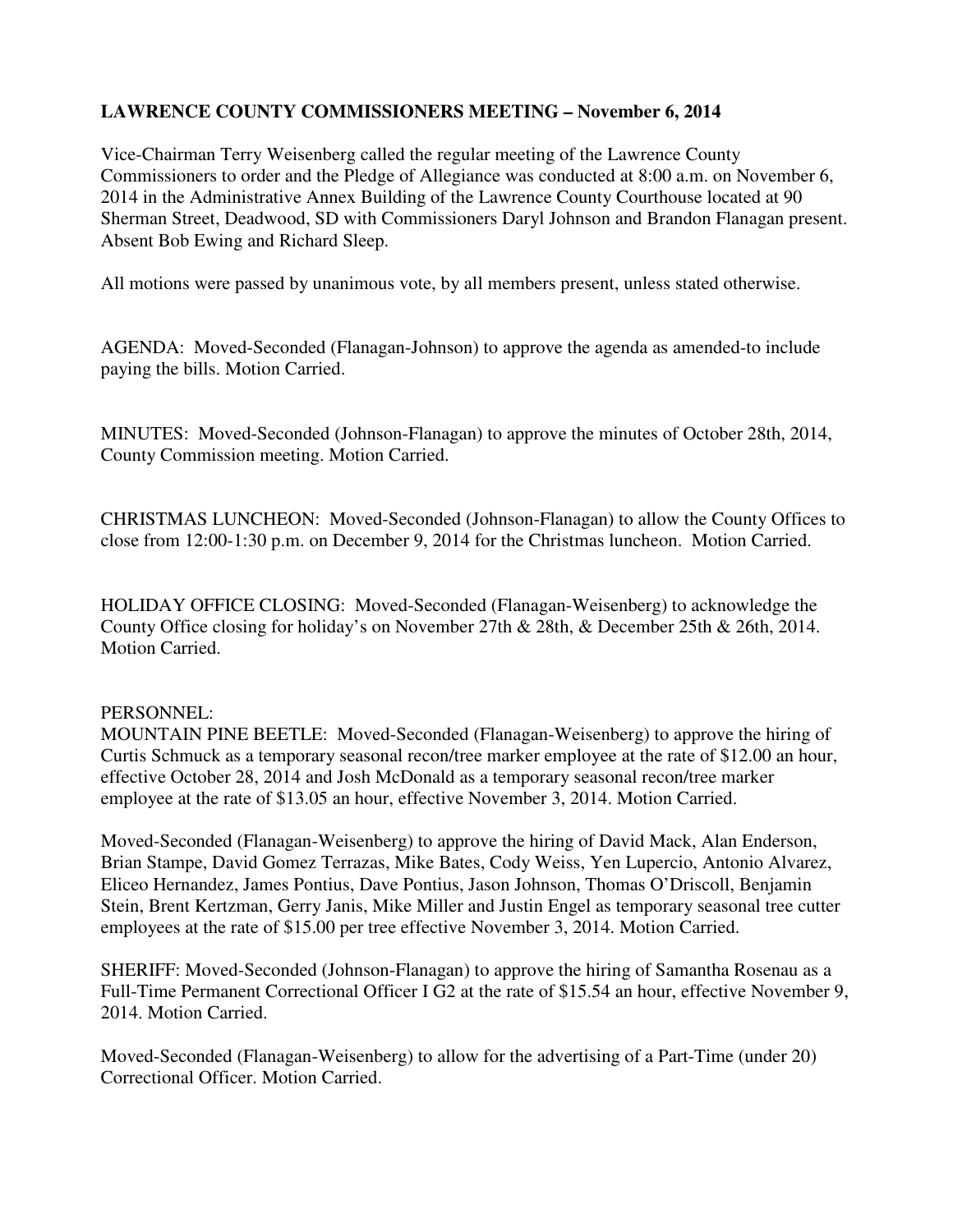CELL PHONE: Moved-Seconded (Johnson-Flanagan) to approve the cell phone allotment of \$50.00 per month for Ryan Palmer, effective November 3, 2014. Motion Carried.

Moved-Seconded (Johnson-Flanagan) to approve the cell phone allotment of \$104.00 per month for Dustin Schumacher and David Riley, effective November 2, 2014. Motion Carried.

AUDITOR'S ACCOUNT WITH TREASURER REPORT: Moved-Seconded (Johnson-Flanagan) to accept the Auditor's Account with the County Treasurer. Motion Carried. As of October 31, 2014 showed the following: Total amount of actual cash-\$1,350.00; total amount of checks and drafts in Treasurer's possession not exceeding three days (check deposit in transit)-\$2,918,493.32; Total amount of cash in transit in Treasurer's possession (cash deposit in transit)-\$19,815.74; petty cash-\$1,860.00; total amount of deposits in bank include: CD's-\$3,100,000; bank balance \$6,929,747.84, money market \$3,973,824.63; savings-\$11,647,957.29; total \$28,593,048.82.

2014 GENERAL ELECTION: Moved-Seconded (Flanagan-Johnson) to canvass the 2014 General Election Results. Motion Carried. Brandon Flanagan congratulated all of the officials elected.

SHERIFF: Moved-Seconded (Flanagan-Johnson) to authorize the Vice-Chairman to sign the Phlebotomist Agreement. Motion Carried.

### UTILITY PERMIT

PHIL KISSACK JR.: Moved-Seconded (Johnson-Flanagan) to follow the recommendation of Allan Bonnema Highway Superintendent and approve and authorize the Vice-Chairman to sign the Application for Utility Permit for Phil Kissack Jr. approximately 5 miles from Exit 8 off I-90. Motion Carried.

## ITEMS FROM COMMISSIONERS:

Commissioner Flanagan commended Matt Pike, Director of the Public Defender's Office for his work as a member of the Meade/Butte/Lawrence County Housing Board and Pike's work and recognition at the regional and national levels.

Flanagan also updated the Board on his participation as part of the group making recommendations pertaining to SB 70 – The Public Safety Improvement Act.

## BILLS:

Moved-Seconded (Johnson-Weisenberg) to approve payment of the following payroll and vouchers listed below for expenditures for insurance, professional services, publications, rentals, supplies, repairs, maintenance, travel, conference fees, utilities, furniture and equipment drawn on the proper funds and various departments. Motion Carried.

Payroll: Comm-\$5,969.28; Elections-\$878.37; Aud-\$8,667.61; Treas-\$10,546.16; Comp-\$7,910.45; States Atty-\$13,265.16; Pub Def-\$10,993.76; Gen Govt Bldg-\$8,274.70; Equal-\$14,118.45; Rod- \$7,833.28; Vso-\$1,276.41; Disp-\$13,566.86; Sher-\$35,626.35; Jail-\$19,394.10; Coroner-\$285.65; 24/7-\$155.88; Emerg Mgnt-\$3,405.99; E911-\$1,764.80; Highway-\$39,623.89; Air-\$1,086.60; Pz- \$5,061.49; Cty Mpb-16,931.84; Bills: Dragoo,Shelley-\$25.00; A&B Business, Inc Solutions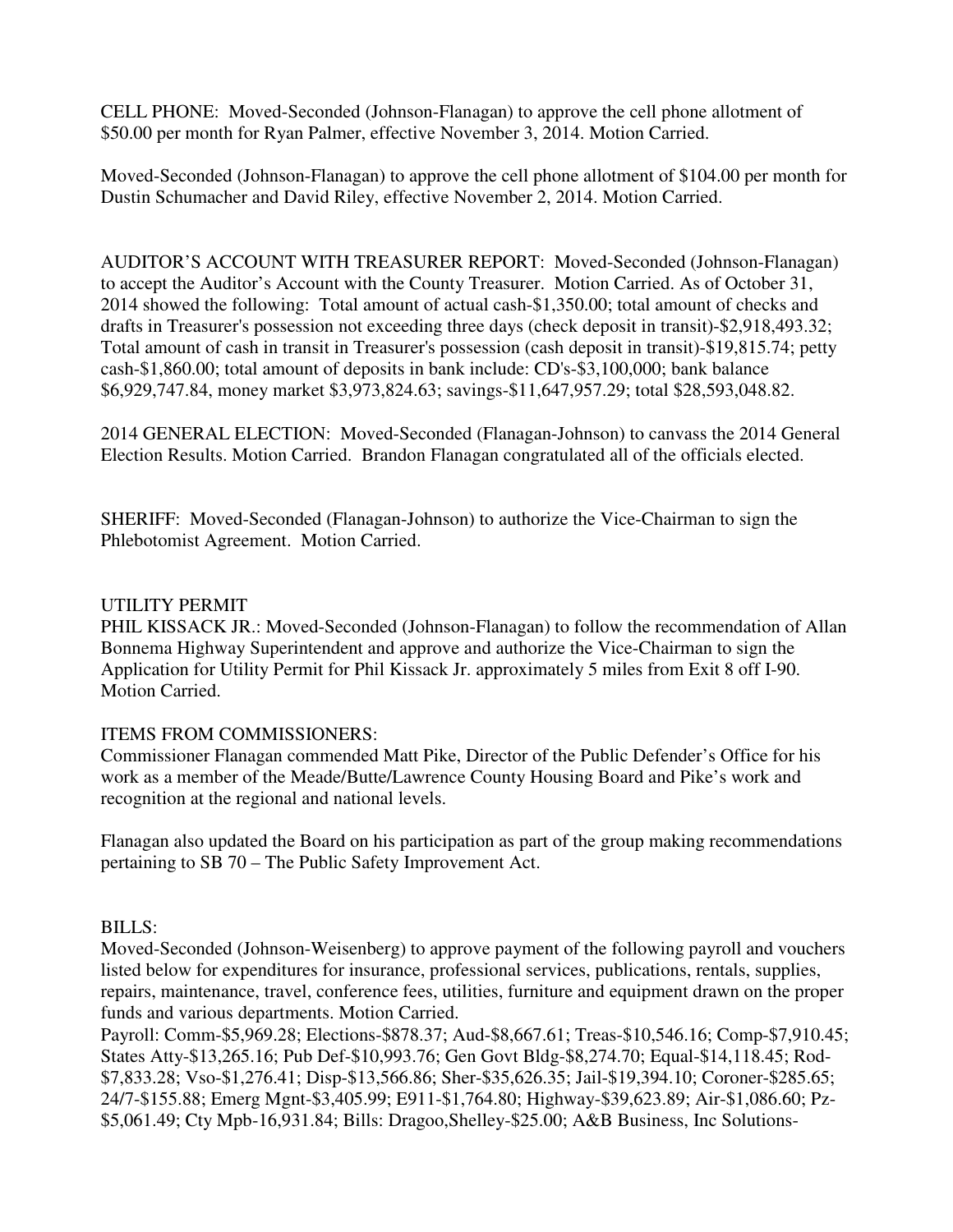\$928.16; A&B Welding Supply-\$221.47; A To Z Shredding-\$17.25; Abc Business Supply-\$320.69; Alco Store-\$20.88; Apco International-\$184.00; At&T Mobility-\$845.12; BH Chemical Company- \$230.14; BH Federal Credit Union-\$6,999.55; BH Land Analysis-\$682.50; BH Pioneer-\$1,535.16; BH Power-\$80.98; Bickle's Truck& Diesel-\$8,567.59; Black Hills Funeral Home-\$1,170.00; Bomgaars Supply-\$37.66; Butte Electric Coop-\$247.76; Century Business Products-\$59.15; Centurylink-\$107.72; Clauser Machine Works-\$30.00; Credit Collections Bureau-\$427.57; Dakota Equipment Rental-\$130.00; Deadwood Development Company-\$147.20; Deadwood, City Of- \$906.92; Dept Of The Treasury-\$54,738.21; Diversified Collections-\$100.00; Ellingson,Joseph- \$1,250.17; Epco-\$297.00; Fastenal-\$3.88; First Gold Hotel-\$52.00; Goodie's Uniforms-\$164.75; Grabar Voice And Data-\$4,018.00; Heartland Paper Co-\$1,176.12; Hills Material Comp-\$2,210.51; Inland Truck Parts Corp-\$66.65; Jacobs Precision Welding-\$161.45; Janke,Wendy-\$2,590.00; Kinney,Matthew-\$292.70; Kosel,Joseph-\$8,040.48; LC Plan&Zone-\$26.00; Lawson Products- \$153.89; Lead,City Of-\$45.75; Lead-Deadwood Sanitary-\$388.56; Mack's Auto Body Llc-\$250.00; Mcclure,Susan-\$150.00; Mcgas Propane-\$268.86; Mcpherson Propane-\$119.00; Mg Oil Company- \$27,893.88; Microfilm Imaging Systems-\$2,135.00; Montana Dakota Utilities-\$2,850.76; Moore Medical-\$103.43; Morgan,Chantel-\$150.96; Neighbors,Judith Phd-\$583.20; Nelson,Christy- \$300.00; Neve's Uniforms-\$1,142.15; Northern Hills Dental-\$225.00; Office Of Child Support- \$582.93; Oregon Department Of Justice-\$234.96; Overhead Door Company Of Rapid-\$1,470.00; Pennington County Sts Attny-\$215.00; Queen City Tire-\$164.13; Quill Corporation-\$162.72; Redwood Toxicology Lab-\$174.39; Regional Health Physicians-\$8.61; Rocket Lube-\$39.99; Rsinet/Thomas W Nichols-\$180.00; SD Assoc Code Enforcement-\$40.00; SD Building Officials Assoc-\$50.00; SD Continuing Legal Education-\$950.00; SD Sheriff's Association-\$1,072.91; SD State Treasurer-\$1,871.63; Safety Benefits-\$130.00; Sand Creek Printing-\$373.00; Sdrs Supplemental Retirement-\$1,419.00; Securus Technologies T-Netix-\$1,202.90; Servall Towel&Linen-\$506.18; Southside Oil Co-\$11,975.76; Spearfish Auto Supply-\$2,424.52; Stadler Ind Service-\$148.50; Sterna,Laura-\$300.00; Sysco Montana-\$2,150.42; Titan Machinery Construct Div-\$196.47; Toddy Boy's-\$304.62; Top Quality Glove-\$65.00; Triple K Tire&Repair-\$1,235.30; Truenorth Steel-\$736.02; Twin City Hardware Lumber-\$159.87; Washington State Support Reg- \$75.00; Waste Connections-\$406.01; West River International-\$126.10; Wex Bank-\$603.67; Wimactel-\$60.00; Witness & Jurors: Sumners,J-\$61.10; Craiger,E-\$61.10; Graham,W-\$61.10; Hartl,S-\$64.80; Kliewer,M-\$55.92; Noteboom,T-\$64.80; Plaggemeyer,J-\$61.10; Young,T-\$64.06; Christopher,E-\$33.32; Greenwood,T-\$22.22; Palmater,D-\$34.80; Steensma,M-\$33.32

ADJOURN: 8:45 a.m. There being no further business the Vice-Chairman adjourned the meeting.

 $\overline{\phantom{a}}$  , and the contract of the contract of the contract of the contract of the contract of the contract of the contract of the contract of the contract of the contract of the contract of the contract of the contrac

 $\overline{\phantom{a}}$  , and the contract of the contract of the contract of the contract of the contract of the contract of the contract of the contract of the contract of the contract of the contract of the contract of the contrac

Date Approved

Richard Sleep, Chairman

ATTEST:

Connie Atkinson, Auditor

\_\_\_\_\_\_\_\_\_\_\_\_\_\_\_\_\_\_\_\_\_\_\_\_\_\_\_\_\_\_\_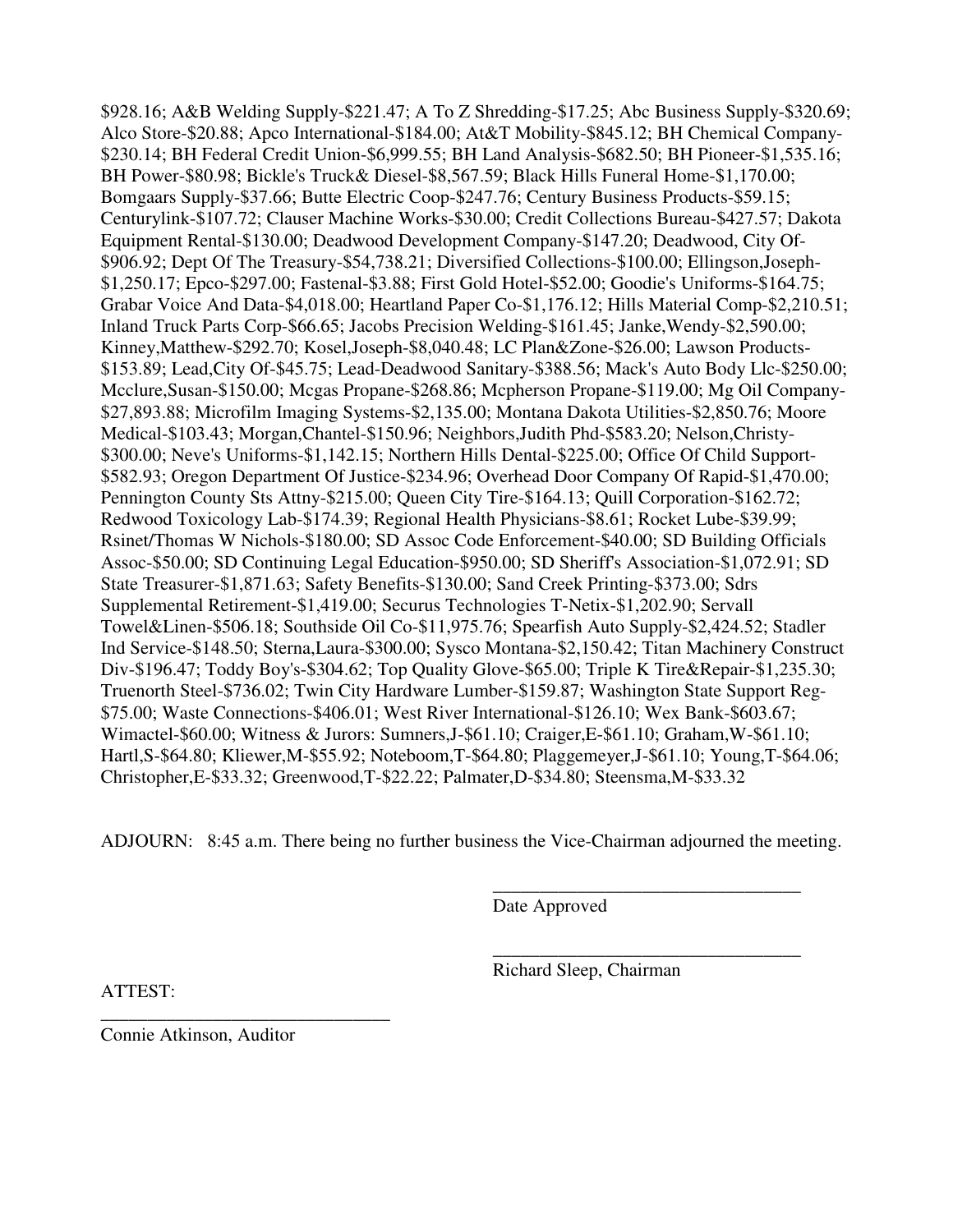# **LAWRENCE COUNTY COMMISSIONERS MEETING – November 18, 2014**

Chairman Richard Sleep called the regular meeting of the Lawrence County Commissioners to order and the Pledge of Allegiance was conducted at 8:00 a.m. on November 18, 2014 in the Administrative Annex Building of the Lawrence County Courthouse located at 90 Sherman Street, Deadwood, SD with Commissioners Daryl Johnson, Brandon Flanagan, and Terry Weisenberg present. Bob Ewing was absent.

All motions were passed by unanimous vote, by all members present, unless stated otherwise.

**AGENDA:** Moved-Seconded (Johnson-Weisenberg) to approve the agenda as amended. Motion Carried.

MINUTES: Moved-Seconded (Weisenberg-Flanagan) to approve the minutes of November 6<sup>th</sup>, 2014, County Commission meeting. Motion Carried.

### **PERSONNEL:**

**MOUNTAIN PINE BEETLE**: Moved-Seconded (Flanagan-Weisenberg) to approve the hiring of Tracey Sandidge and Seth Redinger, Effective November 12, 2014 and Miquel Soto, effective November 18, 2014 as temporary seasonal tree cutter employees at the rate of \$15.00 per tree and to approve Wyatt Myers as a temporary seasonal recon/tree marker employee at the rate of \$13.05 an hour, effective November 18, 2014. Motion Carried.

Moved-Seconded (Flanagan-Weisenberg) to approve the hiring of Jose Soto, Antonio Albares and Jorge Garduno, Effective November 18, 2014 as temporary seasonal tree cutter employees at the rate of \$15.00 per tree. Motion Carried.

**HIGHWAY:** Moved-Seconded (Weisenberg-Flanagan) to advertise for a new employee to fill an open position in the Highway Department. Motion Carried.

**AIRPORT:** Moved-Seconded (Johnson-Flanagan) to approve and authorize the Chairman to sign the Airport Hangar Lease Amendment with William James Hopewell III and Charlotte Abbey Hopewell Revocable Trust to recognize the ownership of the property. Motion Carried.

**SHERIFF:** Sheriff Brian Dean and Chief Deputy Paul Hansen were present to update the Board on Sheriff's Office business.

**SEARCH & RESCUE:** Jeff Schroeder was present to discuss the 2015 4-wheeler purchase for Search and Rescue. Schroeder reviewed two proposals for a 2-up ATV. Moved-Seconded (Flanagan-Weisenberg) to approve the purchase of the 2015 Polaris Touring 850 SP 2-up ATV from E.T. Sports for \$14,963 to be purchased and paid for in January of 2015. Motion Carried.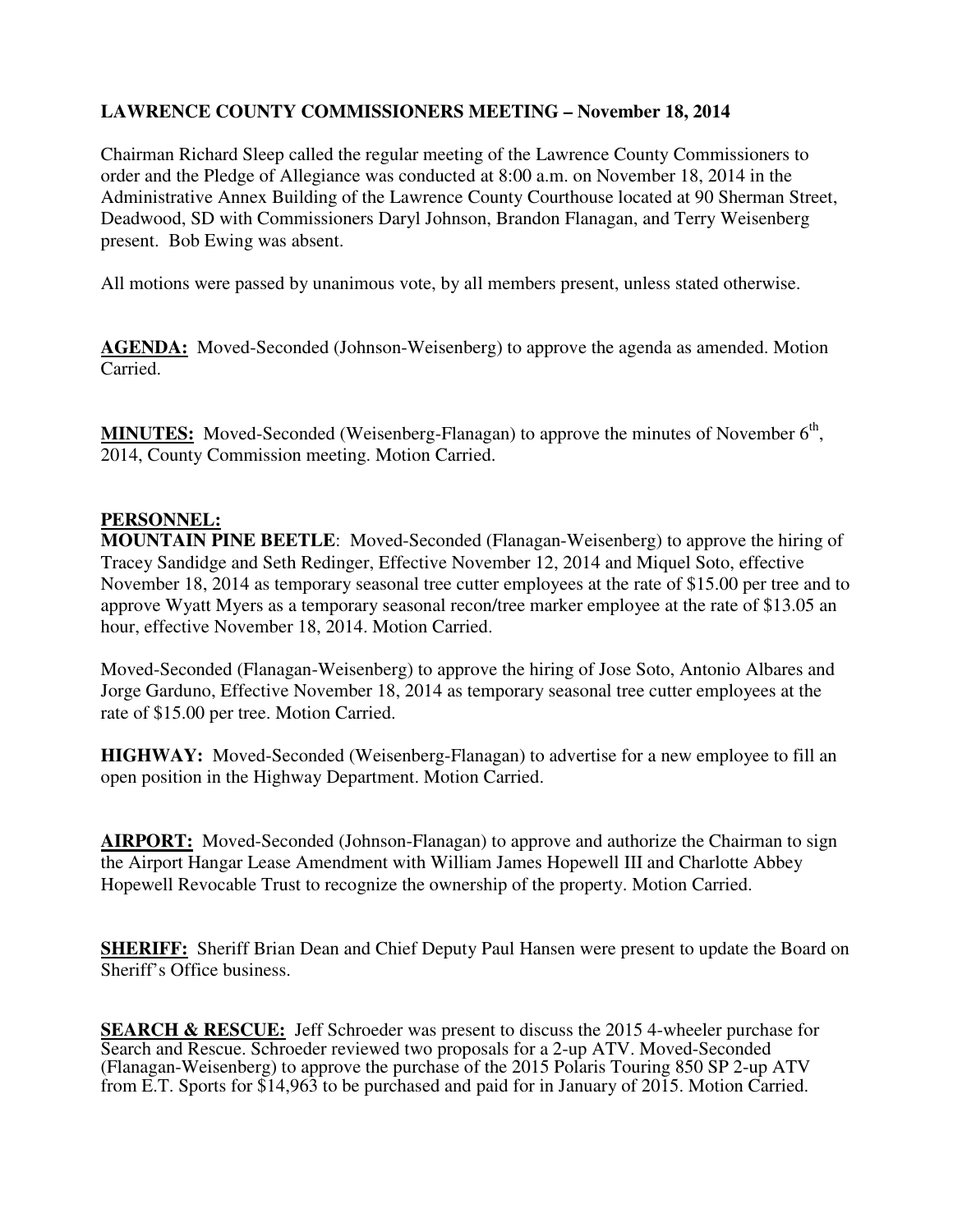Schroeder invited the County Commissioners to the annual Christmas Party on December 13<sup>th</sup> and requested on behalf of the Lawrence County Search Rescue to purchase meat for the Party. The Board was in support of the County purchasing the meat for the annual Search & Rescue Christmas Party.

The Board recognized and thanked Bill McFarling for his 34 years of service to Search and Rescue.

### **HIGHWAY BUSINESS:**

**APPROACH PERMIT:** The Board discussed an application for approach permit on proposed Lots A, B, C, D, E, and F and Hillsview Road Right-of-Way for Lueders Subdivision. The Board stated they could not support the application for approach permits as submitted. Moved-Seconded (Flanagan-Weisenberg) to deny the approach permit as submitted as the Board strongly supports and recommends that for good planning you make your access points across from existing accesses roads. Motion Carried. The Board also referenced the Planning and Zoning Staff recommendation at the time of the change of zoning that stated "Shared Access Point". The Board stated that the access points for all lots need to be made initially as future additional access points will not be granted.

**SECONDARY ROAD DISCUSSION:** The Board discussed and reviewed the Secondary Roads criteria and possible legislation. No decisions were made and will be discussed again at a future meeting.

**ISOLATED TRACT / WILLCUT:** The Board received an application for Isolated Tract (Roger Willcut, Owner) parcel #26680-01741-000-40 & 26680-01741-000-60. The Board discussed the application and reviewed the requirements of SDCL 31-22-1 of minimum acreage of 5 acres. Moved-Seconded (Flanagan-Johnson) to follow the recommendation of Bruce Outka, County Attorney and deny the petition for an isolated tract because it does not meet the requirements of SDCL 31-22-1 of at least 5 acres. Motion Carried.

### **PLANNING & ZONING:**

**ORD #14-02 / SNOW LOAD TABLE:** First Reading and a Public Hearing was held for proposed ORD 14-02 IRC Snow Load Table & Requirements: A request to add specific elevations to the existing snow load requirements. No public input was voiced and the public hearing was closed. Second reading will be December  $9<sup>th</sup>$ .

**ORD #14-03 / CEMETERIES**: First Reading and a Public Hearing was held for proposed ORD 14-03 Addition of Cemeteries to A-1 General Agriculture District: A request to add cemeteries as an allowed use in the A-1 General Agriculture District. No public input was voiced and the public hearing was closed. Second reading will be December 9<sup>th</sup>.

## **BILLS:**

Moved-Seconded (Weisenberg-Sleep) to approve payment of the following payroll and vouchers listed below for expenditures for insurance, professional services, publications, rentals, supplies, repairs, maintenance, travel, conference fees, utilities, furniture and equipment drawn on the proper funds and various departments. Motion Carried.

**Bills:** A&B Business,Inc Solutions-\$239.91; A&I Distributors-\$2,737.45; Abc Business Supply- \$60.66; Allied Oil&Tire Company-\$17,998.00; At&T-\$8.59; BH Chemical Company-\$68.97; BH Pest Control-\$355.00; BH Pioneer-\$402.00; BH Power-\$12,473.57; Barnaud Law Firm-\$1,098.97;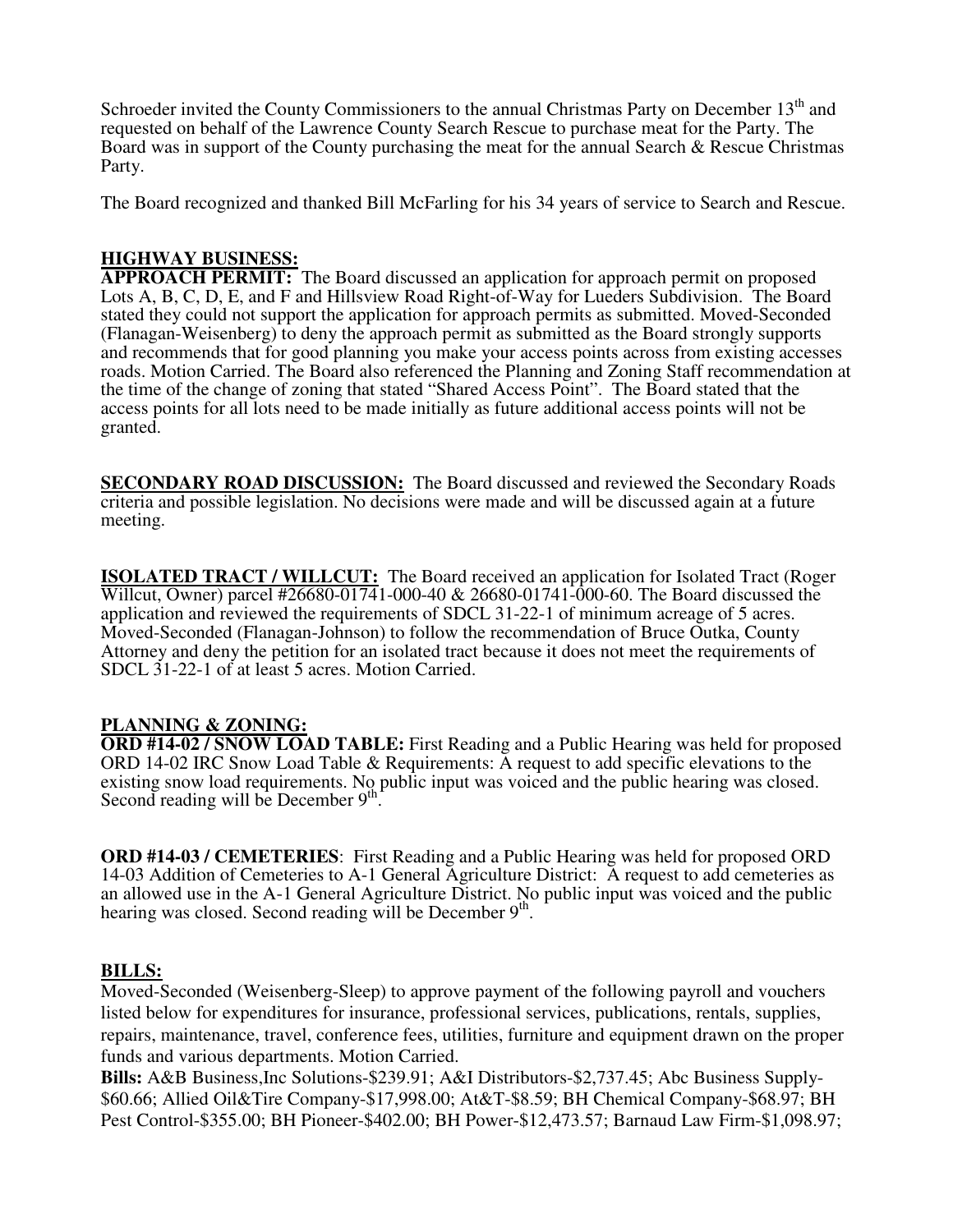Black Hills Pure-\$64.50; Butler Machinery Co-\$11.84; Butte Electric Coop-\$198.93; Century Business Products-\$260.28; Centurylink-\$2,394.73; Chris Supply Co-\$111.96; City/County Alcohol&Drug-\$136.00; Clauser Machine Works-\$30.00; Clinical Lab Of BH-\$425.00; Coulls Informatics Corp-\$112.50; Cretex Concrete Prod West-\$1,658.81; Dakota Equipment Rental- \$440.00; Dakota Fluid Power-\$45.62; Dean Schaefer Court Reporting-\$12.00; Dept Of Hlth Lab Services-\$135.00; Eb Communications-\$681.40; Ellingson,Joseph-\$965.18; First Gold Hotel- \$52.00; First Interstate Bank-\$65.50; Hamann,Chris-\$100.00; Heartland Paper Co-\$368.81; Hills Material Comp-\$1,266.33; Jacobs Precision Welding-\$114.00; Jenner Equipment-\$69.98; Jorgensen,K-\$206.10; Kadrmas,Lee And Jackson-\$9,330.15; Kinney,Matthew-\$551.50; Knecht Home Center Of Spf-\$7.96; Kosel,Joseph-\$1,579.73; Labcorp Of America Holdings-\$25.00; Language Line Services-\$50.59; Lawson Products-\$234.73; Lead-Deadwood Regional Hospital- \$373.67; Lead-Deadwood Sanitary-\$46.00; Lexisnexis Risk Data Mgnt-\$75.00; Microfilm Imaging Systems-\$1,550.00; Midcontinent Communications-\$34.87; Midwest Alarm Co-\$88.20; Montana Dakota Utilities-\$198.23; Nelson,Tonya-\$250.00; Neve's Uniforms-\$737.00; Paul Miller Trust- \$400.00; Pennington County Sheriff-\$1,438.50; Pennington County Sts Attny-\$215.00; Rabe Elevator-\$925.97; Radio Shack/Kazco-\$2.99; Rapid Delivery-\$12.60; Rapid Transcript-\$540.00; Regional Health-\$812.00; SD Continuing Legal Education-\$200.00; Servall Towel&Linen- \$506.18; Spearfish Auto Supply-\$1,140.97; Spearfish City Of-\$194.08; Spearfish Police Dept- \$10,107.89; Sturdevant's Auto Parts-\$826.74; Sysaid Technologies-\$110.00; Thomson Reuters-West-\$201.25; Triple K Tire&Repair-\$270.49; Trugreen Chemlawn-\$56.75; Turnkey Corrections- \$5.30; Twin City Hardware&Lumber-\$34.97; Vanway Trophy And Award-\$259.00; Verizon Wireless-\$105.05; Victims Of Violence-\$930.00; Waste Connections-\$272.14; Watertree-\$91.15; Wells Fargo Business Card-\$12,268.20; Western Sd Juvenile Serv-\$585.00; Wimactel-\$60.00; Yankton Co Sheriff-\$50.00; **Witness, Jurors & Elect Workers:** Krueger,S-\$18.88; Adams,T- \$30.00; Aman,B-\$170.00; Asmussen,P-\$197.22 Homsey-Pray,T-\$170.00; Hughes,L-\$170.00; Lungren,B-\$206.10; Benning,E-\$170.00; Bruce,A-\$170.00; Burleson,S-\$150.00; Geist,J-\$64.80; Calabro,P-\$170.00; Caserio,B-\$172.50; Caserio,C-\$197.50 Chickering,C-\$170.00; Frederickson,J- \$30.00; Sumners,J-\$61.10 Christensen,L-\$170.00; Kellogg,D-\$195.00; Keough,M-\$179.25; Garlick,D-\$170.00; Geigle,E-\$207.50; Glanzer,C-\$170.00; Goss,D-\$150.00; Langlois,B-\$40.00; Cook,S-\$181.10; Gustafson,A-\$170.00; Littleton,D-\$170.00; Ommen,C-\$150.00; Polk,A- \$1,483.00; Quaschnick,E-\$195.00; Rear,K-\$195.00; Robinson,P-\$170.00; Roselles,L-\$170.00; Seymour,C-\$206.10; Silvernail,G-\$195.00; Taylor,J-\$206.10; Tetrault,R-\$150.00; Tetrault,R- \$170.00; Waisanen,A-\$170.00; Wuitschick,C-\$170.00; Langlois,G-\$40.00; Thomason,D-\$40.00; Craiger,E-\$61.10; Graham,W-\$61.10; Hartl,S-\$64.80; Hubbard,L-\$62.58; Plaggemeyer,J-\$61.10; Young,T-\$64.06; Eaves,L-\$21.10; Agan,J-\$13.70; Allison,D-\$15.18; Anderson,H-\$24.80; Anderson,J-\$12.96; Asheim,S-\$23.32; Auer,L-\$17.40; Baier,S-\$137.00; Bertolotto,M-\$29.24; Breland,P-\$17.40; Burnham,K-\$23.32; Burns,R-\$104.44; Byrne,J-\$14.44; Cermak,J-\$129.60; Charles,C-\$129.60; Darland,R-\$21.10; Delange,L-\$28.50; Fox,E-\$20.36; Fredericksen,T-\$104.44; Gill,T-\$24.06; Ginter,M-\$23.32; Gould,D-\$15.92; Grone,J-\$117.76; Grove,D-\$126.64; Hallberg,B- \$39.60; Hankel,E-\$22.58; Hayworth,L-\$25.54; Herren,J-\$21.10; Hicks,R-\$22.58; Hill,S-\$24.80; Hogan,S-\$12.96; Iverson,E-\$19.62; Jasper,K-\$24.80; Karlson,B-\$21.10; Kegler,H-\$129.60; Keifert,D-\$28.50; Krantz,C-\$11.48; Lang,B-\$21.10; Leonard,L-\$116.28; Leone,J-\$24.80; Luecke,P-\$14.44; Madsen,T-\$13.70; Morrison,K-\$21.10; Murray,J-\$122.20; Nessan-Merriman,H- \$19.62; Owen,A-\$24.80; Reddick,S-\$12.22; Roberts,B-\$21.10; Roozen,C-\$21.10; Schwartz,J- \$110.36; Simpson,D-\$20.36; Sneesby,D-\$122.20; Sorenson,D-\$101.48; Steinmeyer,M-\$24.80; Sternhagen,J-\$12.96; Stone,V-\$19.62; Thomson,G-\$21.10; Whirlwind Horse,J-\$24.80; Wortman,D-\$13.70; Yentsch,S-\$32.20; Young,I-\$24.80; Ziegler,D-\$21.84; Billion,J-\$327.86; Looper,J-\$31.10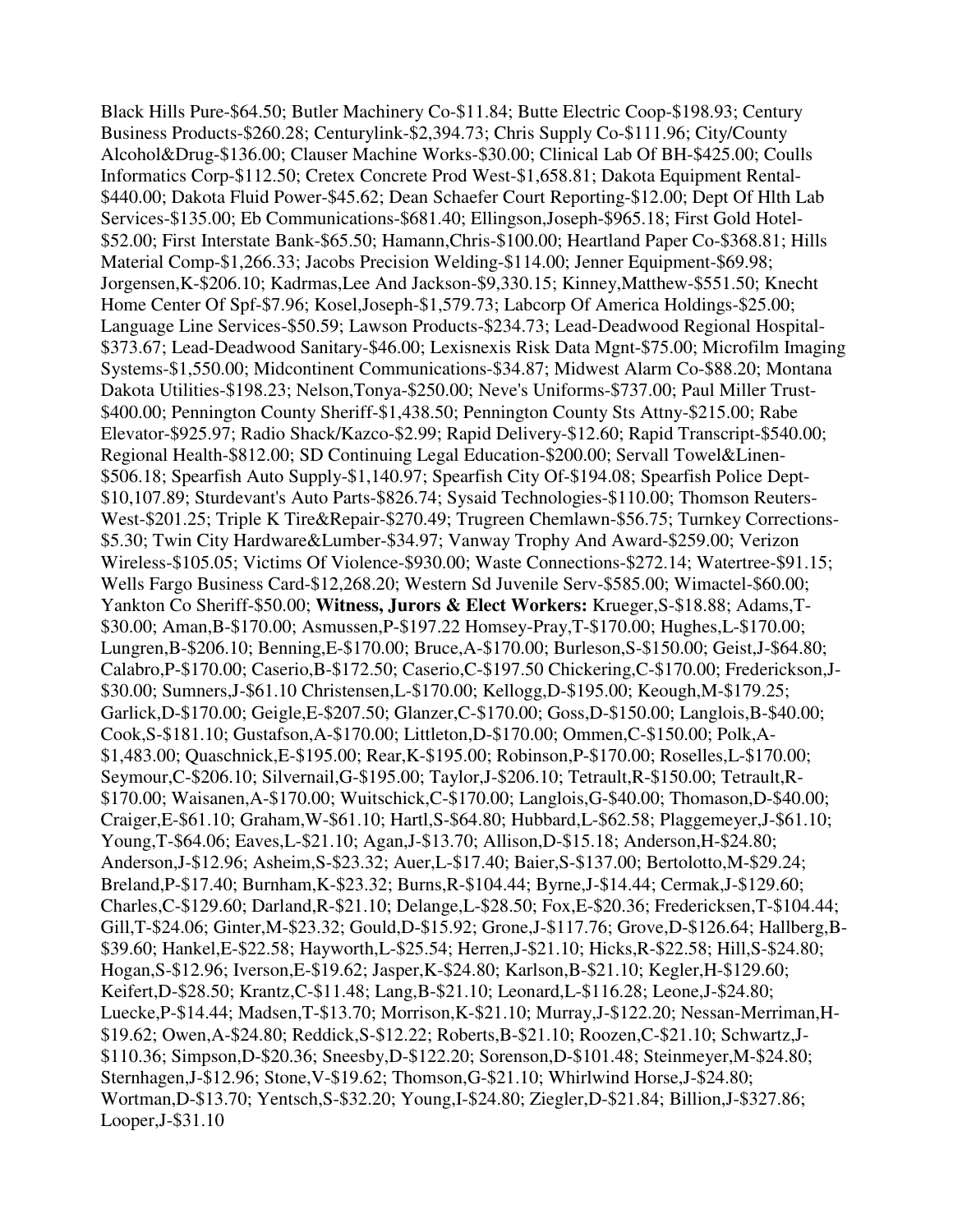ADJOURN: 9:55 a.m. There being no further business the meeting was adjourned.

 $\overline{\phantom{a}}$  , and the contract of the contract of the contract of the contract of the contract of the contract of the contract of the contract of the contract of the contract of the contract of the contract of the contrac

 $\overline{\phantom{a}}$  , and the contract of the contract of the contract of the contract of the contract of the contract of the contract of the contract of the contract of the contract of the contract of the contract of the contrac

Date Approved

ATTEST:

Richard Sleep, Chairman

\_\_\_\_\_\_\_\_\_\_\_\_\_\_\_\_\_\_\_\_\_\_\_\_\_\_\_\_\_\_\_ Connie Atkinson, Auditor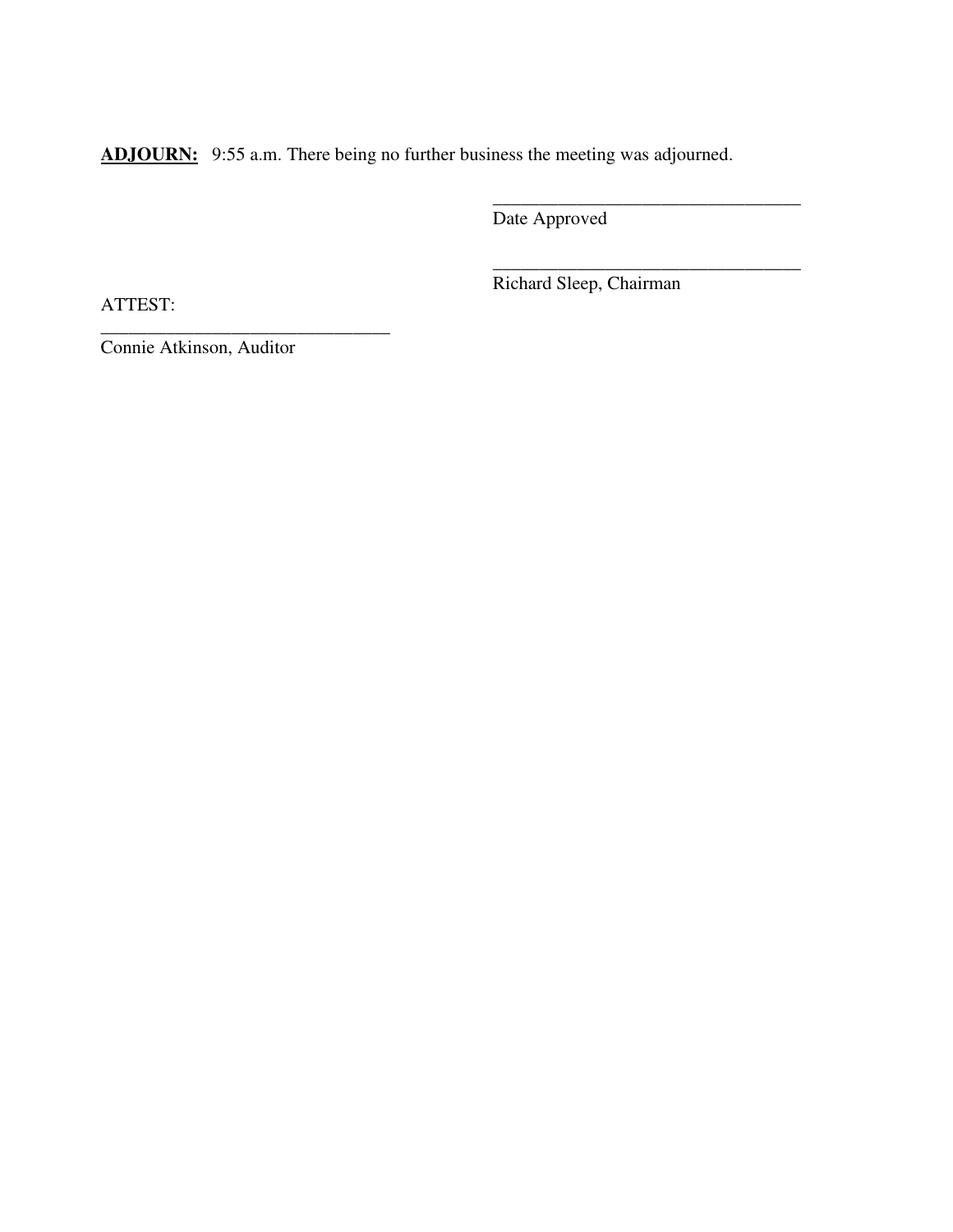# **LAWRENCE COUNTY COMMISSIONERS MEETING – December 9, 2014**

Chairman Richard Sleep called the regular meeting of the Lawrence County Commissioners to order and the Pledge of Allegiance was conducted at 8:00 a.m. on December 9, 2014 in the Administrative Annex Building of the Lawrence County Courthouse located at 90 Sherman Street, Deadwood, SD with Commissioners Daryl Johnson, Terry Weisenberg, Bob Ewing and Brandon Flanagan present.

All motions were passed by unanimous vote, by all members present, unless stated otherwise.

**AGENDA:** Moved-Seconded (Flanagan-Sleep) to approve the agenda as amended. Motion Carried.

MINUTES: Moved-Seconded (Weisenberg-Flanagan) to approve the minutes of November 18<sup>th</sup>, 2014, County Commission meeting. Motion Carried.

## **PERSONNEL:**

### **MOUNTAIN PINE BEETLE**:

Moved-Seconded (Johnson-Ewing) to approve Chase Tyson as a temporary seasonal recon/tree marker employee at the rate of \$13.73 an hour, effective September 22, 2014. Motion Carried.

Moved-Seconded (Flanagan-Sleep) to approve Dylan Laney as a temporary seasonal recon/tree marker employee at the rate of \$13.05 an hour, effective December 1, 2014. Motion Carried

Moved-Seconded (Weisenberg-Johnson) to approve the hiring of Lucas Dean Anderson as a temporary seasonal tree cutter at the rate of \$15.00 per tree effective November 25, 2014. Motion Carried.

Moved-Seconded (Flanagan-Johnson) to approve the hiring of John T. Link as a temporary seasonal tree cutter at the rate of \$15.00 per tree effective December 8, 2014. Motion Carried.

Moved-Seconded (Weisenberg-Flanagan) to approve the hiring of Clayton Pourier as a temporary seasonal tree cutter at the rate of \$15.00 per tree effective December 15, 2014. Motion Carried.

**8:06 a.m. EXECUTIVE SESSION**: Moved-Seconded (Flanagan-Johnson) to go into executive session pursuant to (SDCL 1-25-2(1) for personnel with John Fitzgerald, States Attorney. Motion Carried. 8:14 a.m. the Board opened for regular business with no-action taken.

**STATES ATTORNEY:** Moved-Seconded (Ewing-Flanagan) to allow the re-structuring of the States Attorney's Office with three and one half Deputy States Attorney's and three support staff effective January 1, 2015 and allow the hiring of a permanent part-time (20 hrs a week) Deputy States Attorney at the base rate of \$25.00 an hour, effective January 1, 2015. Motion Carried.

## **SHERIFF:**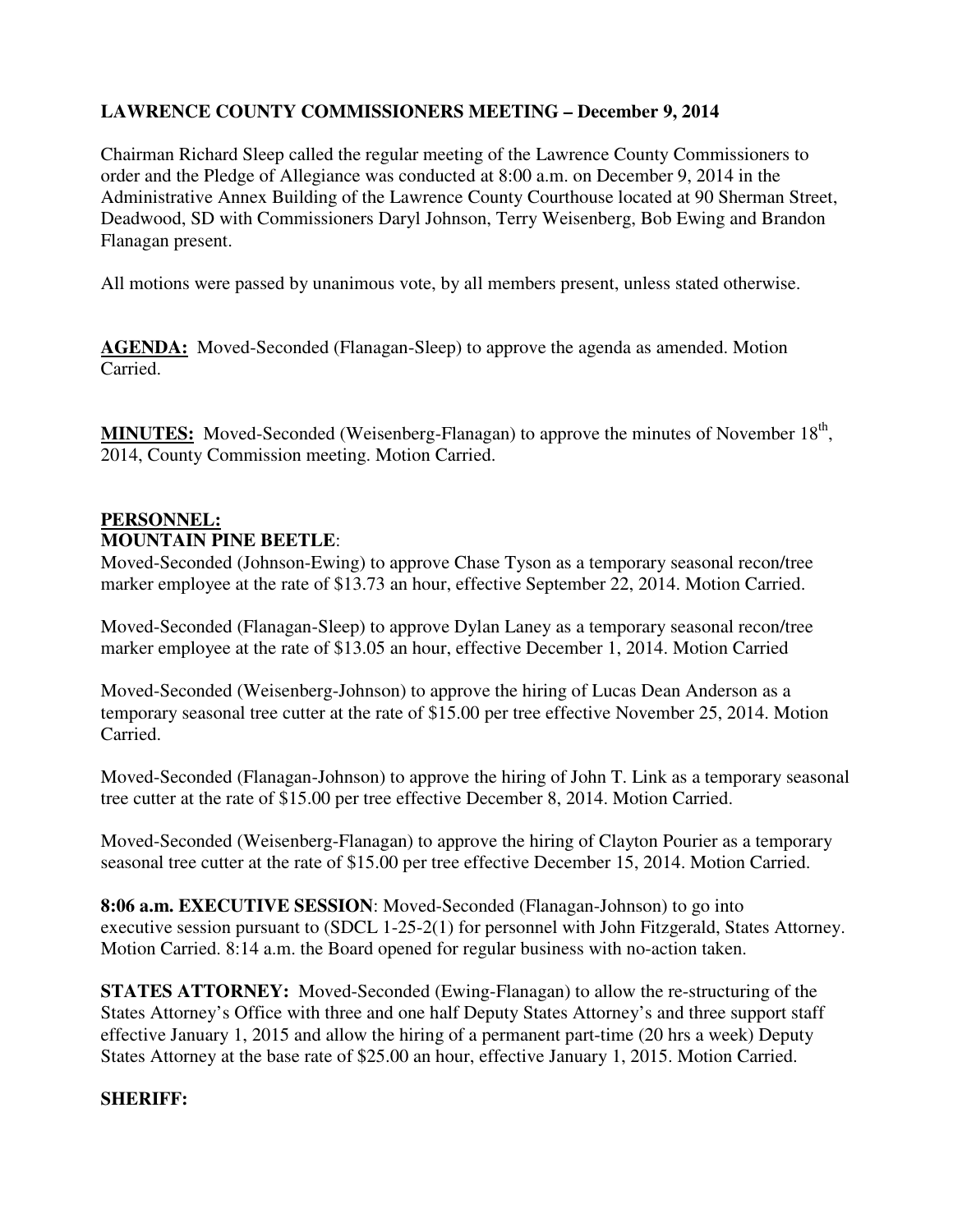Moved-Seconded (Ewing-Flanagan) to approve the hiring of Nathan S. Lechner as a Fill-in Part-Time (under 20) Correctional Officer I G1 at the rate of \$15.19 with the first 40 hours of training at wage of \$10.38 effective December 14, 2014. Motion Carried.

Moved-Seconded (Flanagan-Johnson) to approve the hiring of Jolene Wetz as a Temporary Full-Time Correctional Officer I G3 at the rate of \$15.88 effective December 28, 2014. Motion Carried.

Moved-Seconded (Weisenberg-Ewing) to approve the hiring of Matt Hardin as a Temporary Full-Time Deputy I G1 at the rate of \$20.73 effective December 28, 2014. Motion Carried.

Moved-Seconded (Ewing-Johnson) to allow employees to donate leave to Wendy Berndt upon the exhaustion of the employee's accumulated vacation time, "comp. time" and sick leave. Motion Carried.

# **TRAVEL REQUESTS:**

**INVASIVE SPECIES MANAGEMENT:** Moved-Seconded (Ewing-Flanagan) to approve the travel request for David Heck to attend the 2015 NDWCA Annual Meeting and Conference in Bismarck ND on January  $5^{th} - 8^{th}$ , 2015, upon signing a travel and training agreement. Motion Carried.

**AUDITOR'S ACCOUNT WITH TREASURER REPORT:** Moved-Seconded (Flanagan-Weisenberg) to accept the Auditor's Account with the County Treasurer. Motion Carried. As of November 30, 2014 showed the following: Total amount of actual cash-\$1,350.00; total amount of checks and drafts in Treasurer's possession not exceeding three days (check deposit in transit)- \$105,411.54; Total amount of cash in transit in Treasurer's possession (cash deposit in transit)- \$5,837.41; petty cash-\$1,860.00; total amount of deposits in bank include: CD's-\$3,100,000; bank balance \$3,944,614.49; money market \$3,975,331.59; savings-\$9,648,554.80; total \$20,782,959.83.

**AMBULANCE AGREEMENTS 2015:** Moved-Seconded (Johnson-Ewing) to approve and authorize the Chairman to sign the Spearfish Ambulance Service Ambulance Agreement for 2015. Motion Carried

**HOMELAND SECURITY:** Moved-Seconded (Flanagan-Ewing) to approve and authorize the purchase off of Custer County's Bid of a 2015 4 seat UTV with track kit installed and a 2015 dual axle trailer w/ramps – fully enclosed from Rice Suzuki Honda for a total of \$32,297.35, and allow the Chairman to sign the contracts. Motion Carried.

## **SHERIFF:**

**2015 VEHICLE BID OPENING**: Moved-Seconded (Ewing-Flanagan) to set the bid opening for three vehicles consisting of a combination of Utility SUV 4 door, all wheel drive and 4 door sedan, all wheel drive for January 20, 2015 at 8:15 a.m and to declare the 2011 Chevy Silverado Pickup VIN#3GCPKSE30BG254877, 2011 Chevy Tahoe VIN#1GNSK2E00BR265742, and 2011 Chevy Tahoe VIN#1GNUKAE01AR169331 surplus and allow them to be traded in. Motion Carried.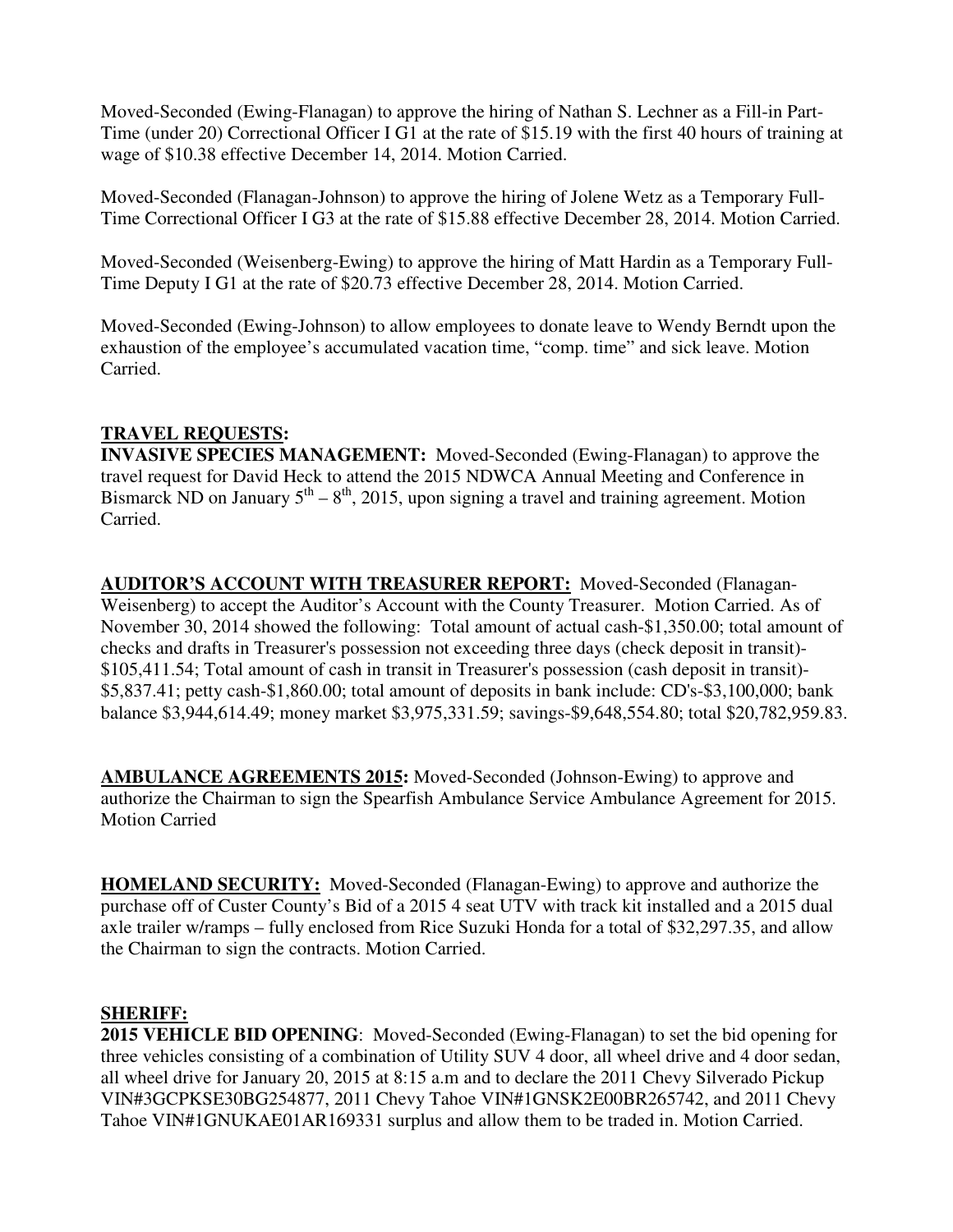**DRUG SEIZURE FUNDS**: Moved-Seconded (Flanagan-Weisenberg) to allow the Sheriff's Office to submit for Drug Seizure funds to purchase an additional vehicle with a cap amount of \$30,000. Motion Carried.

**2015 LIQUOR LICENSE RENEWALS:** A public hearing was held on an application for renewal of liquor licenses for 2015. No public input was voiced and the hearing was closed. Moved-Seconded (Weisenberg-Flanagan) to renew the following liquor licenses for 2015. Motion Carried. PACKAGE LIQUOR - OFF SALE LICENSE:

LARRY KAISER, Nemo Mercantile, Tract 3 of the un-platted portion of Nemo Placer Mineral Survey 1368, located in the NE1/4 of Section 27, T3N, R5E.

LONNY & SUSAN SMITH (ST.ONGE BAR & GRILL), Lots 1 & 2, Block 8, Section 23, T7N, R3E, St.Onge

RETAIL AND SUNDAY ON-SALE LICENSE:

CHOPHOUSE INC., SPEARFISH CHOPHOUSE & WHISKEY BAR: Lot 3B of tract A of the SW1/4SW1/4 S14 T6N R2E BHM.

LEAD COUNTRY CLUB, INC., Lead, SD, Block 5 Ironwood Estates Section 31, T4, R3.

VEZARO INC., GUADALAJARA MEXICAN RESTAURANT, Spearfish, SD, Lot 3 Northwest of City on Hwy. 14, Subdivision of NW1/4NW1/4, S3, T6N, R 2E, B.H.M.

SPEARFISH CANYON RESORTS LLC, Spearfish Canyon, SD, A Portion of the Little Spearfish Placer, M.S. 953 Located in the NE1/4 OF S36, T5N, R1E, B.H.M.

MYSTIC MINER F&B LLC, MINE SHAFT TAVERN, Lead, SD, Mineral 1208 thru 1216; M.S. 1210 Connecting, Havana Lodes #1-10..

BLACK HILLS CHAIRLIFT CO.INC., (Dark Horse Saloon) Lead, SD, Section 1-2-11 & 12, T4N, R2E, B.H.M.

TOMAHAWK LAKE COUNTRY CLUB, Deadwood, SD, Part HES 57 more fully described in Book 222, Page 476 & 477, Office of Lawrence County Register Deeds.

HOMESLICE MANAGEMENT LLC (BOULDER GRILLE), Sturgis, SD, Lot D, SW1/4NW1/4, S11, T5, R4E.

RETAIL ON-OFF SALE WINE:

SPEARFISH CANYON RESORTS LLC, (Latchstring Village) Spearfish Canyon, LOTS Ab-1 and Ab-2, a subdivision of Latchstring Village Lot Ab of the Cascade Placer, M.S. in the W1/2 of S31, T5N, R2E, and the E1/2 of Section 36, T5N, R1E, B.H.M.

SEVEN DOWN LLC, (Travis Lantis) 6623 Centennial Rd: W1/2 NW1/4 (Seven Downs Arena) T6N, R3E, BHM.

CHEYENNE CROSSING STORE, LLC) 21415 US HWY 14A, Lead, SD 57754. Lot C-3 of Meadow 1-2-3 Lodes of M.S. 1564, NW1/4 Section 22, T4N, R2E.

TRIPLE H HILLS LLC (MYSTIC HILLS HIDEAWAY): 21766 Custer Peak Road, Deadwood, SD 57732. M.S.1748 St John Claim. Located in Section 1, T3N, R3E.

WICHTERMAN AND SONS INC (STEEL WHEEL CAMPGROUND): 21399 US Hwy 385, Deadwood, SD 57732. Legal description: Tract "D", Rally Park Addition, Sec's 18 & 19, T4N, R4E, BHM.

BAREFOOT RESORT ASSOCIATION INC. (BAREFOOT RESORT) Lot 1 of Barefoot, formerly lots 3 & 4 and vacated right of way of Block 2 Tract B Lost Camp Valley Acreage, Sec. 2-T4N-R2E of Black Hills.

CROW PEAK BREWING COMPANY, LLC: a consolidation of Lot Y-1 and Z-1, of Lot Y and Z of lot 8, located in NE1/4NE1/4, S4, T6N, R2E.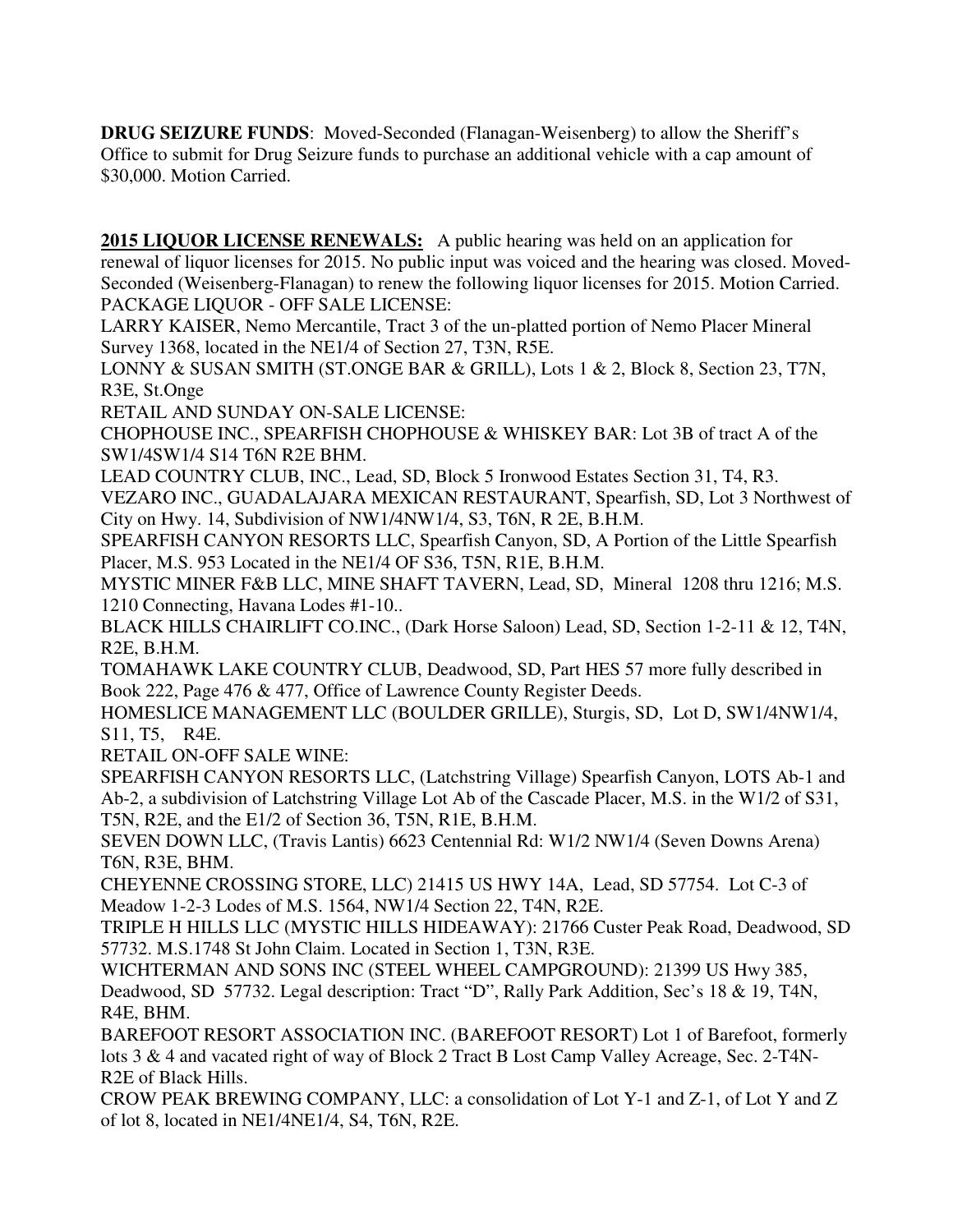FRESH START CONVENIENCE STORES INC: The Valley Corner Store: : Lot 1 & W 20' Lot 2 of Lot A of Lot 1, NW1/4NW1/4 Subdivision of Section 3, T6N, R2E, B.H.M. REYNOLDS & LIVINGSTON LLC (Cousins Big Chair): 22493 US Hwy 385 So., Deadwood, SD: Lot L Sec 7., T2N, R5E, BHM, Lawrence County. B&S RESORT LLC, Recreational Springs Resort: M.S. 1200 Lot 3-A2 Of Tract 3-A A S/D Of Jay#1,2&3 & Fay#3, Albert Steele Fraction, Hazard, Log Cabin & Violet #3 Of Sec 24, T4N, R2E, BHM.

### **HIGHWAY:**

**HIGHWAY BIDS / WALK'N ROLL PACKER:** Moved-Seconded (Ewing-Johnson) to set the bid opening for two WR90 Series 3 Walk'n'Roll Packer/roller for January  $20^{\text{th}}$  at 8:30 a.m. Motion Carried.

**HIGHWAY BIDS / VEHICLES:** Moved-Seconded (Flanagan-Ewing) to set the bid opening for two  $\frac{3}{4}$  ton pickups and one  $\frac{1}{2}$  ton pickup for January  $20^{th}$  at  $8:30$  a.m for the Highway Department. Motion Carried.

**BRIDGES:** Allan Bonnema updated the Board on the 152 ft Bridge on the Whitewood Service Road that will require a load limit of 17 ton posted as the result of the latest engineers report. The Board discussed the Bridge Replacement Program and the waiting list and process. The Board asked Bonnema to contact Wheeler Lumber and inform them so they can adjust accordingly.

**FUEL QUOTES:** The following fuel quotes were submitted as of November 20, 2014: Spearfish Diesel 2600 gallons: (prices per gallon) CBH Cooperative - \$3.159\*, Southside - \$3.25, MG Oil - \$3.1889; Spearfish Unleaded 1000 gallons: (prices per gallon) CBH Cooperative - \$2.581, Southside - \$2.94, MG Oil - \$2.5546\*. \*Represents lowest quote awarded. No bid was received from Harms Oil Co.

**AIRPORT REPAIRS:** The Board discussed the 2014 Airport Building Repair RFP. Bruce Outka reported that two proposals were received and will be reviewed at the next meeting.

**AIRPORT GRANT / PROJECT**: Rodd Senn, KLJ Engineering was present to discuss the Grant Pre-Application for Federal Assistance – Runway 5-23 and Land Acquisition Environmental Assessment (Capital Improvements). Moved-Seconded (Flanagan-Johnson) to approve and authorize the Chairman to sign the Grant Pre-Application for Federal Assistance – Runway 5-23 and Land Acquisition Environmental Assessment (Capital Improvements). Motion Carried.

**2014 MOUNTAIN PINE BEETLE:** Dave Heck and Dave Thom were present to update the Board on the 2014 Mountain Pine Beetle Project. Black Hills Regional Mountain Pine Beetle Strategy Briefing including what has been accomplished and goals for the future.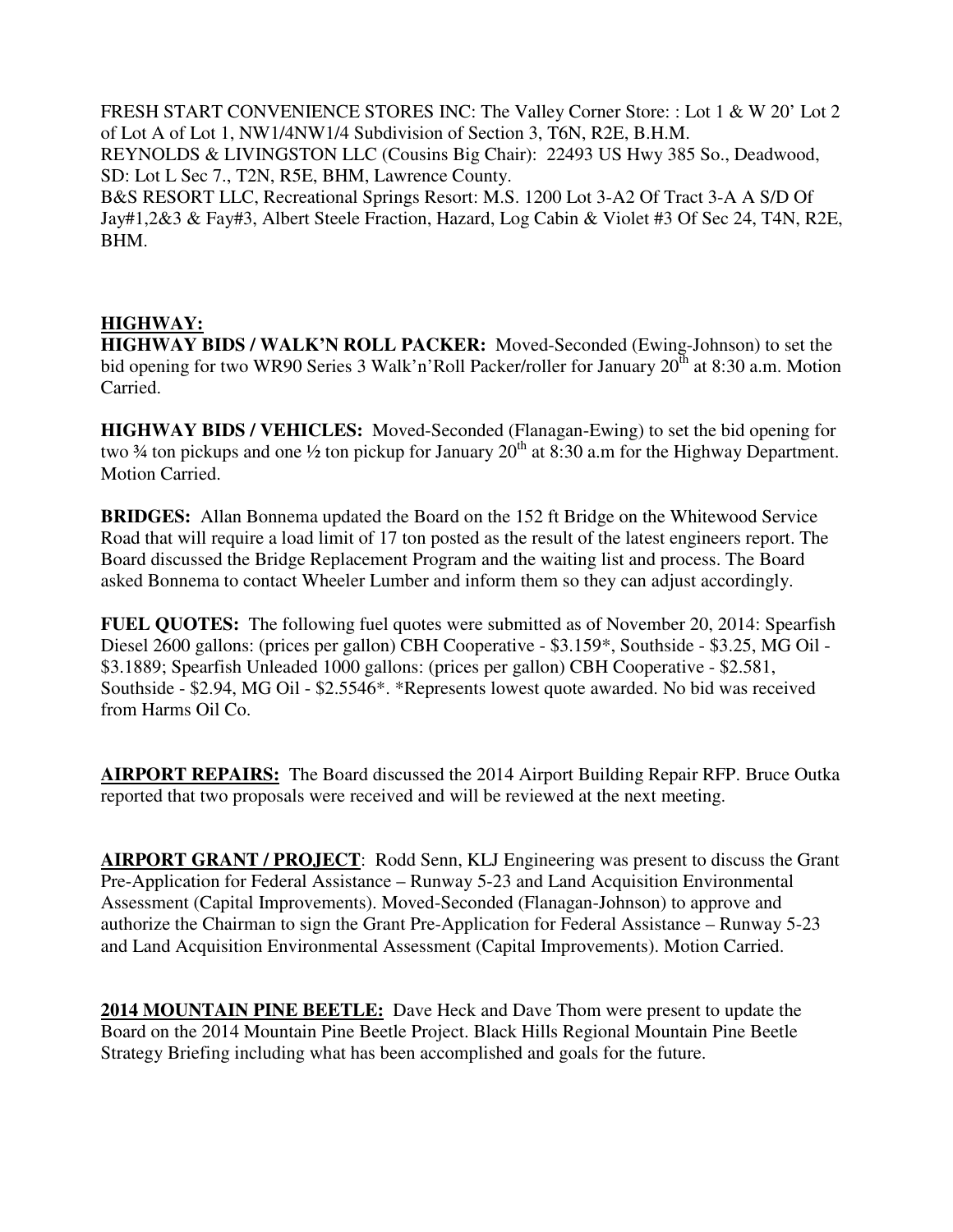**SPEARFISH VOLUNTEER FIRE DEPARTMENT / BROWNSVILLE VOLUNTEER FIRE DEPARTMENT / FIRE PROTECTION TAX DISTRICT:** Members of the Spearfish Volunteer Fire Department and Brownsville Volunteer Fire Department were present to request pursuant to SDCL 34-31A-2 for the County Commission to pass a Resolution to Initiate the Formation of the Spearfish Fire Protection Tax District and Brownsville Fire Protection Tax District.

Moved-Seconded (Weisenberg-Johnson) pursuant to SDCL 34-31A-2 to initiate the formation of the Spearfish Fire Protection Tax District and Brownsville Fire Protection Tax District with the Boundaries adopted as the Response Boundaries and Map on file in the Lawrence County Auditors Office and set the public hearing for Spearfish Fire Protection Tax District for January 20<sup>th</sup> 2015 at 9:00 a.m and the Brownsville Fire Protection Tax District for January 20<sup>th</sup> 2015 at 9:15 a.m. The boundaries of the **Spearfish Fire Protection Tax District are as follows:** Lawrence County: Sections 1 through 12 inclusive in Township 5 North, Range 1 East of the B.H.M.; Sections 1 through 36 inclusive in Township 6 North, Range 1 East of the B.H.M.; Those portions of Sections 7 through 36 inclusive within Lawrence County in Township 7 North, Range 1 East of the B.H.M.; Sections 2 through 11, and Sections 14 through 16 inclusive in Township 5 North, Range 2 East of the B.H.M.; Sections 1 through 36, inclusive in Township 6 North, Range 2 East of the B.H.M., Sections 1 through 36 inclusive within Lawrence County in Township 7 North, Range 2 East of the B.H.M.; Sections 5 through 11, and Sections 14 through 23 inclusive, and Sections 26 through 35 inclusive in Township 6 North, Range 3 East of the B.H.M. all in Lawrence County, South Dakota. The boundaries of the **Brownsville Fire Protection Tax District are as follows**: Lawrence County: Sections 1 through 3 inclusive, the NW ¼, NE ¼, SE ¼, of Section 4, Sections 10 through 15 inclusive, Sections 23 through 26 inclusive; and the **NW ¼, NE ¼ and SE ¼ of Section 35**, and all of Section 36, in Township 3 North, Range 3 East of the B.H.M.; The South ½ of the SW ¼ and the South ½ of the SE ¼ of Section 1, the East ½ of the SE ¼ of Section 11, Section 12 and Section 13, the East ½ of the NE ¼ and the South ½ of Section 14, the South ½ of Section 15, the South ½ of the SE ¼, of Section 16, Section 21 through 28 inclusive, and Sections 33 through 36 inclusive in Township 4 North, Range 3 East of the B.H.M.; The portions of Section 1, and the portions of Section 12 that are west of US Highway 385, and Section 2, and Section 11 in Township 2 North, Range 4 East of the B.H.M.; The portion of Section 7 that is West of US Highway 385 in Township 2 North, Range 5 East of the B.H.M.; Sections 2 through 11 inclusive, Sections 14 through 23 inclusive, and Sections 26 through 35 inclusive in Township 3 North, Range 4 East of the B.H.M.; Sections 1 through 35 inclusive in Township 4 North, Range 4 East of the B.H.M. all in Lawrence County, South Dakota. Motion Carried.

**SOUTH DAKOTA GAME FISH & PARKS:** Paul Coughlin, South Dakota Game Fish and Parks and Matt Swartz, Environmental Contaminate Specialist presented a proposal to acquire 32.251 acres of game production area in Spearfish Canyon. Coughlin stated the public would still be able to access the creek and that they intend to secure the Hydro #2 building so it doesn't pose a safety hazard and they have no intent to do anything but maintain the building. Moved-Seconded (Johnson-Ewing) to concur with the South Dakota Game Fish & Parks and approve and authorize Bruce Outka to send a letter of Lawrence County Commission Support of the proposal to acquire 32.251 acres of game production area in Spearfish Canyon. Motion Carried.

### **ABATEMENTS:**

**MUNRO / CITY OF SPEARFISH**: Moved-Seconded (Ewing-Flanagan) to approve the abatement on Parcel #32090-05000-060-10 Scott & Kathy Munro / City of Spearfish because the property is exempt from tax. Motion Carried.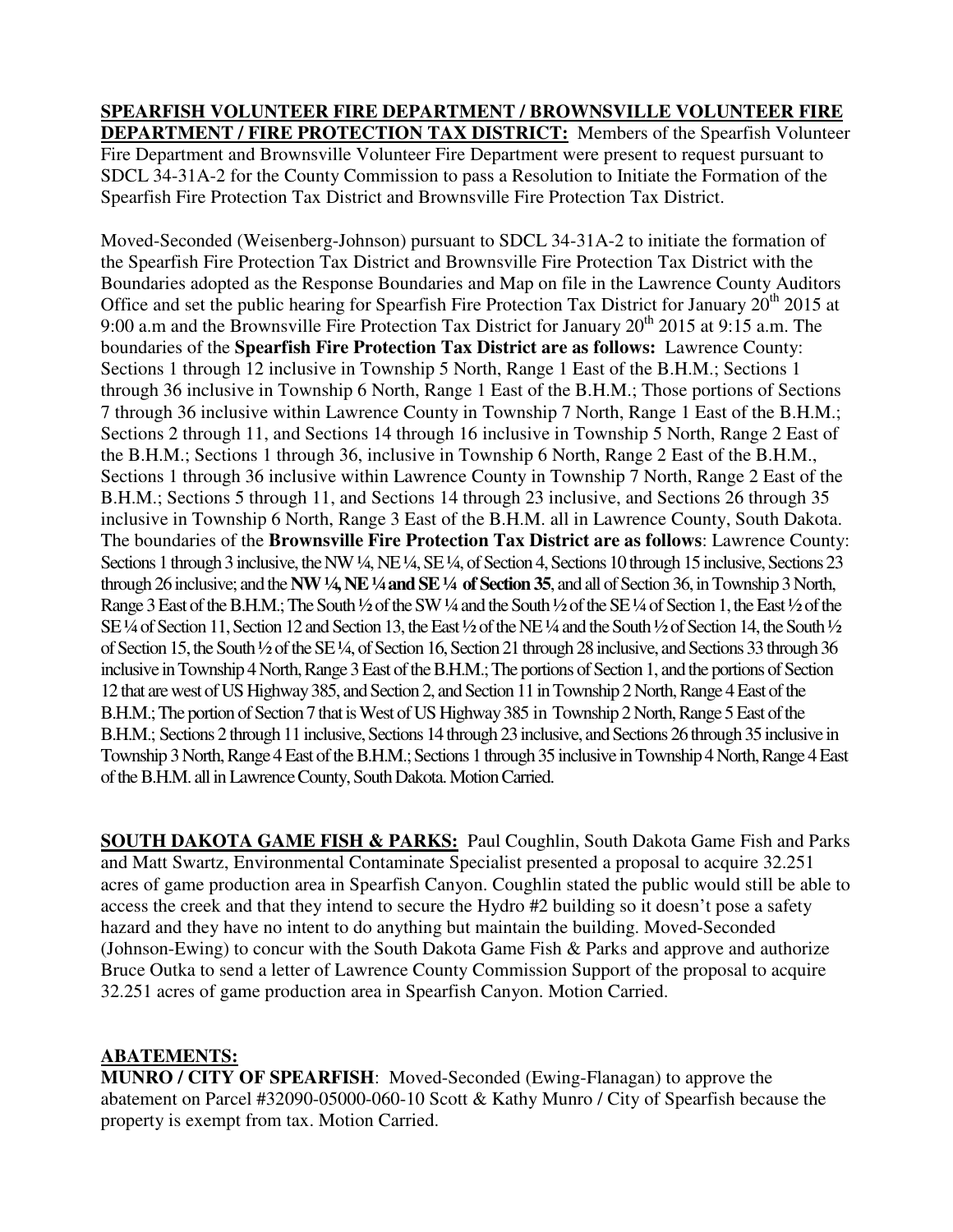**ALMANZA / CITY OF SPEARFISH**: Moved-Seconded (Flanagan-Ewing) to approve the abatement on Parcel #32090-05000-030-00 Ronald & Tori Almanza / City of Spearfish because the property is exempt from tax. Motion Carried.

**WAGONBOX DEVELOPMENT / CITY OF SPEARFISH**: Moved-Seconded (Flanagan-Sleep) to approve the abatement on Parcel #32465-00700-000-01 Wagonbox Development / City of Spearfish because the property is exempt from tax. Motion Carried.

**COMMONWEALTH MINING COMPANY / STATE OF SOUTH DAKOTA**: Moved-Seconded (Flanagan-Weisenberg) to approve the abatement on Parcel #26340-00926-000-10 Commonwealth Mining Company / State of South Dakota because the property is exempt from tax. Motion Carried.

**LONG-EARED BAT:** The Board discussed the U.S. Fish and Wildlife Proposed Listing of the northern long-eared bat as endangered under the Endangered Species Act. Moved-Seconded (Ewing-Weisenberg) approve and authorize the Chairman to sign the letter to the U.S. Fish and Wildlife Service opposing the listing of the Northern Long Eared Bat (NLEB) on the endangered status. Motion Carried.

## **PLANNING & ZONING:**

**ORD #14-02 / SNOW LOAD TABLE:** Second Reading was held for proposed ORD 14-02 IRC Snow Load Table & Requirements: A request to add specific elevations to the existing snow load requirements. Moved-Seconded (Flanagan-Weisenberg) to approve ORDINANCE #14-02 IRC Snow Load Table & Requirements. Motion Carried.

**ORD #14-03 / CEMETERIES**: Second Reading was held for proposed ORD 14-03 Addition of Cemeteries to A-1 General Agriculture District: A request to add cemeteries as an allowed use in the A-1 General Agriculture District.Moved-Seconded (Flanagan-Ewing) to approve ORDINANCE #14-03 Addition of Cemeteries to A-1 General Agriculture District. Motion Carried.

**CHANGE OF ZONING #308 / GUY FERRIS:** A public hearing and 1st READING was held for COZ #308 for Guy Ferris. A COZ for possible creation of 5 lots off of Westview Drive. Change from A-1 General Ag to RR Rural Residential. No public input was voiced and the hearing was closed. (Second Reading: December 30, 2014 at 9:00 a.m.)

## **PLATS:**

**PRELIMINARY PLAT CROWLEY / GEFFRE:** Moved-Seconded (Ewing-Johnson) to approve and declare the Preliminary Plat Exempt for Carl Crowley & Cammi Jo Geffre for Tracts C1 & C2 located on St. Onge Road near St. Onge. Motion Carried.

**FINAL PLAT CROWLEY / GEFFRE:** Moved-Seconded (Ewing-Flanagan) to approve and declare the Final Plat Exempt for Carl Crowley & Cammi Jo Geffre for Tracts C1 & C2 located on St. Onge Road near St. Onge. Motion Carried. The Plat will move lot lines on larger tracts due to floodplain and location of existing homes.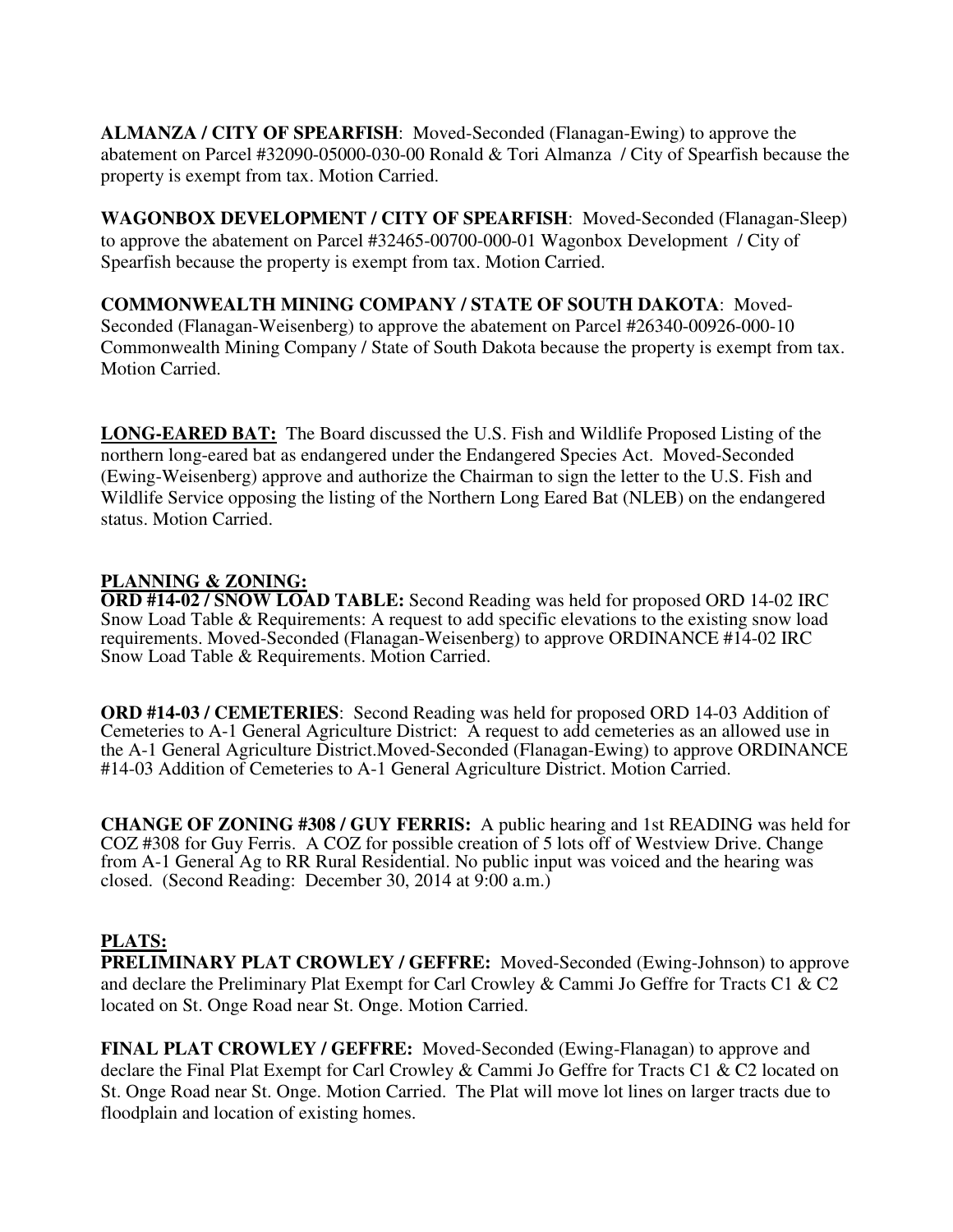**FINAL PLAT CROWLEY / GEFFRE:** Moved-Seconded (Johnson-Sleep) to table the Final Plat for Carl Crowley & Cammi Jo Geffre/WBI Utility for WBO Utility Trac located on St. Onge Road near St. Onge. To create a utility lot for gas services. Motion Carried. To allow WBI to correct the Final Plat.

**PRELIMINARY PLAT GORANS/O'NEILL COTTAGE LLC**: Moved-Seconded (Weisenberg-Johnson) to approve the Preliminary Plat for Marc Gorans/O'Neill Cottage LLC for Lots 28A & 29A of Shirtail Gulch Sub, Section 13, T5N, R3E. Located off of Boulder Canyon Rd. Motion Carried.

**FINAL PLAT GORANS/O'NEILL COTTAGE LLC**: Moved-Seconded (Ewing-Sleep) to approve the Final Plat for Marc Gorans/O'Neill Cottage LLC for Lots 28A & 29A of Shirtail Gulch Sub, Section 13, T5N, R3E. Located off of Boulder Canyon Rd. Motion Carried.

**PRELIMINARY PLAT PEARSON / SLOTHOUBER / D&M TRANSFER LLC**: Moved by Flanagan to table the Preliminary Plat for William Pearson, Wayne & Marlene Slothouber and D & M Transfer LLC for Lot 3A and 4A of Estates at Pillar Peak, Section 20 & 21, T5N, R4E. Located off of Boulder Canyon Rd. to allow the addition of the vicinity map on plat. Motion Died due to lack of second.

Moved-Seconded (Johnson-Ewing) to follow P&Z recommendation and to approve the Preliminary Plat for William Pearson, Wayne & Marlene Slothouber and D & M Transfer LLC for Lot 3A and 4A of Estates at Pillar Peak, Section 20 & 21, T5N, R4E. Located off of Boulder Canyon Rd. Motion Carried. Aye-Johnson, Weisenberg, Ewing and Sleep. Nay-Flanagan as it does not follow Ordinance.

Moved-Seconded (Johnson-Ewing) to rescind the prior motion on Preliminary Plat for William Pearson, Wayne & Marlene Slothouber and D & M Transfer LLC for Lot 3A and 4A of Estates at Pillar Peak, Section 20 & 21, T5N, R4E. Located off of Boulder Canyon Rd. Motion Carried

Moved-Seconded (Johnson-Ewing) to follow P&Z recommendation and to approve the Preliminary Plat for William Pearson, Wayne & Marlene Slothouber and D & M Transfer LLC for Lot 3A and 4A of Estates at Pillar Peak, Section 20 & 21, T5N, R4E. Located off of Boulder Canyon Rd., contingent upon the addition of the vicinity map. Motion Carried.

**FINAL PLAT PEARSON / SLOTHOUBER / D&M TRANSFER LLC**: Moved-Seconded (Johnson-Flanagan) to approve the Final Plat for William Pearson, Wayne & Marlene Slothouber and D & M Transfer LLC for Lot 3A and 4A of Estates at Pillar Peak, Section 20 & 21, T5N, R4E. Located off of Boulder Canyon Rd. Motion Carried.

**FINAL PLAT STADEL**: Moved-Seconded (Johnson-Ewing) to approve the Final Plat for Alvin Stadel for Lot 1 Revised in Blk 8 of Apple Springs Sub, Section 14, T5N, R4E. Located off of Boulder Canyon Rd. Motion Carried.

**PRELIMINARY PLAT / ASPENS AT ALLIKAT CORNER LLC / HALL:** Moved-Seconded (Flanagan-Weisenberg) to approve the Preliminary Plat for Aspens at Allikat Corner LLC/Allison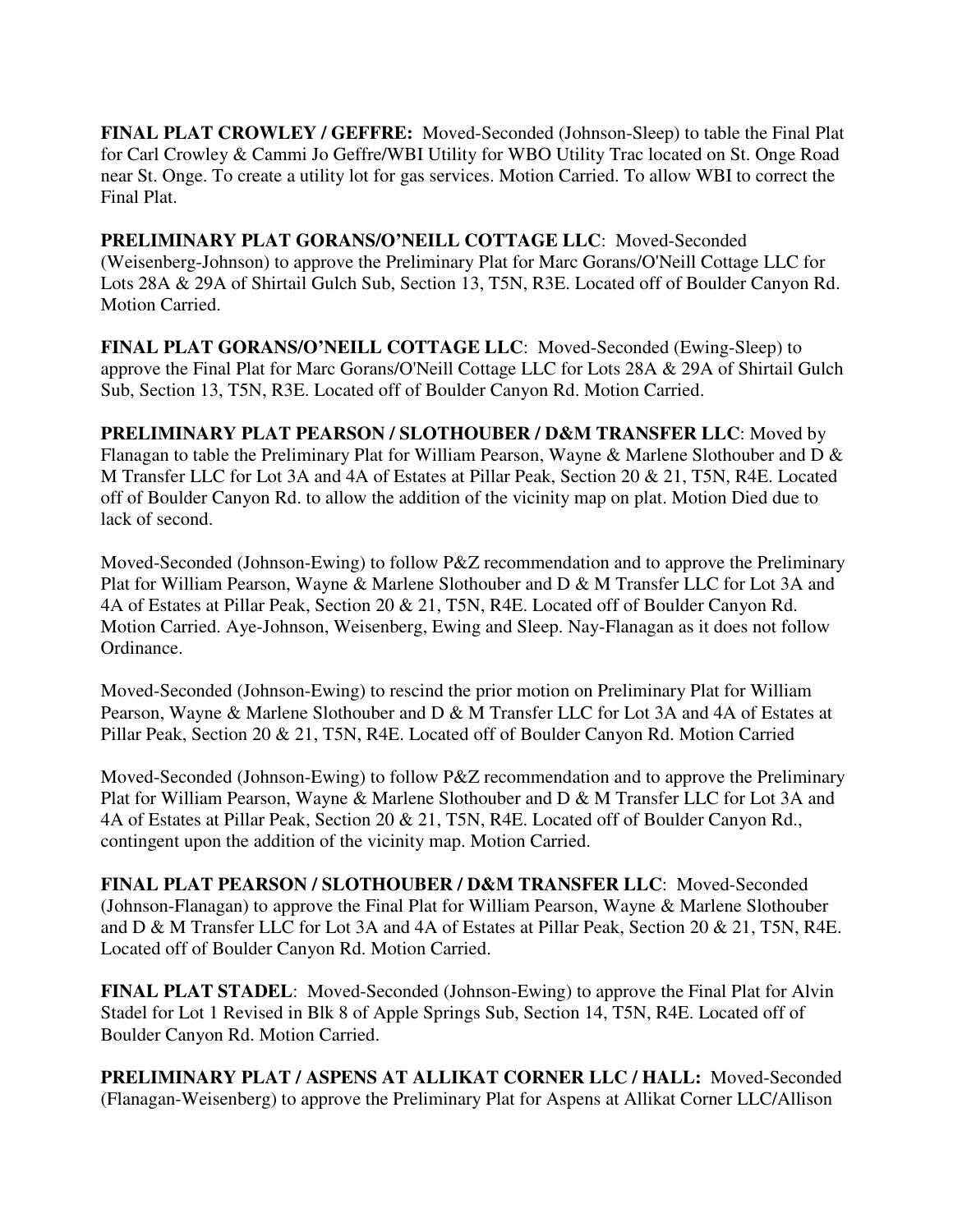Hall for lots 1-4 of Diamond Estates, Section 13 & 14, T3N, R4E. Located off of Benchmark Rd off of Nemo Rd. Motion Carried. Aye-Johnson, Weisenberg, Ewing and Flanagan. Nay-Sleep

### **ITEMS FROM COMMISSIONERS:**

**PROPOSED LEGISLATION:** The Commission discussed proposed legislation for this session.

**4H EVALUATION**: Moved-Seconded (Johnson-Weisenberg) To authorize Chairman Sleep to fill out the 4H Evaluation Form on behalf of Lawrence County. Motion Carried.

**2015 MEETINGS:** Moved-Seconded (Weisenberg-Sleep) to change the June 2015 meetings to the 16<sup>th</sup> and 30<sup>th</sup> . Motion Carried.

**CITY OF LEAD:** The Board acknowledged a letter received from Jerry Apa, City of Lead Mayor in regards to the County considering an Ordinance requiring homeowners outside the city limits, who rent their properties, be required to contract with a garbage service for regular garbage service. No action was taken.

## **BILLS:**

Moved-Seconded (Ewing-Sleep) to approve payment of the following payroll and vouchers listed below for expenditures for insurance, professional services, publications, rentals, supplies, repairs, maintenance, travel, conference fees, utilities, furniture and equipment drawn on the proper funds and various departments. Motion Carried.

**Payroll:** Comm-\$11,938.56; Election-\$1,208.02; Aud-\$17,584.79; Treas-\$21,070.97; Comp- \$16,684.26; States Atty-\$26,530.32; Pub Def-\$21,987.52; Gen Govt Bldg-\$16,434.30; Equal- \$29,823.82; Rod-\$15,666.56; Vso-\$2,552.82; Disp-\$28,975.05; Sher-\$73,587.67; Jail-\$48,354.57; Coroner-\$917.30; 24/7-\$277.12; Emerg Mgnt-\$7,540.92; E911-\$3,529.60; Highway-\$84,810.45; Air-\$2,608.86; Mh Serv-\$1,764.00; Pz-\$10,195.98; Cty Mpb-\$119,425.70; **Bills:** Dean,Brian- \$45.00; Weisenberg,Terry-\$95.23; Larson,Rene-\$60.00; Tysdal,Richard-\$130.24; Brady,Thomas- \$94.72; Coburn,William-\$118.40; Mickelson,Craig-\$118.40; Hansen,Paul-\$45.00; Cortez,Frank- \$54.00; Schenk,Travis-\$118.40; Johnson,Michael-\$54.00; Stone,Julie-\$40.70; American Family Life-\$3,264.45; BH Federal Credit Union-\$6,999.55; Credit Collections Bureau-\$427.57; Deadwood Recreation Center-\$600.00; Delta Dental Of South Dakota-\$7,026.56; Dept Of The Treasury-\$72,494.51; Diversified Collections-\$100.00; Hartford-Priority Accounts-\$1,744.75; Montana Dakota Utilities-\$3,929.93; Northern Hills Rec Center-\$144.00; Office Of Child Support- \$582.93; SD Retirement System-\$55,875.90; Sdrs Supplemental Retirement-\$1,419.00; Washington State Support Reg-\$75.00; Wellmark Blue Cross-\$76,438.19; Wow!-\$1,369.64; A&B Business,Inc Solutions-\$911.31; A&J Supply-\$73.37; A To Z Shredding-\$38.40; Abc Business Supply-\$415.27; Aberdeen Llc-\$3,707.00; At&T Mobility-\$953.41; Audra Malcomb Consulting- \$2,069.13; BH Chemical Company-\$317.18; BH Federal Credit Union-\$7,019.13; BH Land Analysis-\$617.50; BH Pioneer-\$630.54; BH Power-\$1,404.25; Best Western Ramkota Hotel- \$195.98; Bickle's Truck&Diesel-\$270.00; Black Hills Pure-\$58.50; Bob Barker Company- \$1,813.65; Bomgaars Supply-\$79.99; Butler Machinery Co-\$949.98; Butte Electric Coop-\$681.10; Cbh Cooperative-\$8,213.40; Century Business Products-\$209.34; Centurylink-\$2,142.46; Chris Supply Co-\$17.59; Clauser Machine Works-\$30.00; Clinical Lab Of BH-\$4,627.40; Cody,Denise- \$21.00; Community Health Services-\$1,250.00; Credit Collections Bureau-\$427.57; Cvd Construction-\$6,133.07; Dakota Equipment Rental-\$205.06; Dale's Tire&Retread-\$240.00;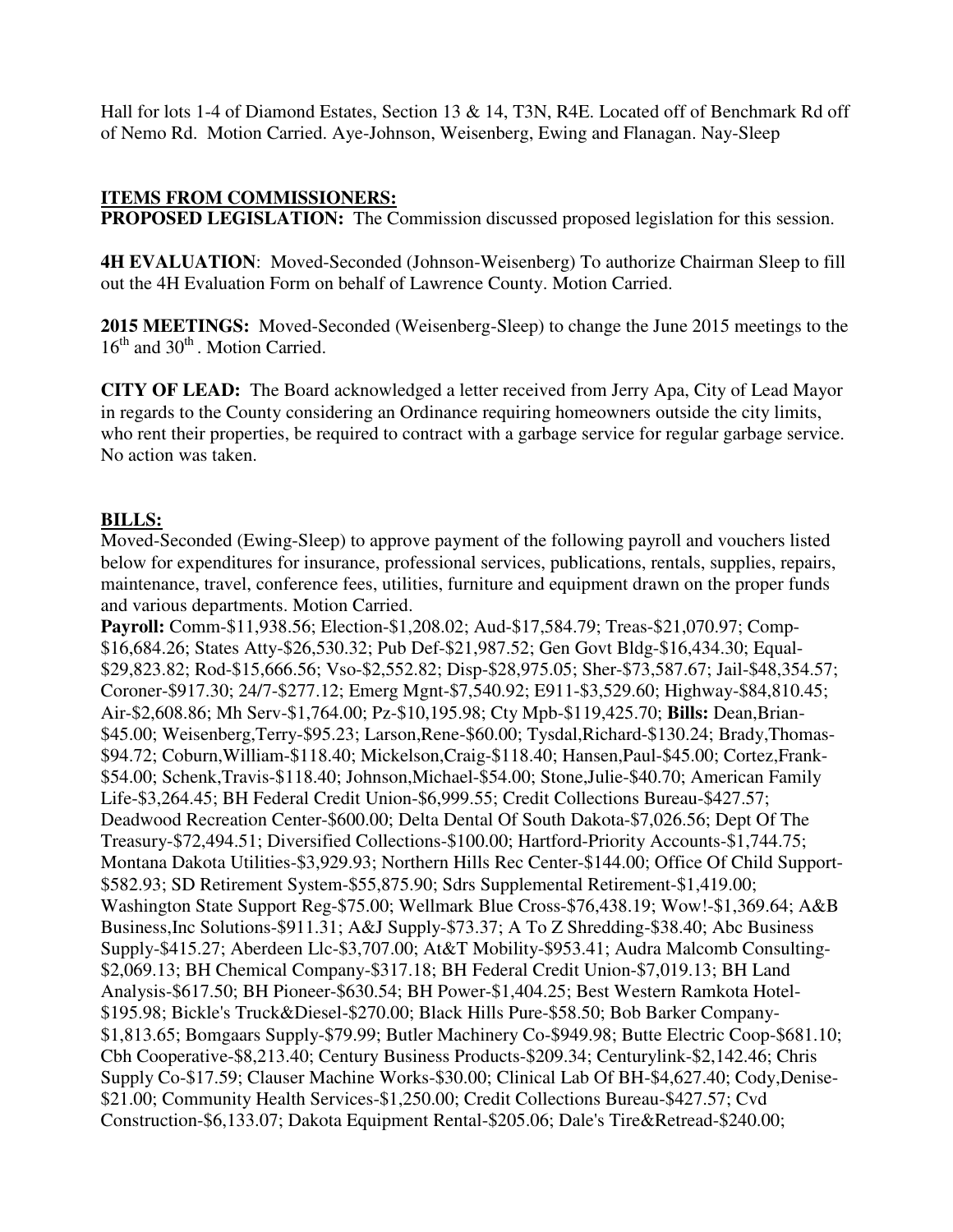Deadwood,City Of-\$855.96; Dept Of Hlth Lab Services-\$170.00; Dept Of The Treasury- \$70,710.10; Diversified Collections-\$100.00; Drug Screening Services-\$25.00; Ds Solutions- \$175.00; Eagle Aviation-\$586.16; Ecolab-\$139.73; Eke-\$1,129.86; Ellingson,Joseph-\$443.23; Fidler-Isburg Funeral Chapel-\$1,515.00; Fisher Sand&Gravel-\$1,030.85; Flores,Dina-\$500.00; Goodie's Uniforms-\$40.95; Great Western Tire-\$90.20; Heartland Paper Co-\$723.12; Heisler Hardware-\$23.12; Hills Material Comp-\$5,519.97; John Deere Financial-\$267.16; Kimball-Midwest Co-\$278.04; Kosel,Joseph-\$3,521.28; Lawson Products-\$556.38; Lead,City Of-\$69.55; Lead-Deadwood Regional Hospital-\$62.28; Lead-Deadwood Sanitary-\$419.24; Lee County Clerk Of Courts-\$11.00; Lee,James-\$15.00; Lewis&Clark Bhs-\$160.00; Lewno,Lucy-\$241.99; Liewer Enterprises-\$109.84; Mcclure,Susan-\$200.00; Mcleod's Office Supply-\$104.41; Mg Oil Company- \$2,554.60; Microfilm Imaging Systems-\$1,880.00; Midcontinent Communications-\$34.84; Mikelson,Gary-\$236.16; Montana Dakota Utilities-\$504.37; Ms Mail-\$625.00; Neighbors,Judith Phd-\$1,184.54; Nelson,Christy-\$100.00; Neve's Uniforms-\$935.73; Office Of Child Support- \$582.93; Ohio Child Support-\$136.43; Pennington Co Auditor-\$270.00; Pennington County Sheriff-\$835.88; Pennington County Sts Attny-\$645.00; Pheasantland Industries-\$171.91; Pump House Coffee&Deli-\$132.25; Quill Corporation-\$249.14; RC Finance Office-\$630.00; RC Regional Hospital-\$738.45; Rabe Elevator-\$925.97; Radiology Associates-\$190.00; Rapid Transcript Co-\$960.00; Redwood Toxicology Lab-\$80.00; Regional Health-\$1,404.09; Regional Health Physicians-\$225.76; Regional Medical Clinic-\$23.53; Reliance Telephone-\$595.00; Reserve Account-\$5,000.00; Rocket Lube-\$48.99; Rosenberger,Denise-\$34.95; Rushmore Safety Supplies- \$191.84; SD Aao-\$330.00; SD Dept Of Transportation-\$1,086.64; SD Law Review-\$33.02; SD State Treasurer-\$513.79; Sander,Duane-\$400.00; SD States Attorney Assoc-\$1,373.00; Sdrs Supplemental Retirement-\$1,469.00; Servall Towel&Linen-\$520.49; Sign Express-\$58.51; Skorczewski,Jena-\$173.40; Spearfish Auto Supply-\$2,260.68; Spearfish City Of-\$205.40; State Bar Of South Dakota-\$2,490.00; Sturdevant's Auto Parts-\$603.03; Superior Lamp And Supply-\$630.96; Swanda,Karen-\$21.00; Sysco Montana-\$4,341.21; System Design Advantage-\$165.00; Thompson Information Services-\$858.00; Thomson Reuters-West-\$163.50; Tigerdirect-\$2,971.75; Top Quality Glove-\$65.00; Triple K Tire&Repair-\$53.93; Truenorth Steel-\$409.08; Twin City Hardware&Lumber-\$777.25; Washington State Support Reg-\$75.00; Waste Connections-\$678.15; Watertree-\$44.60; Wells Fargo Bank-\$15.79; Western Communication-\$25,242.00; Western Hills Humane Society-\$3,000.00; Wex Bank-\$710.64; White Drug-\$1,539.31; White's Queen City Motors-\$2,118.86; Williams&Associates-\$1,511.30; Wimactel-\$60.00; Wolff Law Office,Pllc- \$209.60; Wow!-\$302.45; **Witness & Jurors:** Aaker,Donald-\$-\$61.10; Wheeler,Cody-\$53.70; Bettelyoun,K-\$64.80; Hunt,J-\$61.10; Hushin,G-\$60.36; Johnson,M-\$50.74; Kirk,L-\$68.50; Kortuem,B-\$61.10; Thompson,E-\$54.44; Wessel,D-\$61.10; Adams,S-\$21.10; Anderson,T-\$24.80; Arpan,R-\$24.06; Baker,G-\$12.96; Blakney,V-\$12.96; Chipman,J-\$21.10; Collins,L-\$15.18; Covell,H-\$21.10; Cutts,R-\$14.44; Dawes,C-\$185.52; Dias,P-\$21.10; Donnell,O-\$24.80; Ericks,A- \$194.40; Evans,S-\$207.72; Fiorello,J-\$15.18; Foos,D-\$21.10; Gammon,D-\$18.14; Goodrich,T- \$194.40; Hansen,C-\$24.80; Hasson,P-\$216.60; Hayes,R-\$21.84; Heinen,E-\$21.10; Heintz,H- \$22.58; Jensen,M-\$22.58; Kennedy,G-\$156.66; Kokinos,K-\$27.02; Krog,K-\$24.80; Labau,K- \$23.32; Lerew, D-\$21.10; Lester,K-\$20.36; Lester,P-\$23.32; Linafelter,S-\$24.80; Livengood,J- \$15.92; Maltaverne,R-\$183.30; Manfull,C-\$27.76; Martin,G-\$12.22; Miller,L-\$21.10; Montgomery,W-\$21.84; Nero,P-\$35.90; Nordwick,J-\$183.30; Norris,K-\$12.22; Olson,C-\$21.10; Ordahl,C-\$12.96; Oviatt,D-\$20.36; Reede,N-\$21.10; Roggenbuck,J-\$187.74; Salzsieder,S-\$183.30; Schaeffer,J-\$22.58; Sprague,R-\$183.30; Storm,S-\$24.80; Triscori,T-\$183.30; Walton,W-\$183.30; Weaver,R-\$24.80; Brandt,K-\$158.88; Dunwoody,T-\$24.80; Hagman,S-\$17.40; Johnson,J-\$18.88; Marchant,A-\$22.58; Moore,A-\$24.80; Schuurmans,C-\$21.10; Steinher,M-\$22.58; Ugland,T-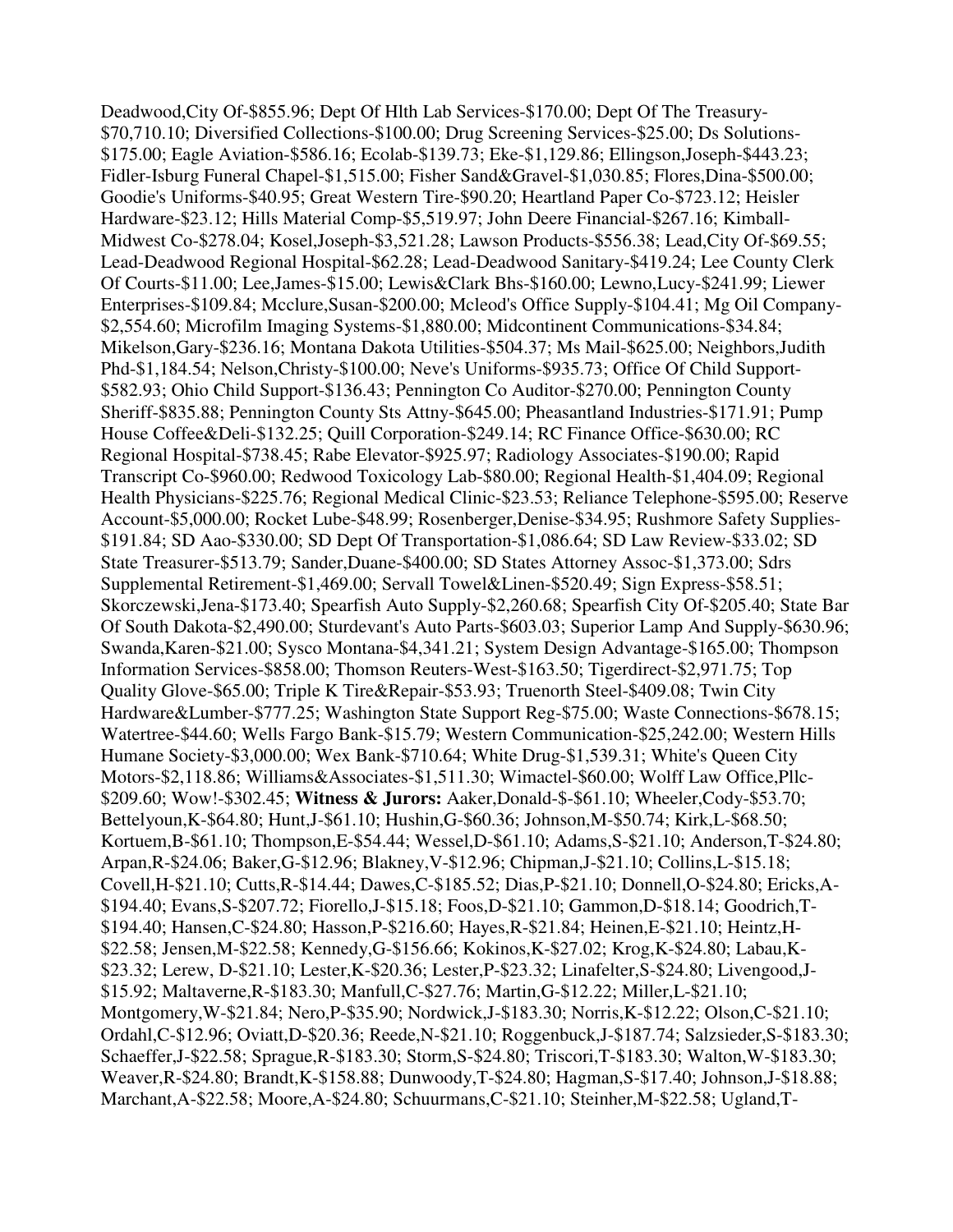\$22.58; Hansen,J-\$31.10; Hall-Mcinerney,P-\$23.70; Kellem,R-\$33.60; Moss,G-\$22.22; Williams,K-\$33.32

**ADJOURN:** 11:47 a.m. There being no further business the Chairman adjourned the meeting.

 $\overline{\phantom{a}}$  , and the contract of the contract of the contract of the contract of the contract of the contract of the contract of the contract of the contract of the contract of the contract of the contract of the contrac

 $\overline{\phantom{a}}$  , and the contract of the contract of the contract of the contract of the contract of the contract of the contract of the contract of the contract of the contract of the contract of the contract of the contrac

Date Approved

Richard Sleep, Chairman

ATTEST:

Connie Atkinson, Auditor

\_\_\_\_\_\_\_\_\_\_\_\_\_\_\_\_\_\_\_\_\_\_\_\_\_\_\_\_\_\_\_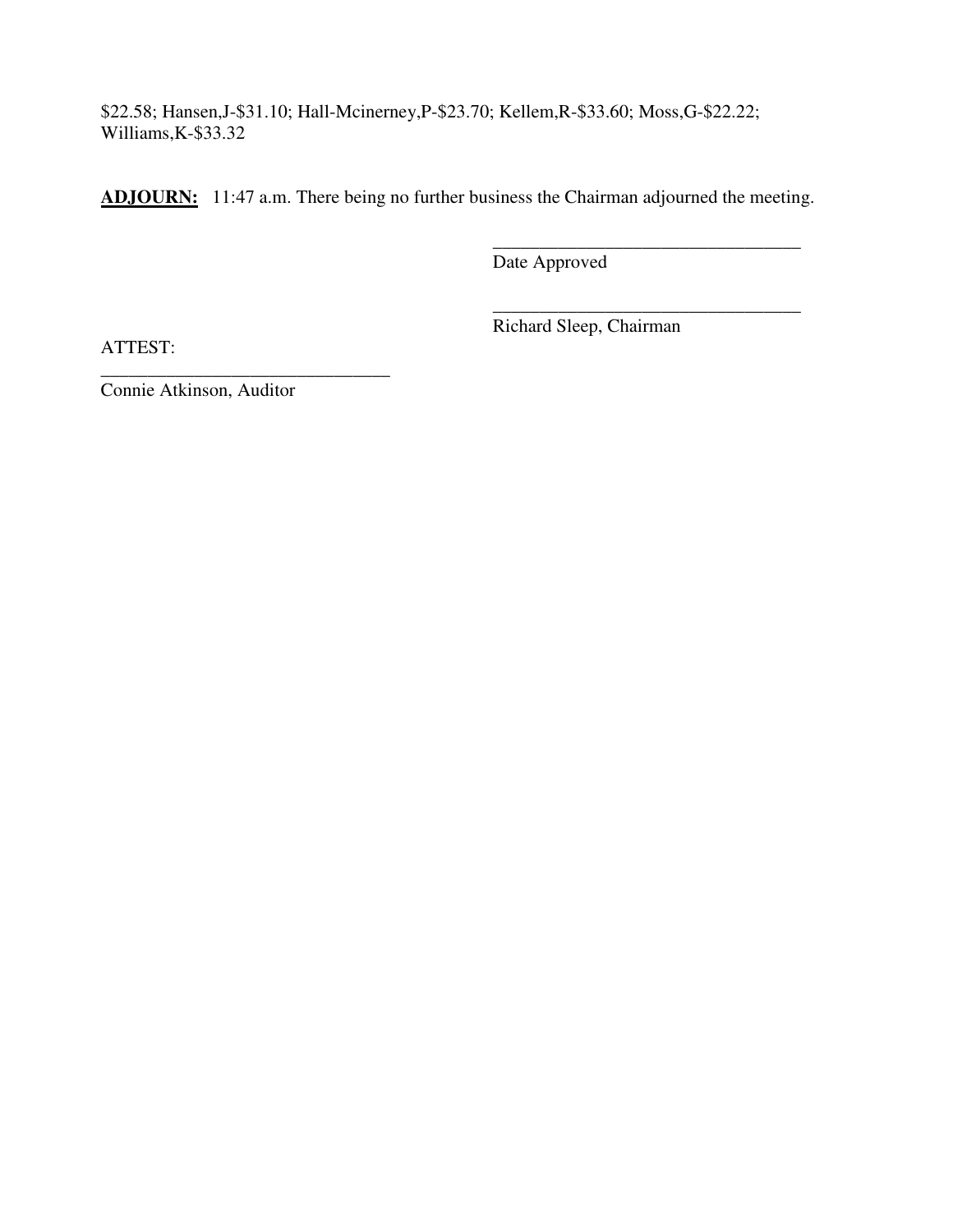# **LAWRENCE COUNTY COMMISSIONERS MEETING – December 30, 2014**

Chairman Richard Sleep called the regular meeting of the Lawrence County Commissioners to order and the Pledge of Allegiance was conducted at 8:00 a.m. on December 30, 2014 in the Administrative Annex Building of the Lawrence County Courthouse located at 90 Sherman Street, Deadwood, SD with Commissioners Daryl Johnson, Terry Weisenberg, Bob Ewing and Brandon Flanagan present.

All motions were passed by unanimous vote, by all members present, unless stated otherwise.

**AGENDA:** Moved-Seconded (Weisenberg-Johnson) to approve the agenda as amended. Motion Carried.

**MINUTES:** Moved-Seconded (Weisenberg-Ewing) to approve the minutes of December 9<sup>th</sup>, 2014, County Commission meeting. Motion Carried.

### **PERSONNEL:**

**PUBLIC DEFENDER**: Moved-Seconded (Weisenberg-Flanagan) to approve the step raise for G. Matthew Pike as a full-time permanent Public Defender Director G9 at the base rate of \$3,004.99 per pay period, effective December 14, 2014. Motion Carried.

Moved-Seconded (Ewing-Johnson) to approve the step raise for Kirk Albertson as a full-time permanent Public Defender Deputy G6 at the base rate of \$2,289.51 per pay period, effective December 14, 2014. Motion Carried.

**HIGHWAY:** Moved-Seconded (Flanagan-Weisenberg) to approve the step raise for Diane Vandenberg as a full-time permanent Highway Administrative Assistant G2 at the base rate of \$19.22 an hour, effective December 29, 2014. Motion Carried.

Moved-Seconded (Weisenberg-Flanagan) to approve the step raise for Krista Rear as a full-time permanent Highway Administrative Secretary G3 at the base rate of \$17.00 an hour, effective December 29, 2014. Motion Carried.

**EQUALIZATION:** Moved-Seconded (Flanagan-Johnson) to approve the step raise for Louise Hohn as a full-time permanent Appraiser III G2 at the base rate of \$18.19 an hour, effective December 28, 2014. Motion Carried.

Moved-Seconded (Johnson-Flanagan) to approve the step raise for Michael Meehan as a full-time permanent Appraiser III G2 at the base rate of \$18.19 an hour, effective January 16, 2015. Motion Carried.

Moved-Seconded (Ewing-Johnson) to approve the reclassification of Carmen Symonds as a fulltime permanent Appraiser IV G2 at the base rate of \$19.69 an hour, effective December 14, 2014. Motion Carried.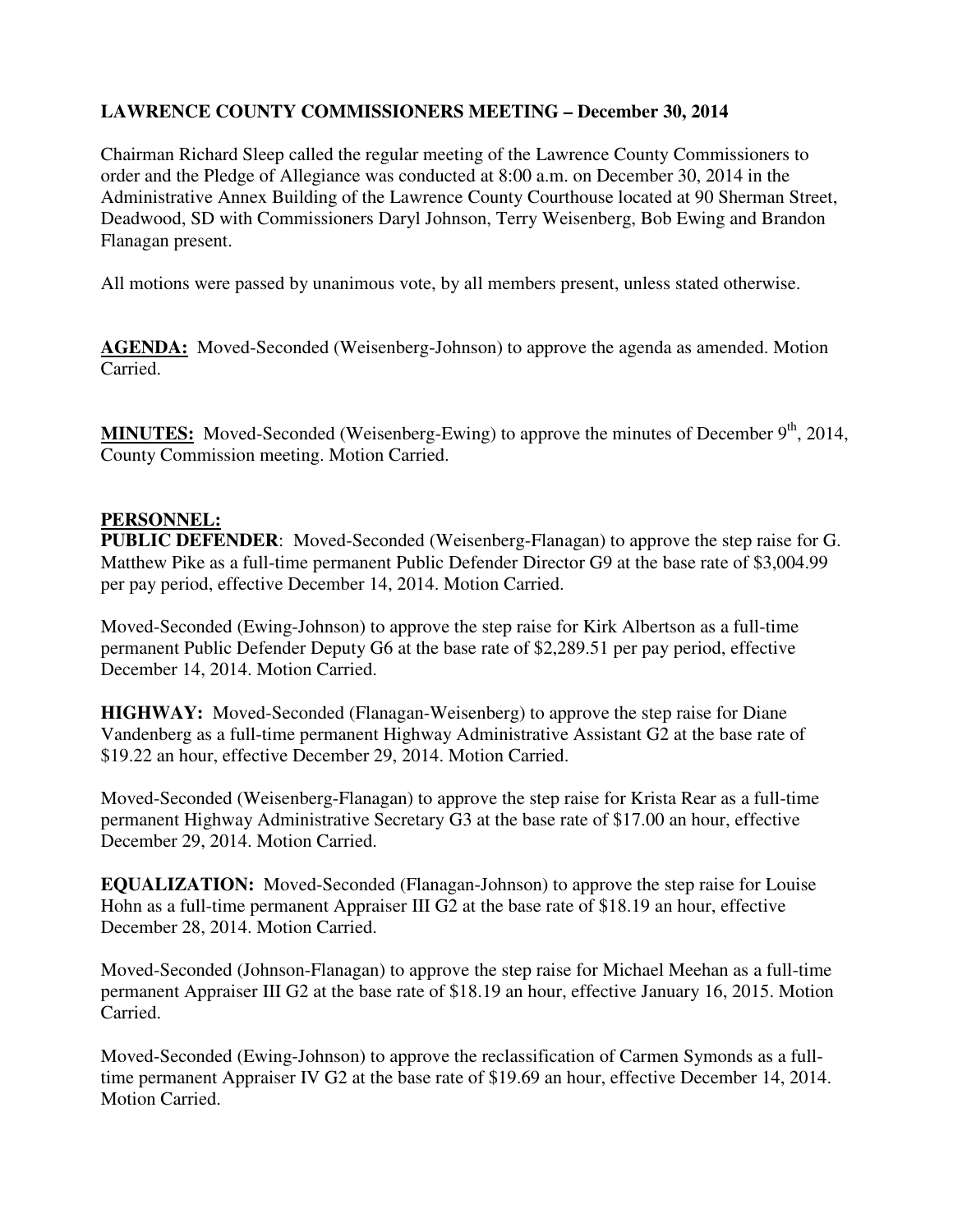**MOUNTAIN PINE BEETLE**: Moved-Seconded (Weisenberg-Sleep) to approve the hiring of Corey Swanson as a temporary seasonal tree cutter at the rate of \$15.00 per tree effective December 15, 2014; Kyle L. Wheeler as a temporary seasonal tree cutter at the rate of \$15.00 per tree effective December 17, 2014; Robert C. Lester Jr. as a temporary seasonal tree cutter at the rate of \$15.00 per tree effective December 19, 2014; and Andrew T. Jones as a temporary seasonal tree cutter at the rate of \$15.00 per tree effective December 19, 2014. Motion Carried.

Moved-Seconded (Johnson-Flanagan) to approve the hiring of Michael Miller as a temporary seasonal recon/tree marker employee at the rate of \$12.00 an hour, effective December 30, 2014. Motion Carried.

**STATES ATTORNEY**: Moved-Seconded (Johnson-Flanagan) to accept the resignation of Trevor Thielen, effective December 31, 2014 and thank him for his years of service. Motion Carried.

Moved-Seconded (Johnson-Ewing) to approve the hiring of Kari Nordstrom as a Permanent Half-Time (20-29) hrs a week, Deputy States Attorney at the base rate of \$25.00 an hour, effective 1-2- 2015. Motion Carried.

Moved-Seconded (Weisenberg-Sleep) to approve Brenda Harvey as a Permanent Full-Time Deputy States Attorney G8 at the base rate of \$2,380.11, effective December 28, 2014. Motion Carried.

Moved-Seconded (Ewing-Weisenberg) to approve Brianna Baumann as a Temporary Part-Time (under 20) Secretary G1 at the base rate of \$14.70 an hour, effective December 28, 2014. Motion Carried.

**SHERIFF:** Moved-Seconded (Ewing-Weisenberg) to approve the step raise for Samantha Rosenau as a Permanent Full-Time Corrections G2 at the base rate of \$17.83 an hour, effective January 11, 2015. Motion Carried.

Moved-Seconded (Johnson-Flanagan) to approve the step raise for Lance Palmer as a Permanent Full-Time Corrections G2 at the base rate of \$17.83 an hour, effective January 11, 2015. Motion Carried.

Moved-Seconded (Flanagan-Ewing) to approve the step raise for Jolene Wetz as a Temporary Full-Time Corrections G1 at the base rate of \$17.49 an hour, effective January 11, 2015. Motion Carried.

**CELL PHONE:** Moved-Seconded (Ewing-Flanagan) to approve the cell phone allowance for Matt Hardin at \$104 per month, effective December, 28, 2014. Motion Carried.

**HIGHWAY:** Moved-Seconded (Ewing-Flanagan) to approve the hiring of Jacob Ford as a Permanent Full-Time Heavy Equipment Operator at the base rate of \$21.16 an hour, effective January 5, 2014. Motion Carried.

## **2015 STATE / COUNTY COMMUNITY HEALTH NURSE AGREEMENT:** Moved-

Seconded (Flanagan-Johnson) to approve and authorize the Chairman to sign the 2015 State/County Community Health Nurse Agreement. Motion Carried.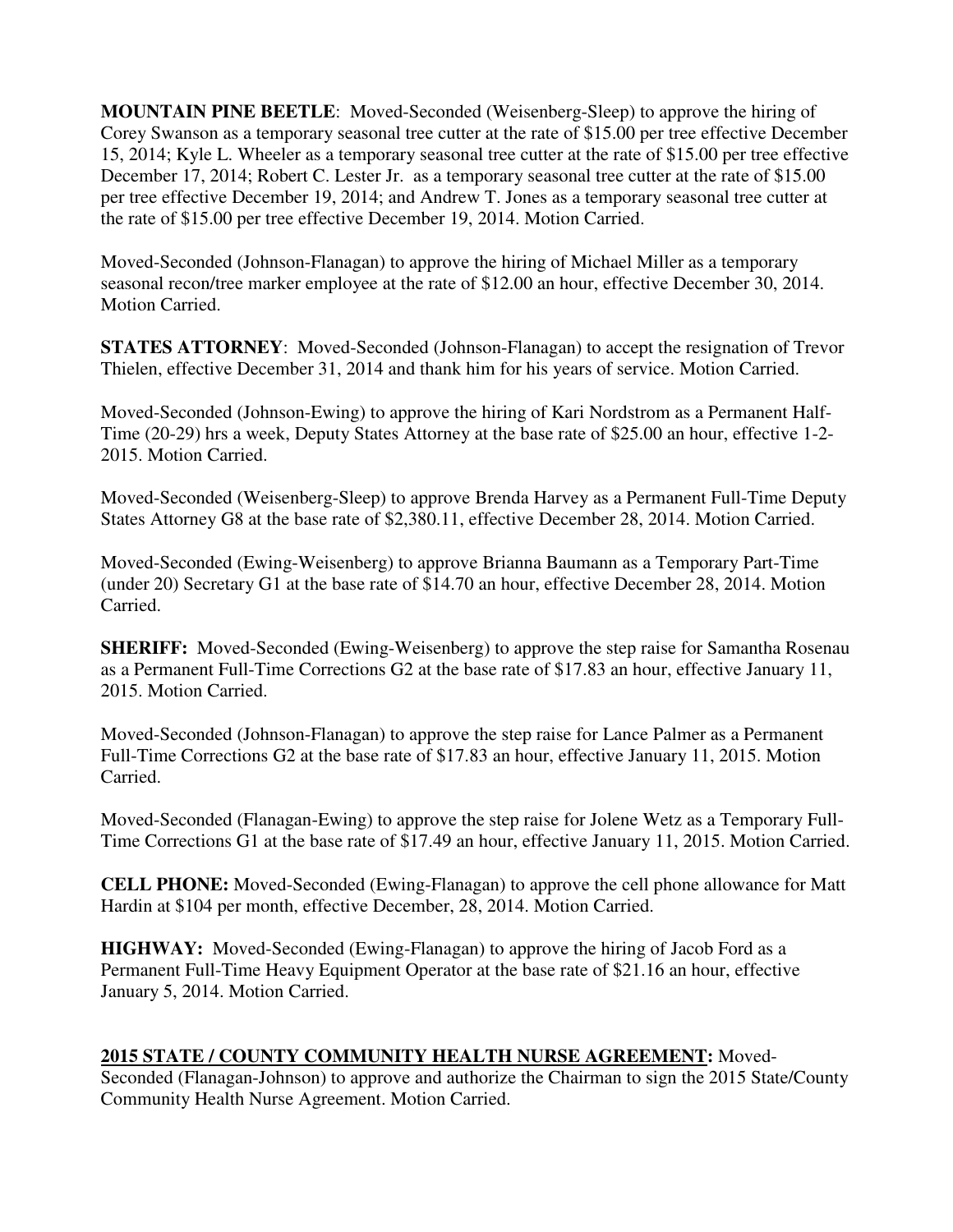#### **ABATEMENTS:**

**PITTMAN, GREG & SARAH:** Moved-Seconded (Johnson-Seward) to approve the abatement on parcel #24100-00702-280-18 for Greg & Sarah Pittman because the mobile home burned down on 2-17-2014. Motion Carried.

**CITY OF DEADWOOD / TIM DAVIS**: Moved-Seconded (Johnson-Weisenberg) to approve the abatement for the City of Deadwood / Tim Davis on parcel #30075-00014-00, 30075-00012-000-00 and 30725-00000-110-00 because the property was deeded to the City of Deadwood. Motion Carried.

**9-1-1 GIS DATA:** Moved-Seconded (Flanagan-Johnson) To Authorize release of GIS data to Geo-Comm, Inc., acting as an agent of the South Dakota 9-1-1 Coordination Board, in support of the Next Generation 9-1-1 System. The list of data to be release is a current copy of MSAG, GIS Layers (Road Centerline, PSAP Boundaries, Emergency Service Boundaries, Authoritative Boundaries, Site Structure Address Points), Road Name Alias Table, County Boundaries, Municipal Boundaries and Cell Sector Locations. Motion Carried.

**COUNTY SHELTER:** Moved-Seconded (Weisenberg-Johnson) to approve and authorize the Chairman to sign the County Shelter Document. Motion Carried.

**EMERGENCY MANAGEMENT:** Moved-Seconded (Johnson-Ewing) to approve and authorize the Chairman to sign the State Wage Confirmation for Emergency Management Personnel. Motion Carried.

#### **SHERIFF:**

**BUILDING SECURITY**: Brian Dean, Sheriff discussed the security of the Public Safety Building. Dean recommended that Bill Locken, Veteran Service Officer be moved up into the Sheriff's Office and Sue Black the E911 Coordinator be moved downstairs into the public safety center. The Board was in support of the move and paperwork will be started.

**SUPPLEMENTAL BUDGET:** A public hearing was held for a supplemental budget for **GENERAL FUND / COURTHOUSE & JAIL FUND – Transfer of Funds \$600,000 No public** input was voiced and the hearing was closed. Moved-Seconded (Johnson-Ewing) to approve and authorize the Chairman to sign the following Resolution #2014-23. Motion Carried **RESOLUTION #14-23 TO ADOPT A SUPPLEMENTAL BUDGET: WHEREAS,** the County Budget for Lawrence County, South Dakota, for the fiscal year 2014, failed to provide sufficient revenue to enable the County to conduct the indispensable functions of Government, and **WHEREAS,** the Board of County Commissioners of said County deems it necessary to make a Supplementary Budget, providing for appropriation in the amounts set out below. **NOW, THEREFORE, BE IT RESOLVED THAT SAID BOARD,** make, approve and adopt a Supplemental Budget for Lawrence County, South Dakota, for the year 2014, and that in said budget there will be and is hereby appropriated the following sum of money, to-wit: **GENERAL**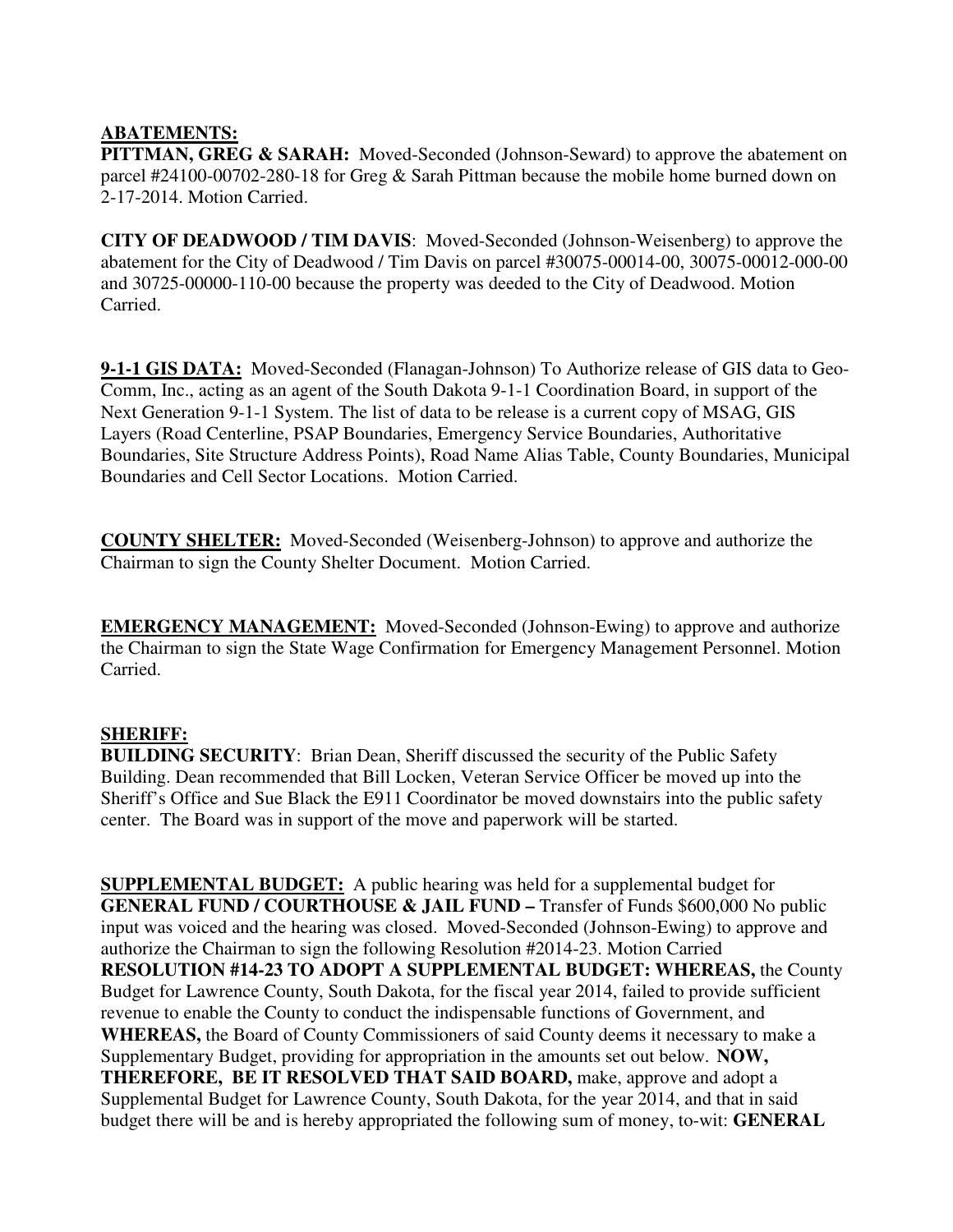**FUND / COURTHOUSE JAIL FUND: TRANSFER OF FUNDS \$600,000:** The funds for the above amounts are to be provided from unappropriated cash balances and estimated revenue in the designated fund. Be it further **RESOLVED** that a hearing was held on the  $30<sup>th</sup>$  day of December, 2014 at the hour of 8:25 a.m. in the Commissioners' Room in the Administrative Office Building at 90 Sherman Street, Deadwood, Lawrence County, South Dakota, and that said Notice of Hearing was posted according to law, SDCL 7-21-22. **IN WITNESS WHEREOF,** we have hereunto set our hands and official seal of Lawrence County, this 30<sup>th</sup> day of December, 2014. **FOR THE BOARD OF COUNTY COMMISSIONERS** Richard Sleep, Chairman. **ATTEST:** CONNIE ATKINSON LAWRENCE COUNTY AUDITOR

**TRANSFER OF FUNDS**: Moved-Seconded (Johnson-Ewing) to transfer \$600,000 from General Fund to the Courthouse and Jail Fund. Motion Carried.

# **HIGHWAY:**

**FUEL QUOTES:** The following fuel quotes were submitted as of December 16, 2014: Deadwood Blended Diesel 6000 gallons: (prices per gallon) CBH Cooperative - \$2.63\*, MG Oil - \$2.8769, Deadwood Unleaded 4500 gallons: (prices per gallon) CBH Cooperative - \$1.963, MG Oil - \$1.9267\*; Spearfish Diesel#2 1300 gallons: (prices per gallon) CBH Cooperative - \$2.398\*; Spearfish Unleaded 700 gallons: (prices per gallon) CBH Cooperative - \$1.963\*; Whitewood Blended Diesel: (prices per gallon) CBH Cooperative - \$2.63\* \*Represents lowest quote awarded.

**DEPARTMENT OF TRANSPORTATION STP FUNDING:** Moved-Seconded (Ewing-Flanagan) to elect to participate in the State of South Dakota Department of Transportation Funding Exchange Agreement (SWAP) for 2014. Motion Carried.

**SECONDARY ROAD DISCUSSION:** The Board discussed the proposed law changes to SDCL 31-13-1.4, 31-13-1.5, 31-12-26, and 31-3-6 in reference to County Roads. Concerned citizens were present to express their concerns and question the County's 2014 Secondary Road Review Criteria. The Board stated no decisions or changes have been made to any County Secondary Roads at this time. Discussion followed on the designation of vacated, minimum maintenance and no maintenance roads. Moved-Seconded (Flanagan-Weisenberg) to pursue legislation on the proposed law changes and or additions to SDCL 31-13-1.4, 31-13-1.5, 31-12-26, and 31-3-6. Motion Carried. Aye-Johnson, Weisenberg, Ewing and Flanagan. Nay-Sleep.

**BRIDGES:** Allan Bonnema updated the Board on the 152 ft Bridge on the Whitewood Service Road. Bonnema stated he wanted to make it clear that this Bridge is not guaranteed to be eligible for the Bridge Replacement Program and the County may be responsible for the entire cost to repair or replace the Bridge.

**AIRPORT REPAIRS:** The Board discussed the 2014 Airport Building Repair RFP. Bruce Outka reported on the two proposals received and the status with the Insurance Company. Negotiations are ongoing with the insurance company and the cost of the repairs.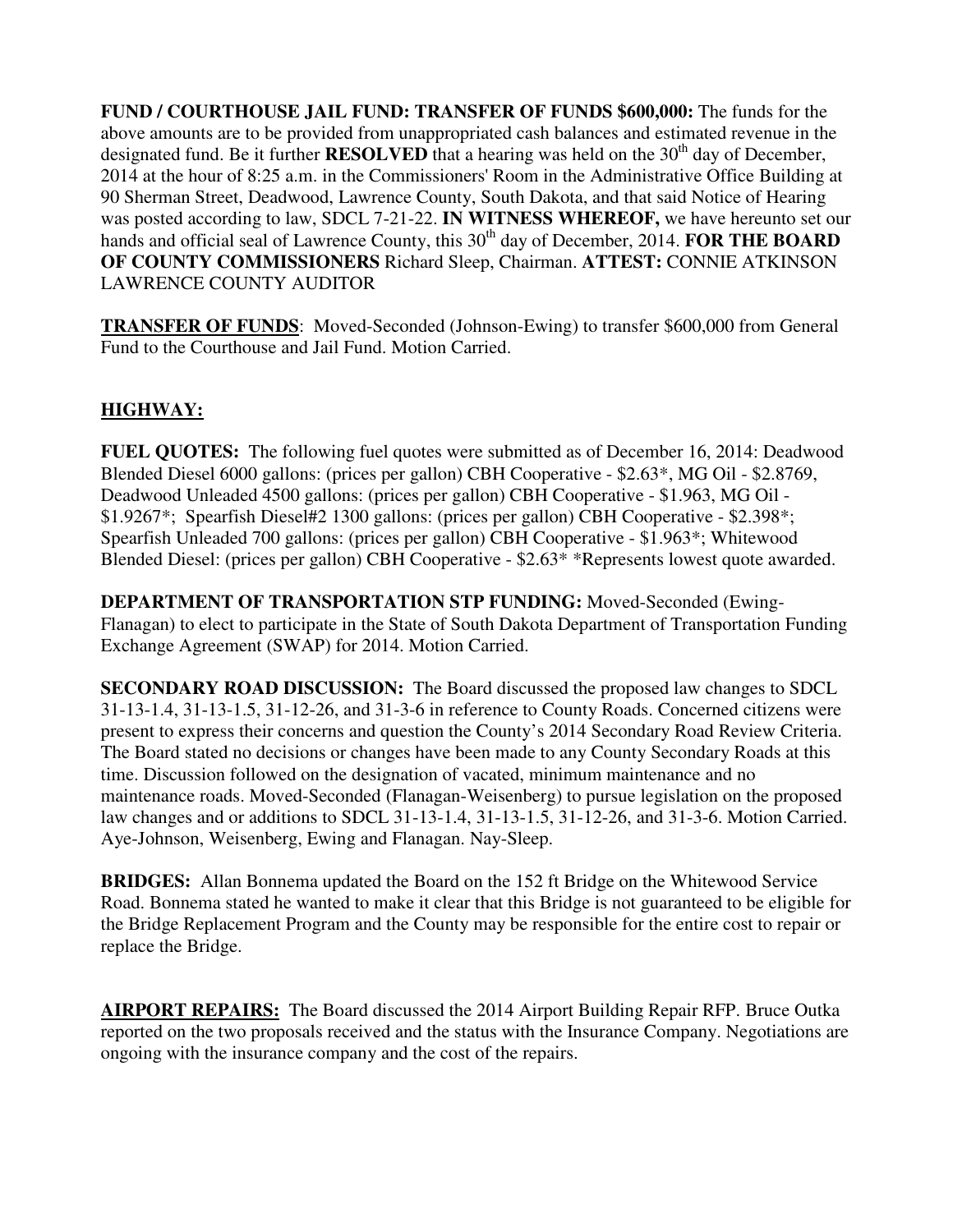**TAX SALE:** Deb Tridle, Treasurer was present to update the Board on the tax sale conducted on December 15, 2014.

**WEED & PEST PROPOSED LEGISLATION**: Dave Heck, presented the Board with possible legislation allowing for a class II misdemeanor for failure to control noxious weeds to be distributed to the County General Fund. The Board stated this will need to be researched further before presenting for possible legislation and be presented later to the County Commission Association.

**MOUNTAIN PINE BEETLE UPDATE:** Dave Heck was present and updated the Board on the Mountain Pine Beetle project.

## **PLANNING & ZONING:**

**CHANGE OF ZONING #308 / GUY FERRIS:** 2<sup>nd</sup> Reading was held for COZ #308 for Guy Ferris. A COZ for possible creation of 5 lots off of Westview Drive. Change from A-1 General Ag to RR Rural Residential. Moved-Seconded (Weisenberg-Sleep) to approve COZ #308 for Guy Ferris. Motion Carried.

**CHANGE OF ZONING #309 / MEZA:** 1<sup>st</sup> Reading and a Public Hearing was held on a request for COZ #309 Jessica Meza: A request to change the zoning from A-1 to SRD. Parcel 2 Revised a replat of parcel 1 and parcel 2, being portions of parcel 1  $\&$  2 a subdivision of the N1/2SE1/4 of Section 32, T7N, R2E. Located off of Old Belle Road and Westview Road. Approx. 11.13 acres. No public input was voiced and the hearing was closed.

## **PLATS:**

**FINAL PLAT CROWLEY / GEFFRE:** Moved-Seconded (Johnson-Sleep) to remove from the table the Final Plat for Carl Crowley & Cammi Jo Geffre/WBI Utility. Motion Carried.

Moved-Seconded (Flanagan-Weisenberg) to declare the Final Plat exempt from the Fire Plan for Carl Crowley & Cammi Jo Geffre/WBI Utility for WBO Utility Trac located on St. Onge Road near St. Onge. Motion Carried.

Moved-Seconded (Weisenberg-Flanagan) to approve the Final Plat for Carl Crowley & Cammi Jo Geffre/WBI Utility for WBO Utility Trac located on St. Onge Road near St. Onge. To create a utility lot for gas services. Motion Carried.

**RECESS:** 9:45 a.m. Moved-Seconded (Weisenberg-Ewing) to recess the County Commission meeting and convene as the Board of Adjustment. Motion Carried. 10:00 a.m. The Chairman called the meeting back to order.

# **ITEMS FROM COMMISSIONERS:**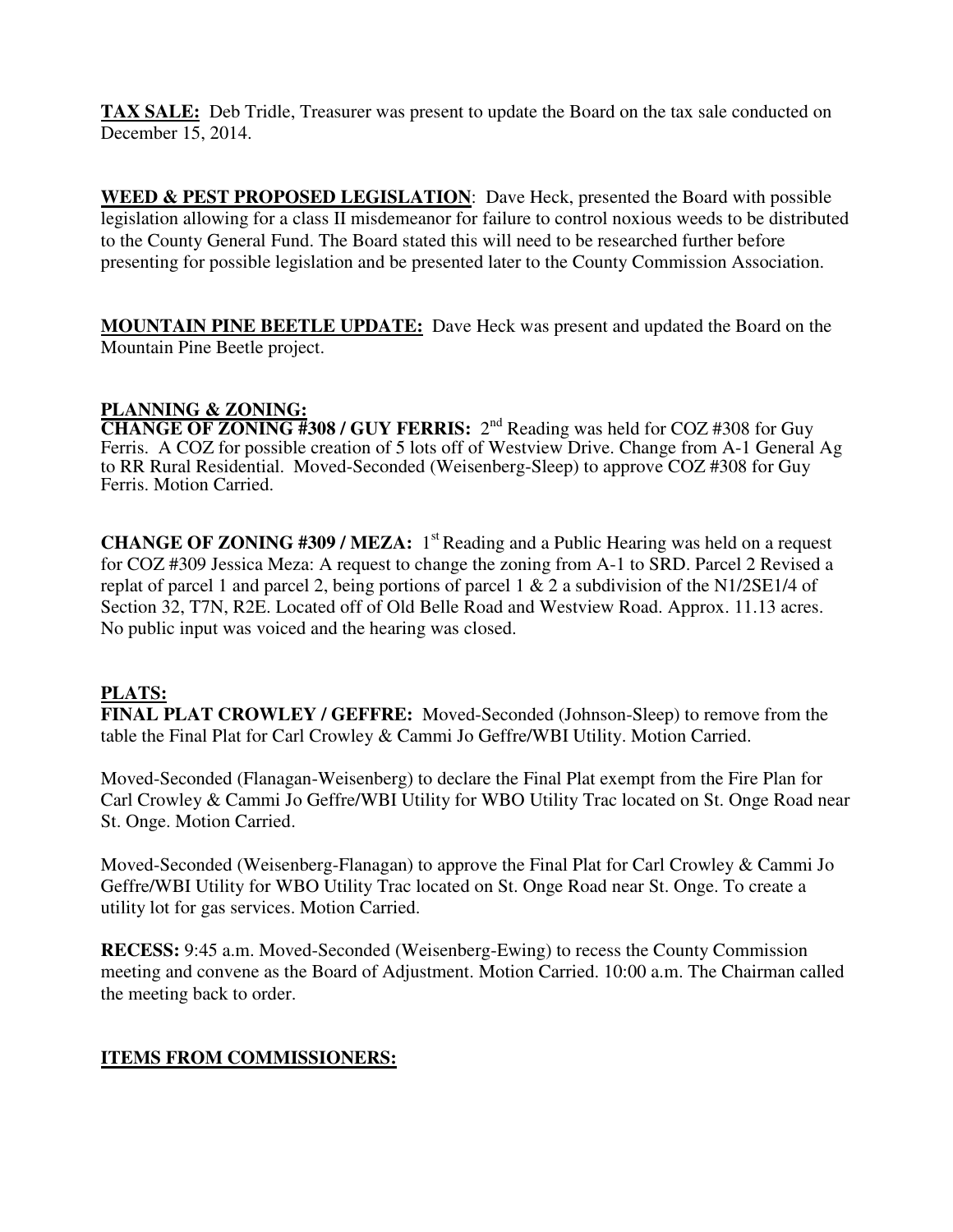**BOB EWING:** The Board presented Bob Ewing with a plaque and thanked him for his outstanding service to Lawrence County Citizens and the County, and for his commitment for continued service as Senator for District 31 Lawrence County.

**COUNTY OFFICIALS / DEPARTMENT HEADS**: The county commission unanimously recognized the outstanding job each of the department heads and County Officials perform. The commission expressed their thanks for their effort and commitment to Lawrence County and the citizens that they serve.

## **BILLS:**

Moved-Seconded (Flanagan-Ewing) to approve payment of the following payroll and vouchers listed below for expenditures for insurance, professional services, publications, rentals, supplies, repairs, maintenance, travel, conference fees, utilities, furniture and equipment drawn on the proper funds and various departments. Motion Carried.

**Payroll:** Comm-\$5,969.28; Aud-\$8,515.60; Treas-\$10,546.17; Comp-\$8,343.73; States Atty- \$12,863.20; Pub Def-\$10,993.76; Gen Govt Bldg-\$8,240.42; Equal-\$17,032.84; Rod-\$7,836.47; Vso-\$1,276.41; Disp-\$11,014.00; Sher-\$35,052.14; Jail-\$19,793.03; Coroner-\$358.65; 24/7- \$155.88; Emerg Mgnt-\$3,787.38; E911-\$1,764.80; Highway-\$40,055.70; Air-\$1,374.50; Weed- \$160.00; Pz-\$5,301.49; Cty Mpb-\$73,264.69; **Bills:** Larson,Rene-\$43.00; Gould,Gary-\$192.65; Johnson,Daryl-\$99.90; Ridley, Clint-\$48.84; Hanna,Brooks-\$88.80; Deibert,Randy-\$111.00; Whalen,Michael-\$62.90; Hauge,John-\$88.80; Vavruska,Kyle-\$26.64; Schneider,Shad-\$28.86; Seward,James-\$99.90; Aaker,Donald-\$161.00; A&B Business,Inc Solutions-\$1,494.99; A-1 Transmission Specialists-\$3,642.55; Abc Business Supply Corp-\$1,664.44; Aberdeen Llc- \$3,460.00; American Family Life-\$3,277.67; Applied Concepts-\$2,950.80; At&T-\$10.31; Audra Malcomb Consulting-\$1,942.37; BH Federal Credit Union-\$7,019.13; BH Pest Control-\$190.00; BH Pioneer-\$582.67; BH Power-\$14,194.68; BH Regional Multiple-\$100.00; Barnaud Law Firm- \$1,287.25; Best Western Ramkota Hotel-\$208.00; Bi Geo Group-\$32.46; Biegler, Greg-\$75.00; Black Hills Disposal-\$87.00; Black Hills Urgent Care-\$192.76; Bob Barker Company-\$119.94; Cbh Cooperative-\$20,521.00; Century Business Products-\$360.22; Centurylink-\$233.66; Chief Supply Corp-\$532.19; City/County Alcohol&Drug-\$1,928.50; Clauser Machine Works-\$121.09; Credit Collections Bureau-\$427.57; Dakota Equipment Rental-\$44.40; Dakota Security Systems- \$4,145.67; Datec-\$12,832.10; Deadwood Recreation Center-\$615.00; Dean Schaefer Court Reporting-\$42.00; Delta Dental Of South Dakota-\$7,136.50; Dept Of The Treasury-\$73,103.30; Diversified Collections-\$100.00; Election Sys & Software-\$2,067.80; Ellingson,Joseph-\$3,008.91; Et Sports-\$7,580.00; Fidler-Isburg Funeral Chapel-\$2,325.00; Flat Earth Art Co-\$2,320.00; Galls- \$1,730.00; Geigle,Jd-\$43.00; Gene's Lock Shop-\$1,558.92; Goodie's Uniforms-\$899.33; Hamilton Excavation-\$450.00; Hartford-Priority Accounts-\$1,761.05; Heartland Paper Co-\$1,448.14; Hewlett-Packard Company-\$8,857.82; Horn Law Office Prof Llc-\$78.30; Internal Revenue Service-\$7,800.00; Kadrmas,Lee And Jackson-\$31,375.97; Kellar,Donna-\$400.00; Kinney, Matthew-\$1,181.16; Knecht Home Center Of Spf-\$109.99; Kosel,Joseph-\$551.78; LC Emerg Mgnt-\$23.65; Lawson Products-\$71.97; Lead-Deadwood Regional Hospital-\$217.84; Lee, James- \$15.00; Lexisnexis Risk Data Mgnt-\$75.00; Light&Siren-\$467.84; Maplogic Corporation-\$250.00; Marshall&Swift/Boeckh-\$7,879.70; Mcgas Propane-\$366.37; Mcleod's Office Supply-\$85.88; Mg Oil Company-\$8,670.16; Mikelson,Gary-\$512.05; Montana Dakota Utilities-\$6,077.72; Ms Mail- \$202.50; Ndwca-\$140.00; Nelson,Christy-\$100.00; Nelson,Tonya-\$300.00; Neve's Uniforms- \$1,073.50; Northern Hills Dental-\$268.00; Northern Hills Rec Center-\$144.00; Office Of Child Support-\$592.93; Ohio Child Support-\$136.48; Pcs Mobile-\$240.00; Pennington County Sheriff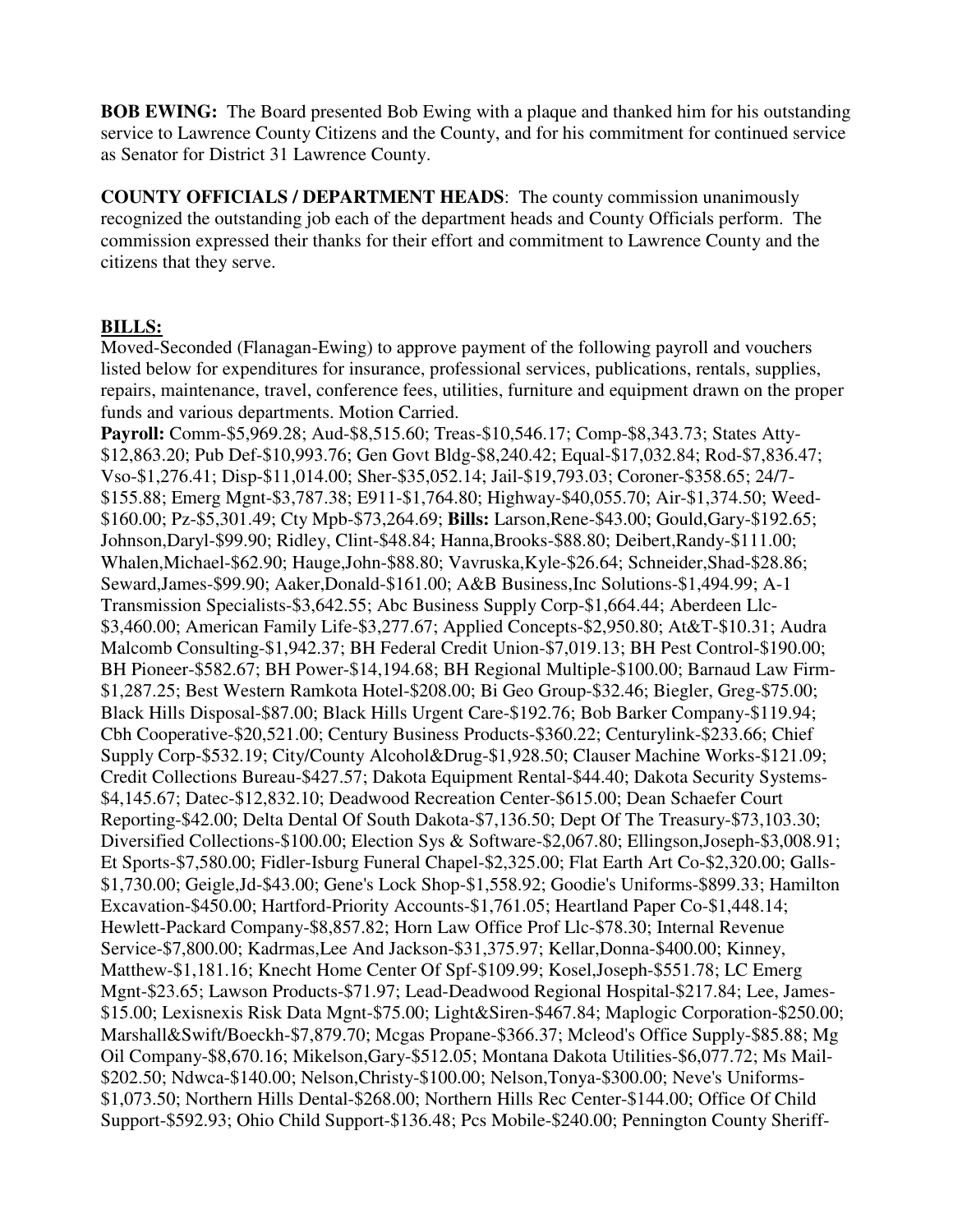\$1,115.70; Pitney Bowes-\$1,078.65; Pizza Lab-\$563.25; Quill Corporation-\$458.76; RC Finance Office-\$560.00; RC Journal-\$262.20; RC Regional Hospital-\$1,691.73; Rapid Transcript Co- \$231.00; Rasmussen Mechanical Serv-\$8,539.47; Regional Health-\$196.00; Regional Health Physicians-\$107.29; Regional Home Medical Equip-\$32.10; Reliance Telephone-\$1,647.70; Rocket Lube-\$149.98; SD Dept Of Labor Unemployment-\$2,923.77; SD Retirement System-\$55,262.90; Sanitation Products-\$459.45; Sdrs Supplemental Retirement-\$1,469.00; Securus Technologies T-Netix-\$1,202.90; Semerad,Sandra-\$14.80; Servall Towel&Linen-\$393.93; Sikich Llp-\$3,418.00; Spearfish Police Dept-\$8,608.42; Sterna,Laura-\$150.00; Sturdevant's Auto Parts-\$97.52; Sysco Montana- \$2,223.67; Thomson Reuters-West-\$159.50; Tigerdirect-\$1,740.65; Tom's T's-\$2,033.60; Top Quality Glove-\$195.00; Triple K Tire&Repair-\$37.18; Turnkey Corrections-\$5.59; Twin City Hardware&Lumber-\$404.80; Verizon Wireless-\$105.05; Victims Of Violence-\$315.00; Washington State Support Reg-\$75.00; Wellmark Blue Cross-\$78,551.72; Wells Fargo Business Card-\$14,089.59; West River International-\$47.68; Western Communication-\$3,527.00; Western Sd Juvenile Serv-\$1,182.75; Western Stationers-\$966.32; White Drug-\$887.83; White's Canyon Motors-\$61.65; White's Queen City Motors-\$157.18; Wow!-\$1,731.02; Xinuos-\$5,864.00; Yankton County-\$211.30; **Witness & Jurors:** Geist,J-\$64.80; Bettelyoun,K-\$64.80; Craiger,E-\$61.10; Graham,W-\$61.10; Hartl,S-\$64.80; Hubbard,L-\$62.58; Hunt,J-\$61.10; Johnson,M-\$50.74; Kirk,L- \$68.50; Kliewer,M-\$55.92; Noteboom,T-\$64.80; Plaggemeyer,J-\$61.10; Thompson,E-\$54.44; Wessel,D-\$61.10; Young,T-\$64.06; Salway,N-\$36.65; Bennett,L-\$34.80; Cook,J-\$173.55; Demarcus,B-\$23.70; Epperson,W-\$51.08; Quam,K-\$33.32

**ADJOURN:** 10:47 a.m. There being no further business the Chairman adjourned the meeting.

 $\overline{\phantom{a}}$  , and the contract of the contract of the contract of the contract of the contract of the contract of the contract of the contract of the contract of the contract of the contract of the contract of the contrac

 $\overline{\phantom{a}}$  , and the contract of the contract of the contract of the contract of the contract of the contract of the contract of the contract of the contract of the contract of the contract of the contract of the contrac

Date Approved

ATTEST:

Chairman

Connie Atkinson, Auditor

\_\_\_\_\_\_\_\_\_\_\_\_\_\_\_\_\_\_\_\_\_\_\_\_\_\_\_\_\_\_\_